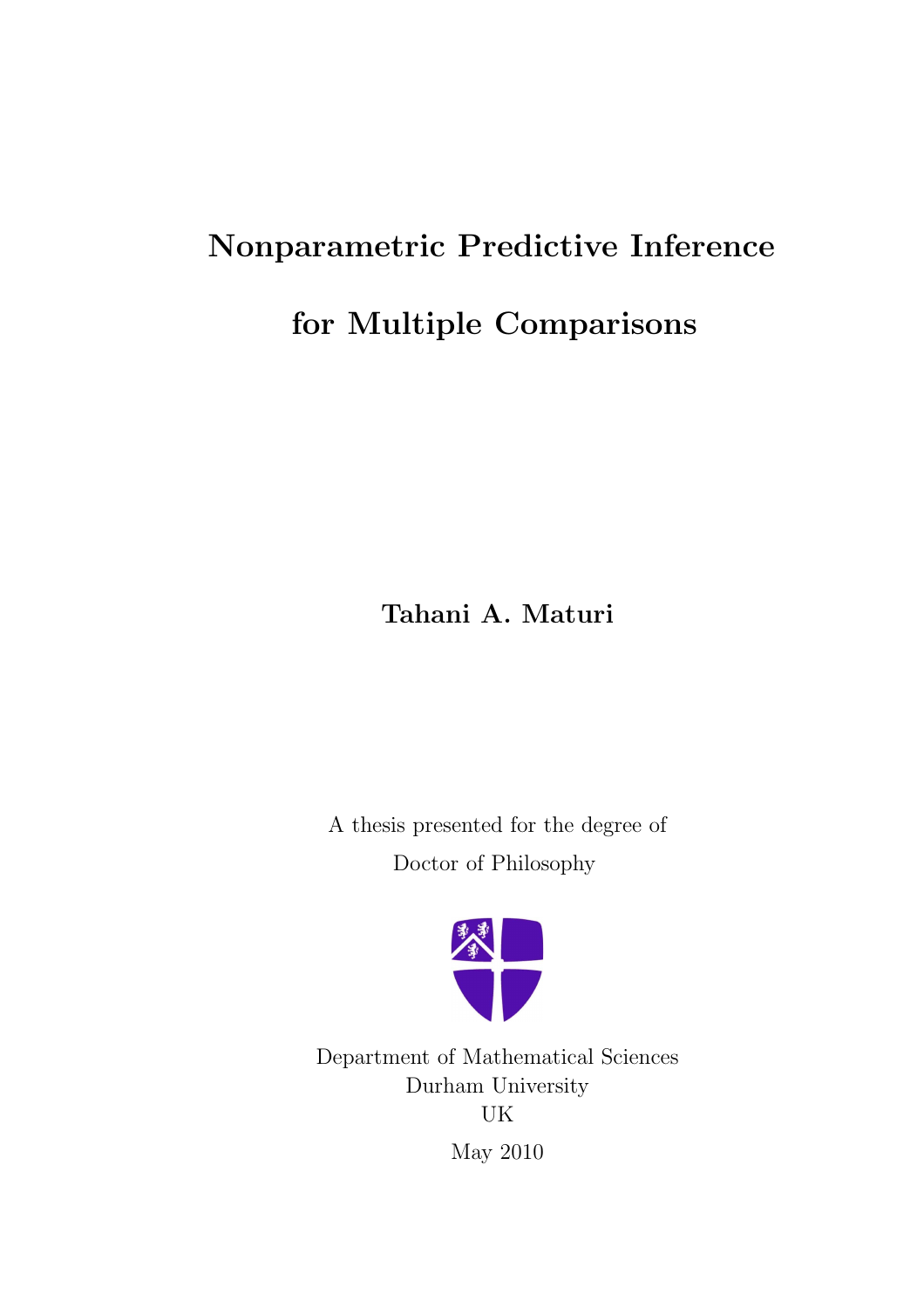## Dedicated

To my mother for her unlimited love and care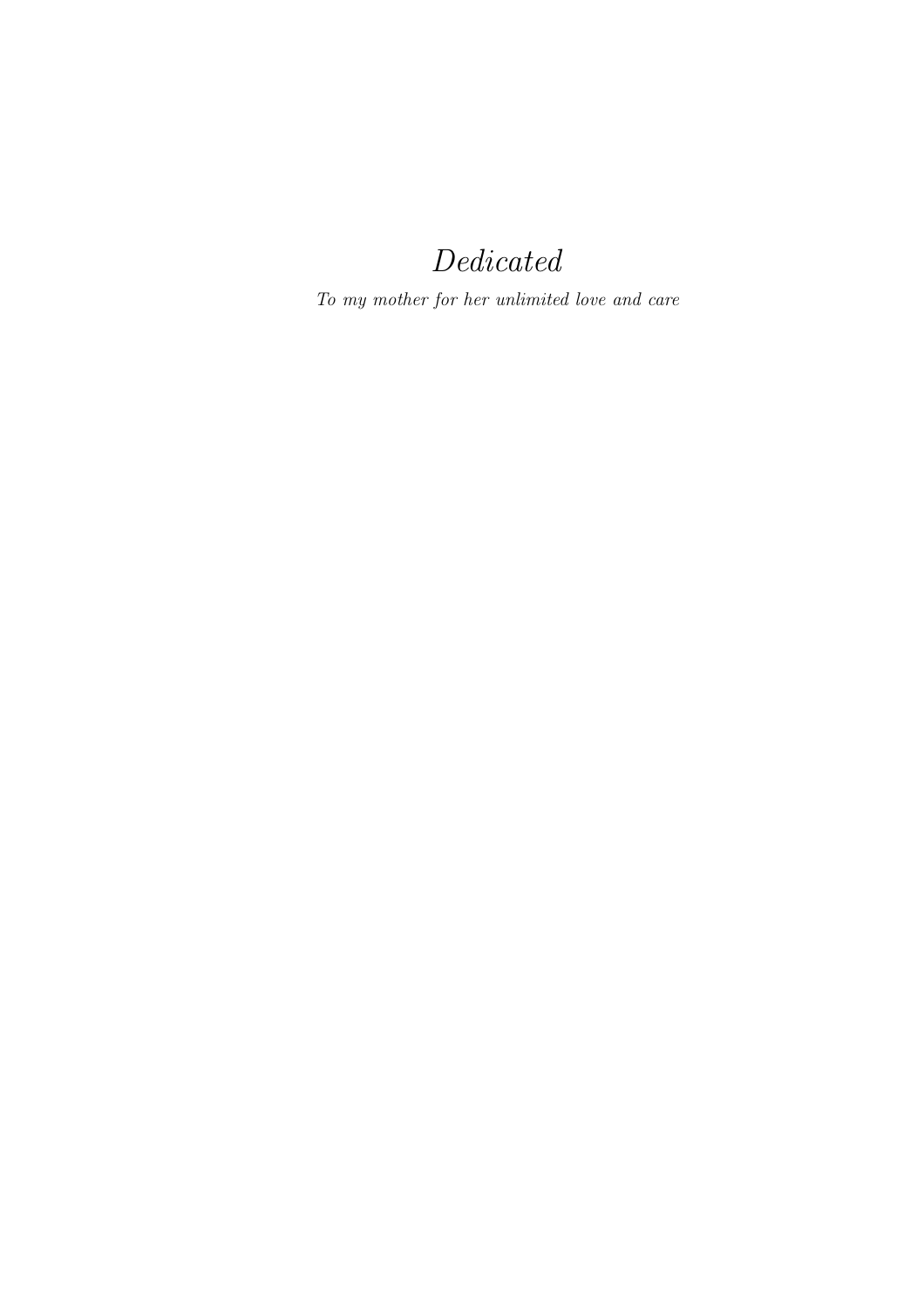## Nonparametric Predictive Inference for Multiple **Comparisons**

Tahani A. Maturi

Submitted for the degree of Doctor of Philosophy May 2010

#### Abstract

This thesis presents Nonparametric Predictive Inference (NPI) for several multiple comparisons problems. We introduce NPI for comparison of multiple groups of data including right-censored observations. Different right-censoring schemes discussed are early termination of an experiment, progressive censoring and competing risks. Several selection events of interest are considered including selecting the best group, the subset of best groups, and the subset including the best group. The proposed methods use lower and upper probabilities for some events of interest formulated in terms of the next future observation per group. For each of these problems the required assumptions are Hill's assumption  $A_{(n)}$  and the generalized assumption rc- $A_{(n)}$  for right-censored data.

Attention is also given to the situation where only a part of the data range is considered relevant for the inference, where in addition the numbers of observations to the left and to the right of this range are known. Throughout this thesis, our methods are illustrated and discussed via examples with data from the literature.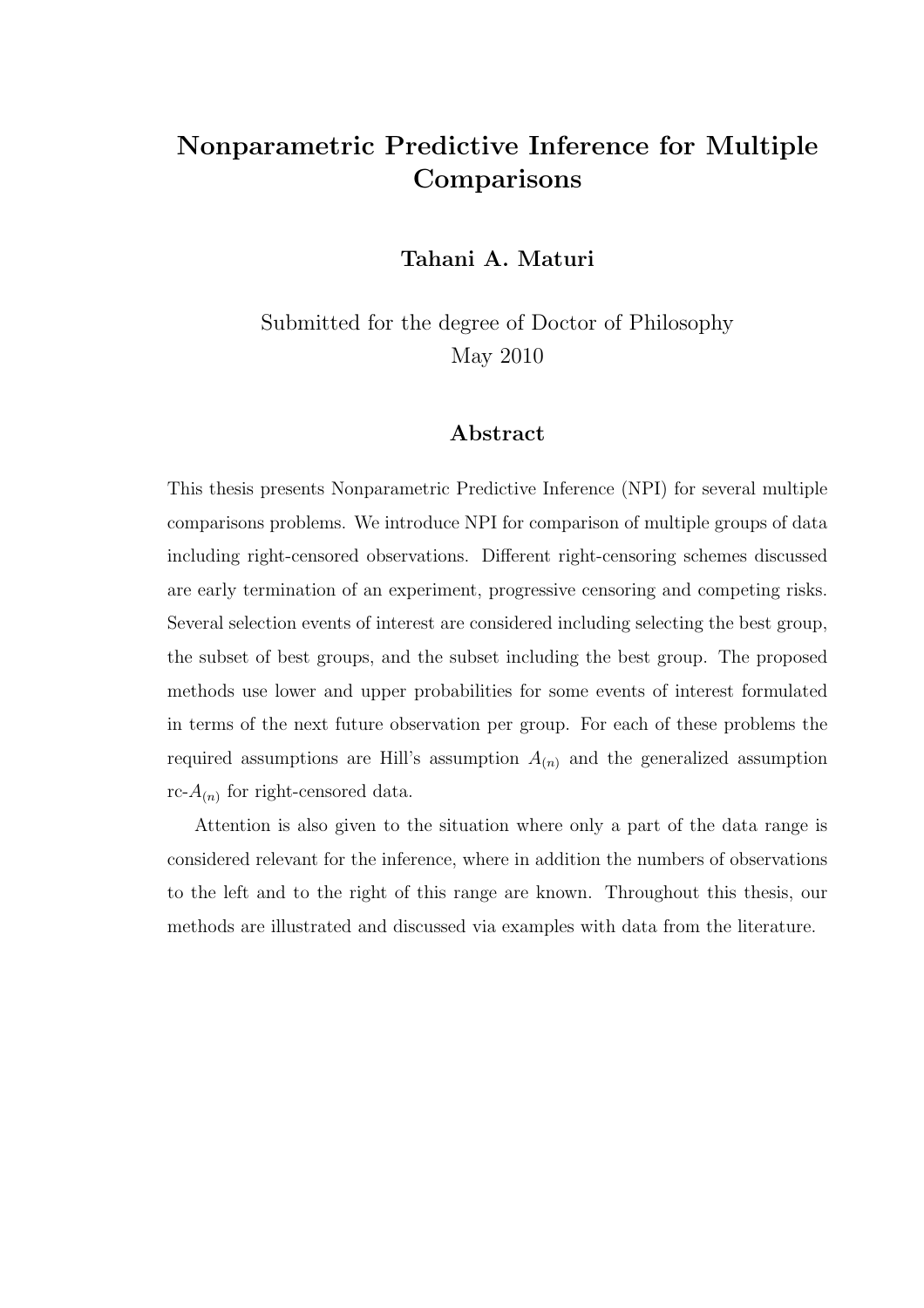## Declaration

The work in this thesis is based on research carried out at the Department of Mathematical Sciences, Durham University, UK. No part of this thesis has been submitted elsewhere for any other degree or qualification and it is all the author's original work unless referenced to the contrary in the text.

#### Copyright  $\odot$  2010 by Tahani A. Maturi.

The copyright of this thesis rests with the author. No quotations from it should be published without the author's prior written consent and information derived from it should be acknowledged.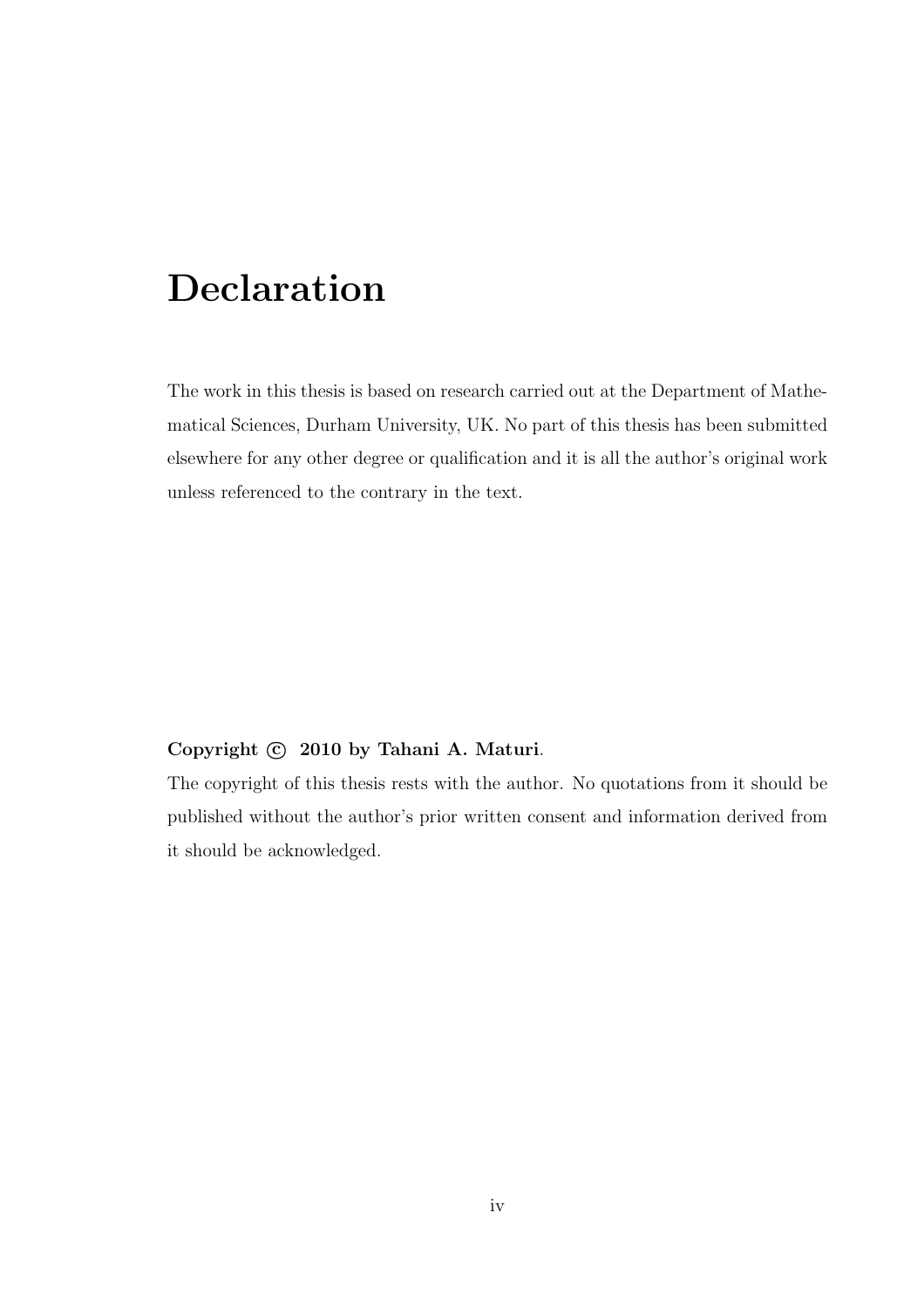## Acknowledgements

My main appreciation and thanks go to my first supervisor Dr. Pauline Coolen-Schrijner. To my great sadness, Pauline passed away on 23 April 2008 due to her illness. She was a very supportive and nice person, who helped me greatly during my study, which will have significant impact on my future career. I hope she is proud of this thesis.

My special thanks go to my second supervisor Prof. Frank Coolen for his unlimited support, expert advice and guidance.

Mathematics is not a subject to me; it is my love in life. This is because of my lovely mother who taught me mathematics from an early age when mathematics was my reward for learning the alphabet. Without my mother and her prayer I would not be at this stage of my career in mathematics.

I am immensely grateful to my parents, my brothers (especially Hani who came along with me to the UK), my lovely sister Amani and my dearest cousin Dalal for their invaluable care, support and encouragement.

My final thanks go to King Abdulaziz University, Jeddah, Saudi Arabia, for offering me the opportunity to complete my studies abroad.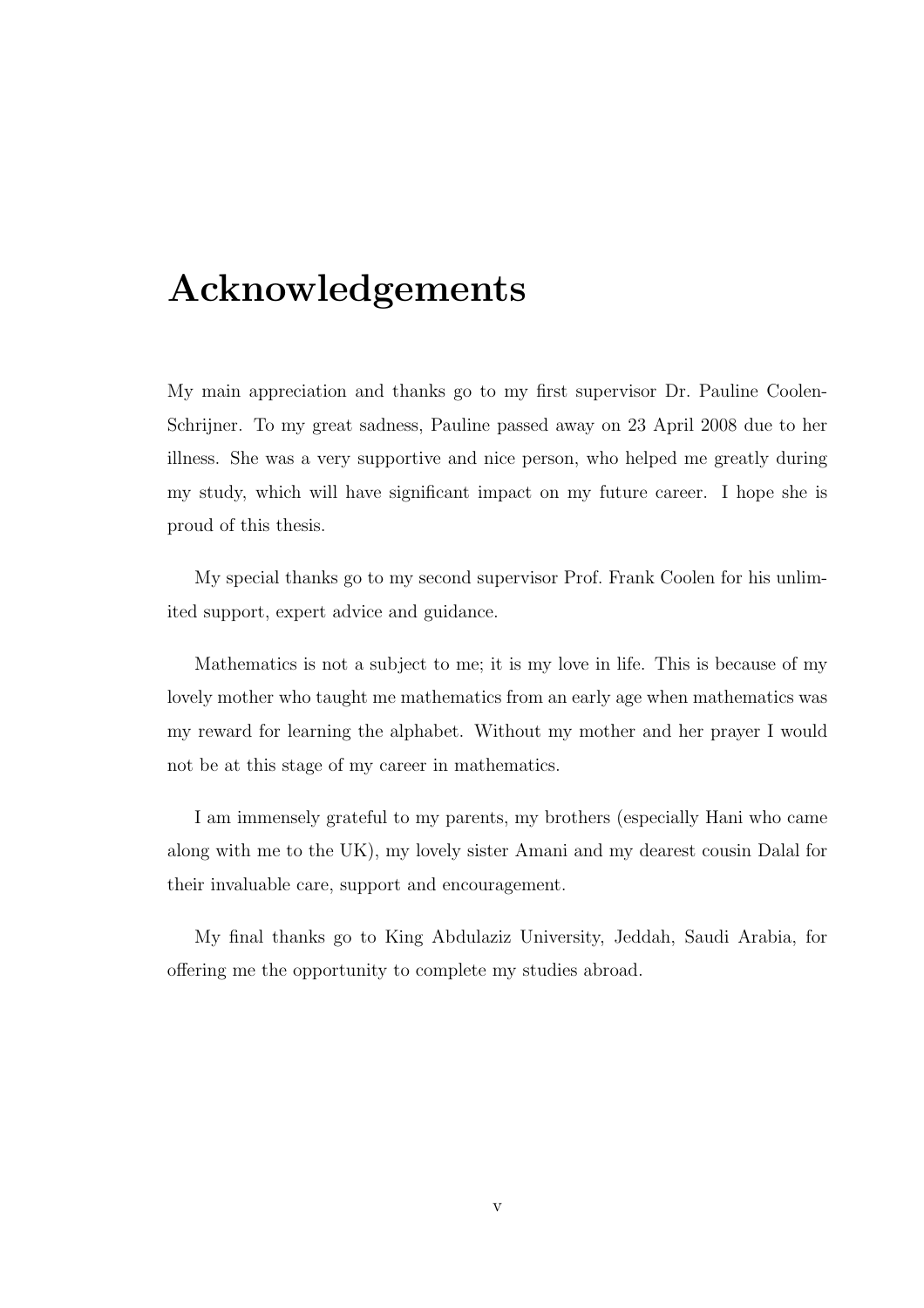## **Contents**

|                | Abstract<br>Declaration |                                                                               |                |  |  |  |  |  |  |  |  |  |  |
|----------------|-------------------------|-------------------------------------------------------------------------------|----------------|--|--|--|--|--|--|--|--|--|--|
|                |                         |                                                                               |                |  |  |  |  |  |  |  |  |  |  |
|                |                         | Acknowledgements                                                              | V              |  |  |  |  |  |  |  |  |  |  |
| $\mathbf 1$    |                         | Introduction                                                                  |                |  |  |  |  |  |  |  |  |  |  |
|                | 1.1                     |                                                                               | $\mathbf{1}$   |  |  |  |  |  |  |  |  |  |  |
|                | 1.2                     | Assumption $A_{(n)}$ and imprecise probability                                | $\overline{2}$ |  |  |  |  |  |  |  |  |  |  |
|                | 1.3                     | Nonparametric Predictive Inference (NPI)                                      | $\mathfrak{Z}$ |  |  |  |  |  |  |  |  |  |  |
|                |                         | NPI for multiple comparisons $\dots \dots \dots \dots \dots \dots$<br>1.3.1   | $\overline{5}$ |  |  |  |  |  |  |  |  |  |  |
|                |                         | 1.3.2                                                                         | $\overline{7}$ |  |  |  |  |  |  |  |  |  |  |
|                |                         | 1.3.3                                                                         | 10             |  |  |  |  |  |  |  |  |  |  |
|                |                         | 1.3.4<br>NPI for comparing two groups of lifetime data $\ldots \ldots \ldots$ | 13             |  |  |  |  |  |  |  |  |  |  |
|                |                         | 1.3.5                                                                         | 14             |  |  |  |  |  |  |  |  |  |  |
|                | 1.4                     |                                                                               | 14             |  |  |  |  |  |  |  |  |  |  |
| $\overline{2}$ |                         | Comparison of two groups with early termination                               | 16             |  |  |  |  |  |  |  |  |  |  |
|                | 2.1                     |                                                                               | 16             |  |  |  |  |  |  |  |  |  |  |
|                | 2.2                     |                                                                               | 17             |  |  |  |  |  |  |  |  |  |  |
|                | 2.3                     |                                                                               | 19             |  |  |  |  |  |  |  |  |  |  |
|                | 2.4                     | NPI for comparing two groups with early termination $\ldots \ldots \ldots$    | 21             |  |  |  |  |  |  |  |  |  |  |
|                |                         | 2.4.1                                                                         | 23             |  |  |  |  |  |  |  |  |  |  |
|                |                         | 2.4.2                                                                         | 24             |  |  |  |  |  |  |  |  |  |  |
|                | 2.5                     | Examples                                                                      |                |  |  |  |  |  |  |  |  |  |  |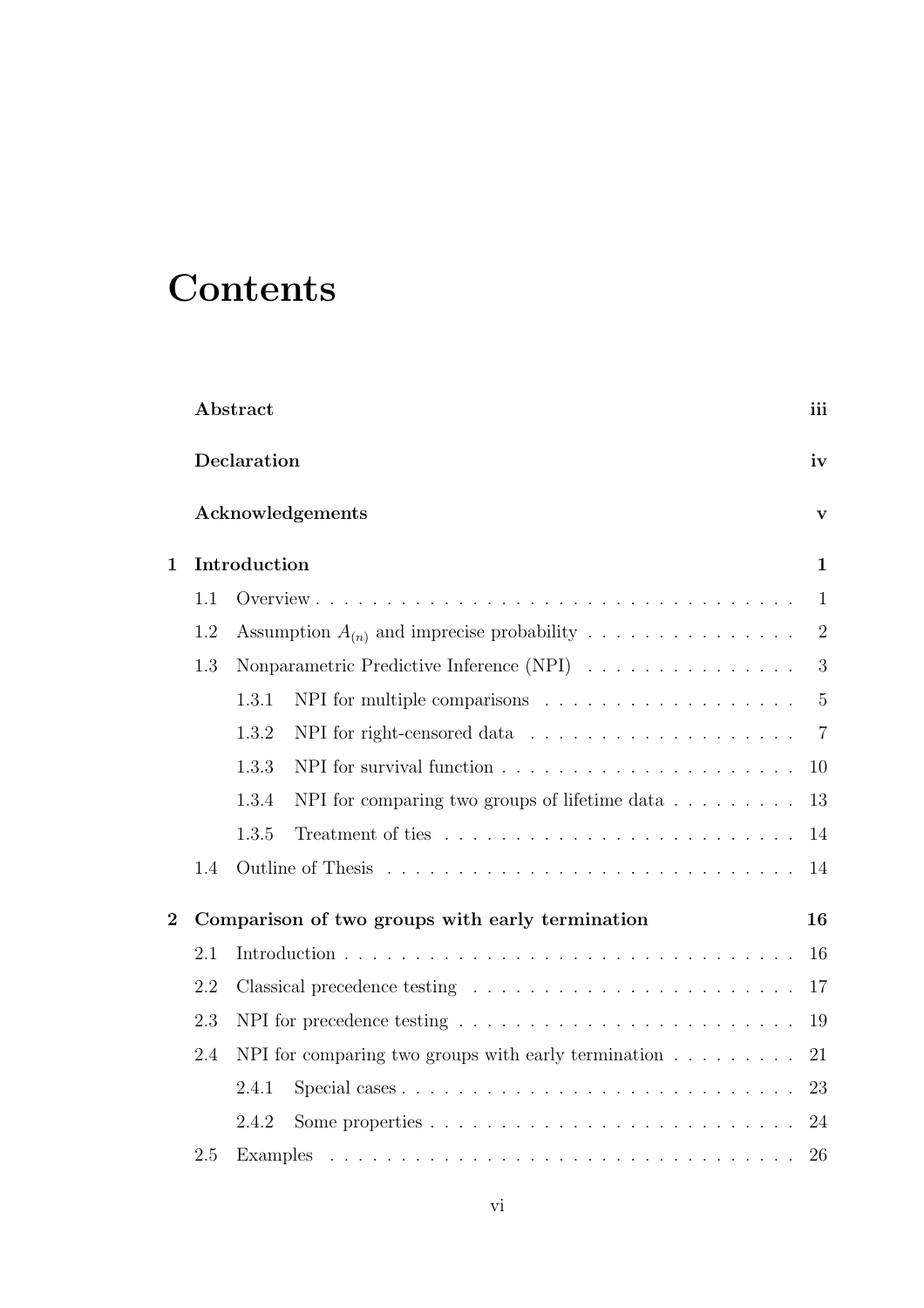|   | 2.6 |                                                                                      | 30  |
|---|-----|--------------------------------------------------------------------------------------|-----|
| 3 |     | Multiple comparisons with early termination                                          | 32  |
|   | 3.1 |                                                                                      | 32  |
|   | 3.2 |                                                                                      | 32  |
|   | 3.3 | Selecting the best group $\ldots \ldots \ldots \ldots \ldots \ldots \ldots \ldots$   | 35  |
|   |     | 3.3.1                                                                                | 36  |
|   |     | 3.3.2                                                                                | 38  |
|   | 3.4 | Selecting the subset of best groups $\dots \dots \dots \dots \dots \dots \dots$      | 46  |
|   |     | 3.4.1                                                                                | 48  |
|   |     | 3.4.2                                                                                | 49  |
|   | 3.5 | Selecting the subset including the best group $\dots \dots \dots \dots \dots$        | -56 |
|   |     | 3.5.1                                                                                | 56  |
|   |     | 3.5.2                                                                                | 57  |
|   | 3.6 |                                                                                      | 68  |
|   |     |                                                                                      |     |
| 4 |     | Comparisons of lifetime data with early termination                                  | 69  |
|   | 4.1 |                                                                                      | 69  |
|   | 4.2 |                                                                                      | 70  |
|   | 4.3 | NPI for lifetime data with early termination $\ldots \ldots \ldots \ldots$           | 71  |
|   | 4.4 |                                                                                      | 76  |
|   |     |                                                                                      | 80  |
|   |     |                                                                                      |     |
| 5 |     | <b>Progressive Censoring</b>                                                         | 82  |
|   | 5.1 |                                                                                      | 82  |
|   | 5.2 |                                                                                      |     |
|   | 5.3 | NPI for progressive Type-II censoring $\ldots \ldots \ldots \ldots \ldots \ldots 87$ |     |
|   | 5.4 |                                                                                      | 91  |
|   | 5.5 | NPI for Type-II progressively hybrid censoring                                       | 92  |
|   | 5.6 |                                                                                      | 94  |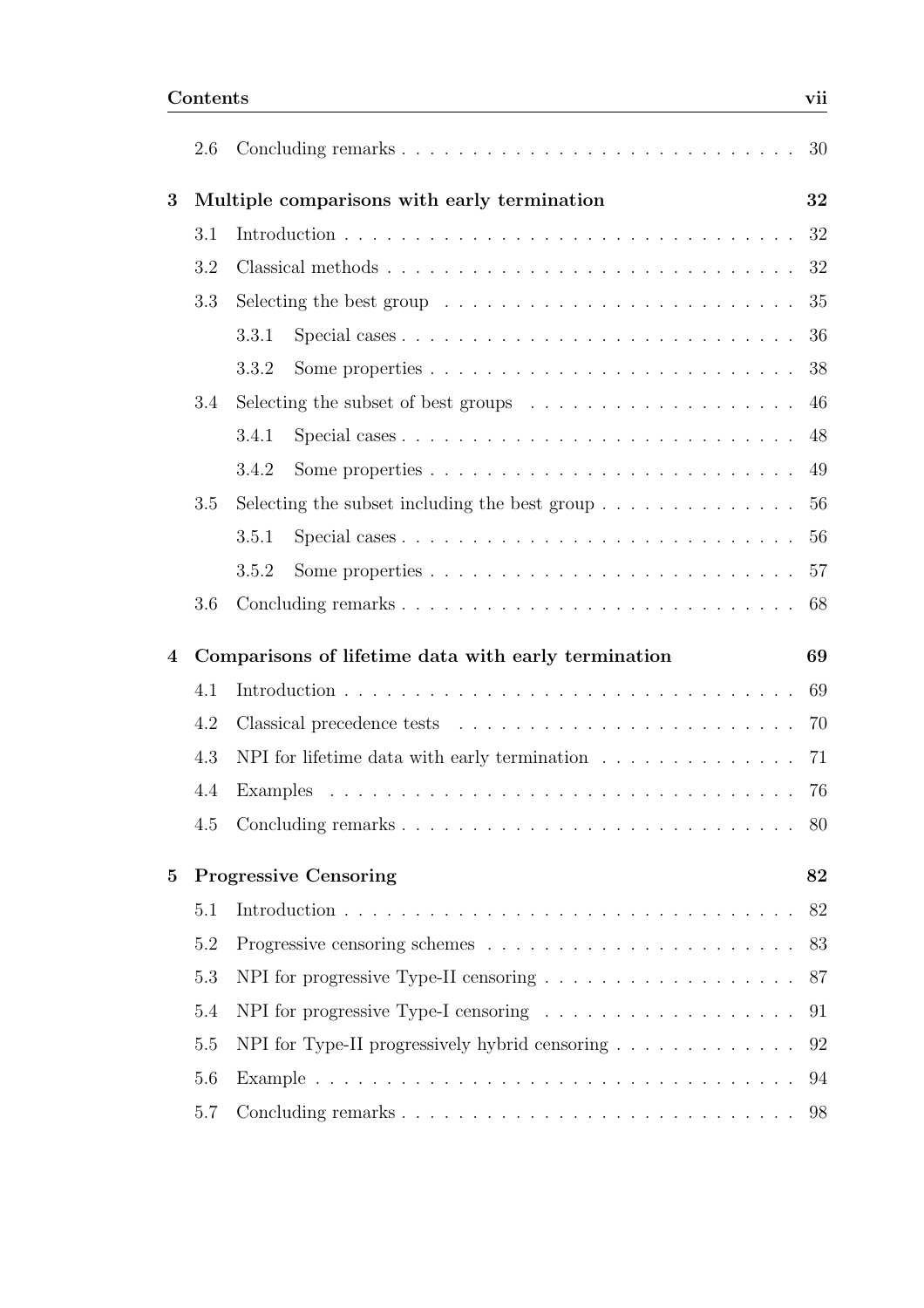| 6              | <b>Competing Risks</b> |                                                                                                 |     |  |  |  |  |  |
|----------------|------------------------|-------------------------------------------------------------------------------------------------|-----|--|--|--|--|--|
|                | 6.1                    |                                                                                                 | 99  |  |  |  |  |  |
|                | 6.2                    |                                                                                                 |     |  |  |  |  |  |
|                | 6.3                    |                                                                                                 |     |  |  |  |  |  |
|                | 6.4                    | Two competing risks $\ldots \ldots \ldots \ldots \ldots \ldots \ldots \ldots \ldots \ldots 104$ |     |  |  |  |  |  |
|                | 6.5                    |                                                                                                 |     |  |  |  |  |  |
|                | 6.6                    |                                                                                                 |     |  |  |  |  |  |
|                | 6.7                    |                                                                                                 |     |  |  |  |  |  |
| $\overline{7}$ |                        | Comparison with terminated tails                                                                | 121 |  |  |  |  |  |
|                | 7.1                    |                                                                                                 |     |  |  |  |  |  |
|                | 7.2                    | Classical methods                                                                               |     |  |  |  |  |  |
|                | 7.3                    | NPI with terminated tails $\ldots \ldots \ldots \ldots \ldots \ldots \ldots \ldots 124$         |     |  |  |  |  |  |
|                | 7.4                    | Comparing two groups with terminated tails $\ldots \ldots \ldots \ldots \ldots 126$             |     |  |  |  |  |  |
|                | 7.5                    |                                                                                                 |     |  |  |  |  |  |
|                | 7.6                    |                                                                                                 |     |  |  |  |  |  |
|                | 7.7                    |                                                                                                 |     |  |  |  |  |  |
| 8              |                        | Conclusions                                                                                     | 138 |  |  |  |  |  |
|                | Appendix               |                                                                                                 | 141 |  |  |  |  |  |
|                |                        | A An illustrative example of rc- $A_{(n)}$                                                      | 141 |  |  |  |  |  |
|                |                        | <b>B</b> R programs                                                                             | 144 |  |  |  |  |  |
|                | B.1                    | NPI for multiple comparison of lifetime data 144                                                |     |  |  |  |  |  |
|                | B.2                    | NPI for comparing two groups with terminated tails $\ldots \ldots \ldots 149$                   |     |  |  |  |  |  |
|                |                        | <b>Bibliography</b>                                                                             | 151 |  |  |  |  |  |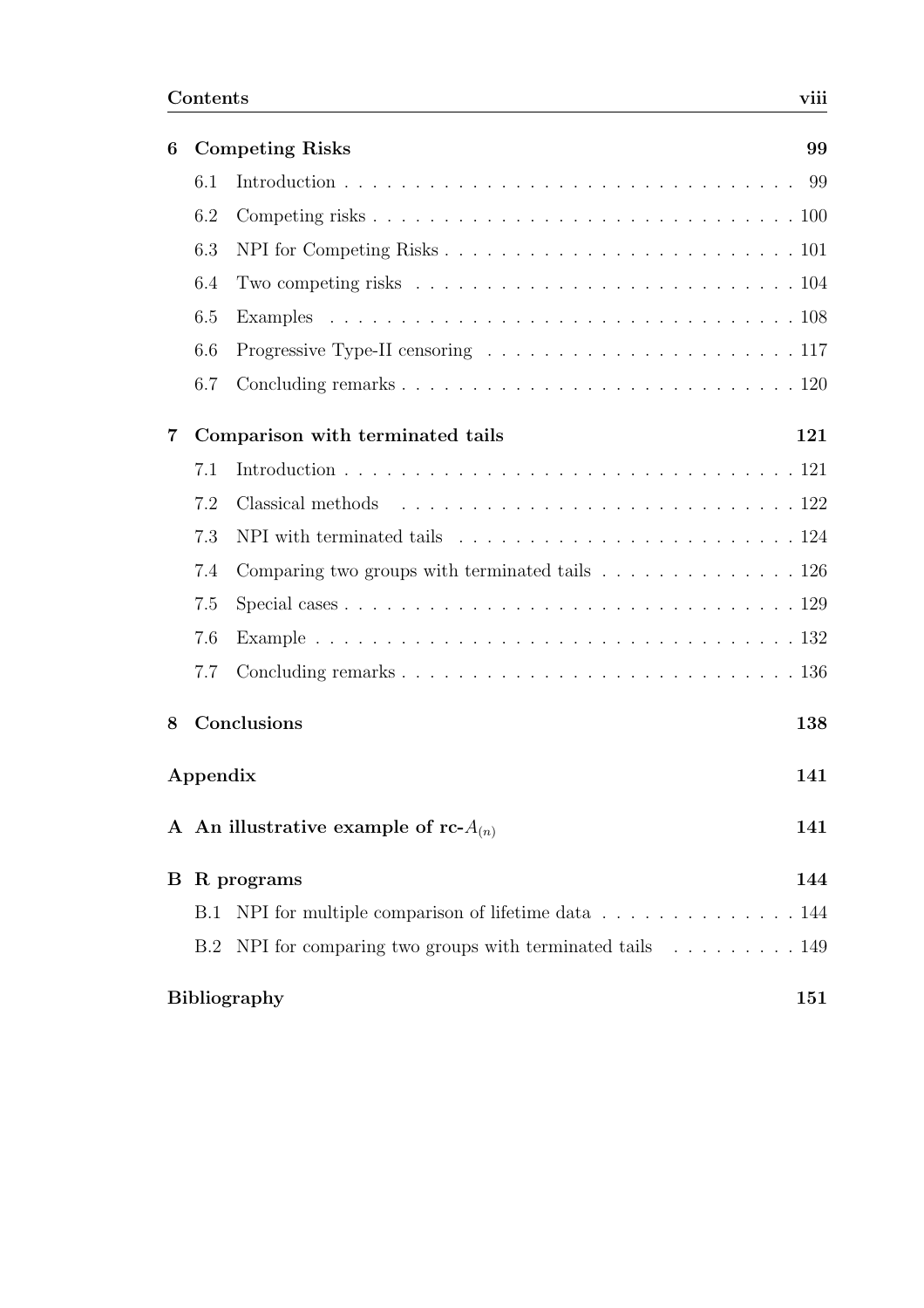## Chapter 1

## Introduction

### 1.1 Overview

This thesis presents Nonparametric Predictive Inference (NPI) for several comparisons problems. Mainly, we introduce NPI for multiple comparisons in situations with right-censored observations. Such data typically occur in reliability or survival analysis, due to several reasons. For example, when interest is in a specific failure mode for a technical unit, it may fail due to a different failure cause. If multiple failure modes are of interest, and failure will be due to only a single failure mode, then this situation is known as 'competing risks', where an observed failure time is actually a right-censoring time with regard to all failure modes that did not cause the failure. Another reason for right-censoring may be removal of units from a lifetime experiment, normally to save time or reduce costs, but this also occurs if, at some point, one wishes to study in more detail units which have not yet failed in an experiment. If right-censoring is due to an experiment being terminated before all units have failed, comparison of different groups of units based on such data is known as 'precedence testing'. If non-failing units are removed from the experiment at several possible stages it is known as 'progressive censoring'.

In this thesis, we develop NPI for multiple comparisons for precedence testing, progressive censoring, and competing risks. It should be emphasized that, throughout the thesis, unspecified reasons for right-censoring are assumed to be based on processes that are independent of the residual lifetimes of the censored units. We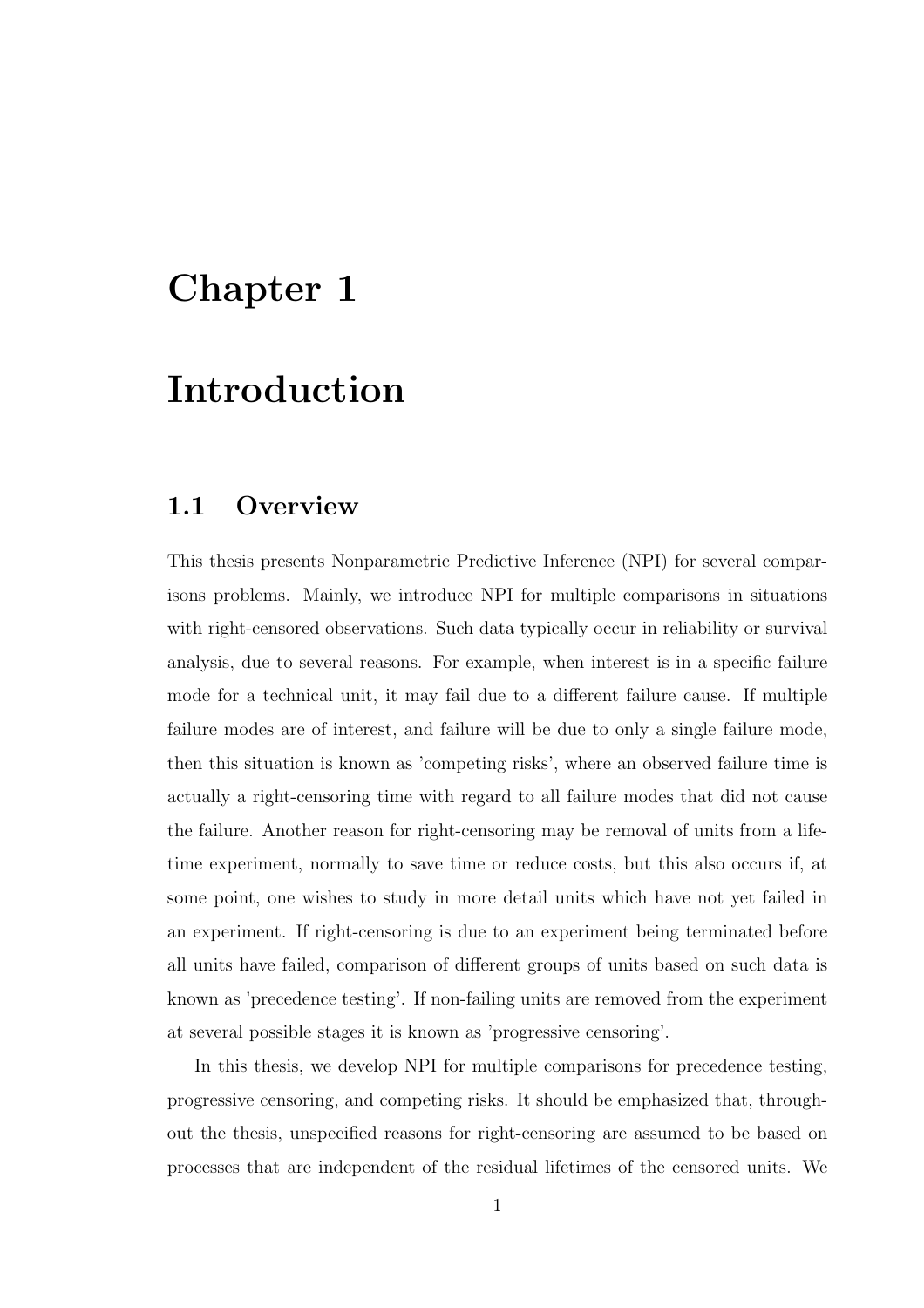also present NPI for situations where the information available consists of precise measurements of real-valued data only within a specific range, with in addition the numbers of observations to the left and to the right of this range are known.

Section 1.2 provides a brief overview of some basic aspects of imprecise probability and the underlying assumption behind NPI, Hill's assumption  $A_{(n)}$ . In Section 1.3 we review briefly the main idea of NPI and discuss some applications which we will refer to later in the thesis. This includes the generalisation of the  $A_{(n)}$  assumption needed to accommodate lifetime data, the so-called assumption  $\text{rc-}A_{(n)}$ . Finally, the outline of this thesis is given in Section 1.4.

### 1.2 Assumption  $A_{(n)}$  and imprecise probability

In this section we briefly overview some basic aspects of imprecise probability and the underlying assumption behind NPI, Hill's assumption  $A_{(n)}$  [40]. To introduce  $A_{(n)}$  we first need to introduce some notation. Suppose that  $X_1, \ldots, X_n, X_{n+1}$  are real-valued absolutely continuous and exchangeable random quantities. Let the ordered observed values of  $X_1, X_2, \ldots, X_n$  be denoted by  $x_1 < x_2 < \ldots < x_n$ , and let  $x_0 = -\infty$  and  $x_{n+1} = \infty$  for ease of notation. We assume that no ties occur, the results can be generalised to allow ties [42], see also Subsection 1.3.5. Based on *n* observations, the assumption  $A_{(n)}$  is that the probability that the next future observation  $X_{n+1}$  falls in the open interval  $I_j = (x_j, x_{j+1})$  is  $1/(n+1)$ , for each  $j = 0, 1, \ldots, n$  [40].

 $A_{(n)}$  does not assume anything else, and can be considered to be a post-data assumption related to exchangeability [31]. Hill [41] discusses  $A_{(n)}$  in detail.  $A_{(n)}$ is not sufficient to derive precise probabilities for many events of interest, but it provides bounds for probabilities via the 'fundamental theorem of probability' [31], which are lower and upper probabilities in interval probability theory [76, 79].

Lower and upper probabilities generalise classical probabilities, and a lower (upper) probability for event A, denoted by  $\underline{P}(A)$  ( $\overline{P}(A)$ ), can be interpreted in several ways [21]: as supremum buying (infimum selling) price for a gamble on the event A, or as the maximum lower (minimum upper) bound for the probability of A that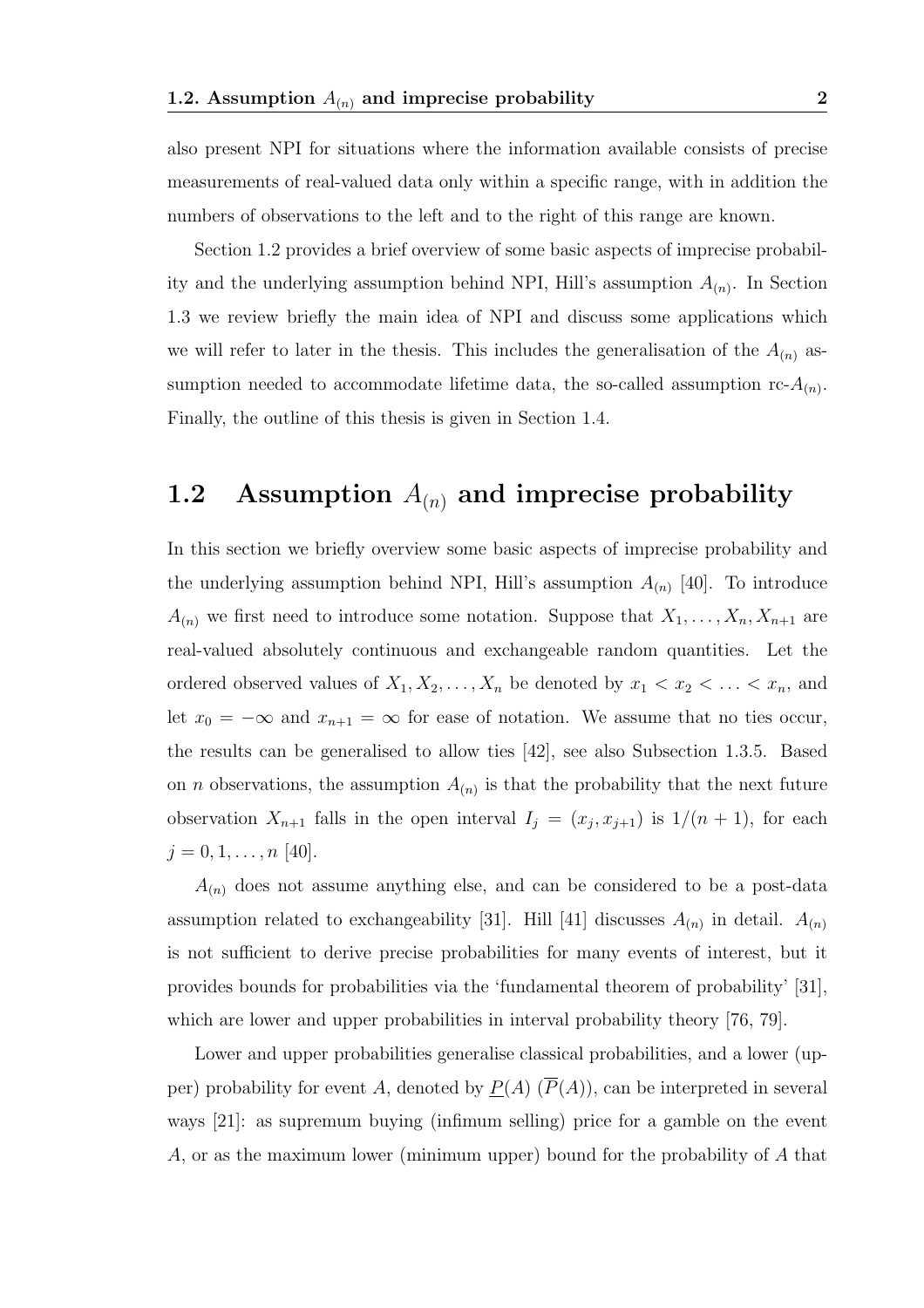follows from the assumptions made. Informally,  $\underline{P}(A)$  ( $\overline{P}(A)$ ) can be considered to reflect the evidence in favour of (against) event A.

Interval probabilities, also know as imprecise probabilities, have been suggested in various areas of statistics. Recently increasing attention has been given to this topic area resulting in a series of conferences and a project website (The Society for Imprecise Probability: Theories and Applications - www.sipta.org). Walley [76, 77] extended the traditional subjective probability theory via buying and selling prices for gambles, whereas Weichselberger [78, 79] generalised Kolmogorov's axioms without imposing an interpretation.

Below we briefly present some elements of theory of interval probability as relevant to  $A_{(n)}$ -based inference. According to Weichselberger [78, 79], an axiomization of interval probability can be achieved by supplementing Kolmogorov's axioms as follows:

For a measurable space  $(\Omega, \mathcal{A})$ , a set function  $p(.)$  on  $\mathcal{A}$  satisfying Kolmogorov's axioms is called a *classical probability*. Let  $\mathcal{K}(\Omega, \mathcal{A})$  be the set of all classical probabilities on  $(\Omega, \mathcal{A})$ . A function  $[P(.); \overline{P}(.)]$  on A is called an F-probability with structure  $M$ , if

\n- i) 
$$
P: \mathcal{A} \to \{[\underline{P}; \overline{P}]|0 \leq \underline{P} \leq \overline{P} \leq 1\}
$$
 and  $A \mapsto [\underline{P}(A); \overline{P}(A)],$
\n- ii)  $\mathcal{M} := \{p(.) \in \mathcal{K}(\Omega, \mathcal{A})| \underline{P}(A) \leq p(A) \leq \overline{P}(A), \forall A \in \mathcal{A}\} \neq \emptyset,$
\n- iii) For all  $A \in \mathcal{A}$ ,  $\inf_{p(.) \in \mathcal{M}} p(A) = \underline{P}(A)$  and  $\sup_{p(.) \in \mathcal{M}} p(A) = \overline{P}(A).$
\n

For every F-probability,  $\underline{P}(A)$  and  $\overline{P}(A)$  are conjugated, i.e.  $\underline{P}(A) = 1 - \overline{P}(A^c)$ , where  $A^c$  is the complement of A.

### 1.3 Nonparametric Predictive Inference (NPI)

Inferences based on  $A_{(n)}$  are predictive and nonparametric, and can be considered suitable if there is hardly any knowledge about the random quantity of interest, other than the  $n$  observations, or if one does not want to use such information. e.g. to study effects of additional assumptions underlying other statistical methods. Nonparametric Predictive Inference (NPI) is a statistical method based on Hill's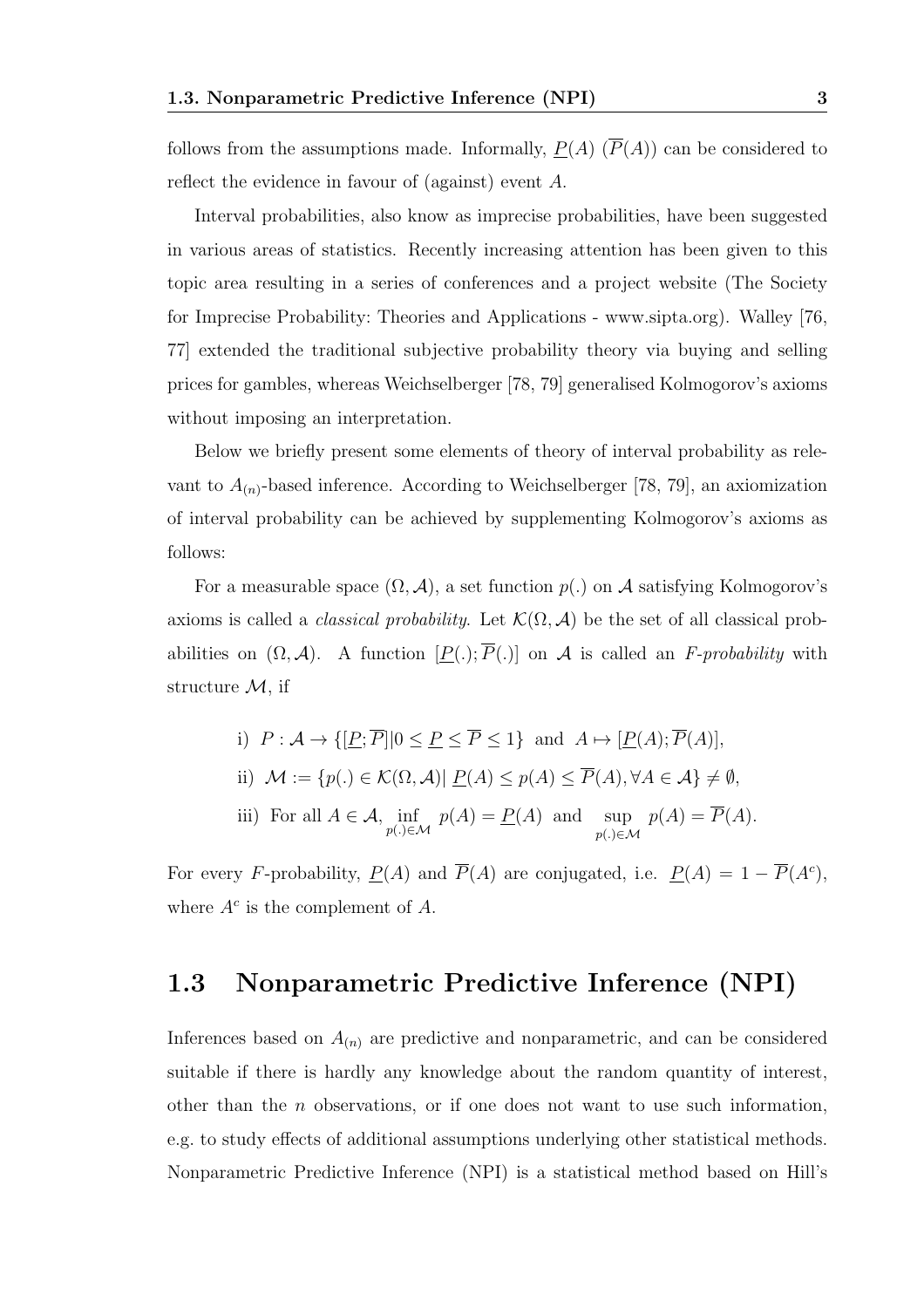assumption  $A_{(n)}$  [40], which gives direct probabilities for a future observable random quantity, given observed values of related random quantities [1, 21]. NPI has been developed in recent years, mainly by Frank Coolen and Pauline Coolen-Schrijner and their collaborators and students, for different applications in statistics, reliability and operational research.

In NPI uncertainty is quantified by lower and upper probabilities for events of interest. Augustin and Coolen [1] introduced predictive lower and upper probabilities based on  $A_{(n)}$  as follows:

Let B be the Borel  $\sigma$ -field over R. For any element  $B \in \mathcal{B}$ , lower probability P(.) and upper probability  $\overline{P}(.)$  for the event  $X_{n+1} \in B$ , based on the intervals  $I_j = (x_j, x_{j+1})$   $(j = 0, 1, \ldots, n)$  created by n real-valued non-tied observations, and the assumption  $A_{(n)}$ , are

$$
\underline{P}(X_{n+1} \in B) = \frac{1}{n+1} |\{j : I_j \subseteq B\}|
$$
  

$$
\overline{P}(X_{n+1} \in B) = \frac{1}{n+1} |\{j : I_j \cap B \neq \emptyset\}|
$$

where  $|A|$  is the cardinality of a set A, i.e. the number of elements contained in A. In other words, the lower probability  $\underline{P}(X_{n+1} \in B)$  is achieved by taking only probability mass into account that is necessarily within  $B$ , which is only the case for the probability mass  $\frac{1}{n+1}$  per interval  $I_j$  if this interval is completely contained within B. The upper probability  $\overline{P}(X_{n+1} \in B)$  is achieved by taking all the probability mass into account that could possibly be within  $B$ , which is the case for the probability mass  $\frac{1}{n+1}$ , per interval  $I_j$ , if the intersection of  $I_j$  and B is non-empty.

Augustin and Coolen [1] showed that these bounds fit nicely into the framework of interval probability [78, 79]. They proved that, without adding any further assumptions, these  $A_{(n)}$ -based lower and upper probabilities are F-probability with structure

$$
\mathcal{M} := \{p(.) \in \mathcal{K}(\mathbb{R}, \mathcal{B}) | p(X_{n+1} \in I_j) = \frac{1}{n+1}, \forall j = 0, 1, ..., n\}.
$$

By the nature of  $A_{(n)}$ , NPI is a frequentist statistical methodology [1, 40, 41], which however can be interpreted in a way similar to Bayesian statistics [21, 42]. An important advantage over more established frequentist methods is that NPI does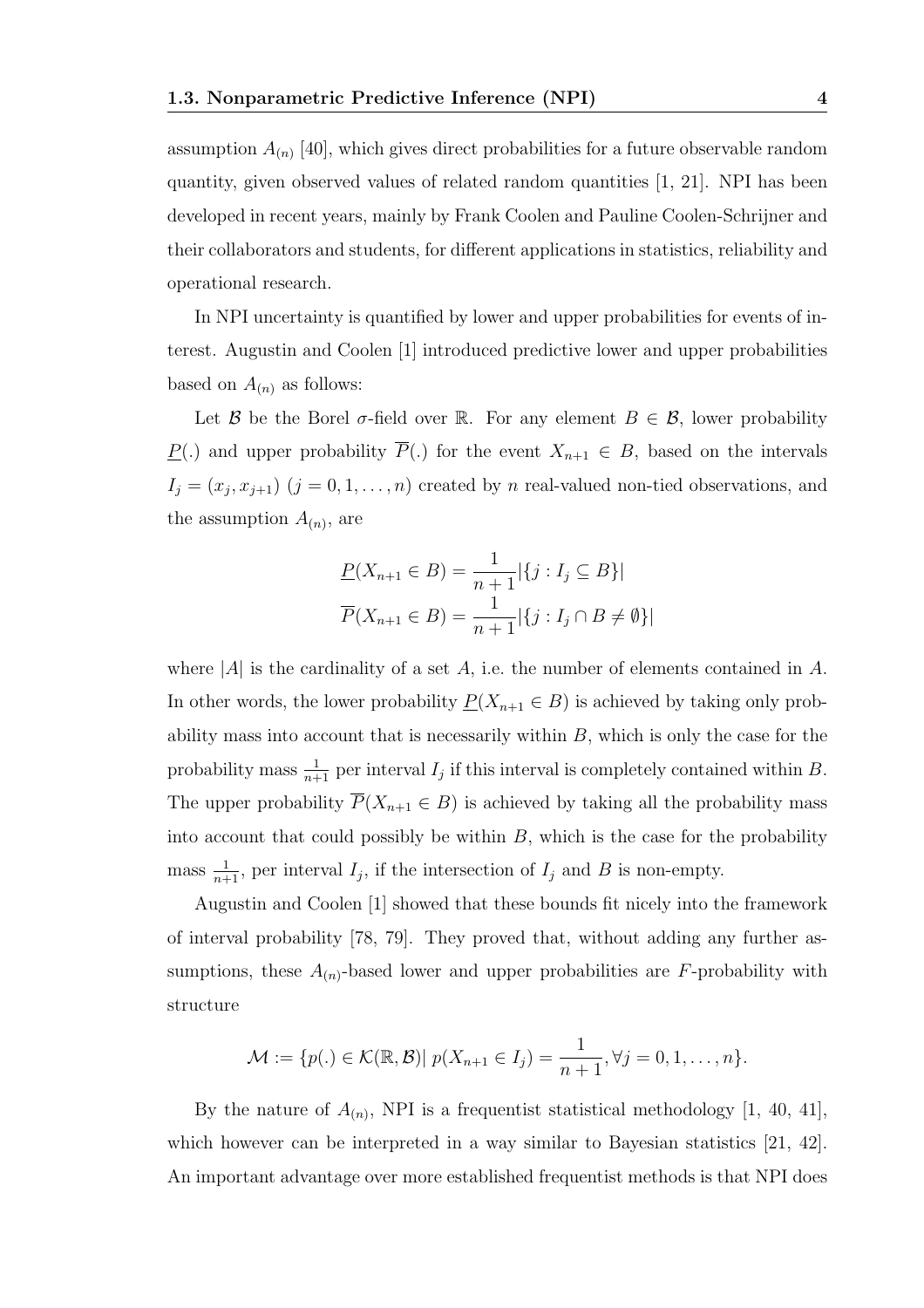not depend on counterfactuals, that is data which were not actually observed but could have been observed. For example, these are important in hypothesis testing, which has led to a large literature on frequentist methods for related problems considering slightly varying experimental procedures. In NPI, as in Bayesian statistics, the inferences only involve the actual data observed, although a warning is needed about the fact that, quite obviously, to apply NPI one must be happy with the exchangeability assumption on the data and future observation(s), which may be non-trivial depending on the experimental set-up.

#### 1.3.1 NPI for multiple comparisons

For complete data, Coolen [19] introduced NPI for comparing two independent groups, say  $X$  and  $Y$ . In classical statistics these tend to be referred to as 'populations'. Throughout this thesis, we avoid the term 'populations' in NPI as we only consider one future observation and do not make use of any population distribution, even no assumptions about existence of such a distribution or about a meaningful population are made. Suppose that  $X_1, \ldots, X_{n_x}, X_{n_x+1}$  and  $Y_1, \ldots, Y_{n_y}, Y_{n_y+1}$  are real-valued absolutely continuous and exchangeable random quantities from X and Y, respectively. Let their ordered observed values be  $x_1 < x_2 < \ldots < x_{n_x}$  and  $y_1 < y_2 < \ldots < y_{n_y}$ , and let  $x_0 = y_0 = -\infty$  and  $x_{n_x+1} = y_{n_y+1} = \infty$ . Again we assume that no ties occur, the results can be generalised to allow ties [42].

Such comparisons focus on the next future observation from each group. The NPI lower and upper probabilities for the event that a future observation,  $X_{n_x+1}$ , of group X is less than a future observation,  $Y_{n_y+1}$ , of group Y (i.e.  $X_{n_x+1} < Y_{n_y+1}$ ), based on  $n_x$  and  $n_y$  observations of group X and Y, and the assumptions  $A_{(n_x)}$  for  $X_{n_x+1}$  and  $A_{(n_y)}$  for  $Y_{n_y+1}$ , are

$$
\underline{P}(X_{n_x+1} < Y_{n_y+1}) = \frac{1}{(n_x+1)(n_y+1)} \sum_{j=1}^{n_y} \sum_{i=1}^{n_x} \mathbf{1}\{x_i < y_j\} \tag{1.1}
$$

$$
\overline{P}(X_{n_x+1} < Y_{n_y+1}) = \frac{1}{(n_x+1)(n_y+1)} \left\{ \sum_{j=1}^{n_y} \sum_{i=1}^{n_x} \mathbf{1} \{x_i < y_j\} + n_x + n_y + 1 \right\} \tag{1.2}
$$

where  $\mathbb{1}{E}$  is an indicator function which is equal to 1 if event E occurs and 0 else. For these lower and upper probabilities the conjugacy property holds, that is for an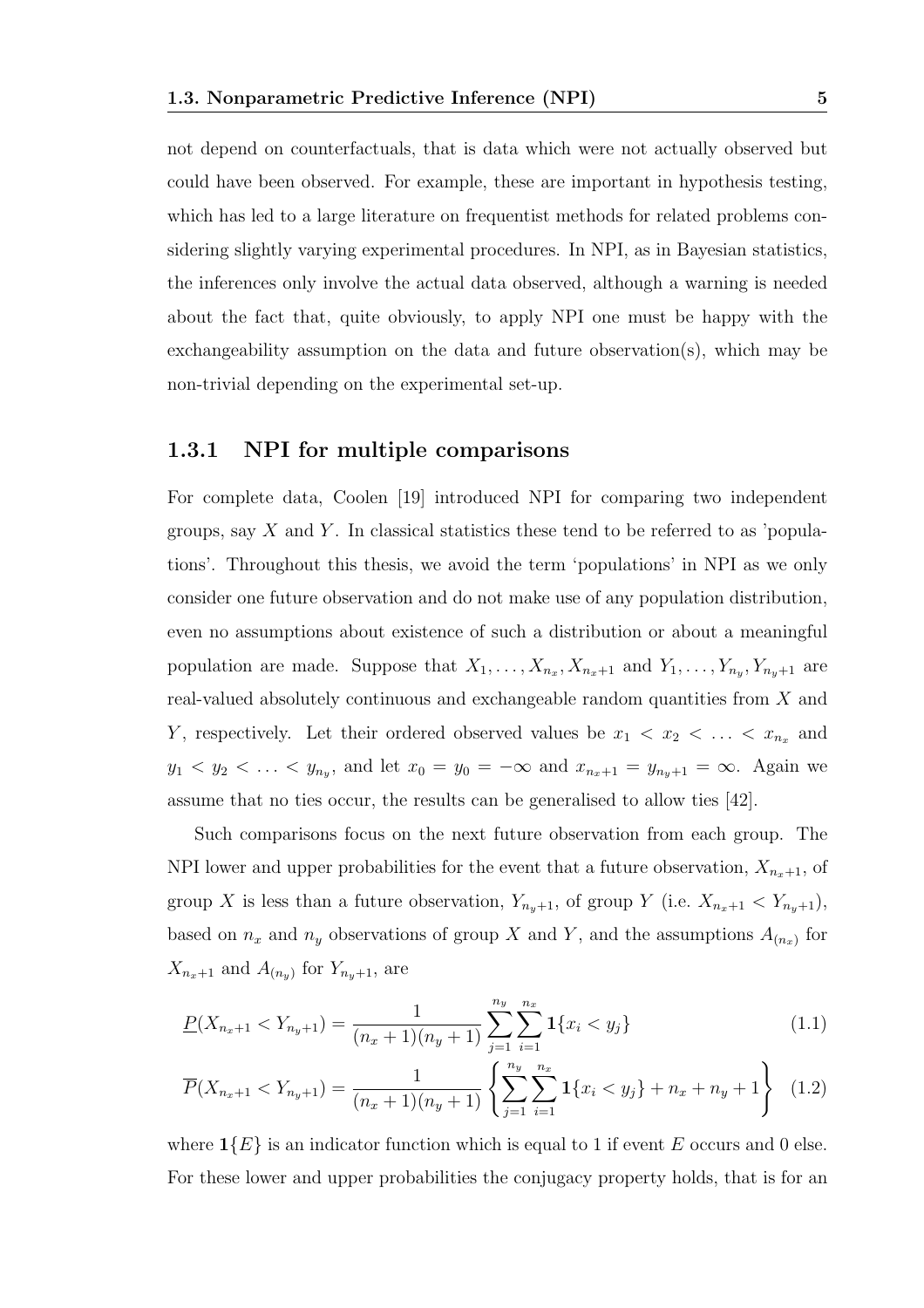event E and its complementary event  $E^c$ ,  $\underline{P}(E) = 1 - \overline{P}(E^c)$ .

Throughout we assume that information on units from one group does not hold any information about units from the other group, so  $X_{n_x+1}$  and  $Y_{n_y+1}$  are independent and data from group X contain no information on  $Y_{n_{y}+1}$  and vice versa. We call this 'complete independence' of the groups.

Coolen and van der Laan [25] extended this to compare  $k \geq 2$  groups with different events of interest including selection of the best group, the subset of best groups, and the subset that includes the best group.

Suppose we have  $k \geq 2$  groups and  $n_j + 1$  random quantities from group j, denoted by  $X_{j,i_j}$  where  $i_j = 1, 2, \ldots, n_j, n_j + 1, j = 1, 2, \ldots, k$ , and let for each group  $j$   $(j = 1, 2, \ldots, k)$   $x_{j,1} < x_{j,2} < \ldots < x_{j,n_j}$  be the ordered observed values and  $x_{j,0} = -\infty$  and  $x_{j,n_j+1} = \infty$ . The inference depends on Hill's assumption  $A_{(n_j)}$  [40] for each group  $j$ , as described before.

Coolen and van der Laan [25] presented the following NPI lower and upper probabilities for the event that a specific  $X_{l,n_l+1}$  is the maximum for all next observations  $X_{j,n_j+1}, j = 1, \ldots, k.$ 

$$
\underline{P}\left(X_{l,n_l+1} = \max_{1 \leq j \leq k} X_{j,n_j+1}\right) = \frac{1}{\prod_{j=1}^k (n_j+1)} \left[\sum_{i_l=1}^{n_l} \prod_{\substack{j=1 \ j \neq l}}^{k} \sum_{j_l=1}^{n_j} \mathbf{1}\{x_{j,i_j} < x_{l,i_l}\} \right]
$$
\n
$$
\overline{P}\left(X_{l,n_l+1} = \max_{1 \leq j \leq k} X_{j,n_j+1}\right) = \frac{1}{\prod_{j=1}^k (n_j+1)} \left[\sum_{i_l=1}^{n_l} \prod_{\substack{j=1 \ j \neq l}}^{k} \left(1 + \sum_{i_j=1}^{n_j} \mathbf{1}\{x_{j,i_j} < x_{l,i_l}\}\right)\right] + \frac{1}{n_l+1}
$$

They also considered selection of a subset of groups such that all the groups in this subset are 'better' than all not selected groups, that is the next observation of each group in the subset is greater than the next observation of all groups not in the subset. Let  $S = \{l_1, l_2, ..., l_m\}$  be a subset of m groups  $(1 \le m \le k - 1)$ from  $k$  independent groups and let  $NS$  be the complement set of  $S$  containing the remaining  $k - m$  groups. Then the NPI lower and upper probabilities for the event that the next observation of each group in  $S$  is greater than the next observation of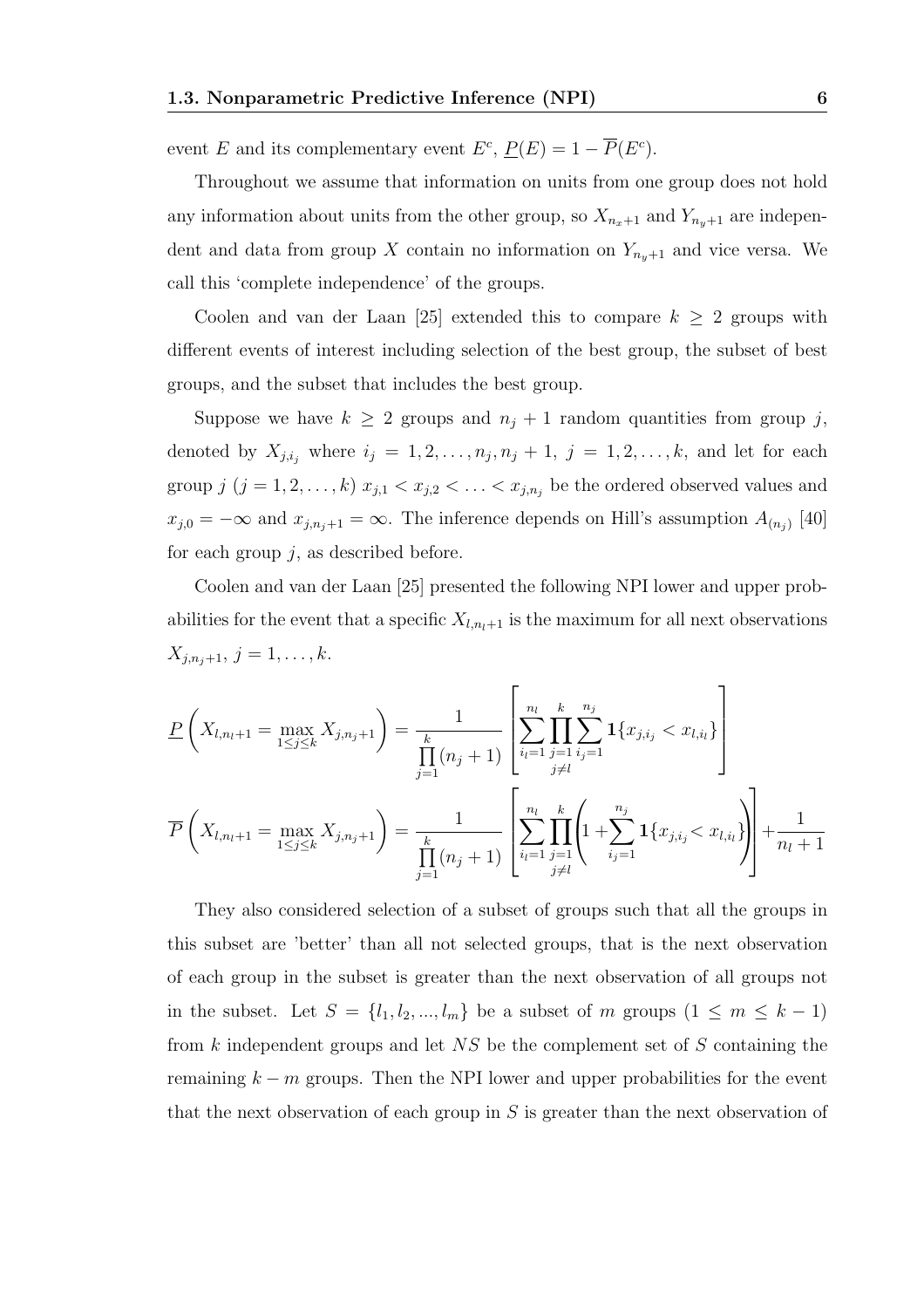each group in  $NS$ , i.e.  $\min_{l \in S} X_{l,n_l+1} > \max_{j \in NS} X_{j,n_j+1}$ , are [25]

$$
\underline{P}\left(\min_{l\in S} X_{l,n_{l}+1} > \max_{j\in NS} X_{j,n_{j}+1}\right) = \frac{1}{\prod_{j=1}^{k} (n_{j}+1)} \sum_{\substack{i_{l}=1 \ i\in S}}^{n_{l}} \prod_{j\in NS} \left[\sum_{i_{j}=1}^{n_{j}} 1\{x_{j,i_{j}} < \min_{l\in S} \{x_{l,i_{l}}\}\}\right]
$$
\n
$$
\overline{P}\left(\min_{l\in S} X_{l,n_{l}+1} > \max_{j\in NS} X_{j,n_{j}+1}\right) = \frac{1}{\prod_{j=1}^{k} (n_{j}+1)} \sum_{\substack{i_{l}=1 \ i\in S}}^{n_{l}+1} \prod_{j\in NS} \left[1+\sum_{i_{j}=1}^{n_{j}} 1\{x_{j,i_{j}} < \min_{l\in S} \{x_{l,i_{l}}\}\right]
$$
\nwhere the notation  $\sum_{i_{l}=a}^{b_{l}}$  is used for the *m* sums  $\sum_{i_{l}=a}^{b_{l_{1}}} \dots \sum_{i_{l}=a}^{b_{l_{m}}} \frac{1}{i_{m}=a}.$ 

Using the same definitions of subsets  $S$  and  $NS$ , we can also be interested in selecting the subset  $S$  that contains the best group. Then the NPI lower and upper probabilities for the event that the next observation from (at least) one of the selected groups in  $S$  is greater than the next observation from each group in  $NS$ , i.e.  $\max_{l \in S} X_{l,n_l+1} > \max_{j \in NS} X_{j,n_j+1}$ , are [25]

$$
\underline{P}\left(\max_{l\in S} X_{l,n_l+1} > \max_{j\in NS} X_{j,n_j+1}\right) = \frac{1}{\prod_{j=1}^k (n_j+1)} \sum_{\substack{i_l=0 \ i\in S}}^{n_l} \prod_{j\in NS} \left[\sum_{i_j=1}^{n_j} \mathbf{1}\{x_{j,i_j} < \max_{l\in S} \{x_{l,i_l}\}\}\right]
$$

$$
\overline{P}\left(\max_{l\in S} X_{l,n_l+1} > \max_{j\in NS} X_{j,n_j+1}\right) = \frac{1}{\prod_{j=1}^k (n_j+1)} \sum_{\substack{i_l=1 \ i\in S}}^{n_l+1} \prod_{j\in NS} \left[1 + \sum_{i_j=1}^{n_j} \mathbf{1}\{x_{j,i_j} < \max_{l\in S} \{x_{l,i_l}\}\}\right]
$$

#### 1.3.2 NPI for right-censored data

l∈S

In reliability and survival analysis, data on event times, often called lifetime, are often affected by right-censoring, where for a specific unit or individual it is only known that the event has not yet taken place at a specific time. An observation for a unit or an individual is said to be right-censored at c when its lifetime is only known to be greater than  $c$  [48].

The assumption  $A_{(n)}$  requires fully observed data, and cannot deal directly with right-censored data. Coolen and Yan [27] presented a generalisation of  $A_{(n)}$ , called right-censoring  $A_{(n)}$  or rc- $A_{(n)}$ , which is suitable for right-censored data. In comparison to  $A_{(n)}$ , rc- $A_{(n)}$  uses the extra assumption that, at the moment of censoring,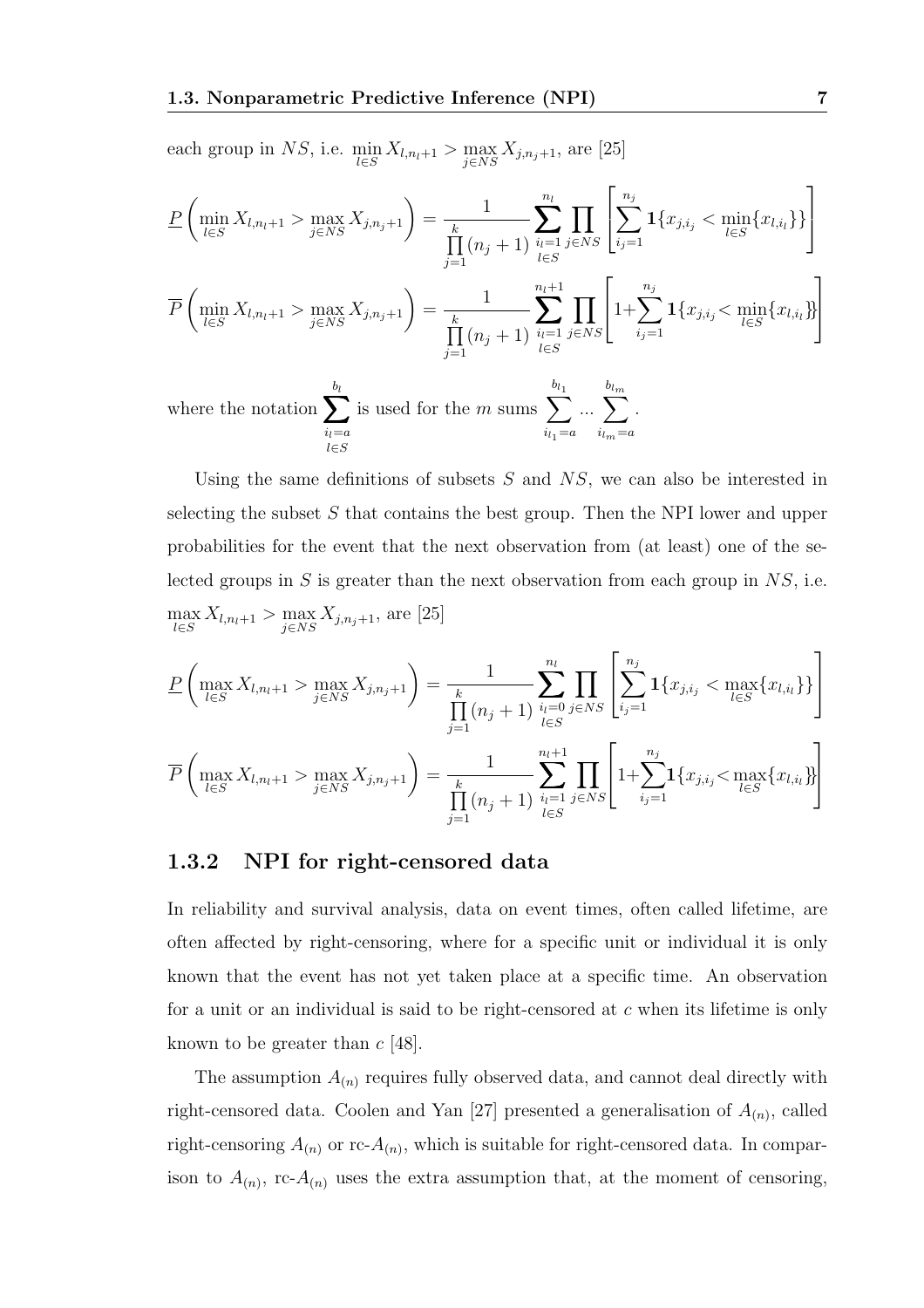the residual lifetime of a right-censored unit is exchangeable with the residual lifetimes of all other units that have not yet failed or been censored. Further details of rc- $A_{(n)}$  are given in [27]. To formulate the required form of rc- $A_{(n)}$ , we need notation for probability mass assigned to intervals without further restrictions on the spread within the intervals. Such a partial specification of a probability distribution is called an M-function [27] which is given by the following definition.

Definition 1.1. A partial specification of a probability distribution for a real-valued random quantity X can be provided via probability masses assigned to intervals, without any further restriction on the spread of the probability mass within each interval. A probability mass assigned, in such a way, to an interval  $(a, b)$  is denoted by  $M_X(a, b)$ , and referred to as M-function value for X on  $(a, b)$ .

Clearly, each M-function value should be in  $[0,1]$  and all M-function values for X on all intervals should sum up to one. The concept of M-function is similar to that of Shafer's 'basic probability assignment' [72].

Let  $X_1, \ldots, X_n, X_{n+1}$  be positive, continuous and exchangeable random quantities representing lifetimes. Suppose that there are  $n$  observations of group  $X$ consisting of u event times,  $x_1 < x_2 < \ldots < x_u$ , and  $v (= n - u)$  right-censored observations,  $c_1 < c_2 < \ldots < c_v$ . Let  $x_0 = 0$  and  $x_{u+1} = \infty$ . Suppose further that there are  $s_i$  right-censored observations in the interval  $(x_i, x_{i+1})$ , denoted by  $c_1^i < c_2^i < \ldots < c_{s_i}^i$ , so  $\sum_{i=0}^u s_i = v$ . The assumption rc- $A_{(n)}$  partially specifies the NPI-based probability distribution for  $X_{n+1}$  by the following M-function values, where the random quantity  $X_{n+1}$  represents the failure time of one future unit [27].

**Definition 1.2.** Right-censoring  $A_{(n)}$  (rc- $A_{(n)}$ ) partially specifies the probability distribution for the next observation  $X_{n+1}$  by the following M-function values,

$$
M_i^X = M_{X_{n+1}}(x_i, x_{i+1}) = \frac{1}{n+1} \prod_{\{r:c_r < x_i\}} \frac{\tilde{n}_{c_r} + 1}{\tilde{n}_{c_r}},\tag{1.3}
$$

$$
M_{i,i^*}^X = M_{X_{n+1}}(c_{i^*}^i, x_{i+1}) = \frac{1}{(n+1)\tilde{n}_{c_{i^*}^i}} \prod_{\{r:c_r < c_{i^*}^i\}} \frac{\tilde{n}_{c_r} + 1}{\tilde{n}_{c_r}},\tag{1.4}
$$

where  $i = 0, 1, ..., u$  and  $i^* = 1, 2, ..., s_i$ .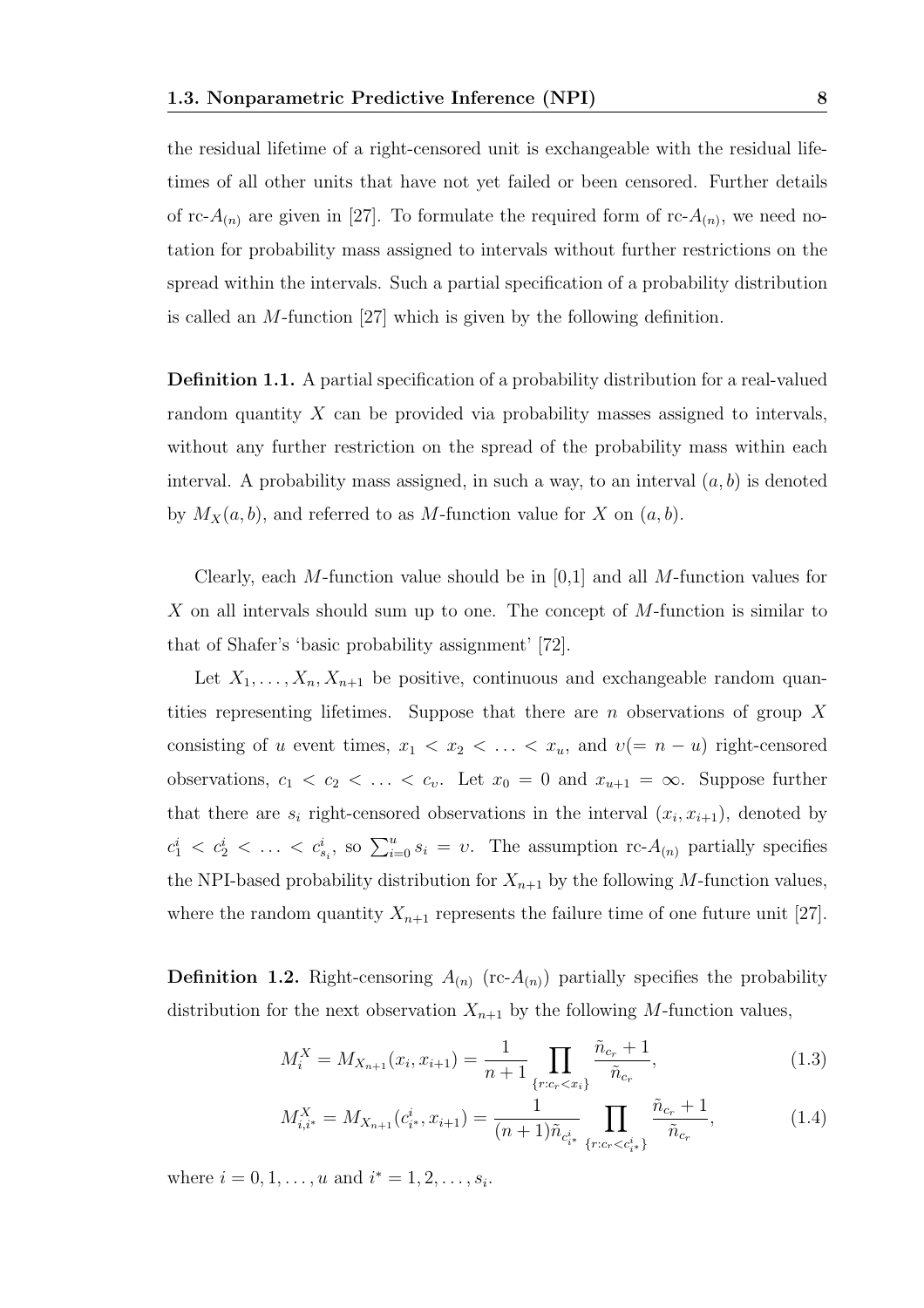These M-function values can also be written as (for  $i = 0, 1, \ldots, u$  and  $i^* =$  $0, 1, \ldots, s_i)$ 

$$
M_{X_{n+1}}(t_i^i, x_{i+1}) = \frac{1}{n+1} (\tilde{n}_{t_i^i})^{\delta_i^i - 1} \prod_{\{r:c_r < t_i^i\}} \frac{\tilde{n}_{c_r} + 1}{\tilde{n}_{c_r}} \tag{1.5}
$$

where

$$
\delta_{i^*}^i = \begin{cases} 1 & \text{if } i^* = 0 \\ 0 & \text{if } i^* = 1, \dots, s_i \quad \text{i.e. } t_{i^*}^i = c_{i^*}^i \quad \text{(eensoring time)} \end{cases}
$$

and  $\tilde{n}_{c_r}$  and  $\tilde{n}_{t_{i^*}^i}$  are the numbers of units in the risk sets (still functioning or alive and uncensored) just prior to time  $c_r$  and  $t_{i^*}^i$ , respectively. For consistency of notation, the further definition  $\tilde{n}_0 = n + 1$  is used throughout. Only intervals of this form have positive M-function values, and these sum up to one over all these intervals. Summing up all M-function values assigned to such intervals with the same  $x_{i+1}$  as right end point gives the probability

$$
P_i = P(X_{n+1} \in (x_i, x_{i+1})) = \frac{1}{n+1} \prod_{\{r:c_r < x_{i+1}\}} \frac{\tilde{n}_{c_r} + 1}{\tilde{n}_{c_r}} \tag{1.6}
$$

where  $x_i$  and  $x_{i+1}$  are two sequential failure times (and  $x_0 = 0$ ,  $x_{u+1} = \infty$ ). It should be noted that, throughout this thesis, the product taken over an empty set is defined to be equal to one. To get more insight in  $\text{rc-}A_{(n)}$ , we provide an illustrative example in Appendix A.

Below two useful equalities are given which will be used later in the thesis, these were presented and proven in [27, p. 51].

**Lemma 1.1.** The following two equalities hold, for all  $i = 0, 1, \ldots, u$ ,

(a) 
$$
\sum_{i^{*}=2}^{s_{i}} \frac{1}{\tilde{n}_{c_{i^{*}}^{i}} \tilde{n}_{c_{i^{*}-1}^{i}}} = \frac{1}{\tilde{n}_{c_{s_{i}}^{i}}} - \frac{1}{\tilde{n}_{c_{1}^{i}}} \quad \text{for} \quad s_{i} \geq 2
$$
  
\n(b) 
$$
1 + \sum_{i^{*}=1}^{s_{i}} \frac{1}{\tilde{n}_{c_{i^{*}}^{i}}} \prod_{\{r:x_{i} < c_{r} < c_{i^{*}}\}} \frac{\tilde{n}_{c_{r}} + 1}{\tilde{n}_{c_{r}}} = \prod_{\{r:x_{i} < c_{r} < x_{i+1}\}} \frac{\tilde{n}_{c_{r}} + 1}{\tilde{n}_{c_{r}}} \quad \text{for} \quad s_{i} \geq 1.
$$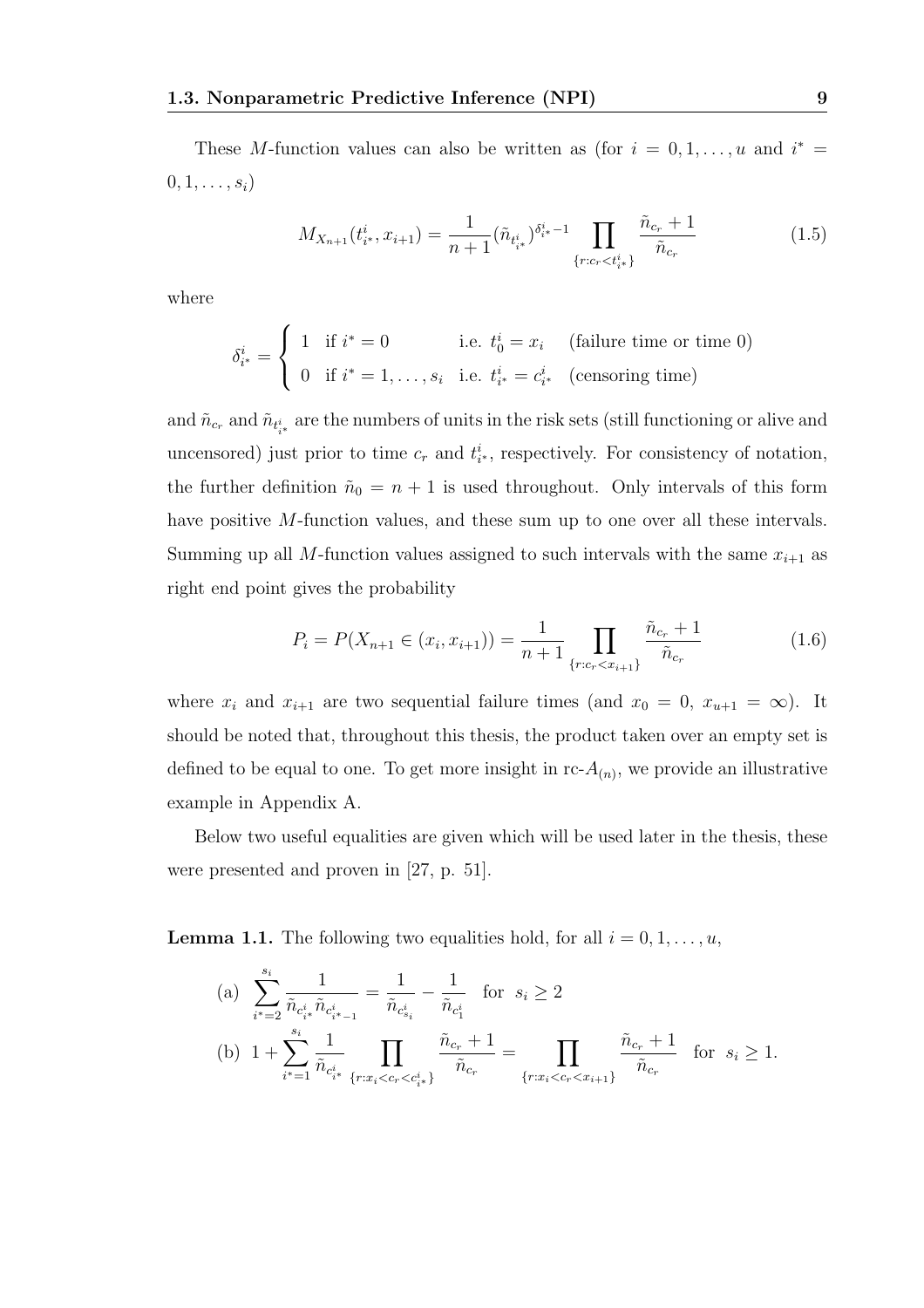#### 1.3.3 NPI for survival function

A commonly used method for summarizing lifetime data is the survival function,  $S(t)$ , which specifies the probability that the time to event is greater than t. In a sample of size *n*, suppose that there are  $q$  ( $q \leq n$ ) distinct event times  $x_1 < x_2$  $\cdots < x_q$ . Let  $h_i$  be the number of events that occur at time  $x_i$ , and  $\tilde{n}_{x_i}$  the number of units in the risk set just prior to time  $x_i$ . The product-limit estimator of the survival function, first proposed by Kaplan and Meier (KM) [44], is

$$
\hat{S}(t) = \prod_{i:x_i \le t} \left( \frac{\tilde{n}_{x_i} - h_i}{\tilde{n}_{x_i}} \right) \tag{1.7}
$$

The product-limit estimator is also the nonparametric maximum likelihood estimator of  $S(t)$ . In the case where there is no censoring, the product-limit estimator is identical to the empirical survival function, which is obtained by calculating the proportion of units that have not yet experienced the event by time t.

The NPI lower and upper survival functions based on the  $\text{rc-}A_{(n)}$  assumption for right-censored data can be considered as predictive alternatives to the Kaplan-Meier estimator [44], see [27] for detailed discussion and examples.

Below we present new formulae for the NPI lower and upper survival functions,  $S_{X_{n+1}}(t)$  and  $S_{X_{n+1}}(t)$ , respectively, as first introduced by Coolen *et al.* [23]. These formulae are the simplest closed-form expressions for these lower and upper survival functions presented in the literature thus far, and as such are likely to be useful in many applications of NPI in reliability and survival analysis. In this thesis, they are explicitly used in Chapter 6 and they also presented by Maturi et al. [59].

Before introducing the new simple formulae of the NPI lower and upper survival functions, the following lemma is needed, for which some further notation is introduced. Let  $t_a$ ,  $a = 1, \ldots, n$ , be n different ordered observations, each either a failure time ( $\delta_a = 1$ ) or a right-censoring time ( $\delta_a = 0$ ), and define  $\delta_0 = 1$  corresponding to the definitions  $t_0 = 0$  and  $\tilde{n}_{t_0} = \tilde{n}_0 = n + 1$ .

**Lemma 1.2.** For all  $t_a$ ,  $a = 0, 1, \ldots, n$ ,

$$
(\tilde{n}_{t_a})^{\delta_a - 1} + \sum_{i = a + 1}^{n} (\tilde{n}_{t_i})^{\delta_i - 1} \prod_{\{r : t_a \le c_r < t_i\}} \frac{\tilde{n}_{c_r} + 1}{\tilde{n}_{c_r}} = \tilde{n}_{t_a} \tag{1.8}
$$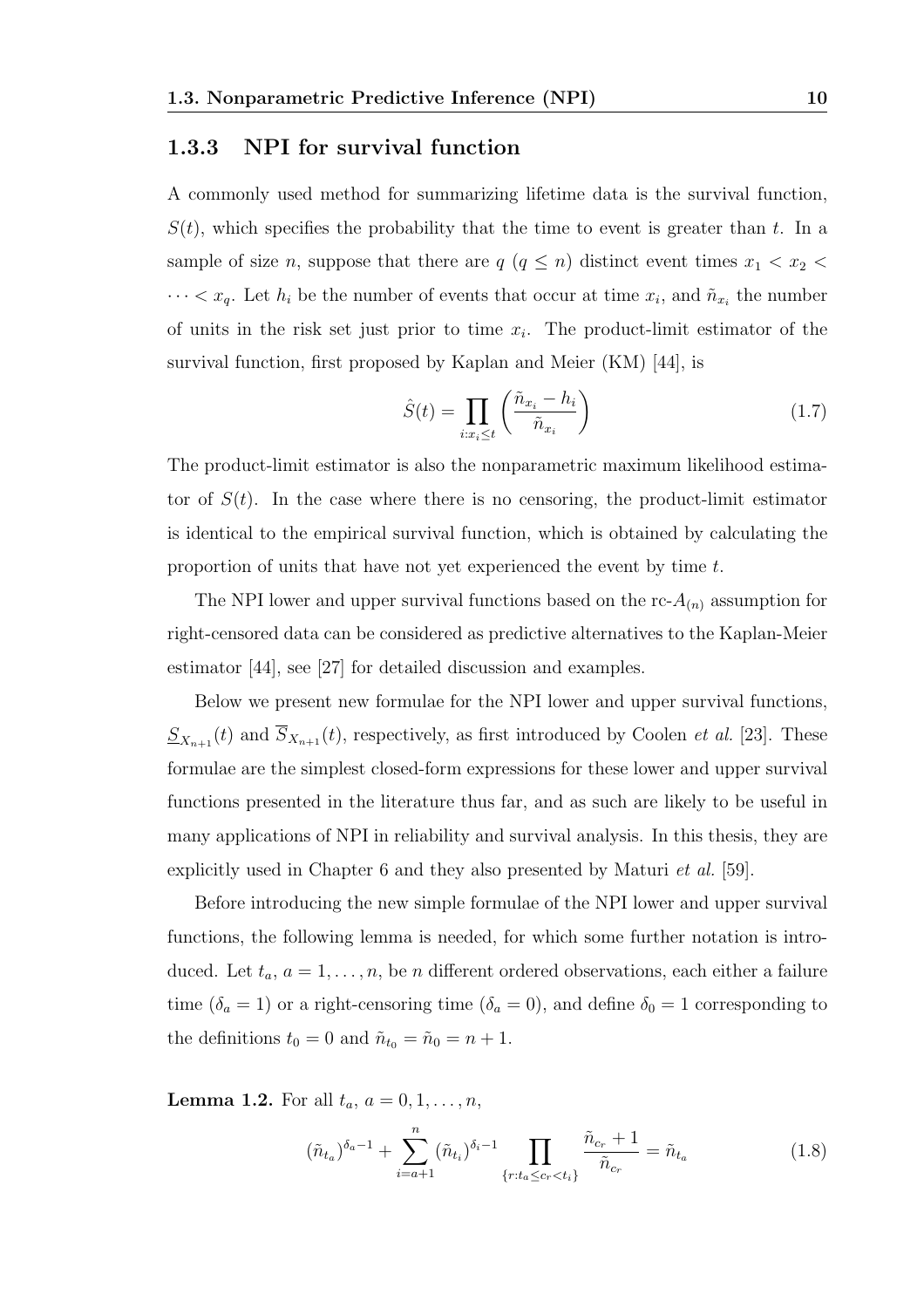*Proof.* The lemma is proven by induction. First, for  $t_a = t_n$  equation (1.8) is easily verified both if  $t_n$  is a failure time or a censoring time. Next, for  $m = 0, 1, \ldots, n-2$ , let  $a = n - m$  and suppose that equation (1.8) holds for  $t_a = t_{n-m}$ ,

$$
(\tilde{n}_{t_{n-m}})^{\delta_{n-m}-1} + \sum_{i=n-m+1}^{n} (\tilde{n}_{t_i})^{\delta_i-1} \prod_{\{r:t_{n-m} \le c_r < t_i\}} \frac{\tilde{n}_{c_r} + 1}{\tilde{n}_{c_r}} = \tilde{n}_{t_{n-m}}
$$
(1.9)

This implies that equation (1.8) also holds for  $t_{a-1} = t_{n-m-1} = t_{n-(m+1)}$ , which is shown now. The equality that needs to be proven is

$$
(\tilde{n}_{t_{n-m-1}})^{\delta_{n-m-1}-1} + \sum_{i=n-m}^{n} (\tilde{n}_{t_i})^{\delta_i-1} \prod_{\{r:t_{n-m-1} \le c_r < t_i\}} \frac{\tilde{n}_{c_r} + 1}{\tilde{n}_{c_r}} = \tilde{n}_{t_{n-m-1}} \tag{1.10}
$$

The left hand side of (1.10) can be written as

$$
\left(\frac{1}{\tilde{n}_{t_{n-m-1}}}\right)^{1-\delta_{n-m-1}} + \left(\frac{\tilde{n}_{t_{n-m-1}}+1}{\tilde{n}_{t_{n-m-1}}}\right)^{1-\delta_{n-m-1}} \left(\tilde{n}_{t_{n-m}}\right)^{\delta_{n-m-1}} + \sum_{i=n-m+1}^{n} (\tilde{n}_{t_{i}})^{\delta_{i}-1} \prod_{\{r:t_{n-m}\leq c_{r}< t_{i}\}} \frac{\tilde{n}_{c_{r}}+1}{\tilde{n}_{c_{r}}}\right)
$$
\n
$$
= \left(\frac{1}{\tilde{n}_{t_{n-m-1}}}\right)^{1-\delta_{n-m-1}} + \left(\frac{\tilde{n}_{t_{n-m-1}}+1}{\tilde{n}_{t_{n-m-1}}}\right)^{1-\delta_{n-m-1}} \tilde{n}_{t_{n-m}}
$$
\n
$$
= \left(\frac{1}{\tilde{n}_{t_{n-m-1}}}\right)^{1-\delta_{n-m-1}} + \left(\frac{\tilde{n}_{t_{n-m-1}}+1}{\tilde{n}_{t_{n-m-1}}}\right)^{1-\delta_{n-m-1}} \left(\tilde{n}_{t_{n-m-1}}-1\right)
$$
\n
$$
= \left(\frac{1}{\tilde{n}_{t_{n-m-1}}}\right)^{1-\delta_{n-m-1}} \left\{1 + \left(\tilde{n}_{t_{n-m-1}}+1\right)^{1-\delta_{n-m-1}} \left(\tilde{n}_{t_{n-m-1}}-1\right)\right\}
$$

where the first equality follows from (1.9). Both if  $t_{n-m-1}$  is a failure time ( $\delta_{n-m-1}$  = 1) or a censoring time ( $\delta_{n-m-1} = 0$ ), it follows straightforwardly that this expression is equal to  $\tilde{n}_{t_{n-m-1}}$ . Hence, by this induction argument equation (1.8) is proven to hold for all  $a = 1, ..., n$ . Finally, for  $a = 0$ , so  $t_0 = 0$  for which  $\delta_0 = 1$  and  $\tilde{n}_{t_0} = \tilde{n}_0 = n + 1$  were defined, equation (1.8) follows directly by

$$
(\tilde{n}_0)^{\delta_0 - 1} + \sum_{i=1}^n (\tilde{n}_{t_i})^{\delta_i - 1} \prod_{\{r : t_0 \le c_r < t_i\}} \frac{\tilde{n}_{c_r} + 1}{\tilde{n}_{c_r}} = 1 + (\tilde{n}_{t_1})^{\delta_1 - 1} + \sum_{i=2}^n (\tilde{n}_{t_i})^{\delta_i - 1} \prod_{\{r : t_1 \le c_r < t_i\}} \frac{\tilde{n}_{c_r} + 1}{\tilde{n}_{c_r}}
$$

$$
= 1 + \tilde{n}_{t_1} = 1 + n = \tilde{n}_{t_0}
$$

The simple closed-form expressions for the NPI lower and upper survival functions are given by Theorem 1.3. In addition to notation introduced above, let  $t_{s_i+1}^i = t_0^{i+1} = x_{i+1}$  for  $i = 0, 1, \ldots, u-1$ .

 $\Box$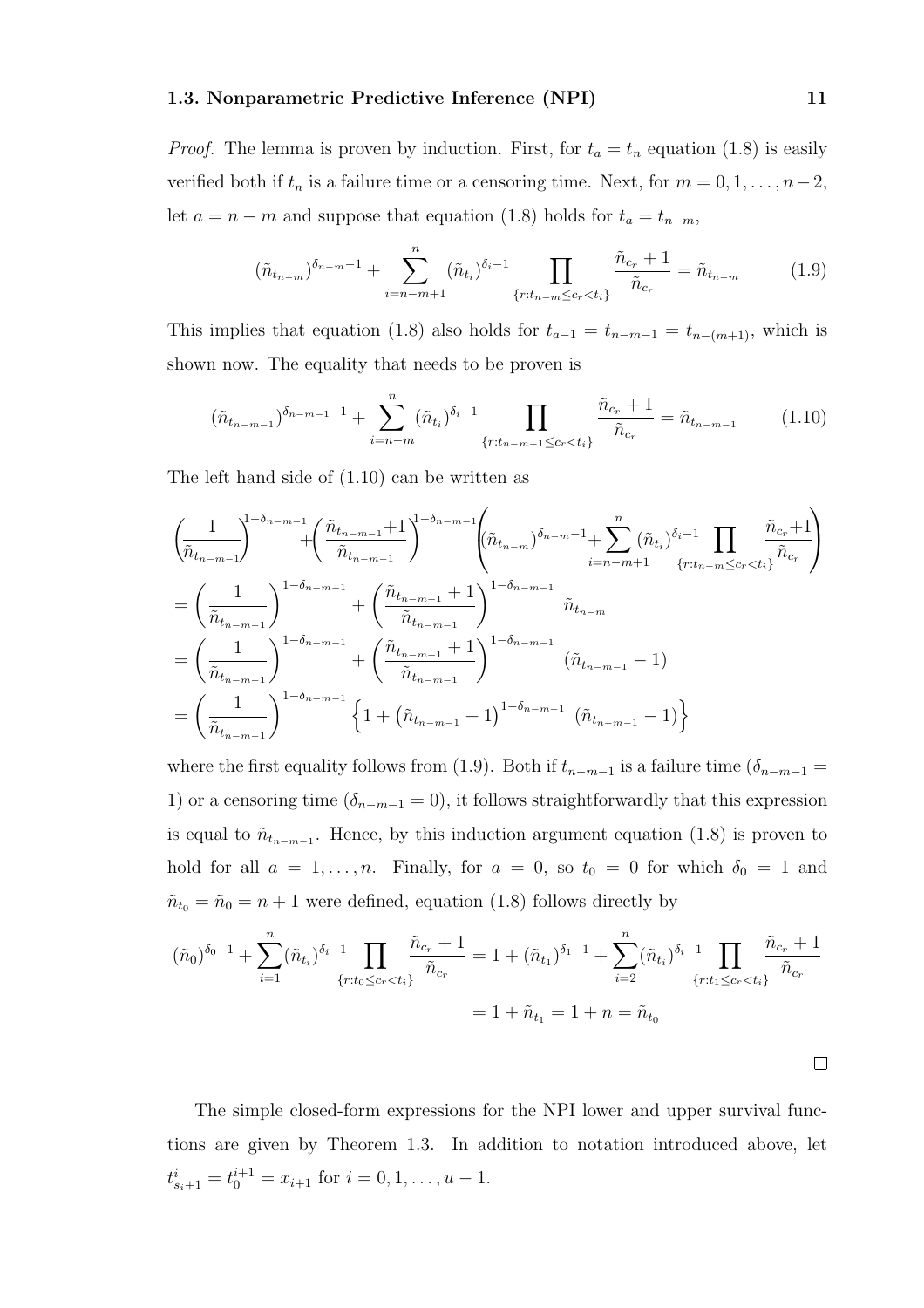Theorem 1.3. The NPI lower survival function [23] can be expressed as follows, for  $t \in [t_a^i, t_{a+1}^i)$  with  $i = 0, 1, ..., u$  and  $a = 0, 1, ..., s_i$ ,

$$
S_{X_{n+1}}(t) = \frac{1}{n+1} \tilde{n}_{t_a^i} \prod_{\{r:c_r < t_a^i\}} \frac{\tilde{n}_{c_r} + 1}{\tilde{n}_{c_r}} \tag{1.11}
$$

and the corresponding NPI upper survival function [23] can be written as follows, for  $t \in [x_i, x_{i+1})$  with  $i = 0, 1, ..., u$ ,

$$
\overline{S}_{X_{n+1}}(t) = \frac{1}{n+1} \tilde{n}_{x_i} \prod_{\{r:c_r < x_i\}} \frac{\tilde{n}_{c_r} + 1}{\tilde{n}_{c_r}} \tag{1.12}
$$

*Proof.* For  $t \in [t_a^i, t_{a+1}^i)$ , the lower survival function, as given in [23], is equal to

$$
\begin{split} \underline{S}_{X_{n+1}}(t) &= \underline{S}_{X_{n+1}}(t_a^i) = M_{X_{n+1}}(t_a^i, x_{i+1}) + \sum_{C(i,i^*,t_a^i)} M_{X_{n+1}}(t_{i^*}^i, x_{i+1}) \\ &= \frac{1}{n+1} \left\{ (\tilde{n}_{t_a^i})^{\delta_a^i - 1} \prod_{\{r:c_r < t_a^i\}} \frac{\tilde{n}_{c_r} + 1}{\tilde{n}_{c_r}} + \sum_{C(i,i^*,t_a^i)} (\tilde{n}_{t_{i^*}^i})^{\delta_{i^*}^i - 1} \prod_{\{r:c_r < t_{i^*}^i\}} \frac{\tilde{n}_{c_r} + 1}{\tilde{n}_{c_r}} \right\} \\ &= \frac{1}{n+1} \prod_{\{r:c_r < t_a^i\}} \frac{\tilde{n}_{c_r} + 1}{\tilde{n}_{c_r}} \left\{ (\tilde{n}_{t_a^i})^{\delta_a^i - 1} + \sum_{C(i,i^*,t_a^i)} (\tilde{n}_{t_{i^*}^i})^{\delta_{i^*}^i - 1} \prod_{\{r:t_a^i \le c_r < t_{i^*}^i\}} \frac{\tilde{n}_{c_r} + 1}{\tilde{n}_{c_r}} \right\} \\ &= \frac{1}{n+1} \prod_{\{r:c_r < t_a^i\}} \frac{\tilde{n}_{c_r} + 1}{\tilde{n}_{c_r}} \quad \tilde{n}_{t_a^i} \end{split}
$$

where  $\sum$  $C(i,i^*,t_a^i)$ denotes the sums over all i from 0 to u and over all  $i^*$  from 0 to  $s_i$ such that  $t_{i^*}^i > t_a^i$ . Again,  $t_a^i$  can be a failure time  $(\delta_a^i = 1)$  or a censoring time  $(\delta_a^i = 0)$ . The final equality follows from Lemma 1.2.

Lemma 1.2 is also used to prove formula (1.12) for the NPI upper survival function [23], which, for  $t \in [x_i, x_{i+1})$ , is equal to

$$
\overline{S}_{X_{n+1}}(t) = M_{X_{n+1}}(x_i, x_{i+1}) + \sum_{C(i,i^*,x_i)} M_{X_{n+1}}(t_i^i, x_{i+1})
$$
\n
$$
= \frac{1}{n+1} \prod_{\{r:c_r < x_i\}} \frac{\tilde{n}_{c_r} + 1}{\tilde{n}_{c_r}} \left\{ 1 + \sum_{C(i,i^*,x_i)} (\tilde{n}_{t_i^i})^{\delta_{i^*}^{i-1}} \prod_{\{r:x_i \le c_r < t_{i^*}^{i}\}} \frac{\tilde{n}_{c_r} + 1}{\tilde{n}_{c_r}} \right\}
$$
\n
$$
= \frac{1}{n+1} \prod_{\{r:c_r < x_i\}} \frac{\tilde{n}_{c_r} + 1}{\tilde{n}_{c_r}} \tilde{n}_{x_i}
$$

where  $\sum$ denotes the sums over all i from 0 to u and over all  $i^*$  from 0 to  $s_i$  $C(i,i^*,x_i)$ such that  $t_{i^*}^i > x_i$ .  $\Box$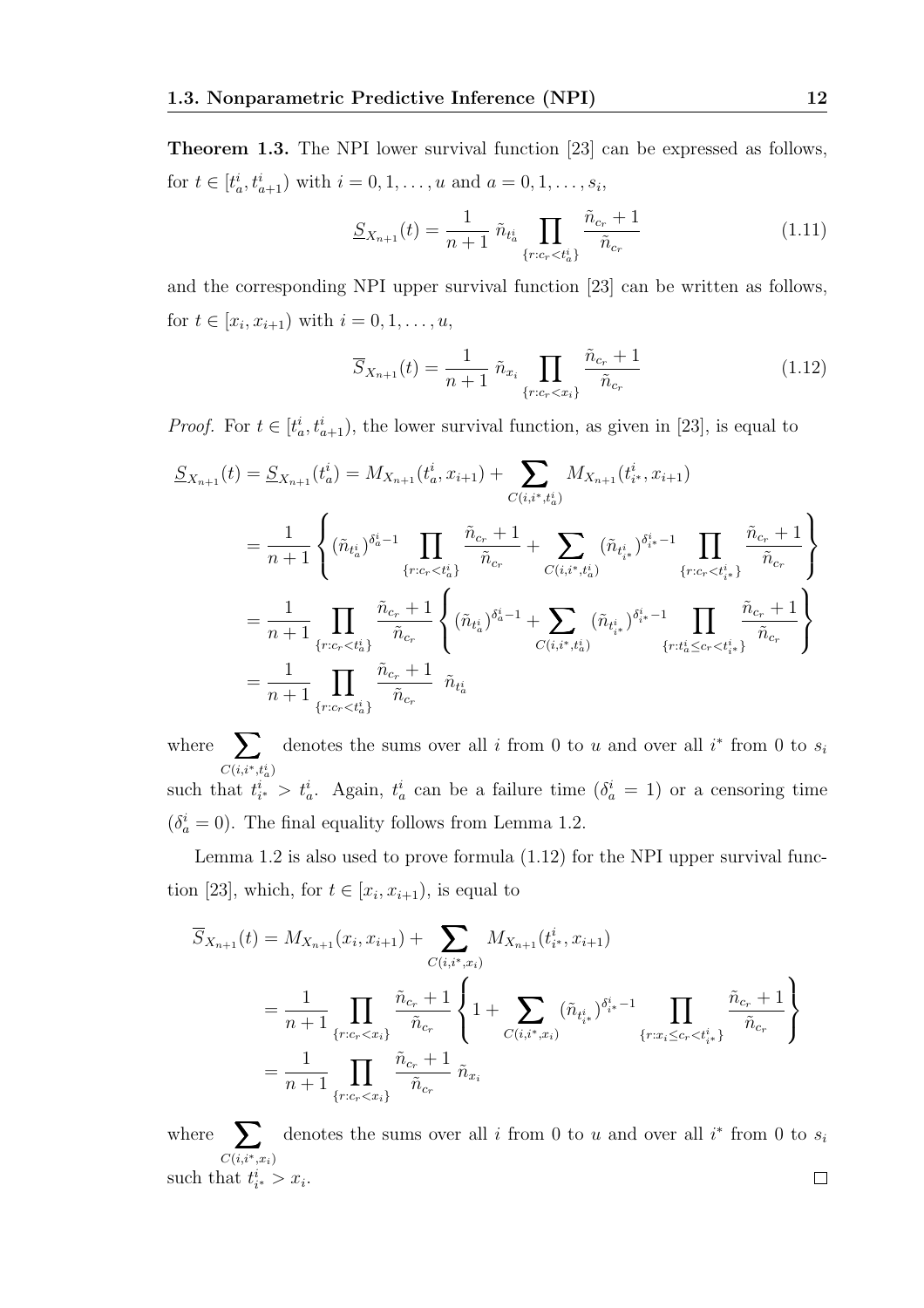Lemma 1.2, and indeed the NPI lower and upper survival functions (1.11) and (1.12), can also be interpreted along the same lines as the probability redistribution algorithm for right-censored data as introduced by Efron [35] and also discussed by Coolen and Yan [27].

#### 1.3.4 NPI for comparing two groups of lifetime data

Coolen and Yan [26] introduced NPI for comparing two independent groups of lifetime data, say  $X$  and  $Y$ , including right-censored observations. This comparison is in terms of lower and upper probabilities for the event that a future observation  $X_{n_x+1}$ of group X is less than a future observation  $Y_{n_y+1}$  of group Y, based on  $n_x$  and  $n_y$ observations of group X and Y, and the assumptions  $\text{rc-}A_{(n_x)}$  and  $\text{rc-}A_{(n_y)}$ . Suppose that we have observed  $u_x$  event times from group X, denoted by  $x_1 < x_2 < \ldots < x_{u_x}$ , and  $v_x(= n_x - u_x)$  right-censored observations  $c_{x,1} < c_{x,2} < \ldots < c_{x,v_x}$ . Let  $x_0 = 0$ ,  $x_{u_x+1} = \infty$ , and let  $s_{x,i}$  be the right-censored observations in the interval  $(x_i, x_{i+1})$ ,  $x_i < c_{x,1}^i < c_{x,2}^i < \ldots < c_{x,s_{x,i}}^i < x_{i+1}$ , so  $\sum_{i=0}^{u_x} s_{x,i} = v_x$ . Similarly, suppose that there are  $u_y$  event times from group Y denoted by  $y_1 \, < \, y_2 \, < \, \ldots \, < \, y_{u_y}$  and let  $y_0 = 0$  and  $y_{u_y+1} = \infty$ , and that there are  $v_y(= n_y - u_y)$  right-censored observations  $c_{y,1} < c_{y,2} < \ldots < c_{y,v_y}$  and  $s_{y,j}$  right-censored observations in the interval  $(y_j, y_{j+1}),$  $y_j < c_{y,1}^j < c_{y,2}^j < \ldots < c_{y,s_{y,j}}^j < y_{j+1}$ , so  $\sum_{j=0}^{u_y} s_{y,j} = v_y$ . Then the NPI lower and upper probabilities for the event  $X_{n_x+1} < Y_{n_y+1}$  are

$$
\underline{P}(X_{n_x+1} < Y_{n_y+1}) = \sum_{i=0}^{u_x} \sum_{j=0}^{u_y} P_i^X \left\{ \mathbf{1} \{x_{i+1} < y_j\} M_j^Y + \sum_{i_y^* = 1}^{s_{y,j}} \mathbf{1} \{x_{i+1} < c_{y,i_y^*}^j\} M_{j,i_y^*}^Y \right\} \tag{1.13}
$$

$$
\overline{P}(X_{n_x+1} < Y_{n_y+1}) = \sum_{i=0}^{u_x} \sum_{j=0}^{u_y} P_j^Y \left\{ \mathbf{1} \{ x_i < y_{j+1} \} M_i^X + \sum_{i_x^* = 1}^{s_{x,i}} \mathbf{1} \{ c_{x,i_x^*}^i < y_{j+1} \} M_{i,i_x^*}^X \right\} \tag{1.14}
$$

where the quantities  $M_i^X$   $(M_j^Y)$ ,  $M_{i,i_x}^X$   $(M_{j,i_y}^Y)$  and  $P_i^X$   $(P_j^Y)$  are given by (1.3), (1.4) and (1.6), respectively. Coolen and Yan [26] derived these lower and upper probabilities by use of the following lemma, given and proven in [26, 81], which is also used later in the thesis.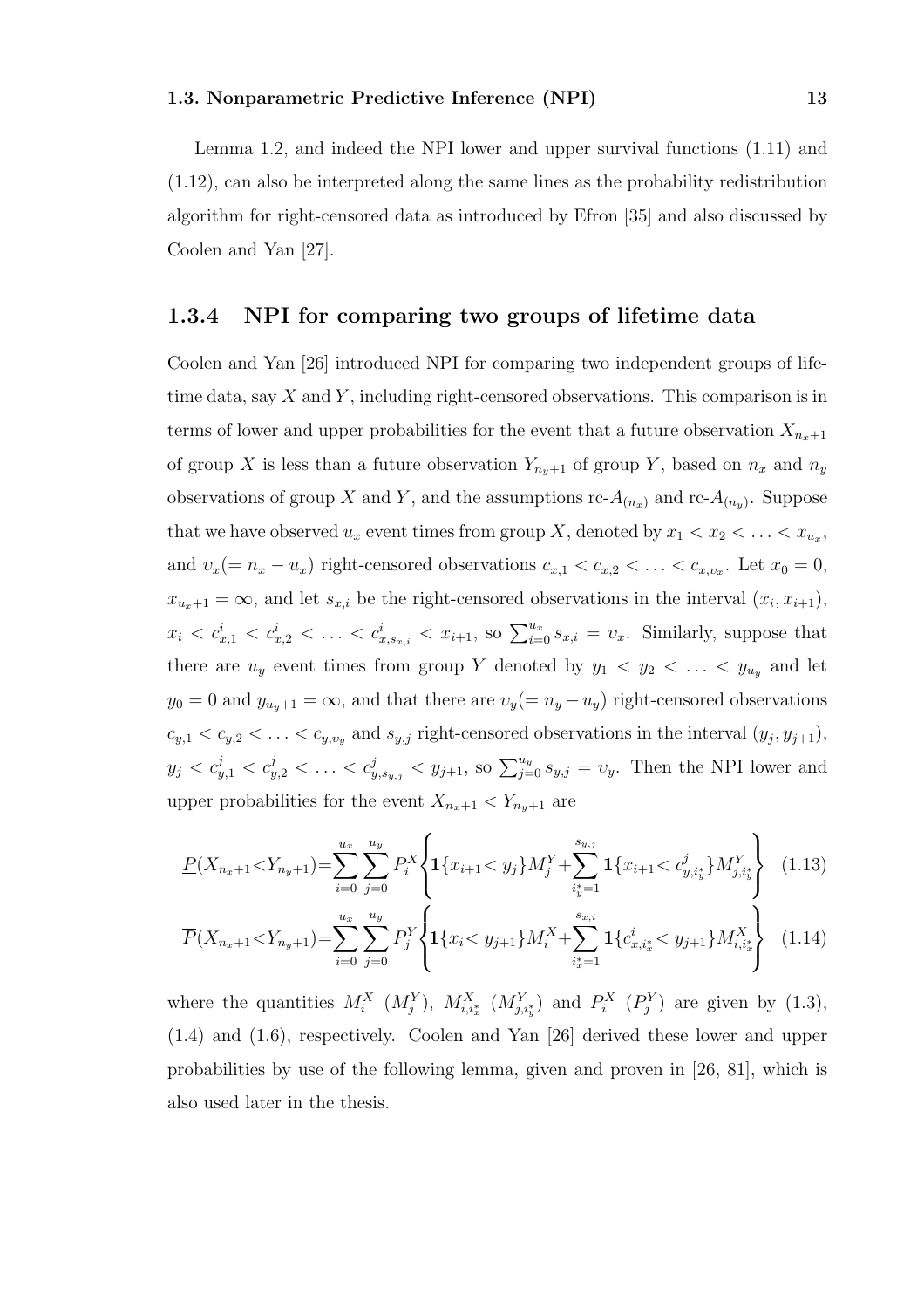**Lemma 1.4.** For  $s \ge 2$ , let  $J_l = (j_l, r)$ , with  $j_1 < j_2 < ... < j_s < r$ , so we have nested intervals  $J_1 \supset J_2 \supset \ldots \supset J_s$  with the same right end-point r (which may be infinity). We consider two independent real-valued random quantities, say  $X$  and  $Y$ . Let the probability distribution for  $X$  be partially specified via  $M$ -function values, with all probability mass  $P(X \in J_1)$  described by the s M-function values  $M_X(J_l)$ ,  $l = 1, \ldots, s$ , so  $\sum_{l=1}^{s} M_X(J_l) = P(X \in J_1)$ . Then, without additional assumptions,

$$
\sum_{l=1}^{s} P(Y < j_l) M_X(J_l) \le P(Y < X, X \in J_1) \le P(Y < r) P(X \in J_1)
$$

provides the maximum lower and minimum upper bounds.

#### 1.3.5 Treatment of ties

In NPI it is quite straightforward to deal with tied observations, by assuming that tied observations differ by small amounts which tend to zero [41]. If such a tie would occur among different groups, then one can break it similarly in two ways, different for upper and lower probabilities in such a way that these are maximal and minimal, respectively, over the possible ways of breaking such ties, without changing the order of these observations with respect to all other observations [26]. If ties occur between event time and right-censoring time, then as is common in the literature, the right-censoring time is assumed to be just beyond the event time [44]. Throughout this thesis we deal with tied observations in this way, for more details we refer to [26, 27, 81].

### 1.4 Outline of Thesis

The thesis is organized such that each chapter addresses one main inference problem, and is related to a paper that has been published in an academic journal or which is in submission. Each chapter is self-contained, with the main problem and the notation introduced before the core results are presented. The same notation may be used for different quantities in different chapters, notation introduced in Chapter 1 may also be used.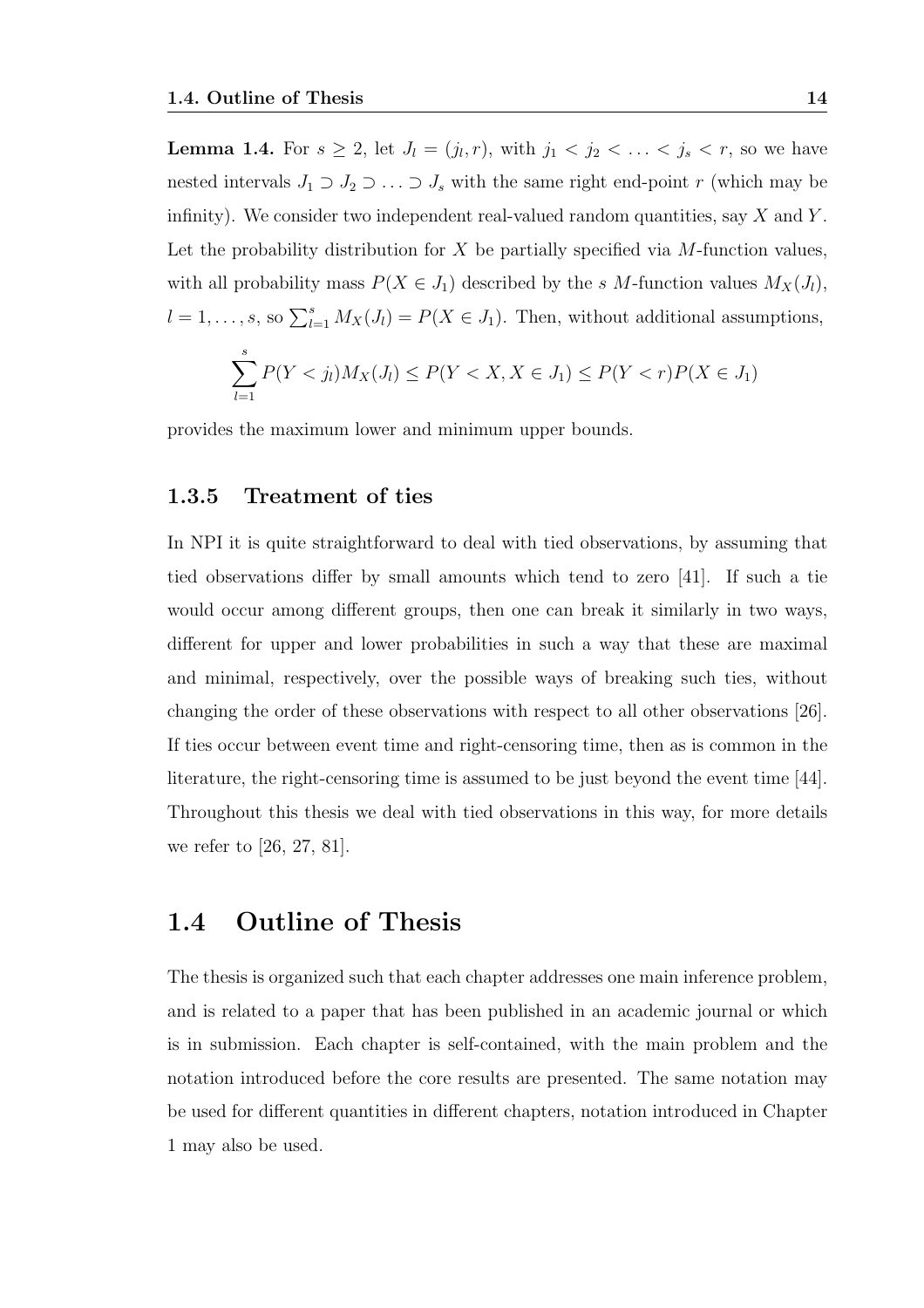In Chapter 2 we introduce NPI for precedence testing for two groups [29]. We extend that in Chapter 3 to  $k \geq 2$  groups with focus on different selection problems [60]. Further extension allowing right-censoring to occur before the experiment is ended is presented in Chapter 4 [58]. Chapter 5 presents a comparison of two groups under different progressive censoring schemes [57]. In Chapter 6 we introduce NPI for competing risks, which is an important topic in reliability [59]. Chapter 7 presents NPI for comparison of two groups with only a part of the data available [55]. In the appendix, we enclose the R commands that have been used for calculations. Despite in some chapters, due to notational complexity we only consider pairwise comparisons, the R commands provided in Appendix A.1 can be used for more general events of interest similar to those presented in Chapter 3.

Furthermore, some parts of this thesis have been presented in several conferences and short papers have appeared in related conference proceedings. For example, Chapter 2 has been presented at the 5th International Mathematical Methods in Reliability Conference (Glasgow, UK 2007) [28]. A part of Chapter 3 was presented at the International Workshop on Applied Probability (Compiegne, France 2008) [52]. Chapter 4 was presented at the International Seminar on Nonparametric Inference (Vigo, Spain 2008) [53]. Part of Chapter 6 was presented at the 18th Advances in Risk and Reliability Technology Symposium (Loughborough, UK 2009) [56]. A comprehensive overview of the main parts of this thesis was presented at the 6th International Symposium on Imprecise Probability: Theories and Applications: ISIPTA'09 (Durham, UK 2009) [54].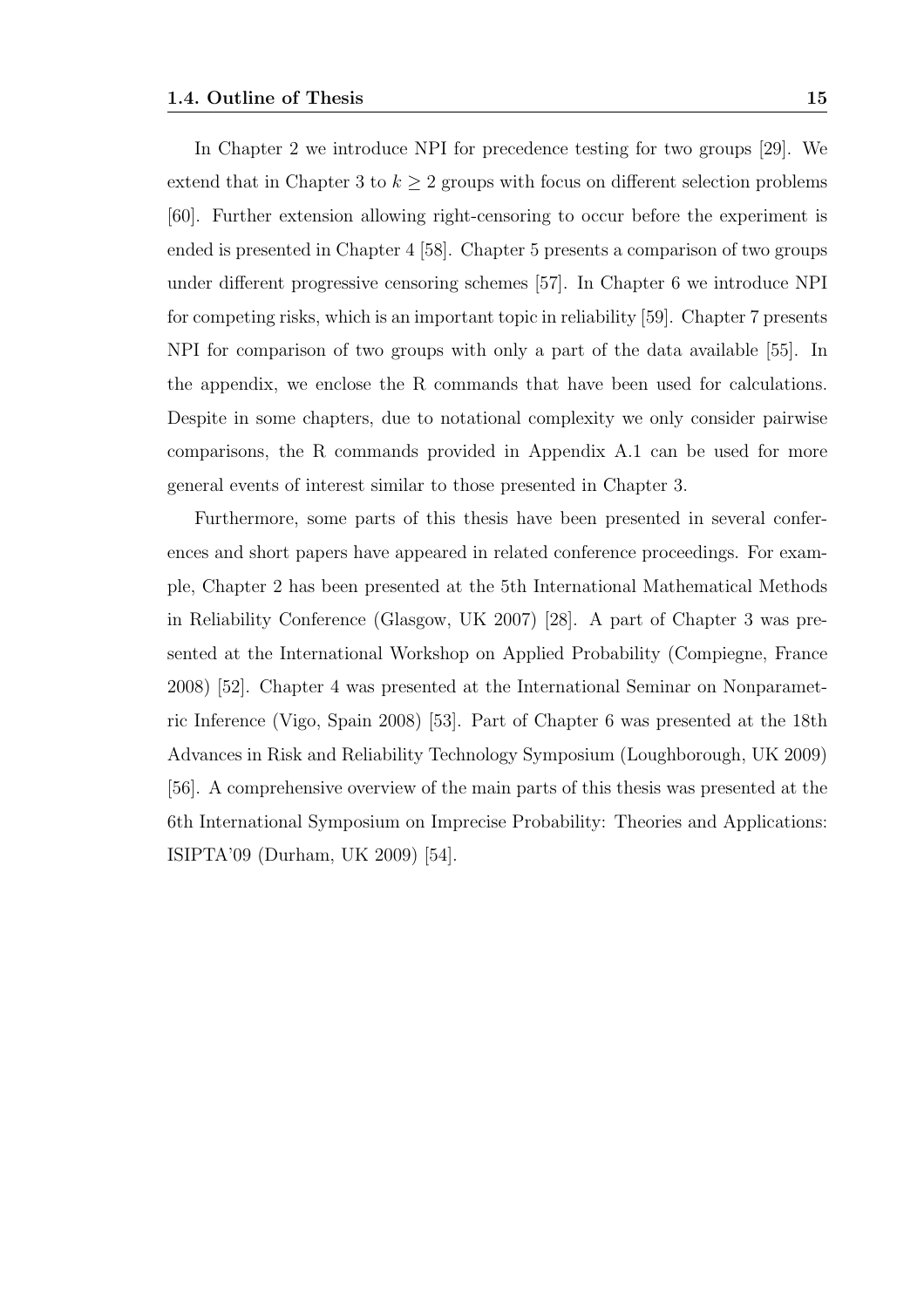## Chapter 2

# Comparison of two groups with early termination

### 2.1 Introduction

Comparison of lifetimes of units from different groups is a common problem. In this chapter, we consider the situation where units from two groups are simultaneously placed on a life-testing experiment, and decisions may be needed before all units have failed due to cost or time considerations, so the data consist of both observed lifetimes and observations which are right-censored at the moment the experiment was terminated.

In classical precedence testing, the experiment is terminated at a certain time or after a certain number of failures (for a particular group). Epstein [36] first presented precedence testing, Nelson [63] proposed it as an efficient life-test procedure that enables decisions after relatively few lifetimes are observed. Balakrishnan and Ng [5] present an excellent overview, and describe several nonparametric precedence tests based on the hypothesis of equal lifetime distributions.

As an alternative, we propose Nonparametric Predictive Inference (NPI) for precedence testing for two groups, with lower and upper probabilities for the event that the future lifetime of a unit from one group is less than the future lifetime of a unit from the other group. In Section 2.2, we briefly review some classical nonparametric precedence tests. Our method is introduced and justified in Sections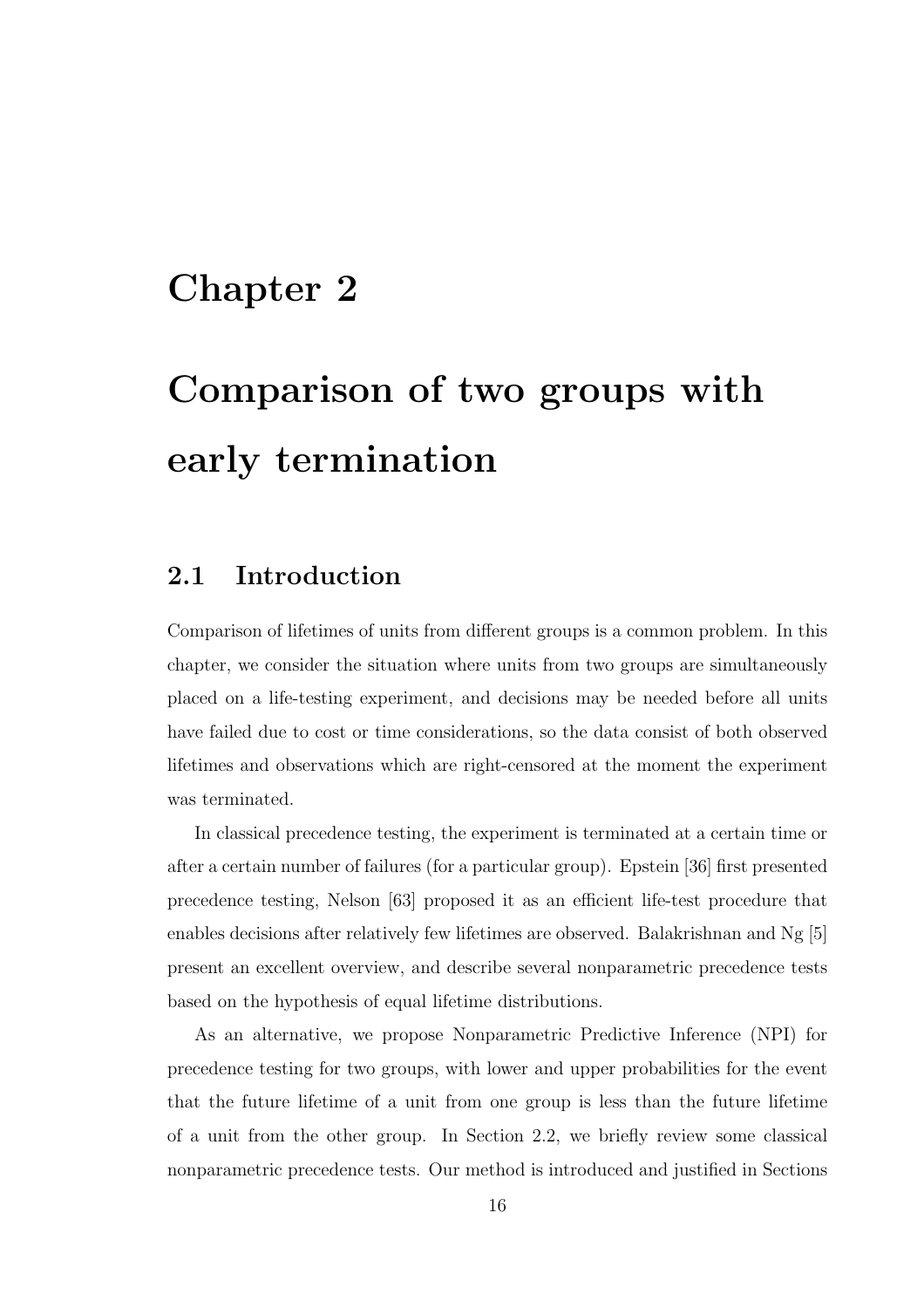2.3 and 2.4 including some special cases and properties. Finally we illustrate and compare our method with these classical precedence tests via examples in Section 2.5.

### 2.2 Classical precedence testing

In precedence testing for two groups, units of both groups are placed simultaneously on a life-testing experiment, and failures are observed as they arise during the experiment, which is terminated as soon as a certain stop criterion has been reached, so the lifetimes of some units are typically right-censored.

In this section we briefly review some classical nonparametric precedence tests in the literature, following notations and definitions of Balakrishnan and Ng  $[5]$ . Suppose one is interested in comparing the lifetimes of units from two groups X and Y. Their lifetime distributions are denoted by  $F_X$  and  $F_Y$ , respectively, and  $n_x$ and  $n_y$  are the number of units of group X and Y that are placed simultaneously on a life-testing experiment. We assume that the experiment is terminated as soon as the  $r_y^{th}$  failure of group Y is observed. It should be noted that for the classical precedence tests, the stop criterion used is relevant due to the nature of frequentist hypothesis testing, as it influences the sampling distribution of the test statistic, which is not the case in the NPI approach presented in Section 2.3.

The classical precedence test was introduced by Nelson [63]. One is interested in testing the null hypothesis  $H_0$  that  $F_X(x) = F_Y(x)$  for all  $x \ge 0$ . Let  $D_1$  be the random quantity representing the number of observed lifetimes of group  $X$  that are less than the first observed lifetime of group  $Y$ , and let  $d_1$  be its observed value. Similar, let  $D_i$  be the random quantity representing the number of observed lifetimes of group X that are between the  $(i-1)$ <sup>th</sup> and  $i$ <sup>th</sup> observed lifetime of group Y, for  $i = 2, \ldots, r_y$ , and denote their observed values by  $d_i$ . The precedence test statistic  $Q_{(r_y)}$  is the number of lifetimes of group X that precede the  $r_y^{th}$  lifetime from group *Y*, i.e.  $Q_{(r_y)} = \sum_{i=1}^{r_y} D_i$ . Under  $H_0$ , the distribution of  $Q_{(r_y)}$  is

$$
P(Q_{(r_y)}=j|H_0) = {j+r_y-1 \choose j} {n_x+n_y-j-r_y \choose n_x-j} {n_x+n_y \choose n_y}, j=0,\ldots,n_x \quad (2.1)
$$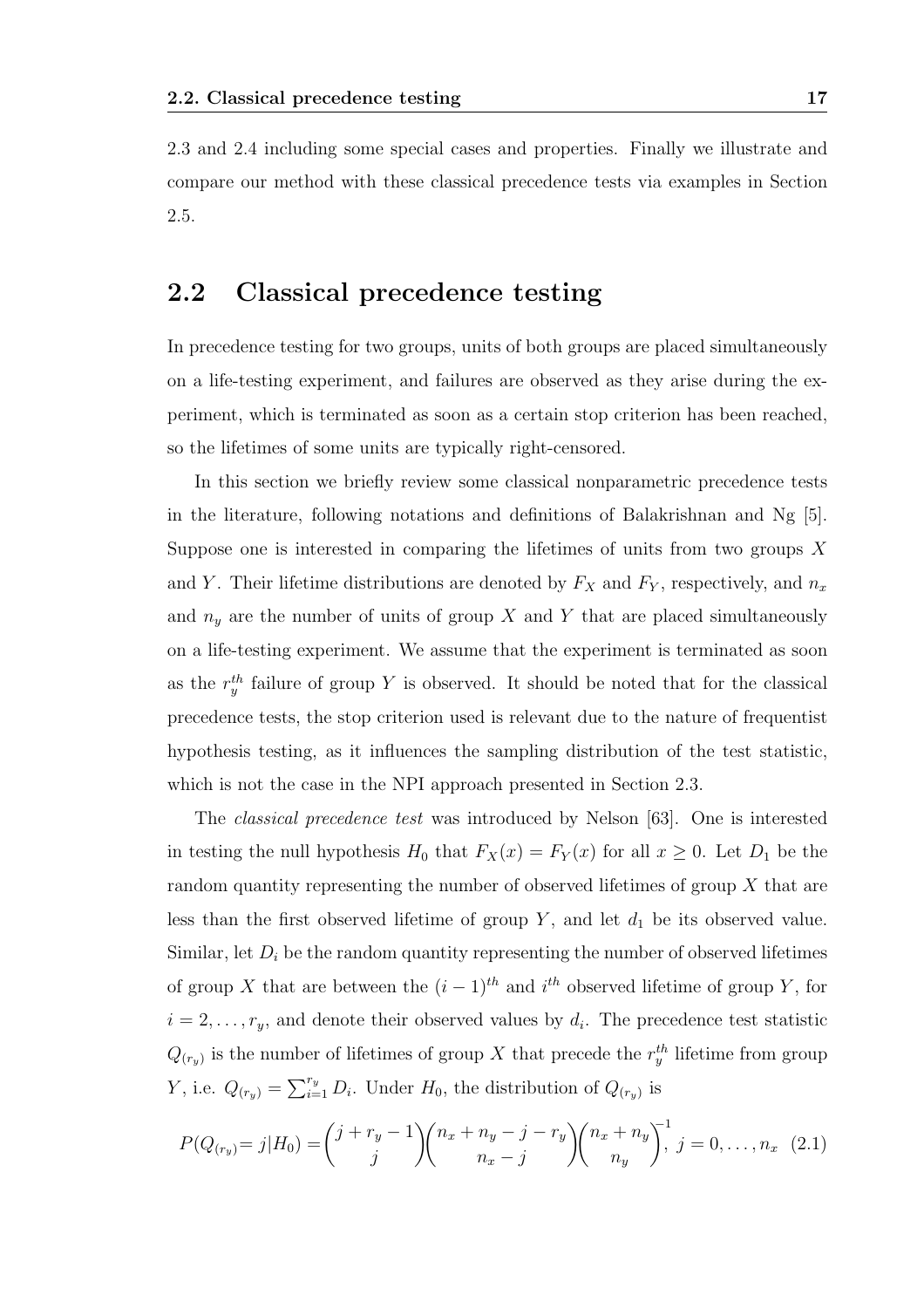The classical precedence test may suffer from the masking effect problem, which is that the null hypothesis may not be rejected for a certain value of  $r_y$  whilst there may exist a value less than this  $r_y$  for which the null hypothesis would be rejected at the same level of significance. To avoid this problem Balakrishnan and Frattina [4] proposed the *maximal precedence test*. The test statistic  $U_{(r_y)}$  is simply defined as the maximum of the  $D_i$ 's defined above, for  $i = 1, \ldots, r_y$ , i.e.  $U_{(r_y)} = \max_{i=1,\ldots,r_y} D_i$ . Under  $H_0$ , the cumulative distribution function of  $U_{(r_y)}$  is given by

$$
P(U_{(r_y)} \le d | H_0) = P(D_1 \le d, \dots, D_{r_y} \le d | H_0) = \sum_{C_U} {n_x + n_y - \sum_{i=1}^{r_y} d_i - r_y \choose n_y - r_y} {n_x + n_y \choose n_y}^{-1}
$$
(2.2)

where  $C_U$  is the set of all possible combinations of  $d_i$ 's  $(i = 1, \ldots, r_y)$  with  $d_i \in$  $\{0, 1, \ldots, d\}$  and  $\sum_{i=1}^{r_y} d_i \leq n_x$ .

The standard Wilcoxon's rank-sum statistic (the sum of the ranks of the X failures among all failures) is generalised by Ng and Balakrishnan [66]. They introduced three Wilcoxon-type rank-sum precedence test statistics, namely; the min*imal, maximal and expected Wilcoxon's rank-sum precedence tests.* Let  $R_{r_y}$   $(R_{r_y}^*)$ be the rank-sum of the observed lifetimes of group  $X$  that occurred before (after) the  $r_y^{th}$  observed lifetime of group Y. Wilcoxon's rank-sum precedence test statistic  $W_{r_y}$  is the sum of  $R_{r_y}$  and  $R_{r_y}^*$ . As the exact lifetimes of group X that occurred after the  $r_y^{th}$  observed lifetime of group Y are unknown, so  $R_{r_y}^*$  is unknown, the minimal (maximal) value of  $R_{r_y}^*$  and consequently the minimal (maximal) value of Wilcoxon's rank-sum precedence test statistic  $W_{r_y}$  is as follows: when all remaining  $(n_x - \sum_{i=1}^{r_y} d_i)$  observations of group X occur between the  $r_y^{th}$  and  $(r_y + 1)^{th}$  observation of group  $Y$ , then Wilcoxon's test statistic will be minimal. The test statistic in this case, called the minimal rank-sum statistic, is

$$
W_{\min,r_y} = R_{r_y} + (r_y + \sum_{i=1}^{r_y} D_i + 1) + (r_y + \sum_{i=1}^{r_y} D_i + 2) + \ldots + (r_y + n_x)
$$
 (2.3)

Let  $w_{min,r_y}$  be the observed value of the test statistic  $W_{min,r_y}$ . Under the null hypothesis that the lifetime distributions of groups  $X$  and  $Y$  are the same, the distribution of  $W_{\min,r_y}$  is given by

$$
P(W_{min,ry} = w | H_0) = \sum_{C_W} {n_x + n_y - \sum_{i=1}^{r_y} d_i - r_y \choose n_y - r_y} {n_x + n_y \choose n_y}^{-1}
$$
(2.4)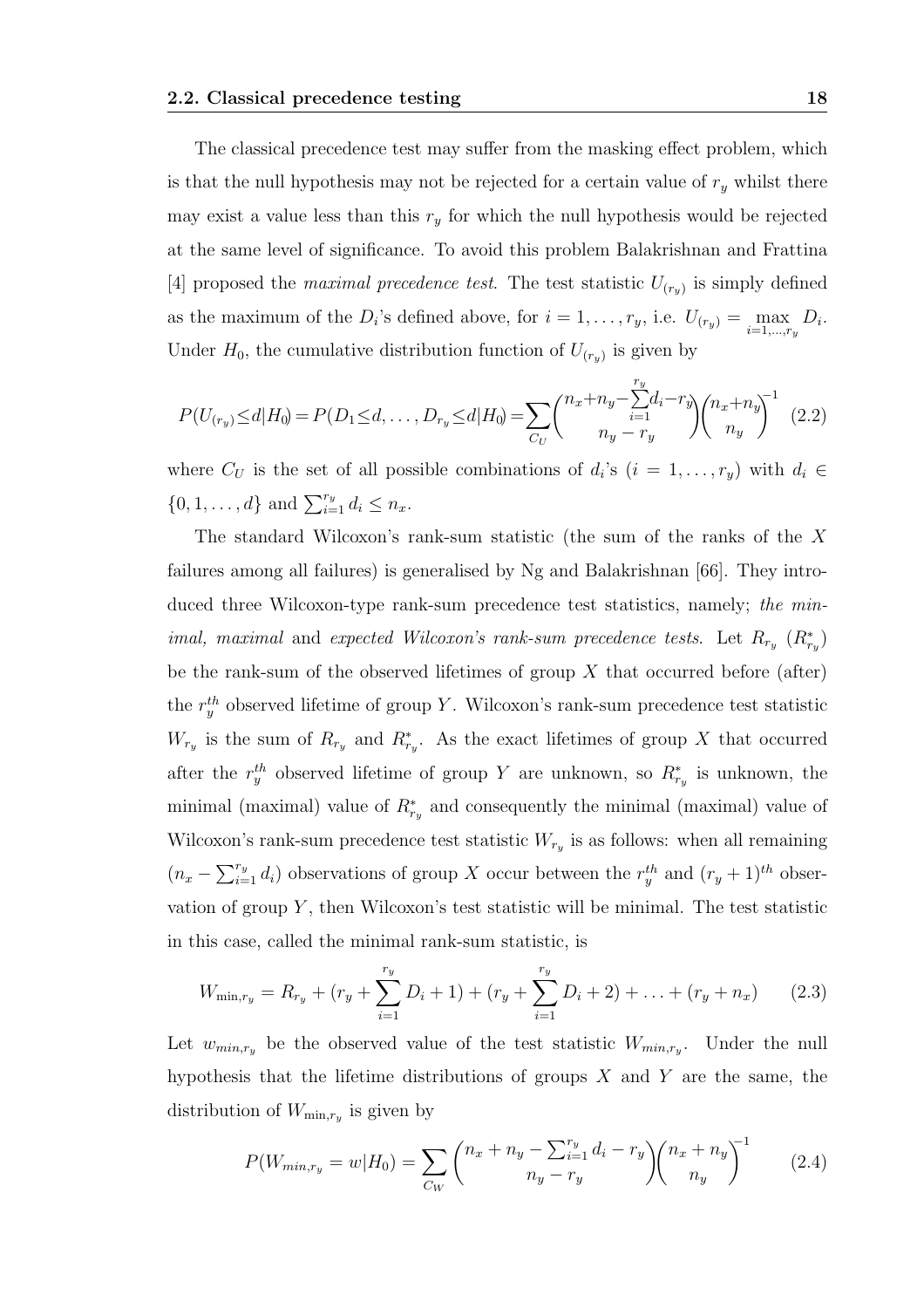where  $C_W$  is the set of all possible combinations of  $d_i$ 's  $(i = 1, \ldots, r_y)$  with  $d_i \in$  $\{0, 1, \ldots, n_x\}$  and  $\sum_{i=1}^{r_y} d_i \leq n_x$ , for which also  $w_{min,r_y} = w$  holds.

If the  $n_x - \sum_{i=1}^{r_y} d_i$  remaining observations of group X occur after the  $n_y^{th}$  observation of group  $Y$ , Wilcoxon's test statistic is maximal. The test statistic in this case, called the maximal rank-sum statistic, is

$$
W_{\max,r_y} = R_{r_y} + (n_y + \sum_{i=1}^{r_y} D_i + 1) + (n_y + \sum_{i=1}^{r_y} D_i + 2) + \ldots + (n_y + n_x) \tag{2.5}
$$

The Wilcoxon's expected rank-sum precedence test statistic,  $W_{E,r_y}$ , is simply the average of  $W_{\min,r_y}$  and  $W_{\max,r_y}$ . Similar to  $W_{\min,r_y}$ , the distributions of  $W_{\max,r_y}$ and  $W_{E,r_y}$ , under  $H_0$ , can be obtained [5]. The distributions of all mentioned test statistics under the null-hypothesis will be used to obtain the p-values of these tests later in Example 2.2. For the classical precedence test, this implies that the  $p$ -value of the observed test statistic is  $P(Q_{(r_y)} \geq \sum_{i=1}^{r_y} d_i | H_0)$  where the distribution of  $Q_{(r_y)}$  is given by (2.1). For the maximal precedence test, the *p*-value of the observed test statistic is given by  $P(U_{(r_y)} \ge d | H_0)$ , where d is the observed value of  $U_{(r_y)}$  and the cumulative distribution of  $U_{(r_y)}$  is given by (2.2). For the Wilcoxon's minimal, maximal and expected rank-sum precedence tests, the  $p$ -values of the test statistics are given by  $P(W_{a,r_y} \leq w_a|H_0)$  where  $a = \min$ , max, E and  $w_a$  is the observed value of the test statistic, with the distributions of the test statistics are given under  $H_0$  [5]. For more details of these more established methods we refer to [5].

### 2.3 NPI for precedence testing

To introduce NPI for precedence testing we need first to introduce some notation. Suppose that  $X_1, \ldots, X_n, X_{n+1}$  are positive, continuous and exchangeable random quantities representing lifetimes. We assume that no ties occur, the results can be generalised to allow ties [42], see also Subsection 1.3.5.

In precedence testing the experiment is terminated as soon as a certain stop criterion has been reached. We assume that this stop criterion is expressed in terms of a stopping time  $T_0$ , but if instead a number of failures were used as stop criterion then this would not affect our method, as it is of no relevance in NPI how  $T_0$  is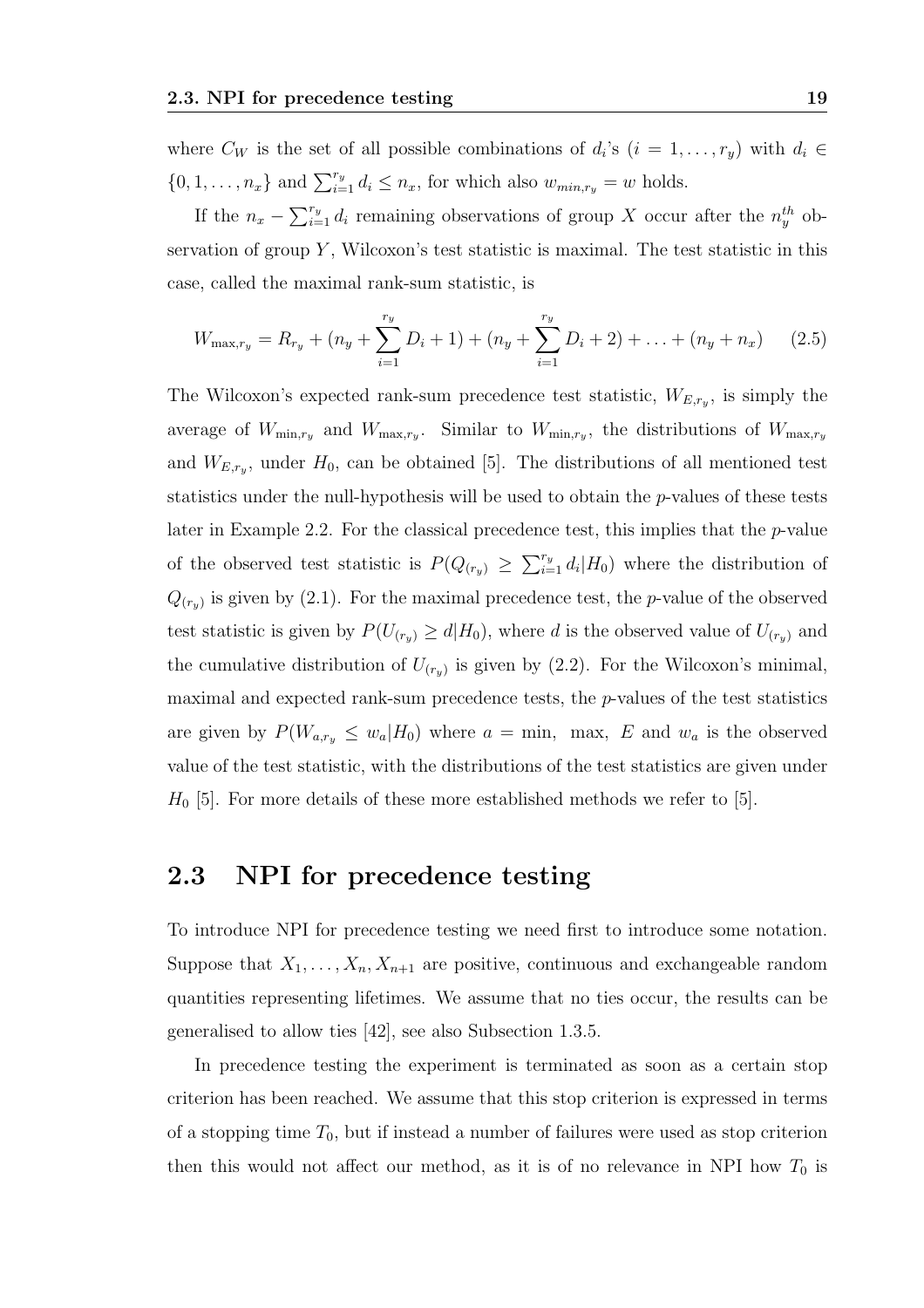determined, as long as  $T_0$  contains no further information on values beyond  $T_0$ . When considering a single group of units, let  $r$  denote the number of observations of  $X_1, \ldots, X_n$  that occur before the stopping time  $T_0$ , so  $n-r$  observations are right-censored at  $T_0$ . Let  $x_1 < x_2 < \ldots < x_r$  be the ordered observed values before  $T_0$ , and let  $x_0 = 0$  for ease of notation. In this case, all right-censored observations are the same which simplifies the use of rc- $A_{(n)}$  [27]. For ease of notation, we will assume that there are no ties between the observed failure times, this 'tied rightcensoring time' does not provide any complications, in fact it simplifies the matter when compared to the general case of varying right-censoring times for which rc- $A_{(n)}$  provides an inferential approach. The next theorem provides the M-functions required for precedence testing, which follows from  $rc\text{-}A_{(n)}$ .

Theorem 2.1. For nonparametric predictive precedence testing with stopping time  $T_0$ , the assumption rc- $A_{(n)}$  implies that the probability distribution for a nonnegative random quantity  $X_{n+1}$  on the basis of data including r real and  $n-r$  right-censored observations, is partially specified by the following  $M$ -function values:

$$
M_{X_{n+1}}(x_{i-1}, x_i) = \frac{1}{n+1}, \quad i = 1, \dots, r,
$$
  

$$
M_{X_{n+1}}(x_r, \infty) = \frac{1}{n+1} \text{ and } M_{X_{n+1}}(T_0, \infty) = \frac{n-r}{n+1}
$$

*Proof.* Since there are no censored data before  $T_0$ , this follows immediately from Definition 1.2 for  $M_{X_{n+1}}(x_{i-1}, x_i)$  and  $M_{X_{n+1}}(x_r, \infty)$ . Suppose the  $n-r$  right-censored observations (beyond  $T_0$ ) are  $c_1 < c_2 < \ldots < c_{n-r}$ , then from (1.4)

$$
M_{X_{n+1}}(T_0, \infty) = \sum_{i^*=1}^{n-r} M_{X_{n+1}}(c_{i^*}, \infty) = \sum_{i^*=1}^{n-r} \frac{1}{(n+1)\tilde{n}_{c_{i^*}}} \prod_{\{r:c_r < c_{i^*}\}} \frac{\tilde{n}_{c_r} + 1}{\tilde{n}_{c_r}}
$$
  
\n
$$
= \frac{1}{n+1} \prod_{\{r:c_r < T_0\}} \frac{\tilde{n}_{c_r} + 1}{\tilde{n}_{c_r}} \left\{ \sum_{i^*=1}^{n-r} \frac{1}{\tilde{n}_{c_{i^*}}} \prod_{\{r:T_0 < c_r < c_{i^*}\}} \frac{\tilde{n}_{c_r} + 1}{\tilde{n}_{c_r}} \right\}
$$
  
\n
$$
= \frac{1}{n+1} \left\{ -1 + \prod_{\{r:T_0 < c_r < \infty\}} \frac{\tilde{n}_{c_r} + 1}{\tilde{n}_{c_r}} \right\}
$$
  
\n
$$
= \frac{1}{n+1} \left\{ \tilde{n}_{c_1} + 1 - 1 \right\} = \frac{n-r}{n+1}
$$

The fourth equality follows from the fact that the first product is over an empty set, and by using Lemma 1.1 (b). $\Box$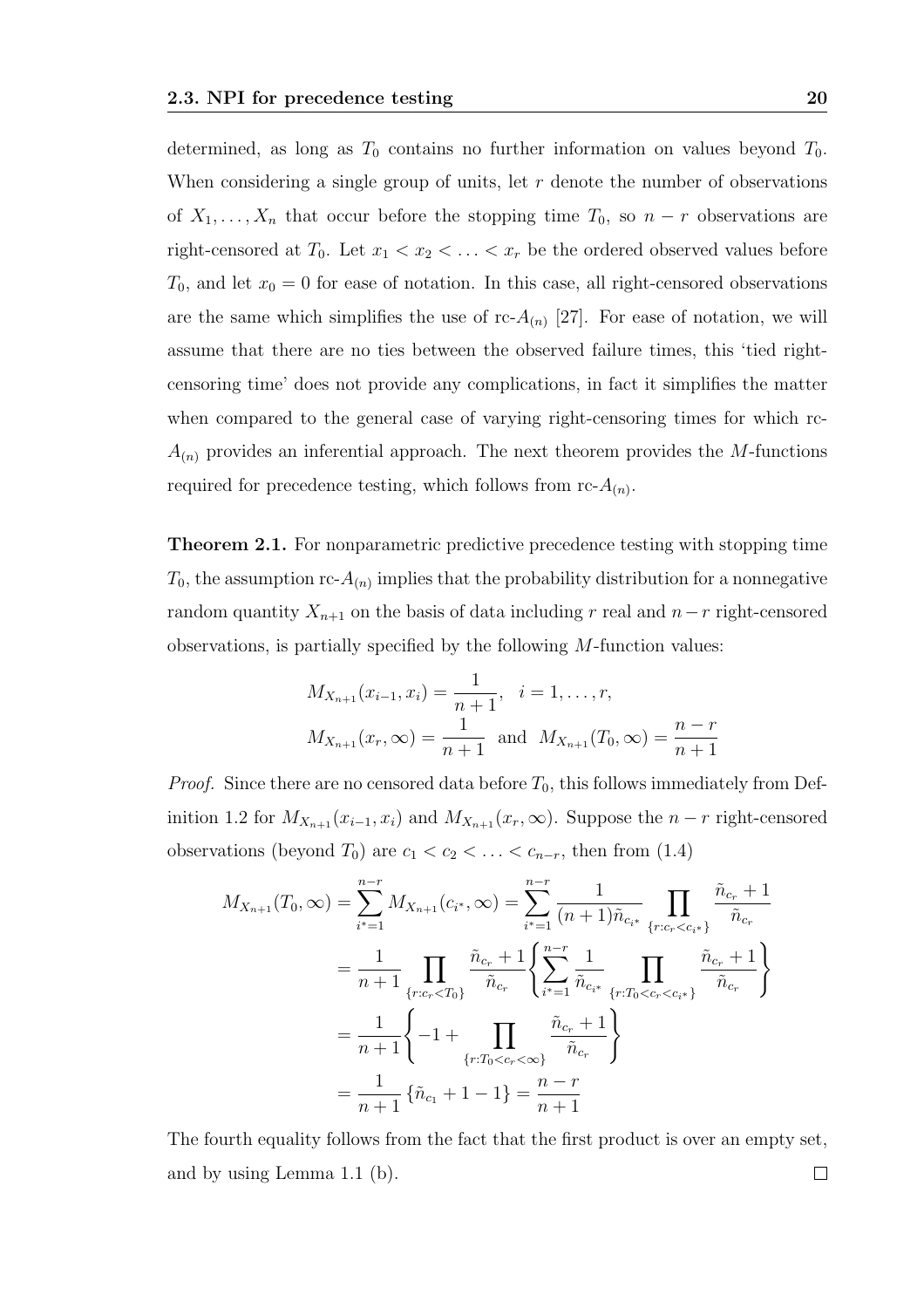## 2.4 NPI for comparing two groups with early termination

To compare two completely independent groups of lifetime data by the NPI approach for precedence testing, we use the notation as introduced above, but we add an index x or y corresponding to the groups X and Y. So,  $n_x$  and  $n_y$  units of groups X and Y are placed simultaneously on a life-testing experiment, and  $r_x$  and  $r_y$  lifetimes of groups X and Y are observed before the experiment is terminated at time  $T_0$ . So  $n_x - r_x$  and  $n_y - r_y$  lifetimes of groups X and Y are right-censored at  $T_0$ . Let  $x_1 < x_2 < \ldots < x_{r_x}$  and  $y_1 < y_2 < \ldots < y_{r_y}$  be the ordered observed values before  $T_0$  from groups X and Y, respectively. And let  $x_0 = y_0 = 0$  for ease of notation.

In this section we derive the NPI lower and upper probabilities for the event that a future observation  $X_{n_x+1}$  of group X is less than a future observation  $Y_{n_y+1}$ of group Y. Optimal bounds for the probability of  $X_{n_x+1} < Y_{n_y+1}$ , given the data, stopping time  $T_0$  and based on rc- $A_{(n_x)}$  and rc- $A_{(n_y)}$ , are presented in Theorem 2.2.

Theorem 2.2. For the above scenario, the NPI lower and upper probabilities for the event  $X_{n_x+1} < Y_{n_y+1}$  are

$$
\underline{P}(X_{n_x+1} < Y_{n_y+1}) = A \left\{ \sum_{j=1}^{r_y} \sum_{i=1}^{r_x} \mathbf{1} \{ x_i < y_j \} + r_x(n_y - r_y) \right\} \tag{2.6}
$$

$$
\overline{P}(X_{n_x+1} < Y_{n_y+1}) = A \left\{ \sum_{j=1}^{r_y} \sum_{i=1}^{r_x} \mathbf{1} \{x_i < y_j\} + r_y + (n_x + 1)(n_y - r_y + 1) \right\} \tag{2.7}
$$

where  $A =$ 1  $\frac{(n_x+1)(n_y+1)}{n_y+1}$ 

*Proof.* The NPI lower probability for the event  $X_{n_x+1} < Y_{n_y+1}$  given the data and  $T_0$ , i.e.  $P = P(X_{n_x+1} < Y_{n_y+1})$ , is derived as follows:

$$
P = \sum_{j=1}^{r_y} P(X_{n_x+1} < Y_{n_y+1}, Y_{n_y+1} \in (y_{j-1}, y_j)) + P(X_{n_x+1} < Y_{n_y+1}, Y_{n_y+1} \in (y_{r_y}, \infty))
$$
\n
$$
\geq \sum_{j=1}^{r_y} P(X_{n_x+1} < y_{j-1}) M_{Y_{n_y+1}}(y_{j-1}, y_j) + P(X_{n_x+1} < y_{r_y}) M_{Y_{n_y+1}}(y_{r_y}, \infty) + P(X_{n_x+1} < T_0) M_{Y_{n_y+1}}(T_0, \infty)
$$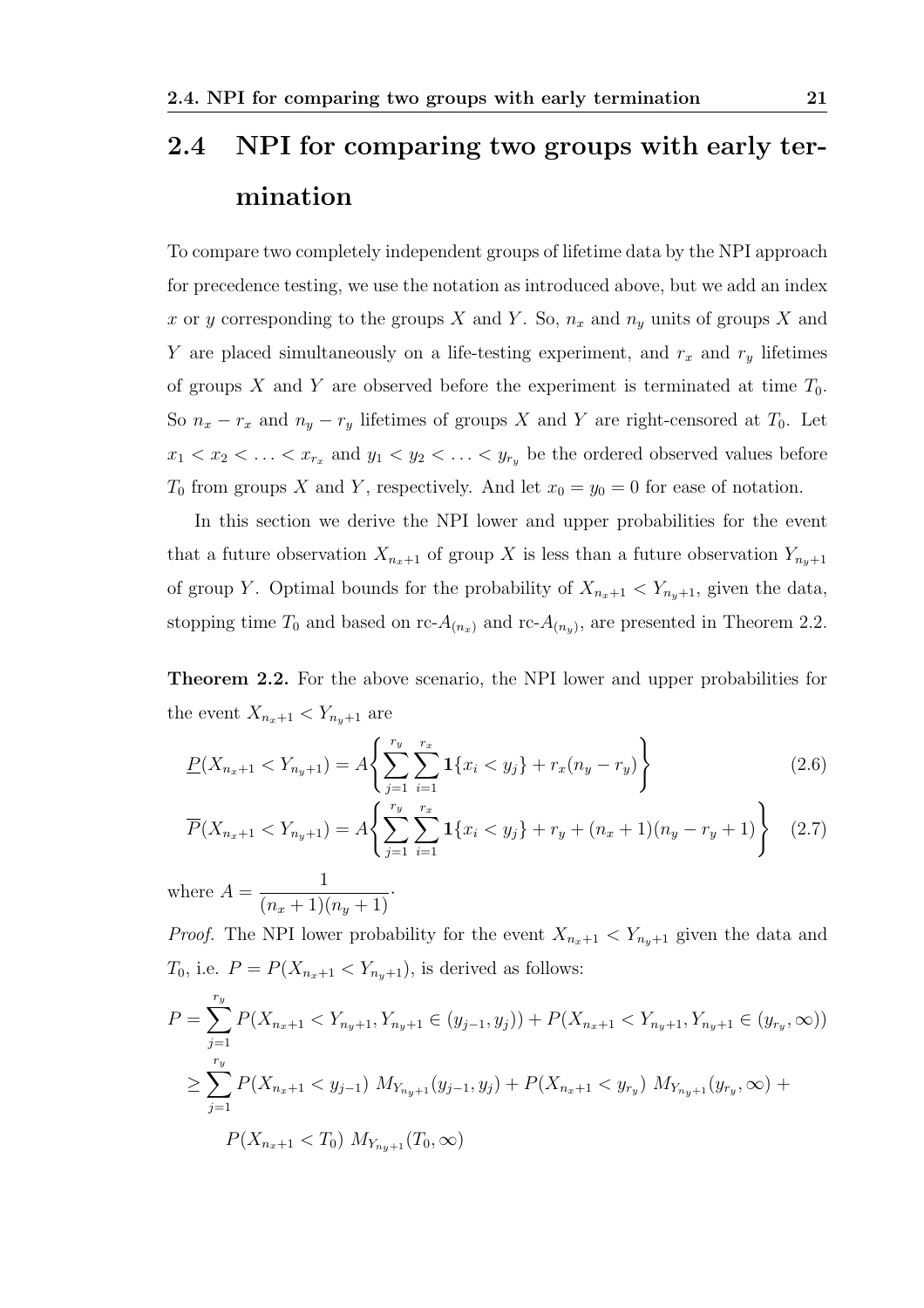$$
= \frac{1}{n_y+1} \sum_{j=1}^{r_y} P(X_{n_x+1} < y_{j-1}) + \frac{1}{n_y+1} P(X_{n_x+1} < y_{r_y}) + \frac{n_y - r_y}{n_y+1} P(X_{n_x+1} < T_0)
$$
\n
$$
\geq A \left[ \sum_{j=1}^{r_y} \sum_{i=1}^{r_x} \mathbf{1} \{x_i < y_{j-1}\} + \sum_{i=1}^{r_x} \mathbf{1} \{x_i < y_{r_y}\} + (n_y - r_y) \sum_{i=1}^{r_x} \mathbf{1} \{x_i < T_0\} \right]
$$
\n
$$
= A \left[ \sum_{j=1}^{r_y} \sum_{i=1}^{r_x} \mathbf{1} \{x_i < y_j\} + r_x(n_y - r_y) \right].
$$

The first inequality follows by putting all probability masses for  $Y_{n_y+1}$  corresponding to the intervals  $(y_{j-1}, y_j)$   $(j = 1, \ldots, r_y)$ ,  $(y_{r_y}, \infty)$  and  $(T_0, \infty)$  to the left end points of these intervals, and by using Lemma 1.4 for the nested intervals  $(y_{r_y}, \infty)$  and  $(T_0, \infty)$ . The second inequality follows by putting all probability masses for  $X_{n_x+1}$ corresponding to the intervals  $(x_{i-1}, x_i)$   $(i = 1, \ldots, r_x)$ ,  $(x_{r_x}, \infty)$  and  $(T_0, \infty)$  to the right end points of these intervals.

The derivation of the corresponding NPI upper probability for the event  $X_{n_x+1}$  <  $Y_{n_y+1}$  is given below. The first inequality follows by putting all probability masses for  $Y_{n_y+1}$  corresponding to the intervals  $(y_{j-1}, y_j)$   $(j = 1, \ldots, r_y)$ ,  $(y_{r_y}, \infty)$  and  $(T_0, \infty)$ to the right end points of these intervals, using Lemma 1.4 for the nested intervals  $(y_{r_y}, \infty)$  and  $(T_0, \infty)$ . The second inequality follows by putting all probability masses for  $X_{n_x+1}$  corresponding to the intervals  $(x_{i-1}, x_i)$   $(i = 1, \ldots, r_x)$ ,  $(x_{r_x}, \infty)$  and  $(T_0, \infty)$  to the left end points of these intervals.

$$
P = \sum_{j=1}^{r_y} P(X_{n_x+1} < Y_{n_y+1}, Y_{n_y+1} \in (y_{j-1}, y_j)) + P(X_{n_x+1} < Y_{n_y+1}, Y_{n_y+1} \in (y_{r_y}, \infty))
$$
\n
$$
\leq \sum_{j=1}^{r_y} P(X_{n_x+1} < y_j) M_{Y_{n_y+1}}(y_{j-1}, y_j) + P(X_{n_x+1} < \infty) M_{Y_{n_y+1}}(y_{r_y}, \infty) + P(X_{n_x+1} < \infty) M_{Y_{n_y+1}}(T_0, \infty)
$$
\n
$$
= \frac{1}{n_y+1} \sum_{j=1}^{r_y} P(X_{n_x+1} < y_j) + \frac{1}{n_y+1} P(X_{n_x+1} < \infty) + \frac{n_y - r_y}{n_y+1} P(X_{n_x+1} < \infty)
$$
\n
$$
\leq A \sum_{j=1}^{r_y} \sum_{i=1}^{r_x+1} \mathbf{1} \{x_{i-1} < y_j\} + \frac{1}{n_y+1} + \frac{n_y - r_y}{n_y+1}
$$
\n
$$
= A \left[ \sum_{j=1}^{r_y} \sum_{i=1}^{r_x} \mathbf{1} \{x_i < y_j\} + r_y + (n_y - r_y + 1)(n_x + 1) \right]
$$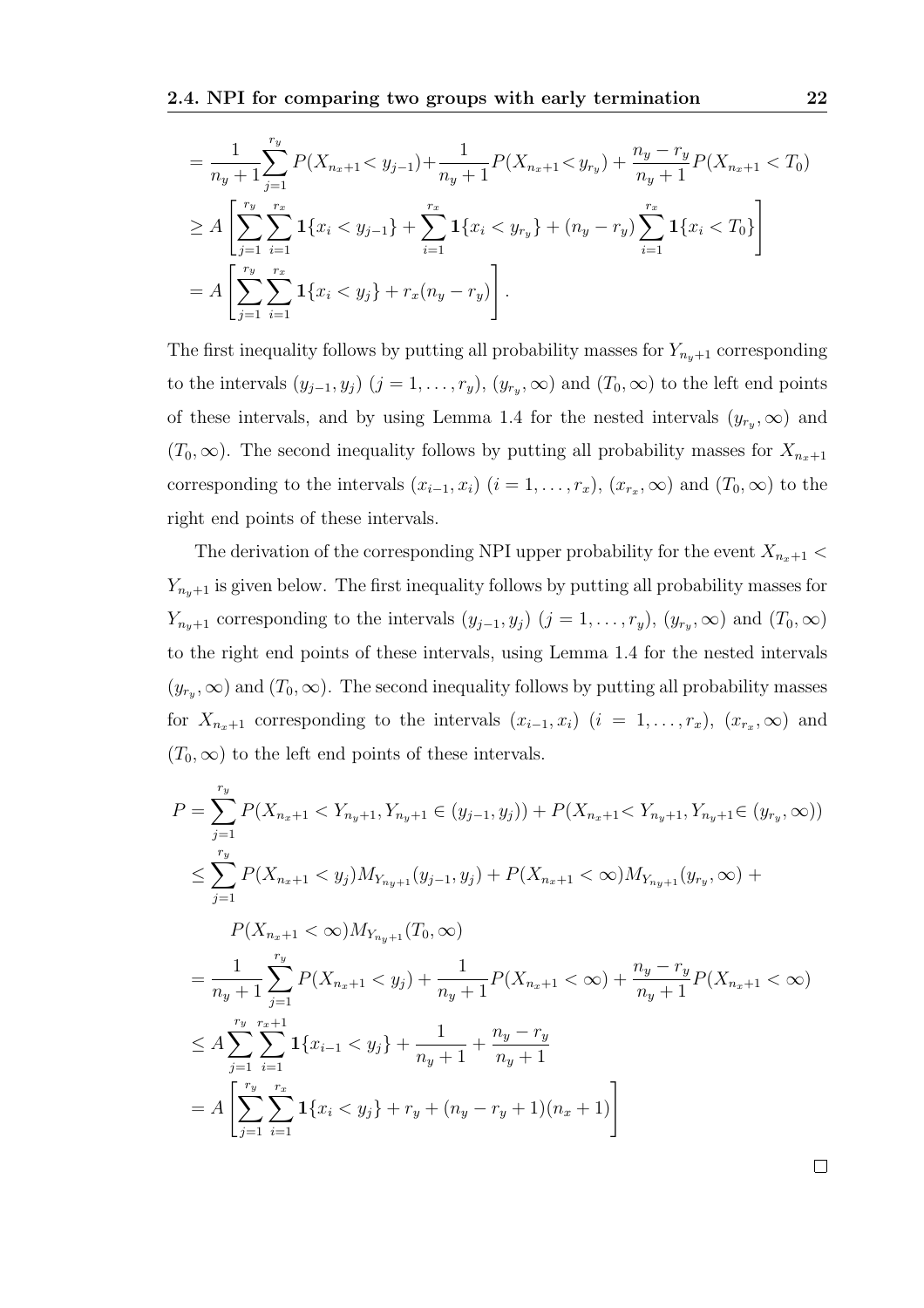These NPI lower and upper probabilities are based only on  $x_i$   $(i = 1 \ldots, r_x)$ ,  $y_j$  $(j = 1, \ldots, r_y)$  and  $T_0$ , further information on location as contained in the observations is not used. As such, this approach can be regarded as a fully predictive alternative to standard rank-based methods [50]. It is also easy to show that, for these lower and upper probabilities the conjugacy property holds.

If the stopping time  $T_0$  in the precedence tests, as considered above, does not affect the experiment, in the sense that all units tested actually fail during the test, then the results in this chapter are identical to those of NPI for pairwise comparisons presented by Coolen [19], which is a special case of NPI for multiple comparisons presented by Coolen and van der Laan [25], see also Subsection 1.3.1.

#### 2.4.1 Special cases

From Theorem 2.2 it follows that if  $r_x = 0$  and  $r_y \in \{0, 1, \ldots, n_y\}$ , that is, the experiment is terminated before the first observation of group  $X$ , we have

$$
\underline{P}(X_{n_x+1} < Y_{n_y+1}) = 0 \quad \text{and} \quad \overline{P}(X_{n_x+1} < Y_{n_y+1}) = 1 - A n_x r_y \tag{2.8}
$$

This lower probability is zero, reflecting that on the basis of the data one cannot exclude the possibility that the  $X$  observations will always exceed all  $Y$  observations. If  $r_y = 0$  and  $r_x \in \{0, 1, \ldots, n_x\}$ , that is, the experiment is terminated before the first observation of group  $Y$ , we have

$$
\underline{P}(X_{n_x+1} < Y_{n_y+1}) = A r_x n_y \quad \text{and} \quad \overline{P}(X_{n_x+1} < Y_{n_y+1}) = 1 \tag{2.9}
$$

This upper probability is one, reflecting that one cannot exclude the possibility that the  $X$  observations will always be less than all  $Y$  observations. The lower and upper probabilities in (2.9) can also be obtained from (2.8) using the conjugacy property.

If all units of group Y are observed before the first observation of group  $X$ , that is  $y_{n_y} < x_1$ , and the experiment is terminated after the last unit of group Y is observed  $(T_0 > y_{n_y})$ , i.e.  $r_y = n_y$ , then, independent of the number of units of group X observed, we have

$$
\underline{P}(X_{n_x+1} < Y_{n_y+1}) = 0 \quad \text{and} \quad \overline{P}(X_{n_x+1} < Y_{n_y+1}) = 1 - A n_x n_y \tag{2.10}
$$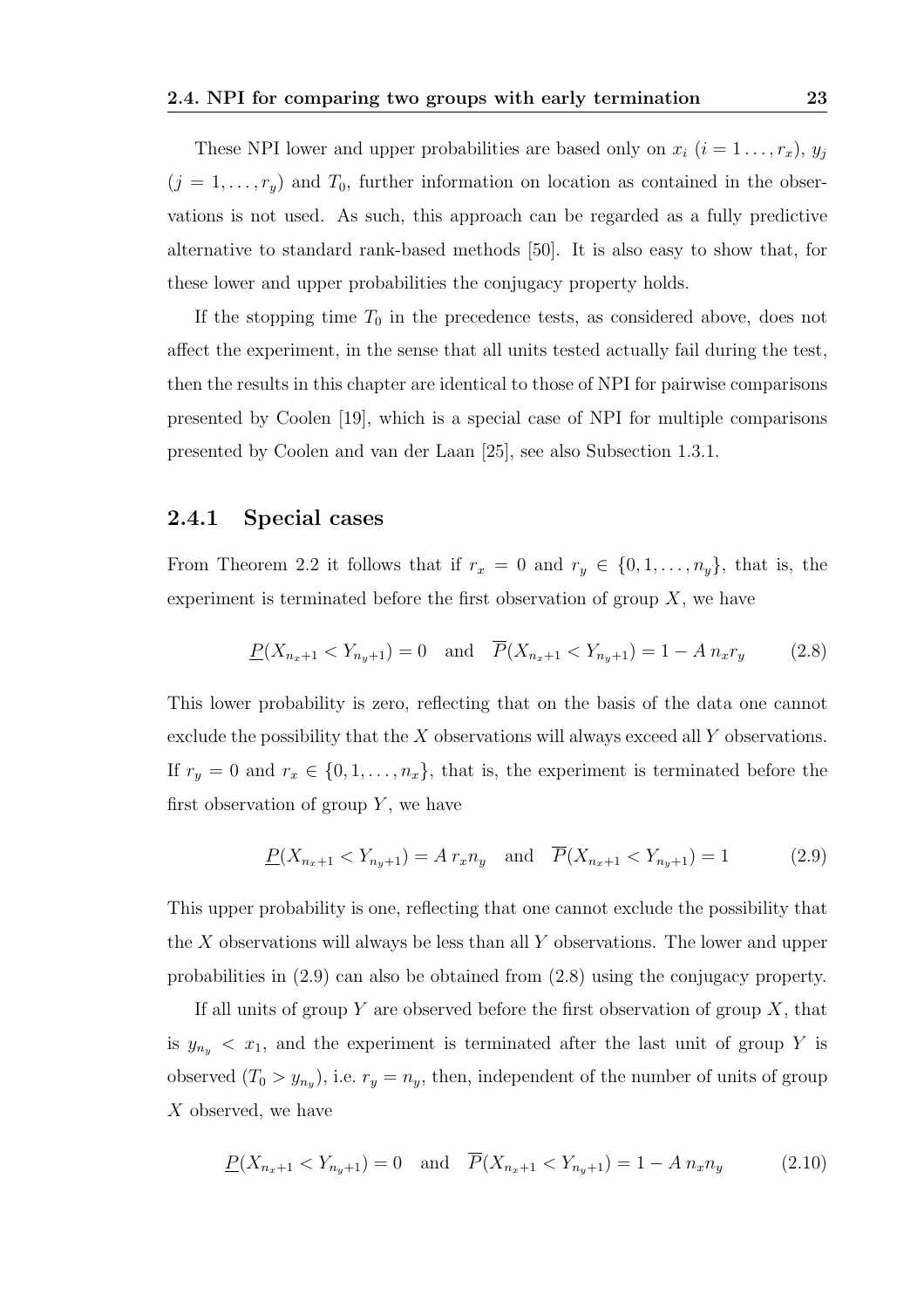Similarly, if all units of group  $X$  are observed before the first observation of group  $Y$ , that is  $x_{n_x} < y_1$ , and the experiment is terminated after the last unit of group X is observed  $(T_0 > x_{n_x})$  then, independent of the number of units of group Y observed, we have

$$
\underline{P}(X_{n_x+1} < Y_{n_y+1}) = A \, n_x n_y \quad \text{and} \quad \overline{P}(X_{n_x+1} < Y_{n_y+1}) = 1 \tag{2.11}
$$

#### 2.4.2 Some properties

We now analyze some properties of the NPI-based lower and upper probabilities derived in Theorem 2.2. Suppose that the stopping time is increased from  $T_0$  to  $T_0^*$ , and denote by  $r_x^*$  and  $r_y^*$  the number of lifetimes of group X and Y, respectively, observed before  $T_0^*$ . The lower and upper probabilities for the event  $X_{n_x+1} < Y_{n_y+1}$ , based on the data,  $T_0$ , rc- $A_{(n_x)}$  and rc- $A_{(n_y)}$ , are denoted by  $\underline{P}(X_{n_x+1} < Y_{n_y+1})$  and  $\overline{P}(X_{n_x+1} < Y_{n_y+1})$ , while the corresponding lower and upper probabilities for  $T_0^*$  are denoted by  $\underline{P}^*(X_{n_x+1} < Y_{n_y+1})$  and  $\overline{P}^*(X_{n_x+1} < Y_{n_y+1})$ . We can write  $r_x^* = r_x + a$ and  $r_y^* = r_y + b$  with a, b nonnegative integers. Using (2.6) the lower probability  $\underline{P}^*(X_{n_x+1} < Y_{n_y+1})$  can be written as:

$$
\underline{P}^*(X_{n_x+1} < Y_{n_y+1}) = A \left[ \sum_{j=1}^{r_y + b} \sum_{i=1}^{r_x + a} \mathbf{1} \{ x_i < y_j \} + (r_x + a)(n_y - r_y - b) \right]
$$
\n
$$
= \underline{P}(X_{n_x+1} < Y_{n_y+1}) + A \left[ \sum_{j=1}^{r_y} \sum_{i=r_x+1}^{r_x + a} \mathbf{1} \{ x_i < y_j \} + \sum_{j=r_y+1}^{r_y + b} \sum_{i=1}^{r_x + a} \mathbf{1} \{ x_i < y_j \} + a(n_y - r_y - b) - br_x \right] \tag{2.12}
$$

Similarly, using (2.7) the upper probability  $\overline{P}^*(X_{n_x+1} < Y_{n_y+1})$  can be written as:

$$
\overline{P}^*(X_{n_x+1} < Y_{n_y+1}) = A \left[ \sum_{j=1}^{r_y+b} \sum_{i=1}^{r_{x+a}} \mathbf{1} \{ x_i < y_j \} + r_y + b + (n_x+1)(n_y - r_y - b + 1) \right]
$$
\n
$$
= \overline{P}(X_{n_x+1} < Y_{n_y+1}) + A \left[ \sum_{j=1}^{r_y} \sum_{i=r_x+1}^{r_x+a} \mathbf{1} \{ x_i < y_j \} + \sum_{j=r_y+1}^{r_y+b} \sum_{i=1}^{r_x+a} \mathbf{1} \{ x_i < y_j \} - b n_x \right] \tag{2.13}
$$

Theorem 2.3 follows from  $(2.12)$  and  $(2.13)$ .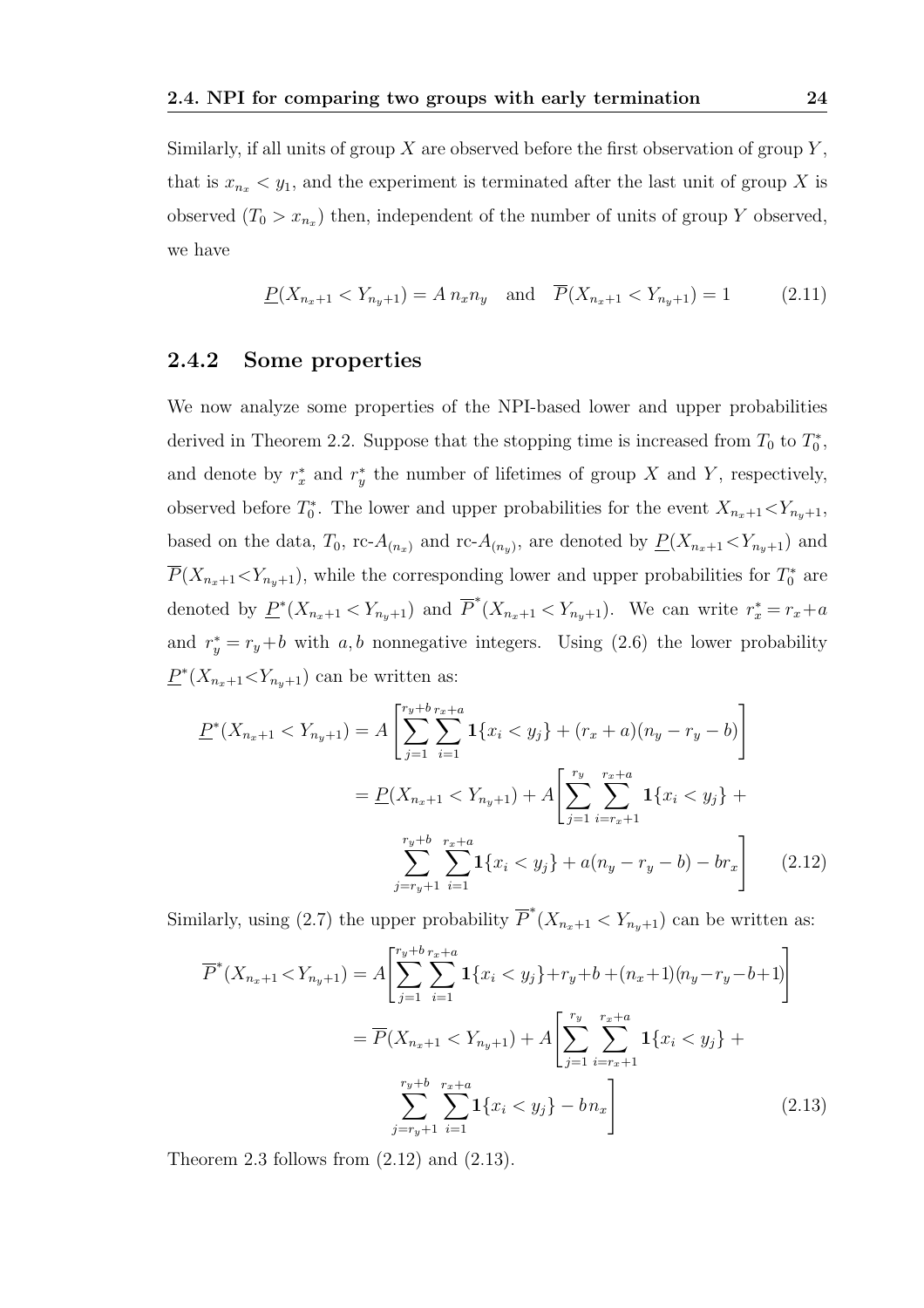#### Theorem 2.3.

- (1) Consider the situation that, for a given data set but with increased stopping time  $T_0$ ,  $r_x$  has increased while  $r_y$  is unchanged. Then (i) the lower probability  $\underline{P}(X_{n_x+1} < Y_{n_y+1})$  is strictly increasing in  $r_x$ , except if  $x_{r_x+1} > y_{n_y}$  in which case the lower probability remains constant, and (ii) the upper probability  $\overline{P}(X_{n_x+1} < Y_{n_y+1})$  remains constant.
- (2) Similarly, consider the situation that  $r_y$  has increased while  $r_x$  is unchanged. Then (i) the lower probability  $P(X_{n_x+1} < Y_{n_y+1})$  remains constant, and (ii) the upper probability  $\overline{P}(X_{n_x+1} < Y_{n_y+1})$  is strictly decreasing in  $r_y$ , except if  $x_{n_x}$   $\lt y_{r_y+1}$  in which case the upper probability remains constant.

*Proof.* We prove part (1), the proof of part (2) is similar. To prove (i), increasing  $r_x$ while keeping  $r_y$  constant implies that a is a positive integer and  $b = 0$ . Substituting  $b = 0$  into  $(2.12)$  yields

$$
\underline{P}^*(X_{n_x+1} < Y_{n_y+1}) = \underline{P}(X_{n_x+1} < Y_{n_y+1}) + A \left[ \sum_{j=1}^{r_y} \sum_{i=r_x+1}^{r_x+a} \mathbf{1}\{x_i < y_j\} + a(n_y - r_y) \right]
$$

From this it follows that the lower probability is strictly increasing in  $r_x$  unless  $n_y =$  $r_y$  and the double sum equals zero, that is, if  $n_y = r_y$  and all  $x_i$ ,  $i = r_x + 1, \ldots, r_x + a$ , are larger than  $y_{r_y}$ . These two conditions hold when  $x_{r_x+1} > y_{n_y}$ . To prove (ii), substituting  $b = 0$  into (2.13) yields

$$
\overline{P}^*(X_{n_x+1} < Y_{n_y+1}) = \overline{P}(X_{n_x+1} < Y_{n_y+1}) + A \left[ \sum_{j=1}^{r_y} \sum_{i=r_x+1}^{r_x+a} \mathbf{1} \{x_i < y_j\} \right]
$$

From this it follows that the upper probability is strictly increasing in  $r_x$  unless the double sum equals zero, that is, if  $x_{r_x+1} > y_{r_y}$ . However,  $x_{r_x+1}$  is by definition larger than  $y_{r_y}$  and consequently the upper probability always remains constant in this case.  $\Box$ 

Theorem 2.3 states that the NPI lower (upper) probability for the event  $X_{n_x+1}$  <  $Y_{n_{u}+1}$  never decreases (increases) if  $T_0$  increases. This is in line with intuition, as all possible orderings of all lifetimes which are right-censored at  $T_0$  are taken into account, and also with the general idea behind NPI, which is to explore what can be inferred from data with only few assumptions added.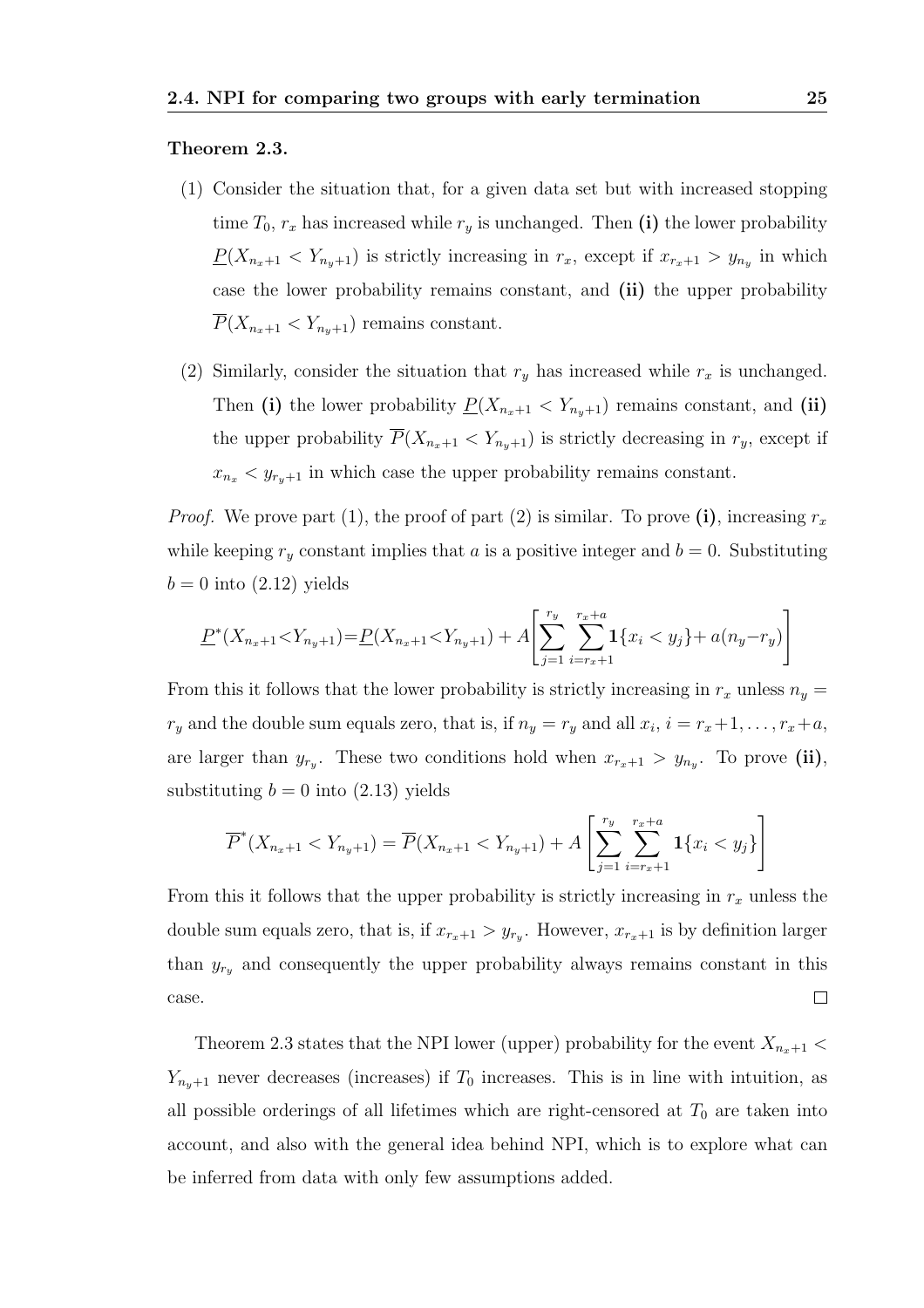### 2.5 Examples

In this section, two examples are given. Example 2.1 has been created to illustrate our method presented in Section 2.4 with focus on the special cases of Theorem 2.3. Example 2.2 presents a comparison of the NPI method with the classical precedence tests reviewed in Section 2.2.

**Example 2.1.** Six units each of group X and group Y are placed simultaneously on a life-testing experiment and their lifetimes are  $1, 2, 3, 10, 11, 12$  for  $X$ , and  $4, 5, 6, 7$ , 8, 9 for Y, so all 6 observations of group Y are between the  $3^{rd}$  and  $4^{th}$  observations of group  $X$ . Suppose now that we would have terminated the experiment at stopping time  $T_0$ . We calculate the NPI lower and upper probabilities for the event that the lifetime of a future unit of group  $X$  is less than the lifetime of a future unit of group Y, given the observed lifetimes before  $T_0$  for both groups and based on rc- $A_{(6)}$  for both groups. Table 2.1 and Figure 2.1 show the lower probabilities (2.6) and upper probabilities (2.7) when  $T_0$  increases from 0 to  $\infty$ . As the NPI lower and upper probabilities may only change when a lifetime of either group is observed, we only have to consider a finite number of time-intervals.

|  | $T_0$ $r_x$ $r_y$ $\underline{P}$ $\overline{P}$ | $T_0$                                                                                                                 |  | $r_x \quad r_y \quad P$ | $\overline{P}$ |
|--|--------------------------------------------------|-----------------------------------------------------------------------------------------------------------------------|--|-------------------------|----------------|
|  | $[0,1)$ 0 0 0 1                                  | $\begin{array}{ c c c c c c } \hline 7,8 & 3 & 4 & 0.3673 & 0.7551 \ \hline \end{array}$                              |  |                         |                |
|  |                                                  | $[1,2) \quad 1 \quad 0 \quad 0.1224 \qquad 1 \quad \, \big  \,\, [8,9) \qquad 3 \quad \, 5 \quad 0.3673 \quad 0.6939$ |  |                         |                |
|  |                                                  | $[2,3)$ 2 0 0.2449 1 $[9,10)$ 3 6 0.3673 0.6327                                                                       |  |                         |                |
|  |                                                  | $[3, 4)$ 3 0 0.3673 1 $[10, 11)$ 4 6 0.3673 0.6327                                                                    |  |                         |                |
|  |                                                  | $[4,5)$ 3 1 0.3673 0.9388 $[11,12)$ 5 6 0.3673 0.6327                                                                 |  |                         |                |
|  |                                                  | $[5,6)$ 3 2 0.3673 0.8776 $[12,\infty)$ 6 6 0.3673 0.6327                                                             |  |                         |                |
|  | $[6,7)$ 3 3 0.3673 0.8163                        |                                                                                                                       |  |                         |                |

**Table 2.1:** NPI lower and upper probabilities for the event  $X_7 < Y_7$ 

From Table 2.1 and Figure 2.1 we see that, when increasing  $r_x$  while keeping  $r_y$  constant, the lower probability is stepwise increasing, except for  $T_0 \geq 9$  as then  $x_{r_x+1} > y_{n_y}$ . When increasing  $r_y$  while keeping  $r_x$  constant, the upper probability is stepwise decreasing. All this is in agreement with Theorem 2.3 and with intuition.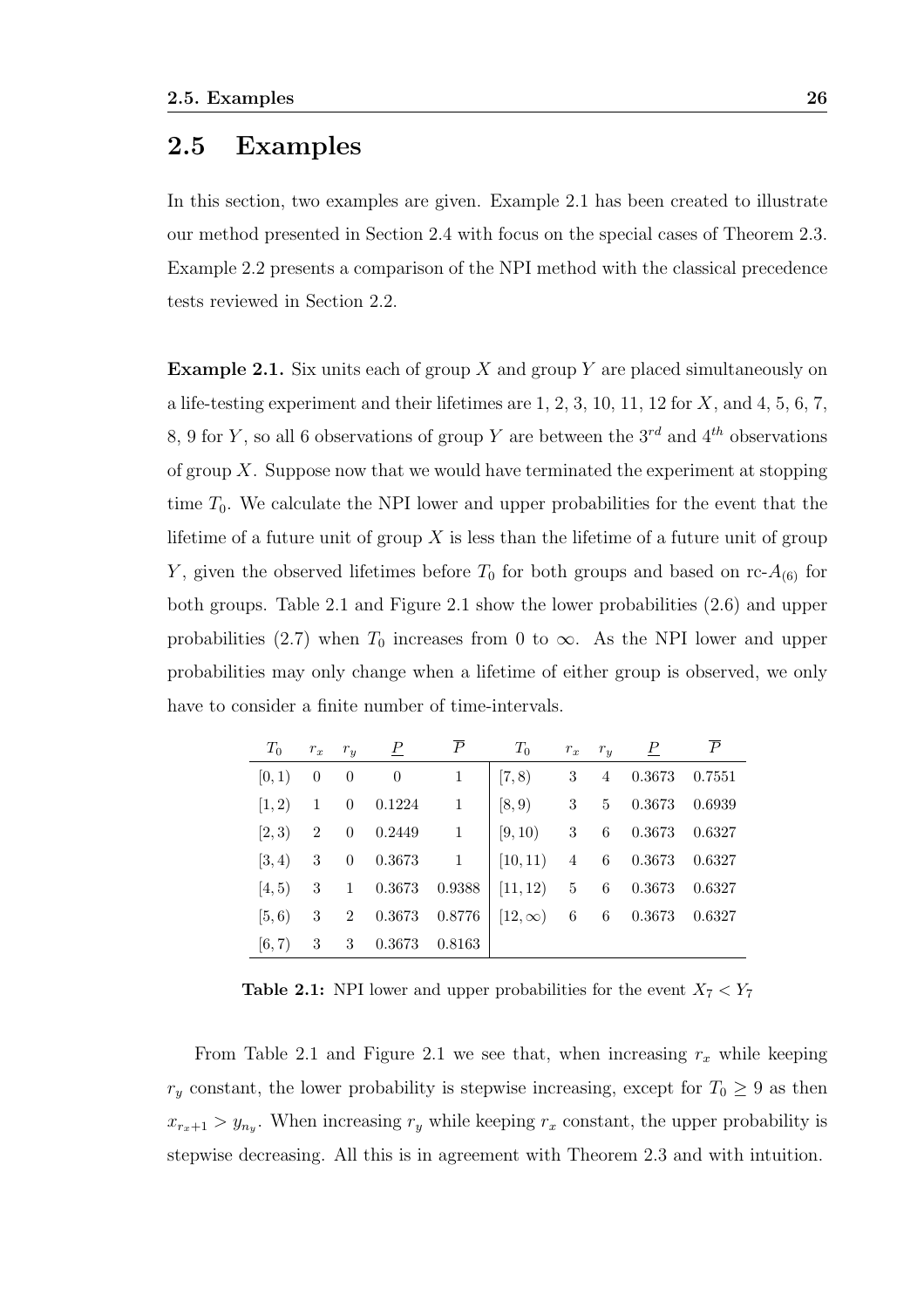

**Figure 2.1:** NPI lower and upper probabilities for the event  $X_7 < Y_7$ 

For each  $T_0, \frac{1}{2}$  $\frac{1}{2} \in [\underline{P}(X_7 \le Y_7), P(X_7 \le Y_7)]$  which can be interpreted as no strong indication for  $X_7 < Y_7$ , nor for  $Y_7 < X_7$  by conjugacy. Table 2.1 also shows that the imprecision decreases as the number of observations (or  $T_0$ ) increases. The interval [0.3673, 0.6327] is symmetric around  $\frac{1}{2}$ , due to the fact that our data are 'symmetric' in the order of the observations: first 3 lifetimes of group  $X$ , followed by 6 lifetimes of group Y and then again 3 lifetimes of group X. This interval  $[0.3673, 0.6327]$  has been reached already at  $T_0 = 9$  as at that moment all units of group Y are observed, implying that the 3 remaining lifetimes of group  $X$  must be larger than the largest lifetime of group  $Y$ . For our method only the order of the observed lifetimes is important, not the magnitude.  $\triangle$ 

Example 2.2. In this example we compare our NPI approach with the classical precedence tests reviewed in Section 2.2, using a subset of Nelson's dataset [64, p. 462] on breakdown times (in minutes) of an insulating fluid that is subject to high voltage stress. The data are given in Table 2.2.

We compare the lifetimes of units from groups  $X$  and  $Y$  by calculating the NPI lower and upper probabilities for the event  $X_{11} < Y_{11}$ , given the stopping time  $T_0$ , the observed lifetimes of both groups before  $T_0$ , and assuming rc- $A_{(10)}$  for both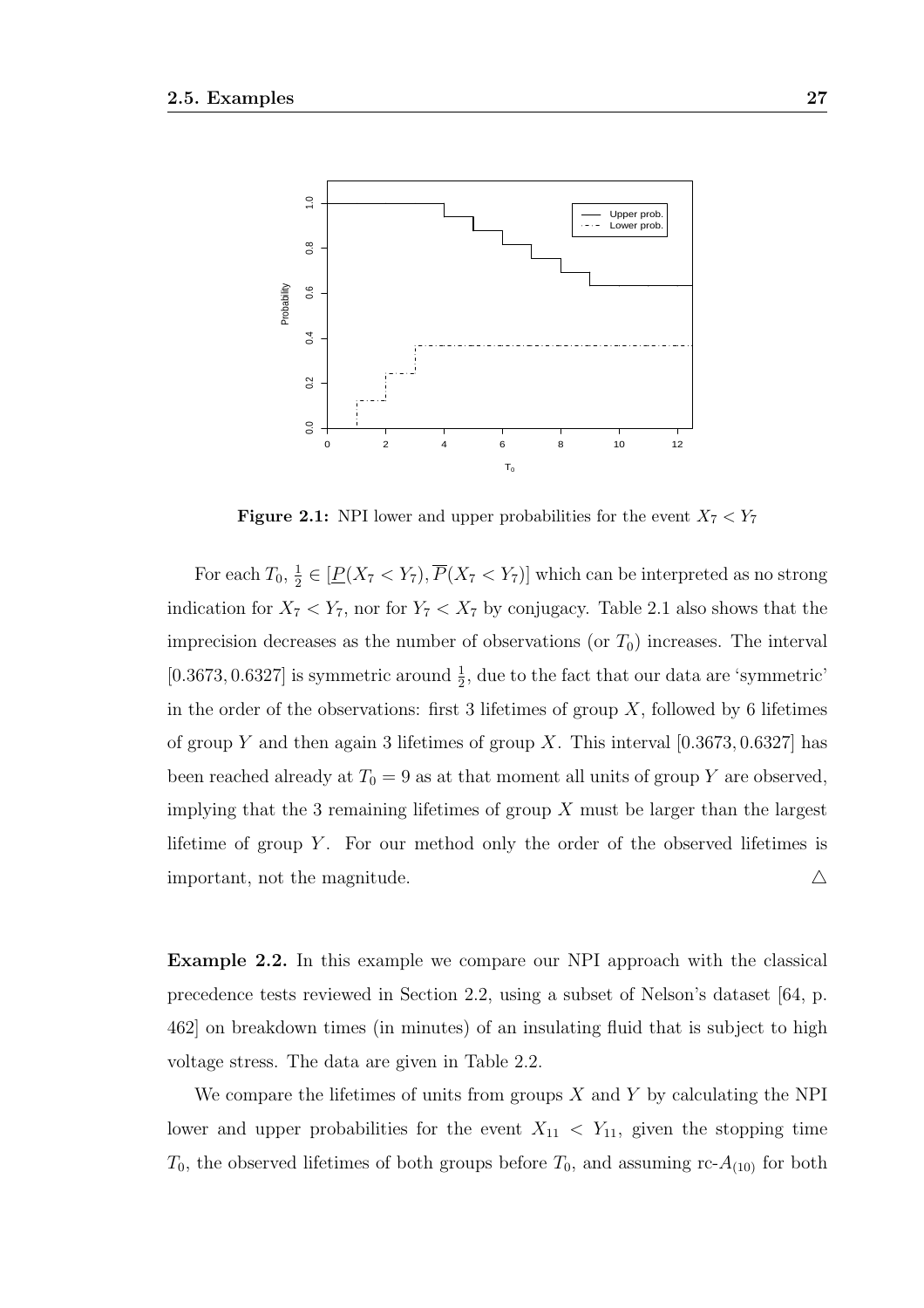| Group | Lifetimes |                                                                                                         |  |  |  |  |  |  |  |  |
|-------|-----------|---------------------------------------------------------------------------------------------------------|--|--|--|--|--|--|--|--|
|       |           | $X = \begin{bmatrix} 0.49 & 0.64 & 0.82 & 0.93 & 1.08 & 1.99 & 2.06 & 2.15 & 2.57 & 4.75 \end{bmatrix}$ |  |  |  |  |  |  |  |  |
|       |           | $Y$   1.34 1.49 1.56 2.10 2.12 3.83 3.97 5.13 7.21 8.71                                                 |  |  |  |  |  |  |  |  |

Table 2.2: Lifetimes of two samples of an insulating fluid

groups, with the assumption that both groups are completely independent. These lower and upper probabilities are given in Table 2.3 and Figure 2.2.

| $T_0$        | $r_x$            | $r_y$            | $\overline{P}$   | $\overline{P}$ | $T_0$           | $r_x$          | $r_y$          | $\overline{P}$ | $\overline{P}$ |
|--------------|------------------|------------------|------------------|----------------|-----------------|----------------|----------------|----------------|----------------|
| [0, 0.49)    | $\boldsymbol{0}$ | $\boldsymbol{0}$ | $\boldsymbol{0}$ | $\,1\,$        | [2.10, 2.12)    | 7              | $\overline{4}$ | 0.5289         | 0.8512         |
| [0.49, 0.64) | 1                | $\theta$         | 0.0826           | $\,1\,$        | [2.12, 2.15]    | $\overline{7}$ | 5              | 0.5289         | 0.8264         |
| [0.64, 0.82) | $\overline{2}$   | $\theta$         | 0.1653           | $\mathbf{1}$   | [2.15, 2.57)    | 8              | 5              | 0.5702         | 0.8264         |
| [0.82, 0.93) | 3                | $\theta$         | 0.2479           | $\mathbf{1}$   | [2.57, 3.83]    | 9              | $\overline{5}$ | 0.6116         | 0.8264         |
| [0.93, 1.08) | 4                | $\theta$         | 0.3306           | $\,1\,$        | [3.83, 3.97]    | 9              | 6              | 0.6116         | 0.8182         |
| [1.08, 1.34) | 5                | $\theta$         | 0.4132           | $\mathbf{1}$   | [3.97, 4.75)    | 9              | $\overline{7}$ | 0.6116         | 0.8099         |
| [1.34, 1.49] | 5                | 1                | 0.4132           | 0.9587         | [4.75, 5.13]    | 10             | $\overline{7}$ | 0.6364         | 0.8099         |
| [1.49, 1.56] | 5                | $\overline{2}$   | 0.4132           | 0.9174         | [5.13, 7.21)    | 10             | 8              | 0.6364         | 0.8099         |
| [1.56, 1.99] | 5                | 3                | 0.4132           | 0.8760         | [7.21, 8.71)    | 10             | 9              | 0.6364         | 0.8099         |
| [1.99, 2.06] | 6                | 3                | 0.4711           | 0.8760         | $[8.71,\infty)$ | 10             | 10             | 0.6364         | 0.8099         |
| [2.06, 2.10) | 7                | 3                | 0.5289           | 0.8760         |                 |                |                |                |                |

**Table 2.3:** NPI lower and upper probabilities for the event  $X_{11} < Y_{11}$ 

Table 2.3 and Figure 2.2 show that, for increasing  $T_0$ , the lower probability is increasing when  $r_x$  increases and remains constant when  $r_y$  increases. The upper probability remains constant when  $r_x$  increases and is decreasing when  $r_y$  increases, except for  $r_y \ge 7$  when it remains constant due to  $x_{n_x} < y_{r_y+1}$  for such  $r_y$ , which illustrates Theorem 2.3. The imprecision is decreasing when more lifetimes are observed. However, if  $T_0 \geq 4.75$ , increasing  $r_y$  while keeping  $r_x$  constant does not lead to less imprecision due to the fact that at that time we have observed all lifetimes of group X  $(x_{n_x} < y_{r_y+1})$  and consequently increasing  $r_y$  will not give us more information about the ordering of the lifetimes of groups  $X$  and  $Y$ .

One could interpret  $\underline{P}(X_{11} < Y_{11}) > \frac{1}{2}$  $\frac{1}{2}$  as a strong indication that indeed  $X_{11}$  <  $Y_{11}$ . From Table 2.3 we see that if we had stopped the experiment at  $T_0 = 2.06$ or later, then indeed  $\underline{P}(X_{11} < Y_{11}) > \frac{1}{2}$  $\frac{1}{2}$ . Had the experiment been stopped earlier,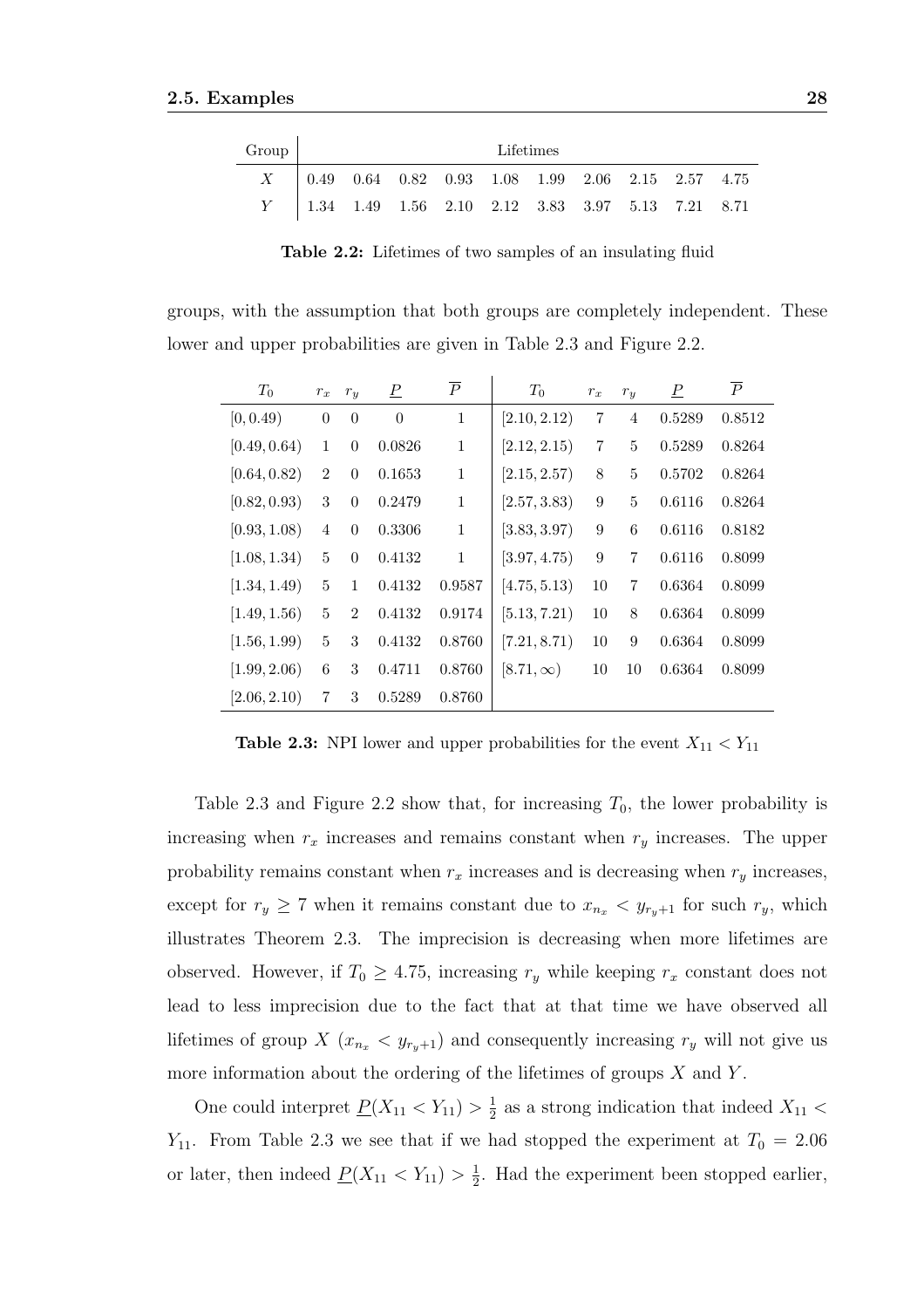

**Figure 2.2:** NPI lower and upper probabilities for the event  $X_{11} < Y_{11}$ 

then the NPI lower and upper probabilities would not suggest a strong preference between the groups.

To compare this with the classical precedence tests, we test  $H_0: F_X = F_Y$ against the alternative hypothesis that  $F_X(x) \geq F_Y(x)$  for  $x \geq 0$ , with strict inequality for some  $x$ . Table 2.4 gives the values of the test statistics and the corresponding p-values (between brackets) for  $r_y = 1, \ldots, 6$ , where the restriction to these values of  $r_y$  is chosen as these illustrate all relevant issues in the discussion.

| $r_y$          |             | $\mathcal{D}_{\mathcal{L}}$ | 3            | 4          | 5           | 6          |
|----------------|-------------|-----------------------------|--------------|------------|-------------|------------|
| $Q_{(r_y)}$    | 5(0.016)    | 5(0.070)                    | 5(0.175)     | 7(0.089)   | 7(0.185)    | 9(0.070)   |
| $U_{(r_y)}$    | 5(0.016)    | 5(0.033)                    | 5(0.049)     | 5(0.065)   | 5(0.081)    | 5(0.097)   |
| $W_{\min,r_y}$ | 60(0.016)   | 65(0.022)                   | 70(0.033)    | 73(0.031)  | 76(0.035)   | 77 (0.029) |
| $W_{E,r_y}$    | 82.5(0.016) | 85 (0.036)                  | 87.5 (0.067) | 82 (0.035) | 83.5(0.048) | 79 (0.025) |
| $W_{\max,r_u}$ | 105(0.016)  | 105(0.036)                  | 105(0.086)   | 91(0.041)  | 91(0.065)   | 81 (0.024) |

Table 2.4: Several nonparametric precedence tests

Table 2.4 shows that the classical precedence test will not reject the null hypothesis of equal distributions at 5% significance level except when the experiment is terminated after the first lifetime of group  $Y$ . The maximal precedence test will reject the null hypothesis if the experiment is terminated after at most 3 lifetimes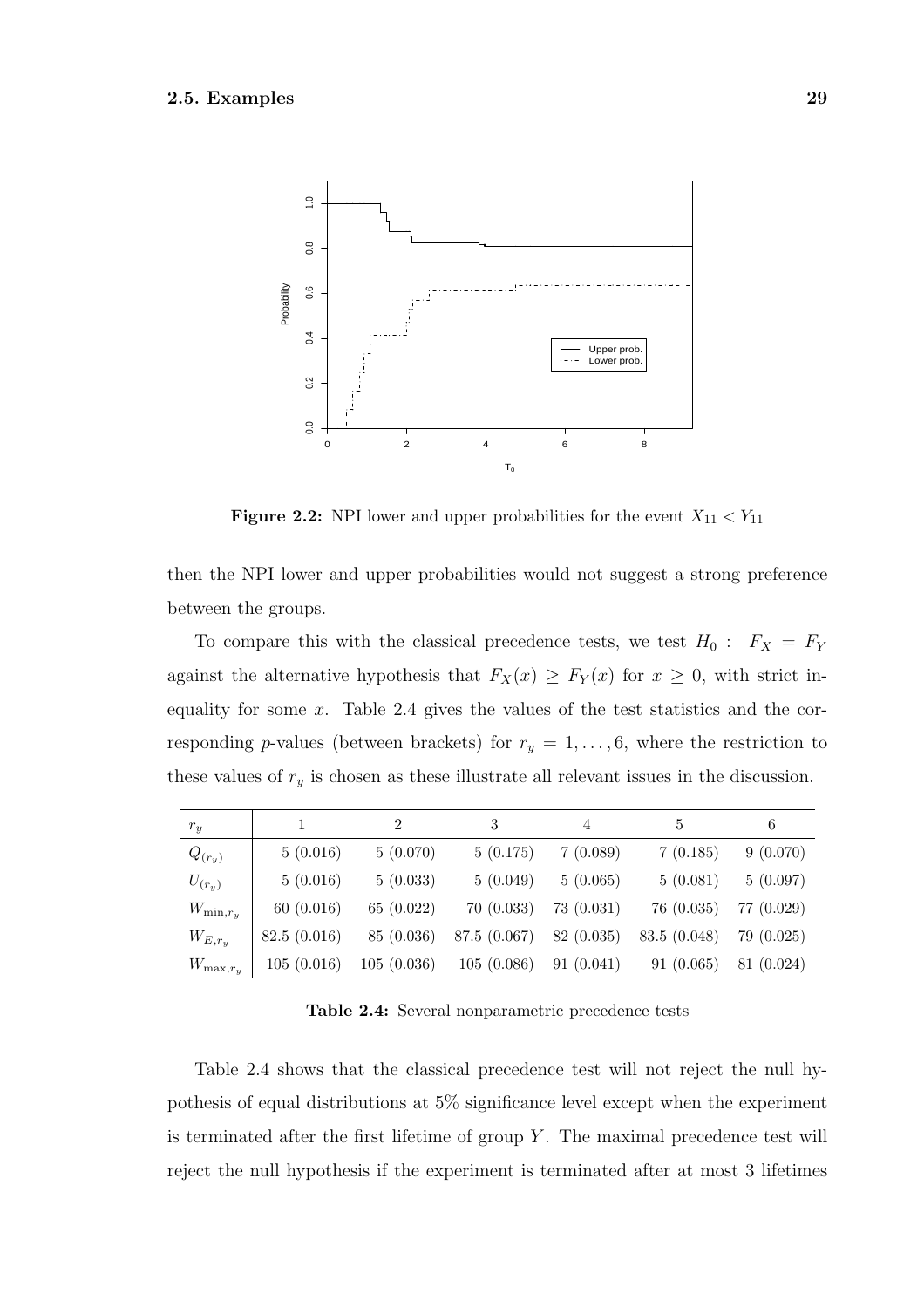of group  $Y$ . Intuitively, this is logical as we have first observed 5 lifetimes of group X before the first observation of group Y and no observed lifetimes of group X between the first and third observation of group  $Y$ . In this example, Wilcoxon's minimal rank-sum precedence test always rejects the null hypothesis at 5% significance level. However, Wilcoxon's maximal and expected rank-sum precedence tests reject the null hypothesis only for some values of  $r_y$ . We saw before that according to our NPI approach there is an indication that  $X_{11} < Y_{11}$  when the experiment is terminated after  $T_0 = 2.06$ . The results of the classical, Wilcoxon's maximal and expected rank-sum precedence tests at this  $T_0$  are not in agreement with this but the maximal and Wilcoxon's minimal rank-sum precedence tests are. As the NPI approach is fundamentally different to these hypothesis tests, studying the results of both might provide useful insights for practical problems.  $\triangle$ 

# 2.6 Concluding remarks

The lower and upper probabilities for predictive precedence testing for two groups, presented in this chapter, fit in the NPI framework and as such they have strong consistency properties in theory of interval probability [1]. This approach provides an attractive alternative to the more established methods for nonparametric precedence testing [5], as instead of testing a null hypothesis the inference directly considers a comparison of the next observations from the groups considered.

When considering the NPI lower and upper probabilities for the event  $X_{n_x+1}$  <  $Y_{n_{y}+1}$  as a function of the stopping time  $T_0$ , we showed that these probabilities can only change at observed lifetimes for groups  $X$  or  $Y$ . In particular, we showed that, except for one special case, the lower probability is strictly increasing in  $r_x$  while keeping  $r_y$  constant, and the upper probability is strictly decreasing in  $r_y$  while keeping  $r_x$  constant. As a consequence of this, the imprecision is decreasing as a function of the number of observed lifetimes and hence as a function of time.

An important issue in statistics is guidance on required design of experiments, in this situation the numbers of units to be used for both groups and choice of the stopping time for the experiment. Due to the rather minimal assumptions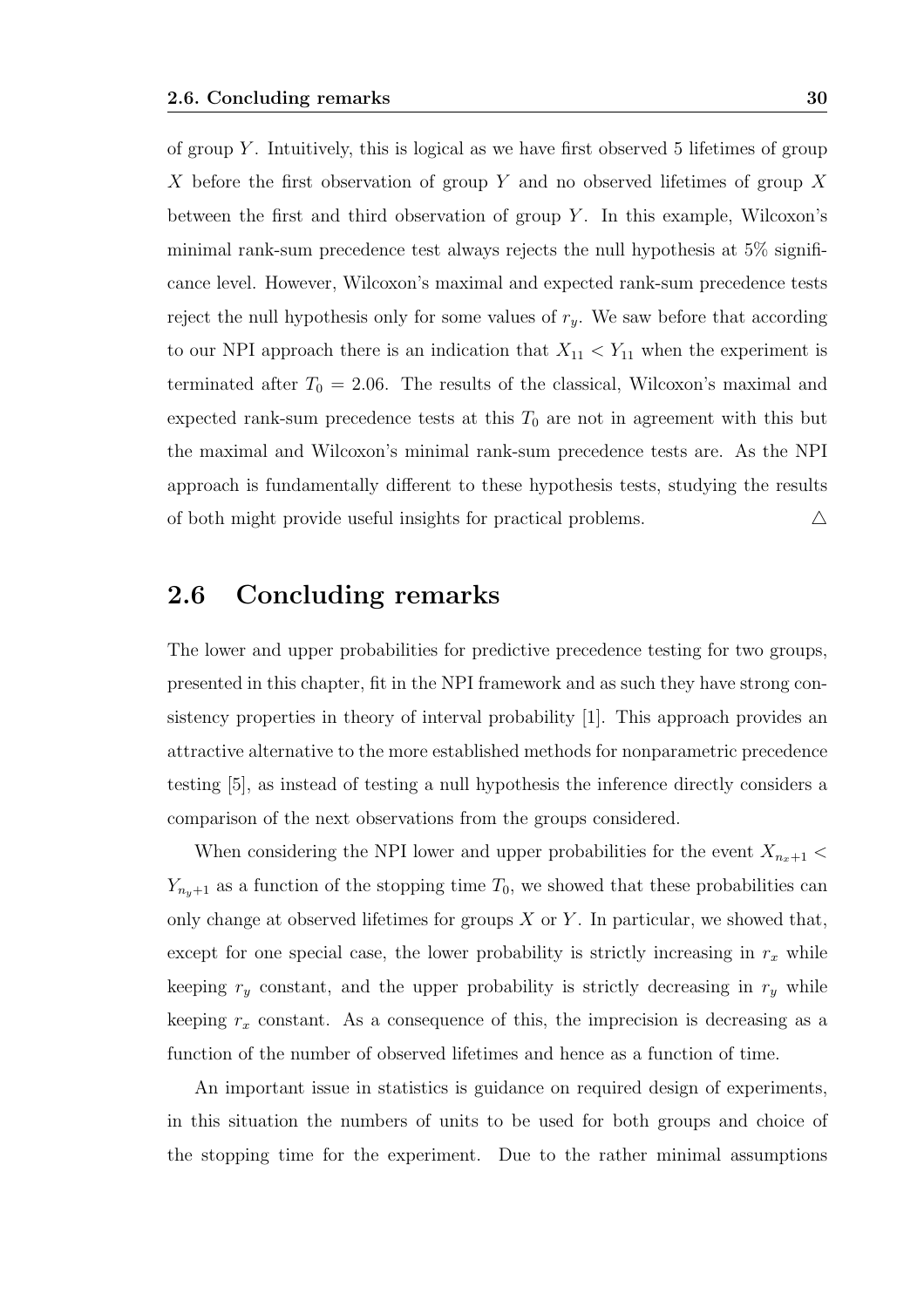underlying our NPI approach, with the inferences largely based on observed data, it does not offer a satisfactory solution to this important question. However, once an experiment is underway, one can monitor the lower and upper probabilities as presented in this chapter, and one can stop the experiment if one judges these to indicate a strong enough preference between the two groups. Of course, before any data become available, one can study some design issues, e.g. the minimum required number of observations to possibly get a lower probability greater than a half, but as these would be based on most or least favourable configurations of the not yet observed data, indications from such studies might be of little practical value.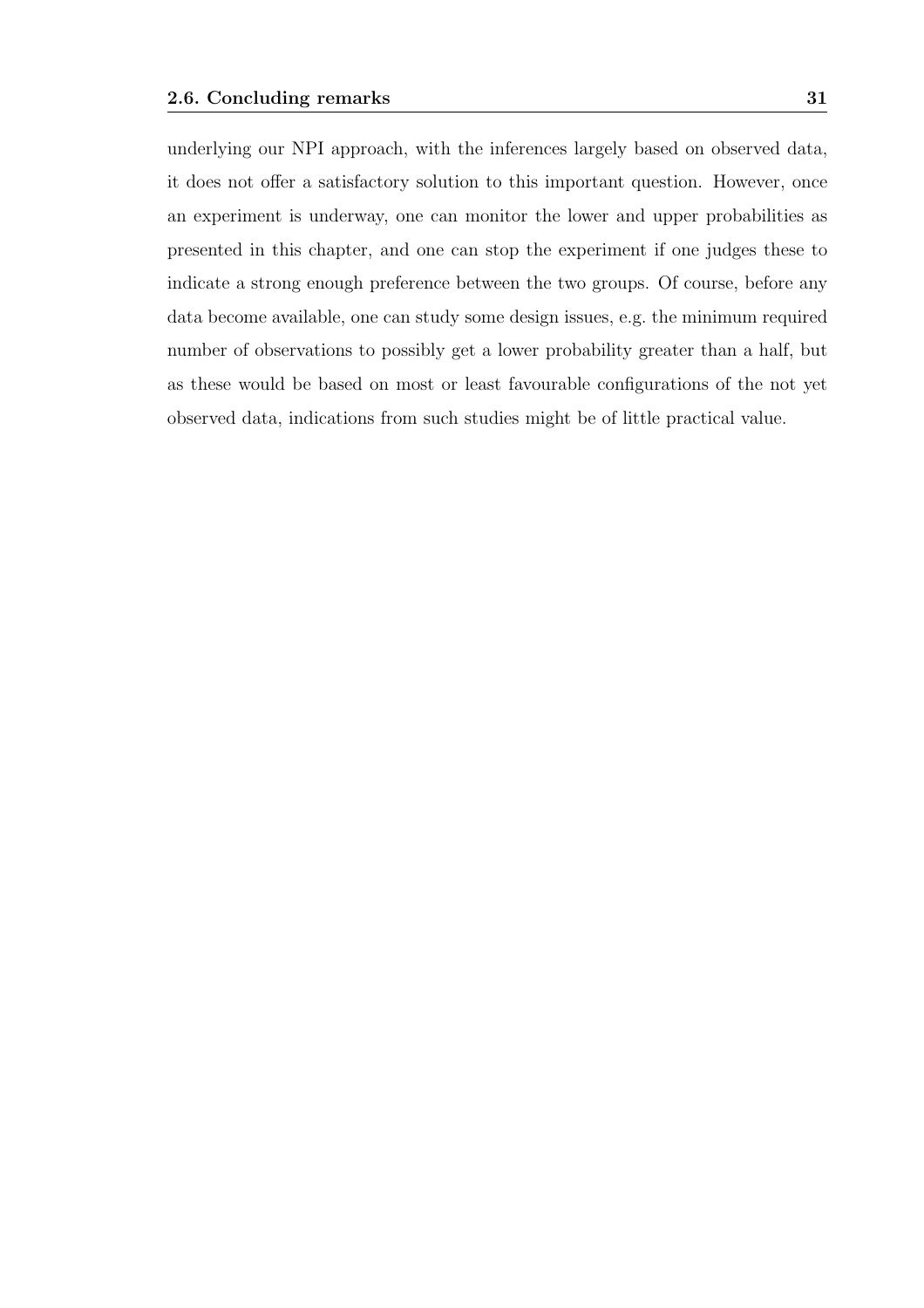# Chapter 3

# Multiple comparisons with early termination

# 3.1 Introduction

In Chapter 2 we introduced NPI for comparison of two groups with early termination of experiments. In this chapter, we consider the situation where units from several groups  $(k \geq 2)$  are simultaneously placed on a life-testing experiment, and decisions may be needed before all units have failed due to cost or time considerations.

Balakrishnan and Ng [5] described several nonparametric precedence tests based on the hypothesis of equal lifetime distributions. In Section 3.2 we briefly describe some of these classical methods. In Sections 3.3, 3.4 and 3.5 we present NPI for precedence testing for  $k \geq 2$  groups in order to select the best group, the subset of best groups and the subset including the best group, respectively. Examples are provided throughout to illustrate our method and to compare it with the classical methods. Section 3.6 contains some concluding remarks.

## 3.2 Classical methods

When the null hypothesis of the equality (homogeneity) of two (or more) populations (e.g. processes, treatments) is rejected, one may want to identify which of these populations is the best. Balakrishnan and Ng [5] introduced several nonpara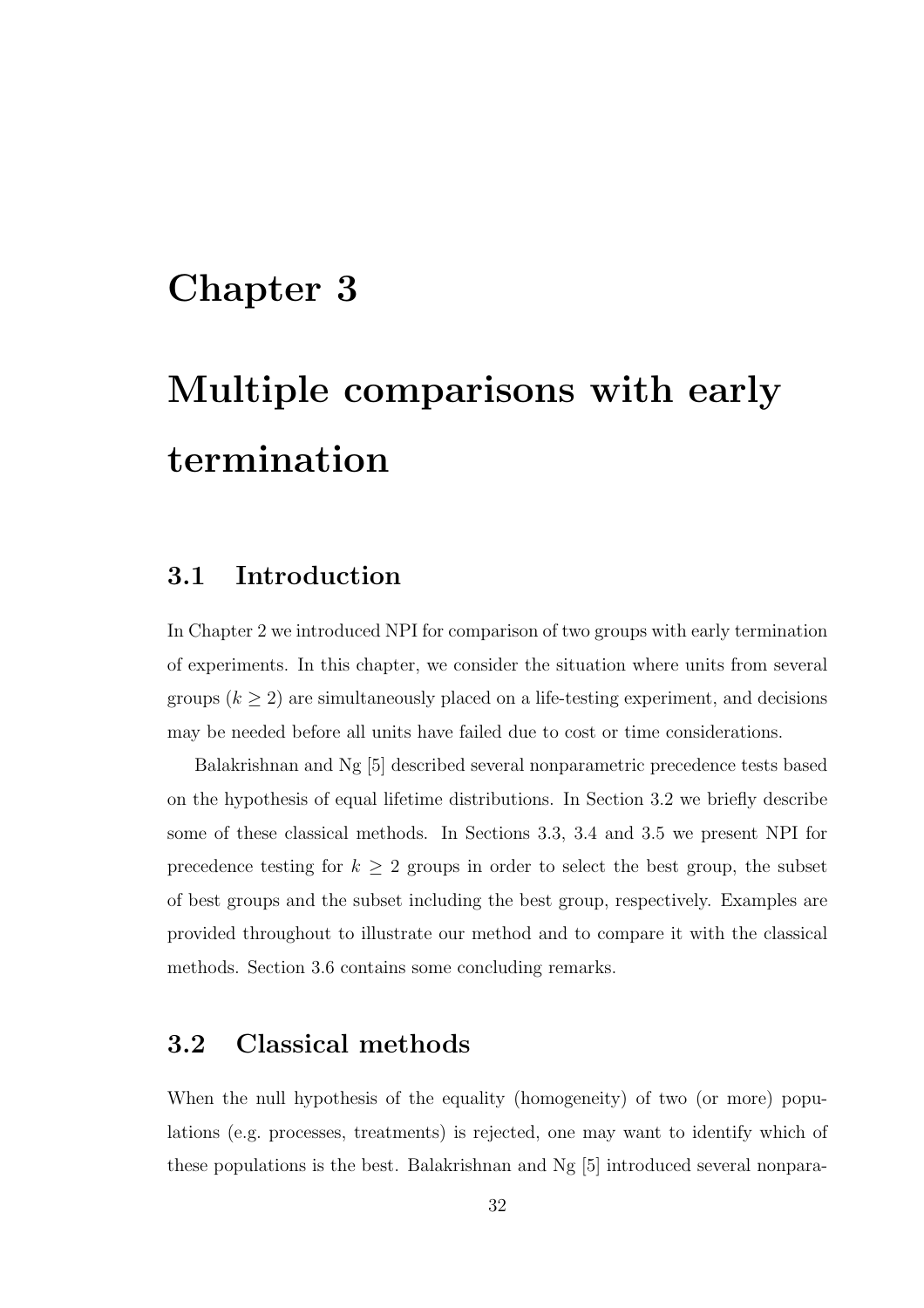metric tests for this selection problem when an early decision is required (called precedence testing). Below we briefly describe these precedence selection methods using notation and definitions from Balakrishnan and Ng [5].

Suppose that we have independent random samples from  $k \geq 2$  different populations. Let  $X_{j,i_j}$   $(i_j = 1, \ldots, n_j)$  be the lifetime of the  $i_j$ th component of a random sample from population  $\pi_j$  with distribution function  $F_j$   $(j = 1, ..., k)$ . We have  $N = \sum_{j=1}^{k} n_j$  units placed simultaneously on a lifetime testing experiment. The question of interest is to test whether these populations are homogeneous, i.e.  $H_0: F_1 = F_2 = \ldots = F_k$  against the alternative that population  $\pi_i$  is the best (longer life), that is  $H_{Ai}: F_i \leq F_j$  for all  $j \neq i$  and  $j = 1, ..., k$ . That is, it can be concluded that  $X_i$ , a random quantity representing the lifetime of a unit of population *i*, is stochastically larger than  $X_j$  (i.e.  $X_i \succ_{st} X_j$ ) if and only if  $F_i(x) \leq F_j(x)$ for all  $x \geq 0$  with strict inequality for at least one x, consequently  $F_i < F_j$ .

In precedence testing the aim is to reach a decision before all units have failed. So the experiment is terminated as soon as the  $\bar{r}_i$ th failure from group i is observed, where  $\bar{r}_i = \lfloor n_i q \rfloor$  for  $i = 1, ..., k$  and  $0 < q < 1$ , where  $\lfloor a \rfloor$  is the largest integer not greater than a. Consequently, the stopping time  $T_0$  can be defined as  $T_0$  =  $\min_{1 \leq i \leq k} X_{i,(\bar{r}_i)}$ , where  $X_{i,(\bar{r}_i)}$  is the  $\bar{r}_i$ th order statistic of sample *i*.

Suppose now that the experiment is terminated at sample *i*, i.e.  $T_0 = X_{i,(\bar{r}_i)}$ , then the ordinary precedence statistic [6] is defined as

$$
Q^{*(i)} = \min_{\substack{1 \le j \le k \\ j \ne i}} \left( Q_j^{(i)} / n_j \right) \tag{3.1}
$$

where  $Q_i^{(i)}$  $j^{(i)}$  is the number of failures observed before  $X_{i,(\bar{r})}$  from the sample  $j$  (j =  $1, \ldots, k, j \neq i$ ). Small values of  $Q^{*(i)}$  will lead to rejection of the null hypothesis  $H_0$ . In this case one can choose  $H_{Aj}(\pi_j)$  is the best) if and only if  $(Q_j^{(i)})$  $j^{(i)}/n_j = Q^{*(i)}$ for  $j \neq i$  and  $T_0 = X_{i,(\bar{r}_i)}$ . If for two or more samples the statistic  $(Q_j^{(i)})$  $j^{(i)}/n_j$ ) is equal to  $Q^{*(i)}$  then one of the corresponding populations is randomly selected as the best.

Now let  $D_{j,s}^{(i)}$  be the number of failures of sample j that occur between the  $(s-1)$ th and sth failure of group i,  $s = 2, \ldots, \bar{r}_i$  and let  $D_{j,1}^{(i)}$  be the number of failures of sample j that occur before the first failure of group *i*. Let  $W_i^{(i)}$  $j_j^{(i)}$   $(j = 1, \ldots, k, j \neq i)$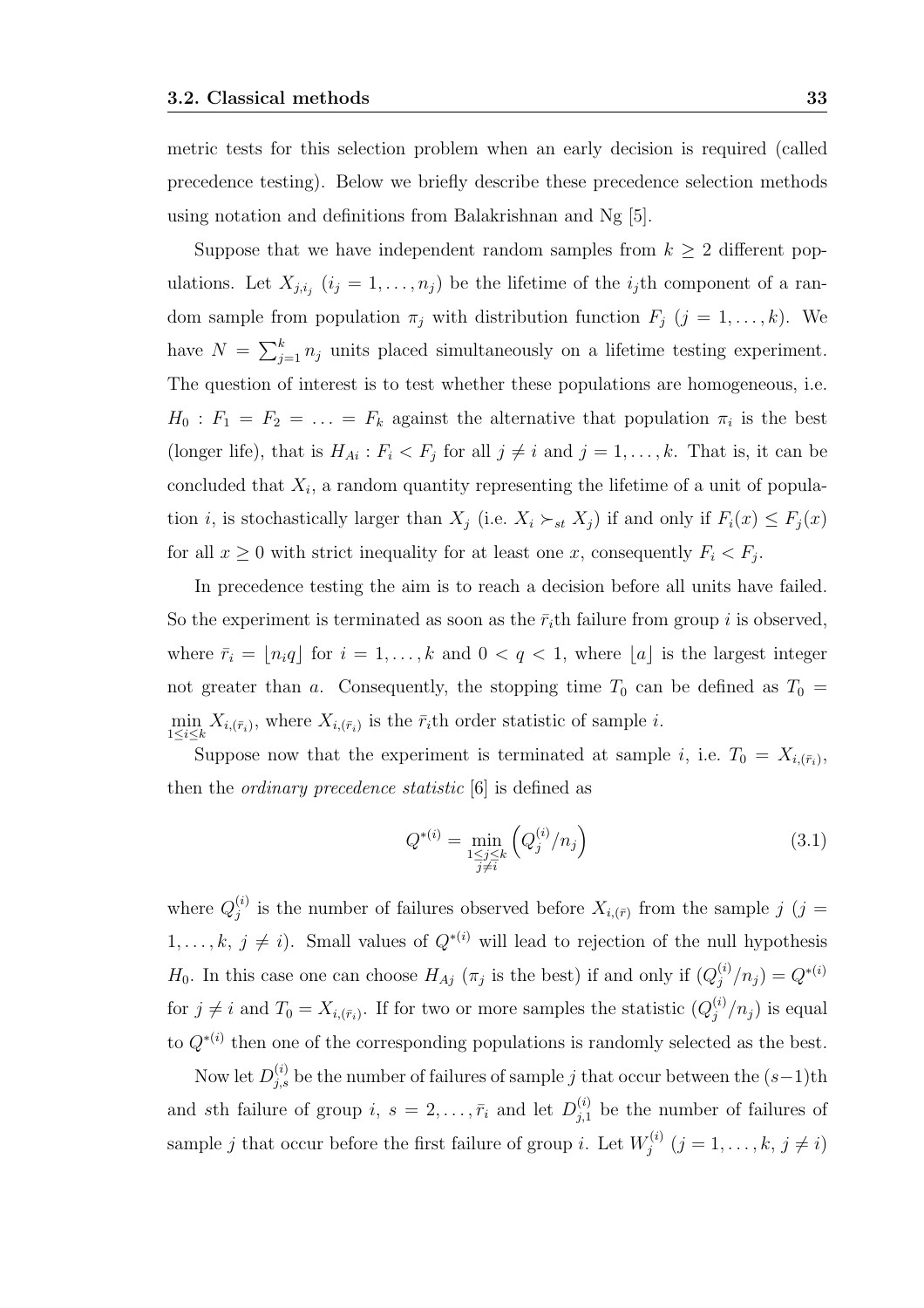be a random quantity defined by

$$
W_j^{(i)} = \frac{1}{2} n_j (n_j + 2\bar{r}_i + 1) - (\bar{r}_i + 1) \sum_{s=1}^{\bar{r}_i} D_{j,s}^{(i)} + \sum_{s=1}^{\bar{r}_i} s D_{j,s}^{(i)}
$$

Then the *minimal Wilcoxon rank-sum statistic* [68] is given by

$$
W^{*(i)} = \max_{\substack{1 \le j \le k \\ j \ne i}} \left( \frac{W_j^{(i)} - E[W_j^{(i)} | H_0]}{\sqrt{Var[W_j^{(i)} | H_0]}} \right) \tag{3.2}
$$

where  $E[W_i^{(i)}]$  $y_j^{(i)}|H_0]$  and  $Var[W_j^{(i)}]$  $j^{(i)}$  $[H_0]$  are the expected value and the variance of the statistic  $W_j^{(i)}$  under  $H_0$ . Large values of  $W^{*(i)}$  will lead to rejection of the null hypothesis, in which case one can choose the alternative hypothesis  $H_{Aj}(\pi_j)$  is the best) if and only if  $T_0 = X_{i,(\bar{r}_i)}$  and  $(W_j^{(i)} - E[W_j^{(i)}])$  $\sigma_j^{(i)}|H_0])(Var[W_j^{(i)}]$  $j^{(i)}|H_0]$ )<sup>-1/2</sup> =  $W^{*(i)}$ , for  $j \neq i$ .

In this chapter we will focus on the balanced-sample case only  $(n_j = n$  for all  $j$ ) when we compare our method with the classical precedence selection procedures, since these classical procedures may not be effective when the sample sizes vary much [5, pp. 226, 265]. For the balanced-sample case, the statistics in (3.1) and (3.2) reduce to  $Q^{*(i)} = \min Q_i^{(i)}$  $j^{(i)}$  and  $W^{*(i)} = \max W_j^{(i)}$  $j^{(i)}$ , over all  $j = 1, \ldots, k$  and  $j \neq i$ , respectively. For more details we refer to Balakrishnan and Ng [5]. It should be emphasized that the NPI method presented in this chapter is equally straightforward to implement for balanced-sample and unbalanced-sample cases.

A somewhat separate, yet strongly related, branch of statistical research is socalled 'selection methods', which also have the explicit target to select a single 'best' group or population or a subset of groups, along the same lines considered in this chapter. The two main classical approaches in this field are indifference zone selection [11, 12] and subset selection [38], which were combined by Verheijen et al. [75]. Coolen and van der Laan [25] presented NPI methods for selection, in this chapter we follow the same approach with the generalization to allow early termination of the experiments, hence linking to the classical concepts of precedence testing.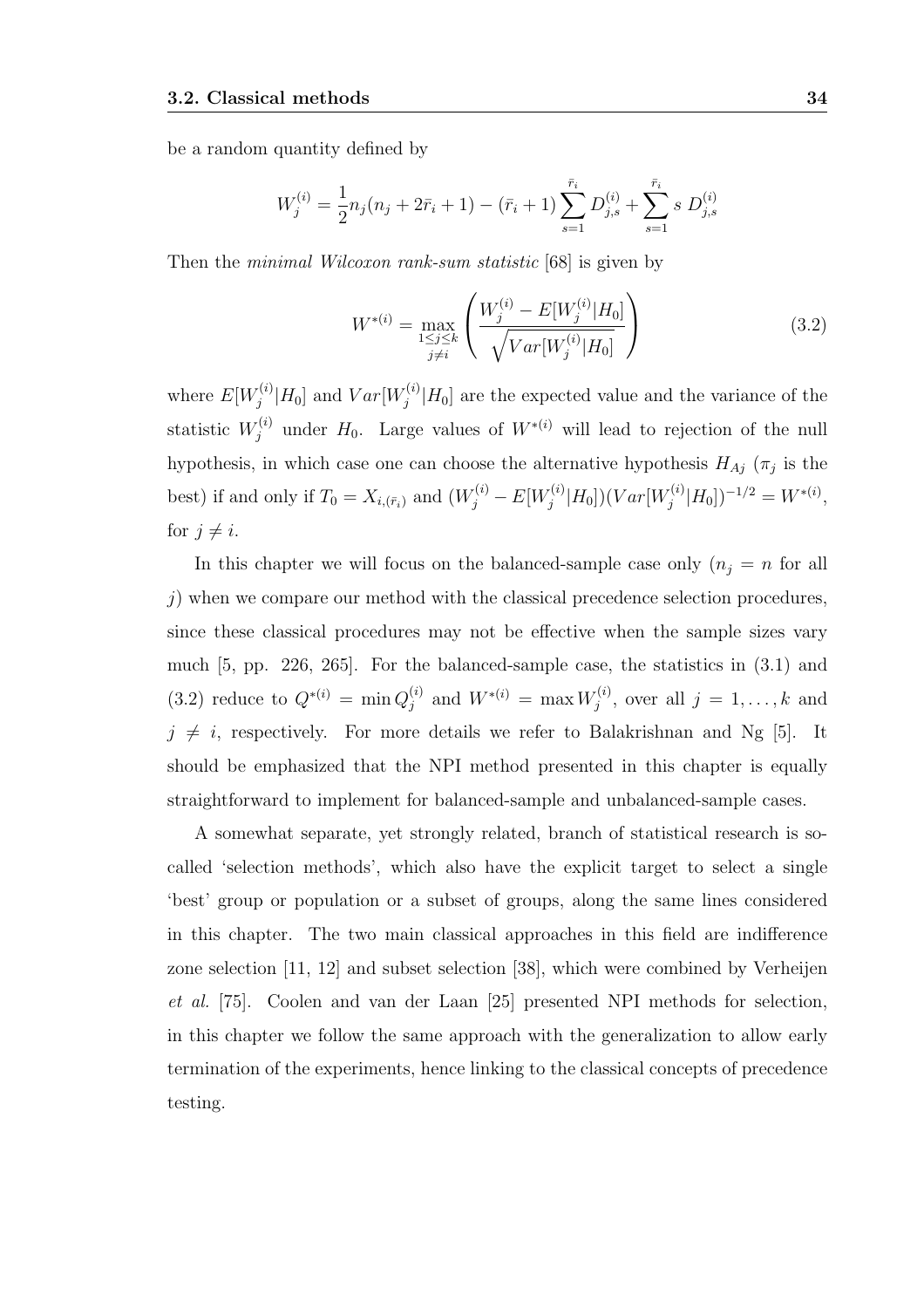# 3.3 Selecting the best group

In precedence testing, units of all groups are placed simultaneously on a life-testing experiment, and failures are observed as they arise during the experiment. The experiment is terminated as soon as a certain stop criterion has been reached, so the lifetimes of some units are typically right-censored. We assume that this stop criterion is expressed in terms of a stopping time  $T_0$ , but if instead a number of failures were used as stop criterion then this would not affect our method, as it is of no relevance in NPI how  $T_0$  is determined as long as  $T_0$  contains no further information on the residual event times beyond  $T_0$  for right-censored units. In Chapter 2 we introduced NPI for precedence testing for two groups. In this chapter we extend NPI to precedence testing for  $k \geq 2$  groups in order to select the best group, the subset of best groups, and the subset including the best group. Again we use the assumption  $\text{rc-}A_{(n)}$  required for precedence testing which is given in Theorem 2.1.

Suppose we have  $k \geq 2$  groups and  $n_j + 1$  random quantities from group j, denoted by  $X_{j,i_j}$  where  $i_j = 1, 2, \ldots, n_j, n_j + 1, j = 1, 2, \ldots, k$ . For each group j,  $n<sub>i</sub>$  units are put on a lifetime experiment and we are interested in the behaviour of the future random variable  $X_{j,n_j+1}$ . Therefore, we have  $N = \sum_{j=1}^{k} n_j$  units on the lifetime experiment and one may want to terminate the experiment at certain time  $T_0$ . Let  $0 = x_{j,0} < x_{j,1} < x_{j,2} < \ldots < x_{j,r_j} \leq T_0 < \infty$  be the ordered observed values (failures) from group  $j, j = 1, \ldots, k$ .

These observed values from group j produce  $r_i + 2$  intervals, where the first  $r_j$ intervals are defined by  $I_{i_j}^j = (x_{j,i_j-1}, x_{j,i_j}), i_j = 1, \ldots, r_j, j = 1, \ldots, k$ , and the remaining intervals are defined by  $I_{r_j+1}^j = (x_{j,r_j}, \infty)$ ,  $I_{r_j+2}^j = (T_0, \infty)$ , notice that these are overlapping. Let  $L(I_i^j)$  $\binom{j}{i_j}$  and  $U(I^j_i)$  $i_j$ ) be the lower and the upper bounds for the interval  $I_i^j$  $i_j^j, i_j = 1, \ldots, r_j + 2, j = 1, \ldots, k.$  That is,  $L(I_{i_j}^j)$  $\binom{j}{i_j} = x_{j,i_j-1}$  for  $i_j = 1, \ldots, r_j + 1$  and  $L(I_{r_j+2}^j) = T_0$ . Similar for the upper bound,  $U(I_{i_j}^j)$  $\binom{j}{i_j} \, = \, x_{j,i_j}$ for  $i_j = 1, \ldots, r_j$ , and  $U(I^j_{r_j+1}) = U(I^j_{r_j+2}) = \infty$ . Here the intervals  $I^j_{i_j}$  $i_j$  are open intervals, but in future when we mention the (left or right) end points we actually mean the limit end points which are not included in these open intervals.

For our NPI approach we assume rc- $A_{(n_j)}$  for each group [27]. Beyond the data,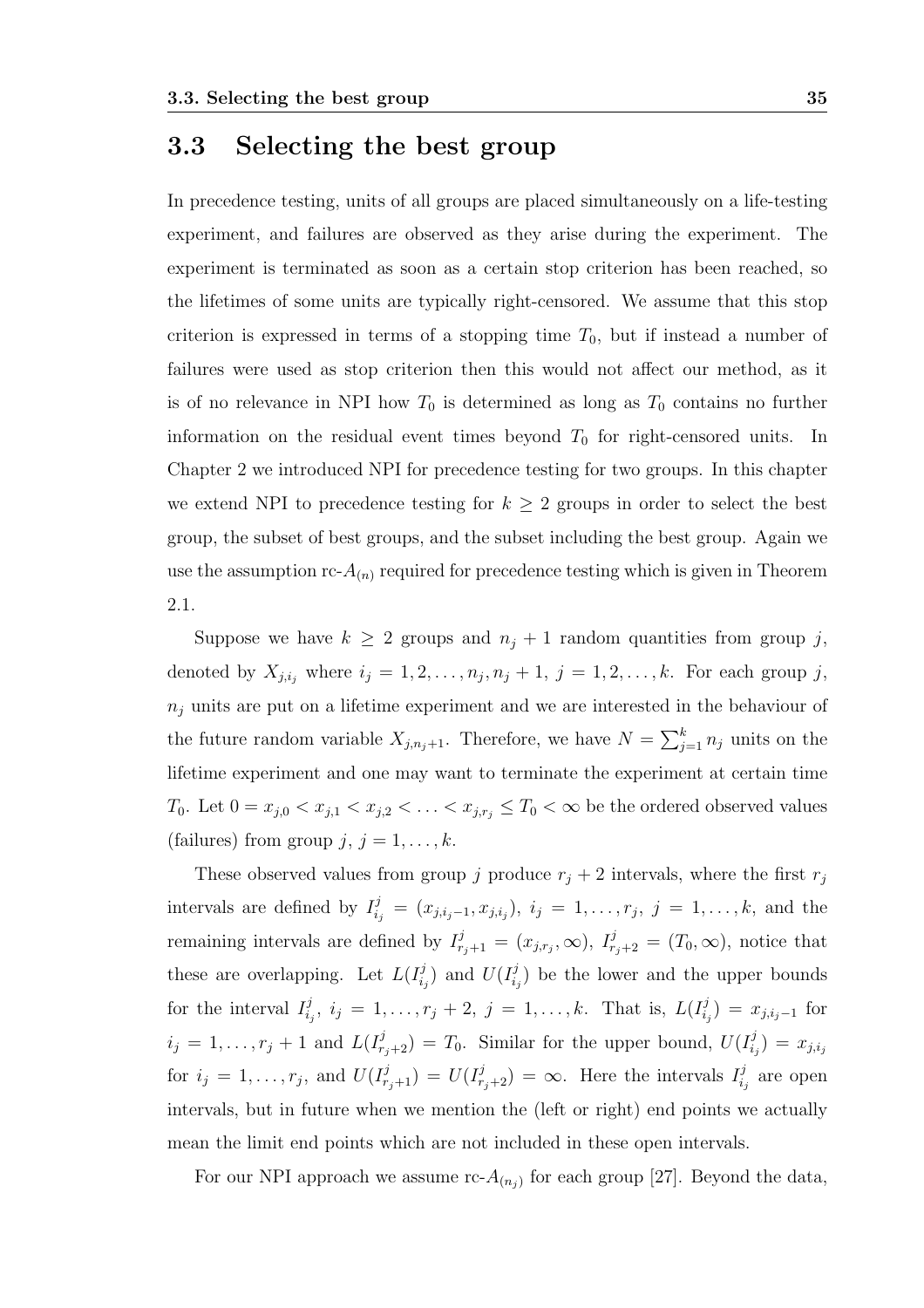our method requires the exchangeability assumptions of the random variables per group to be met. We also assume that groups are completely independent. We will specify partially the probability distribution for a future quantity,  $X_{j,n_j+1}$ ,  $j =$  $1, \ldots, k$ , using M-functions presented in Theorem 2.1.

Theorem 3.1 gives the NPI lower and upper probability for the event that the lifetime of the next observation from one group, say  $l$ , is greater than the lifetime of the next observation from each other group, that is

$$
\underline{P}^{(l)} = \underline{P}\left(X_{l,n_l+1} = \max_{1 \le j \le k} X_{j,n_j+1}\right) \text{ and } \overline{P}^{(l)} = \overline{P}\left(X_{l,n_l+1} = \max_{1 \le j \le k} X_{j,n_j+1}\right)
$$

Theorem 3.1. The NPI lower and upper probabilities for the event that the lifetime of the next observation from group  $l$  is greater than the lifetime of the next observation from each other group are

$$
\underline{P}^{(l)} = \frac{1}{\prod_{j=1}^{k} (n_j + 1)} \left\{ \sum_{i_l=1}^{r_l} \prod_{\substack{j=1 \ i_j=1}}^{k} \sum_{i_j=1}^{r_j} \mathbf{1} \{ x_{j,i_j} < x_{l,i_l} \} + (n_l - r_l) \prod_{\substack{j=1 \ j \neq l}}^{k} r_j \right\} \tag{3.3}
$$

$$
\overline{P}^{(l)} = \frac{1}{\prod_{j=1}^{k} (n_j + 1)} \sum_{i_l=1}^{r_l} \prod_{\substack{j=1 \ j \neq l}}^{k} \left( 1 + \sum_{i_j=1}^{r_j} \mathbf{1} \{ x_{j,i_j} < x_{l,i_l} \} \right) + \frac{n_l - r_l + 1}{n_l + 1} \tag{3.4}
$$

*Proof.* The proof is a special case of the proof of Theorem 3.3, with  $S$  (in Theorem  $\Box$ 3.3) now only containing group l.

#### 3.3.1 Special cases

In this part, we discuss some special cases of these lower and upper probabilities, which are easily verified from  $(3.3)$  and  $(3.4)$ .

1. If  $r_l \geq 0$  and there exists at least one  $j \neq l$  for which  $r_j = 0$ , then the NPI lower probability is  $\underline{P}^{(l)} = 0$ , since we have not seen any failure from group  $j \neq l$ . Hence, we cannot exclude the possibility that we would never see a failure from group(s)  $j \neq l$ . Further, if  $r_l = 0$  then the upper probability  $\overline{P}^{(l)}$ is equal to one.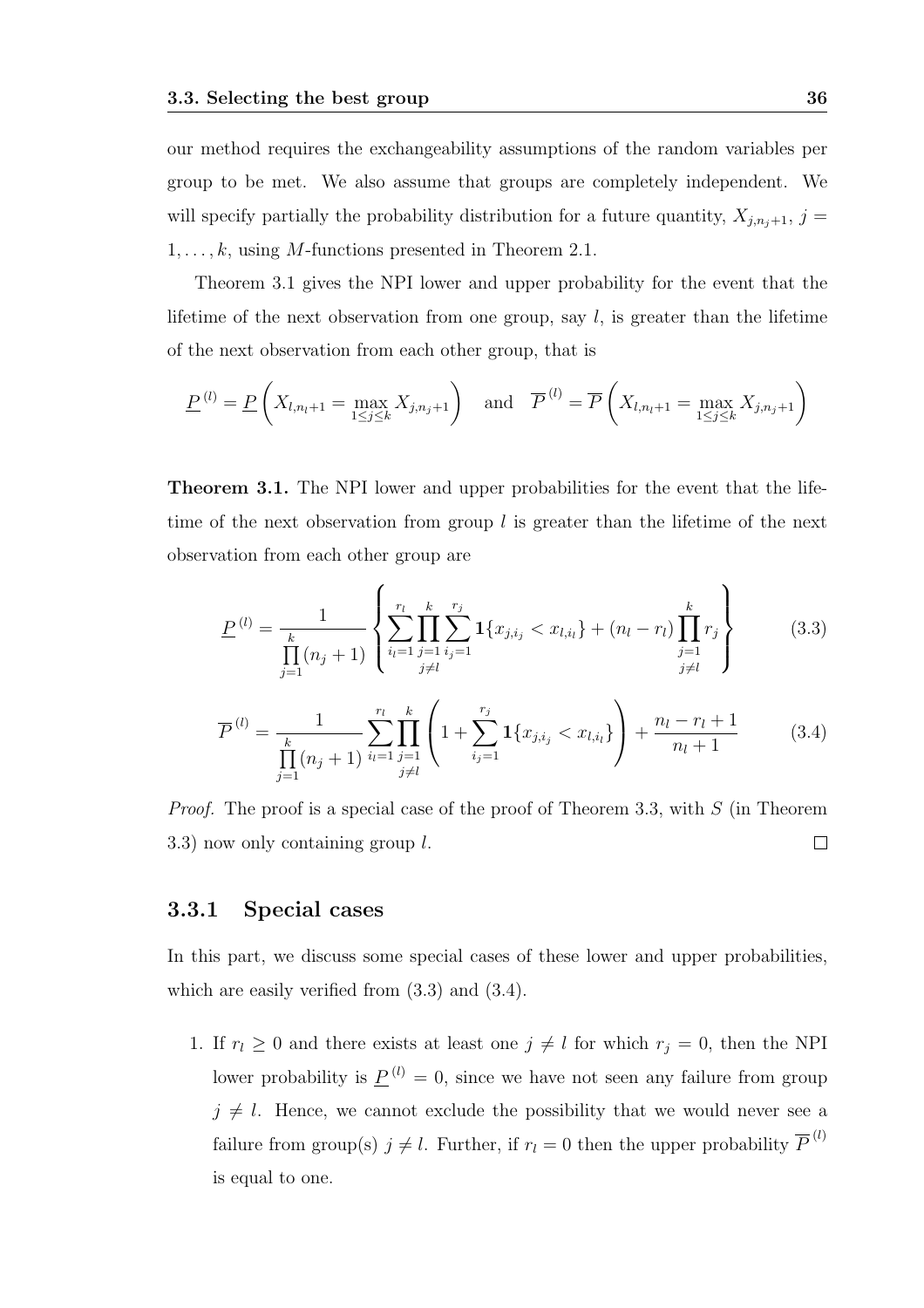2. If  $r_l = 0$  and  $r_j > 0$  for all  $j \neq l$ , then the NPI upper probability  $\overline{P}^{(l)}$  is one, as we cannot exclude the possibility that we would never see a failure of group l. The corresponding lower probability is

$$
\underline{P}^{(l)} = \frac{n_l}{\prod_{j=1}^k (n_j + 1)} \prod_{\substack{j=1 \ j \neq l}}^k r_j
$$

Further, if  $r_l = 0$  and  $r_j = n_j$  for all  $j \neq l$ , that is we have observed all units from each group  $j \neq l$  and the experiment is ended before we observe any failure from group  $l$ , then the NPI lower probability is

$$
\underline{P}^{(l)} = \prod_{j=1}^{k} \frac{n_j}{n_j + 1}
$$

3. If  $r_l > 0$  and  $r_j = 0$  for all  $j \neq l$ , so we have not seen any failure for all groups  $j \neq l$ , then we cannot exclude the possibility that we would never see a failure of these groups and consequently  $\underline{P}^{(l)} = 0$ . The corresponding upper probability is

$$
\overline{P}^{(l)} = \frac{r_l}{\prod_{j=1}^k (n_j + 1)} + \frac{n_l - r_l + 1}{n_l + 1}
$$

Further, if  $r_l = n_l$  and  $r_j = 0$ , that is we have observed all units from group l and the experiment is ended before we observe any failure from all other groups, then the NPI upper probability is

$$
\overline{P}^{(l)} = \frac{n_l}{\prod_{j=1}^k (n_j + 1)} + \frac{1}{n_l + 1}
$$

4. If  $r_l > 0$ ,  $r_j > 0$  and  $x_{j,r_j} < x_{l,1}$  for all  $j \neq l$ , then the NPI lower and upper probabilities are

$$
\underline{P}^{(l)} = \frac{n_l}{\prod_{j=1}^k (n_j + 1)} \prod_{\substack{j=1 \ j \neq l}}^k r_j, \quad \overline{P}^{(l)} = \frac{r_l}{\prod_{j=1}^k (n_j + 1)} \prod_{\substack{j=1 \ j \neq l}}^k (r_j + 1) + \frac{n_l - r_l + 1}{n_l + 1}
$$

But if  $x_{j,1} > x_{l,r_l}$ , for all  $j \neq l$ , then the NPI lower and upper probabilities are

$$
\underline{P}^{(l)} = \frac{(n_l - r_l)}{\prod_{j=1}^k (n_j + 1)} \prod_{\substack{j=1 \ j \neq l}}^k r_j, \quad \overline{P}^{(l)} = \frac{r_l}{\prod_{j=1}^k (n_j + 1)} + \frac{n_l - r_l + 1}{n_l + 1}
$$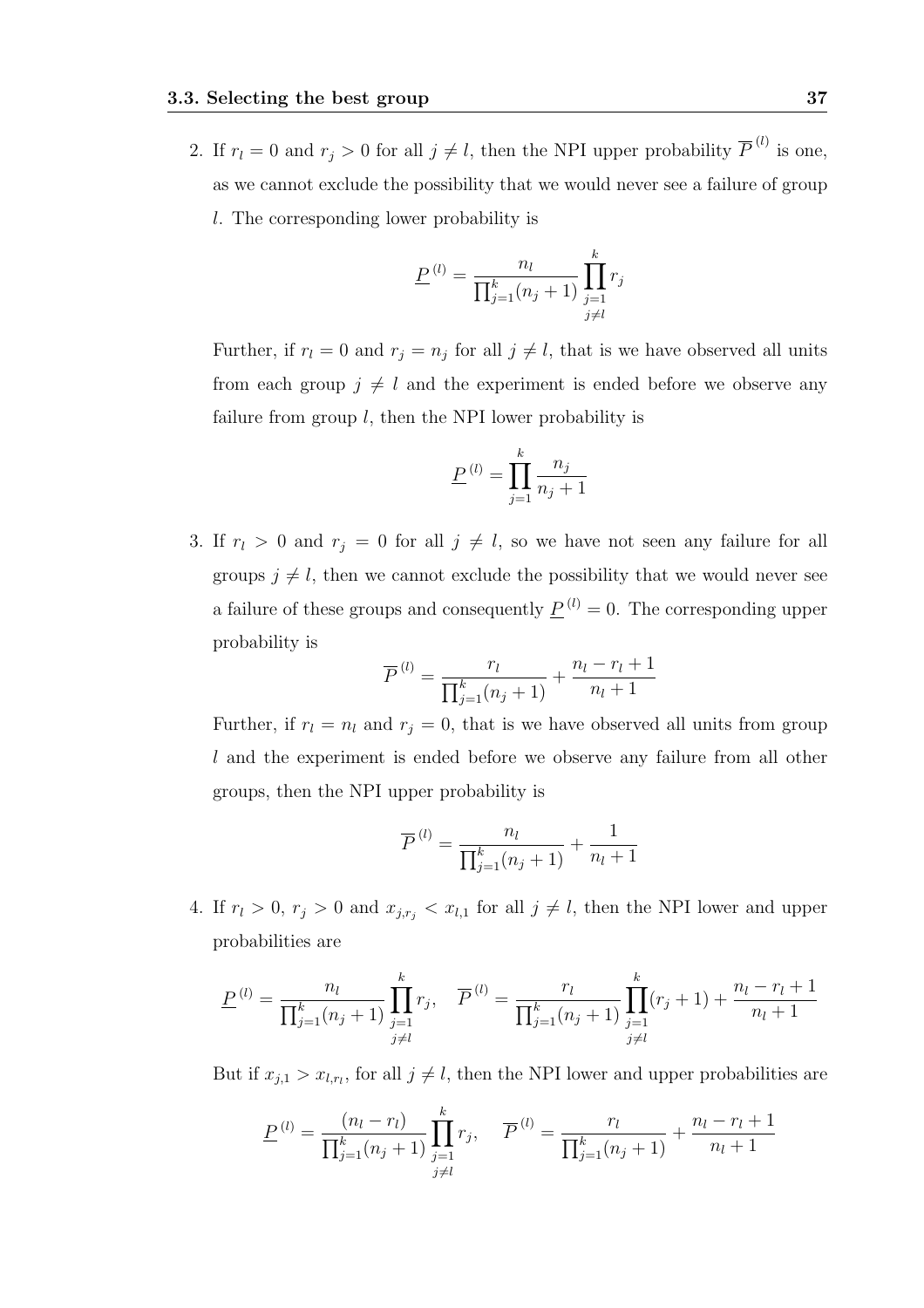#### 3.3.2 Some properties

Now, we study the effect upon the NPI lower and upper probabilities when the stopping time is increased from  $T_0$  to  $T_0 + \epsilon$ , for small  $\epsilon > 0$ , such that there is only one extra failure from one group occurs.

**Theorem 3.2.** (i) If a failure occurs from group  $l$  then the NPI lower probability  $\underline{P}^{(l)}$  remains constant. However the NPI upper probability  $\overline{P}^{(l)}$  decreases by

$$
\frac{1}{n_l+1} + \frac{1}{\prod_{j=1}^k (n_j+1)} \prod_{\substack{j=1 \ j \neq l}}^k (r_j+1)
$$

except when  $r_j = n_j$ , for all  $j \neq l$ , in which case the upper probability remains constant.

(ii) If a failure occurs for group  $j^*$ , where  $j^* \in \{1, \ldots, k\} \setminus \{l\}$ , then the NPI upper probability  $\overline{P}^{(l)}$  remains constant. However, the NPI lower probability increases by

$$
\frac{n_l - r_l}{\prod_{j=1}^k (n_j + 1)} \prod_{\substack{j=1 \ j \neq \{l,j^*\}}}^k r_j
$$

except when  $r_l = n_l$ , or when at least one  $r_j = 0$  for a  $j \neq \{j^*, l\}$ , in which cases the lower probability remains constant.

*Proof.* For case i (ii), replace  $r_l$  ( $r_{j*}$ ) by  $r_l + 1$  ( $r_{j*} + 1$ ) in formula (3.3) and (3.4), then this follows by basic analysis of the lower and upper probabilities of Theorem 3.1. This is similar to the proof of Theorem 3.4.  $\Box$ 

Theorem 3.2 is in line with the intuition that the lower probability for a certain event quantifies the amount of information in favour of the event while the upper probability quantifies the amount of information against the event. If  $r_l$  is increased while leaving all other  $r_j$  the same, then, when considering the event  $X_{l,n_l+1} =$  $\max_{1 \leq j \leq k} X_{j,n_j+1}$ , the amount of information in favour of this event remains the same but the amount of information against this event increases, except when  $r_i = n_j$ for all  $j \neq l$ . Consequently,  $\underline{P}^{(l)}$  does not change but  $\overline{P}^{(l)}$  may decrease. For the same event, when  $r_j$  for a  $j \neq l$  increases while all other  $r_i$ ,  $i \neq j$ , remain constant,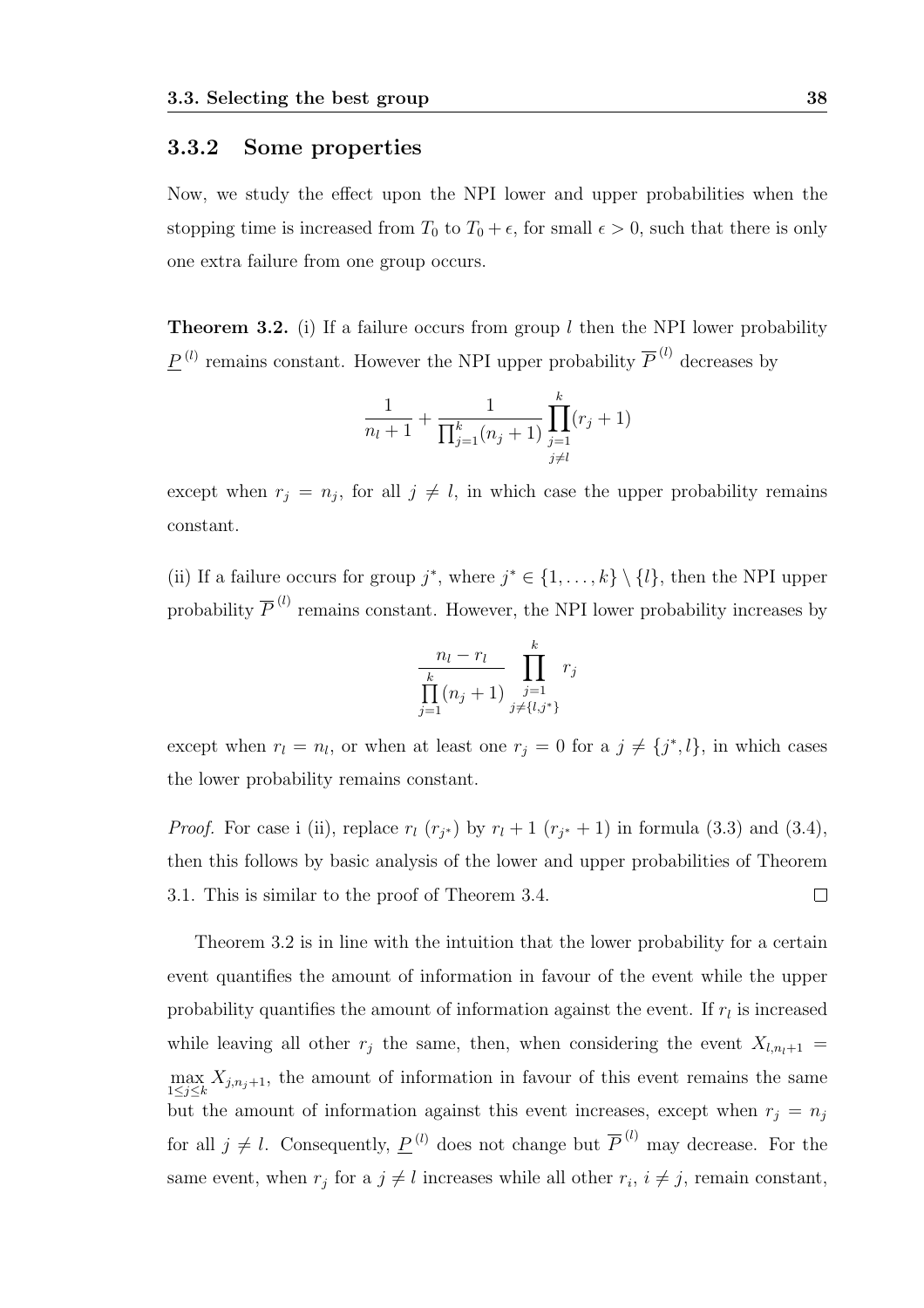the amount of information in favour of the event increases, except when  $r_l = n_l$  or when there exists a  $j \neq \{l, j^*\}$  for which  $r_j = 0$ , while the amount of information against the event remains the same. Consequently,  $\underline{P}^{(l)}$  may increase but  $\overline{P}^{(l)}$  does not change.

At any value of  $T_0$ , we can state that the data provide a strong indication that group *l* is the best if  $\underline{P}^{(l)} > \overline{P}^{(j)}$  for all  $j \neq l$ . Of course, this may not occur, and we may be happy to have data providing a weak indication that group  $l$  is the best. It might seem attractive to state that, if  $\underline{P}^{(l)} > \underline{P}^{(j)}$  and  $\overline{P}^{(l)} > \overline{P}^{(j)}$  for all  $j \neq l$ , there would be a weak indication that group l is the best. Indeed, if one has to select one group and there is a group for which such a weak indication of being best holds, then that is the natural candidate. However, such a weak indication can be very weak indeed, in particular as it can already occur for relatively small  $T_0$ , with  $\underline{P}^{(l)}$  positive but very small. If such a weak indication holds for one group, and in addition one judges the lower probability of this group being best to be sufficiently high, then it seems a reasonable basis for the choice of this group as being the best. In all these considerations, it is an advantage that the the difference between corresponding lower and upper probabilities  $(\overline{P}^{(l)} - \underline{P}^{(l)})$  reflects the amount of information available, and it decreases if more relevant information becomes available. If one judges this difference to be too large, or if one judges each lower probability of a group being best too small to base a choice on the information available, then clearly one must either get more information, e.g. by continuing the experiment or try to repeat the experiment with more units, or one could explore the use of other statistical approaches with more modeling assumptions.

In discussions in the examples in this chapter, we will call one group 'better' than another, or 'best', if the first of these conditions is satisfied, of course the use of 'better' and 'best' must be interpreted with care as these judgments are just based on direct comparison of one next observation for each group according to the NPI method.

Below two examples are given to illustrate our method for selecting the best group and to compare it with the classical methods reviewed in Section 3.2.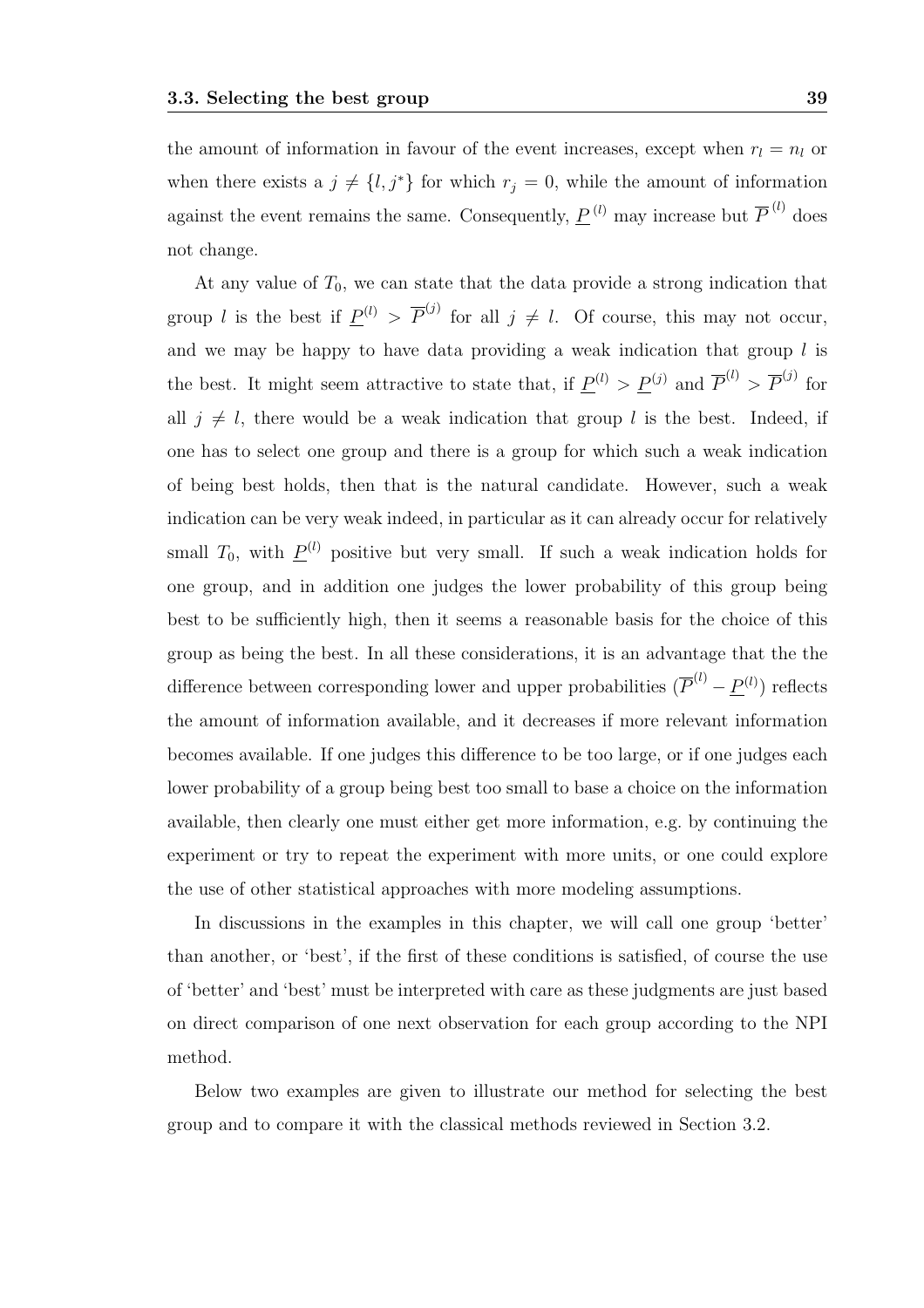Example 3.1. To illustrate our method for selecting the best group among k other groups, we use the data from Coolen and van der Laan [25] as presented in Table 3.1.

| Group          |      |      |      |      |        |        |       |        |       |      |
|----------------|------|------|------|------|--------|--------|-------|--------|-------|------|
| 1              | 5.01 | 5.04 | 5.60 | 5.78 | 6.43   | 6.53   | -6.96 | 7.00   | 7.21  | 7.58 |
|                | 8.12 | 8.26 | 8.27 | 8.34 | 8.62   | - 8.66 | 8.91  | 8.94   | 9.05  | 9.16 |
| $\overline{2}$ | 4.50 | 4.86 | 5.10 | 5.15 | 5.17   | 5.34   | 5.99  | 6.18   | 6.72  | 7.39 |
|                | 7.44 | 7.46 | 7.47 | 7.76 | 8.38   | 8.42   | 8.52  | - 8.81 |       |      |
| 3              | 6.84 | 6.91 | 7.22 | 7.24 | 7.25   | 7.35   | 7.55  | 7.62   | -7.69 | 7.98 |
|                | 7.99 | 8.04 | 8.08 | 8.18 | - 8.97 |        |       |        |       |      |
| 4              | 4.71 | 8.20 | 9.03 |      |        |        |       |        |       |      |

Table 3.1: Data set, Example 3.1

This data set consists of four groups and is used by Coolen and van der Laan [25] in order to demonstrate the NPI method for selection of the best source and a subset to include the best source for complete data, so without censoring. We interpret this data set as the lifetimes of units from 4 different groups. The size of the groups are  $n_1 = 20$ ,  $n_2 = 18$ ,  $n_3 = 15$  and  $n_4 = 3$ , and  $X_{j,i_j}$   $(i_j = 1, \ldots, n_j)$ represents the lifetime of unit  $i_j$  in group j.

A group is considered as the 'best' when the lifetime of a future unit from this group is larger than the lifetime of a future unit from all other groups. Our inference depends on the data, the rc- $A_{(n_j)}$  assumptions  $(j = 1, 2, 3, 4)$  for each group, and stopping time  $T_0$ . Table 3.2 presents the NPI lower and upper probabilities for the event that the lifetime of a future unit of group  $l$   $(l = 1, 2, 3, 4)$  is larger than the lifetimes of a future unit of all other groups, as given by (3.3) and (3.4), for stopping time  $T_0$  in several intervals. We denote these lower and upper probabilities by  $\underline{P}^{(l)}$ and  $\overline{P}^{(l)}$ , respectively.

Let us consider the situation when we terminate the experiment at  $T_0 = 5$ . Until this point we observed only two failures from group 2 and one failure from group 4, and we have not yet observed any failures from groups 1 and 3. Here all lower probabilities are equal to zero since for each l, there exists a group  $j \neq l$  for which we have not observed a failure yet. Moreover, while the upper probabilities for the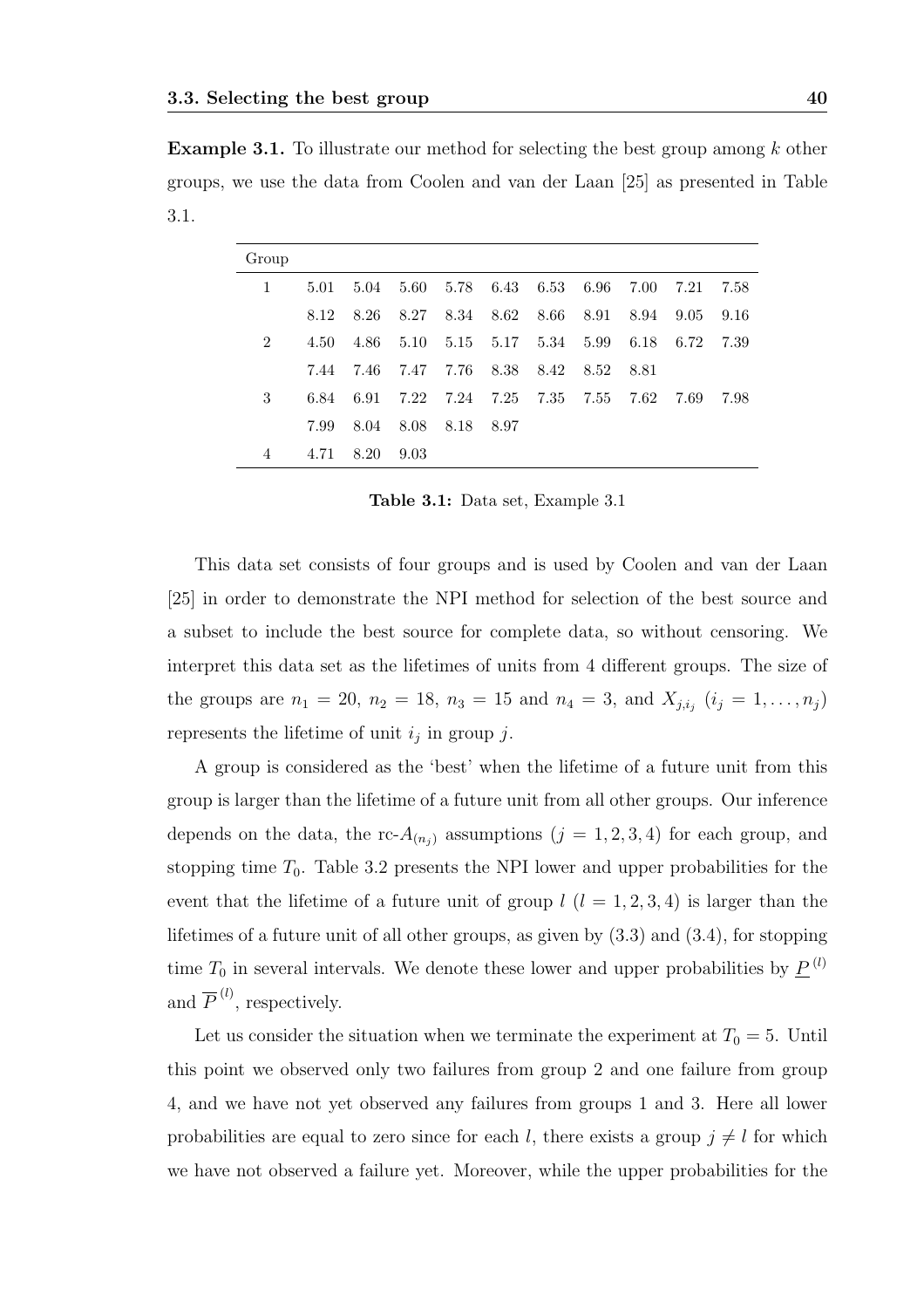| $T_0$           | $r_1$          | r <sub>2</sub> | $r_3$          | $r_4$            | $\underline{P}$ <sup>(1)</sup> | $\overline{P}^{(1)}$ | $\underline{P}$ (2) | $\overline{P}^{(2)}$ | $P^{(3)}$      | $\overline{P}^{(3)}$ | $P^{\;(4)}$    | $\overline{P}^{(4)}$ |
|-----------------|----------------|----------------|----------------|------------------|--------------------------------|----------------------|---------------------|----------------------|----------------|----------------------|----------------|----------------------|
| [4.86, 5.01)    | $\theta$       | $\overline{2}$ | $\theta$       | $\mathbf{1}$     | $\Omega$                       | $\mathbf{1}$         | $\overline{0}$      | 0.895                | $\overline{0}$ | $\mathbf{1}$         | $\overline{0}$ | 0.750                |
| [5.99, 6.18]    | $\overline{4}$ | 7              | $\overline{0}$ | $\mathbf{1}$     | $\theta$                       | 0.811                | $\overline{0}$      | 0.633                | 0.016          | $\,1$                | $\overline{0}$ | 0.750                |
| [7.00, 7.21)    | 8              | 9              | $\overline{2}$ | 1                | 0.010                          | 0.627                | 0.006               | 0.529                | 0.041          | 0.886                | 0.011          | 0.750                |
| [7.21, 7.22]    | 9              | 9              | 3              | $\mathbf 1$      | 0.014                          | 0.582                | 0.010               | 0.529                | 0.046          | 0.831                | 0.019          | 0.750                |
| [7.22, 7.24]    | 9              | 9              | 4              | $\mathbf{1}$     | 0.018                          | 0.582                | 0.013               | 0.529                | 0.046          | 0.777                | 0.025          | 0.750                |
| [7.46, 7.47)    | 9              | 12             | 6              | 1                | 0.033                          | $\,0.582\,$          | 0.019               | 0.387                | 0.055          | 0.667                | 0.051          | 0.750                |
| [7.47, 7.55]    | 9              | 13             | 6              | 1                | 0.036                          | 0.582                | 0.019               | 0.340                | 0.058          | 0.667                | 0.055          | 0.750                |
| [7.55, 7.58]    | 9              | 13             | 7              | $\mathbf{1}$     | 0.041                          | 0.582                | 0.021               | 0.340                | 0.058          | 0.616                | 0.064          | 0.750                |
| [7.99, 8.04]    | 10             | 14             | 11             | 1                | 0.066                          | 0.543                | 0.029               | 0.296                | 0.065          | 0.416                | 0.121          | 0.750                |
| [8.42, 8.52]    | 14             | 16             | 14             | $\boldsymbol{2}$ | 0.164                          | 0.448                | 0.073               | 0.244                | 0.077          | 0.268                | 0.207          | 0.606                |
| [8.62, 8.66]    | 15             | 17             | 14             | $\overline{2}$   | 0.171                          | 0.432                | 0.075               | 0.218                | 0.080          | 0.268                | 0.224          | 0.606                |
| [8.66, 8.81)    | 16             | 17             | 14             | $\overline{2}$   | 0.171                          | 0.416                | 0.076               | 0.218                | 0.081          | 0.268                | 0.234          | 0.606                |
| [8.81, 8.91)    | 16             | 18             | 14             | $\overline{2}$   | 0.175                          | 0.416                | 0.076               | 0.195                | 0.082          | 0.268                | 0.242          | 0.606                |
| [8.91, 8.94]    | 17             | 18             | 14             | $\overline{2}$   | 0.175                          | 0.402                | 0.076               | 0.195                | 0.084          | 0.268                | 0.252          | 0.606                |
| [8.94, 8.97]    | 18             | 18             | 15             | $\overline{2}$   | 0.178                          | 0.388                | 0.076               | 0.195                | 0.085          | 0.248                | 0.275          | 0.606                |
| [8.97, 9.03]    | 18             | 18             | 15             | $\boldsymbol{2}$ | 0.178                          | 0.388                | 0.076               | 0.195                | 0.085          | 0.248                | 0.275          | 0.606                |
| [9.03, 9.05)    | 18             | 18             | 15             | 3                | 0.199                          | 0.388                | 0.076               | 0.195                | 0.085          | 0.248                | 0.275          | 0.582                |
| [9.05, 9.16]    | 19             | 18             | 15             | 3                | 0.199                          | 0.388                | 0.076               | 0.195                | 0.085          | 0.248                | 0.275          | 0.582                |
| $[9.16,\infty)$ | 20             | 18             | 15             | 3                | 0.199                          | 0.388                | 0.076               | 0.195                | 0.085          | 0.248                | 0.275          | 0.582                |

Table 3.2: The best group: NPI lower and upper probabilities

first and third groups are equal to 1, those for groups 2 and 4 are less than 1, being equal 0.895 and 0.750, respectively. As no failure is observed from groups 1 and 3, we cannot exclude the possibility that we will never observe any failures from these groups and consequently  $\overline{P}^{(1)} = \overline{P}^{(3)} = 1$ .

At  $T_0 = 6$ , we still have not observed any failure from group 3, so we cannot exclude the possibility that we will never observe any failure from this group and consequently  $\overline{P}^{(3)} = 1$ . However, the lower probability for this group is now positive as there is no other group for which we have not observed a failure. For all other groups the lower probability is still zero as we have not seen any failure yet from group 3.

From Theorem 3.2 we know that the lower probability never decreases and the upper probability never increases. For example, consider the situation where the stopping time  $T_0$  is increased from 7.50 to 7.55. At  $T_0 = 7.55$ , a failure of group 3 occurs. We want to calculate the lower and upper probabilities for the event  $X_{3,n_3+1} = \max_{1 \leq j \leq 4} X_{j,n_j+1}$ . For this case, the lower probability remains constant  $(\underline{P}^{(3)} =$ 0.058), but the upper probability decreases from 0.667 at  $T_0 = 7.50$  to 0.616 at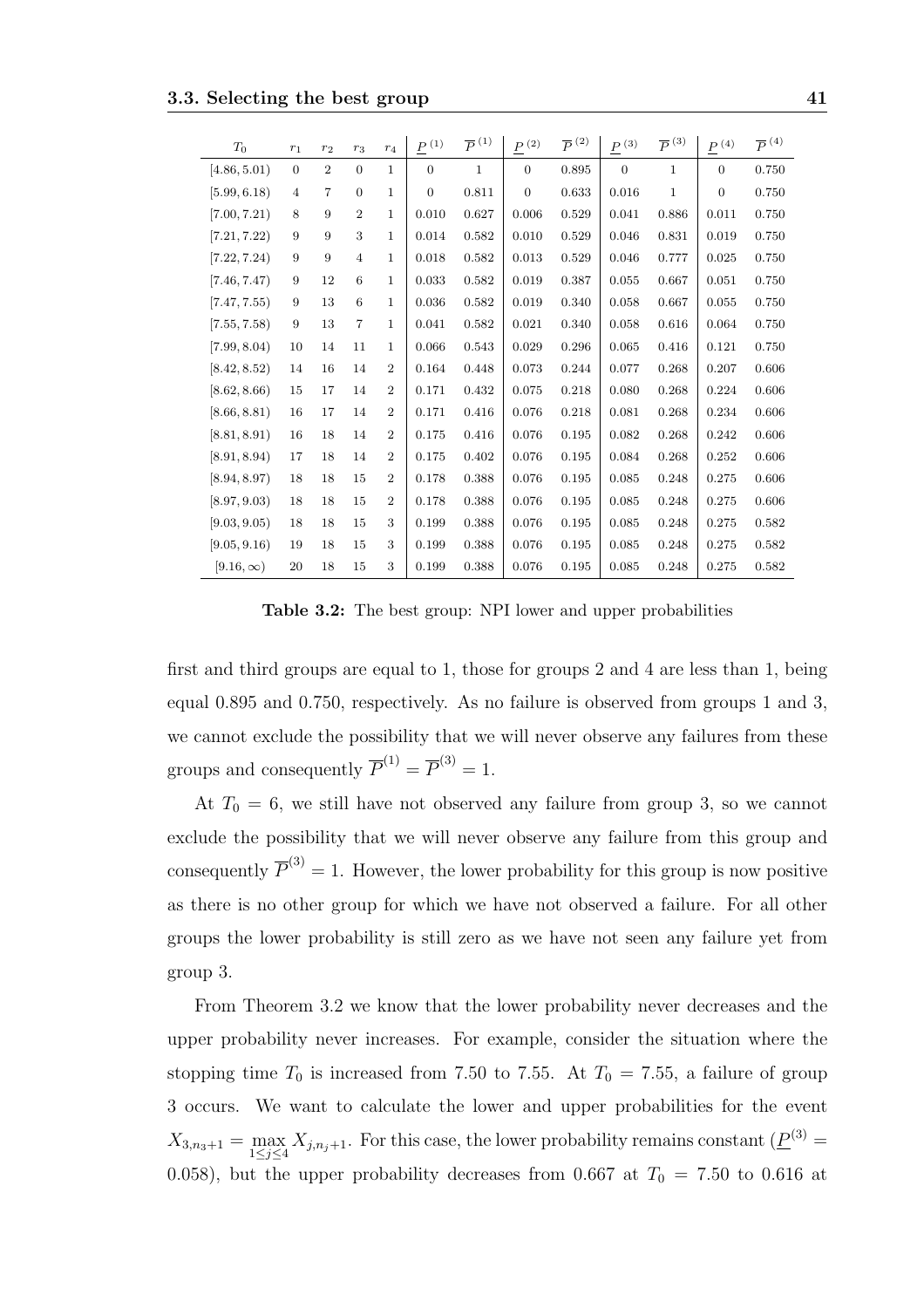$T_0$  = 7.55, which illustrates Theorem 3.2(i). However, for the event  $X_{1,n_1+1}$  =  $\max_{1 \leq j \leq 4} X_{j,n_j+1}$  the upper probability remains constant  $(\overline{P}^{(1)} = 0.582)$  but the lower probability increases from 0.036 at  $T_0 = 7.50$  to 0.041 at  $T_0 = 7.55$ , which illustrates Theorem 3.2(ii).

There are some special cases when all lower and upper probabilities remain constant when a failure occurs from any group. For example, at  $T_0 = 9.03$  we have observed all units from all groups except the first group which still has two units which have not failed. Let  $l = 1$  and assume we will allow for an extra failure to occur. Here of course the failure must be from the first group  $(T_0 = 9.05)$ . In this case all lower and upper probabilities remain as they were at  $T_0 = 9.03$ , as the amount of information in favour and against the event does not change. In fact, all lower and upper probabilities do not change anymore after 9.03.

At  $T_0 = 8.81$ , we have observed failure times of all units from the second group. Now consider  $l = 2$  and let the stopping time increase to 8.91, so that we observe an extra failure of group 1. In this case the lower and upper probabilities remain constant ( $\underline{P}^{(2)} = 0.076$  and  $\overline{P}^{(2)} = 0.195$ ). In fact, any failure from other groups after we have observed failures of all units from group 2 will not affect the lower and upper probabilities  $\underline{P}^{(2)}$  and  $\overline{P}^{(2)}$ .

From  $T_0 = 7.55$  on, the fourth group has the greatest lower and upper probabilities. However, from the beginning of the experiment till  $T_0 = 7.22$  the third group has the greatest lower and upper probabilities. Which means that at  $T_0 \leq 7.22$ , there is a weak indication that group 3 is best, since  $\underline{P}^{(j)} < \underline{P}^{(3)} < \overline{P}^{(j)} < \overline{P}^{(3)}$  for  $j = 1, 2, 4$ , however, there is a weak indication that group 4 is best for  $T_0 \ge 7.55$ , since  $\underline{P}^{(j)} < \underline{P}^{(4)} < \overline{P}^{(j)} < \overline{P}^{(4)}$  for  $j = 1, 2, 3$ . Also we can note that  $\overline{P}^{(3)}$  remains equal to 1 for quite a long time, since the first failure from the third group occurs relatively late.

The imprecision decreases as the stopping time  $T_0$  increases, which reflects the amount of information we have (Table 3.2). For example, we can see that the fourth group has larger imprecision as there are only a few observations in this group.

A crucial question is how to make decisions using these NPI lower and upper probabilities. If we observe all units from groups 2, 3 and 4, so for  $T_0 \ge 9.03$ , we see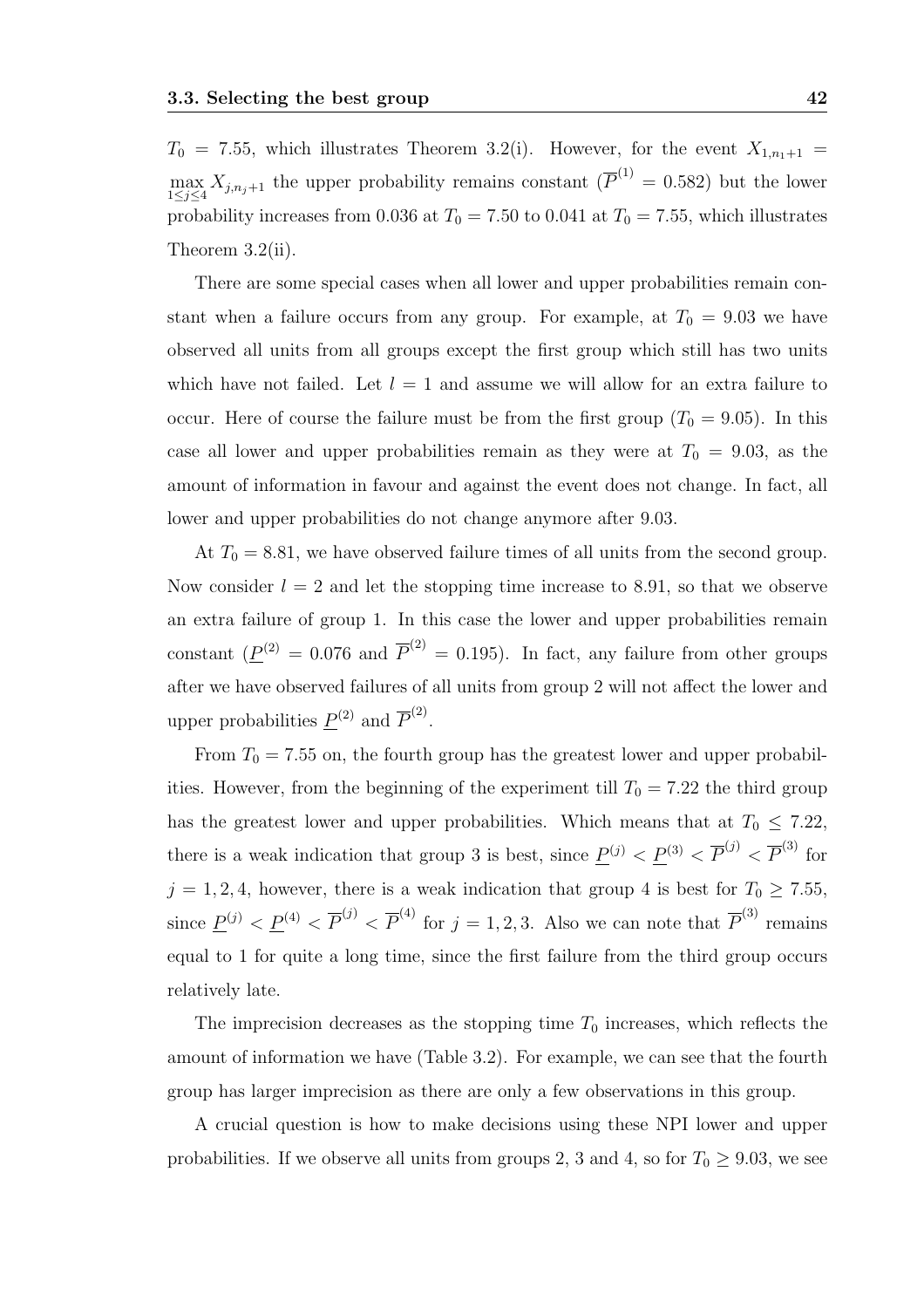that  $\overline{P}^{(2)} < \underline{P}^{(1)}$  and  $\overline{P}^{(2)} < \underline{P}^{(4)}$  implying that group 1 and 4 are certainly better than group 2. Also  $\overline{P}^{(3)} < \underline{P}^{(4)}$  implying that group 4 is better than group 3. It is still difficult to distinguish between groups 1 and 4. As  $\underline{P}^{(1)} < \underline{P}^{(4)} < \overline{P}^{(1)} < \overline{P}^{(4)}$ there is a weak preference for group 4. For  $T_0 \geq 8.62$ , group 4 is better than group 2  $(\overline{P}^{(2)} < \underline{P}^{(4)})$ , and for  $T_0 \ge 8.97$ , group 4 is better than groups 2 and 3  $(\overline{P}^{(2)} < \underline{P}^{(4)})$ and  $\overline{P}^{(3)} < \underline{P}^{(4)}$ ). However, we have to be careful as group 4 only has 3 observations and its imprecision is large. Therefore, we will now exclude the fourth group from the comparison and we will recompute the NPI lower and upper probabilities to study the effect of the fourth group on the comparison.

| $T_0$           | $r_1$            | r <sub>2</sub> | $r_3$          | $\underline{P}$ $^{(1)}$ | $\overline{P}^{(1)}$ | $\underline{P}$ $^{(2)}$ | $\overline{P}^{(2)}$ | $\underline{P}$<br>(3) | $\overline{P}^{(3)}$ |
|-----------------|------------------|----------------|----------------|--------------------------|----------------------|--------------------------|----------------------|------------------------|----------------------|
| [4.86, 5.01)    | $\boldsymbol{0}$ | $\overline{2}$ | $\overline{0}$ | $\overline{0}$           | $\mathbf{1}$         | $\overline{0}$           | 0.895                | $\overline{0}$         | $\mathbf{1}$         |
| [5.99, 6.18]    | $\overline{4}$   | 7              | $\overline{0}$ | $\overline{0}$           | 0.813                | $\overline{0}$           | 0.635                | 0.066                  | $\mathbf{1}$         |
| [7.00, 7.21)    | 8                | 9              | $\overline{2}$ | 0.040                    | 0.634                | 0.023                    | 0.531                | 0.164                  | 0.897                |
| [7.47, 7.55]    | 9                | 13             | 6              | 0.143                    | 0.592                | 0.076                    | 0.365                | 0.233                  | 0.710                |
| [7.55, 7.58]    | 9                | 13             | $\overline{7}$ | 0.165                    | 0.592                | 0.083                    | 0.365                | 0.233                  | 0.669                |
| [7.99, 8.04]    | 10               | 14             | 11             | 0.264                    | 0.561                | 0.117                    | 0.329                | 0.258                  | 0.519                |
| [8.42, 8.52]    | 14               | 16             | 14             | 0.354                    | 0.510                | 0.171                    | 0.294                | 0.274                  | 0.411                |
| [8.62, 8.66]    | 15               | 17             | 14             | 0.367                    | 0.504                | 0.173                    | 0.277                | 0.279                  | 0.411                |
| [8.66, 8.81)    | 16               | 17             | 14             | 0.367                    | 0.499                | 0.175                    | 0.277                | 0.281                  | 0.411                |
| [8.81, 8.91)    | 16               | 18             | 14             | 0.376                    | 0.499                | 0.175                    | 0.264                | 0.284                  | 0.411                |
| [8.91, 8.94]    | 17               | 18             | 14             | 0.376                    | 0.496                | 0.175                    | 0.264                | 0.287                  | 0.411                |
| [8.94, 8.97]    | 18               | 18             | 14             | 0.376                    | 0.493                | 0.175                    | 0.264                | 0.289                  | 0.411                |
| [8.97, 9.05]    | 18               | 18             | 15             | 0.381                    | 0.493                | 0.175                    | 0.264                | 0.289                  | 0.405                |
| [9.05, 9.16]    | 19               | 18             | 15             | 0.381                    | 0.493                | 0.175                    | 0.264                | 0.289                  | 0.405                |
| $[9.16,\infty)$ | 20               | 18             | 15             | 0.381                    | 0.493                | 0.175                    | 0.264                | 0.289                  | 0.405                |

Table 3.3: The best group: NPI lower and upper probabilities (without group 4)

Table 3.3 presents NPI lower and upper probabilities (3.3) and (3.4) after we have excluded the fourth group from this comparison, to study the effect of this group on our inferences. For example, at  $T_0 = 8.42$  we observed 14, 16 and 14 failures from groups 1, 2 and 3, respectively. Here  $\overline{P}^{(2)} < \underline{P}^{(1)}$  which indicates that the first group is better than the second group. The second group would be the worst group for  $T_0 \geq 8.62$  since then  $\overline{P}^{(2)} < \underline{P}^{(1)}$  and  $\overline{P}^{(2)} < \underline{P}^{(3)}$ . When observing all units from all groups, there exists a weak preference for group 1 compared to group 3 as  $\underline{P}^{(3)} < \underline{P}^{(1)} < \overline{P}^{(3)} < \overline{P}^{(1)}$ . In addition, the imprecision is slightly larger for group 3 than for group 1.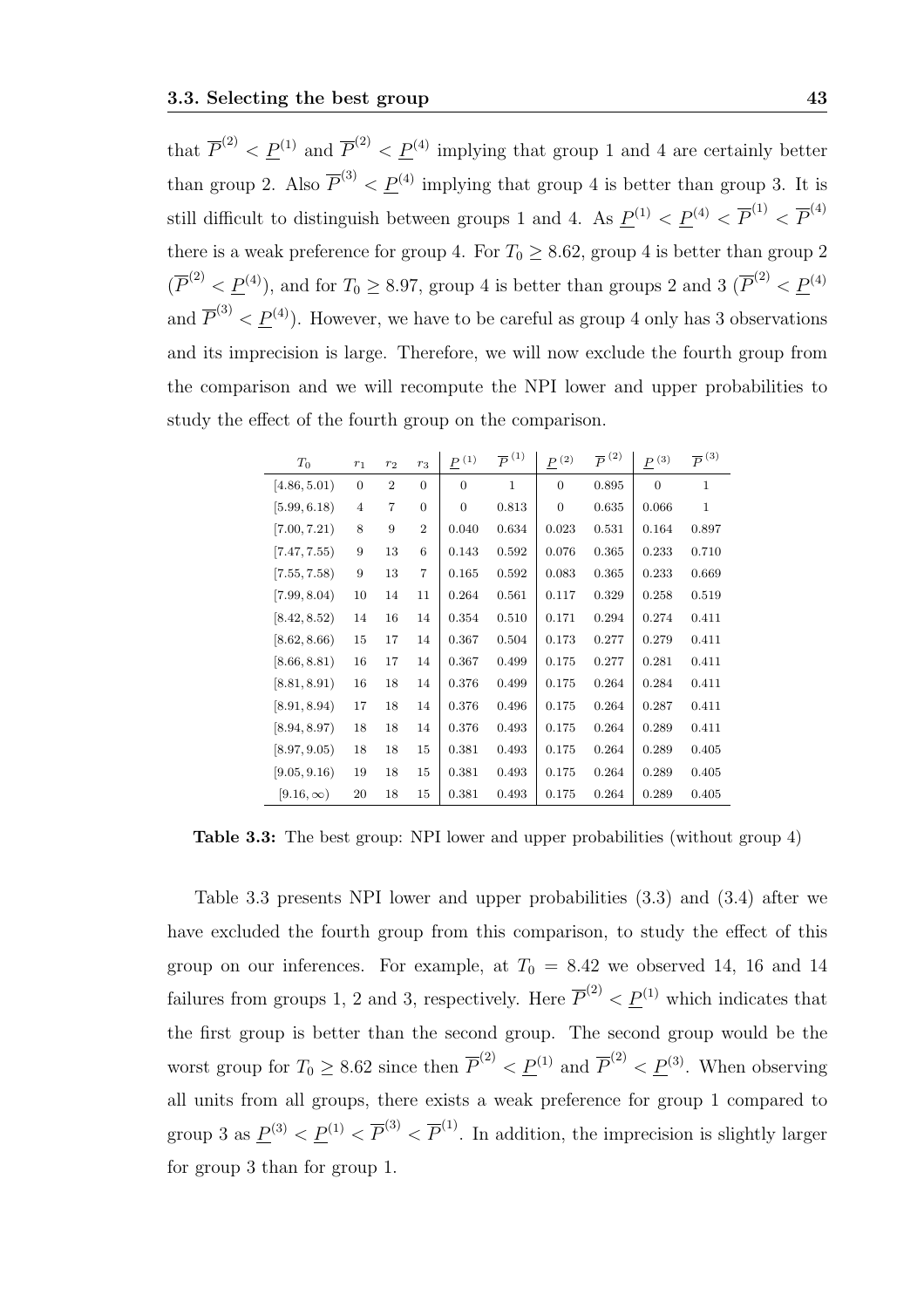Furthermore, as we can see from Tables 3.2 and 3.3, dropping group 4 leads to substantial increases in the NPI lower and upper probabilities for both the first group and the third group, with slight increases in the lower and upper probabilities for the second group. However, it is still not possible to make a clear decision on which group will have the largest next observation. Removing the fourth group has an influence not only on improving the lower and upper probabilities but also on reducing the imprecision for other groups.  $\triangle$ 

Example 3.2. In this example, we compare our method with the classical precedence selection methods in order to select the best group. Table 3.4 shows the natural logarithm of times to breakdown of an insulating fluid at three voltage levels (30kv, 35kv and 40kv), as given by Nelson [64, p. 278]. We will refer to these voltage levels as groups  $j = 1, 2, 3$ , respectively. Here we have a balanced-sample case where  $n_1 = n_2 = n_3 = 12$ . Let  $X_{j,i_j}$  represent the natural logarithm of time to breakdown for the  $i_j$ th unit at voltage level  $j, i_j = 1, ..., 12$  and  $j = 1, 2, 3$ . Balakrishnan et al. [6] and Ng et al. [68] considered the last two values at level

| Group          |         | Times to breakdown of an insulating fluid |       |       |       |            |           |  |  |  |  |
|----------------|---------|-------------------------------------------|-------|-------|-------|------------|-----------|--|--|--|--|
|                | 30kv    | 3.912                                     | 4.898 | 5.231 | 6.782 | 7.279      | 7.293     |  |  |  |  |
|                |         | 7.736                                     | 7.983 | 8.338 | 9.668 | $10.282^+$ | $11.363+$ |  |  |  |  |
| $\overline{2}$ | 35kv    | 3.401                                     | 3.497 | 3.715 | 4.466 | 4.533      | 4.585     |  |  |  |  |
|                |         | 4.754                                     | 5.553 | 6.133 | 7.073 | 7.208      | 7.313     |  |  |  |  |
| 3              | $40k$ v | 0.000                                     | 0.000 | 0.693 | 1.099 | 2.485      | 3.219     |  |  |  |  |
|                |         | 3.829                                     | 4.025 | 4.220 | 4.691 | 5.778      | 6.033     |  |  |  |  |

Table 3.4: Times (ln) to breakdown of an insulating fluid

30kv (group) as real failures although they are in fact censored observations. We follow their approach, although as these values are larger than all observations for the other groups, it makes no difference to our approach for any  $T_0 < 10.282$ .

The classical precedence selection procedures normally test the homogeneity of the lifetime distributions against the alternative that one distribution stochastically dominates the other distributions (so one population is the best) in terms of their reliability (longer life). That means, the classical selection procedures are designed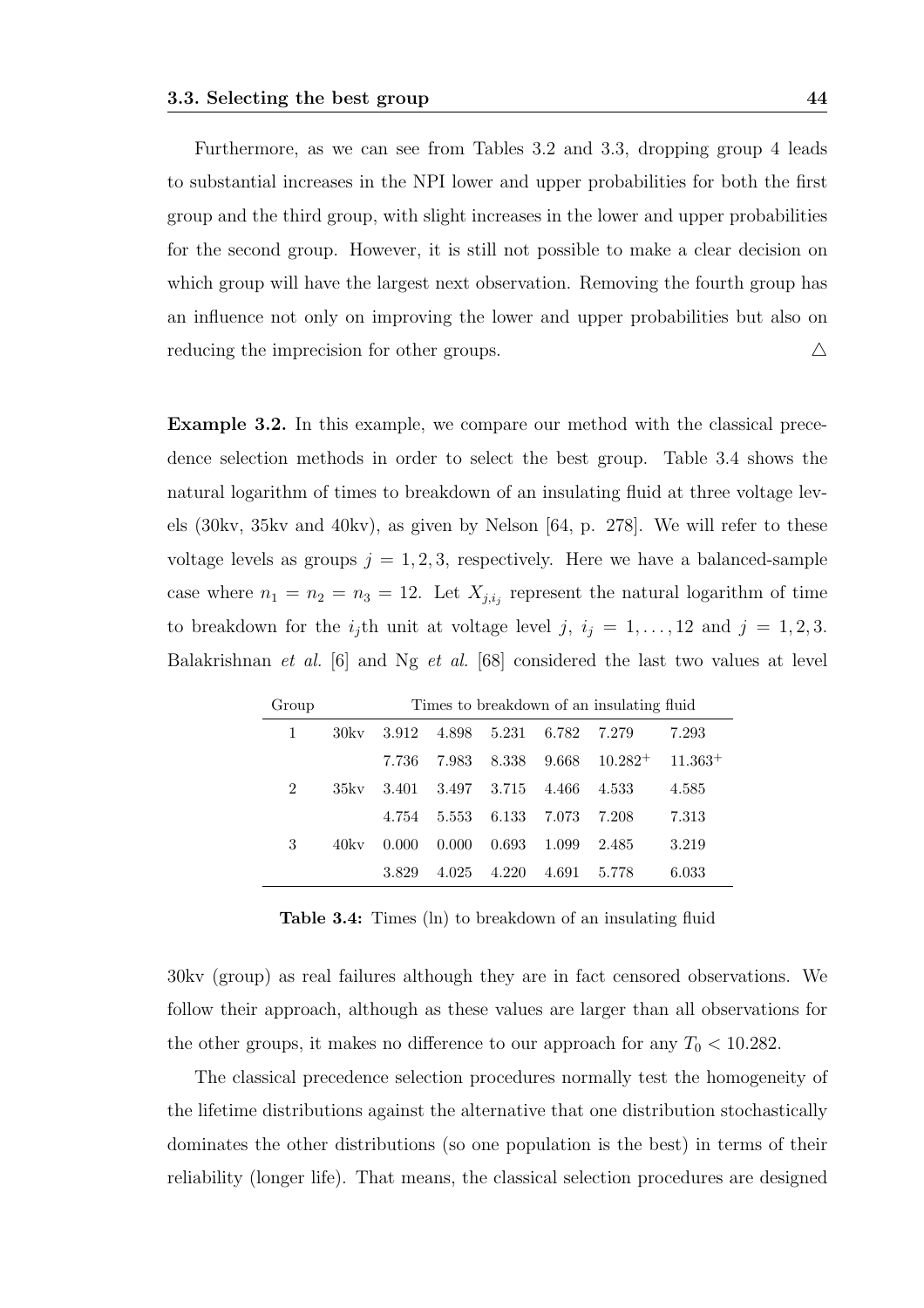to test  $H_0$ :  $F_1 = F_2 = F_3$  in favour of the alternative  $H_{Ai}$ :  $F_i < F_j$ , for all  $j \neq i, j = 1, 2, 3.$ 

Here we have  $k = 3$  lifetime samples with equal sample sizes. We will stop the experiment as soon as the 8th failure ( $\bar{r} = 8$ ) from any group has occurred following Ng *et al.* [68]. So the experiment is terminated at  $T_0 = 4.025$ , when the 8th breakdown time of group 3 is observed. The test statistic for the ordinary precedence test, calculated from (3.1), is  $Q^{*(3)} = \min\{1,3\} = 1$  and the p-value of this test is 0.0256. The minimal Wilcoxon rank-sum precedence test statistic (3.2) equals  $W^{*(3)} = \max\{173, 168\} = 173$  and the p-value is 0.0066.

In this case, at significance level 5%, we reject the null hypothesis for both test statistics  $Q^{*(3)}$  and  $W^{*(3)}$ , and therefore we will select the first population (30kv) as the best, i.e. we reject  $H_0$  in favour of  $H_{A1}$ . We would get a different decision at significance level 1%, for which the minimal Wilcoxon rank-sum precedence selection method leads to rejection of the null hypothesis while the ordinary precedence selection method does not lead to rejection of the null hypothesis. In such a situation it is a good idea to apply our method to the data to see whether our method leads to a 'best' or 'worst' group. Table 3.5 contains the NPI lower and upper probabilities that the lifetime of the next observation of group  $l$   $(l = 1, 2, 3)$  is larger than the lifetime of the next observation of each other group for certain values of  $T_0$ .

| $T_0$  | $r_1$          | $r_2$ | $r_3$ | $P^{(1)}$ | $\overline{P}^{(1)}$ | $P^{(2)}$      | $\overline{P}^{(2)}$ | P <sup>(3)</sup> | $\overline{P}^{(3)}$ |
|--------|----------------|-------|-------|-----------|----------------------|----------------|----------------------|------------------|----------------------|
| 0.693  | $\overline{0}$ | 0     | 3     | $\Omega$  | 1                    | $\overline{0}$ | 1                    | $\Omega$         | 0.771                |
| 3.401  | $\Omega$       | 1     | 6     | 0.033     | 1                    | $\overline{0}$ | 0.926                | $\Omega$         | 0.541                |
| 4.025  | 1              | 3     | 8     | 0.130     | 0.938                | 0.033          | 0.779                | 0.007            | 0.393                |
| 4.691  | 1              | 6     | 10    | 0.310     | 0.938                | 0.040          | 0.575                | 0.011            | 0.249                |
| 4.898  | $\overline{2}$ | 7     | 10    | 0.360     | 0.901                | 0.062          | 0.508                | 0.018            | 0.249                |
| 6.033  | 3              | 8     | 12    | 0.467     | 0.864                | 0.096          | 0.452                | 0.027            | 0.128                |
| 6.133  | 3              | 9     | 12    | 0.516     | 0.864                | 0.096          | 0.398                | 0.027            | 0.128                |
| 7.293  | 6              | 11    | 12    | 0.603     | 0.834                | 0.123          | 0.304                | 0.027            | 0.128                |
| 11.363 | 12             | 12    | 12    | 0.636     | 0.834                | 0.123          | 0.268                | 0.027            | 0.128                |

Table 3.5: The best group: NPI lower and upper probabilities

Table 3.5 shows that, after we have only observed three failures from group 3 (40kv,  $T_0 = 0.693$ ) we cannot make any reasonable decision  $(\underline{P}^{(1)} = \underline{P}^{(2)} = 0$  and  $\overline{P}^{(1)} = \overline{P}^{(2)} = 1$  on whether the first or the second group is the best, since we have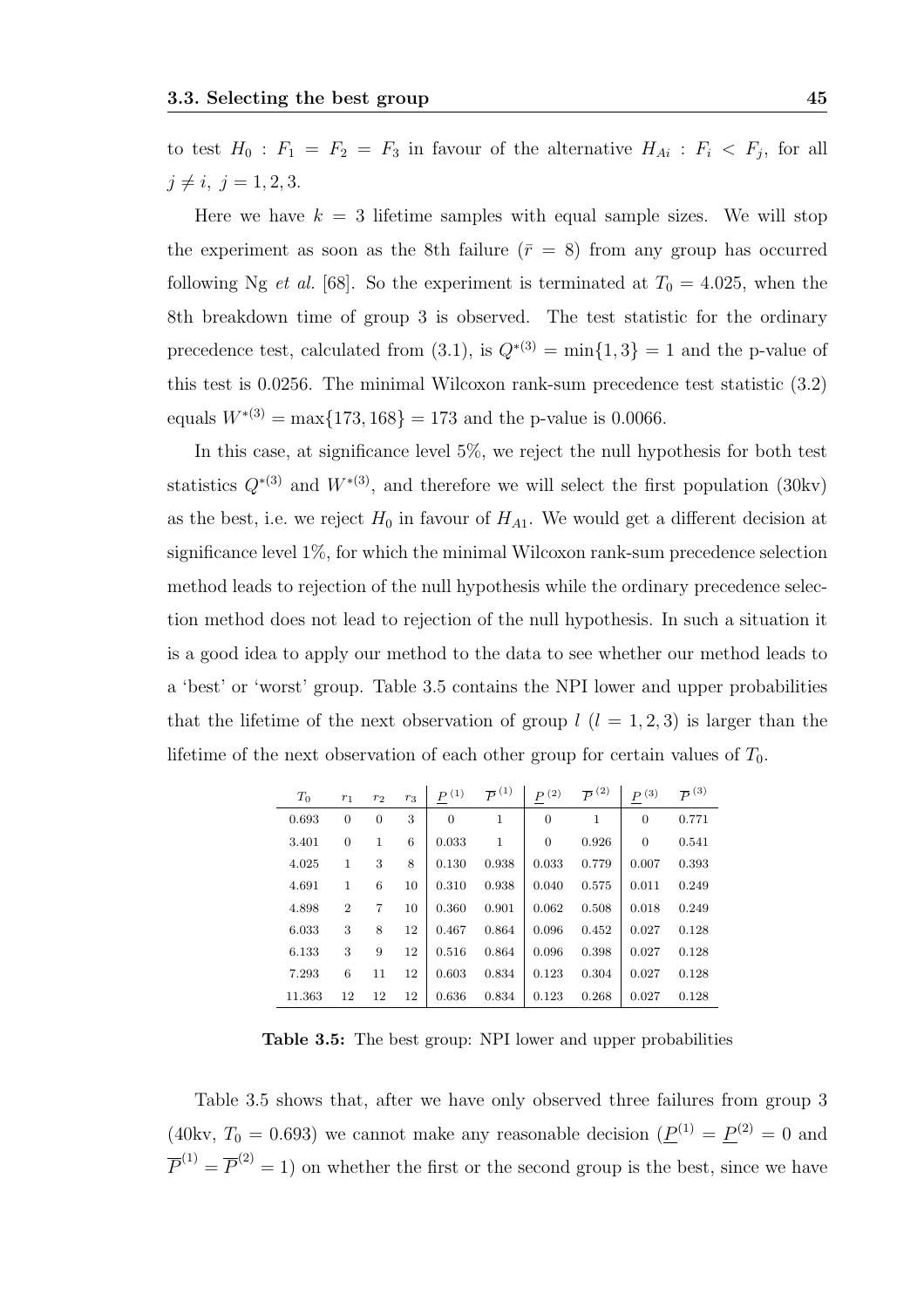not yet observed any failures from both groups.

However, at  $T_0 = 4.025$ , when we have observed the 8th failure from group 3, we have  $\underline{P}^{(3)} < \underline{P}^{(2)} < \underline{P}^{(1)}$  and  $\overline{P}^{(3)} < \overline{P}^{(2)} < \overline{P}^{(1)}$  but  $\overline{P}^{(3)} \nleq \underline{P}^{(1)}$  or  $\overline{P}^{(3)} \nleq \underline{P}^{(2)}$ . So, there is no strong indication to select group 3 as the best group, which is in agreement with the ordinary precedence test at significance level 1\% that one particular group is the worst. However, there is a weak indication that group 3 is the worst, but this does not follow from the classical methods.

Here, when we have observed all failures, we have a strong indication that group 1 is the best as  $\overline{P}^{(2)} < \underline{P}^{(1)}$  and  $\overline{P}^{(3)} < \underline{P}^{(1)}$ . In fact this holds already at  $T_0 = 6.033$ . At  $T_0 = 4.691$  we can conclude already that group 1 is better than group 3 as from that moment on we have  $\overline{P}^{(3)} < \underline{P}^{(1)}$ . Then at  $T_0 = 6.133$ , we also have in addition  $\overline{P}^{(2)} < \underline{P}^{(1)}$  and consequently we have a strong indication that group 1 is the best. So at  $T_0 = 4.025$ , our method leads to a conclusion in the line with the minimal Wilcoxon rank-sum precedence selection method.

In this example we show that the NPI method and the classical precedence tests do not necessarily lead to the same conclusions, but it is difficult to compare these two due to the different inferential goals and the different basic underlying assumptions. Hence, we do not see these as competing methods for the same problems, but more as complementary methods that can provide further insight into specific applications, and which may be more or less suitable depending on the explicit inferential goal.  $\triangle$ 

# 3.4 Selecting the subset of best groups

Suppose that the experiment is terminated at time  $T_0$  and our interest is to select a subset of groups such that all the groups in this subset are 'better' than all not selected groups, that is the lifetime of the next observation of each group in the subset will be greater than the lifetime of the next observation of all groups not in the subset. Let  $S = \{l_1, l_2, \ldots, l_m\}$  be a subset of m groups  $(1 \le m \le k - 1)$  from k independent groups, and let NS be the complementary set of S which contains the remaining  $k - m$  groups.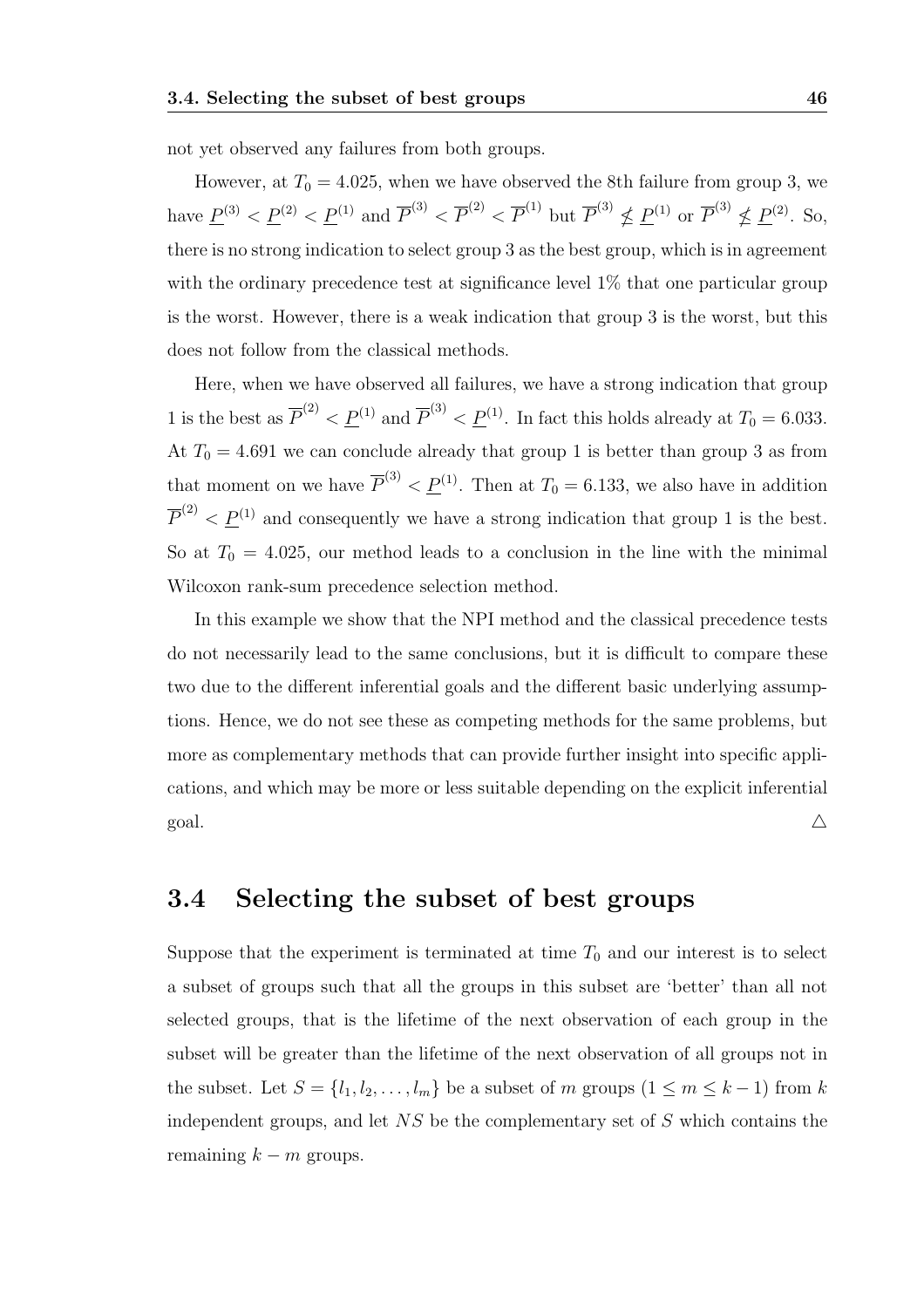We will derive the NPI lower and upper probabilities for the event that the next observation of each group in S has longer lifetime than the next observation of each group in NS, denoted by

$$
\underline{P}^S = \underline{P} \left( \min_{l \in S} X_{l, n_l + 1} > \max_{j \in NS} X_{j, n_j + 1} \right) \text{ and } \overline{P}^S = \overline{P} \left( \min_{l \in S} X_{l, n_l + 1} > \max_{j \in NS} X_{j, n_j + 1} \right)
$$

These NPI lower and upper probabilities are given in Theorem 3.3, where the following notation is used

$$
\sum_{\substack{i_l=1 \ l \in S}}^{r_l+2} = \sum_{i_{l_1}=1}^{r_{l_1}+2} \dots \sum_{i_{l_m}=1}^{r_{l_m}+2} \tag{3.5}
$$

Theorem 3.3. The NPI lower and upper probabilities for the event that the next observation of each group in S has longer lifetime than the next observation of each group in NS are

$$
P^{S} = \sum_{\substack{i_{l}=1 \ i \in S}}^{r_{l}+2} \prod_{j \in NS} \left[ \frac{\sum_{i_{j}=1}^{r_{j}} \mathbf{1}\{x_{j,i_{j}} < \min_{l \in S} \{L(I_{i_{l}}^{l})\}\}}{n_{j}+1} \right] \cdot \prod_{l \in S} M_{X_{l,n_{l}+1}}(I_{i_{l}}^{l}) \tag{3.6}
$$
\n
$$
\overline{P}^{S} = \sum_{\substack{i_{l}=1 \ i \in S}}^{r_{l}+2} \prod_{j \in NS} \left[ \frac{1+\sum_{i_{j}=1}^{r_{j}} \mathbf{1}\{x_{j,i_{j}} < \min_{l \in S} \{U(I_{i_{l}}^{l})\}\}}{n_{j}+1} + \frac{(n_{j}-r_{j})\mathbf{1}\{T_{0} < \min_{l \in S} \{U(I_{i_{l}}^{l})\}\}}{n_{j}+1} \right] \cdot \prod_{l \in S} M_{X_{l,n_{l}+1}}(I_{i_{l}}^{l}) \tag{3.7}
$$

Proof. First, we derive the lower probability as follows

$$
P\left(\min_{l\in S} X_{l,n_{l}+1} > \max_{j\in NS} X_{j,n_{j}+1}\right) = P\left(\bigcap_{j\in NS} \{X_{j,n_{j}+1} < \min_{l\in S} X_{l,n_{l}+1}\}\right)
$$
  
\n
$$
= \sum_{\substack{i_{l}=1 \ i_{l}\in S}}^{r_{l}+2} P\left(\bigcap_{j\in NS} \{X_{j,n_{j}+1} < \min_{l\in S} X_{l,n_{l}+1}\} | X_{l,n_{l}+1} \in I_{i_{l}}^{l}, l \in S\right) \cdot \prod_{l\in S} M_{X_{l,n_{l}+1}}(I_{i_{l}}^{l})
$$
  
\n
$$
\geq \sum_{\substack{i_{l}=1 \ i_{l}\in S}}^{r_{l}+2} P\left(\bigcap_{j\in NS} \{X_{j,n_{j}+1} < \min_{l\in S} \{L(I_{i_{l}}^{l})\}\}\right) \cdot \prod_{l\in S} M_{X_{l,n_{l}+1}}(I_{i_{l}}^{l})
$$
  
\n
$$
\geq \sum_{\substack{i_{l}=1 \ i_{l}\in S}}^{r_{l}+2} \prod_{j\in NS} \left[\frac{\sum_{i_{j}=1}^{r_{j}} \mathbf{1}\{x_{j,i_{j}} < \min_{l\in S} \{L(I_{i_{l}}^{l})\}\}}{n_{j}+1}\right] \cdot \prod_{l\in S} M_{X_{l,n_{l}+1}}(I_{i_{l}}^{l})
$$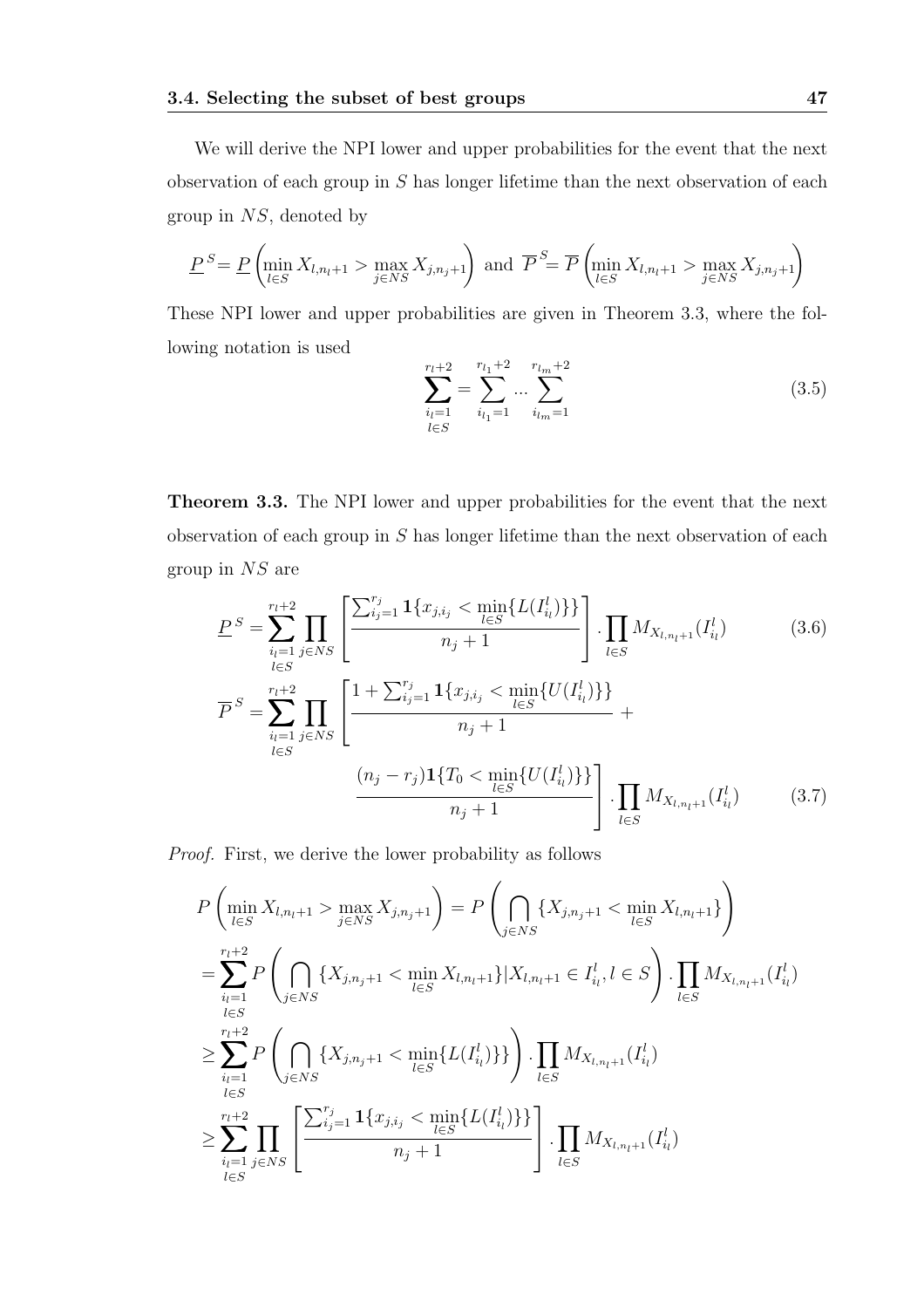The first inequality follows by putting all probability mass for  $X_{l,n_l+1}$   $(l \in S)$  assigned to the intervals  $I_{i_l}^l = (x_{l,i_l-1}, x_{l,i_l})$  for  $i_l = 1, \ldots, r_l$ ,  $(x_{l,r_l}, \infty)$  and  $(T_0, \infty)$ in the left end points of these intervals, and by using Lemma 1.4 for the nested intervals  $(x_{l,r_l}, \infty)$  and  $(T_0, \infty)$ . The second inequality follows by putting all probability mass for  $X_{j,n_j+1}$   $(j \in NS)$  assigned to the intervals  $I_{i_j}^j = (x_{j,i_j-1}, x_{j,i_j})$  for  $i_j = 1, \ldots, r_j, (x_{j,r_j}, \infty)$  and  $(T_0, \infty)$  in the right end points of these intervals. The upper probability is obtained in a similar way, but now all probability masses for the random quantities involved are put at the opposite end points of the respective intervals, which leads to

$$
P\left(\min_{l\in S} X_{l,n_{l}+1} > \max_{j\in NS} X_{j,n_{j}+1}\right) = P\left(\bigcap_{j\in NS} \{X_{j,n_{j}+1} < \min_{l\in S} X_{l,n_{l}+1}\}\right)
$$
  
\n
$$
= \sum_{\substack{i_{l}=1 \ i_{l}\in S}}^{r_{l}+2} P\left(\bigcap_{j\in NS} \{X_{j,n_{j}+1} < \min_{l\in S} X_{l,n_{l}+1}\}|X_{l,n_{l}+1} \in I_{i_{l}}^{l}, l \in S\right) \cdot \prod_{l\in S} M_{X_{l,n_{l}+1}}(I_{i_{l}}^{l})
$$
  
\n
$$
\leq \sum_{\substack{i_{l}=1 \ i_{l}\in S}}^{r_{l}+2} P\left(\bigcap_{j\in NS} \{X_{j,n_{j}+1} < \min_{l\in S} \{U(I_{i_{l}}^{l})\}\}\right) \cdot \prod_{l\in S} M_{X_{l,n_{l}+1}}(I_{i_{l}}^{l})
$$
  
\n
$$
\leq \sum_{\substack{i_{l}=1 \ i_{l}\in S}}^{r_{l}+2} \prod_{l\in S} \left[\sum_{i_{j}=1}^{r_{j}+2} \mathbf{1}\{L(I_{i_{j}}^{j}) < \min_{l\in S} \{U(I_{i_{l}}^{l})\}\}\right] \cdot M_{X_{j,n_{j}+1}}(I_{i_{j}}^{j})\right] \prod_{l\in S} M_{X_{l,n_{l}+1}}(I_{i_{l}}^{l})
$$
  
\n
$$
= \sum_{\substack{i_{l}=1 \ i_{l}\in S}}^{r_{l}+2} \prod_{j\in NS} \left[\frac{1+\sum_{i_{j}=1}^{r_{j}} \mathbf{1}\{x_{j,i_{j}} < \min_{l\in S} \{U(I_{i_{l}}^{l})\}\} + (n_{j}-r_{j}) \mathbf{1}\{T_{0} < \min_{l\in S} \{U(I_{i_{l}}^{l})\}\}\right] \prod_{l\in S} M_{X_{l,n_{l}+1}}(I_{i_{l}}^{l})
$$
  
\n
$$
= \sum_{\substack{i_{l}=1 \ i_{l}\in S}}^{r_{l}+2} \prod_{l\in S} \left[\frac{
$$

#### 3.4.1 Special cases

We now present some special cases of the NPI lower and upper probabilities  $(3.6)$ and (3.7).

1. If  $r_l = 0$  for all  $l \in S$ , then the NPI lower probability is

$$
\underline{P}^S = \prod_{j \in NS} \frac{r_j}{n_j + 1} \prod_{l \in S} \frac{n_l}{n_l + 1}
$$

and  $\underline{P}^S = 0$  if there exists at least one  $j \in NS$  for which  $r_j = 0$ . Since we have not seen any failure from any group in S, this means that we cannot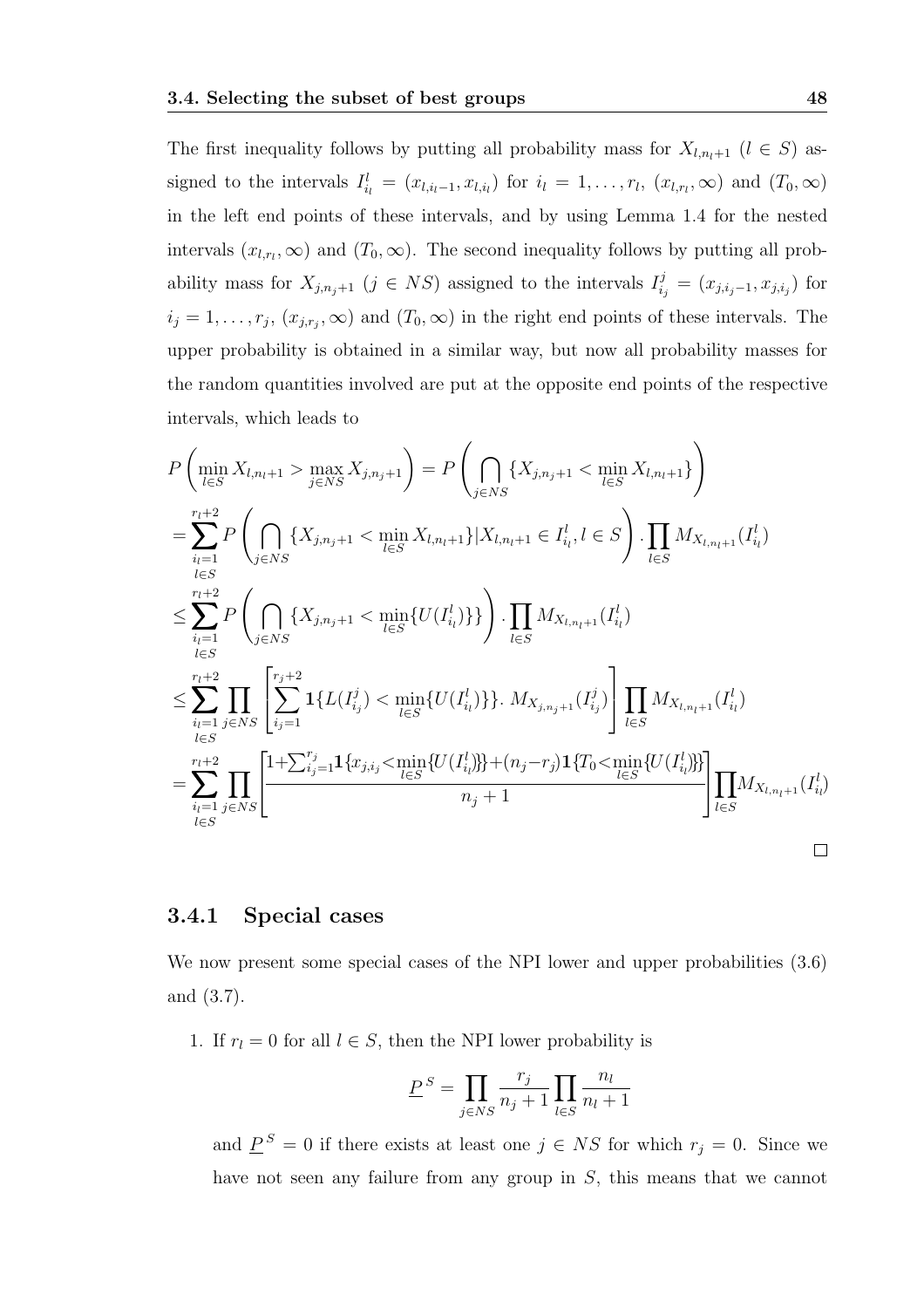exclude the possibility that we will never see a failure from any group in  $S$ , consequently  $\overline{P}^S = 1$ .

2. If  $r_j = 0$  for at least one  $j \in NS$  and  $r_l \geq 0$  for all  $l \in S$ , then the NPI lower probability  $\underline{P}^S = 0$  since there exists a group in NS for which we have not seen any failure. This means that we cannot exclude the situation that we will never see a failure from this group. Further, if  $r_j = 0$  for all  $j \in NS$  then the NPI upper probability is

$$
\overline{P}^{S} = \prod_{l \in S} \frac{n_l - r_l + 1}{n_l + 1} \left( 1 - \prod_{j \in NS} \frac{1}{n_j + 1} \right) + \prod_{j \in NS} \frac{1}{n_j + 1}
$$

#### 3.4.2 Some properties

Now, we study the effect upon the lower and upper probabilities (3.6) and (3.7) when the stopping time is increased from  $T_0$  to  $T_0 + \epsilon$  for small  $\epsilon > 0$ , such that there is only one extra failure from one group occurs.

**Theorem 3.4.** (i) If a failure from group  $l^* \in S$  occurs in the interval  $(T_0, T_0 + \epsilon)$ , then the NPI lower probability  $\underline{P}^S$  remains constant. However, the NPI upper probability  $\overline{P}^S$  decreases by

$$
\frac{1}{n_{l^*}+1} \prod_{l \in S \setminus \{l^*\}} \frac{n_l - r_l + 1}{n_l + 1} \left( 1 - \prod_{j \in NS} \frac{r_j + 1}{n_j + 1} \right)
$$

except when  $r_j = n_j$ , for all  $j \in NS$ , in which case the upper probability remains constant.

(ii) If a failure from group  $j^* \in NS$  occurs in the interval  $(T_0, T_0 + \epsilon)$ , then the NPI upper probability  $\overline{P}^S$  remains constant. However, the NPI lower probability  $\underline{P}^S$ increases by

$$
\frac{1}{n_{j^*}+1} \prod_{j \in NS \setminus \{j^*\}} \frac{r_j}{n_j+1} \prod_{l \in S} \frac{n_l - r_l}{n_l + 1}
$$

except when  $r_l = n_l$  for at least one  $l \in S$  or when there exists a  $j \in NS \setminus \{j^*\}$  for which  $r_i = 0$ , in which cases the lower probability remains constant.

*Proof.* For case i(ii), replace  $r_{l^*}(r_{j^*})$  by  $\tilde{r}_{l^*}=r_{l}+1$  ( $\tilde{r}_{j^*}=r_{j^*}+1$ ) in formula (3.6) and (3.7), then this follows by basic analysis of the lower and upper probabilities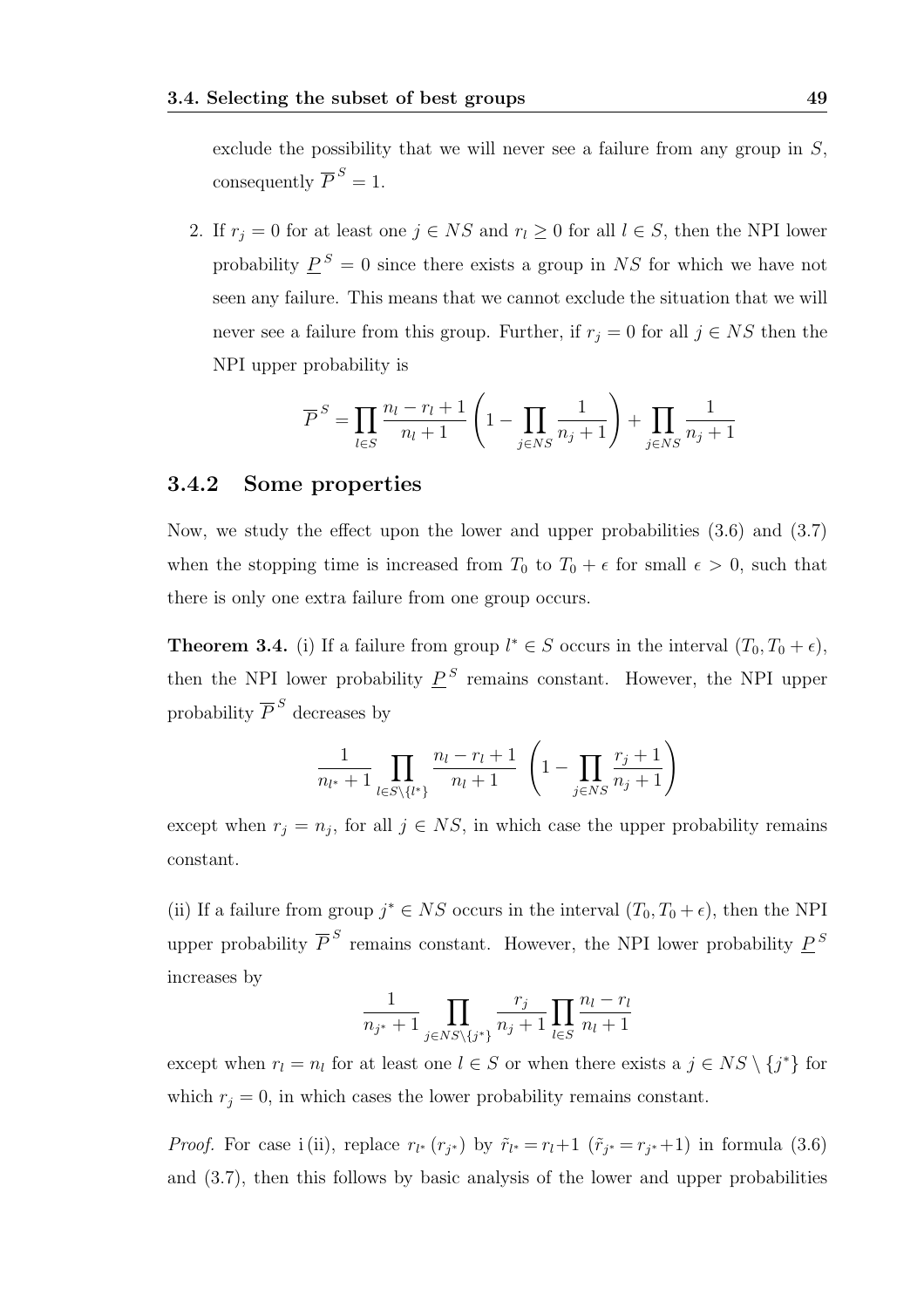of Theorem 3.3. For the sake of completeness we include the detailed proof below. To reduce notation we use  $L^*(I_{i_l}^l) = \min_{l \in S \setminus \{l^*\}} L(I_{i_l}^l)$  and  $U^*(I_{i_l}^l) = \min_{l \in S \setminus \{l^*\}} U(I_{i_l}^l)$ . First to proof case (i),

$$
P_{l^*}^S = \sum_{i_l=1}^{r_l+2} \left[ \sum_{i_{l^*}=1}^{r_{l^*}} \prod_{j \in NS} \sum_{i_j=1}^{r_j} \frac{1\{x_{j,i_j} < \min\{L(I_{i_l}^l)\}\}}{(n_j+1)(n_{l^*}+1)} + \frac{\prod_{j \in NS} \sum_{i_j=1}^{r_j} \frac{1\{x_{j,i_j} < \min\{x_{l^*,r_{l^*}}, L^*(I_{i_l}^l)\}\}}{(n_j+1)(n_{l^*}+1)} + \prod_{j \in NS} \sum_{i_j=1}^{r_j} \frac{1\{x_{j,i_j} < \min\{T_{l^*,r_{l^*}}, L^*(I_{i_l}^l)\}\}}{(n_j+1)(n_{l^*}+1)} + \frac{\prod_{j \in NS} \sum_{i_j=1}^{r_j} \frac{1\{x_{j,i_j} < \min\{T_0 + \epsilon, L^*(I_{i_l}^l)\}\}(n_{l^*} - r_{l^*} - 1)}{(n_j+1)(n_{l^*}+1)}}{\prod_{l \in S \setminus \{l^* \}} M_{X_{l,n_l+1}}(I_{i_l}^l)}\n= P^S + \sum_{i_l=1}^{r_l+2} \left[ \prod_{j \in NS} \sum_{i_j=1}^{r_j} \frac{1\{x_{j,i_j} < \min\{x_{l^*,r_{l^*}}, L^*(I_{i_l}^l)\}\}}{(n_j+1)(n_{l^*}+1)} + \frac{\prod_{l \in S \setminus \{l^* \}} \sum_{i_j=1}^{r_j} \frac{1\{x_{j,i_j} < \min\{T_0 + \epsilon, L^*(I_{i_l}^l)\}\}(n_{l^*} - r_{l^*} - 1)}{(n_j+1)(n_{l^*}+1)}}{-\prod_{j \in NS} \sum_{i_j=1}^{r_j} \frac{1\{x_{j,i_j} < \min\{T_0, L^*(I_{i_l}^l)\}\}(n_{l^*} - r_{l^*})}{(n_j+1)(n_{l^*}+1)}}\right] \prod_{l \in S \setminus \{l^* \}} M_{X_{l,n_l+1}}(I_{i_l}^l)
$$

And since for all  $l \in S \setminus \{l^*\}, 0 \le L(I_{i_l}^l) \le T_0 < x_{l^*,\tilde{r}_{l^*}} < T_0 + \epsilon$ , and consequently

$$
\min\{x_{l^*,\tilde{r}_{l^*}},L^*(I_{i_l}^l)\}=\min\{T_0+\epsilon,L^*(I_{i_l}^l)\}=\min\{T_0,L^*(I_{i_l}^l)\}=L^*(I_{i_l}^l)
$$

then the last term between square brackets will vanish. And,

$$
\overline{P}_{l^*}^S = \sum_{i_l=1}^{r_l+2} \left[ \sum_{i_{l^*}=1}^{r_{l^*}} \prod_{j \in NS} \sum_{i_j=1}^{r_j+2} \mathbf{1}\{L(I_{i_j}^j) < \min_{l \in S} \{U(I_{i_l}^l)\} \} M_{X_{j,n_j+1}}(I_{i_j}^j) + \right] \prod_{j \in NS} \sum_{i_j=1}^{r_j+2} \frac{\mathbf{1}\{L(I_{i_j}^j) < \min\{x_{l^*,\tilde{r}_{l^*}}, U^*(I_{i_l}^l)\} \}}{n_{l^*}+1} M_{X_{j,n_j+1}}(I_{i_j}^j) + \prod_{j \in NS} \sum_{i_j=1}^{r_j+2} \frac{\mathbf{1}\{L(I_{i_j}^j) < \min\{U(I_{\tilde{r}_{l^*}+1}^l), U^*(I_{i_l}^l)\} \}}{n_{l^*}+1} M_{X_{j,n_j+1}}(I_{i_j}^j) + \prod_{j \in NS} \sum_{i_j=1}^{r_j+2} \frac{\mathbf{1}\{L(I_{i_j}^j) < \min\{U(I_{\tilde{r}_{l^*}+2}), U^*(I_{i_l}^l)\} \}}{n_{l^*}+1} (n_{l^*}+1) M_{X_{j,n_j+1}}(I_{i_j}^j) \right]} \prod_{l \in S \setminus \{l^* \}} M_{X_{l,n_l+1}}(I_{i_l}^l)
$$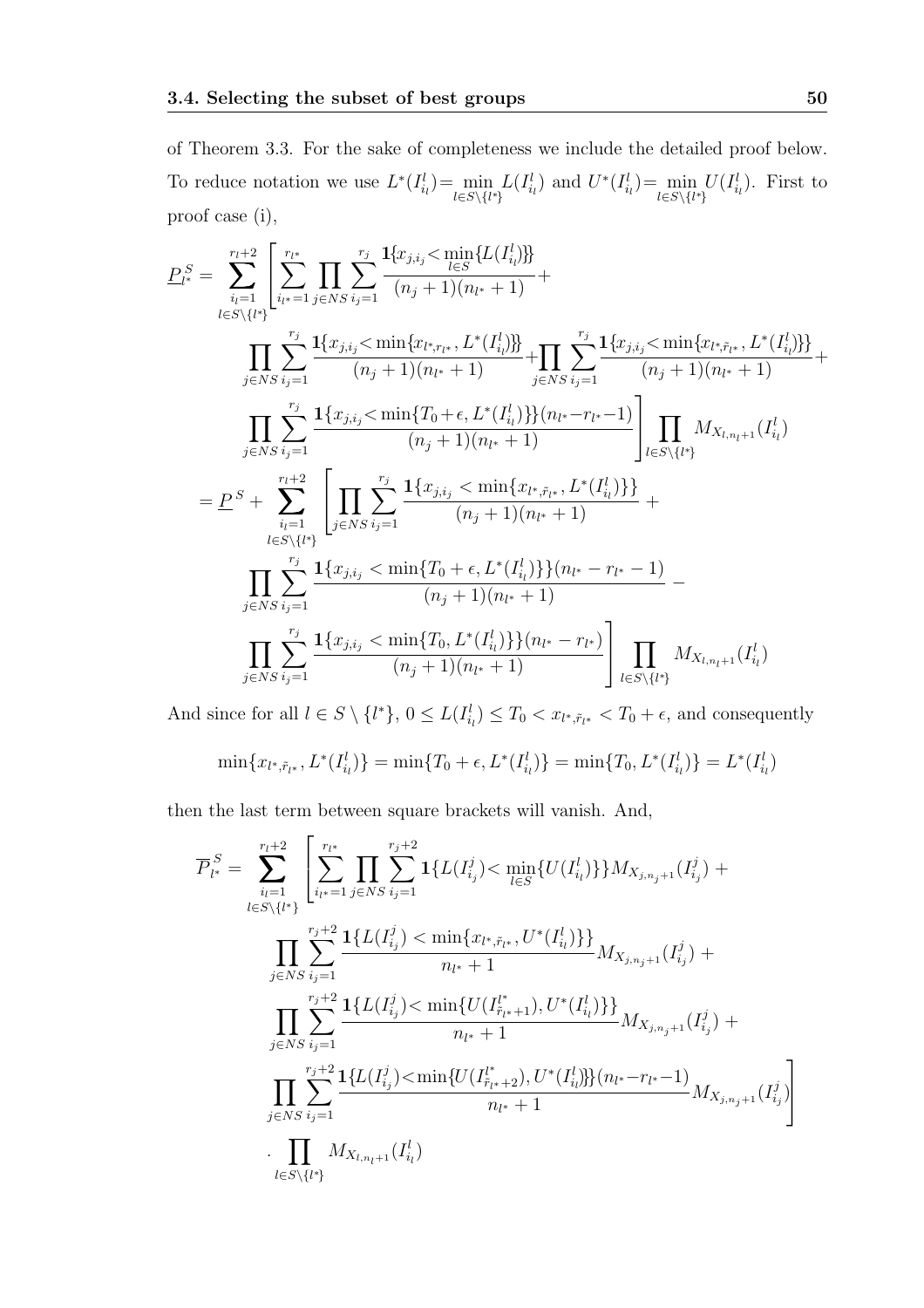$$
= \overline{P}^{S} + \frac{1}{n_{l^{*}}+1} \sum_{i_{l}=1}^{r_{l}+2} \left[ \prod_{j \in NS} \sum_{i_{j}=1}^{r_{j}+2} \mathbf{1}\{L(I_{i_{j}}^{j}) < \min\{x_{l^{*},\tilde{r}_{l^{*}}}, U^{*}(I_{i_{l}}^{l})\}\} M_{X_{j,n_{j}+1}}(I_{i_{j}}^{j}) - \prod_{j \in NS} \sum_{i_{j}=1}^{r_{j}+2} \mathbf{1}\{L(I_{i_{j}}^{j}) < U^{*}(I_{i_{l}}^{l})\} M_{X_{j,n_{j}+1}}(I_{i_{j}}^{j}) \right] \prod_{l \in S \setminus \{l^{*}\}} M_{X_{l,n_{l}+1}}(I_{i_{l}}^{l}) \qquad (3.8)
$$

Now,

$$
\sum_{i_j=1}^{r_j+2} \mathbf{1}\left\{L(I_{i_j}^j) < U^*(I_{i_l}^l\right\} M_{X_{j,n_j+1}}(I_{i_j}^j) = \frac{1+\sum_{i_j=1}^{r_j} \mathbf{1}\left\{x_{j,i_j} < U^*(I_{i_l}^l\right\} + (n_j - r_j)\mathbf{1}\left\{T_0 + \epsilon < U^*(I_{i_l}^l\right\}\right)}{n_j+1} \tag{3.9}
$$

and since  $\mathbf{1}\{T_0 + \epsilon < \min\{x_{l^*,\tilde{r}_{l^*}}, U^*(I_{i_l}^l)\}\} = 0$  for  $l \in S \setminus \{l^*\}$  and all  $i_l$ , we have

$$
\sum_{i_j=1}^{r_j+2} \mathbf{1}\{L(I_{i_j}^j) < \min\{x_{l^*,\tilde{r}_{l^*}}, U^*(I_{i_l}^l)\}\} M_{X_{j,n_j+1}}(I_{i_j}^j) = \frac{1 + \sum_{i_j=1}^{r_j} \mathbf{1}\{x_{j,i_j} < \min\{x_{l^*,\tilde{r}_{l^*}}, U^*(I_{i_l}^l)\}\}}{n_j+1}
$$
\n(3.10)

If  $U^*(I_{i_l}^l) \neq \infty$ , then (3.9) and (3.10) will be equal and consequently the term between square brackets in (3.8) will vanish. However, for  $U^*(I_{i_l}^l) = \infty$ , the equations (3.9) and (3.10) reduce to 1 and  $(r_j + 1)/(n_j + 1)$ , respectively. Therefore, we can rewrite (3.8) as

$$
\overline{P}_{l^*}^S = \overline{P}^S + \frac{1}{n_{l^*} + 1} \left( \prod_{j \in NS} \frac{r_j + 1}{n_j + 1} - 1 \right) \sum_{\substack{i_l = r_l + 1 \\ l \in S \setminus \{l^* \}}}^{r_l + 2} \prod_{l \in S \setminus \{l^* \}} M_{X_{l, n_l + 1}}(I_{i_l}^l)
$$
\n
$$
= \overline{P}^S + \frac{1}{n_{l^*} + 1} \left( \prod_{j \in NS} \frac{r_j + 1}{n_j + 1} - 1 \right) \prod_{l \in S \setminus \{l^* \}} \sum_{\substack{i_l = r_l + 1 \\ l \in S \setminus \{l^* \}}}^{r_l + 2} M_{X_{l, n_l + 1}}(I_{i_l}^l)
$$
\n
$$
= \overline{P}^S + \frac{1}{n_{l^*} + 1} \left( \prod_{j \in NS} \frac{r_j + 1}{n_j + 1} - 1 \right) \prod_{l \in S \setminus \{l^* \}} \left( \frac{1}{n_l + 1} + \frac{n_l - r_l}{n_l + 1} \right) \tag{3.11}
$$

We used the known identity  $(\sum_i a_i)(\sum_j b_j) = \sum_i \sum_j a_i b_j$  to obtain the final form of  $\overline{P}_{l^*}^{\,S}$  $l_i^S$ , i.e. (3.11). And when  $r_j = n_j \; \forall j \in NS$ , it follows from (3.11) that  $\overline{P}_{l^*}^S$  $\sum_{l^*}^S = \overline{P}^S$ which completes the proof of part (i).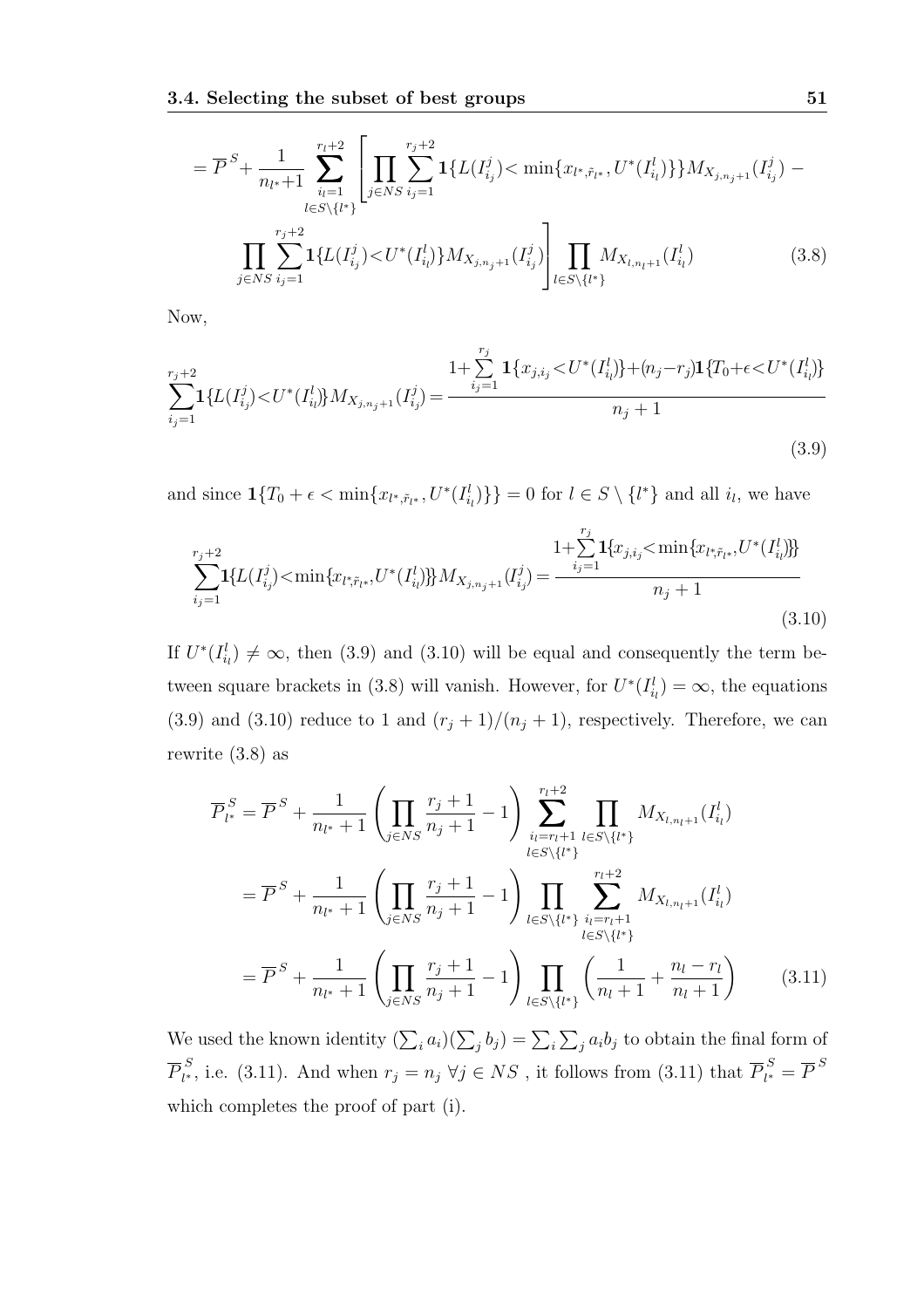And for case (ii),

$$
\underline{P}_{j^*}^S = \sum_{i_l=1}^{r_l+2} \left[ \prod_{j \in NS \setminus \{j^*\}} \frac{\sum_{i_j=1}^{r_j} \mathbf{1}\{x_{j,i_j} < \min_{l \in S} \{L(I_{i_l}^l)\}\}}{n_j+1} \right] \n\cdot \left[ \frac{\sum_{i_j=1}^{r_j*} \mathbf{1}\{x_{j^*,i_j} < \min_{l \in S} \{L(I_{i_l}^l)\}\} + \mathbf{1}\{x_{j^*,i_j} < \min_{l \in S} \{L(I_{i_l}^l)\}\}}{n_{j^*}+1} \right] \prod_{l \in S} M_{X_{l,n_l+1}}(I_{i_l}^l) \n= \underline{P}^S + \sum_{i_l=1}^{r_l+2} \left[ \prod_{j \in NS \setminus \{j^*\}} \frac{\sum_{i_j=1}^{r_j} \mathbf{1}\{x_{j,i_j} < \min_{l \in S} \{L(I_{i_l}^l)\}\}}{n_j+1} \right] \n\cdot \left[ \frac{\mathbf{1}\{x_{j^*,i_j} < \min_{l \in S} \{L(I_{i_l}^l)\}\}}{n_{j^*}+1} \right] \cdot \prod_{l \in S} M_{X_{l,n_l+1}}(I_{i_l}^l)
$$
\n(3.12)

Since for all  $l \in S$ ,  $x_{l,r_l} < x_{j^*,\tilde{r}_{j^*}} < T_0 + \epsilon$ , we have  $\mathbf{1}\{x_{j^*,\tilde{r}_{j^*}} < \min_{l \in S} \{L(I_{i_l}^l)\}\} = 0$ except when  $i_l = r_l + 2$ ,  $\forall l \in S$ , in which case  $L(I_{i_l}^l) = T_0 + \epsilon$  and therefore  $\mathbf{1}\{x_{j^*,\tilde{r}_{j^*}} < T_0 + \epsilon\} = 1.$  Recall that when the experiment is terminated at  $x_{j^*,\tilde{r}_{j^*}}$ (i.e.  $x_{j^*,\tilde{r}_{j^*}} = T_0 + \epsilon$ ), we assume that this stopping time is beyond  $x_{j^*,\tilde{r}_{j^*}}$  by a very small value which tends to zero. We can rewrite (3.12) as

$$
\underline{P}_{j^*}^S = \underline{P}^S + \frac{\mathbf{1}\{x_{j^*,\tilde{r}_{j^*}} < T_0 + \epsilon\}}{n_{j^*} + 1} \prod_{j \in NS \setminus \{j^*\}} \frac{\sum_{i_j=1}^{r_j} \mathbf{1}\{x_{j,i_j} < T_0 + \epsilon\}}{n_j + 1} \prod_{l \in S} \frac{n_l - r_l}{n_l + 1}
$$
\n
$$
= \underline{P}^S + \frac{1}{n_{j^*} + 1} \prod_{j \in NS \setminus \{j^*\}} \frac{r_j}{n_j + 1} \prod_{l \in S} \frac{n_l - r_l}{n_l + 1} \tag{3.13}
$$

and indeed we see that the lower probability  $\underline{P}_{j^*}^S$  is greater than or equal to  $\underline{P}^S$ . From (3.13), it is clear that when there exists at least one  $l \in S$  for which  $r_l = n_l$ then  $\underline{P}_{j^*}^S = \underline{P}^S$ . Also  $\underline{P}_{j^*}^S = \underline{P}^S$  when there exists a  $j \in NS \setminus \{j^*\}$  for which  $r_j = 0$ .

$$
\overline{P}_{j^*}^S = \sum_{\substack{i_l=1 \ i \in S}}^{r_l+2} \prod_{j \in NS \setminus \{j^*\}} \left[ \frac{1+\sum_{i_j=1}^{r_j} \mathbf{1}\{x_{j,i_j} < \min_{l \in S} \{U(I_{i_l}^l)\} + (n_j - r_j)\mathbf{1}\{T_0 + \epsilon < \min_{l \in S} \{U(I_{i_l}^l)\} \}}{n_j + 1} \right]
$$
\n
$$
\cdot \left[ \frac{1+\sum_{i_j=1}^{r_j^*} \mathbf{1}\{x_{j^*,i_j} < \min_{l \in S} \{U(I_{i_l}^l)\} \}}{n_{j^*} + 1} + \frac{\mathbf{1}\{x_{j^*,\tilde{r}_{j^*}} < \min_{l \in S} \{U(I_{i_l}^l)\} \}}{n_{j^*} + 1} + \frac{(n_{j^*} - r_{j^*} - 1)\mathbf{1}\{T_0 + \epsilon < \min_{l \in S} \{U(I_{i_l}^l)\} \}}{n_{j^*} + 1} \right]
$$
\n
$$
\prod_{l \in S} M_{X_{l,n_l+1}}(I_{i_l}^l) \tag{3.14}
$$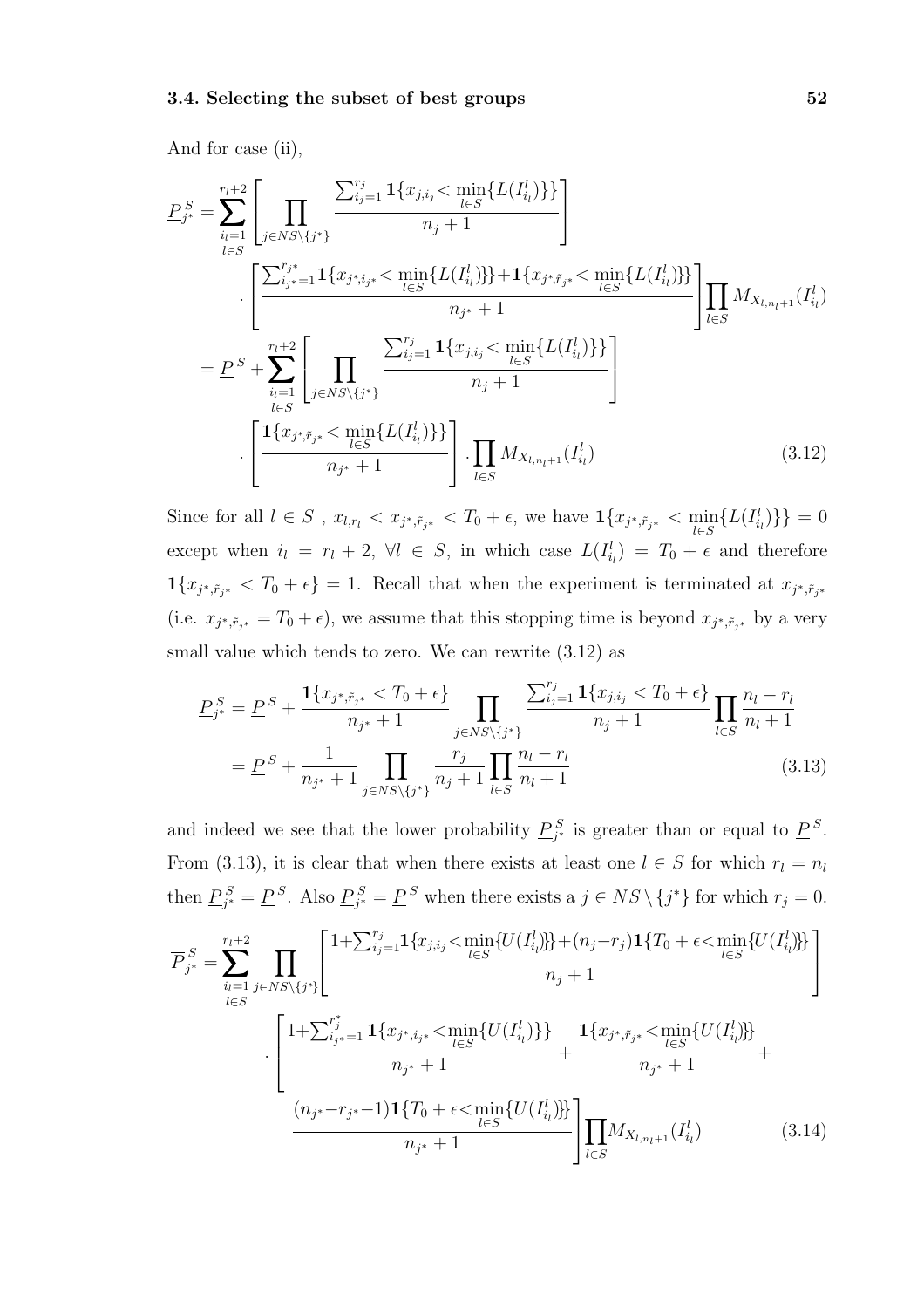Since only a failure from group  $j^* \in NS$  occurs in the interval  $(T_0, T_0 + \epsilon)$ , we have  $\mathbf{1}\{T_0 + \epsilon \le \min_{l \in S} \{U(I_{i_l}^l)\}\} = \mathbf{1}\{T_0 \le \min_{l \in S} \{U(I_{i_l}^l)\}\}\$ , hence (3.14) can be rewritten as  $\overline{P}^{\,S}_{i^*}$  $s_j^s = \overline{P}^S + \sum_{i=1}^{r_l+2}$  $i_l=1$ l∈S  $\Pi$  $j \in NS\backslash\{j^*\}$ F  $\overline{1}$  $1+\sum_{ij=1}^{r_j} \mathbf{1}\{x_{j, i_j} < \min_{l \in S} \{U(I_{i_l}^l)\} + (n_j - r_j)\mathbf{1}\{T_0 < \min_{l \in S} \{U(I_{i_l}^l)\}\}$  $n_j+1$ 1  $\mathbb{I}$ .  $\sqrt{ }$  $\overline{1}$  $1\{x_{j^*,\tilde{r}_{j^*}}<\min_{l\in S}\{U(I^l_{i_l})\}\}\$  $\frac{n_{j^*}+1}{n_{j^*}+1}$  –  $\mathbf{1}\{T_0 \leq \min_{l \in S} \{U(I_{i_l}^l)\}\}\$  $n_{j^*}+1$ 1  $\mathbf{L}$  $\Pi$ l∈S  $M_{X_{l,n_l+1}}(I_{i_l}^l)$  (3.15)

 $\text{If } \min_{l \in S} \{ U(I_{i_l}^l) \} \neq \infty, \text{ then } \mathbf{1} \{ T_0 < \min_{l \in S} \{ U(I_{i_l}^l) \} \} = \mathbf{1} \{ x_{j^*, \tilde{r}_{j^*}} < \min_{l \in S} \{ U(I_{i_l}^l) \} \} =$  $0, \text{ and when } \min_{l \in S} \{ U(I_{i_l}^l) \} = \infty, \text{ we have } \mathbf{1}\{T_0 < \min_{l \in S} \{ U(I_{i_l}^l) \} \} = \mathbf{1}\{x_{j^*,\tilde{r}_{j^*}} < \infty\}$  $\min_{l \in S} \{U(I_{i_l}^l)\}\}=1.$  Therefore, the whole last term in (3.15) will vanish, and consequently  $\overline{P}_{i^*}^S$  $S_{j^*}^S = \overline{P}^S$  which completes the proof of part (ii).  $\Box$ 

Example 3.3. We use the data set of Example 3.1 to illustrate our method for selecting the subset of best groups. A subset  $S$  is considered as the 'best' when the lifetime of a future unit from each group in  $S$  is larger than the lifetime of a future unit from each group outside this set, so in NS. Our inference depends on the data, the rc- $A_{(n_j)}$  assumption for group j  $(j = 1, 2, 3, 4)$  and stopping time  $T_0$ . To begin, we compute the NPI lower and upper probabilities from (3.6) and (3.7) for all possible subsets that contain only two groups, so  $S$  equal to  $\{1, 2\}$ ,  $\{1, 3\}$ ,  $\{1, 4\}$ ,  $\{2,3\},\ \{2,4\}$  and  $\{3,4\},\$  the results for several ranges of values of  $T_0$  are presented in Table 3.6.

For example, at  $T_0 = 4.50$  we observe the first failure for group 2. Here all lower probabilities are equal to zero since there exists at least one  $j \notin S$  for which  $r_j = 0$ , which means that we cannot exclude the possibility that we will never observe any failure from this group. However, the upper probabilities for these events are not all the same. For example, the upper probability for  $S$  equal to  $\{1,3\}$  is one, since in this situation we have not observed any failure from any group in  $S$ , so there is a possibility that we would never observe any failure from any group in S. However, for all subsets  $S$  which include group 2, the NPI upper probabilities are less than one, since in this case a failure from a group belonging to S has occurred which is an indication against the event of interest.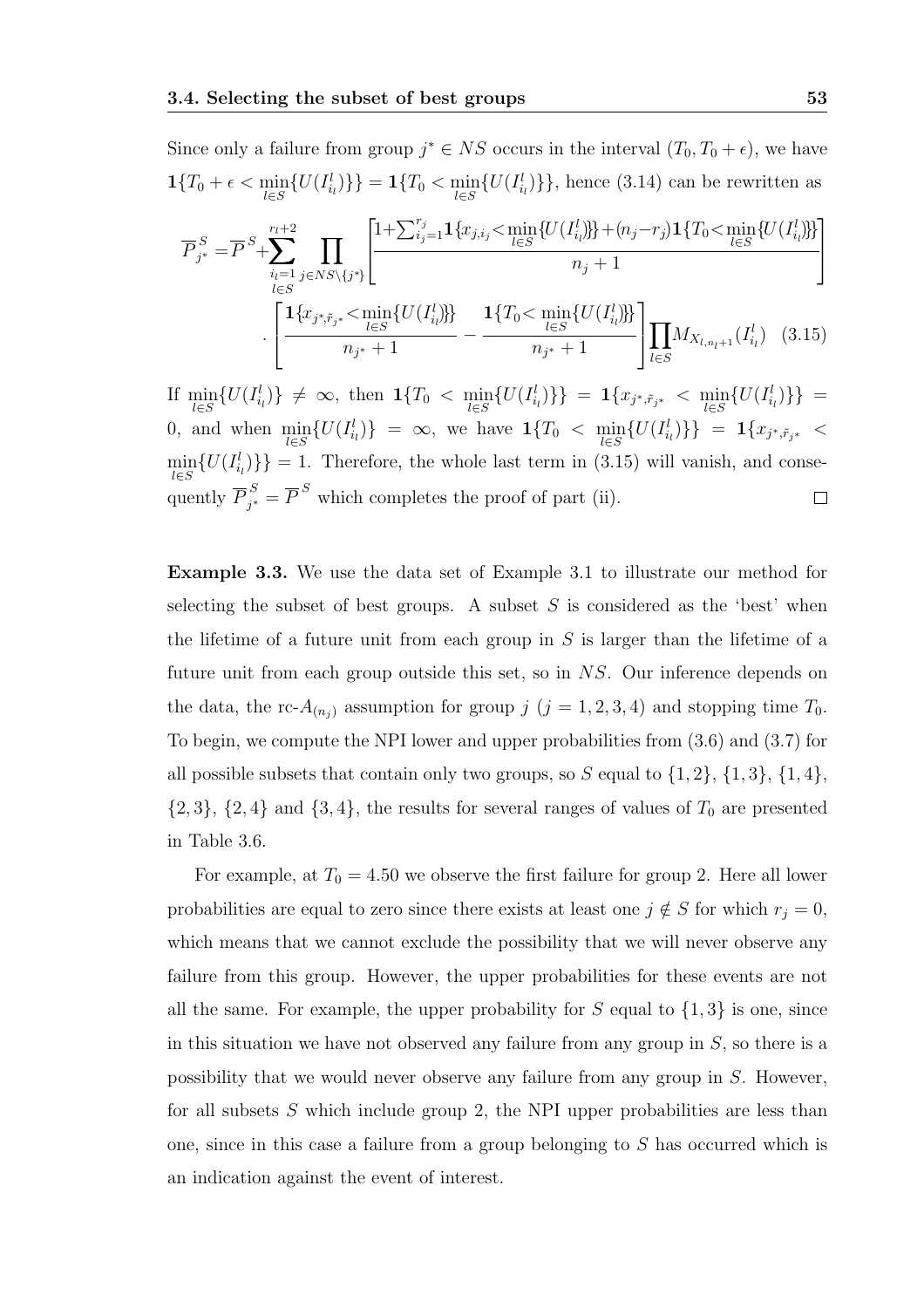| $T_0$                           | $r_1$            | $r_2$          | $r_3$             | $r_4$            | $P^{\ \{1,2\}}$            | $\overline{P}$ <sup>{1,2}</sup> | $P^{\ \{1,3\}}$       | $\overline{P}$ <sup>{1,3}</sup> | $P^{\ \{1,4\}}$  | $\overline{P}$ <sup>{1,4}</sup> |
|---------------------------------|------------------|----------------|-------------------|------------------|----------------------------|---------------------------------|-----------------------|---------------------------------|------------------|---------------------------------|
| [4.50, 4.71)                    | $\boldsymbol{0}$ | $\mathbf{1}$   | $\boldsymbol{0}$  | $\boldsymbol{0}$ | $\boldsymbol{0}$           | 0.948                           | $\boldsymbol{0}$      | $\mathbf{1}$                    | 0                | $\mathbf{1}$                    |
| [4.71, 4.86]                    | $\boldsymbol{0}$ | $\mathbf 1$    | $\boldsymbol{0}$  | 1                | $\boldsymbol{0}$           | 0.948                           | 0.012                 | $\mathbf{1}$                    | $\boldsymbol{0}$ | 0.752                           |
| [4.86, 5.01)                    | 0                | $\overline{2}$ | $\boldsymbol{0}$  | 1                | $\boldsymbol{0}$           | 0.897                           | 0.024                 | $\,1$                           | $\boldsymbol{0}$ | 0.752                           |
| [5.60, 5.78)                    | 3                | 6              | $\boldsymbol{0}$  | 1                | $\boldsymbol{0}$           | 0.599                           | 0.066                 | 0.873                           | $\boldsymbol{0}$ | 0.646                           |
| [6.72, 6.84]                    | 6                | 9              | $\boldsymbol{0}$  | 1                | $\overline{0}$             | 0.395                           | 0.093                 | 0.762                           | $\boldsymbol{0}$ | 0.542                           |
| [7.00, 7.21)                    | 8                | 9              | $\sqrt{2}$        | 1                | 0.010                      | 0.349                           | 0.093                 | 0.635                           | 0.020            | 0.477                           |
| [7.21, 7.22)                    | 9                | 9              | $\sqrt{2}$        | 1                | 0.010                      | 0.327                           | 0.093                 | 0.604                           | 0.020            | 0.445                           |
| [7.47, 7.55)                    | 9                | 13             | 6                 | 1                | 0.025                      | 0.233                           | 0.108                 | 0.499                           | 0.071            | 0.445                           |
| [7.55, 7.58)                    | 9                | 13             | 7                 | 1                | 0.028                      | 0.233                           | 0.108                 | 0.476                           | 0.083            | 0.445                           |
| [8.04, 8.08]                    | 10               | 14             | 12                | 1                | 0.036                      | 0.202                           | 0.111                 | 0.359                           | 0.143            | 0.423                           |
| [8.08, 8.12)                    | 10               | 14             | 13                | 1                | 0.038                      | 0.202                           | 0.111                 | 0.339                           | 0.154            | 0.423                           |
| [8.42, 8.52)                    | 14               | 16             | 14                | 2                | 0.059                      | 0.174                           | 0.117                 | 0.308                           | 0.170            | 0.362                           |
| [8.52, 8.62)                    | 14               | 17             | 14                | 2                | 0.059                      | 0.168                           | 0.117                 | 0.308                           | 0.174            | 0.362                           |
| [8.66, 8.81)                    | 16               | 17             | 14                | 2                | 0.059                      | 0.166                           | 0.117                 | 0.305                           | 0.174            | 0.357                           |
| [8.81, 8.91)                    | 16               | 18             | 14                | 2                | 0.059                      | 0.162                           | 0.117                 | 0.305                           | 0.176            | 0.357                           |
| [8.91, 8.94]                    | 17               | 18             | 14                | 2                | 0.059                      | 0.161                           | 0.117                 | 0.303                           | 0.176            | 0.355                           |
| [8.94, 8.97]                    | 18               | 18             | 14                | 2                | 0.059                      | 0.160                           | 0.117                 | 0.302                           | 0.176            | 0.354                           |
| [8.97, 9.03]                    | 18               | 18             | 15                | 2                | 0.059                      | 0.160                           | 0.117                 | 0.299                           | 0.177            | 0.354                           |
| [9.03, 9.05)                    | 18               | 18             | 15                | 3                | 0.059                      | 0.160                           | 0.117                 | 0.299                           | 0.177            | 0.354                           |
| [9.05, 9.16]                    | 19               | 18             | 15                | 3                | 0.059                      | 0.160                           | 0.117                 | 0.299                           | 0.177            | 0.354                           |
| $[9.16,\infty)$                 | 20               | 18             | 15                | 3                | 0.059                      | 0.160                           | 0.117                 | 0.299                           | 0.177            | 0.354                           |
|                                 |                  |                |                   |                  |                            |                                 |                       |                                 |                  |                                 |
| $T_0$                           | $r_{\rm 1}$      | $r_2$          | $r_{3}$           | $r_4$            | $\underline{P}$ {2,3}      | $\bar{P}^{\{2,3\}}$             | $\underline{P}$ {2,4} | $\overline{P}$ <sup>{2,4}</sup> | $P^{\ \{3,4\}}$  | $\overline{P}$ <sup>{3,4}</sup> |
| [4.50, 4.71)                    | $\boldsymbol{0}$ | $\mathbf 1$    | $\boldsymbol{0}$  | $\boldsymbol{0}$ | $\boldsymbol{0}$           | 0.948                           | 0                     | 0.948                           | $\boldsymbol{0}$ | $\mathbf{1}$                    |
| [4.71, 4.86]                    | 0                | $\mathbf 1$    | $\boldsymbol{0}$  | 1                | $\boldsymbol{0}$           | 0.948                           | 0                     | 0.711                           | $\boldsymbol{0}$ | 0.751                           |
| [4.86, 5.01)                    | 0                | $\overline{2}$ | $\boldsymbol{0}$  | 1                | $\boldsymbol{0}$           | 0.897                           | $\boldsymbol{0}$      | 0.672                           | $\boldsymbol{0}$ | 0.751                           |
| [5.60, 5.78)                    | 3                | 6              | $\boldsymbol{0}$  | 1                | 0.026                      | 0.701                           | 0                     | 0.516                           | 0.021            | 0.751                           |
| [6.72, 6.84)                    | 6                | 9              | $\boldsymbol{0}$  | 1                | 0.045                      | 0.565                           | $\boldsymbol{0}$      | 0.399                           | 0.063            | 0.751                           |
| [7.00, 7.21)                    | 8                | 9              | $\sqrt{2}$        | 1                | 0.054                      | 0.510                           | 0.011                 | 0.399                           | 0.082            | 0.674                           |
| [7.21, 7.22]                    | 9                | 9              | $\overline{2}$    | 1                | 0.058                      | 0.510                           | 0.013                 | 0.399                           | 0.091            | 0.674                           |
| [7.47, 7.55]                    | 9                | 13             | 6                 | 1                | 0.058                      | 0.309                           | 0.038                 | 0.274                           | 0.116            | 0.533                           |
| [7.55, 7.58)                    | $\boldsymbol{9}$ | $13\,$         | $\scriptstyle{7}$ | $\mathbf 1$      | $\,0.058\,$                | $\,0.294\,$                     | $\,0.042\,$           | 0.274                           | 0.116            | 0.503                           |
| [8.04, 8.08]                    | 10               | 14             | $12\,$            | 1                | 0.060                      | 0.212                           | 0.062                 | 0.248                           | 0.129            | 0.363                           |
| [8.08, 8.12]                    | $10\,$           | 14             | 13                | 1                | 0.060                      | 0.200                           | 0.065                 | 0.248                           | 0.129            | 0.336                           |
| [8.42, 8.52)                    | 14               | 16             | 14                | $\,2$            | 0.063                      | 0.182                           | 0.079                 | 0.200                           | 0.134            | 0.293                           |
| [8.52, 8.62]                    | 14               | 17             | $14\,$            | $\,2$            | 0.063                      | 0.179                           | 0.079                 | 0.191                           | 0.135            | $\,0.293\,$                     |
| [8.66, 8.81)                    | 16               | 17             | 14                | $\boldsymbol{2}$ | 0.063                      | 0.179                           | 0.080                 | 0.191                           | 0.136            | 0.293                           |
| [8.81, 8.91)                    | $16\,$           | 18             | 14                | $\boldsymbol{2}$ | 0.063                      | 0.176                           | 0.080                 | 0.185                           | 0.137            | 0.293                           |
| [8.91, 8.94]                    | 17               | 18             | 14                | $\boldsymbol{2}$ | 0.063                      | 0.176                           | 0.080                 | 0.185                           | 0.137            | 0.293                           |
| [8.94, 8.97]                    | 18               | 18             | 14                | $\boldsymbol{2}$ | $\,0.063\,$                | 0.176                           | 0.080                 | 0.185                           | 0.138            | $\,0.293\,$                     |
| [8.97, 9.03]                    | 18               | 18             | 15                | $\,2$            | 0.063                      | 0.175                           | 0.080                 | 0.185                           | 0.138            | 0.290                           |
| [9.03, 9.05)                    | 18               | 18             | 15                | 3                | 0.063                      | 0.175                           | 0.080                 | 0.183                           | 0.138            | 0.288                           |
| [9.05, 9.16)<br>$[9.16,\infty)$ | $19\,$<br>$20\,$ | 18             | 15                | 3                | $\,0.063\,$<br>$\,0.063\,$ | 0.175                           | 0.080<br>$0.080\,$    | 0.183<br>$\rm 0.183$            | 0.138            | 0.288<br>$0.288\,$              |

Table 3.6: The subset of best groups: NPI lower and upper probabilities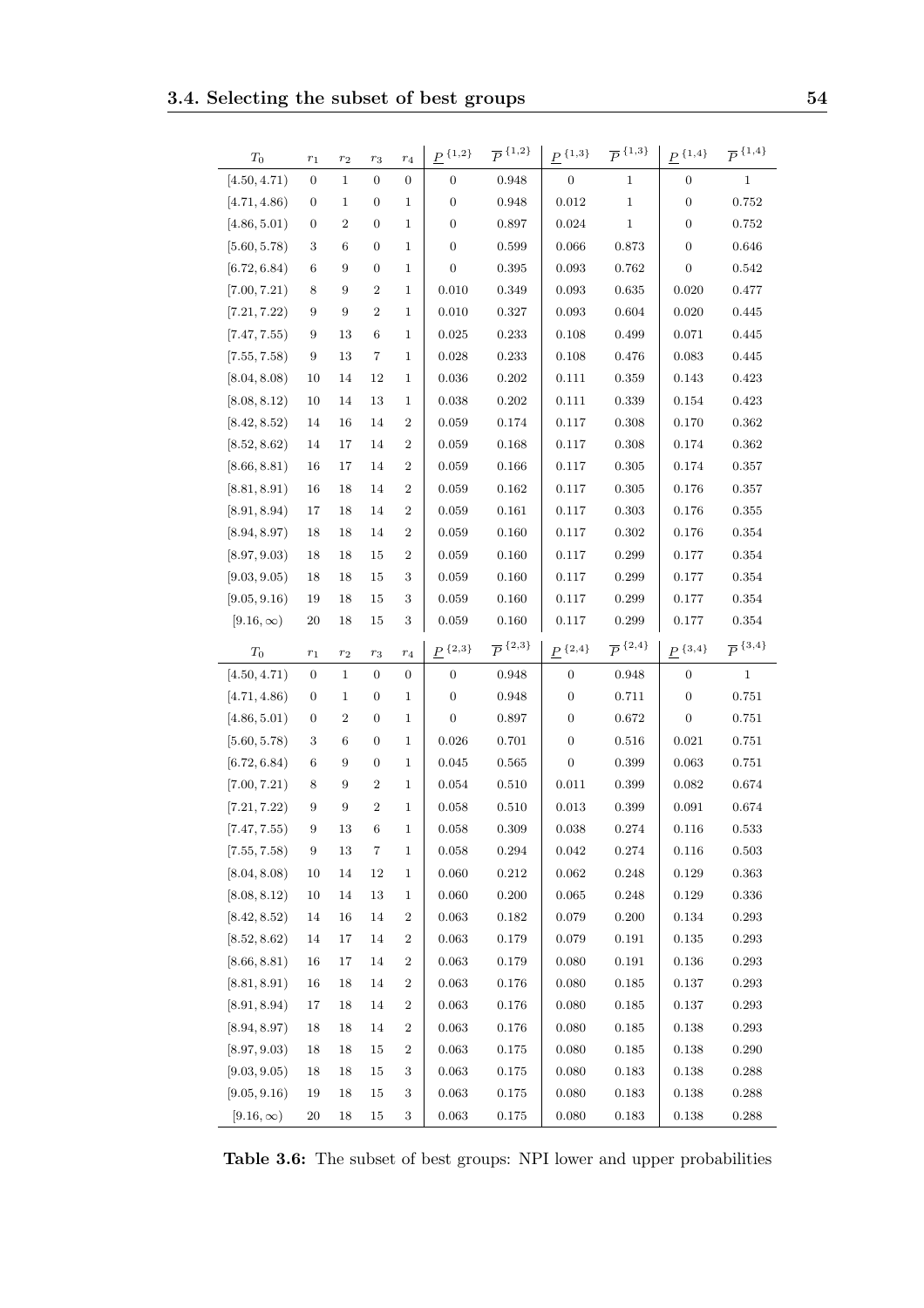We can also study the behaviour of the NPI lower and upper probabilities when a failure from any group occurs. To this end, assume that we terminate the experiment at  $T_0 = 7$ . In this situation we have observed 8, 9, 2 and 1 failures from groups 1, 2, 3 and 4, respectively. Suppose that we are interested in the subset  $S = \{1, 2\}$ . In this case,  $\underline{P}^{\{1,2\}} = 0.010$  and  $\overline{P}^{\{1,2\}} = 0.349$ . Suppose now that the stopping time is increased from 7 to 7.21. In this case a failure occurs from the first group at time 7.21. We see that, while the lower probability remains constant, the upper probability decreases from 0.349 to 0.327, which illustrates Theorem 3.4(i). However, when increasing the stopping time from 8.04 to 8.08, so that an extra failure of group 3 occurs, the upper probability that  $S = \{1, 2\}$  is the subset with the best groups remains constant, but the lower probability increases from 0.036 to 0.038, which illustrates Theorem 3.4(ii).

Suppose now that we stop the experiment at  $T_0 = 8.97$  and that we are interested in  $S = \{2, 3\}$ . Then we have observed all units from all groups in S, but there are 3 units that still have not failed in groups in NS. For  $T_0 \geq 8.97$ , the lower and upper probabilities that  $S = \{2, 3\}$  is the subset with the two best groups will not change  $(\underline{P}^{\{2,3\}}=0.063,\overline{P}^{\{2,3\}}=0.175)$ , which illustrates the special case of Theorem 3.4(ii). If we change attention to  $S = \{1, 4\}$ , also for  $T_0 \geq 8.97$ , then the lower and upper probabilities again remain constant  $(\underline{P}^{\{1,4\}} = 0.177, \overline{P}^{\{1,4\}} = 0.354)$  since we have observed all units from NS, which illustrates the special case of Theorem 3.4(i).

To carry out the comparison to select the best subset, we notice that if we terminate the experiment at  $T_0 = 8.52, \overline{P}^{\{1,2\}} < \underline{P}^{\{1,4\}}$  which provides a strong indicates to exclude  $\{1, 2\}$  from being the best. In addition, at  $T_0 = 8.97$  we can exclude the set  $\{2,3\}$  from being the subset with the best groups as  $\overline{P}^{\{2,3\}} < \underline{P}^{\{1,4\}}$ . This may be due to the fact that the second group is included in these sets, since the second group was the worse group as found in Example 3.1. However, this does not hold for  $\{2,4\}$  as  $\overline{P}^{\{2,4\}} \nless \underline{P}^{\{1,4\}}$ . This happens because this set consists of the best and the worse group (see the results of Example 3.1). So, we only have a strong indication that  $\{1,2\}$  and  $\{2,3\}$  are not the best subsets. As  $\underline{P}^{\{2,4\}} < \underline{P}^{\{1,3\}} <$  $\underline{P}^{\{3,4\}} < \underline{P}^{\{1,4\}}$  and  $\overline{P}^{\{2,4\}} < \overline{P}^{\{3,4\}} < \overline{P}^{\{1,3\}} < \overline{P}^{\{1,4\}}$  there is a weak indication that  $S = \{1, 4\}$  is the best subset of size 2.  $\triangle$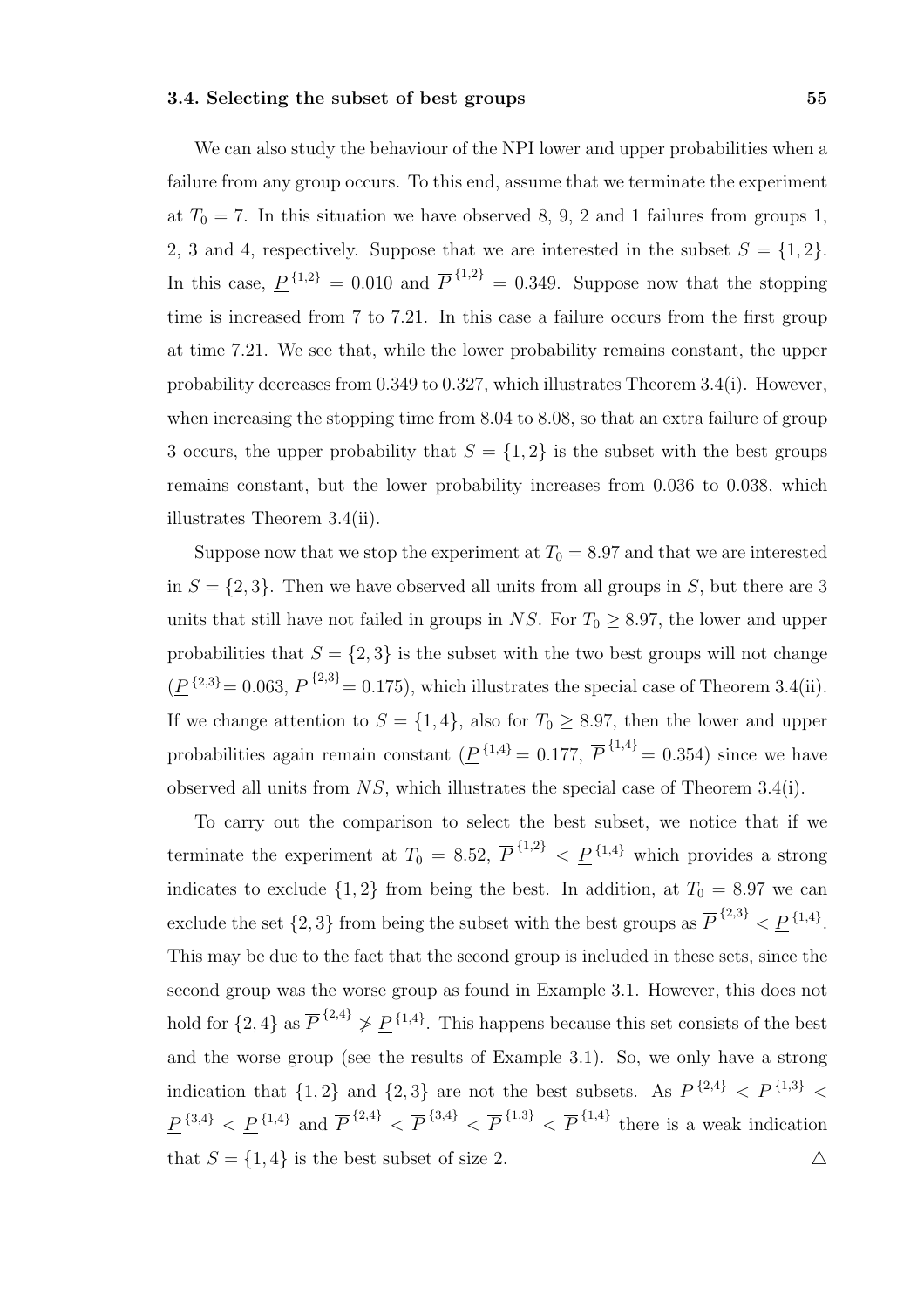## 3.5 Selecting the subset including the best group

In this section we consider a similar scenario as in Section 3.4, with the experiment terminated at time  $T_0$  but now our objective is to select a subset of groups such that the group that provides the largest future lifetime is included in this subset. As in Section 3.4, let  $S = \{l_1, l_2, ..., l_m\}$  be a selected subset of m groups  $(1 \le m \le k - 1)$ from  $k$  independent groups and let  $NS$  be the complementary set of  $S$  which contains the  $k - m$  nonselected groups. We will derive the NPI lower and upper probabilities for the event that the next observation from at least one of the selected groups in S is greater than the next observation from each group in  $NS$ , denoted by

$$
\underline{P}^{\tilde{S}} = \underline{P} \left( \max_{l \in S} X_{l, n_l + 1} > \max_{j \in NS} X_{j, n_j + 1} \right) \text{ and } \overline{P}^{\tilde{S}} = \overline{P} \left( \max_{l \in S} X_{l, n_l + 1} > \max_{j \in NS} X_{j, n_j + 1} \right)
$$

These lower and upper probabilities are given in Theorem 3.5, using the notation (3.5) as before.

Theorem 3.5. The NPI lower and upper probabilities for the event that the next observation of at least one group in  $S$  is greater than the next observation of each group in NS are

$$
\underline{P}^{\tilde{S}} = \sum_{i_l=1}^{r_l+2} \prod_{j \in NS} \left[ \frac{\sum_{i_j=1}^{r_j} \mathbf{1}\{x_{j,i_j} < \max_{l \in S} \{L(I_{i_l}^l)\}\}}{n_j+1} \right] \cdot \prod_{l \in S} M_{X_{l,n_l+1}}(I_{i_l}^l) \tag{3.16}
$$
\n
$$
\overline{P}^{\tilde{S}} = \sum_{i_l=1}^{r_l+2} \prod_{j \in NS} \left[ \frac{1+\sum_{i_j=1}^{r_j} \mathbf{1}\{x_{j,i_j} < \max_{l \in S} \{U(I_{i_l}^l)\}\}}{n_j+1} + \frac{(n_j-r_j)\mathbf{1}\{T_0 < \max_{l \in S} \{U(I_{i_l}^l)\}\}}{n_j+1} \right] \cdot \prod_{l \in S} M_{X_{l,n_l+1}}(I_{i_l}^l) \tag{3.17}
$$

Proof. This is similar to the proof of Theorem 3.3, but with 'min' replaced by 'max' in every step.  $\Box$ 

#### 3.5.1 Special cases

Below we present some special cases of the NPI lower and upper probabilities (3.16) and (3.17).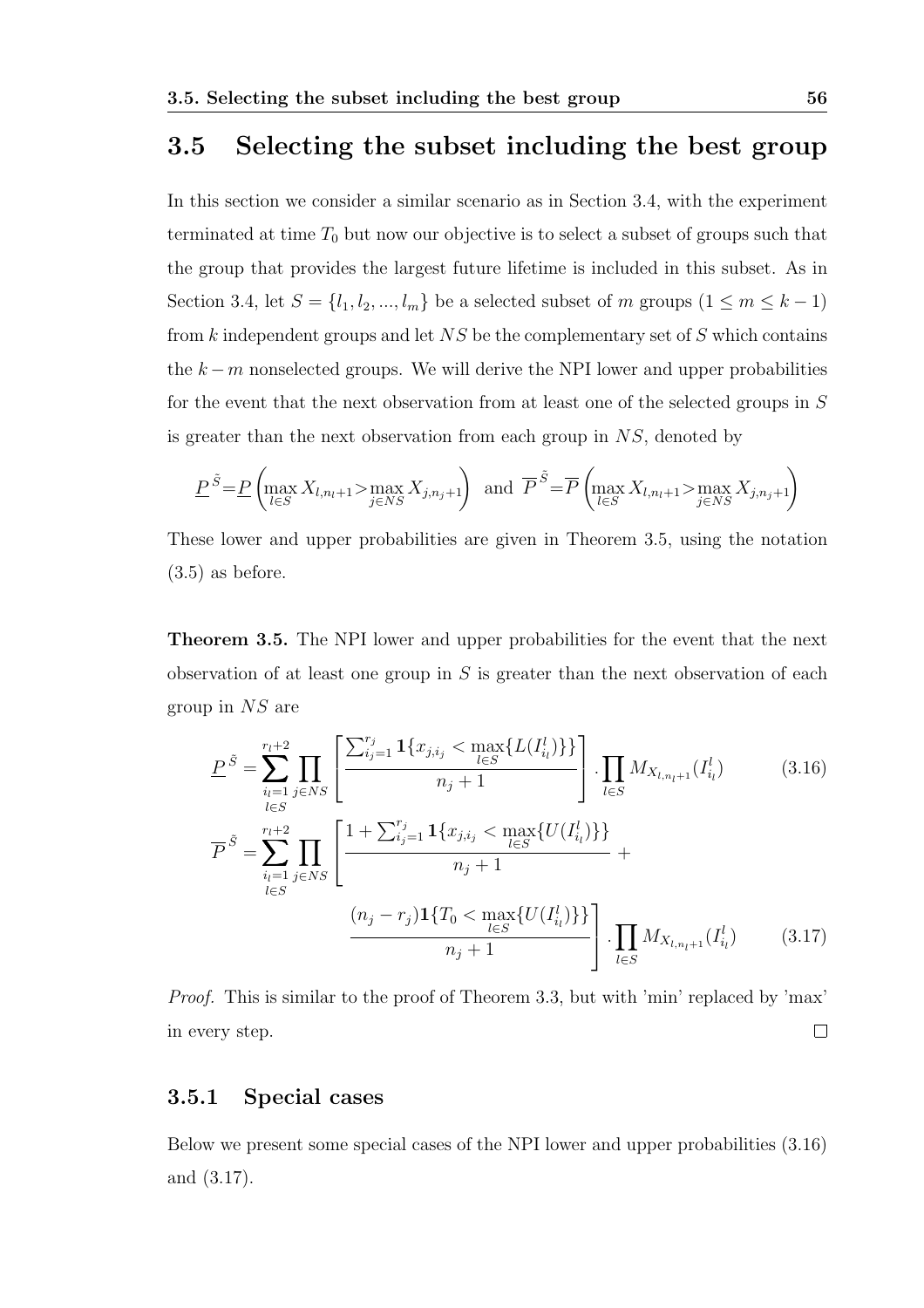1. If  $r_l = 0$  for at least one  $l \in S$ , then the NPI upper probability  $\overline{P}^{\tilde{S}} = 1$ , since we have not seen any failure from at least one group in S. This means that we cannot exclude the possibility that we would never see a failure from such a group in S. Further, if  $r_l = 0$  for all  $l \in S$ , then the NPI lower probability is

$$
\underline{P}^{\tilde{S}} = \prod_{j \in NS} \frac{r_j}{n_j + 1} \left( 1 - \prod_{l \in S} \frac{1}{n_l + 1} \right)
$$

which is equal to zero if there exists at least one  $j \in NS$  for which  $r_j = 0$ .

2. If  $r_j = 0$  for at least one  $j \in NS$  and  $r_l > 0$  for all  $l \in S$ , then the NPI lower probability  $\underline{P}^{\tilde{S}} = 0$  since there exists a group in NS for which we have not seen any failure. This means that we cannot exclude the possibility that we would never see a failure from this group. Further, if  $r_j = 0$  for all  $j \in NS$ , then the NPI upper probability is

$$
\overline{P}^{\tilde{S}} = 1 - \prod_{l \in S} \frac{r_l}{n_l + 1} \left[ 1 - \prod_{j \in NS} \frac{1}{n_j + 1} \right]
$$

so if  $r_l = 0$  for at least one  $l \in S$ , then  $\overline{P}^{\tilde{S}} = 1$ .

#### 3.5.2 Some properties

Now, we study the effect upon the lower and upper probabilities when the stopping time is increased from  $T_0$  to  $T_0 + \epsilon$ , for small  $\epsilon > 0$  such that only one extra failure from one group occurs.

**Theorem 3.6.** (i) If a failure from group  $l^* \in S$  occurs in the interval  $(T_0, T_0 + \epsilon)$ , then the NPI lower probability  $\underline{P}^{\,\tilde{S}}$  remains constant, and the NPI upper probability  $\overline{P}^{\,\tilde{S}}$  decreases by

$$
\frac{1}{n_{l^*}+1} \prod_{l \in S \setminus \{l^*\}} \frac{r_l}{n_l+1} \left(1 - \prod_{j \in NS} \frac{r_j+1}{n_j+1}\right)
$$

except when  $r_j = n_j$  for all  $j \in NS$  or when there exists a  $l \in S \setminus \{l^*\}$  for which  $r_l = 0$ , in which cases the upper probability remains constant.

(ii) If a failure from group  $j^* \in NS$  occurs in the interval  $(T_0, T_0 + \epsilon)$ , then the NPI upper probability  $\overline{P}^{\tilde{S}}$  remains constant, and the NPI lower probability  $\underline{P}^{\tilde{S}}$  increases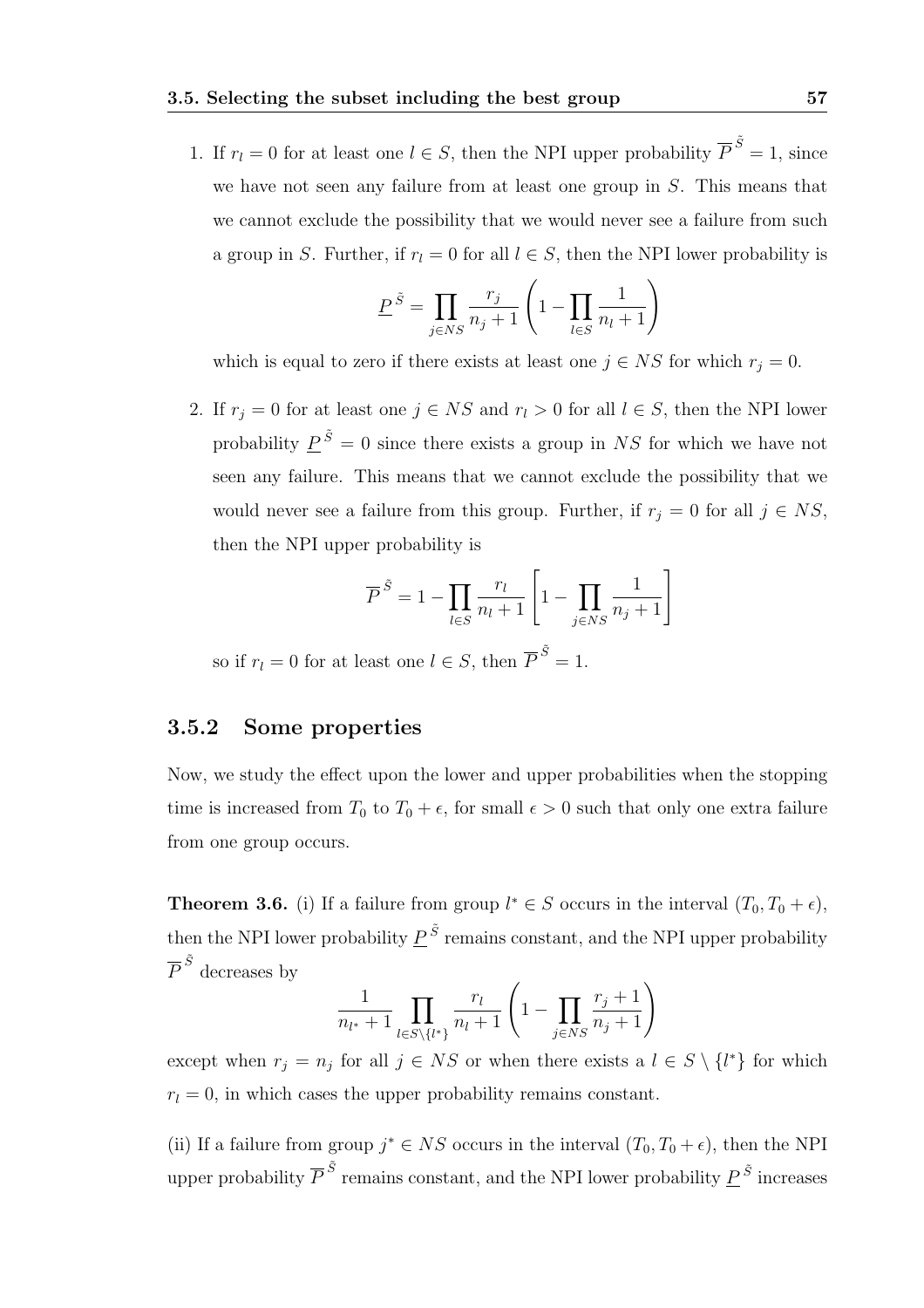by

$$
\frac{1}{n_{j^*}+1} \prod_{j \in NS \setminus \{j^*\}} \frac{r_j}{n_j+1} \left(1 - \prod_{l \in S} \frac{r_l+1}{n_l+1}\right)
$$

except when  $r_l = n_l$  for all  $l \in S$  or when there exists a  $j \in NS \setminus \{j^*\}$  for which  $r_j = 0$ , in which cases the lower probability remains constant.

*Proof.* For case i (ii), replace  $r_l$  ( $r_{j*}$ ) by  $r_l + 1$  ( $r_{j*} + 1$ ) in formula (3.16) and (3.17), then this follows by basic analysis of the NPI lower and upper probabilities  $\Box$ of Theorem 3.5, see the proof of Theorem 3.4.

It can easily be shown that the NPI lower and upper probabilities for selecting the subset of best groups, given by (3.6) and (3.7), cannot exceed those for selecting the subset including the best group, given by (3.16) and (3.17). This follows from  $\mathbf{1}\{x_{j,i_j} < \min_{l \in S}\{\bullet\}\} \leq \mathbf{1}\{x_{j,i_j} < \max_{l \in S}\{\bullet\}\} \text{ and } \mathbf{1}\{T_0 < \min_{l \in S}\{\bullet\}\} \leq \mathbf{1}\{T_0 < \max_{l \in S}\{\bullet\}\},$ where ' $\bullet$ ' refers to  $L(I_{i_l}^l)$  or  $U(I_{i_l}^l)$ .

Example 3.4. Consider again the data set from Example 3.1, which we also used in Example 3.3. The NPI lower and upper probabilities for the event that the lifetime of the next observation from at least one group in  $S$  is greater than the lifetime of the next observation of each group in  $NS$ , are calculated from  $(3.16)$  and  $(3.17)$ at different stopping times  $T_0$  for all possible subsets containing 2 groups and are presented in Table 3.7.

At  $T_0 = 4.5$ , which is the moment when we observe the first failure (group 2), all lower probabilities are zero and all upper probabilities are one, which is different from the case when we select the subset of 2 best groups (Example 3.3), since for that case there were some upper probabilities which are less than one. This is because at  $T_0 = 4.5$ , whichever subset of 2 groups we consider, this subset will always contain at least one group for which we have not seen any failure, so there is no evidence against the possibility that this subset can still contain the best group.

For example, for  $S = \{1, 3\}$ , the lower probability at  $T_0 = 4.71$  is 0.013, while the corresponding upper probability is one. At  $T_0 = 4.71$  we have seen failures from groups 2 and 4. Therefore, we cannot exclude the possibility that we will not observe any failure from any group in  $S$ . In fact, the upper probabilities for the sets that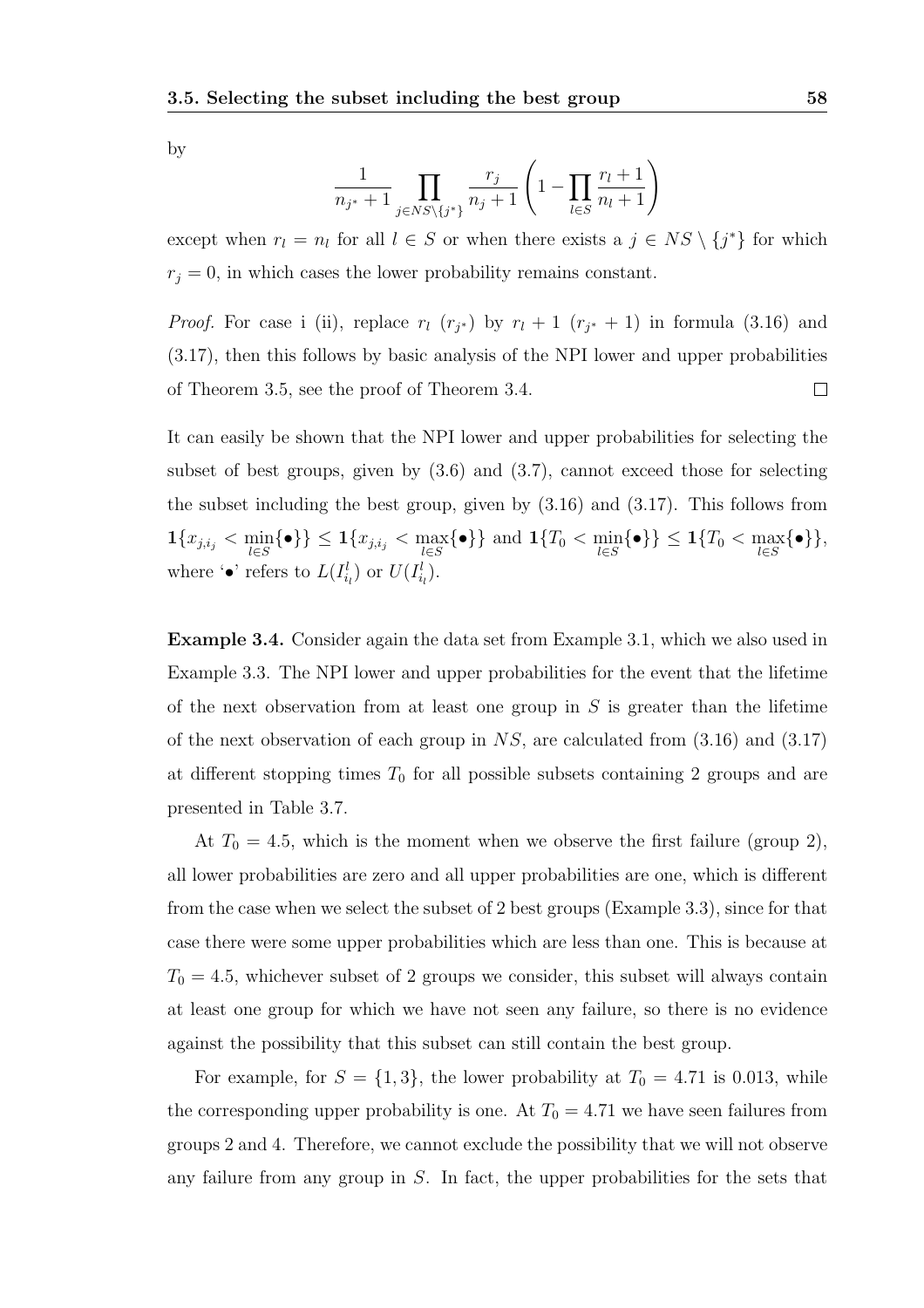3.5. Selecting the subset including the best group 59

| $T_0$                            | $r_{\rm 1}$      | $r_2$            | $r_3$            | $r_4$            | $P^{\ \{ \widetilde{1,2} \}}$ | $\overline{P}^{\{1,2\}}$                 | $P^{ \{ \widetilde{1,3} \}}$ | $\overline{P}^{\;\{ \widetilde{1,3}\}}$ | $P^{ \text{ }\{\widetilde{1,4}\}}$ | $\overline{P} \, \{ \widetilde{1,4} \}$ |
|----------------------------------|------------------|------------------|------------------|------------------|-------------------------------|------------------------------------------|------------------------------|-----------------------------------------|------------------------------------|-----------------------------------------|
| [4.50, 4.71)                     | $\overline{0}$   | $\mathbf{1}$     | $\boldsymbol{0}$ | $\boldsymbol{0}$ | $\boldsymbol{0}$              | $\mathbf 1$                              | 0                            | $\,1$                                   | $\boldsymbol{0}$                   | $\mathbf{1}$                            |
| [4.71, 4.86]                     | $\mathbf{0}$     | 1                | $\boldsymbol{0}$ | 1                | 0                             | $\mathbf{1}$                             | 0.013                        | $\mathbf{1}$                            | $\boldsymbol{0}$                   | $\mathbf{1}$                            |
| [4.86, 5.01)                     | 0                | $\boldsymbol{2}$ | $\boldsymbol{0}$ | 1                | 0                             | 1                                        | 0.026                        | $\mathbf{1}$                            | $\boldsymbol{0}$                   | $\mathbf{1}$                            |
| [5.60, 5.78)                     | 3                | 6                | $\boldsymbol{0}$ | 1                | 0                             | 0.956                                    | 0.078                        | $\mathbf{1}$                            | $\boldsymbol{0}$                   | 0.965                                   |
| [6.72, 6.84]                     | 6                | 9                | $\boldsymbol{0}$ | $\mathbf 1$      | 0                             | 0.869                                    | 0.117                        | $\mathbf{1}$                            | $\boldsymbol{0}$                   | 0.930                                   |
| [6.84, 6.91)                     | 6                | 9                | 1                | $\mathbf 1$      | 0.013                         | 0.869                                    | 0.117                        | 0.987                                   | 0.025                              | 0.930                                   |
| [7.00, 7.21)                     | 8                | 9                | $\overline{2}$   | $\mathbf 1$      | 0.026                         | 0.828                                    | 0.117                        | 0.965                                   | 0.049                              | 0.909                                   |
| [7.21, 7.22]                     | 9                | 9                | $\overline{2}$   | $\mathbf{1}$     | 0.026                         | 0.808                                    | 0.117                        | 0.961                                   | 0.049                              | 0.898                                   |
| [7.47, 7.55]                     | 9                | 13               | 6                | 1                | 0.073                         | 0.737                                    | 0.159                        | 0.882                                   | 0.200                              | 0.898                                   |
| [7.55, 7.58]                     | 9                | 13               | 7                | 1                | 0.083                         | 0.737                                    | 0.159                        | 0.865                                   | 0.232                              | 0.898                                   |
| [8.04, 8.08]                     | 10               | 14               | 12               | $\mathbf 1$      | 0.129                         | 0.695                                    | 0.168                        | 0.760                                   | 0.419                              | 0.890                                   |
| [8.08, 8.12]                     | 10               | 14               | 13               | $\mathbf{1}$     | 0.139                         | 0.695                                    | 0.168                        | 0.742                                   | 0.453                              | 0.890                                   |
| [8.42, 8.52]                     | 14               | 16               | 14               | $\overline{2}$   | 0.267                         | 0.624                                    | 0.271                        | 0.648                                   | 0.529                              | 0.834                                   |
| [8.52, 8.62]                     | 14               | 17               | 14               | $\overline{2}$   | 0.267                         | 0.613                                    | 0.279                        | 0.648                                   | 0.550                              | 0.834                                   |
| [8.66, 8.81)                     | 16               | 17               | 14               | $\overline{2}$   | 0.267                         | 0.588                                    | 0.279                        | 0.624                                   | 0.550                              | 0.829                                   |
| [8.81, 8.91)                     | 16               | 18               | 14               | $\overline{2}$   | 0.267                         | 0.576                                    | 0.286                        | 0.624                                   | 0.568                              | 0.829                                   |
| [8.91, 8.94]                     | 17               | 18               | 14               | $\overline{2}$   | 0.267                         | 0.563                                    | 0.286                        | 0.613                                   | 0.568                              | 0.827                                   |
| [8.94, 8.97]                     | 18               | 18               | 14               | $\overline{2}$   | 0.267                         | 0.549                                    | 0.286                        | 0.603                                   | 0.568                              | 0.826                                   |
| [8.97, 9.03]                     | 18               | 18               | 15               | $\overline{2}$   | 0.270                         | 0.549                                    | 0.286                        | 0.589                                   | 0.587                              | 0.826                                   |
| [9.03, 9.05]                     | 18               | 18               | 15               | 3                | 0.293                         | 0.549                                    | 0.308                        | 0.589                                   | 0.587                              | 0.826                                   |
| [9.05, 9.16]                     | 19               | 18               | 15               | 3                | 0.293                         | 0.549                                    | 0.308                        | 0.589                                   | 0.587                              | 0.826                                   |
| $[9.16,\infty)$                  | 20               | 18               | 15               | $\,3$            | 0.293                         | 0.549                                    | 0.308                        | 0.589                                   | 0.587                              | 0.826                                   |
|                                  |                  |                  |                  |                  |                               |                                          |                              |                                         |                                    |                                         |
|                                  |                  |                  |                  |                  |                               |                                          |                              |                                         |                                    |                                         |
| $T_0$                            | $r_1$            | $r_2$            | $r_3$            | $r_4$            | $P$ $\{\widetilde{2,3}\}$     | $\overline{P}^{\;\{ \widetilde{2,3} \}}$ | $P^{\{2,4\}}$                | $\overline{P}^{\{2,4\}}$                | $P^{\{3,4\}}$                      | $\overline{P} \widehat{3,4}$            |
| [4.50, 4.71)                     | $\boldsymbol{0}$ | $\mathbf{1}$     | $\boldsymbol{0}$ | $\boldsymbol{0}$ | $\boldsymbol{0}$              | $\mathbf 1$                              | $\boldsymbol{0}$             | $\mathbf{1}$                            | $\boldsymbol{0}$                   | $\mathbf{1}$                            |
| [4.71, 4.86]                     | $\mathbf{0}$     | 1                | $\boldsymbol{0}$ | 1                | $\boldsymbol{0}$              | 1                                        | $\boldsymbol{0}$             | 0.987                                   | $\boldsymbol{0}$                   | $\mathbf{1}$                            |
| [4.86, 5.01)                     | 0                | $\boldsymbol{2}$ | $\boldsymbol{0}$ | 1                | $\overline{0}$                | 1                                        | 0                            | 0.974                                   | $\boldsymbol{0}$                   | $\mathbf{1}$                            |
| [5.60, 5.78)                     | 3                | 6                | $\boldsymbol{0}$ | $\mathbf 1$      | 0.035                         | $\mathbf 1$                              | 0                            | 0.922                                   | 0.044                              | $\mathbf{1}$                            |
| [6.72, 6.84]                     | 6                | 9                | $\boldsymbol{0}$ | $\mathbf{1}$     | 0.070                         | $\mathbf{1}$                             | 0                            | 0.883                                   | 0.131                              | $\mathbf 1$                             |
| [6.84, 6.91)                     | 6                | 9                | 1                | 1                | 0.070                         | 0.975                                    | 0.013                        | 0.883                                   | 0.131                              | 0.987                                   |
| [7.00, 7.21)                     | 8                | 9                | $\overline{2}$   | $\mathbf 1$      | 0.091                         | 0.951                                    | 0.035                        | 0.883                                   | 0.172                              | 0.974                                   |
| [7.21, 7.22)                     | 9                | 9                | $\sqrt{2}$       | 1                | 0.102                         | $\,0.951\,$                              | 0.040                        | 0.883                                   | 0.192                              | $\,0.974\,$                             |
| [7.47, 7.55)                     | $\boldsymbol{9}$ | 13               | 6                | $\mathbf 1$      | 0.102                         | 0.800                                    | 0.118                        | 0.841                                   | 0.263                              | 0.927                                   |
| [7.55, 7.58]                     | 9                | 13               | $\overline{7}$   | 1                | 0.102                         | 0.768                                    | 0.135                        | 0.841                                   | 0.263                              | 0.917                                   |
| [8.04, 8.08]                     | 10               | 14               | 12               | 1                | 0.110                         | $\,0.581\,$                              | 0.240                        | $\,0.832\,$                             | 0.305                              | 0.871                                   |
| [8.08, 8.12]                     | 10               | 14               | 13               | 1                | 0.110                         | 0.547                                    | 0.258                        | 0.832                                   | 0.305                              | 0.861                                   |
| [8.42, 8.52)                     | 14               | 16               | 14               | 2                | 0.166                         | 0.471                                    | 0.352                        | 0.729                                   | 0.376                              | $\rm 0.733$                             |
| [8.52, 8.62]                     | 14               | 17               | 14               | 2                | 0.166                         | 0.450                                    | 0.352                        | 0.721                                   | 0.387                              | 0.733                                   |
| [8.66, 8.81)                     | 16               | 17               | 14               | 2                | 0.171                         | 0.450                                    | 0.377                        | 0.721                                   | 0.412                              | 0.733                                   |
| [8.81, 8.91)                     | 16               | 18               | 14               | $\,2$            | 0.171                         | 0.432                                    | 0.377                        | 0.714                                   | 0.424                              | $\rm 0.733$                             |
| [8.91, 8.94]                     | 17               | 18               | 14               | 2                | 0.173                         | 0.432                                    | 0.387                        | 0.714                                   | 0.437                              | 0.733                                   |
| [8.94, 8.97]                     | 18               | 18               | 14               | $\,2$            | 0.174                         | 0.432                                    | 0.397                        | 0.714                                   | 0.451                              | 0.733                                   |
| [8.97, 9.03]                     | 18               | 18               | 15               | 2                | 0.174                         | 0.413                                    | 0.411                        | 0.714                                   | 0.451                              | 0.730                                   |
| [9.03, 9.05)                     | 18               | 18               | 15               | 3                | 0.174                         | 0.413                                    | 0.411                        | 0.692                                   | 0.451                              | 0.708                                   |
| [9.05, 9.16)<br>$[9.16, \infty)$ | 19<br>$20\,$     | 18               | 15<br>$15\,$     | $\sqrt{3}$<br>3  | 0.174<br>0.174                | $\rm 0.413$<br>0.413                     | $0.411\,$<br>$0.411\,$       | $\,0.692\,$<br>$\,0.692\,$              | 0.451<br>$0.451\,$                 | $0.708\,$<br>$0.708\,$                  |

Table 3.7: The set including the best group: NPI lower and upper probabilities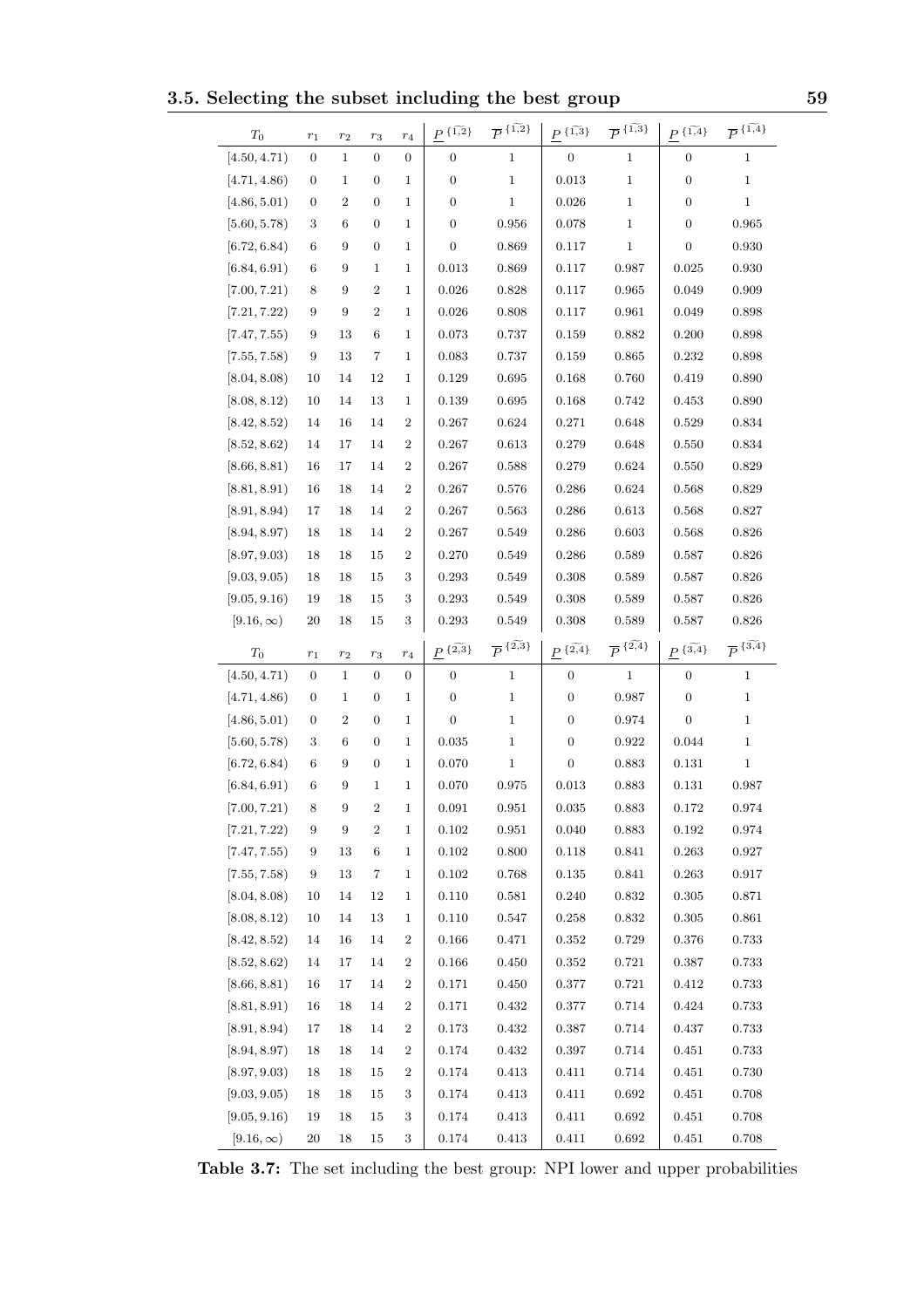contain group 3, i.e.  $\{1, 3\}$ ,  $\{2, 3\}$  and  $\{3, 4\}$ , will be one until  $T_0 = 6.84$  (i.e. the time at which we observe the first failure from group 3). The lower probabilities for the sets that do not include the third group, i.e.  $\{1, 2\}$ ,  $\{1, 4\}$  and  $\{2, 4\}$ , are zero until  $T_0 = 6.84$ .

To study the behaviour of these NPI lower and upper probabilities, let us consider the situation when the stopping time  $T_0$  is increased from 7 to 7.21, and let  $S = \{1, 2\}$ be the set of interest. At time 7.21 a failure of group 1 is observed. Here, the lower probability remains constant as the amount of information in favour of this event remains the same. However, the upper probability decreases from 0.828 to 0.808 as the amount of information against this event has increased (Theorem  $3.6(i)$ ). When we consider  $S = \{2, 3\}$ , with  $T_0$  increasing from 7 to 7.21, then the upper probability remains constant, but, the lower probability increases from 0.091 to 0.102, as the amount of information in favour of this event now increases (Theorem 3.6(ii)).

At  $T_0 = 8.97$  we have observed failures of all units from groups 2 and 3. If the set of interest is  $S = \{2, 3\}$ , we see that the lower and upper probabilities remain constant for  $T_0 \geq 8.97$  since we have observed all units of all groups in S (special case Theorem 3.6(ii)). Also, if the set of interest is  $S = \{1, 4\}$ , the lower and upper probabilities remain constant since we have observed all units from all groups in NS (special case Theorem 3.6(i)).

At the time when we have observed all units from all groups, i.e.  $T_0 = 9.16$ , we have a strong indication that the set  $\{1,4\}$  is better than  $\{1,2\}$  and  $\{2,3\}$ , in the sense that it is more likely that  $\{1,4\}$  contains the best group since

$$
0.549 = \overline{P}^{\{1,2\}} < \underline{P}^{\{1,4\}} = 0.587
$$
 and  $0.413 = \overline{P}^{\{2,3\}} < \underline{P}^{\{1,4\}} = 0.587$ 

In fact the set  $\{1,4\}$  has the highest lower and upper probability when all failure times have been observed for all units from all groups. However, we have a weak indication that  $\{1,4\}$  is the set which contains the best group since we have

$$
\underline{P}^{\{\widetilde{1,3}\}} < \underline{P}^{\{\widetilde{2,4}\}} < \underline{P}^{\{\widetilde{3,4}\}} < \underline{P}^{\{\widetilde{1,4}\}} < \overline{P}^{\{\widetilde{1,3}\}} < \overline{P}^{\{\widetilde{2,4}\}} < \overline{P}^{\{\widetilde{3,4}\}} < \overline{P}^{\{\widetilde{1,4}\}}
$$

We can exclude  $\{2,3\}$  from the comparison from  $T_0 = 8.42$  onwards, since P  $\{2,3\}$  $\lt$  $\underline{P}^{\{\widetilde{1,4}\}}$ . Also the set  $\{1,2\}$  can be excluded from  $T_0 = 8.91$  onwards since  $\overline{P}$  $\{1,2\}$  $\lt$  $P^{\,\{ \widetilde{1,4} \}}$ . And the contract of the contract of  $\Delta$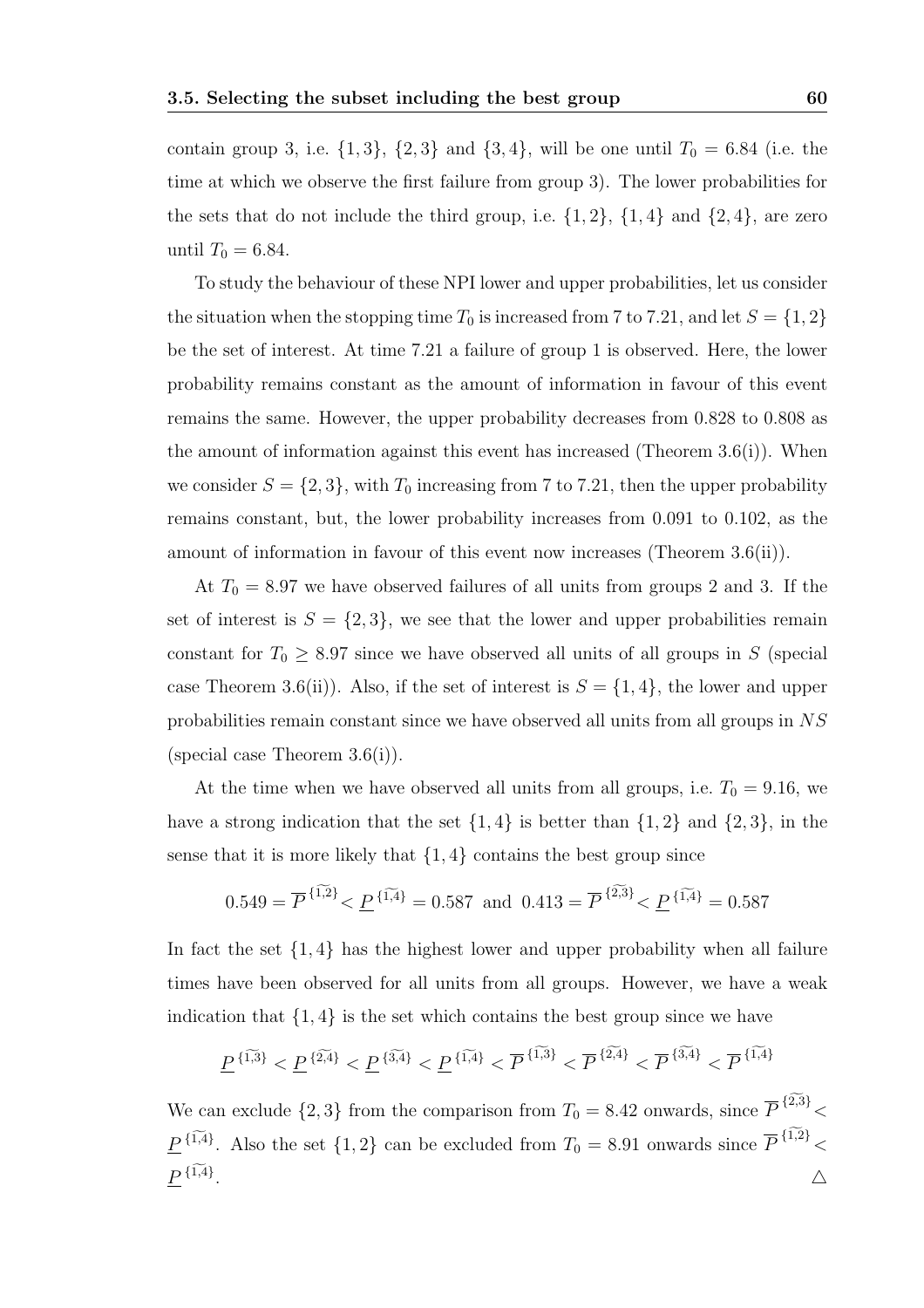Example 3.5. In this example all NPI procedures that have been introduced in this chapter are illustrated, so we consider selecting the best group (Section 3.3), selecting the subset of best groups (Section 3.4) and selecting the subset including the best group (Section 3.5). We consider subsets that contain three groups as well as subsets that contain one or two groups. Due to space limitations only the stopping times  $T_0$  at which we exclude a subset or a group from the comparison are reported.

| Group          |               |               |                | breakdown times |               |               |               |               |        |        |        |
|----------------|---------------|---------------|----------------|-----------------|---------------|---------------|---------------|---------------|--------|--------|--------|
| 1              | 7.74          | 17.05         | 20.46          | 21.02           | 22.66         | 43.40         | 47.30         | 139.07        | 144.12 | 175.88 | 194.90 |
| $\overline{2}$ | 0.27<br>82.85 | 0.40<br>89.29 | 0.69<br>100.58 | 0.79<br>215.10  | 2.75          | 3.91          | 9.88          | 13.95         | 15.93  | 27.80  | 53.24  |
| 3              | 0.19<br>8.01  | 0.78<br>8.27  | 0.96<br>12.06  | 1.31<br>31.75   | 2.78<br>32.52 | 3.16<br>33.91 | 4.15<br>36.71 | 4.67<br>72.89 | 4.85   | 6.50   | 7.35   |
| $\overline{4}$ | 0.35<br>3.99  | 0.59<br>5.35  | 0.96<br>13.77  | 0.99<br>25.50   | 1.69          | 1.97          | 2.07          | 2.58          | 2.71   | 2.90   | 3.67   |
| 5              | 0.09          | 0.39          | 0.47           | 0.73            | 0.74          | 1.13          | 1.40          | 2.38          |        |        |        |

Table 3.8: The times to breakdown (in minutes) at five voltage levels

We use a data set also used by Lawless [48, p. 3], which consists of the times to breakdown (in minutes) of electrical insulating fluids at seven voltage levels. These data were originally studied by Nelson [65], who particularly studied the accelerated life testing nature of the data. We do not attempt to model the explicit effect of accelerated life testing but just use these data to illustrate the NPI methods presented in this chapter. We will use only five out of these seven voltage levels in this example, see Table 3.8, to illustrate our method. More precisely, we exclude the first two voltage levels from the original data set since they contain relatively few units compared with the other voltage levels. Again let  $X_{j,i_j}$  represent the time to breakdown for unit  $i_j$  at voltage level j, which we refer to as group j, with  $i_j = 1, ..., n_j$  and  $j = 1, ..., 5$  representing voltage level 30, 32, 34, 36 and 38, respectively. The corresponding sample sizes are 11, 15, 19, 15 and 8, respectively. In this data set, the range of times to breakdown vary from 0.09 at voltage level 5 to 215.10 at voltage level 2.

Let us consider selection of a subset of 3 groups, so we have 10 different possible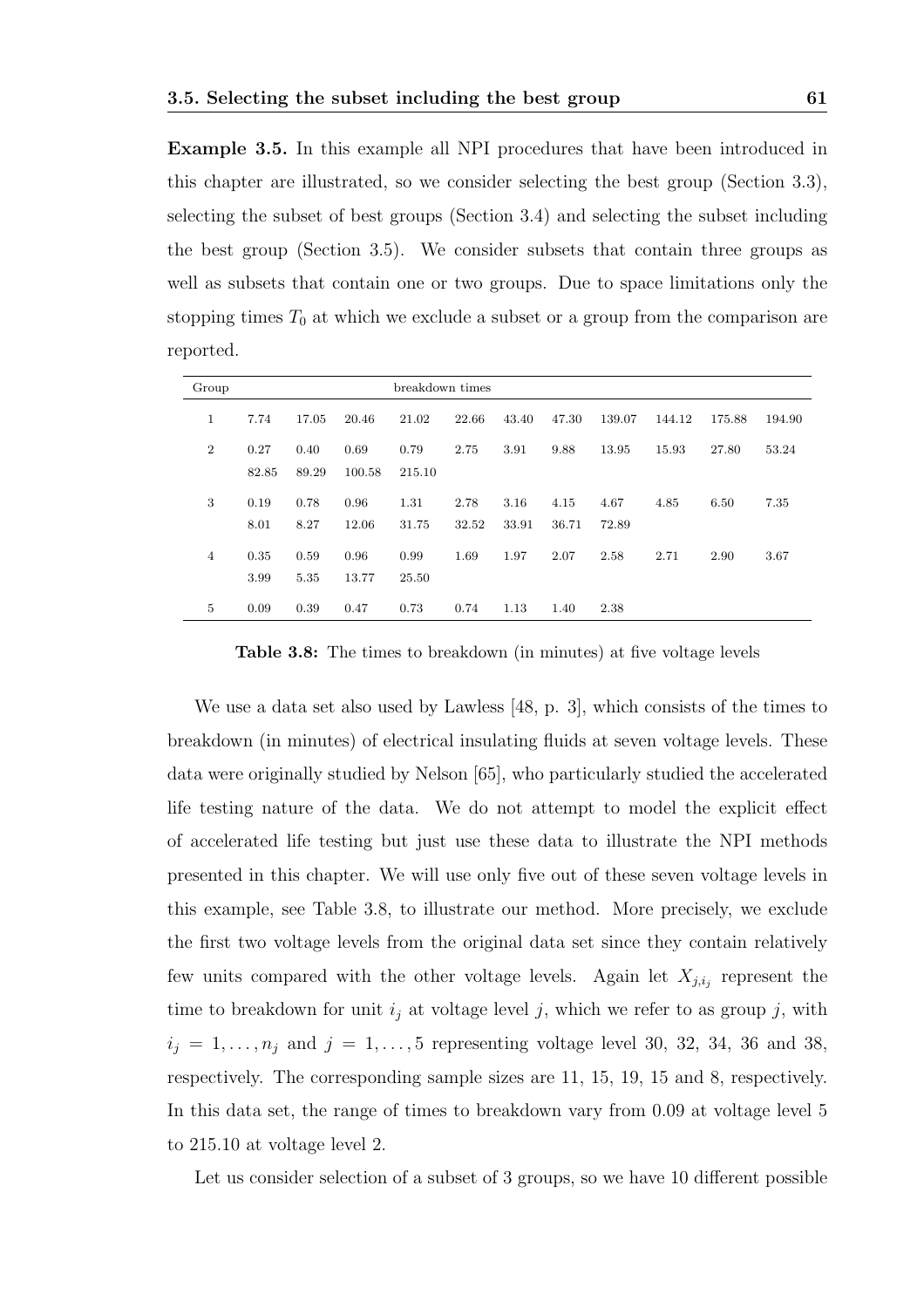subsets: {1, 2, 3}, {1, 2, 4}, {1, 2, 5}, {1, 3, 4}, {1, 3, 5}, {1, 4, 5}, {2, 3, 4}, {2, 3, 5},  $\{2,4,5\}$  and  $\{3,4,5\}$ . Of course, there are also 10 possible subsets containing 2 different voltage levels: {1, 2}, {1, 3}, {1, 4}, {1, 5}, {2, 3}, {2, 4}, {2, 5}, {3, 4},  $\{3, 5\}$  and  $\{4, 5\}$ .

We start considering selection of the subset of 3 best groups. When we have observed all units from all groups we will select the subset  $\{1, 2, 3\}$  as the subset of best groups with NPI lower and upper probabilities  $\underline{P}^{\{1,2,3\}} = 0.337$  and  $\overline{P}^{\{1,2,3\}} =$ 0.535, respectively. Actually we can conclude the same result (i.e.  $\{1, 2, 3\}$ ) as the best subset) at an early stage. In fact, already if we stopped the experiment at  $T_0 = 6.5$  we would select the set  $\{1, 2, 3\}$  as the best subset among all ten subsets, see Table 3.9. Note that, at this point we still have not observed any breakdown from the first group while we have observed already the breakdown times of all units from group 5. Table 3.9 explains how we can establish an early decision from the beginning. For example, at  $T_0 = 2.38$ , we have observed all breakdown times for units from group 5 and we have not observed any breakdowns from the first group, and therefore we will exclude any set that contains group 5 from being the best. Moreover, at  $T_0 = 2.90$  we can exclude 7 of the 10 subsets from comparison of becoming the best subset. At this time, the subsets  $\{1, 2, 3\}$ ,  $\{1, 2, 4\}$  and  $\{1, 3, 4\}$ remain in the comparison process. Figure 3.1 shows a pairwise comparison between the best subset  $\{1, 2, 3\}$  and the two second best subsets  $\{1, 2, 4\}$  and  $\{1, 3, 4\}$ , for different  $T_0$ . We can see that at  $T_0 = 3.99, \overline{P}^{\{1,2,4\}} < \underline{P}^{\{1,2,3\}}$  and at  $T_0 = 6.50,$  $\overline{P}^{\{1,3,4\}} < \underline{P}^{\{1,2,3\}}.$ 

Consequently, if we terminate the experiment at  $T_0 = 6.5$  we get the same decision as when we would have observed all units from all groups. Doing that would lead to a much shorter testing time, and we can keep 9 units out of 15 from group 2, 9 out of 19 from group 3, 2 out of 15 from group 4 and all units from group 1 to be possibly used for other purposes.

Now we consider selecting a subset of 3 groups that includes the best group. Table 3.10 shows that 4 out of 10 subsets could be excluded from the comparison at  $T_0 = 13.77$ , and a fifth subsets at  $T_0 = 25.5$ . Unlike the case of selecting the subset of best groups, there are three sets  $\{1, 2, 3\}$ ,  $\{1, 2, 4\}$  and  $\{1, 2, 5\}$  which cannot be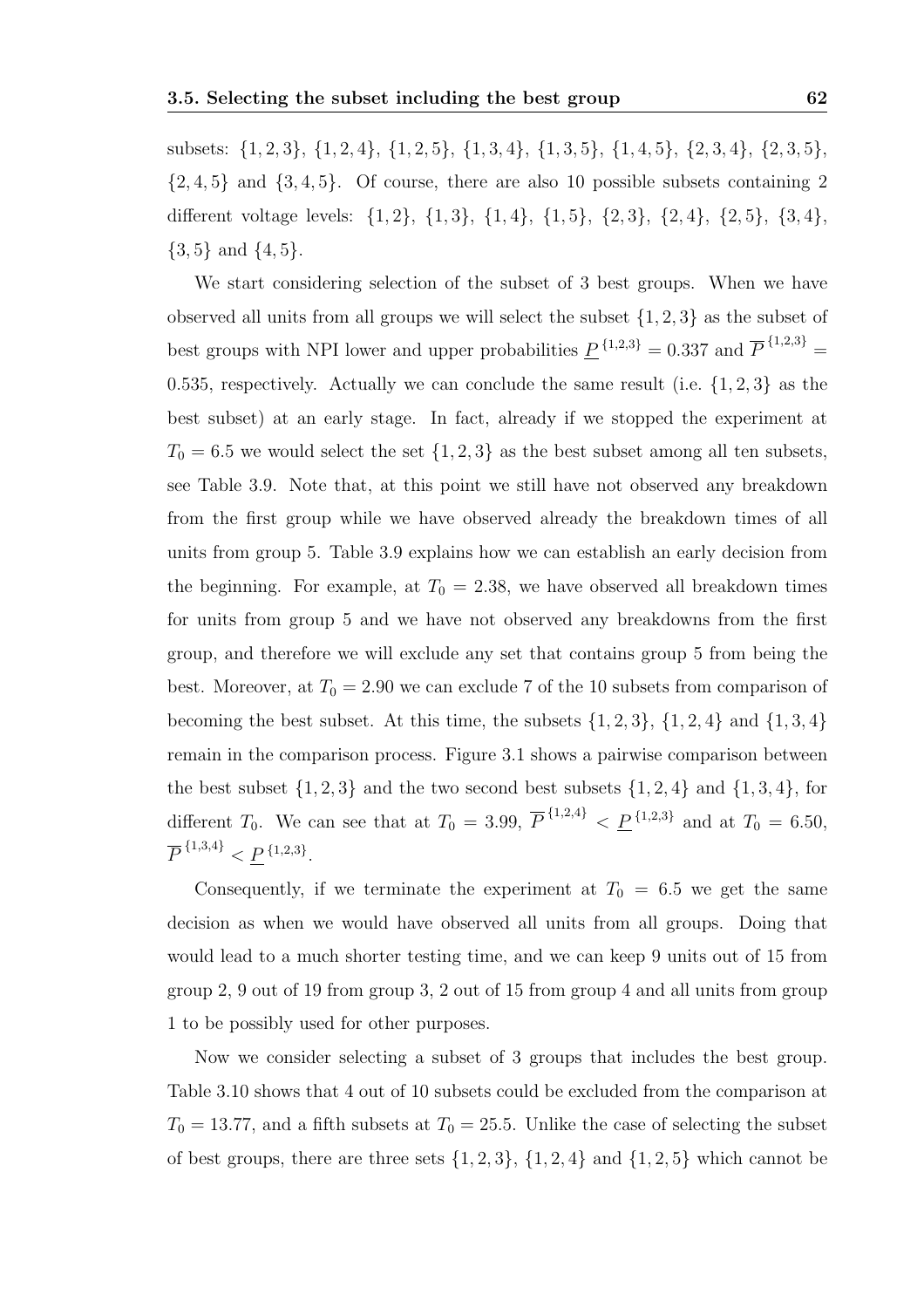

Figure 3.1: The subset of best groups: NPI lower and upper probabilities for  $T_0 \le 10$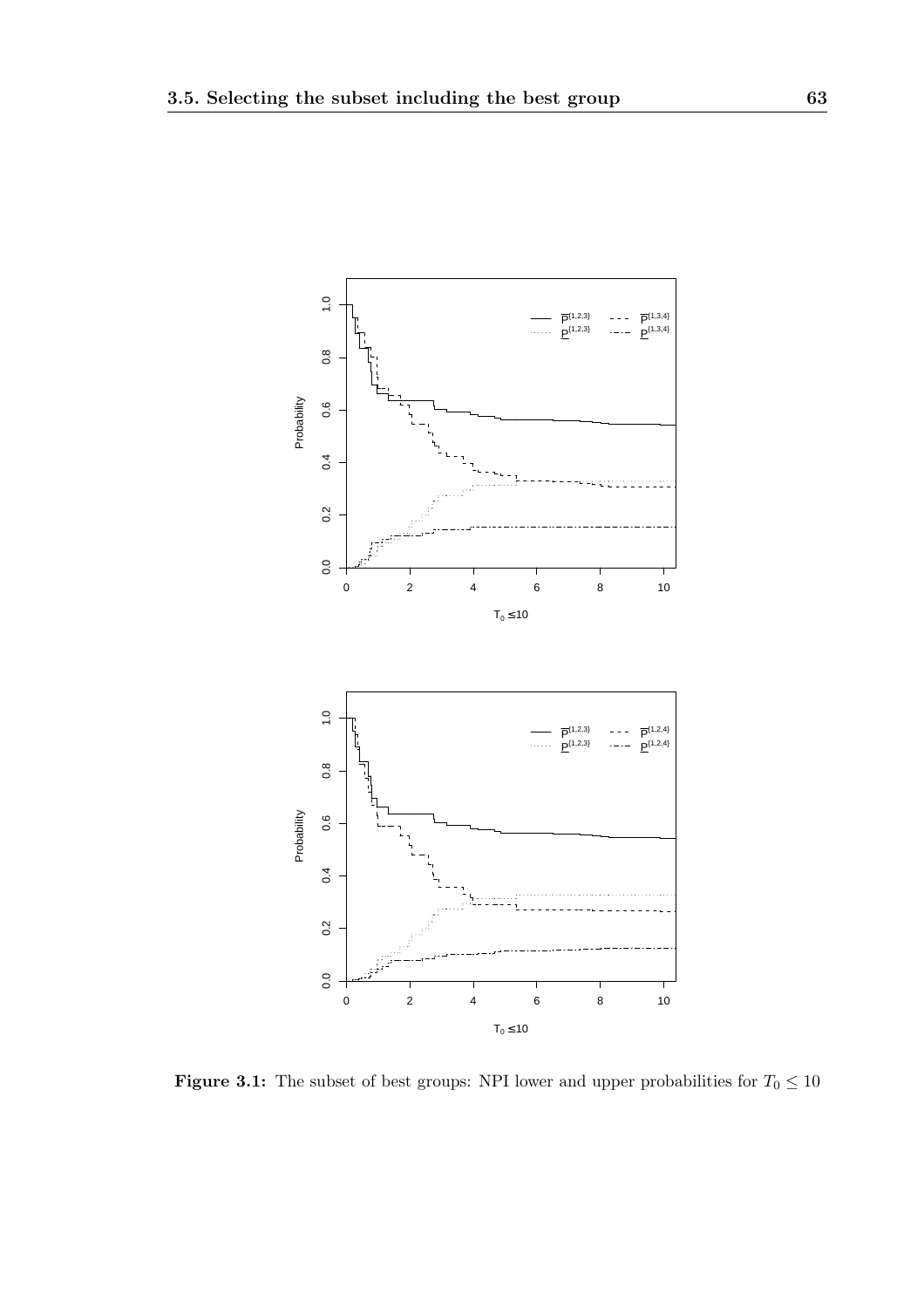| $T_{0}$        |                |   |                     |                                     |                | $r_1$ $r_2$ $r_3$ $r_4$ $r_5$ Set(s) out | Pairwise comparison with $\{1,2,3\}$                                     |
|----------------|----------------|---|---------------------|-------------------------------------|----------------|------------------------------------------|--------------------------------------------------------------------------|
| 1.69           | $\overline{0}$ |   |                     | $4\quad 4\quad 5\quad 7$            |                | ${2, 4, 5}$                              | $0.123 = \overline{P}^{2,4,5} < \underline{P}^{1,2,3} = 0.131$           |
| 1.97           |                |   |                     | $0 \quad 4 \quad 4 \quad 6 \quad 7$ |                | $\{3,4,5\}$                              | $0.126 = \overline{P}^{\{3,4,5\}} < \underline{P}^{\{1,2,3\}} = 0.154$   |
|                |                |   |                     |                                     |                | $\{2,3,5\}$                              | $0.145 = \overline{P}^{ {2,3,5} } < \underline{P}^{ {1,2,3} } = 0.154$   |
| 2.07           |                |   | $0 \quad 4 \quad 4$ | $7\overline{ }$                     | $\overline{7}$ | $\{1,4,5\}$                              | $0.153 = \overline{P}^{ \{1,4,5\}} < \underline{P}^{ \{1,2,3\}} = 0.177$ |
| 2.38 0 4 4 7 8 |                |   |                     |                                     |                | $\{1, 2, 5\}$                            | $0.114 = \overline{P}^{ \{1,2,5\}} < \underline{P}^{ \{1,2,3\}} = 0.200$ |
|                |                |   |                     |                                     |                | $\{1,3,5\}$                              | $0.139 = \overline{P}^{{1,3,5}} < \underline{P}^{{1,2,3}} = 0.200$       |
| 2.90           | $\overline{0}$ |   | $5\quad 5$          | 10                                  | 8 <sup>8</sup> | $\{2,3,4\}$                              | $0.235 = \overline{P}^{ {2,3,4}} < \underline{P}^{ {1,2,3}} = 0.275$     |
| 3.99           | $\overline{0}$ | 6 | $6\quad$            | 12 8                                |                | $\{1, 2, 4\}$                            | $0.292 = \overline{P}^{ \{1,2,4\}} < \underline{P}^{ \{1,2,3\}} = 0.314$ |
| 6.50           | $\theta$       | 6 | 10                  | 13 8                                |                | $\{1, 3, 4\}$                            | $0.326 = \overline{P}^{{1,3,4}} < \underline{P}^{{1,2,3}} = 0.328$       |

**Table 3.9:** The subset of best groups: pairwise comparison with  $\{1, 2, 3\}$ 

excluded from any time onwards. Consequently, we do not have a strong indication to select one of these three sets as the set that is most likely to include the best group as even when we have observed all units, we have  $\overline{P}^{\{1,2,4\}} \nless \underline{P}^{\{1,2,3\}}$  and  $\overline{P}^{\{1,2,5\}} \nless \underline{P}^{\{1,2,3\}}.$ 

In Table 3.11, the stopping times at which we exclude a group from being the best group are reported, where the NPI lower and upper probabilities are calculated from (3.3) and (3.4). As we can see from Table 3.11, we can exclude group 5 from being the best group already at  $T_0 = 6.5$ , at which time  $0.112 = \overline{P}^{(5)} < \underline{P}^{(1)} = 0.124$ . Groups 4 and 3 can be excluded at  $T_0 = 12.06$  and  $T_0 = 31.75$ , respectively, as then we have  $0.193 = \overline{P}^{(4)} < \underline{P}^{(1)} = 0.197$  and  $0.288 = \overline{P}^{(3)} < \underline{P}^{(1)} = 0.310$ . In addition, when we have observed breakdown times of all units from all groups (or even before, i.e. at  $T_0 = 82.85$ ) we can conclude that the first group is the best since  $\underline{P}^{(1)} > \overline{P}^{(l)}$ for  $l = 2, 3, 4, 5$ . At  $T_0 = 82.85$  we can exclude the second group from being the best group (where  $0.378 = \overline{P}^{(2)} < \underline{P}^{(1)} = 0.391$ ) which may explain the situation of being  $\{1, 2, 3\}$ ,  $\{1, 2, 4\}$  and  $\{1, 2, 5\}$  to be the subsets that contains the best group since these contain the best group and the second best group (i.e. group 2).

Suppose, for example, that we terminate the experiment at  $T_0 = 25.5$ . From Table 3.10 it follows that in this case we can exclude 5 of the 10 subsets from being the subset that includes the best group, therefore, the sets  $\{1, 2, 3\}$ ,  $\{1, 2, 4\}$ ,  $\{1, 2, 5\}, \{1, 3, 5\}$  and  $\{1, 3, 4\}$  will remain under comparison. At the same time (at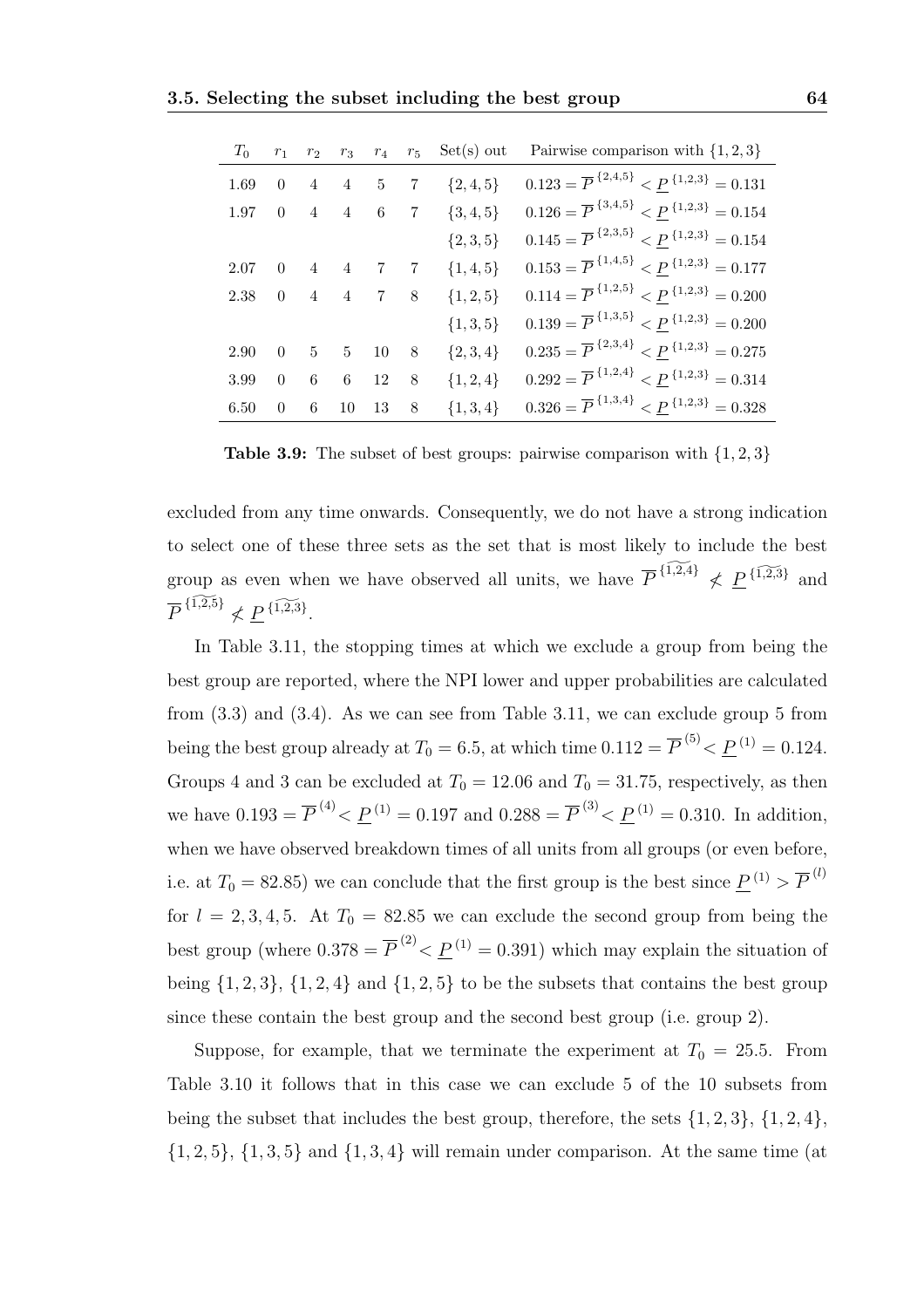$T_0 = 25.5$ , see Table 3.11, we can exclude groups 4 and 5 from being the best group, therefore we still have groups 1, 2 and 3 under comparison. This explains why any set that contains two of these groups is still under consideration for being the set that includes the best group. However, this is not the case for  $\{2, 3, 5\}$  and  $\{2, 3, 4\}$ since the first group (the best) is not included in them.

| $T_0$  |              |                |             |                        | $r_1$ $r_2$ $r_3$ $r_4$ $r_5$ Set(s) out Pairwise comparison with $\{1,2,3\}$            |
|--------|--------------|----------------|-------------|------------------------|------------------------------------------------------------------------------------------|
| 5.35   |              |                |             | 0 6 9 13 8 $\{3,4,5\}$ | $0.685 = \overline{P}^{\{3,4,5\}} < P^{\{1,2,3\}} = 0.717$                               |
| 9.88   | $\mathbf{1}$ | $\overline{7}$ |             | 13 13 8 $\{2,4,5\}$    | $0.696 = \overline{P}^{\{2,4,5\}} < P^{\{1,2,3\}} = 0.717$                               |
| 13.77  |              |                | 7 14 14 8   | $\{2,3,5\}$            | $0.751 = \overline{P}^{ \{2,3,5\}} < P^{ \{1,2,3\}} = 0.769$                             |
|        |              |                |             |                        | ${2,3,4}$ $0.762 = \overline{P}^{2,3,4} < \underline{P}^{1,2,3} = 0.769$                 |
| 25.50  |              |                | 5 9 14 15 8 | $\{1,4,5\}$            | $0.803 = \overline{P}^{\{1,4,5\}} < P^{\{1,2,3\}} = 0.811$                               |
| 72.89  |              | 7 11           | 19 15 8     | $\{1,3,5\}$            | $0.811 = \overline{P}^{ \{ \widetilde{1,3,5} \}} < P^{ \{ \widetilde{1,2,3} \}} = 0.811$ |
| 139.07 | 8            | 14             | 19 15 8     |                        | $\{1,3,4\}$ $0.809 = \overline{P}^{\{1,3,4\}} < \underline{P}^{\{1,2,3\}} = 0.811$       |

**Table 3.10:** The subset including the best group: pairwise comparison with  $\{1, 2, 3\}$ 

|  |  |  |                                                                         | $T_0$ $r_1$ $r_2$ $r_3$ $r_4$ $r_5$ group out Pairwise comparison with group 1 |
|--|--|--|-------------------------------------------------------------------------|--------------------------------------------------------------------------------|
|  |  |  | 6.50 0 6 10 13 8 group 5                                                | $0.112 = \overline{P}^{(5)} < P^{(1)} = 0.124$                                 |
|  |  |  | $12.06 \quad 1 \quad 7 \quad 14 \quad 13 \quad 8 \quad \text{group } 4$ | $0.193 = \overline{P}^{(4)} < P^{(1)} = 0.197$                                 |
|  |  |  | 31.75 5 10 15 15 8 group 3                                              | $0.288 = \overline{P}^{(3)} < P^{(1)} = 0.310$                                 |
|  |  |  | 82.85 7 12 19 15 8 group 2                                              | $0.378 = \overline{P}^{(2)} < P^{(1)} = 0.391$                                 |

Table 3.11: The best group: pairwise comparison with group 1

Now let us consider the case of selecting the subset of 2 best groups. From  $T_0 = 8.27$  onwards, see Table 3.12, all subsets except  $\{1,2\}$  and  $\{1,3\}$  are excluded from being the subset of 2 best groups. Here we have a strong indication to exclude these subsets since their corresponding upper probabilities are less than  $\underline{P}^{\{1,2\}}$ , but there is only a weak indication that  $\{1, 2\}$  is the best subset of 2 best groups since  $\underline{P}^{\{1,3\}} < \underline{P}^{\{1,2\}} < \overline{P}^{\{1,3\}} < \overline{P}^{\{1,2\}}.$ 

From the one-group comparison, see Table 3.11, at  $T_0 = 8.27$  the fifth group can be excluded (in fact this can be concluded already for  $T_0 \geq 6.5$ ) as  $\overline{P}^{(5)} < \underline{P}^{(1)}$ . In addition, we exclude the fourth and the third group at  $T_0 = 12.06$  and  $T_0 = 31.75$ , respectively. That may explain why, when considering subsets consisting of two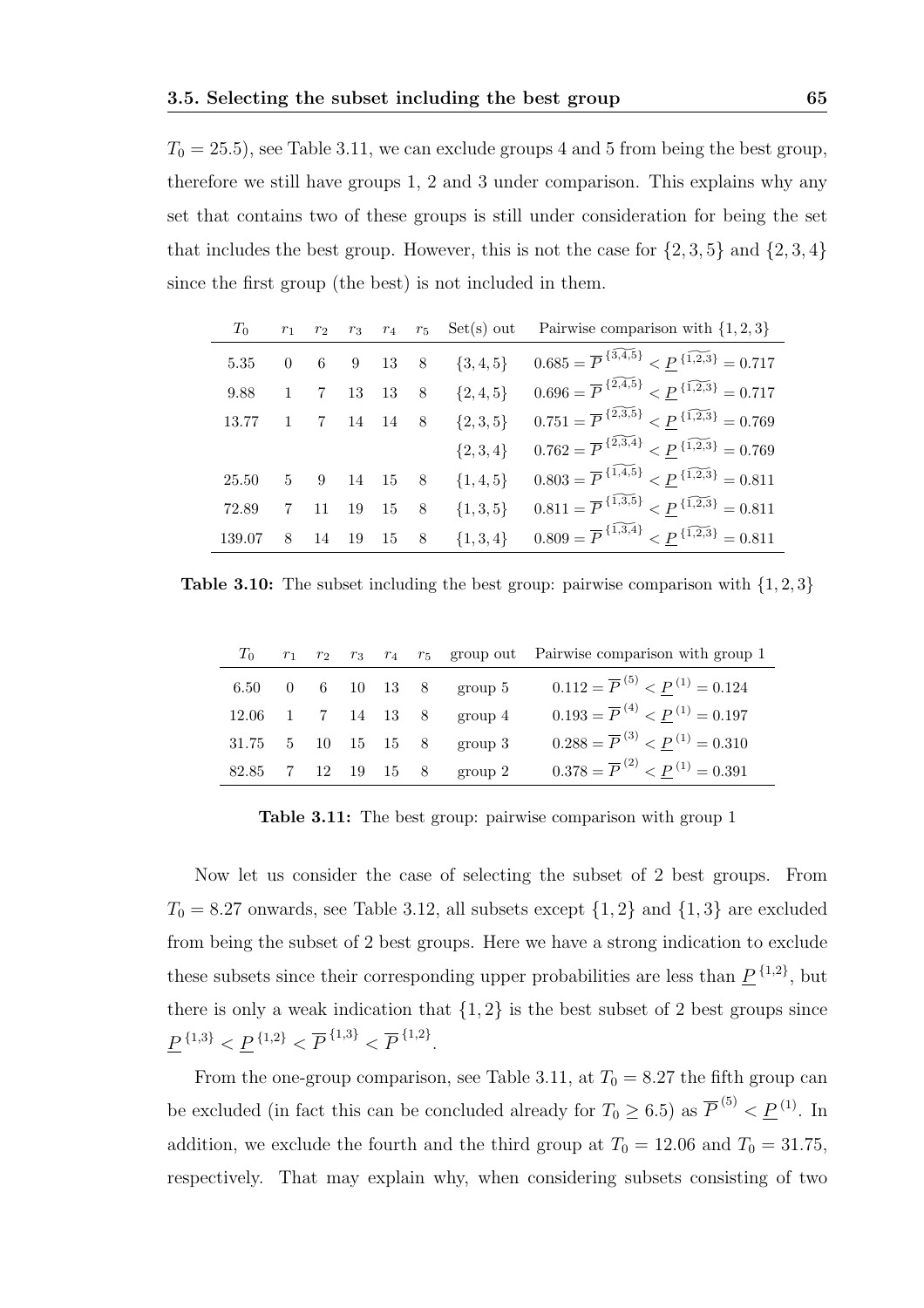|                        |                |            |                   |                             |            | $T_0$ $r_1$ $r_2$ $r_3$ $r_4$ $r_5$ Set(s) out Pairwise comparison with $\{1,2\}$ |
|------------------------|----------------|------------|-------------------|-----------------------------|------------|-----------------------------------------------------------------------------------|
| 2.71                   | $\overline{0}$ |            |                   | $4 \quad 4 \quad 9 \quad 8$ | $\{4, 5\}$ | $0.051 = \overline{P}^{4,5} < \underline{P}^{1,2} = 0.064$                        |
| 2.90                   |                |            | $0\quad 5\quad 5$ | 10 8                        | $\{2, 5\}$ | $0.079 = \overline{P}^{2,5} < \underline{P}^{1,2} = 0.086$                        |
| $3.16\,$               |                |            | $0\quad 5\quad 6$ | 10 8                        | $\{3, 5\}$ | $0.082 = \overline{P}^{3,5}$ $\leq P^{1,2} = 0.102$                               |
| 4.15                   | $\overline{0}$ | $6\degree$ | $\overline{7}$    | 12 8                        | $\{1, 5\}$ | $0.122 = \overline{P}^{{1,5} < \underline{P}^{1,2} = 0.137$                       |
| $4.85$ 0 6 9 12 8      |                |            |                   |                             | $\{3,4\}$  | $0.155 = \overline{P}^{3,4} < \underline{P}^{1,2} = 0.172$                        |
|                        |                |            |                   |                             | $\{2,4\}$  | $0.168 = \overline{P}^{2,4} < \underline{P}^{1,2} = 0.172$                        |
| $8.27 \quad 1 \quad 6$ |                |            | 13                | 13 8                        | $\{1,4\}$  | $0.243 = \overline{P}^{{1,4} < \underline{P}^{1,2} = 0.256$                       |
|                        |                |            |                   |                             | ${2,3}$    | $0.251 = \overline{P}^{2,3}$ $\leq P^{1,2} = 0.256$                               |

**Table 3.12:** The subset of best groups: pairwise comparison with  $\{1, 2\}$ 

groups (Table 3.12) the subsets that contain the fifth group can be excluded from  $T_0 = 4.15$ . However, by the end of the experiment we do not have a strong indication to choose between the subsets  $\{1, 2\}$  and  $\{1, 3\}$  for selecting the subset of best groups.

With regard to selection of the subset of 2 groups that includes the best group, from  $T_0 = 32.52$  onwards (Table 3.13) the subsets  $\{2, 3\}$ ,  $\{2, 4\}$ ,  $\{2, 5\}$ ,  $\{3, 4\}$ ,  $\{3, 5\}$ and {4, 5} are excluded from being the subset including the best group. Here we have a strong indication that these subsets can be excluded since their corresponding upper probabilities are less than  $\underline{P}^{\{\widetilde{1,2}\}}$ , but there is only a weak indication to select  $\{1,2\}$  as the subset including the best group since  $\underline{P}^{\{\widetilde{1,4}\}} < \underline{P}^{\{\widetilde{1,5}\}} < \underline{P}^{\{\widetilde{1,3}\}} < \underline{P}^{\{\widetilde{1,2}\}}$ and P  $\{1, 5\}$  $\leq F$  $\{1,4\}$  $\leq F$  $\{1,3\}$  $\leq F$  $\{1, 2\}$ .

| $T_0$                                             |   |            |  |                           | $r_1$ $r_2$ $r_3$ $r_4$ $r_5$ Set(s) out Pairwise comparison with $\{1,2\}$          |
|---------------------------------------------------|---|------------|--|---------------------------|--------------------------------------------------------------------------------------|
|                                                   |   |            |  | 5.35 0 6 9 13 8 $\{4,5\}$ | $0.283 = \overline{P}^{\{4,5\}} < P^{\{1,2\}} = 0.315$                               |
| $8.27 \quad 1$                                    |   | 6 13 13 8  |  | $\{3, 5\}$                | $0.438 = \overline{P}^{\{3,5\}} < P^{\{1,2\}} = 0.451$                               |
| $12.06$ 1 7 14 13 8                               |   |            |  | $\{3,4\}$                 | $0.455 = \overline{P}^{3.4} < P^{1.2} = 0.484$                                       |
| $25.50 \quad 5 \quad 9 \quad 14 \quad 15 \quad 8$ |   |            |  | $\{2,4\}$                 | $0.516 = \overline{P}^{ {\{\widetilde{2,4}\}}} < P^{ {\{\widetilde{1,2}\}}} = 0.547$ |
|                                                   |   |            |  | $\{2, 5\}$                | $0.522 = \overline{P}^{ {\{\widetilde{2,5}\}}} < P^{ {\{\widetilde{1,2}\}}} = 0.547$ |
| 32.52                                             | 5 | 10 16 15 8 |  | $\{2,3\}$                 | $0.592 = \overline{P}^{ {\{\widetilde{2,3}\}}} < P^{ {\{\widetilde{1,2}\}}} = 0.601$ |

**Table 3.13:** The subset including the best group: pairwise comparison with  $\{1, 2\}$ 

On the other hand, at  $T_0 = 8.27$  we can exclude only the subsets  $\{3, 5\}$  and {4, 5} from being the subset including the best group. In the one-group comparison (Table 3.11), we exclude group 5 from being the best group already at  $T_0 = 6.5$ .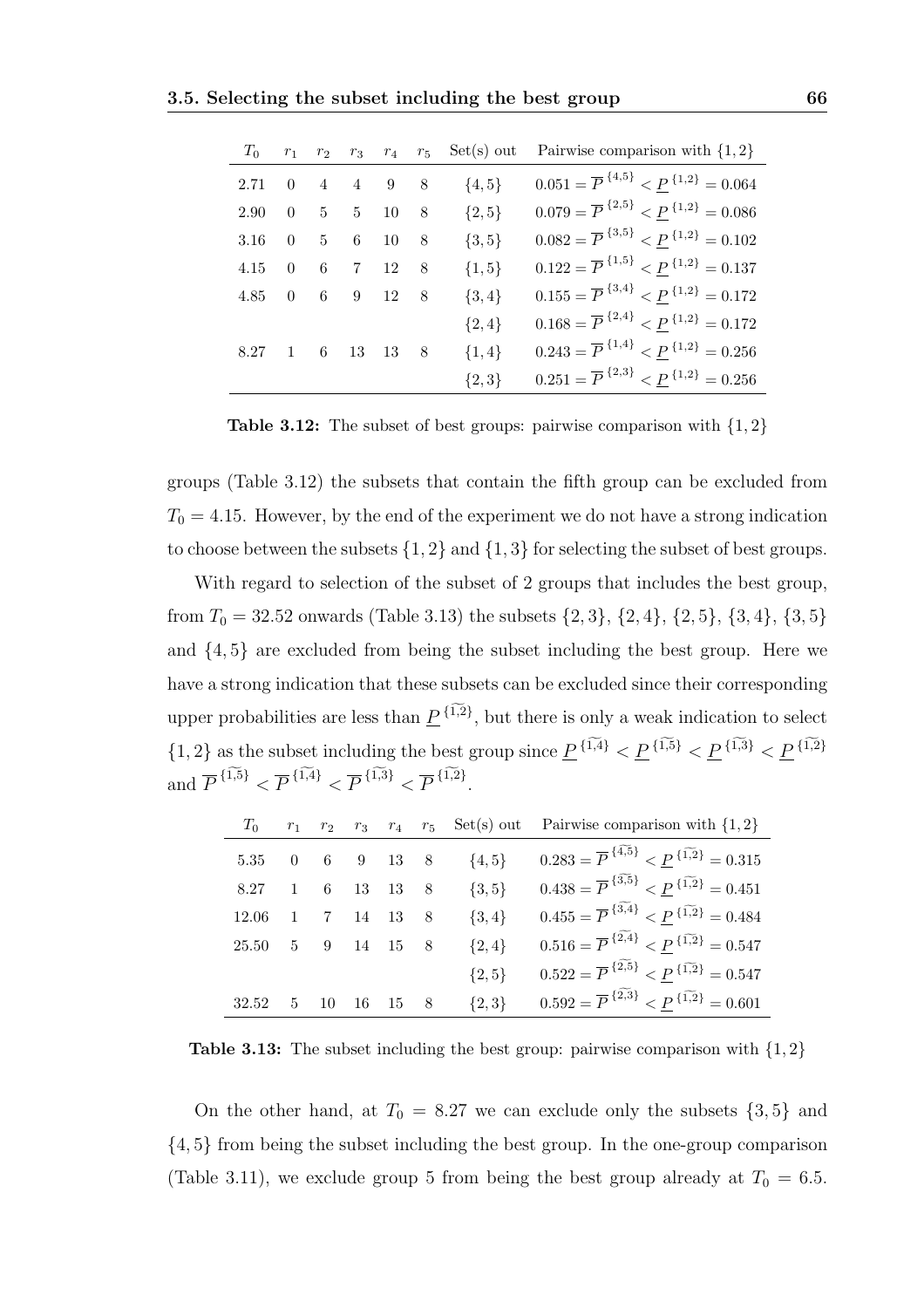However, while {2, 5} contains the fifth group, it is still under comparison until  $T_0 = 25.5$ . With respect to  $\{1, 5\}$ , and by the end of the experiment, there is no strong indication to exclude this subset from being the subset including the best group although this subset includes the best (group 1) and the worst group (group 5). Note that this subset was excluded at  $T_0 = 4.15$  from being the subset of 2 best groups (Table 3.12). Actually we excluded all subsets that contain the fifth group from being the subset of best groups at  $T_0 = 4.15$ , which is even before we would decide to exclude the fifth group from being the best group (one-group comparison, Table 3.11) at  $T_0 = 6.5$ .

At  $T_0 = 6.5$ , we see from Table 3.9 that we can select  $\{1, 2, 3\}$  as the subset of best groups containing 3 groups. However, at this time, we see from Table 3.12 that we do not have a strong indication to select one subset for being the subset of best groups among  $\{1, 2\}, \{1, 3\}, \{1, 4\}$  and  $\{2, 3\}$ , although  $\{1, 2\}, \{1, 3\}$  and  $\{2, 3\}$ are subsets of  $\{1, 2, 3\}$ , but the subset  $\{1, 4\}$  contains only one group from  $\{1, 2, 3\}$ . Later, at  $T_0 = 8.27$  we exclude the subset  $\{2,3\}$  ( $\subset \{1,2,3\}$ ) from being the subset of best groups.

At  $T_0 = 25.5$ , see Table 3.10, we do not have a strong indication to select one of  $\{1, 2, 3\}, \{1, 2, 4\}, \{1, 2, 5\}, \{1, 3, 4\}$  and  $\{1, 3, 5\}$  as the subset including the best group. Here all possible 3-group subsets which include the best group (i.e. group 1) are still under comparison except for  $\{1,4,5\}$ , which contains the two worst groups (i.e. groups 4 and 5) according to Table 3.11. However, we exclude the subset  $\{1, 4, 5\}$ , at  $T_0 = 25.5$  from being the subset including the best group. However at this time (Table 3.13) we do not have a strong indication in favour of selecting one of  $\{1, 2\}$ ,  $\{1, 3\}$ ,  $\{1, 4\}$ ,  $\{1, 5\}$  and  $\{2, 3\}$  as the subset including the best group. At  $T_0 = 25.5$ , the subset  $\{2, 3\}$  is also still under comparison for being the subset including the best group while group 1 (the best group) is not included in this subset. However, at least all subsets that include group 1 (the best group) are still under comparison for the subset including the best group when breakdown times have been observed for all units on test.  $\triangle$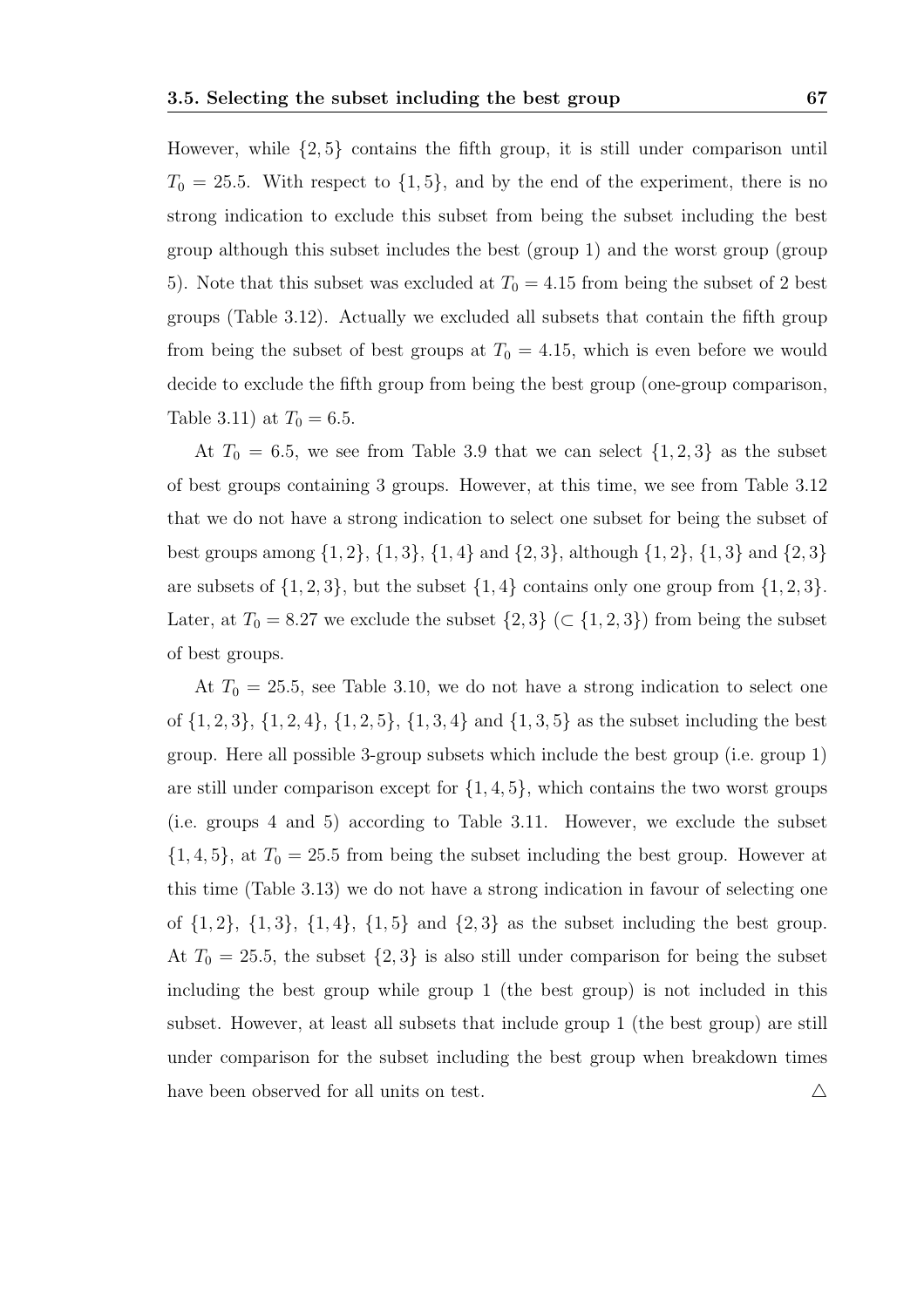#### 3.6 Concluding remarks

In this chapter we have presented NPI for comparison of several groups through experiments that may be terminated before the event of interest has been observed for all units. This work generalizes the NPI approach for selection presented by Coolen and van der Laan [25], with close links to methods for precedence testing which are explicitly developed to deal with such early termination.

We note that when the stopping time increases from  $T_0$  to  $T_0 + \epsilon$  such that only one extra failure occurs from one particular group, the lower probability remains either constant or increases and the upper probability remains constant or decreases. Hence, when  $T_0$  increases to  $T_0 + \epsilon$ , the imprecision remains constant or decreases. It is shown that the lower probability for a certain event can be interpreted as quantifying the amount of information in favour of the event while the upper probability can be interpreted as quantifying the amount of information against the event.

The NPI method presented here is not considered to be a competitor for established classical methods for precedence testing and selection, but it provides an interesting alternative which may be suitable particularly in cases where interest is explicitly in a future observation from one or more selected groups. It may well be the case that these different methods lead to quite different conclusions, so care must be taken about the actual inferential conclusions. As always, applying a variety of suitable statistical methods to a practical problem might give valuable insights into the problem and the different methods, where differences typically occur due to different underlying assumptions and explicitly different inferential goals of the methods.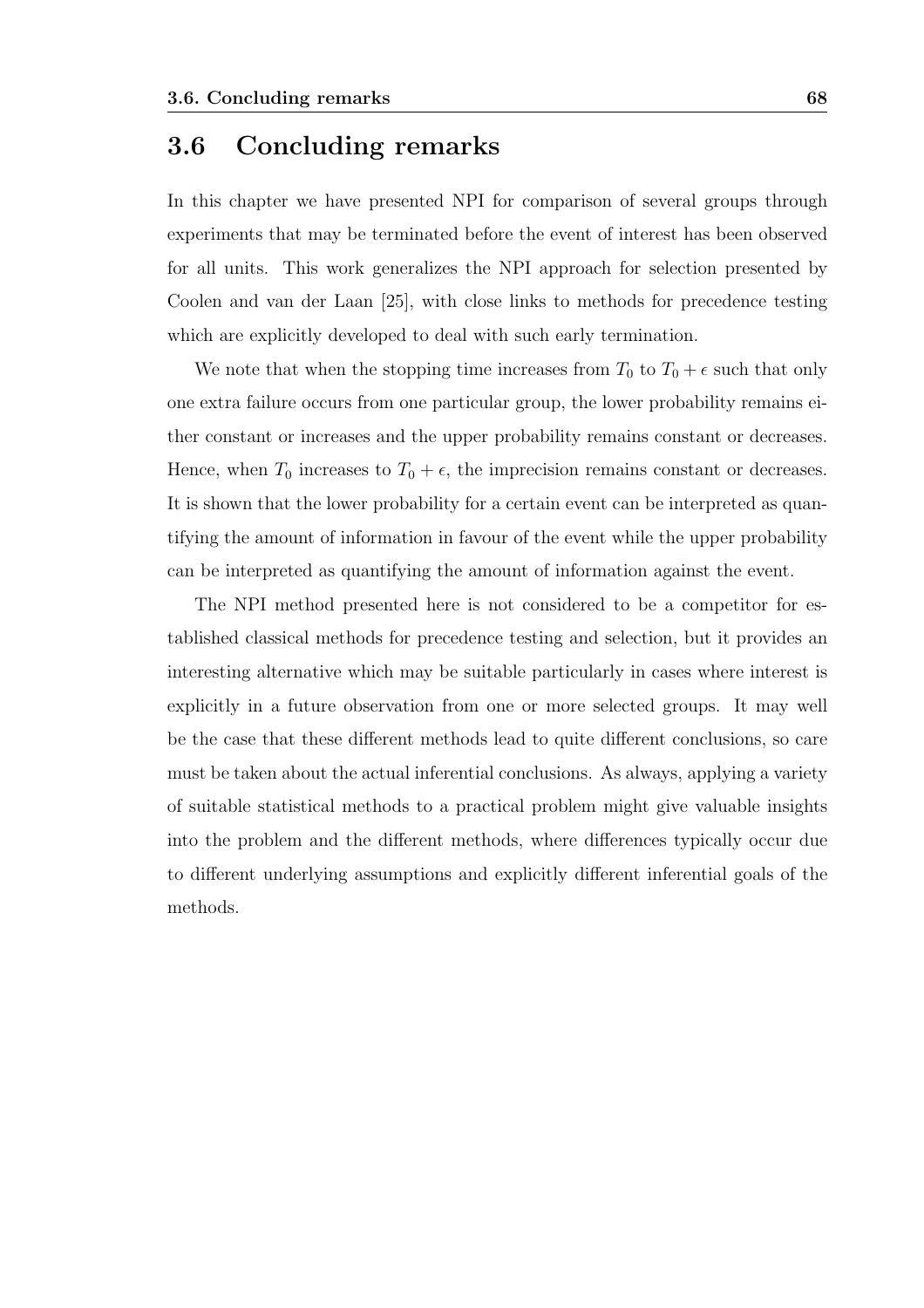# Chapter 4

# Comparisons of lifetime data with early termination

## 4.1 Introduction

Coolen and Yan [26] introduced NPI for comparison of two groups of lifetime data that contain right-censored observations, using the suitable  $\text{rc-}A_{(n)}$  assumption per group. However, they did not consider situations with more than two groups, nor the effect of early termination of the lifetime experiment. In Chapters 2 and 3 we presented NPI for comparison of groups of data with early termination of the experiment, say at time  $T_0$ , but all observations prior to  $T_0$  were required to be actual failure times, so no right-censoring was possible apart from the right-censoring at  $T_0$ of all units that had not yet failed. In this chapter we generalise that by developing NPI for comparison of multiple groups of lifetime data including right-censored observations, and with possible early termination of the lifetime experiment.

A short overview about the classical precedence tests is given in Section 4.2. The NPI lower and upper probabilities for comparing k groups in order to select the best group, with possible early termination of the lifetime experiment, are presented in Section 4.3, and this approach is illustrated and discussed via examples in Section 4.4. Some concluding remarks are given in Section 4.5.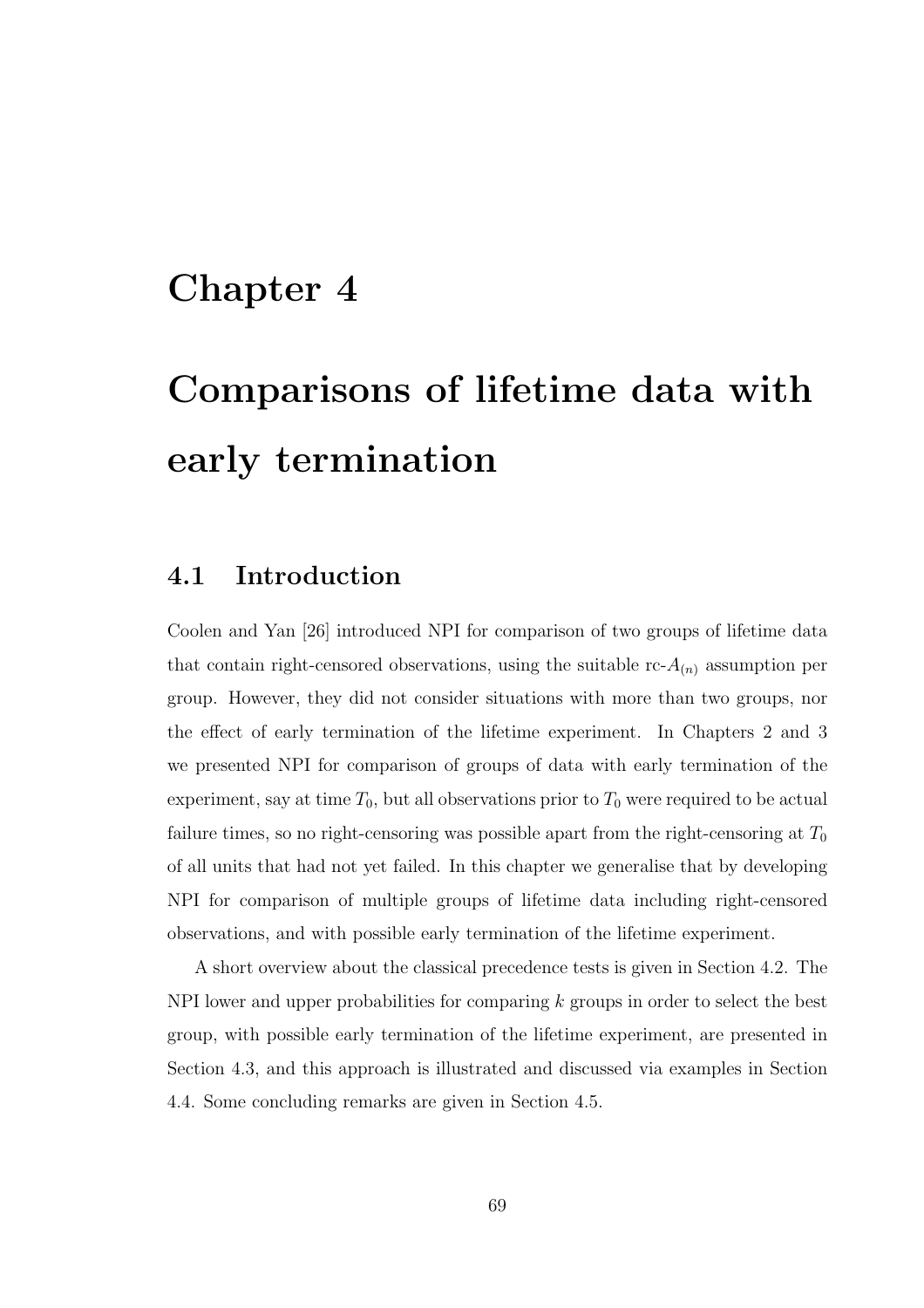#### 4.2 Classical precedence tests

Suppose we have  $k \geq 2$  independent groups, for group  $j$   $(j = 1, ..., k)$   $n_j$  units are placed on a lifetime experiment, and let their random times to failure be denoted by  $X_{j,1}, \ldots, X_{j,n_j}$ . In classical statistics, it is typically assumed that these random quantities are independent and identically distributed, with continuous distribution function  $F_j$ . Several nonparametric tests have been proposed in the literature for comparing  $k$  groups of units placed simultaneously on a lifetime experiment [15, 16].

Classical precedence testing methods consider the null hypothesis  $H_0 : F_1(x) =$  $\ldots = F_k(x)$  for all x, which is tested against several alternative hypotheses, e.g. the most general alternative  $H_1$ :  $F_i(x) \neq F_j(x)$  for at least one pair of i and j and some value of x. Another alternative hypothesis that has been used is the one-sided alternative  $H_2: F_i(x) \leq F_1(x)$ , with strict inequality for at least one  $i = 2, 3, ..., k$ and some  $x$  [16]. This is of particular use in applications where one wants to compare a control population, with distribution function  $F_1$ , to other populations, with distribution functions  $F_2, \ldots, F_k$ , to test if any of the other populations are better than the control population. Tests for several alternative hypotheses are presented in [15, 16]. For given  $p \in (0,1)$ , these tests typically depend on the statistics  $U_{jp} = n_j \hat{F}_j \hat{F}_1^{-1}(p), j = 2, 3, \ldots, k$ , where  $\hat{F}_j$  denotes the Kaplan-Meier estimator of  $F_j(x)$  [44] and  $\hat{F}_1^{-1}(u)$  is the Kaplan-Meier quantile function corresponding to  $\hat{F}_1$ . The asymptotic distribution of some functions of these statistics  $U_{jp}$  are given in [16], which also presents more details of such nonparametric precedence tests.

Let us consider one of these precedence tests proposed by Chakraborti and Desu [15] where, for a test of size  $\alpha$ , one may reject  $H_0$  in favour of  $H_2$  if

$$
V = (N \hat{\sigma}_1^2)^{-1/2} \sum_{j=2}^{k} (U_{jp} - n_j p) < -z_\alpha \tag{4.1}
$$

where  $N = \sum_{j=1}^{k} n_j$ , and  $z_{\alpha}$  is the upper 100 $\alpha$ -percentile of the standard normal distribution. Let  $x_{j,(i)}$  be the (distinct) *i*th largest failure time from group *j*, also let  $h_{ji}$  and  $\tilde{n}_{x_{j,(i)}}$  be the number of failures and the number of units at risk, respectively, at  $x_{j,(i)}$ . Then, under  $H_0$ ,  $\hat{\sigma}_1^2 = (N/n_1) (1 - (n_1/N))^2 \hat{J}_1^0 + \sum_{j=2}^k (n_j/N) \hat{J}_j^0$ , where

$$
\hat{J}_j^0 = (1-p)^2 \sum_{i:x_{j,(i)} \leq \hat{F}^{-1}(p)} \frac{n_j h_{ji}}{\tilde{n}_{x_{j,(i)}}(\tilde{n}_{x_{j,(i)}} - h_{ji})}, \ j = 1, \ldots, k.
$$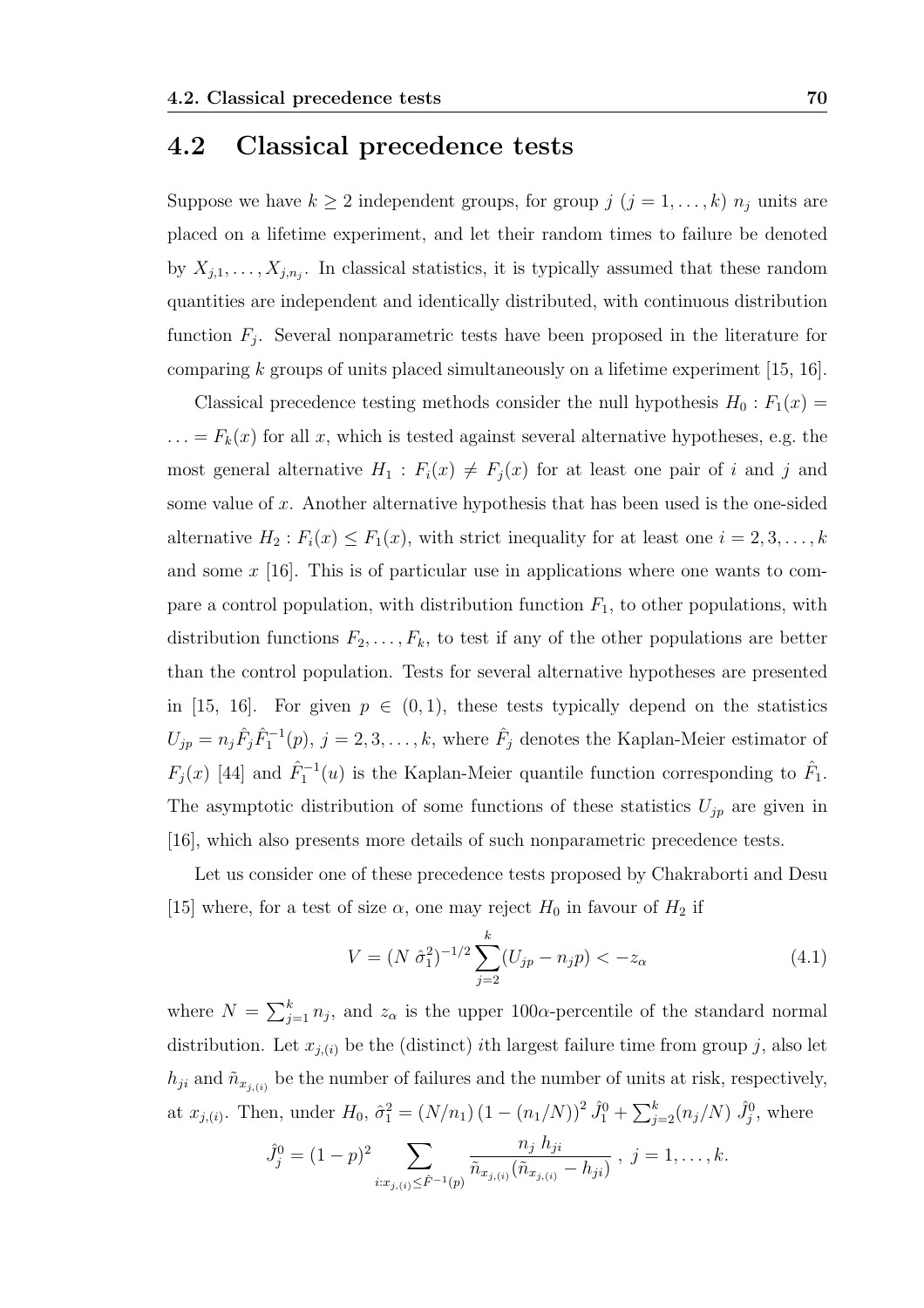In the NPI approach presented in this chapter, no null hypothesis is tested. Instead, different groups are compared by considering one further unit from each group, the lifetime of which is assumed to be exchangeable with those of units that were actually tested for the corresponding group. The NPI approach uses lower and upper probabilities to quantify the uncertainties involved with the comparisons of such random quantities, this enables meaningful inferences without the need for further assumptions.

#### 4.3 NPI for lifetime data with early termination

In this section, we consider a life-testing experiment to compare units of  $k \geq 2$ groups, which are assumed to be completely independent, with the experiment starting on all units at time 0. The experiment can be terminated before all units have failed, say at time  $T_0$ , which is assumed not to hold any information on residual timeto-failure for units that have not yet failed. We also allow right-censoring to occur before the experiment is stopped, due to a censoring process that is assumed to be independent of the failure process. So we consider both right-censored observations in the original data and right-censoring due to stopping the experiment at  $T_0$ . For group  $j$   $(j = 1, ..., k)$   $n_j$  units are in the experiment, of which  $u_j$  units fail before (or at)  $T_0$ , with ordered failure times  $x_{j,1} < \ldots < x_{j,u_j} \leq T_0$ , and  $c_{j,1} < \ldots < c_{j,v_j} < T_0$ are right-censoring times (we assume no tied observations for ease of notation, generalization is straightforward as discussed in Subsection 1.3.5). Let  $x_{j,0} = 0$  and  $x_{j,u_j+1} = \infty$ . Let  $s_{j,i_j}$  be the number of right-censored observations in the interval  $(x_{j,i_j}, x_{j,i_j+1}), i_j = 0, \ldots, u_j - 1$ , with  $x_{j,i_j} < c_{j,1}^{i_j} < \ldots < c_{j,1}^{i_j}$  $y_{j,s_{j,i_j}}^i < x_{j,i_j+1}$ . Similarly, let  $s_{j,u_j}$  be the number of right-censored observations in the interval  $(x_{j,u_j}, T_0)$ , with  $x_{j,u_j} < c_{j,1}^{u_j} < \ldots < c_{j,i}^{u_j}$  $j_{j,s_{j,u_j}}^{u_j} < T_0$  and  $\sum_{i_j=0}^{u_j} s_{j,i_j} = v_j$ , so  $n_j - (u_j + v_j)$  units from group j are right-censored at  $T_0$ .

To compare the k groups, we consider a hypothetical further unit from each group which would also have been involved in this experiment, with  $X_{i,n_i+1}$  the random failure time for the further unit from group  $j$  which is assumed to be exchangeable with the failure times of the  $n_j$  units of the same group included in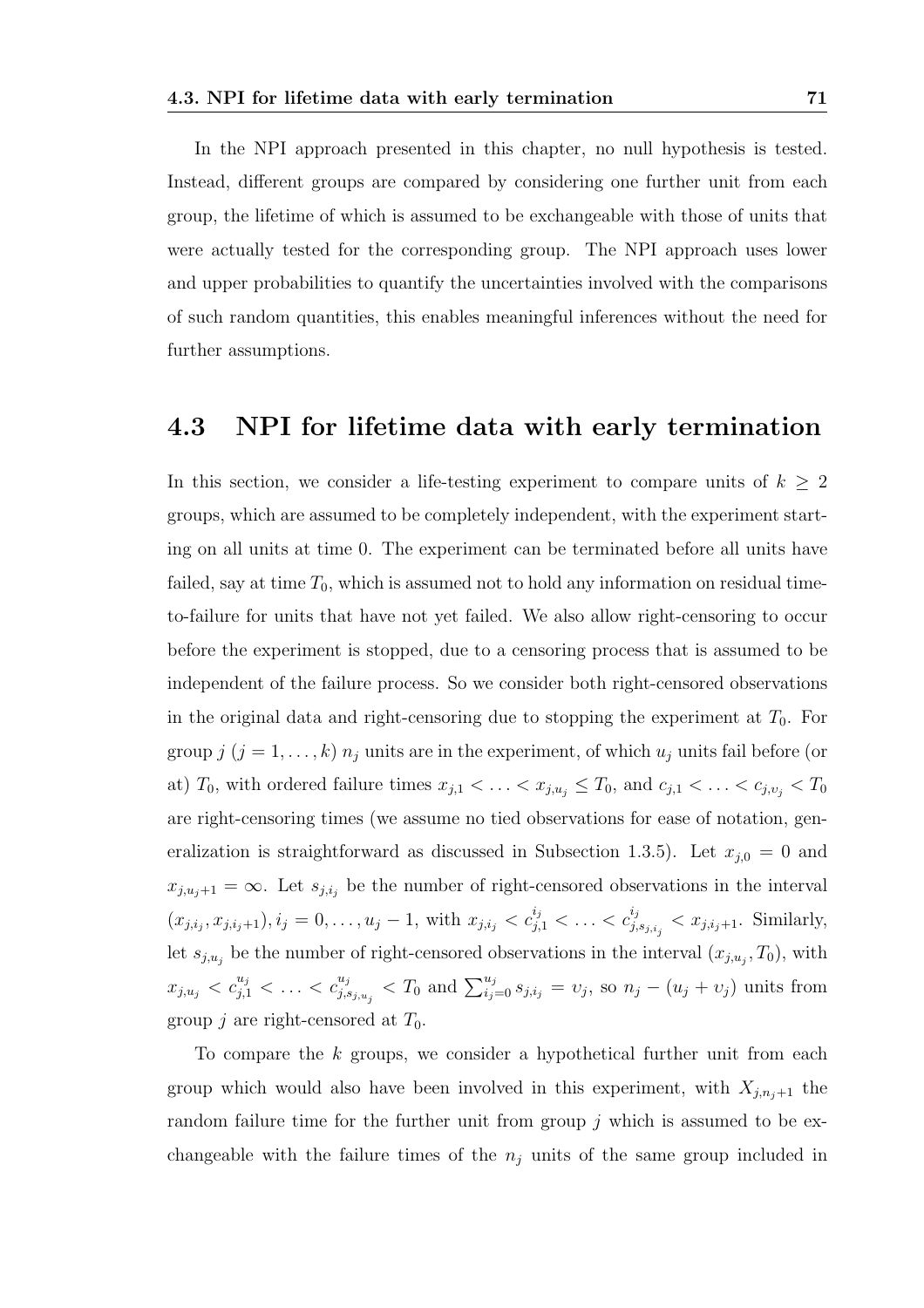the experiment. The assumption rc- $A_{(n_j)}$  implies the M-function values for  $X_{j,n_j+1}$ presented in Theorem 4.1.

Theorem 4.1. For NPI with lifetime data containing right-censored observations, and with early termination of the experiment at time  $T_0$ , the assumption rc- $A_{(n_j)}$ implies that the following M-function values apply for  $X_{j,n_j+1}$ , on the basis of data consisting of  $u_j$  failure times and  $(n_j - u_j)$  right-censored observations:

$$
M_{ij}^j = M_{X_{j,n_j+1}}(x_{j,i_j}, x_{j,i_j+1}) = \frac{1}{n_j+1} \prod_{\{r:c_{j,r} < x_{j,i_j}\}} \frac{\tilde{n}_{j,c_{j,r}}+1}{\tilde{n}_{j,c_{j,r}}}
$$
\n
$$
M_{i_j,t_j}^j = M_{X_{j,n_j+1}}(c_{j,t_j}^{i_j}, x_{j,i_j+1}) = \frac{1}{(n_j+1)} \left(\tilde{n}_{j,c_{j,t_j}^{i_j}}\right)^{-1} \prod_{\{r:c_{j,r} < c_{j,t_j}^{i_j}\}} \frac{\tilde{n}_{j,c_{j,r}}+1}{\tilde{n}_{j,c_{j,r}}}
$$
\n
$$
M_{T_0}^j = M_{X_{j,n_j+1}}(T_0, \infty) = \frac{n_j - (u_j + v_j)}{n_j+1} \prod_{\{r:c_{j,r} < T_0\}} \frac{\tilde{n}_{j,c_{j,r}}+1}{\tilde{n}_{j,c_{j,r}}}
$$

where  $i_j = 0, \ldots, u_j, t_j = 1, \ldots, s_{j,i_j}$ , and  $\tilde{n}_{j,c_{j,r}}$  and  $\tilde{n}_{j,c_i}$  $j,t_j$ are the number of units from group j in the risk set just prior to time  $c_{j,r}$  and  $c_{j,t}^{i_j}$  $j_{j,t_j}^{i_j}$ , respectively. Also

$$
P_{i_j}^j = P(X_{j,n_j+1} \in (x_{j,i_j}, x_{j,i_j+1})) = \frac{1}{n_j+1} \prod_{\{r:c_{j,r} < x_{j,i_j+1}\}} \frac{\tilde{n}_{j,c_{j,r}} + 1}{\tilde{n}_{j,c_{j,r}}}
$$
\n
$$
P_{T_0}^j = P(X_{j,n_j+1} \in (T_0, \infty)) = M_{X_{j,n_j+1}}(T_0, \infty) = M_{T_0}^j.
$$

*Proof.* This is similar to the proof of Theorem 2.1. For group  $j$ , suppose there are  $w_j (= n_j - u_j - v_j)$  right-censored times beyond  $T_0$ , denoted by  $c_{j,1}^{T_0} < \ldots < c_{j,w_j}^{T_0}$ . Then,

$$
M_{X_{j,n_j+1}}(T_0, \infty) = \sum_{i_j^* = 1}^{w_j} M_{X_{j,n_j+1}}(c_{j,i_j^*}^{T_0}, \infty) = \frac{1}{n_j+1} \sum_{i_j^* = 1}^{w_j} \frac{1}{\tilde{n}_{j,c_{j,i_j^*}}}\prod_{\{r:c_{j,r} < c_{j,i_j^*}\}} \frac{\tilde{n}_{j,c_{j,r}} + 1}{\tilde{n}_{j,c_{j,r}}}
$$
\n
$$
= \frac{1}{n_j+1} \prod_{\{r:c_{j,r} < T_0\}} \frac{\tilde{n}_{j,c_{j,r}} + 1}{\tilde{n}_{j,c_{j,r}}} \left\{ \sum_{i_j^* = 1}^{w_j} \frac{1}{\tilde{n}_{j,c_{j,i_j^*}}}\prod_{\{r:T_0 < c_{j,r} < c_{j,i_j^*}\}} \frac{\tilde{n}_{j,c_{j,r}} + 1}{\tilde{n}_{j,c_{j,r}}} \right\}
$$
\n
$$
= \frac{1}{n_j+1} \prod_{\{r:c_{j,r} < T_0\}} \frac{\tilde{n}_{j,c_{j,r}} + 1}{\tilde{n}_{j,c_{j,r}}} \left\{ \prod_{\{r:T_0 < c_{j,r} < \infty\}} \frac{\tilde{n}_{j,c_{j,r}} + 1}{\tilde{n}_{j,c_{j,r}}} - 1 \right\}
$$
\n
$$
= \frac{1}{n_j+1} \prod_{\{r:c_{j,r} < T_0\}} \frac{\tilde{n}_{j,c_{j,r}} + 1}{\tilde{n}_{j,c_{j,r}}} \left\{ \tilde{n}_{j,c_{j,r}} + 1 - 1 \right\}
$$

 $\Box$ The fourth equality follows from Lemma 1.1, and  $\tilde{n}_{j,c_{j,1}^{T_0}} = n_j - u_j - v_j$ .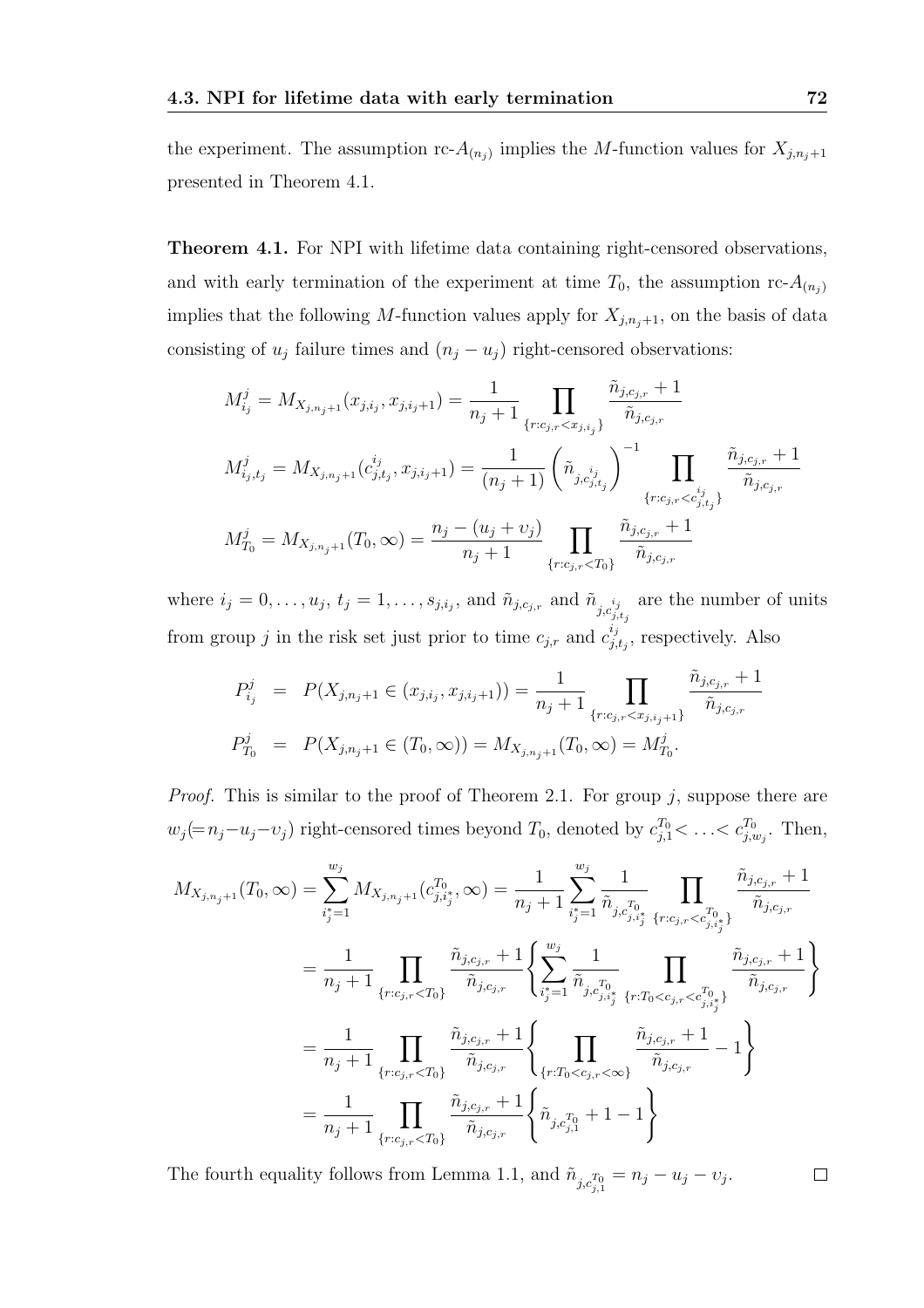In this chapter we restrict attention to the events  $X_{l,n_l+1} = \max_{1 \leq j \leq k} X_{j,n_j+1}$ , for  $l = 1, \ldots, k$ , where the NPI lower and upper probabilities, presented in Theorem 4.2, are specified with the use of Theorem 4.1.

Theorem 4.2. The NPI lower and upper probabilities for the event that the next observed lifetime from group  $l$  is the maximum of all next observed lifetimes for the  $k$  groups in the experiment, with one future lifetime per group considered, i.e.  $\underline{P}^{(l)} = \underline{P}$  $X_{l,n_l+1} = \max_{1 \leq j \leq k} X_{j,n_j+1}$  and  $\overline{P}^{(l)} = \overline{P}$  $\sqrt{ }$  $X_{l,n_l+1} = \max_{1 \le j \le k} X_{j,n_j+1}$ , are  $\underline{P}^{(l)} = \sum_{l=1}^{u_l}$  $i_l=0$  $\sqrt{ }$  $\int$  $\mathbf{C}$  $\Pi$ k  $j=1$ j $\neq l$  $\sqrt{ }$  $\frac{1}{2}$  $\sum_{i=1}^{n}$  $i_j=0$  ${\bf 1}\{x_{j,i_j+1} {<} x_{l,i_l}\} P^j_{i_j}$  $i_j$ 1  $\left|M_{i_l}^l + \right|$  $\sum$  $t_l=1$  $\Pi$ k  $j=1$ j $\neq l$  $\sqrt{ }$  $\cdot$  $\sum_{i=1}^{n}$  $i_j=0$  ${\bf 1}\{x_{j,i_j+1} {<} c^{i_l}_{l,t_l}\} P^j_{i_j}$  $i_j$ 1  $\left| M_{i_l,t_l}^l \right.$  $\mathcal{L}$  $\overline{\mathcal{L}}$  $\int$  $+$ 

$$
M_{T_0}^l \prod_{\substack{j=1 \ j \neq l}}^k \sum_{i_j=0}^{u_j} \mathbf{1}\{x_{j,i_j+1} < T_0\} P_{i_j}^j \tag{4.2}
$$

$$
\overline{P}^{(l)} = \sum_{i_l=0}^{u_l} P_{i_l}^l \prod_{j=1}^k \left\{ \sum_{i_j=0}^{u_j} \mathbf{1} \{x_{j,i_j} < x_{l,i_l+1}\} M_{i_j}^j + \sum_{i_j=0}^{u_j} \sum_{t_j=1}^{s_{j,i_j}} \mathbf{1} \{c_{j,t_j}^{i_j} < x_{l,i_l+1}\} M_{i_j,t_j}^j + \mathbf{1} \{T_0 < x_{l,i_l+1}\} M_{T_0}^j \right\} + P_{T_0}^l \tag{4.3}
$$

Proof. First, we write the probability for the event of interest as

$$
P^{(l)} = P\left(X_{l,n_l+1} = \max_{1 \leq j \leq k} X_{j,n_j+1}\right) = P\left(\bigcap_{\substack{j=1 \ i \neq l}}^k \{X_{j,n_j+1} < X_{l,n_l+1}\}\right)
$$
\n
$$
= \sum_{i_l=0}^{u_l} P\left(\bigcap_{\substack{j=1 \ j \neq l}}^k \{X_{j,n_j+1} < X_{l,n_l+1}, X_{l,n_l+1} \in (x_{l,i_l}, x_{l,i_l+1})\}\right) + P\left(\bigcap_{\substack{j=1 \ j \neq l}}^k \{X_{j,n_j+1} < X_{l,n_l+1}, X_{l,n_l+1} \in (T_0, \infty)\}\right)
$$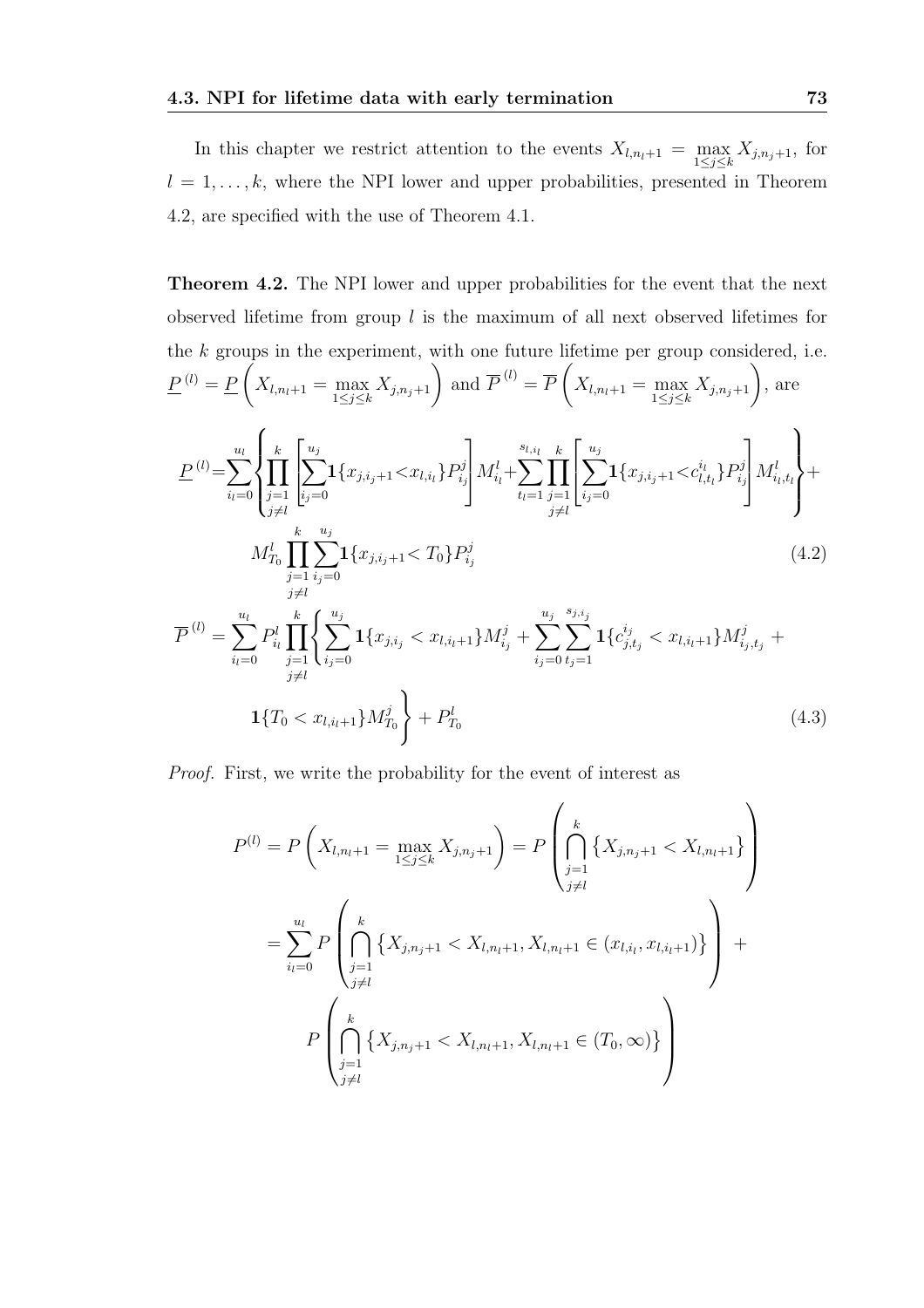The NPI lower probability is derived as follows

$$
P^{(l)} \geq \sum_{i_l=0}^{u_l} \left\{ P \left( \bigcap_{\substack{j=1 \ i \neq l}}^k \{X_{j,n_j+1} < x_{l,i_l}\} \right) M_{i_l}^l + \sum_{t_l=1}^{s_{l,i_l}} P \left( \bigcap_{\substack{j=1 \ i \neq l}}^k \{X_{j,n_j+1} < c_{l,t_l}^{i_l}\} \right) M_{i_l,t_l}^l \right\} + \frac{P \left( \bigcap_{\substack{j=1 \ i \neq l}}^k \{X_{j,n_j+1} < T_0\} \right) M_{T_0}^l}{\prod_{\substack{j=1 \ i \neq l}}^k P \left( X_{j,n_j+1} < x_{l,i_l} \right) M_{i_l}^l + \sum_{t_l=1}^{s_{l,i_l}} \prod_{\substack{j=1 \ j \neq l}}^k P \left( X_{j,n_j+1} < c_{l,t_l}^{i_l} \right) M_{i_l,t_l}^l \right\} + \frac{P \left( X_{j,n_j+1} < T_0 \right) M_{T_0}^l}{\prod_{\substack{j=1 \ j \neq l}}^k P \left( X_{j,n_j+1} < T_0 \right) M_{T_0}^l}
$$
\n
$$
\geq \sum_{i_l=0}^{u_l} \left\{ \prod_{\substack{j=1 \ i \neq l}}^k \left[ \sum_{i_j=0}^{u_j} \{x_{j,i_j+1} < x_{l,i_l}\} P_{i_j}^j \right] M_{i_l}^l + \sum_{t_l=1}^{s_{l,i_l}} \prod_{\substack{j=1 \ j \neq l}}^s \left[ \sum_{i_j=0}^{u_j} \{x_{j,i_j+1} < c_{l,t_l}^{i_l}\} P_{i_j}^j \right] M_{i_l,t_l}^l \right\} + \frac{1}{\prod_{j=1}^k} \left[ \sum_{i_j=0}^{u_j} \{x_{j,i_j+1} < T_0\} P_{i_j}^j \right] M_{T_0}^l
$$

The first inequality follows by putting all probability masses for  $X_{l,n_l+1}$  corresponding to the intervals  $(x_{l,i_l}, x_{l,i_{l+1}})$ , for  $i_l = 0, 1, \ldots, u_l$ , and  $(T_0, \infty)$ , in the left end points of these intervals, and by using Lemma 1.4 for the nested intervals. The second inequality follows by putting all probability masses for  $X_{j,n_j+1}$ , for  $j =$  $1, \ldots, k, j \neq l$ , corresponding to the intervals  $(x_{j,i_j}, x_{j,i_j+1})$ , with  $(i_j = 0, 1, \ldots, u_j)$ , and  $(T_0, \infty)$ , in the right end points of these intervals. The NPI upper probability is obtained in a similar way, but now all probability masses for the random quantities involved are put at the opposite end points of the respective intervals, then

$$
P^{(l)} \leq \sum_{i_l=0}^{u_l} P\left(\bigcap_{\substack{j=1 \ i \neq l}}^k \{X_{j,n_j+1} < x_{l,i_l+1}\} \right) P^l_{i_l} + P\left(\bigcap_{\substack{j=1 \ i \neq l}}^k \{X_{j,n_j+1} < \infty\} \right) P^l_{T_0}
$$
\n
$$
= \sum_{i_l=0}^{u_l} P^l_{i_l} \prod_{\substack{j=1 \ i \neq l}}^k P\left(X_{j,n_j+1} < x_{l,i_l+1}\right) + P^l_{T_0}
$$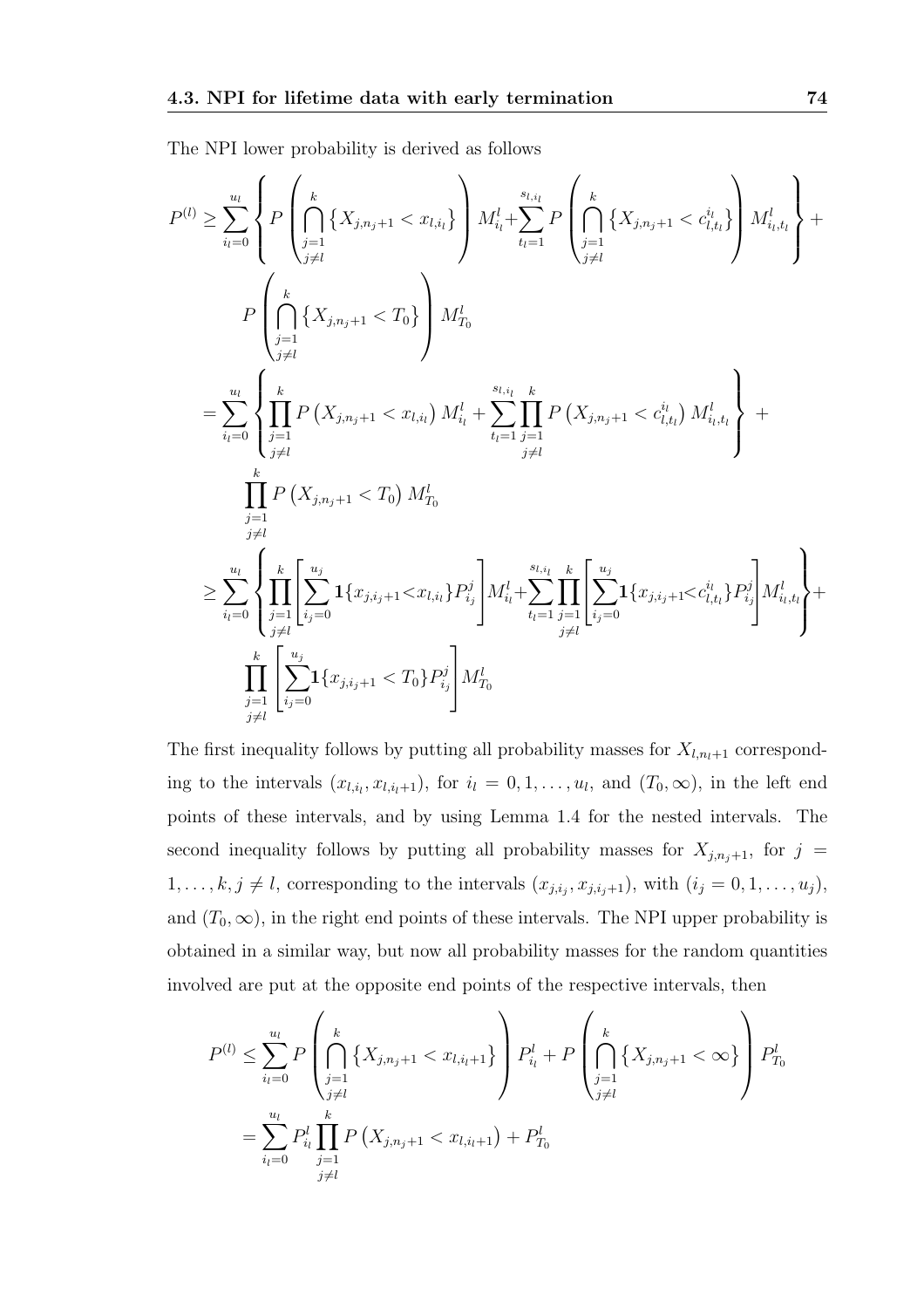$$
\leq \sum_{i_l=0}^{u_l} P_{i_l}^l \prod_{j=1}^k \left\{ \sum_{i_j=0}^{u_j} \mathbf{1}_{\{x_{j,i_j} < x_{l,i_{l}+1}\} M_{i_j}^j + \frac{1}{j} \right\}
$$
\n
$$
\sum_{i_j=0}^{u_j} \sum_{t_j=1}^{s_{j,i_j}} \mathbf{1}_{\{c_{j,t_j}^{i_j} < x_{l,i_{l}+1}\} M_{i_j,t_j}^j + 1 \{T_0 < x_{l,i_{l}+1}\} M_{T_0}^j \right\} + P_{T_0}^l
$$

It is easily seen that the value of  $T_0$  only influences these lower and upper probabilities through the values of  $u_j$ . If  $u_l = 0$  then  $\overline{P}^{(l)} = 1$ , while if  $u_j = 0$  for at least one  $j \neq l$  then  $\underline{P}^{(l)} = 0$ . If the experiment is terminated before a single unit has failed, then  $\underline{P}^{(l)} = 0$  and  $\overline{P}^{(l)} = 1$  for all groups. These extreme cases illustrate an attractive feature of these NPI lower and upper probabilities in quantifying the strength of statistical information, in an intuitive manner that is not possible with precise probabilities. If  $T_0$  increases,  $\underline{P}^{(l)}$  never decreases and  $\overline{P}^{(l)}$  never increases, and they can only change if further events are observed as we will see later in the examples.

If the experiment is not ended before event times for all units have been observed (whether the units have failed or were right-censored), then the terms including  $T_0$ in (4.2) and (4.3) disappear, and we get an extension of the results by Coolen and Yan [26], who only considered NPI for comparison of two groups of lifetime data. In this case, the NPI lower and upper probabilities are

$$
P^{(l)} = \sum_{i_l=0}^{u_l} \left\{ \prod_{\substack{j=1 \ j \neq l}}^{k} \left[ \sum_{i_j=0}^{u_j} \mathbf{1}_{\{x_{j,i_j+1} < x_{l,i_l}\}} P_{i_j}^j \right] M_{i_l}^l + \sum_{t_l=1}^{s_{l,i_l}} \prod_{j=1}^k \left[ \sum_{i_j=0}^{u_j} \mathbf{1}_{\{x_{j,i_j+1} < c_{l,t_l}\}} P_{i_j}^j \right] M_{i_l, t_l}^l \right\}
$$
\n
$$
\overline{P}^{(l)} = \sum_{i_l=0}^{u_l} P_{i_l}^l \prod_{j=1}^k \left\{ \sum_{i_j=0}^{u_j} \mathbf{1}_{\{x_{j,i_j} < x_{l,i_l+1}\}} M_{i_j}^j + \sum_{i_j=0}^{u_j} \sum_{t_j=1}^{s_{j,i_j}} \mathbf{1}_{\{c_{j,t_j}^{i_j} < x_{l,i_l+1}\}} M_{i_j, t_j}^j \right\}
$$

Another special case occurs if there are no right-censored observations before  $T_0$ , then these results are identical to those presented in Chapter 3 (Section 3.3). One can study these lower and upper probabilities, given in Theorem 4.2, in detail following the same argument as in Chapters 2 and 3.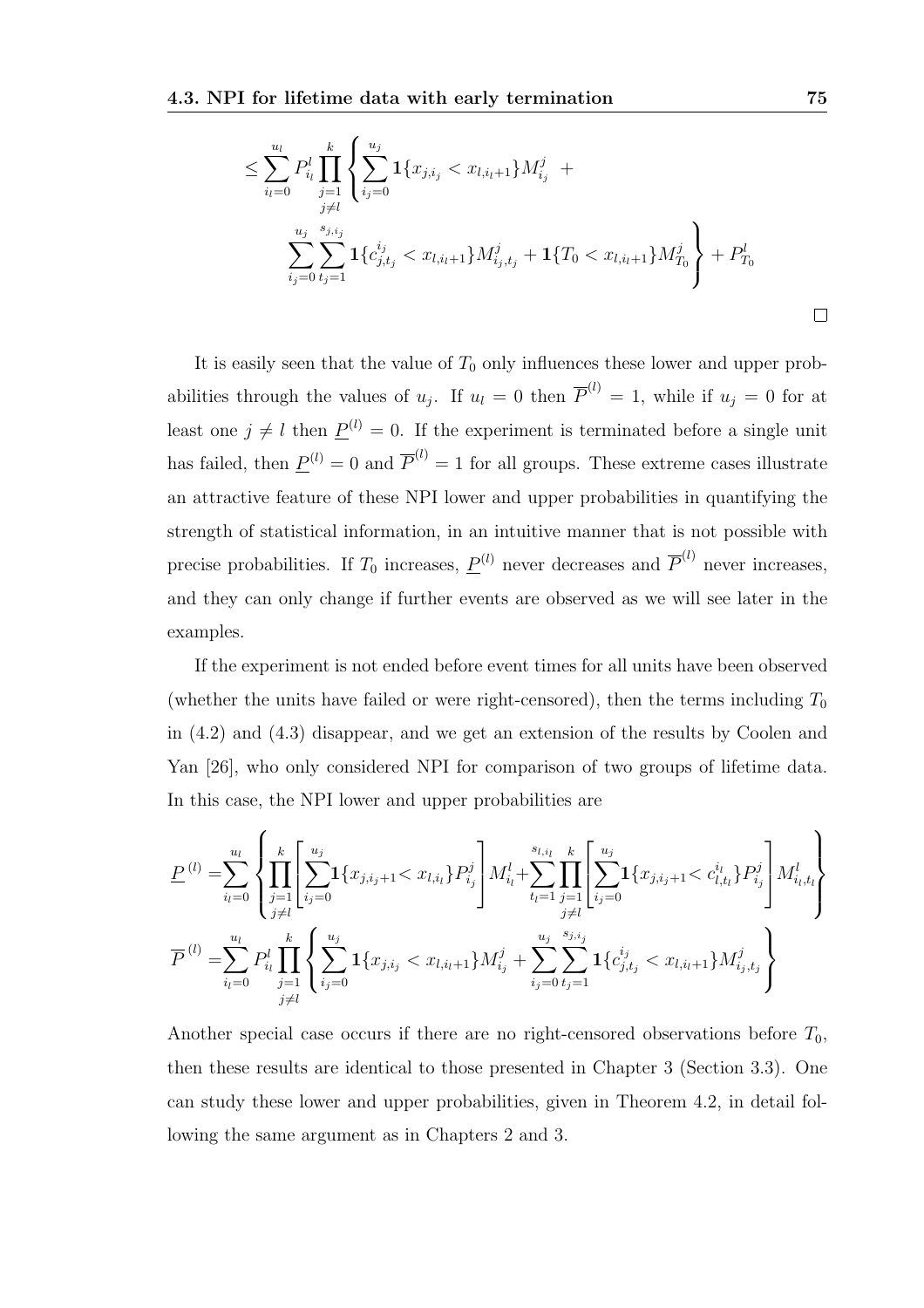### 4.4 Examples

In this section, two examples with data from the literature are presented to illustrate our method, and in the second example we also briefly discuss a classical precedence testing alternative for the same data.

Example 4.1. We use a data set from Desu and Raghavarao [33, p. 263], representing the recorded times (months) until promotion at a large company, for 19 employees in  $k = 3$  departments, which we refer to as 'groups' in line with terminology used throughout this chapter. The data are as follows: For group 1:  $15, 20^+, 36, 45, 58, 60$  $(n_1 = 6)$ , for group 2:  $12, 25^+, 28, 30^+, 30^+, 36, 40, 45, 48$   $(n_2 = 9)$ , and for group 3:  $30^+, 40, 48, 50$   $(n_3 = 4)$ , where '+' indicates that the employee left the company at that length of service before getting promotion, hence this can be considered to be a right-censored observation. One could argue about whether or not this rightcensoring process is independent of the promotion process, but as we only use this data set to illustrate our new method, and have no further circumstantial information, we do not address this in more detail. We consider at which department the data suggest that one needs to work the longest to get a promotion. In this example, as we are looking at maximum time till promotion, the 'best group' in terminology from Section 4.3, of course actually represents the department where one has to work the longest to achieve a promotion. This data set contains tied observations, we deal with them as discussed in Subsection 1.3.5.

| $T_0$         | $u_1$          | $u_2$          | $u_3$          | $P^{(1)}$        | $\overline{P}^{(1)}$ | $P^{(2)}$      | $\overline{P}^{(2)}$ | P <sup>(3)</sup> | $\overline{P}^{(3)}$ |
|---------------|----------------|----------------|----------------|------------------|----------------------|----------------|----------------------|------------------|----------------------|
| [0, 12)       | $\theta$       | $\theta$       | $\overline{0}$ | $\overline{0}$   | 1                    | $\overline{0}$ | 1                    | $\theta$         | $\mathbf{1}$         |
| [12, 15)      | $\theta$       | 1              | $\overline{0}$ | $\mathbf{0}$     | 1                    | $\overline{0}$ | 0.9029               | $\theta$         | $\mathbf{1}$         |
| [15, 28]      | 1              | 1              | $\overline{0}$ | $\boldsymbol{0}$ | 0.8629               | $\overline{0}$ | 0.9029               | 0.0114           | 1                    |
| [28, 36)      | 1              | $\overline{2}$ | $\mathbf{0}$   | $\boldsymbol{0}$ | 0.8629               | $\overline{0}$ | 0.7974               | 0.0243           | 1                    |
| [36, 40)      | $\overline{2}$ | 3              | $\overline{0}$ | $\boldsymbol{0}$ | 0.7140               | $\overline{0}$ | 0.6591               | 0.0887           | 1                    |
| [40, 45)      | $\overline{2}$ | $\overline{4}$ | 1              | 0.0678           | 0.7140               | 0.0248         | 0.5398               | 0.1135           | 0.8332               |
| [45, 48)      | 3              | 5              | 1              | 0.0813           | 0.6148               | 0.0315         | 0.4341               | 0.1969           | 0.8332               |
| [48, 50)      | 3              | 6              | $\overline{2}$ | 0.1670           | 0.6148               | 0.0315         | 0.3542               | 0.2161           | 0.7475               |
| [50, 58)      | 3              | 6              | 3              | 0.2392           | 0.6148               | 0.0315         | 0.3542               | 0.2161           | 0.6617               |
| [58, 60)      | $\overline{4}$ | 6              | 3              | 0.2392           | 0.6148               | 0.0315         | 0.3542               | 0.2161           | 0.6617               |
| $[60,\infty)$ | 5              | 6              | 3              | 0.2392           | 0.6148               | 0.0315         | 0.3542               | 0.2161           | 0.6617               |

Table 4.1: The best group: NPI lower and upper probabilities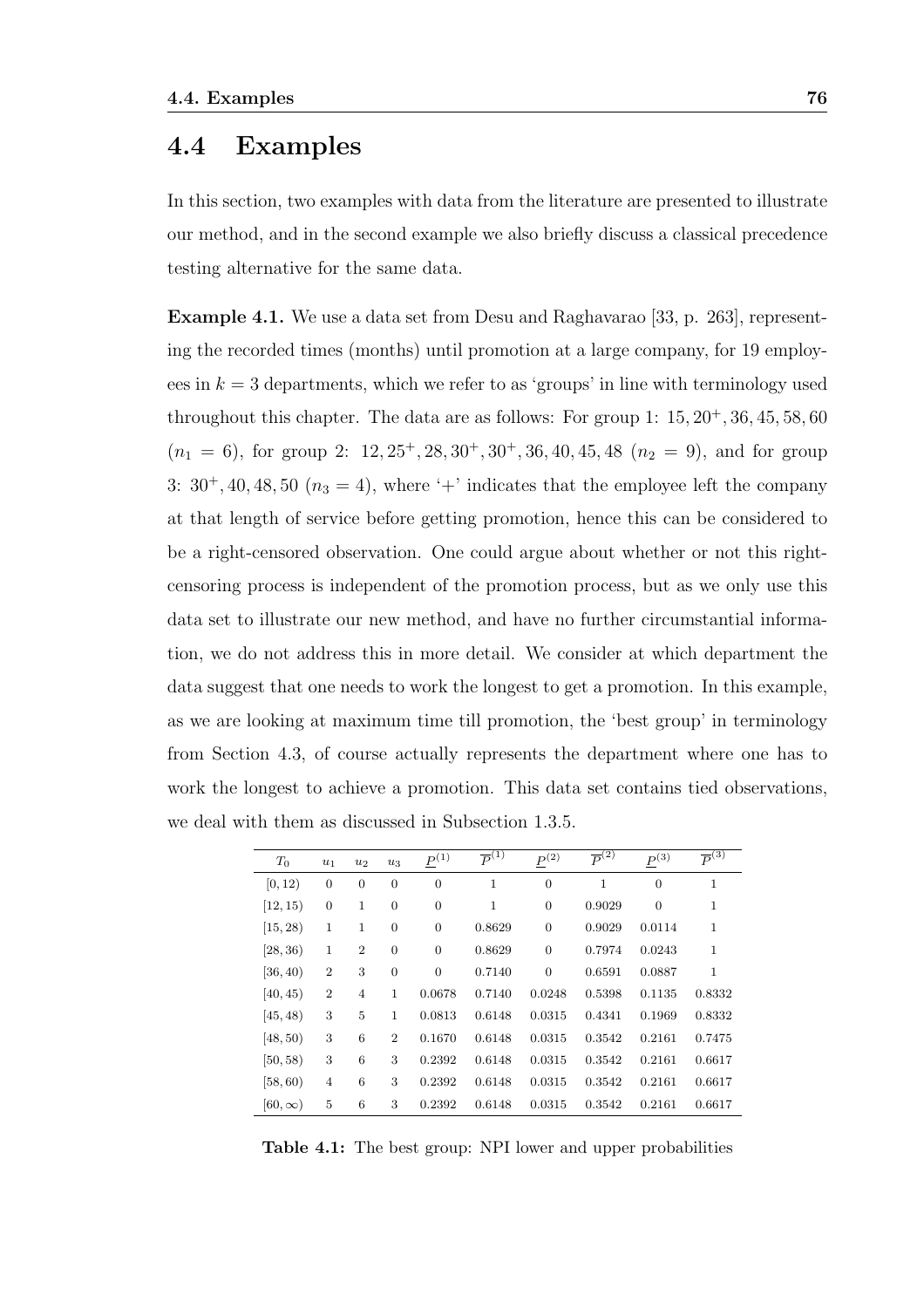

Figure 4.1: The best group: NPI lower and upper probabilities

We use these data to illustrate the NPI method proposed in this chapter, for which we also wish to illustrate the effect of possible early termination of a lifetime experiment. To enable this, we now assume that the recorded times until promotion are all measured from the same moment in time, and we consider the effect on our inferences if, instead of having the complete data as given above, the differences in time to promotion were studied after  $T_0$  months. In this case, all observations that are larger than  $T_0$  are replaced by right-censored observations at  $T_0$ . For several values of  $T_0$ , the NPI lower probabilities  $\underline{P}^{(l)}$  and NPI upper probabilities  $\overline{P}^{(l)}$ , for  $l = 1, 2, 3$ , are presented in Table 4.1. For all values of  $T_0$  until it is greater than the largest observation in the data set (60), these NPI lower and upper probabilities are also displayed in Figure 4.1. At no value for  $T_0$  the data indicate strongly that one of the groups leads to longest time to promotion.

As mentioned before,  $T_0$  only influences the NPI lower and upper probabilities considered here via the  $u_j$ , so the actually observed failure times, in the sense that, for increasing  $T_0$ , these lower and upper probabilities for each group are constant except when  $T_0$  increases past an observed  $u_j$ . For example, for  $15 \le T_0 < 28$ , the NPI lower and upper probabilities for all three groups remain constant since no observed failure times are in this interval, even though there are two right-censored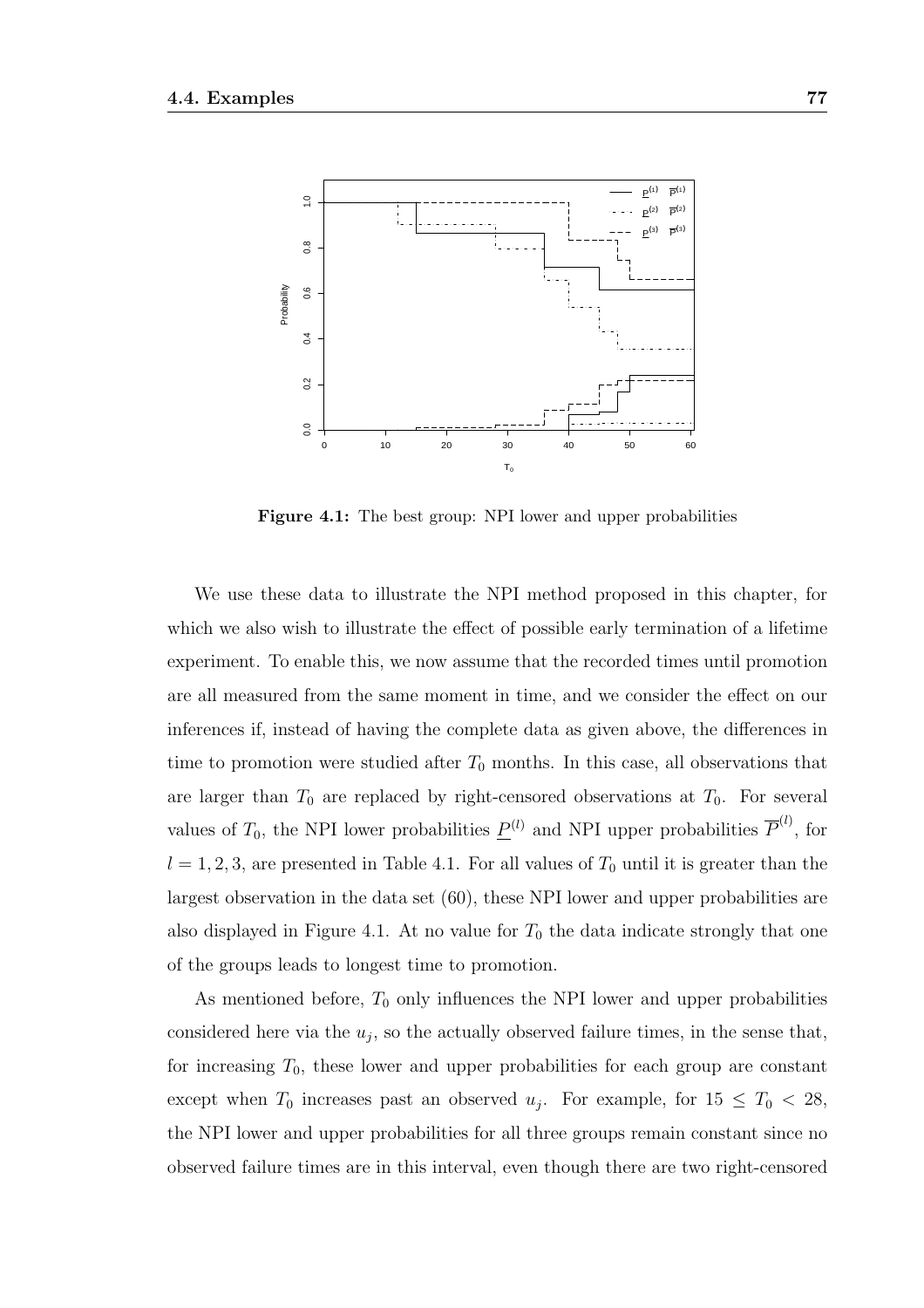observations in this interval. These right-censored observations affect the NPI lower and upper probabilities with larger values of  $T_0$ , at later failure times, as the jump sizes in these functions will increase. At  $T_0 = 28$ , when the experiment would include the failure time 28 for a unit of group 2, the upper probability for group 2 decreases and the lower probability for group 3 increases. However, the lower probabilities for groups 1 and 2 still remain 0 for  $T_0 = 28$ , as there has not yet been an observed failure for group 3 at that moment in time, so the data do not exclude the possibility that units in group 3 would never fail. If the experiment is ended before the first failure of a particular group occurs, as is the case for group 3 at  $T_0$  less than 40 in this example, then the extreme case corresponding to these lower probabilities for groups 1 and 2, according to the NPI M-functions, allows the probability mass related to failure for units of group 3 to go to infinity, which explains why the lower probabilities for groups 1 and 2 remain equal to 0 until  $T_0$  increases past 40, the smallest time at which a unit of group 3 fails.

If the experiment is stopped at  $T_0 \in [15, 50)$ , both the lower and upper probabilities for group 3 are greater than the lower and upper probabilities, respectively, for groups 1 and 2, as discussed before one could argue that this provides a weak indication that group 3 leads to the longest times until promotion. However, the large imprecision in these lower and upper probabilities indicates that the evidence for such a claim is weak, so care must be taken when formulating any conclusion along these lines. For larger values of  $T_0$ , such that event times for most units have been observed in the experiment, group 3 has most imprecision remaining, which reflects that there are only few observations for group 3.  $\triangle$ 

Example 4.2. In this example we use a data set considered by Lee and Desu [49], which gives leukemia remission times (in days) for patients undergoing three different treatments, so  $k = 3$ , and the numbers of patients per treatment are  $n_1 = 25$ ,  $n_2 = 19$  and  $n_3 = 22$ . The data are given in Table 4.2, where '+' again denotes that an observation is right-censored. In this example, 'better' means that a treatment leads to larger remission times. This data set was also used by Chakraborti and van der Laan [16] to illustrate precedence testing, with Treatment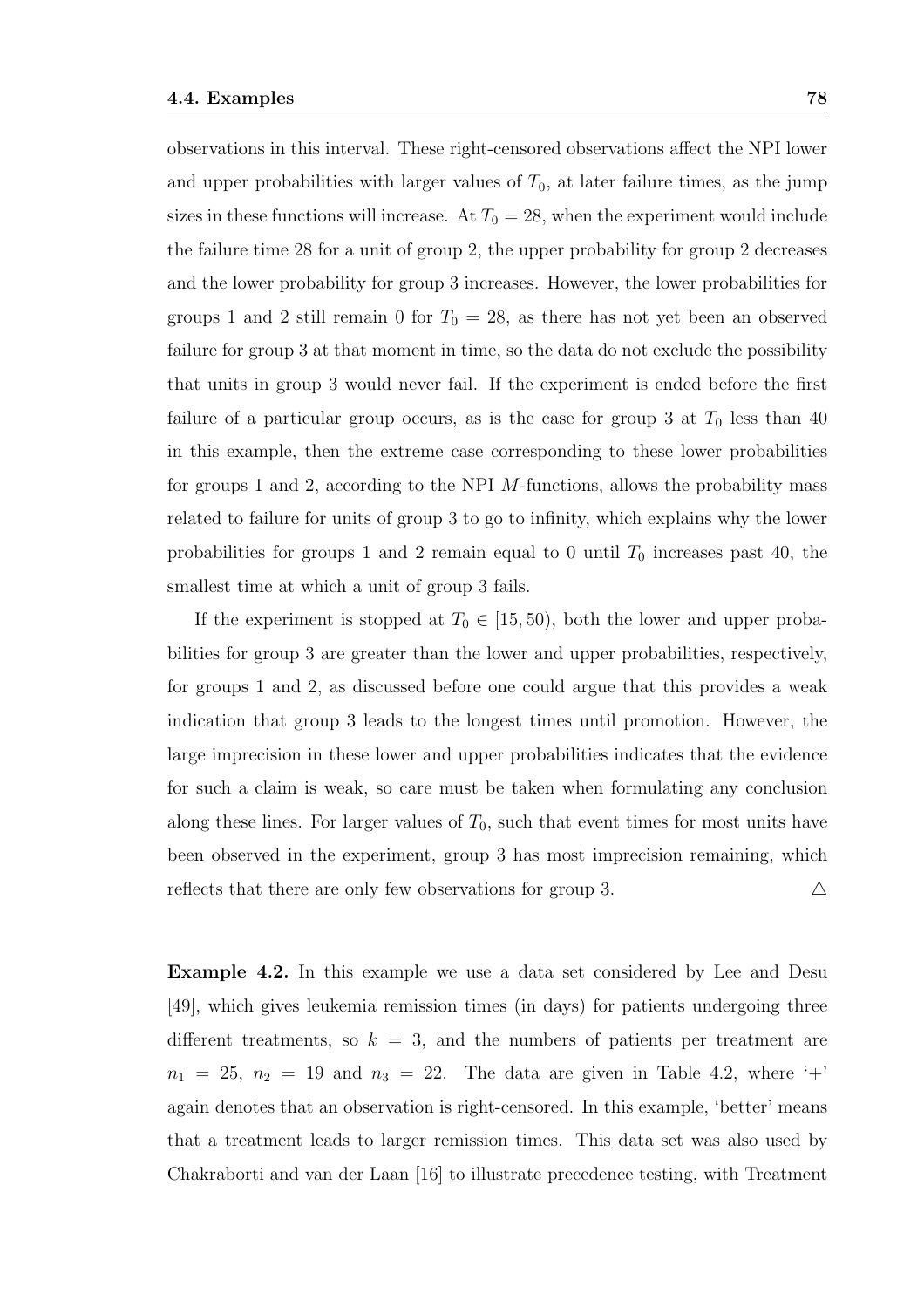|    |     | Treatment 1 |           |        |        |     | Treatment 2 |           | Treatment 3 |           |           |          |        |
|----|-----|-------------|-----------|--------|--------|-----|-------------|-----------|-------------|-----------|-----------|----------|--------|
| 4  | 5   | 9           | 10        | 10     | 8      | 10  | 10          | 12        | 8           | 10        | 11        | $12^{+}$ | 23     |
| 12 | 13  | $20^{+}$    | 23        | 28     | 14     | 20  | 48          | 70        | 25          | 25        | 28        | 28       | 31     |
| 28 | 28  | 29          | 31        | 32     | 75     | 99  | 103         | $161^{+}$ | 31          | 40        | 48        | 89       | 124    |
| 37 | 41  | 41          | 57        | 62     | 162    | 169 | 195         | $199+$    | 143         | $159^{+}$ | $190^{+}$ | $196+$   | $197+$ |
| 74 | 100 | 139         | $258^{+}$ | $269+$ | $217+$ | 220 | $245+$      |           | $205+$      | $219^{+}$ |           |          |        |

Table 4.2: The remission times (in days) of leukemia patients

1 considered as a control treatment, and with focus on the median of the remission times for the control treatment, i.e.  $F_1^{-1}(0.5) = 29.39, F_2(29.39) = 0.3334$  and  $\hat{F}_3(29.39) = 0.4207$ , consequently the value of V, from equation (4.1), is -0.975. They tested the null hypothesis that all treatments have the same effect, against the alternative that at least one of Treatments 2 or 3 is better than Treatment 1. They concluded that, at 5% significance level, there is no evidence that any of the Treatments 2 or 3 is better than Treatment 1.

This data set also contains tied observations and we deal with them in the same manner as discussed in Subsection 1.3.5. Table 4.3 presents the NPI lower and upper probabilities for the events that Treatment  $l$   $(l = 1, 2, 3)$  is the best, i.e. Treatment l leads to larger remission times than the other two treatments, for a number of times  $T_0$  at which the experiment could have been stopped, where as before all units for which no event had yet been observed at  $T_0$  would be considered to be right-censored at  $T_0$ . If we stop the experiment any time before 162 (i.e.  $T_0 < 162$ ) then we have a weak indication that treatments 2 and 3 are better than treatment 1, since  $\underline{P}^{(1)} < \underline{P}^{(j)}$  and  $\overline{P}^{(1)} < \overline{P}^{(j)}$  for  $j = 2, 3$ . However, if we consider, for example, the case where the experiment would have been stopped at  $T_0 = 162$ . then the data would provide a strong indication that Treatments 2 and 3 are both better than Treatment 1, since  $\overline{P}^{(1)} < \underline{P}^{(j)}$  for  $j = 2,3$ . Of course, as these NPI lower (upper) probabilities never decrease (increase), the same indication holds if the experiment would have continued beyond time 162, no matter if or when it would have stopped. This is an interestingly different conclusion than that reached by Chakraborti and van der Laan [16], and is a good indication of the importance of using several statistical methods simultaneously. It should be noted that, if in this example the experiment is not terminated before an event for each unit has been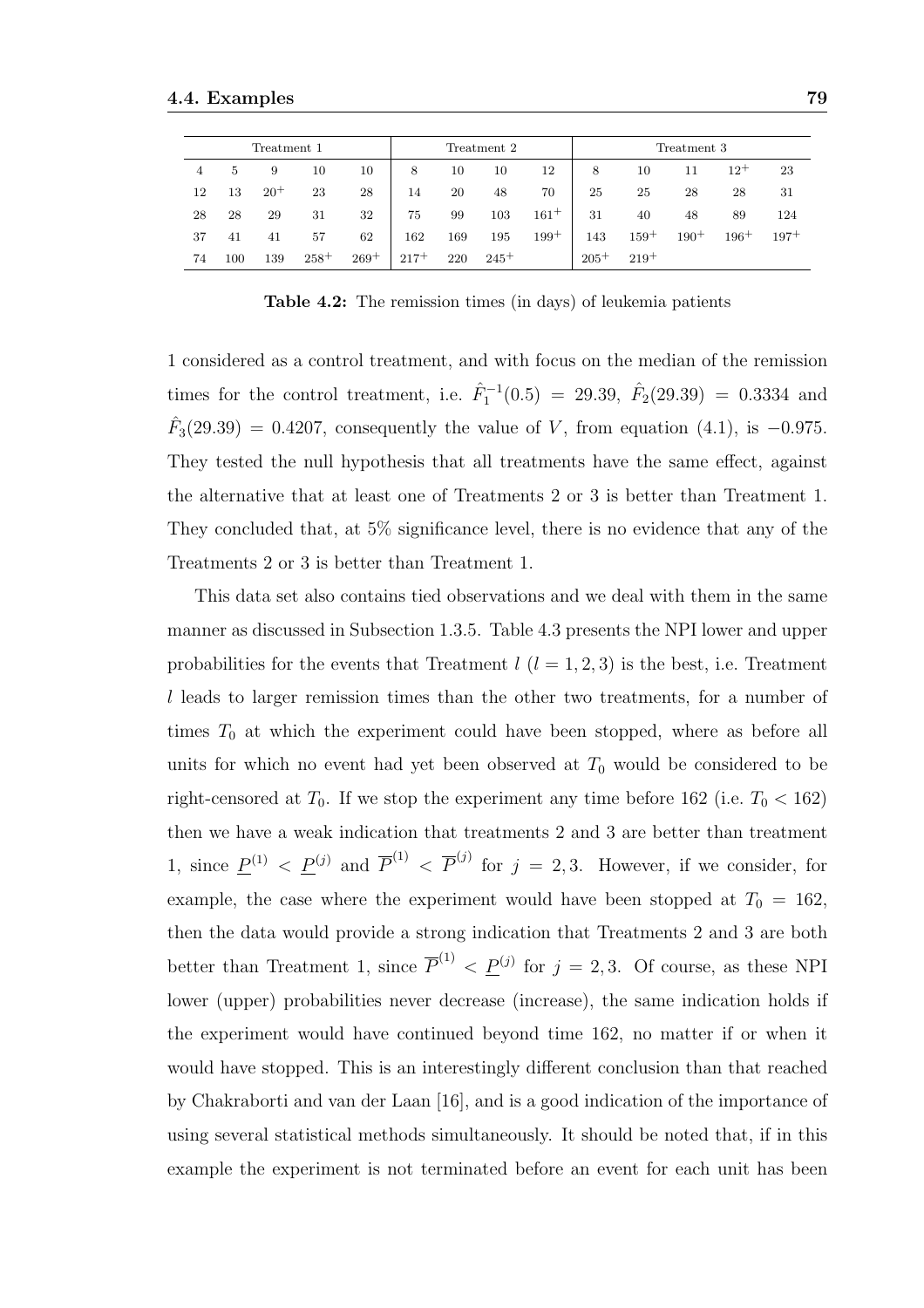| $T_0$          | $\boldsymbol{u}_1$ | $u_2$          | $u_3$           | ${\cal P}^{(1)}$ | $\overline{P}^{(1)}$ | ${\cal P}^{(2)}$ | $\overline{P}^{(2)}$ | ${\cal P}^{(3)}$ | $\overline{P}^{(3)}$ |
|----------------|--------------------|----------------|-----------------|------------------|----------------------|------------------|----------------------|------------------|----------------------|
| [5, 8)         | $\boldsymbol{2}$   | $\overline{0}$ | $\overline{0}$  | $\mathbf{0}$     | 0.9232               | $\mathbf{0}$     | $\mathbf{1}$         | $\overline{0}$   | $\mathbf{1}$         |
| [8, 10)        | 3                  | $\mathbf{1}$   | $\mathbf{1}$    | 0.0019           | 0.8851               | 0.0045           | 0.9505               | 0.0053           | 0.9570               |
| [10, 11]       | 5                  | 3              | $\overline{2}$  | 0.0103           | 0.8102               | 0.0139           | 0.8535               | 0.0253           | 0.9156               |
| [11, 13)       | $\,6$              | $\overline{4}$ | 3               | 0.0201           | 0.7734               | 0.0243           | 0.8059               | 0.0396           | 0.8741               |
| [13, 20)       | 7                  | 5              | 3               | 0.0246           | 0.7366               | 0.0281           | 0.7586               | 0.0571           | 0.8741               |
| [20, 23)       | $\overline{7}$     | $\,6$          | 3               | 0.0291           | 0.7366               | 0.0281           | 0.7113               | 0.0681           | 0.8741               |
| [23, 25)       | 8                  | $\,6$          | $\overline{4}$  | 0.0380           | 0.6992               | 0.0408           | 0.7113               | 0.0776           | 0.8339               |
| [25, 28)       | 8                  | 6              | $6\phantom{1}6$ | 0.0559           | 0.6992               | 0.0592           | 0.7113               | 0.0776           | 0.7536               |
| [28, 31)       | 12                 | $\,6$          | 8               | 0.0703           | 0.5598               | 0.1155           | 0.7113               | 0.1066           | 0.6772               |
| [31, 37)       | 14                 | $\,6$          | 10              | 0.0826           | 0.4927               | 0.1674           | 0.7113               | 0.1189           | 0.6034               |
| [37, 40)       | 15                 | 6              | 10              | 0.0826           | 0.4592               | 0.1793           | 0.7113               | 0.1250           | 0.6034               |
| [40, 48)       | 17                 | 6              | 11              | 0.0876           | 0.3934               | 0.2232           | 0.7113               | 0.1362           | 0.5678               |
| [48, 57)       | 17                 | 7              | 12              | 0.0992           | 0.3934               | 0.2417           | 0.6823               | 0.1501           | 0.5351               |
| [57, 62)       | 18                 | 7              | 12              | 0.0992           | 0.3624               | 0.2550           | 0.6823               | 0.1559           | 0.5351               |
| [62, 70)       | 19                 | 7              | 12              | 0.0992           | 0.3313               | 0.2682           | 0.6823               | 0.1618           | 0.5351               |
| [70, 74)       | 19                 | 8              | 12              | 0.1047           | 0.3313               | 0.2682           | 0.6558               | 0.1773           | 0.5351               |
| [74, 89]       | 20                 | 9              | 12              | 0.1091           | 0.3015               | 0.2803           | 0.6304               | 0.2004           | 0.5351               |
| [89, 99]       | 20                 | 9              | 13              | 0.1125           | 0.3015               | 0.2985           | 0.6304               | 0.2004           | 0.5085               |
| [99, 103)      | 21                 | 10             | 13              | 0.1173           | 0.2750               | 0.3093           | 0.6069               | 0.2225           | 0.5085               |
| [103, 162)     | 22                 | 11             | 15              | 0.1260           | 0.2510               | 0.3510           | 0.5848               | 0.2450           | 0.4664               |
| [162, 169]     | $22\,$             | 12             | 15              | 0.1291           | 0.2510               | 0.3510           | 0.5664               | 0.2581           | 0.4664               |
| [169, 195)     | 22                 | 13             | 15              | 0.1322           | 0.2510               | 0.3510           | 0.5480               | 0.2713           | 0.4664               |
| [195, 220]     | 22                 | 15             | 15              | 0.1353           | 0.2510               | 0.3510           | 0.5302               | 0.2840           | 0.4664               |
| $[220,\infty)$ | 22                 | 14             | 15              | 0.1404           | 0.2510               | 0.3510           | 0.5226               | 0.2840           | 0.4664               |

Table 4.3: The best group: NPI lower and upper probabilities

recorded (so  $T_0 > 269$ ), then the NPI lower and upper probabilities corresponding to Treatment 3 have the largest imprecision, which is caused by the fact that for this treatment more observations are right-censored, particularly the larger observations, than for the other treatments.  $\triangle$ 

### 4.5 Concluding remarks

This chapter has introduced NPI for comparing  $k \geq 2$  independent groups of units placed simultaneously on a lifetime experiment, with the possibility that the experiment is ended before all event times have been observed. For each unit, the event time recorded, if it happens before the experiment is ended, is either the time of an observed failure or a right-censoring time. Where classical frequentist methods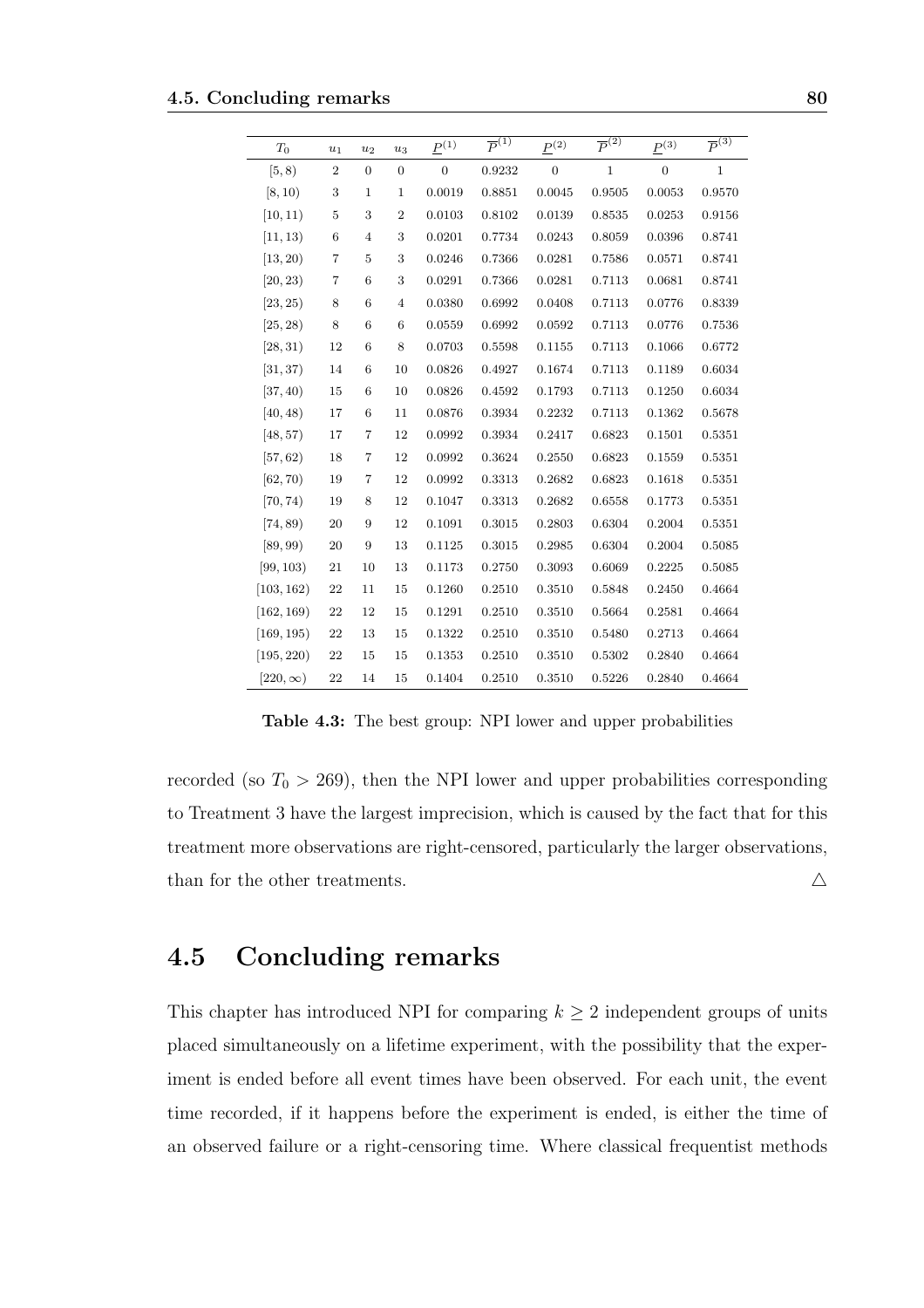in statistics tend to base such comparison on hypotheses tests, the NPI approach directly compares random failure times of further units from these groups, which are assumed to be related to the observations per group through the assumption  $A_{(n)}$ .

We consider it an advantage that, as clearly shown in Examples 4.1 and 4.2 for smaller values of  $T_0$ , corresponding NPI lower and upper probabilities may differ so much that they do not point towards clear decisions. This makes clear that, in order to derive stronger guidance, more information is needed, which in this application area would imply to either continue the experiment or to repeat it with more units involved. Of course, if there are no possibilities to gain further information, the wide bounds do not lead to indecision, but they just make clear that the data and method used do not strongly indicate a preference for any of the groups. In this case, the data and NPI method may still provide some weak indications to support a specific choice, whereas alternative statistical methods, if they lead to a null hypothesis of 'equal probability distributions' not being rejected, would provide very little guidance on what group to choose if one must do so.

We only considered comparison of different groups by focusing on a single group being best, defined in terms of maximum value of the random lifetime for a future observation. Generalization to consider subsets of groups, either such that they contain the best one or that all selected groups are better than all not-selected groups, is achievable along the lines of Chapter 3 and Coolen and van der Laan [25].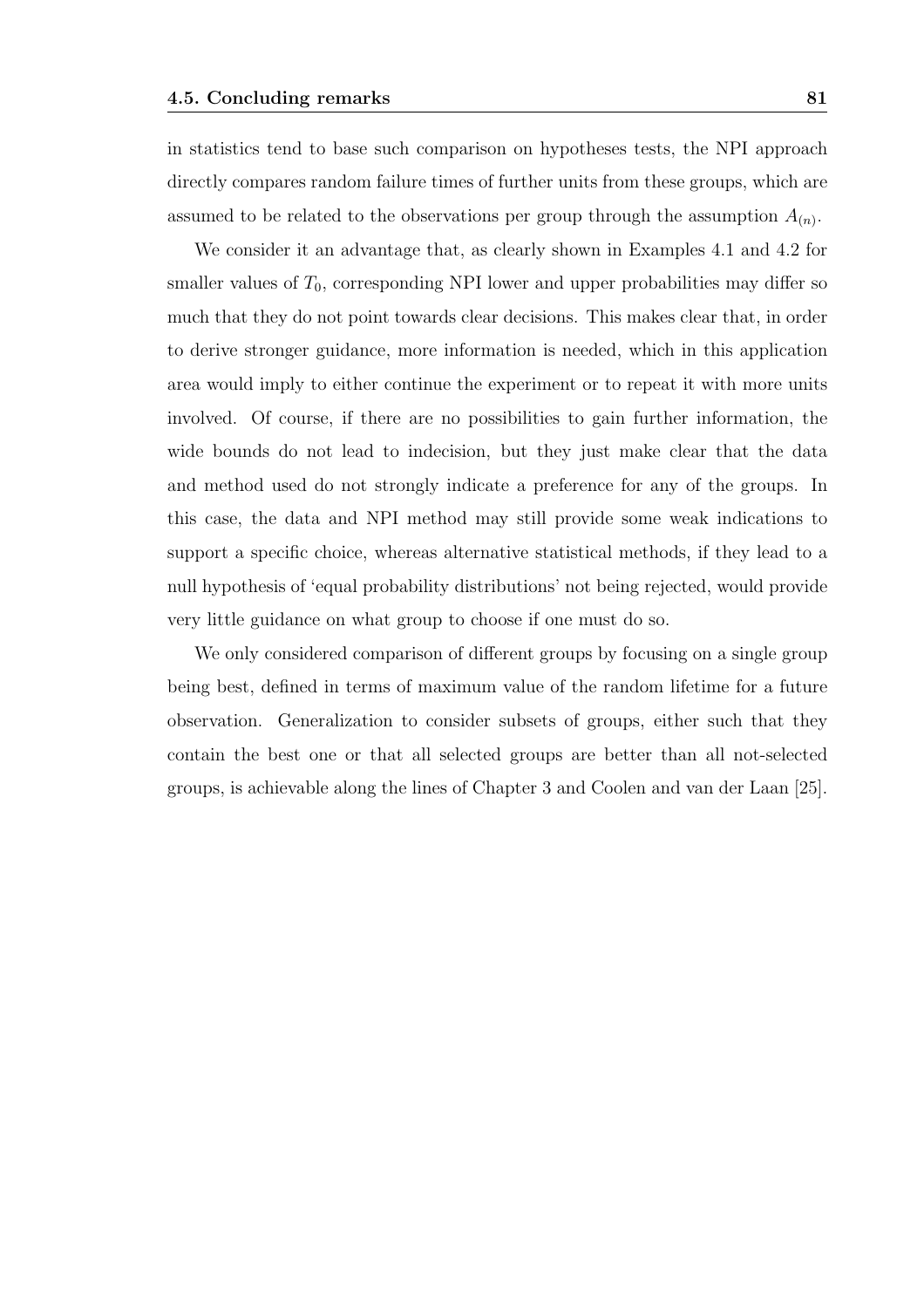# Chapter 5

# Progressive Censoring

### 5.1 Introduction

One topic that has led to a substantial literature in frequentist statistics involving right-censored data is progressive censoring [3, 47], where, during a lifetime experiment, non-failing units are withdrawn from the experiments. This could be done to save cost or time, but it may also be useful, at the moment a unit fails, to study the unit in detail in comparison with units in the same experiment that have not failed, to get better knowledge about the underlying cause of failure [61, 67]. There may also be specific circumstances which cause some units to fail due to reasons unrelated to the experimentation [18], and it may occur that an individual or unit drops out of the study before the end of the experiment [3], which also makes progressive censoring schemes useful. Several progressive censoring schemes have been considered in the literature, including progressive Type-I censoring, progressive Type-II censoring [3] and Type-II progressively hybrid censoring [46].

In this chapter we present Nonparametric Predictive Inference (NPI) for comparison of two groups under different progressive censoring schemes. Section 5.2 provides a short overview of progressive censoring schemes for as far as required in this chapter. In Sections 5.3, 5.4 and 5.5 we present the main results of this chapter, namely the NPI lower and upper probabilities for the event that the lifetime of a future unit from group  $Y$  is greater than the lifetime of a future unit from group X, under the three different progressive censoring schemes discussed in Section 5.2.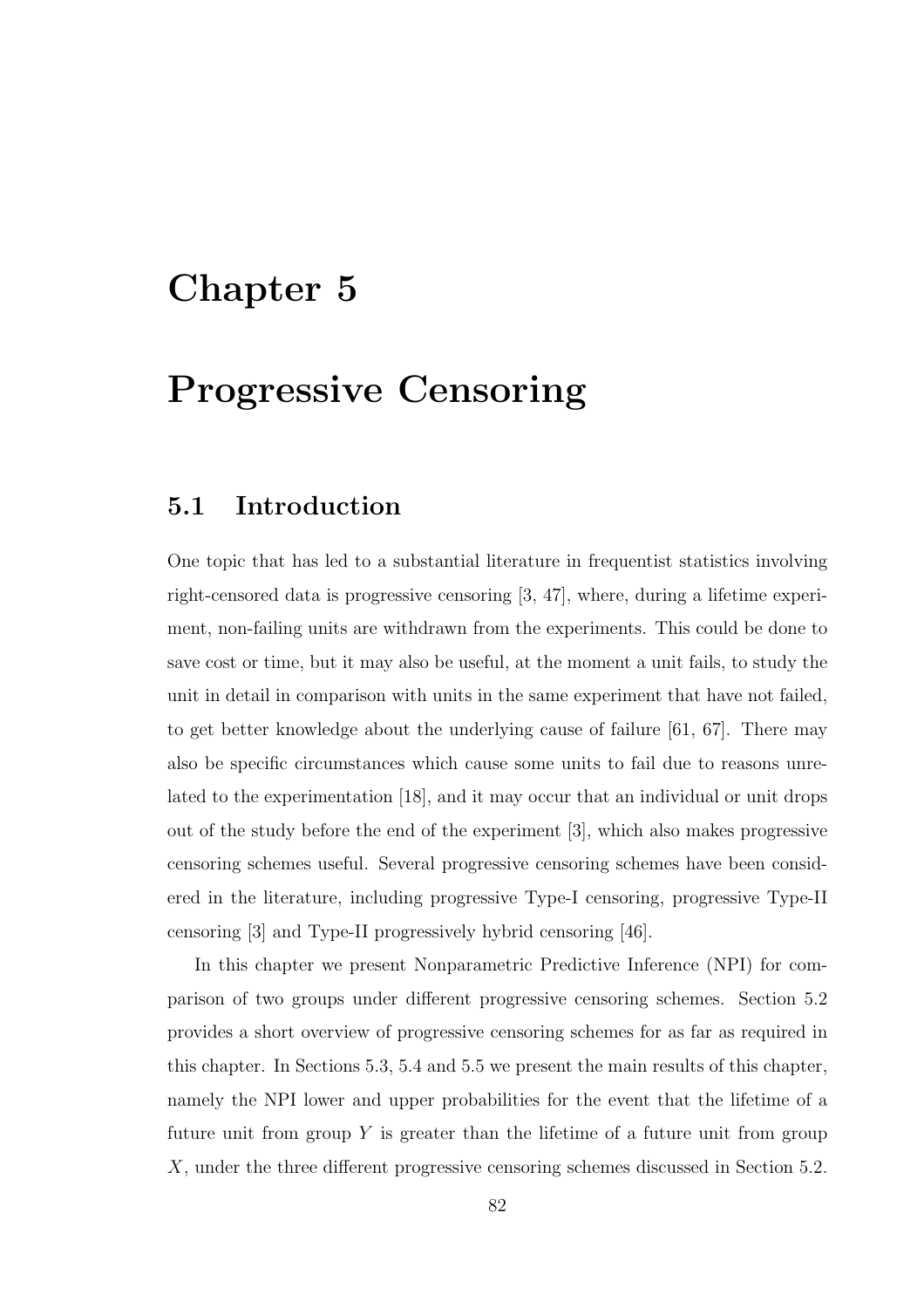The main focus is on the progressive Type-II censoring scheme, as it has received most attention in the literature, for which the results stated are proved in detail. However, we also briefly present NPI for the two other schemes, the proofs of these follow the same lines of reasoning as for the progressive Type-II censoring results and are not included in full detail. NPI for these scenarios, and for a few related situations, is illustrated and discussed via an example, and the chapter ends with some concluding remarks in Section 5.7.

### 5.2 Progressive censoring schemes

This section provides a brief overview of three progressive censoring schemes, called progressive Type-I censoring, progressive Type-II censoring and Type-II progressively hybrid censoring. In a progressive Type-I censoring scheme, see Figure 5.1(a), n units are placed on a lifetime experiment. Of these n units,  $r$  fail during the experiment, we assume ( in order to simplify presentation of the approach presented in this chapter) that they fail at r different failure times  $x_1 < x_2 < \ldots < x_r$ . At m times  $T_1 \, < \, T_2 \, < \, \ldots \, < \, T_m$ , some further units may be randomly withdrawn from the experiment, leading to right-censored observations for their corresponding lifetimes. At such a time  $T_j$   $(j = 1, \ldots, m)$  where progressive censoring is taking place, let  $R_j$  denote the number of units that are removed from the experiment without having failed. We assume that the experiment finishes at time  $T_m$ , hence  $T_m > x_r$  and  $R_m = n - r - \sum_{j=1}^{m-1} R_j$ . For use later in this chapter, we define  $s_j$ to be the number of failures between the consecutive right-censoring times  $T_{j-1}$  and  $T_j$ , so  $s_j = \#\{T_{j-1} < x_i \leq T_j : i = 1, \ldots, r\} \ (j = 2, \ldots, m)$ , and  $s_1$  is the number of failures before  $T_1$ . Then the data from this experiment, under a progressive Type-I censoring scheme, consist of  $r = \sum_{j=1}^{m} s_j$  observed failure times and  $n - r$ right-censoring times.

In a progressive Type-II censoring scheme, see Figure 5.1(b), the number of units to be observed to fail is fixed, let this number be r. At each observed failure time, which we again assume to be r different times  $x_1 \, \langle x_2 \, \langle \, \ldots \, \langle x_r \rangle$  some further units which have not failed are randomly removed from the experiment, and at the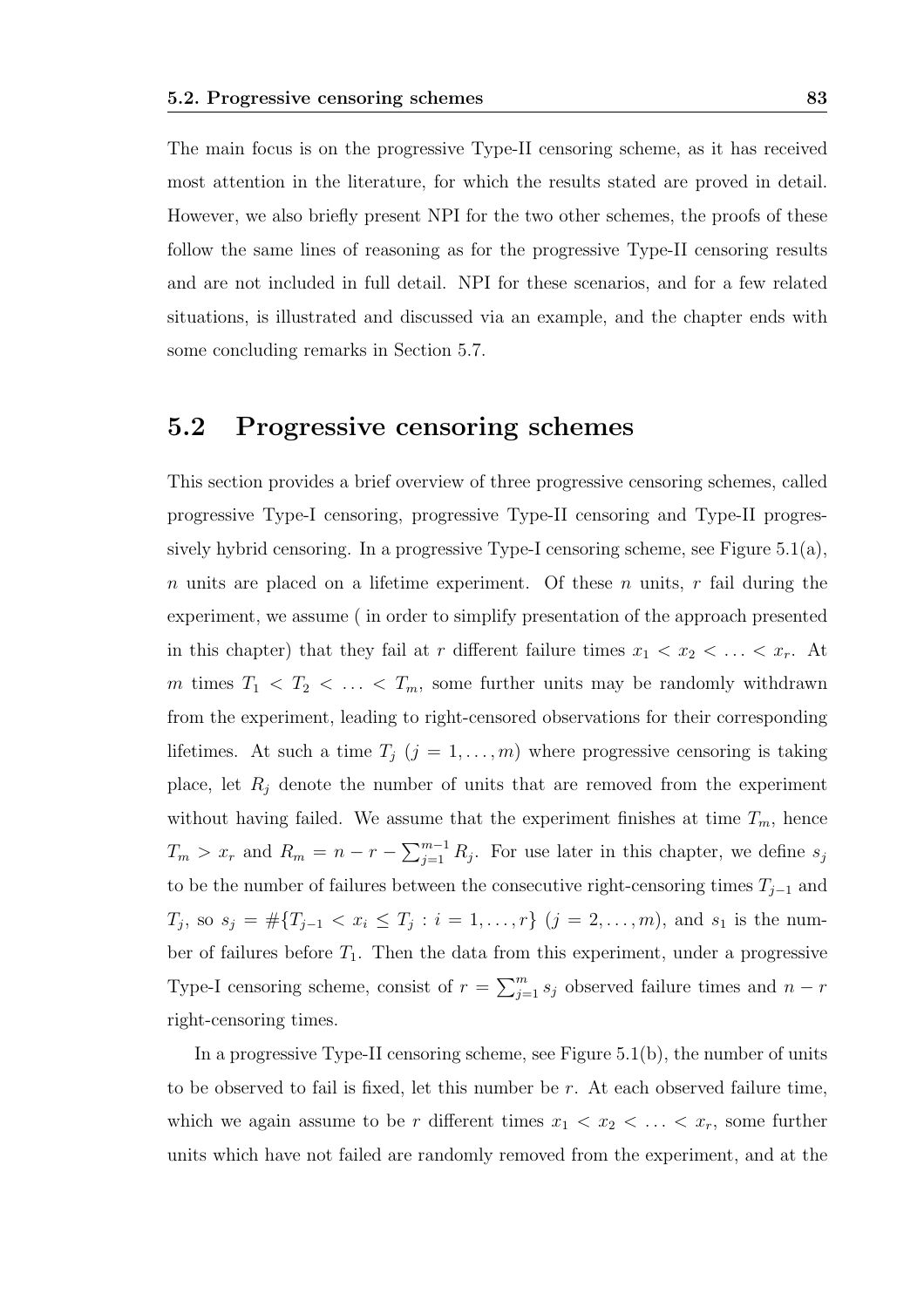

Figure 5.1: Three different progressive censoring schemes

last failure time  $x_r$  all the remaining units are removed from the experiment. Let  $R_i$ denote the number of units that have not failed but are removed from the experiment at failure time  $x_i$ , for  $i = 1, \ldots, r$ , then  $R_r = n - r - \sum_{i=1}^{r-1} R_i$ . The data consist of the r observed failure times  $x_1 < x_2 < \ldots < x_r$ , together with the numbers of units with right-censored lifetimes at each of these failure times, which information we denote by  $\tilde{R} = (R_1, R_2, \ldots, R_r)$ . Some special cases of this censoring scheme occur if  $r = n$ , then  $R_i = 0$  for all  $i = 1, \ldots, r$ , which means that there is no censoring actually occurring, and if we have  $R_i = 0$  for all  $i = 1, \ldots, r-1$  and  $R_r = n-r$  then we obtain a conventional Type-II censored sample with censoring only due to the experiment being stopped before all units have failed. A special case of progressive Type-II censoring is the 'throw away scheme', presented by Cohen and Clifford [17], in which a fixed number of units is withdrawn from the experiment at each observed breakdown time. Such special cases are not highlighted further in this chapter, but are briefly considered in Example 5.1.

In a progressive Type-II censored experiment, it might take a very long time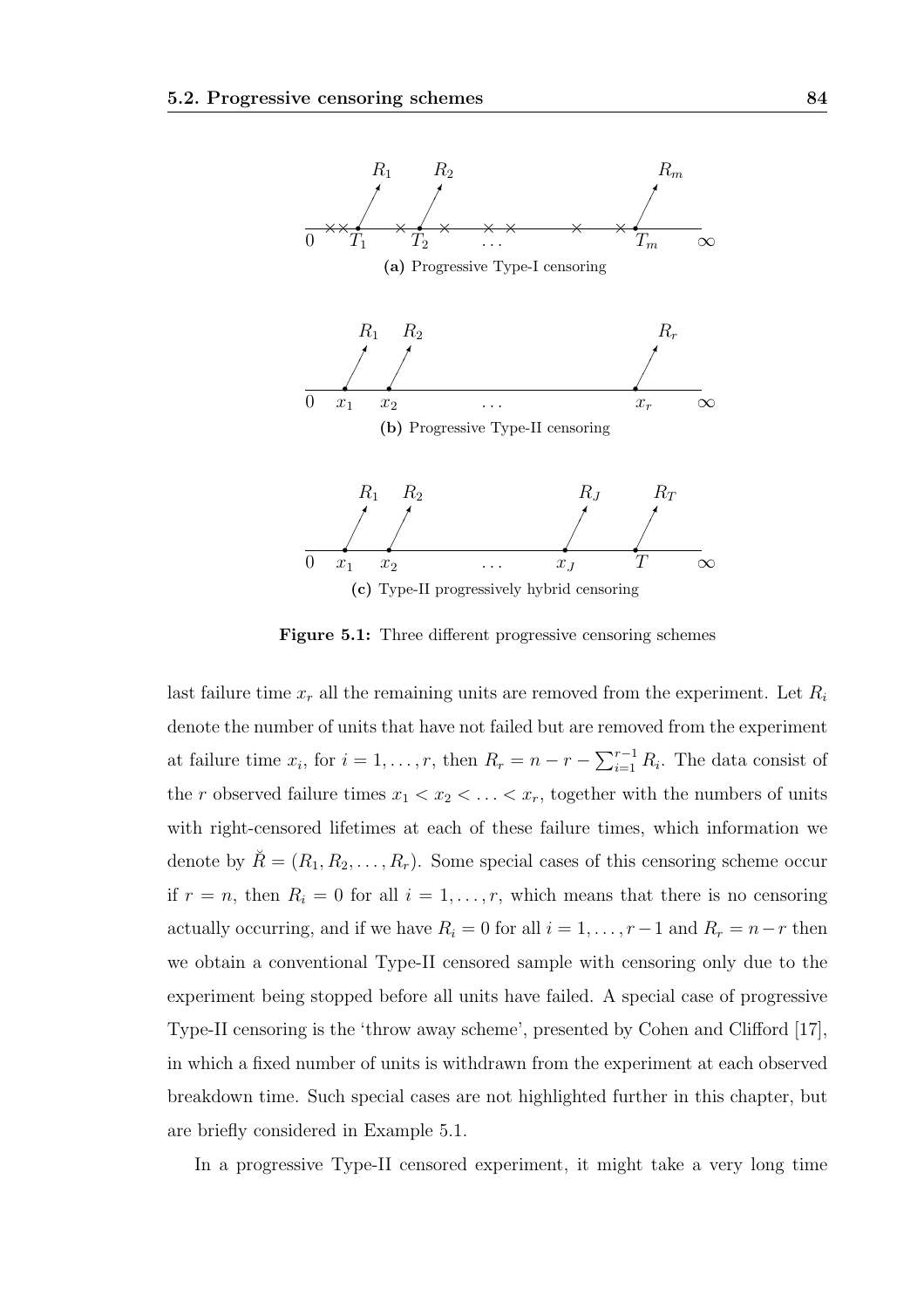to reach the prefixed number  $r$ . Therefore, it may be attractive to consider an experiment which is ended as soon as either r failures have been observed, or at a specific time, say  $T$ , whichever occurs first. In the latter case, the lifetimes of all the remaining units in the experiment at time  $T$  are right-censored at this time, in addition to the right-censored lifetimes of units that were progressively censored during the experiment at different failure times before T. This scenario is called Type-II progressive hybrid censoring, and is a mixture of progressive Type-II censoring and conventional Type-I censoring, see Figure 5.1(c). Let  $x_J$  denote the largest observed failure time prior to T, and again we assume that no failures coincide, so the observed failure times are  $x_1 < x_2 < \ldots < x_J < T$ . At  $x_i$ , for  $i = 1, \ldots, J$ ,  $R_i$  units are randomly withdrawn from the experiment. Finally, all the remaining  $R_T$  units are withdrawn from the experiment at time T, so  $R_T = n - J - \sum_{i=1}^{J} R_i$ .

As mentioned above, one may be interested in comparing two independent populations or treatments, say  $X$  and  $Y$ . For example,  $X$  may refer to a control group and  $Y$  to a new treatment group [7], where statistical inference would be aimed at investigating whether or not Y can be considered to provide an improvement compared to X. Most classical statistics methods presented in the literature [7], including several nonparametric methods, approach such comparison problems by hypothesis testing. In particular, they tend to assume continuous cumulative distribution functions for the random quantities of interest, say  $F(\cdot)$  corresponding to X and  $G(\cdot)$  corresponding to Y, and test the null hypothesis that the two groups X and Y are the same with regard to the random quantity of interest, so they test  $H_0$ :  $F(x) = G(x)$ , for all x, against the hypothesis that group Y tends to have greater lifetimes than group  $X$ , expressed via the stochastic dominance hypothesis  $H_1$ :  $F(x) \ge G(x)$  with strict inequality holding for at least one x. The approach presented in this chapter is fundamentally different, with comparisons formulated directly in terms of a future observation for each of the two groups considered, a method which does not involve testing of hypotheses.

We focus on the progressive Type-II censoring scheme, for which in the literature two cases are considered, depending on whether progressive censoring has been applied to only one group or to both groups. In the first case, the progressive Type-II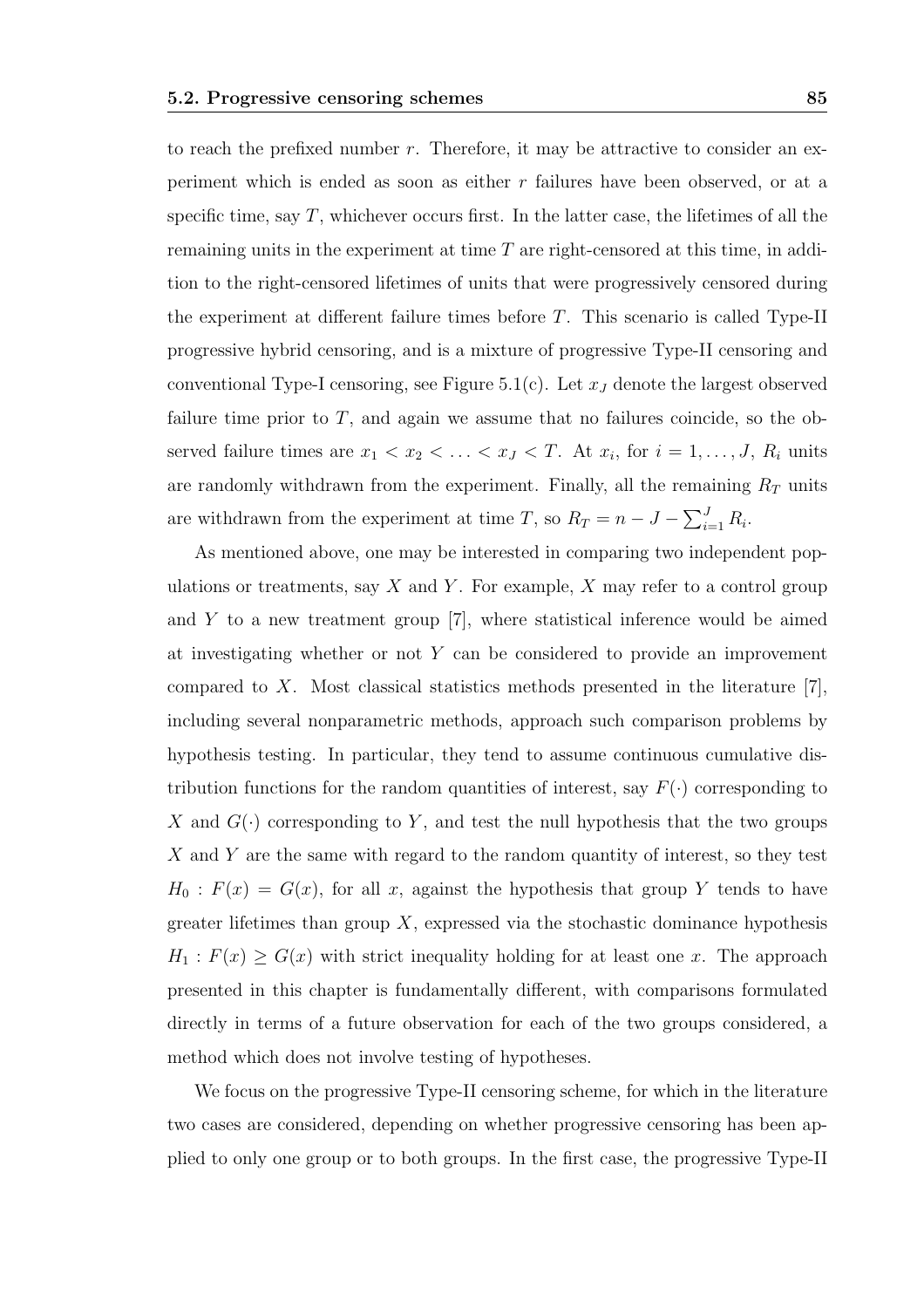censoring scheme applies to only one group, say group  $Y$ , and it is assumed that the data from group  $X$  result from an experiment without progressive censoring, but which is also ended when the experiment of group Y ends, at failure time  $y_r$  from group Y, so the group X data consist of failure times prior to  $y_r$  and right-censored lifetimes at  $y_r$ , resulting from standard Type-II censoring at  $y_r$ . For this case, Ng and Balakrishnan [5, 67] have proposed several tests, including the weighted precedence test, the weighted maximal precedence test and the maximal Wilcoxon rank-sum precedence test as extensions of classical precedence tests that are suitable for this scenario. Bairamov and Eryilmaz [2] considered exceedance statistics for the same setting.

As the second case, one considers the situation with progressive Type-II censoring applied independently to both groups X and Y. Recently, Balakrishnan et al. [7] introduced a precedence test based on placement statistics with progressive censoring for both groups. The proposed precedence test statistic,  $P_{(s)}$ , is basically the number of failures from group X that precede the sth  $(1 \leq s \leq r_y)$  failure from group Y, where  $r_y$  is the number of failures from group Y. Two further precedence tests are proposed by Balakrishnan et al. [8, 9] for progressive censoring in both samples. The first is a Wilcoxon type rank-sum precedence test,  $T_{(r_y)}$ , where all censored items are assumed to fail immediately after the censoring occurs. Then  $T_{(r_y)}$  is defined as the sum of the ranks of the  $X$  observations in the combined sample (i.e.  $X$  and  $Y$ combined together) [8, 9]. The second test statistic,  $\overline{Q}_{(r_y)}$ , is based on the Kaplan-Meier estimator [44] of the cumulative distribution functions F and G. Let  $Q_j$  be the number of failures from group X between the  $(j - 1)$ th and jth failure from group Y for which  $\hat{F}(x_i) \geq \hat{G}(y_j)$ , for  $j = 1, 2, \ldots, r_y$  where  $y_0 = 0$ . Then,

$$
\bar{Q}_{(r_y)} = \sum_{j=1}^{r_y} Q_j + \frac{1}{2} Q_{r_y+1}
$$

where the  $Q_{r_y+1}$  is obtained by assuming that the remaining unobserved failures from group X (i.e. the failures from group X that greater than  $y_{r_y}$ ) occur before the censored items from group Y at  $y_{r_y}$  for which  $\hat{F}(x_i) \geq \hat{G}(y_{r_y+1})$ , where  $y_{r_y+1}$  is taken as the  $(r_y + 1)$ th progressive Type-II censored order statistic with progressive censoring scheme  $(R_1^y)$  $x_1^y, \ldots, R_{r_y-1}^y, 0, n_y-r_y-1-\sum_{j=1}^{r_y-1} R_j^y$  $_{j}^{y}$ ). For the null distributions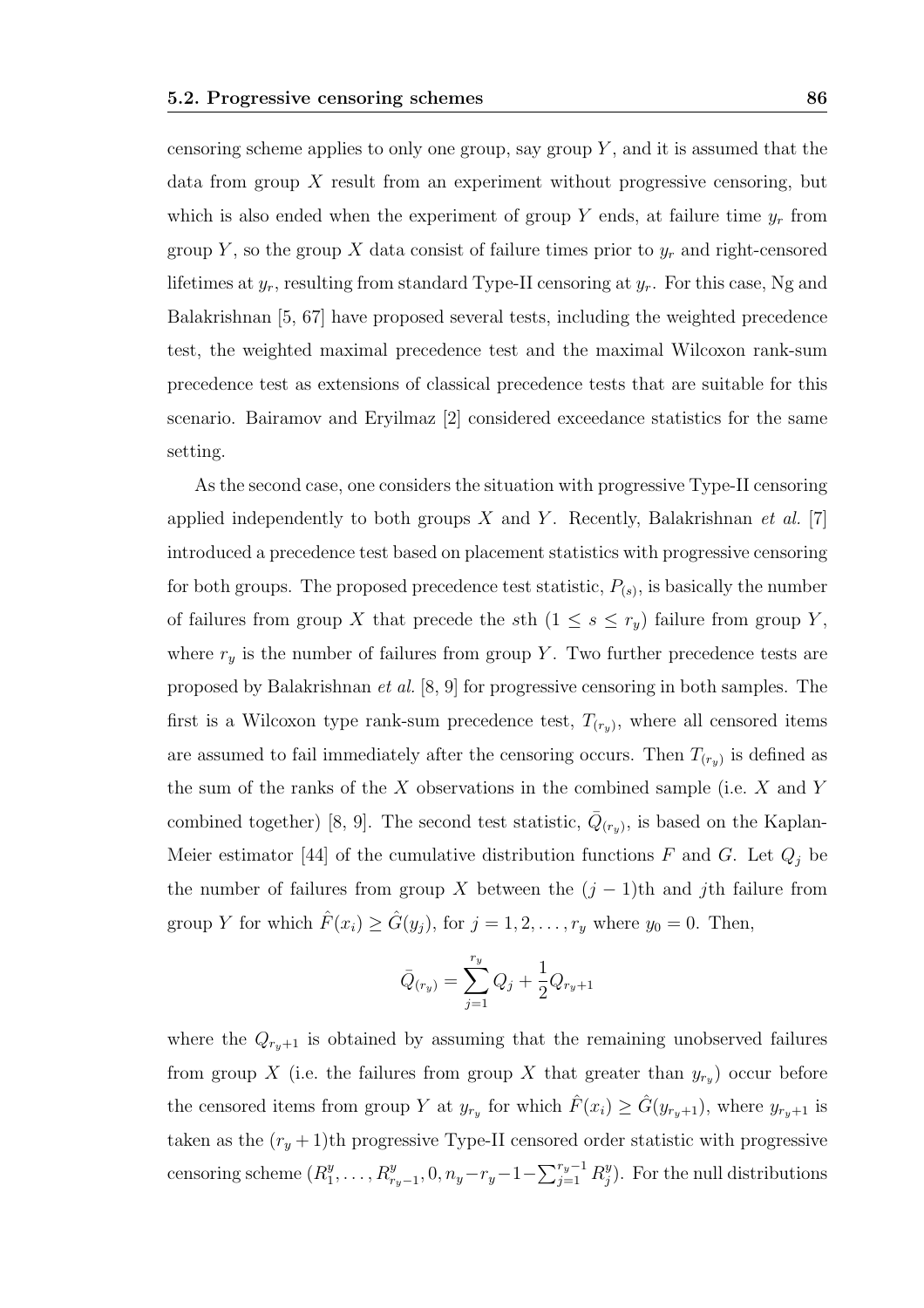of these test statistics and for more details we refer to [8, 9]. The NPI approach is compared to these methods in Example 5.1.

## 5.3 NPI for progressive Type-II censoring

For the progressive Type-II censoring scheme, n units are placed on a lifetime experiment, and for r of these units actual failure times are observed during the experiment, while at each observed failure time for one of these  $r$  units, some of the remaining units may be withdrawn from the experiment, until the r-th failure time when the experiment is ended, and hence all remaining units are removed from the experiment. We can consider the  $n - r$  progressively censored units (according to the scheme  $\check{R} = (R_1, R_2, \ldots, R_r)$  as being grouped in blocks, each consisting of units censored at a specific observed failure time. Hence, this leads to all censored units in one block to be censored at the same time, which is dealt with by  $rc-A_{(n)}$  as described below. For ease of notation, we assume throughout that there are no ties between the observed failure times, the tied right-censoring times do not provide complications and actually simplify the approach as discussed below. In addition, we use  $x_0 = 0$  and  $x_{r+1} = \infty$ . The following theorem provides the M-functions required for NPI applied to comparison of lifetime data under the progressive Type-II censoring scheme, together with the total probability mass assigned to the interval  $(x_i, x_{i+1}).$ 

Theorem 5.1. To apply NPI to data from an experiment with a progressive Type-II censoring scheme with  $\check{R} = (R_1, R_2, \ldots, R_r)$ , the assumption rc- $A_{(n)}$  implies that the probability distribution for a nonnegative random quantity  $X_{n+1}$  on the basis of data including r real and  $(n - r)$  progressively censored observations, is partially specified by the following M-function values, for  $i = 0, 1, \ldots, r$ ,

$$
M^{X}(x_{i}, x_{i+1}) = M_{X_{n+1}}(x_{i}, x_{i+1}) = \frac{1}{n+1} \prod_{k=1}^{i-1} \frac{n-k - \sum_{l=1}^{k-1} R_{l+1}}{n-k - \sum_{l=1}^{k} R_{l+1}} \qquad (5.1)
$$

$$
M^{X}(x_{i}^{+}, x_{i+1}) = M_{X_{n+1}}(x_{i}^{+}, x_{i+1}) = \left[\frac{R_{i}}{n-i - \sum_{l=1}^{i} R_{l} + 1}\right] M^{X}(x_{i}, x_{i+1}) \tag{5.2}
$$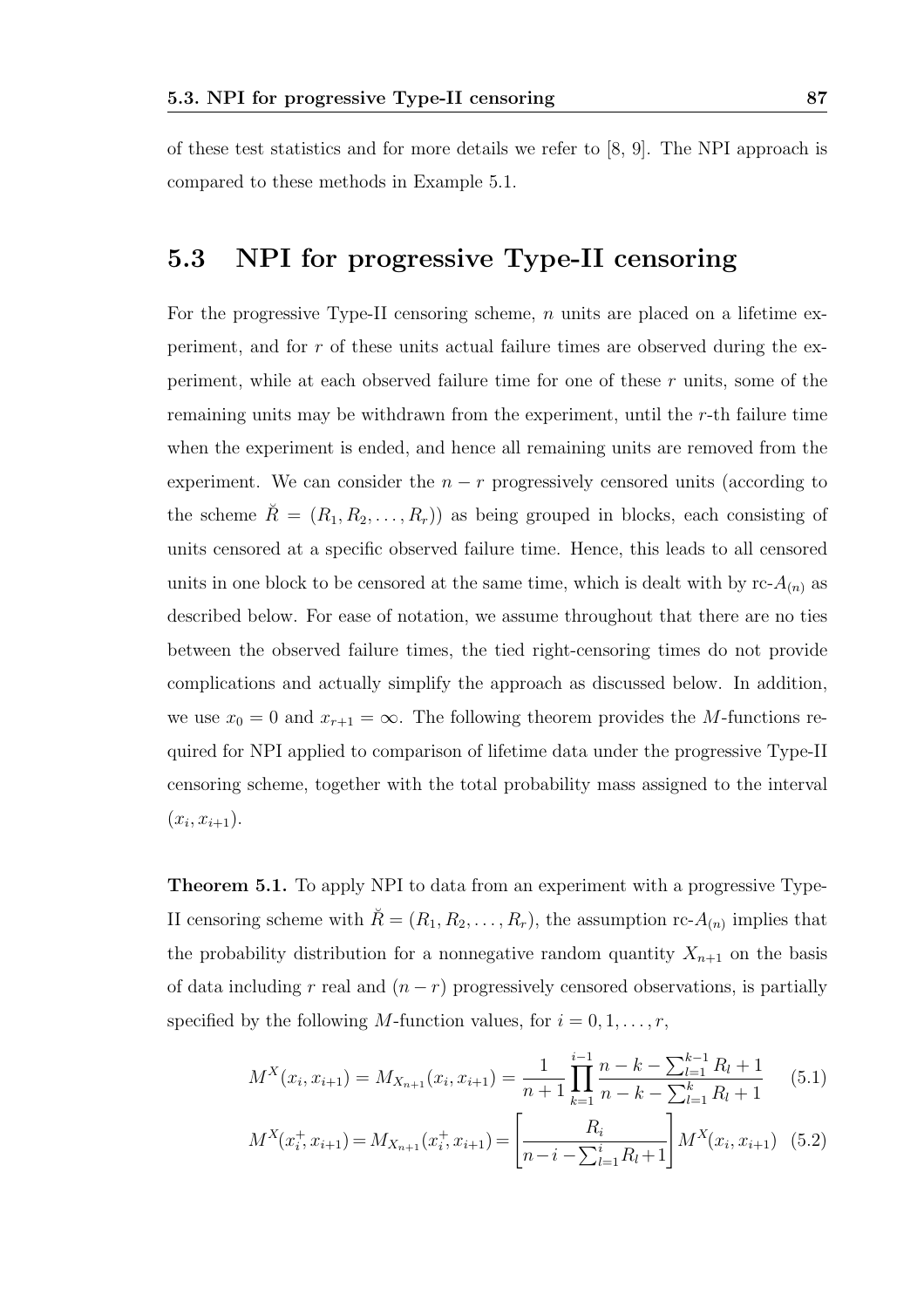where  $x_i^+$ <sup> $\dot{i}$ </sup> is used to indicate a value infinitesimally greater than  $x_i$ , which can be interpreted as representing the lower bound for the interval that would contain the actual lifetimes for all units censored at  $x_i$ . Then the total probability mass assigned to the interval  $(x_i, x_{i+1})$  is the sum of the two M-functions corresponding to  $(x_i, x_{i+1})$  and  $(x_i^+$  $(i, x_{i+1})$  (for  $i = 0, 1, ..., r$ ), and is given by

$$
P^{X}(x_{i}, x_{i+1}) = P(X_{n+1} \in (x_{i}, x_{i+1})) = \frac{1}{n+1} \prod_{k=1}^{i} \frac{n-k - \sum_{l=1}^{k-1} R_{l} + 1}{n-k - \sum_{l=1}^{k} R_{l} + 1}
$$
(5.3)

Proof. We can write the observations, both failure times and right-censoring times, of  $n$  units from group  $X$  as given below, in which we assume that all observations are different values for ease of presentation, but for tied right-censored observations one can derive the exact NPI results as limiting situation with the difference between such right-censoring times becoming infinitesimally small. We follow Coolen and Yan [27] in assuming, which is also standard in the wider literature, that coinciding failure and right-censoring times are actually such that the latter is slightly larger than the failure time. Let the data be

$$
0 < x_1 < c_1^1 < \ldots < c_{R_1}^1 < x_2 < c_1^2 < \ldots < c_{R_2}^2 < x_3 < \ldots
$$
\n
$$
\langle \ldots < x_i < c_1^i < \ldots < c_{R_i}^i < x_{i+1} < \ldots < x_r < c_1^r < \ldots < c_{R_r}^r < \infty
$$

For the setting considered in this chapter,  $c_{l_i}^i$  is actually the right-censoring time of the  $l_i$ th unit censored at  $x_i$ , for  $i = 1, ..., r$  and  $l_i = 1, ..., R_i$ .

For any block  $k$   $(k = 1, ..., r)$ ,  $x_k < c_1^k < ... < c_{l_k}^k < ... < c_{R_k}^k < x_{k+1}$ ,  $\tilde{n}_{c_{l_k}}^k$  is the number of units at risk at  $c_{l_k}^k$ , that is  $\tilde{n}_{c_{l_k}}^k = n - k - (l_k - 1) - \sum_{l=1}^{k-1} R_l$ . Then, and from  $(1.3)$ ,

$$
M^{X}(x_{i}, x_{i+1}) = \frac{1}{n+1} \prod_{\{k:c_k < x_i\}} \frac{\tilde{n}_{c_k} + 1}{\tilde{n}_{c_k}} = \frac{1}{n+1} \prod_{k=1}^{i-1} \prod_{l_k=1}^{R_k} \frac{\tilde{n}_{c_{l_k}^k} + 1}{\tilde{n}_{c_{l_k}^k}}
$$
\n
$$
= \frac{1}{n+1} \prod_{k=1}^{i-1} \frac{n-k - \sum_{l=1}^{k-1} R_l + 1}{n-k - \sum_{l=1}^k R_l + 1}
$$

similar, and from  $(1.6)$ ,

$$
P^{X}(x_i, x_{i+1}) = \frac{1}{n+1} \prod_{\{k:c_k < x_{i+1}\}} \frac{\tilde{n}_{c_k} + 1}{\tilde{n}_{c_k}} = \frac{1}{n+1} \prod_{k=1}^{i} \frac{n-k - \sum_{l=1}^{k-1} R_l + 1}{n-k - \sum_{l=1}^{k} R_l + 1}
$$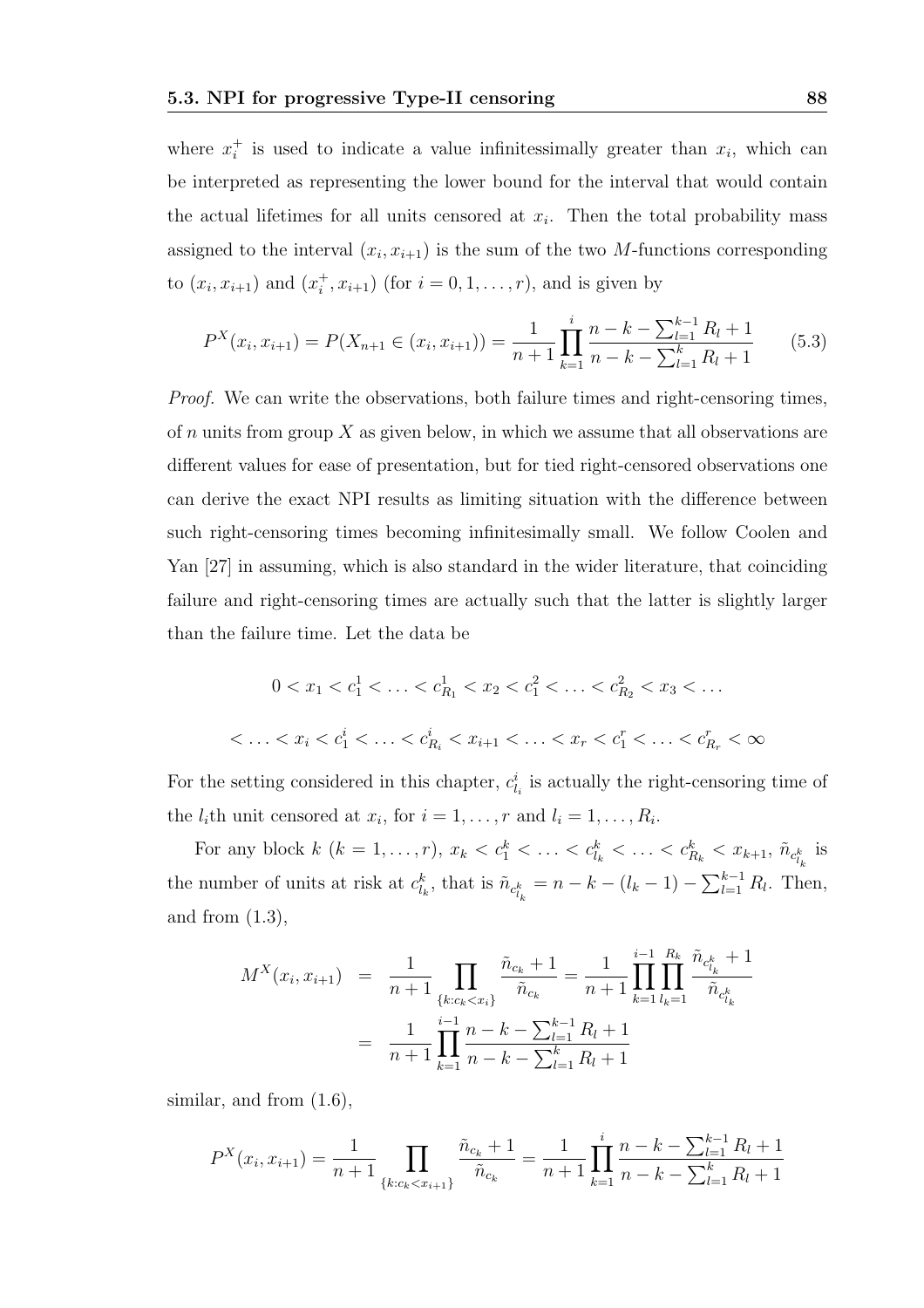since 
$$
M^X(x_i^+, x_{i+1}) = P^X(x_i, x_{i+1}) - M^X(x_i, x_{i+1})
$$
, then  
\n
$$
M^X(x_i^+, x_{i+1}) = \frac{1}{n+1} \left[ \prod_{k=1}^{i-1} \frac{n-k - \sum_{l=1}^{k-1} R_l + 1}{n-k - \sum_{l=1}^k R_l + 1} \right] \left[ \frac{R_i}{n-i - \sum_{l=1}^i R_l + 1} \right]
$$

In this section we present NPI to compare two groups, say  $X$  and  $Y$ , when one (or both) is (are) progressively censored. Throughout, we consider the two groups to be completely independent. In NPI, the comparison of groups  $X$  and  $Y$  is in terms of lower and upper probabilities for the event that a single future observation from group Y is greater than a single future observation from group  $X$ , where lower and upper probabilities are used in order to keep inferential assumptions, added to the data observed, restricted.

Suppose that we have two independent groups, X and Y, consisting of  $n_x$ and  $n_y$  units, all placed on a lifetime experiment. Units of both groups are progressively Type-II censored with the schemes  $\check{R}^x = (R_1^x, R_2^x, \ldots, R_{r_x}^x)$  and  $\check{R}^y =$  $(R_1^y$  $_1^y, R_2^y, \ldots, R_{r_y}^y$ . In practice, for example, group X could be a control group, with a new treatment applied to units in group  $Y$ , and the aim might be to draw conclusions on whether or not the new treatment group tends to provide improved lifetimes. Given the data,  $\check{R}^x$ ,  $\check{R}^y$ , and with the appropriate assumptions rc- $A_{(n_x)}$ and rc- $A_{(n_y)}$  for the respective groups, Theorem 5.2 presents the NPI lower and upper probabilities for the event that the next future observation from group Y,  $Y_{n_y+1}$ , is greater than the next future observation from group  $X, X_{n_x+1}$ .

Theorem 5.2. The NPI lower and upper probabilities for the event that the next future observation from group Y is greater than the next future observation from group  $X$ , under the progressive Type-II censoring scheme for both groups, are

$$
\underline{P}\left(Y_{n_y+1} > X_{n_x+1}\right) = \sum_{j=0}^{r_y} \left\{ \sum_{i=0}^{r_x} \mathbf{1}\{x_{i+1} < y_j\} P^X(x_i, x_{i+1}) \right\} P^Y(y_j, y_{j+1}) \tag{5.4}
$$

$$
\overline{P}\left(Y_{n_y+1} > X_{n_x+1}\right) = \sum_{j=0}^{r_y} \left\{ \sum_{i=0}^{r_x} \mathbf{1}\{x_i < y_{j+1}\} P^X(x_i, x_{i+1}) \right\} P^Y(y_j, y_{j+1}) \tag{5.5}
$$

with  $P^X$  and  $P^Y$  according to equation (5.3).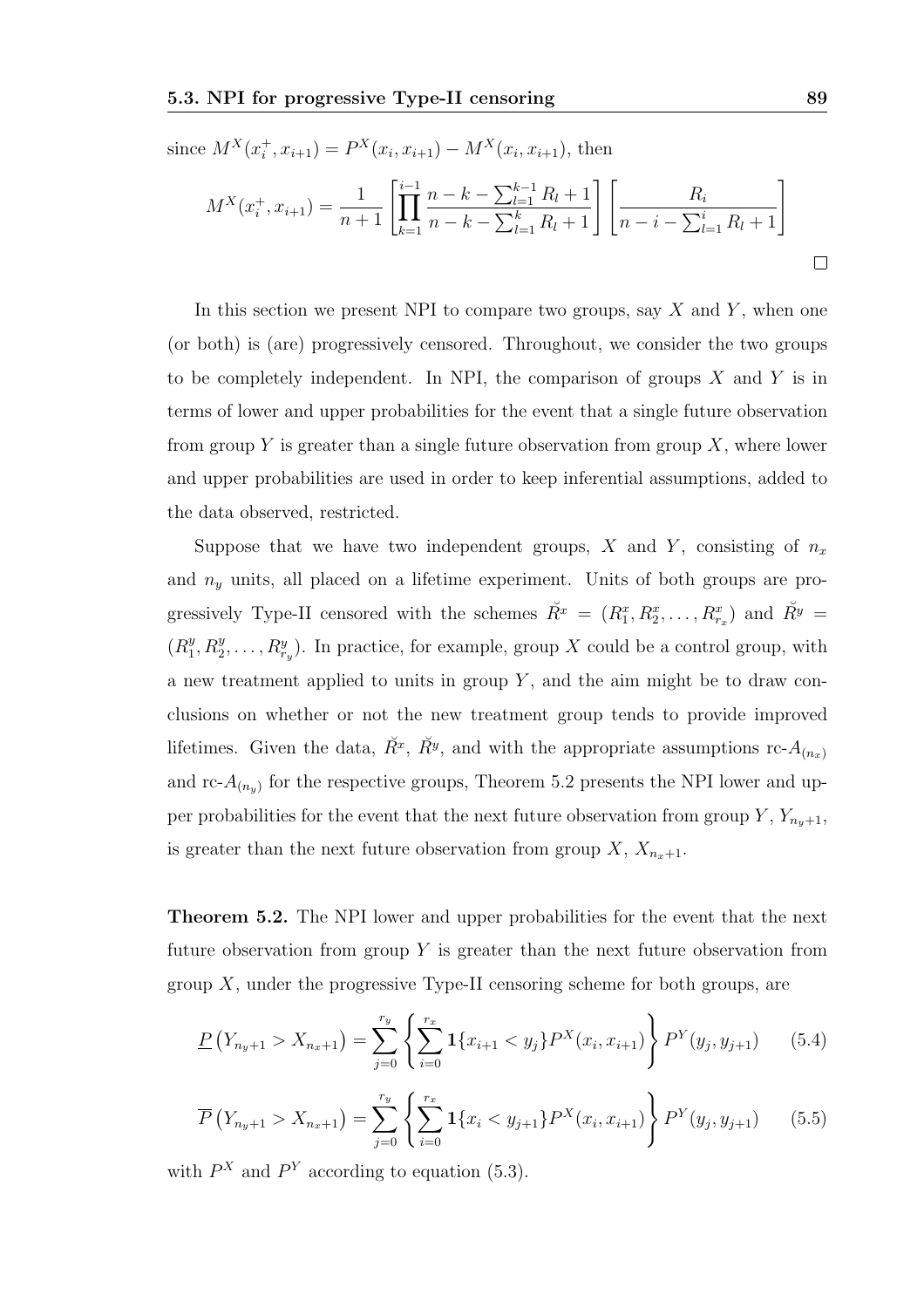*Proof.* The NPI lower probability for the event  $X_{n_x+1} < Y_{n_y+1}$ , given the data and progressive Type-II censoring schemes  $\check{R}^x$  and  $\check{R}^y$ , is derived as follows:

$$
P = P(X_{n_x+1} < Y_{n_y+1}) = \sum_{j=0}^{r_y} P(X_{n_x+1} < Y_{n_y+1}, Y_{n_y+1} \in (y_j, y_{j+1}))
$$
\n
$$
\geq \sum_{j=0}^{r_y} \left\{ P(X_{n_x+1} < y_j) M^Y(y_j, y_{j+1}) + P(X_{n_x+1} < y_j^+) M^Y(y_j^+, y_{j+1}) \right\}
$$
\n
$$
= \sum_{j=0}^{r_y} P(X_{n_x+1} < y_j) \left\{ M^Y(y_j, y_{j+1}) + M^Y(y_j^+, y_{j+1}) \right\}
$$
\n
$$
= \sum_{j=0}^{r_y} P(X_{n_x+1} < y_j) P^Y(y_j, y_{j+1})
$$
\n
$$
\geq \sum_{j=0}^{r_y} \sum_{i=0}^{r_x} \mathbf{1} \{x_{i+1} < y_j\} P^X(x_i, x_{i+1}) P^Y(y_j, y_{j+1})
$$

The first inequality follows by putting all probability masses for  $Y_{n_y+1}$  corresponding to the intervals  $(y_j, y_{j+1})$  and  $(y_j^+)$  $j^{\dagger}, y_{j+1})$   $(j = 1, \ldots, r_y)$  to the left end points of these intervals, and by using Lemma 1.4 for the nested intervals  $(y_j, y_{j+1})$  and  $(y_j^+$  $j^+, y_{j+1}).$ The second inequality follows by putting all probability masses for  $X_{n_x+1}$  corresponding to the intervals  $(x_i, x_{i+1})$  and  $(x_i^+$  $(i, x_{i+1})$   $(i = 1, ..., r_x)$  to the right end points of these intervals. We should notice that  $P(X_{n_x+1} < y_j^+) = P(X_{n_x+1} < y_j)$ since the  $R_j^y$  units that are right-censored at  $y_j$  do not cause these probabilities to be different due to the assumption of an infinitesimal difference between  $y_i^+$  $j^+$  and  $y_j$ , and due to the fact that the M-functions in NPI are generally assigned to open intervals between observations.

The NPI upper probability is obtained in a similar way, but now all probability masses for the random quantities involved are put at the opposite end points of the respective intervals. We should notice that  $\mathbf{1}\{x_i^+ < y_{j+1}\} = \mathbf{1}\{x_i < y_{j+1}\}$  by arguments similar to those used in the derivation above for the lower probability.

$$
P = P(X_{n_x+1} < Y_{n_y+1}) = \sum_{j=0}^{r_y} P(X_{n_x+1} < Y_{n_y+1}, Y_{n_y+1} \in (y_j, y_{j+1}))
$$
\n
$$
\leq \sum_{j=0}^{r_y} P(X_{n_x+1} < y_{j+1}) P^{Y}(y_j, y_{j+1})
$$
\n
$$
\leq \sum_{j=0}^{r_y} P^{Y}(y_j, y_{j+1}) \sum_{i=0}^{r_x} \{ \mathbf{1} \{ x_i < y_{j+1} \} M^{X}(x_i, x_{i+1}) + \mathbf{1} \{ x_i^{+} < y_{j+1} \} M^{X}(x_i^{+}, x_{i+1}) \}
$$
\n
$$
= \sum_{j=0}^{r_y} \sum_{i=0}^{r_x} P^{Y}(y_j, y_{j+1}) \mathbf{1} \{ x_i < y_{j+1} \} \{ M^{X}(x_i, x_{i+1}) + M^{X}(x_i^{+}, x_{i+1}) \}
$$
\n
$$
= \sum_{j=0}^{r_y} \sum_{i=0}^{r_x} \mathbf{1} \{ x_i < y_{j+1} \} P^{X}(x_i, x_{i+1}) P^{Y}(y_j, y_{j+1})
$$

 $\Box$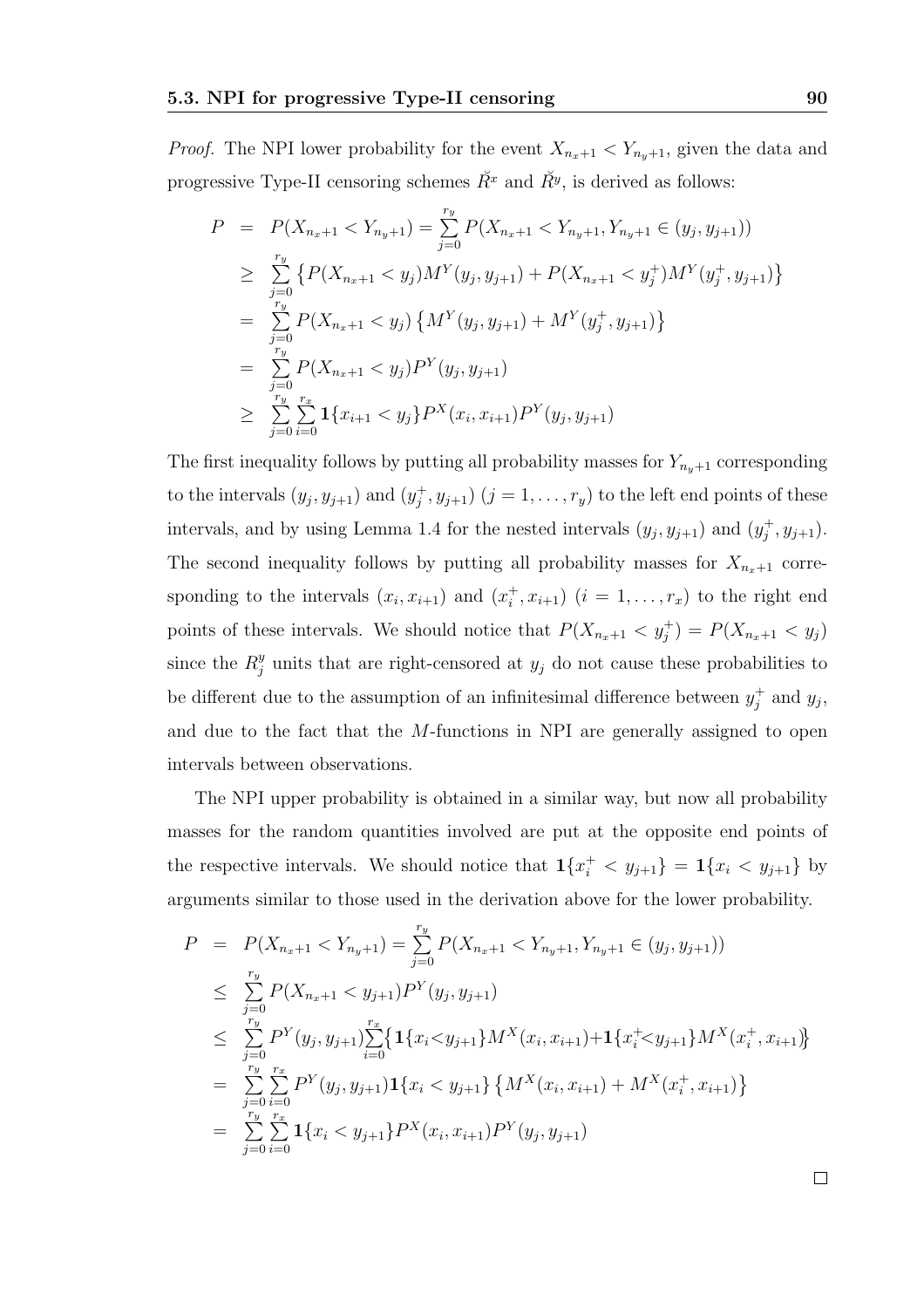The use of these NPI lower and upper probabilities is illustrated in Example 5.1. Next we present the NPI lower and upper probabilities for the two other progressive censoring schemes discussed in Section 5.2, for these all ingredients required for the complete derivations are provided, but detailed proofs are not presented as these follow the general lines of the proof above.

#### 5.4 NPI for progressive Type-I censoring

In a progressive Type-I censoring scheme for  $n$  units on a lifetime experiment, as discussed in Section 5.2,  $R_j$  units are withdrawn from the experiment at  $T_j$  (j =  $1, \ldots, m$ , and for a total of  $r = \sum_{j=1}^{m} s_j$  units the actual failure times will be observed, where  $s_j$  is the number of observed failure times between  $T_{j-1}$  and  $T_j$ . Again assuming no ties among the observed failure times, the data can be written as

$$
R_{j-1} \nightharpoonup \nightharpoonup^{R_j} \nightharpoonup^{R_{j+1}} \nightharpoonup^{R_{j+1}} \nightharpoonup^{R_{j+1}} \nightharpoonup^{R_{j+1}} \nightharpoonup^{R_{j+1}} \nightharpoonup^{R_{j+1}} \nightharpoonup^{R_{j+1}} \nightharpoonup^{R_{j+1}} \nightharpoonup^{R_{j+1}} \nightharpoonup^{R_{j+1}} \nightharpoonup^{R_{j+1}} \nightharpoonup^{R_{j+1}} \nightharpoonup^{R_{j+1}} \nightharpoonup^{R_{j+1}} \nightharpoonup^{R_{j+1}} \nightharpoonup^{R_{j+1}} \nightharpoonup^{R_{j+1}} \nightharpoonup^{R_{j+1}} \nightharpoonup^{R_{j+1}} \nightharpoonup^{R_{j+1}} \nightharpoonup^{R_{j+1}} \nightharpoonup^{R_{j+1}} \nightharpoonup^{R_{j+1}} \nightharpoonup^{R_{j+1}} \nightharpoonup^{R_{j+1}} \nightharpoonup^{R_{j+1}} \nightharpoonup^{R_{j+1}} \nightharpoonup^{R_{j+1}} \nightharpoonup^{R_{j+1}} \nightharpoonup^{R_{j+1}} \nightharpoonup^{R_{j+1}} \nightharpoonup^{R_{j+1}} \nightharpoonup^{R_{j+1}} \nightharpoonup^{R_{j+1}} \nightharpoonup^{R_{j+1}} \nightharpoonup^{R_{j+1}} \nightharpoonup^{R_{j+1}} \nightharpoonup^{R_{j+1}} \nightharpoonup^{R_{j+1}} \nightharpoonup^{R_{j+1}} \nightharpoonup^{R_{j+1}} \nightharpoonup^{R_{j+1}} \nightharpoonup^{R_{j+1}} \nightharpoonup^{R_{j+1}} \nightharpoonup^{R_{j+1}} \nightharpoonup^{R_{j+1}} \nightharpoonup^{R_{j+1}} \nightharpoonup^{R_{j+1}} \nightharpoonup^{R_{j+1}} \nightharpoonup^{R_{j+1}} \nightharpoonup^{R_{j+1}} \nightharpoonup^{R_{j+1}} \nightharpoonup^{R_{j+1}} \nightharpoonup^{R_{j+1}} \nightharpoonup^{R_{j+1}} \nightharpoonup^{R_{j+1}} \nightharpoonup^{R_{
$$

where  $x_i^j$  $i_j$  is the  $i_j$ th observed failure time between  $T_{j-1}$  and  $T_j$   $(i_j = 1, \ldots, s_j,$  $j = 1, \ldots, m$ . For this situation, the NPI approach for comparison of two groups,  $X$  and  $Y$ , similarly as presented in the previous section, is as follows. Let

$$
\mathbf{B_j} = \frac{1}{n+1} \prod_{k=1}^{j} \frac{n - \sum_{l=1}^{k} s_l - \sum_{l=1}^{k-1} R_l + 1}{n - \sum_{l=1}^{k} s_l - \sum_{l=1}^{k} R_l + 1}
$$

then the M-functions corresponding to a progressive Type-I censoring scheme, are (for  $j = 1, ..., m$  and  $i_j = 1, ..., s_j$ )

$$
M^{X}(0, x_1^1) = \mathbf{B_1} , M^{X}(x_{i_j}^j, x_{i_j+1}^j) = \mathbf{B_{j-1} } ,
$$
  

$$
M^{X}(T_j, x_1^{j+1}) = \left[ \frac{R_j}{n - \sum_{l=1}^j s_l - \sum_{l=1}^j R_l + 1} \right] \mathbf{B_{j-1} } , P^{X}(x_{i_j}^j, x_{i_j+1}^j) = \mathbf{B_j}
$$

where  $x_1^{j+1}$  $j_{1}^{j+1}$  ( $x_{s_j}^{j}$ ) is the first (last) failure time observed after (before) we removed  $R_j$  units at time  $T_j$ , and where  $x_{s_j+1}^j = x_1^{j+1}$  $j+1 \atop 1$  and  $x_1^{m+1} = \infty$ .

Now we consider two groups  $X$  and Y under such a progressive Type-I censoring scheme, with right-censoring times  $T_a^x$   $(a = 1, \ldots, p)$  and  $T_b^y$  $b^y_b$   $(b = 1, \ldots, q)$ , such that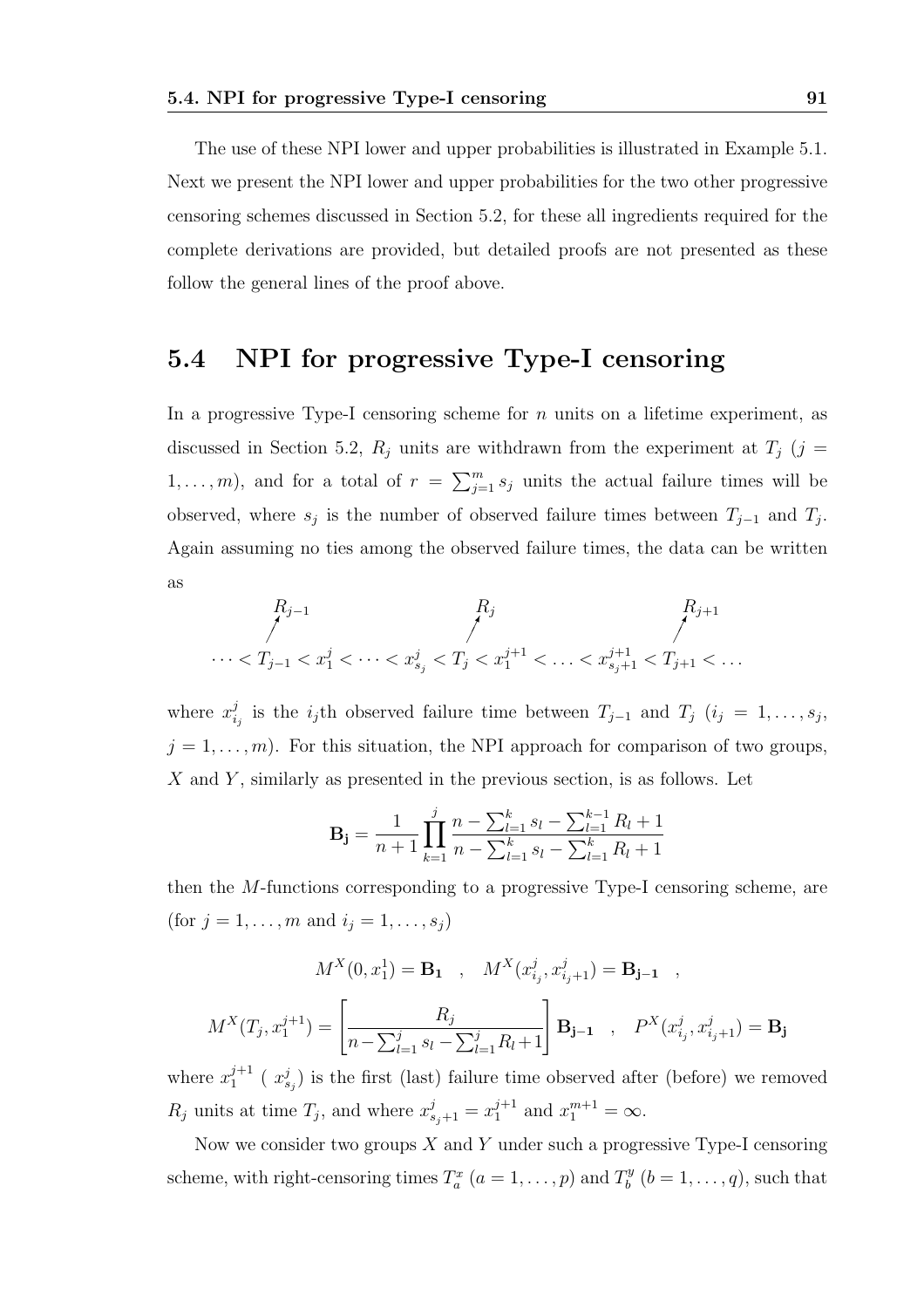$R_a^x$  ( $R_b^y$  $\binom{y}{b}$  units of group X  $(Y)$  that have not failed are withdrawn from the experiment at  $T_a^x$  ( $T_b^y$ ) <sup>y</sup>, Then the numbers of failures from both groups are  $r_x = \sum_{a=1}^{p} s_a^x$ and  $r_y = \sum_{b=1}^q s_b^y$  $\frac{y}{b}$ , where  $s_a^x$  ( $s_b^y$  $\binom{y}{b}$  is the number of failures between the consecutive right-censoring times  $T_{a-1}^x$  and  $T_a^x$  ( $T_b^y$ )  $T_{b-1}^y$  and  $T_b^y$  $b<sup>y</sup>$ ). The NPI lower probability for the event  $X_{n_x+1} < Y_{n_y+1}$  in this situation is

$$
\underline{P} = \sum_{b=1}^{q} \left\{ \sum_{i_b=1}^{s_b^y} P(X_{n_x+1} < y_{i_b}^b) M^Y(y_{i_b}^b, y_{i_b+1}^b) + P(X_{n_x+1} < T_b^y) M^Y(T_b^y, y_1^{b+1}) \right\}
$$

where

$$
P(X_{n_x+1} < \cdot) = \sum_{a=1}^{p} \sum_{i_a=0}^{s_a^x} \mathbf{1}\{x_{i_a+1}^a < \cdot\} P^X(x_{i_a}^a, x_{i_a+1}^a)
$$

and the corresponding NPI upper probability is

$$
\overline{P} = \sum_{b=1}^q \sum_{i_b=0}^{s_b^y} P(X_{n_x+1} < y_{i_b+1}^b) P^Y(y_{i_b}^b, y_{i_b+1}^b)
$$

where

$$
P(X_{n_x+1} < \cdot) = \sum_{a=1}^{p} \left\{ \sum_{i_a=0}^{s_a^x} \mathbf{1}\{x_{i_a}^a < \cdot\} M^X(x_{i_a}^a, x_{i_a+1}^a) + \mathbf{1}\{T_a^x < \cdot\} M^X(T_a^x, x_1^{a+1}) \right\}
$$

As mentioned before, detailed justification of these results follows the same lines as the proof in the previous section. The special case where such progressive censoring is only applied to one of the two groups also follows straightforwardly, and will be briefly illustrated in Example 5.1.

# 5.5 NPI for Type-II progressively hybrid censoring

Under this scheme of progressive censoring, that was also introduced in Section 5.2, one only observes the  $J$  failure times which occur prior to time  $T$ , and at failure time  $x_i$   $(i = 1, ..., J)$   $R_i$  units that have not failed are removed, and finally the experiment is ended at time  $T$ , when the  $R_T$  remaining units are removed from the experiment. For this progressive censoring scheme, we can use the same Mfunctions as given in (5.1) and (5.2) for the intervals  $(x_i, x_{i+1})$  and  $(x_i^+$  $i^{\dagger}$ ,  $x_{i+1}$ ), where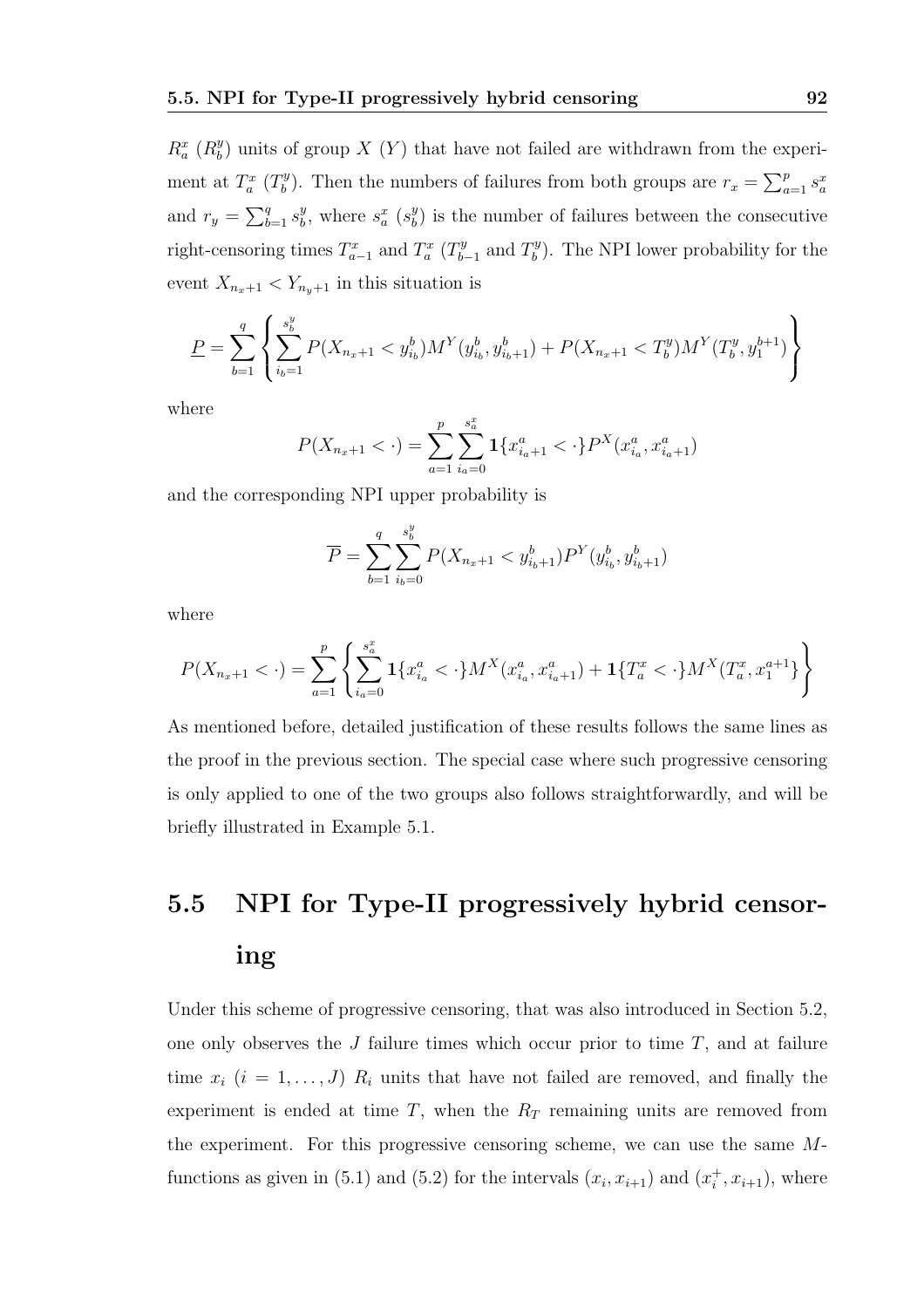$i = 0, 1, \ldots, J$ ,  $x_0 = 0$  and  $x_{J+1} = \infty$ . However, for the additional interval  $(T, \infty)$ , the M-function value is

$$
M^{X}(T,\infty) = \frac{1}{n+1} \left[ \frac{R_{T}}{n-J - \sum_{i=1}^{J} R_{i} - R_{T} + 1} \right] \prod_{k=1}^{J} \frac{n-k - \sum_{l=1}^{k-1} R_{l} + 1}{n-k - \sum_{l=1}^{k} R_{l} + 1}
$$

This also leads to the same formula (5.3) being appropriate for the probability  $P^X(x_i, x_{i+1})$ , for  $i = 0, 1, \ldots, J-1$ , while for the last interval we have  $P^X(x_J, \infty)$  =  $M^X(x_J,\infty) + M^X(x_J^+)$  $_J^+, \infty) + M^X(T, \infty).$ 

NPI for comparison of two groups,  $X$  and  $Y$ , under such Type-II progressively hybrid censoring with  $(R_1^x, R_2^x, \ldots, R_{J_x}^x, R_{T^x}^x)$  and  $(R_1^y, R_2^x, \ldots, R_{J_x}^x, R_{T^x}^x)$  $_1^y, R_2^y, \ldots, R_{J_y}^y, R_{T^y}^y$ , respectively, is again based on the NPI lower and upper probabilities for the direct comparison of one future observation from each group, so for the event  $X_{n_x+1} < Y_{n_y+1}$ . For this censoring scheme, these NPI lower and upper probabilities are

$$
\underline{P} = \sum_{j=0}^{J_y} P(X_{n_x+1} < y_j) P^Y(y_j, y_{j+1}) + \{ P(X_{n_x+1} < T^y) - P(X_{n_x+1} < y_{J_y}) \} M^Y(T^y, \infty)
$$

where

$$
P(X_{n_x+1} < \cdot) = \sum_{i=0}^{J_x} \mathbf{1}\{x_{i+1} < \cdot\} P^X(x_i, x_{i+1})
$$

and

$$
\overline{P} = \sum_{j=0}^{J_y} P(X_{n_x+1} < y_{j+1}) P^{Y}(y_j, y_{j+1}) + P(X_{n_x+1} < \infty) M^{Y}(T^y, \infty)
$$

where

$$
P(X_{n_x+1} < \cdot) = \sum_{i=0}^{J_x} \mathbf{1}\{x_i < \cdot\} P^X(x_i, x_{i+1}\} + \{\mathbf{1}\{T^x < \cdot\} - \mathbf{1}\{x_{J_x} < \cdot\}\} M^X(T^x, \infty)
$$

Detailed justification of these results is again similar to the proof given for the progressive Type-II censoring scheme, and this case is also illustrated in Example 5.1.

Finally, let us briefly comment on what could be considered a special case of the progressive censoring schemes described above, namely if we just decide to terminate the lifetime experiment at a certain time point, say  $T_0$ , which could be a specific failure time, and with no other censoring applied. In this case, we have  $\tilde{R}^x$  =  $(0, 0, \ldots, R_{r_x}^x)$  and  $\check{R}^y = (0, 0, \ldots, R_{r_y}^y)$ , where  $R_{r_x}^x = n_x - r_x$  and  $R_{r_y}^y = n_y - r_y$ . NPI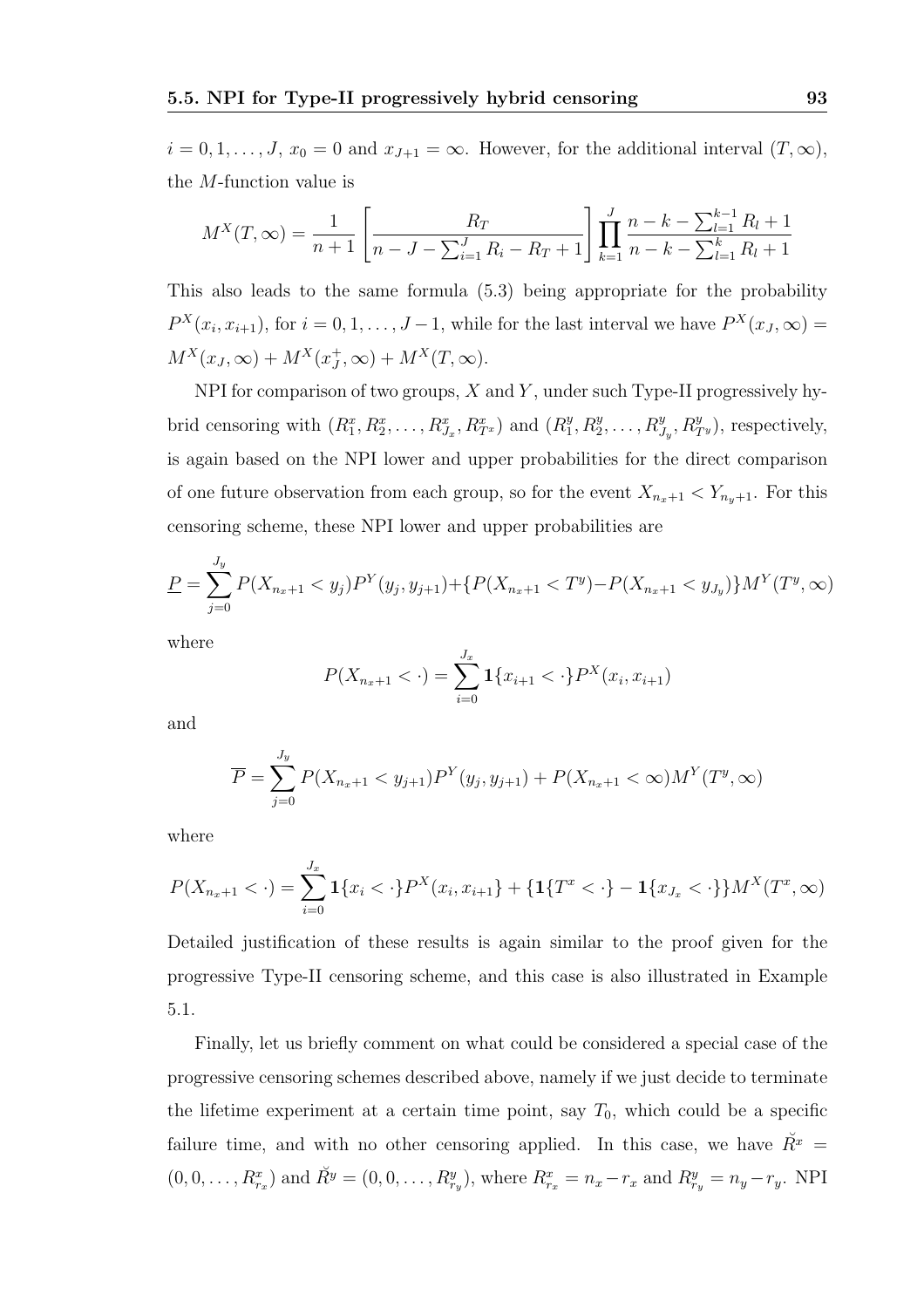for comparison of two groups under this setting, co-called precedence testing, was presented in Chapter 2, whereas the generalization of such results to several groups was presented in Chapter 3. This precedence testing scenario is also included in Example 5.1.

#### 5.6 Example

In this section, an example is given to illustrate the NPI approach for comparison of two groups of lifetime data under several progressive censoring schemes.

Example 5.1. In this example, we use a subset of Nelson's dataset [64, p. 462] on breakdown times (in minutes) of an insulating fluid that is subject to high voltage stress. The data are given in Table 5.1, for both groups there are 10 units involved in the experiment, hence  $n_x = n_y = 10$ . This data set was also used in Chapter 2 to illustrate the NPI approach for precedence testing (Example 2.2).

| Group | Lifetimes                                                                                               |  |  |  |  |  |  |  |  |  |
|-------|---------------------------------------------------------------------------------------------------------|--|--|--|--|--|--|--|--|--|
|       | $X = \begin{bmatrix} 0.49 & 0.64 & 0.82 & 0.93 & 1.08 & 1.99 & 2.06 & 2.15 & 2.57 & 4.75 \end{bmatrix}$ |  |  |  |  |  |  |  |  |  |
|       | Y   1.34 1.49 1.56 2.10 2.12 3.83 3.97 5.13 7.21 8.71                                                   |  |  |  |  |  |  |  |  |  |

Table 5.1: Lifetimes of two samples of an insulating fluid

Ng and Balakrishnan [67] used this data set to illustrate the weighted precedence and weighted maximal precedence tests, when progressive Type-II censoring is assumed to be applied to group  $Y$ . In their example, under the scheme  $\tilde{R}^{y} = (3, 0, 0, 0, 2)$ , only 5 breakdown times from group Y are observed, for the other 5 units the observations are right-censored. They assume that the three units with actual observed breakdown times 2.10, 3.83 and 3.97 are instead removed from the experiment at the first breakdown time  $(y_1 = 1.34)$ , and that the two units with the largest actual breakdown times, 7.21 and 8.71, are removed from the experiment at the fifth breakdown time, which then is  $y_5 = 5.13$ . So for all units of group X the actual breakdown times are observed, and such times are observed for 5 units from group Y, at times 1.34, 1.49, 1.56, 2.12 and 5.13. Ng and Balakrishnan [67] derived the weighted precedence test statistic as equal to 67, with p-value 0.009 for the test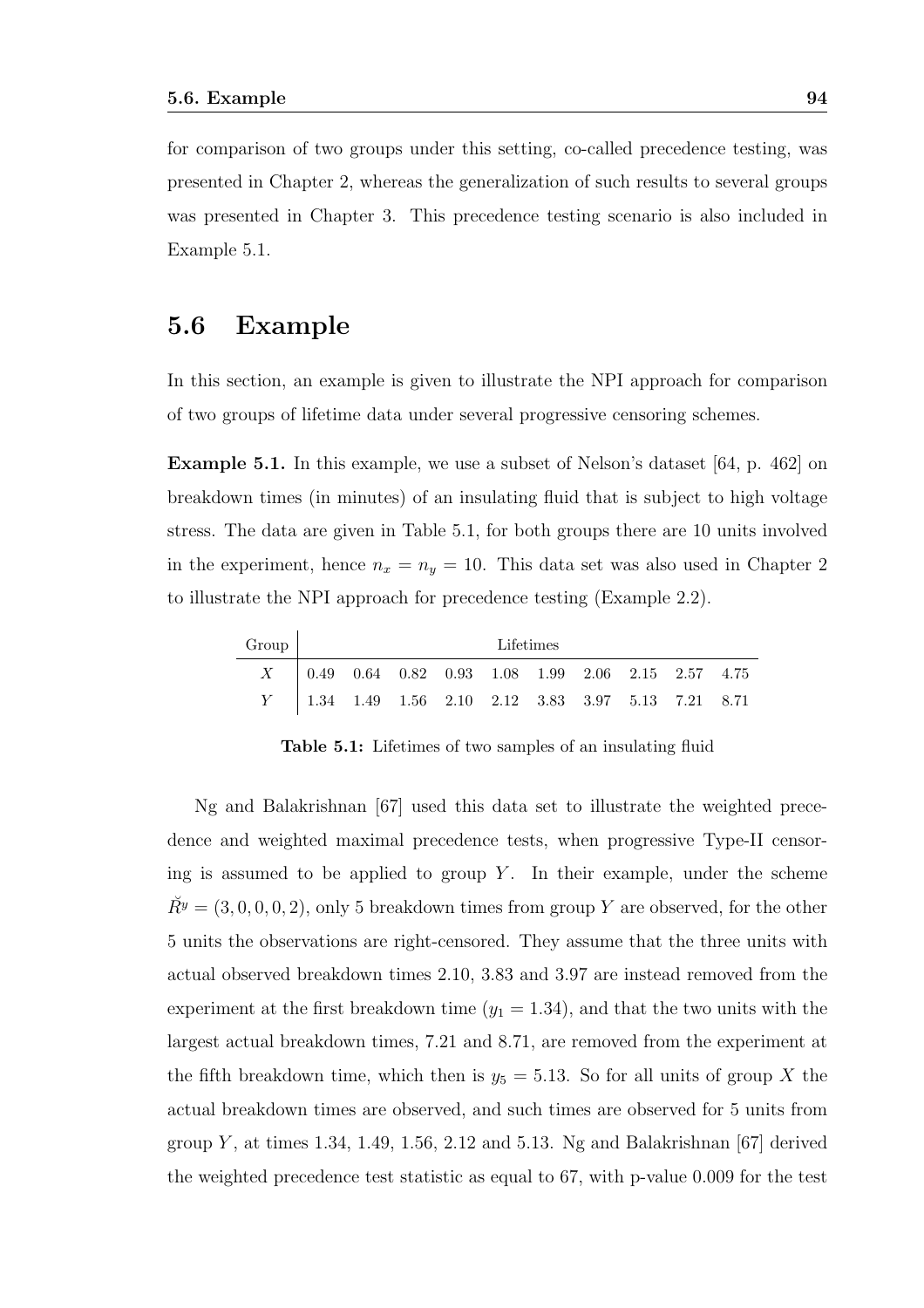of the null-hypothesis that both groups' breakdown times are equally distributed, and the weighted maximal precedence test statistic is equal to 50 with corresponding p-value 0.006. Therefore, they conclude that there is a strong indication to reject this null-hypothesis, even with this specific result of progressive censoring applied to the Y group. Their analysis concludes that there is substantial evidence in the data to support a claim that breakdown times for group  $Y$  tend to be significantly larger than for group  $X$ .

Below we present the NPI results for this example, applying different progressive censoring schemes. We consider several cases with (mostly) progressive censoring, some in which it is applied only to group Y as done by Ng and Balakrishnan  $[67]$ , and some cases with such censoring applied to both groups. We present the NPI lower and upper probabilities that group Y is better than group  $X$ , as before in the direct predictive sense by comparing one future observation from each group,  $X_{11}$ and  $Y_{11}$  in this example. Of course, the appropriate assumptions rc- $A_{(10)}$  are again made per group, and it is assumed that the groups are completely independent.

#### Case A: Progressive Type-II censoring applied to group Y

Consider the same setting as used by Ng and Balakrishnan [67] and described above, with three units withdrawn from the experiment at the first observed breakdown time for group Y (at  $y_1 = 1.34$ ), and two units for this group withdrawn at the last observed breakdown time,  $y_5 = 5.13$ , so with  $\tilde{R}^y = (3, 0, 0, 0, 2)$ . It is also assumed that all breakdown times for the units from group  $X$  are observed. So, with  $y^c$ denoting a right-censored observation at time  $y$ , the data actually used in this case are

 $X: 0.49, 0.64, 0.82, 0.93, 1.08, 1.99, 2.06, 2.15, 2.57, 4.75$ 

 $Y: 1.34, 1.34^c, 1.34^c, 1.34^c, 1.49, 1.56, 2.12, 5.13, 5.13^c, 5.13^c$ 

For this specific situation, the corresponding NPI lower and upper probabilities, as presented in Section 5.3, are  $\underline{P}(Y_{11} > X_{11}) = 0.6139$  and  $\overline{P}(Y_{11} > X_{11}) = 0.8052$ . These values could be interpreted as pretty strongly supporting the explicit event of interest here, namely that if we would get one future value for each of these two groups, under exchangeability assumed per group, then the lower probability that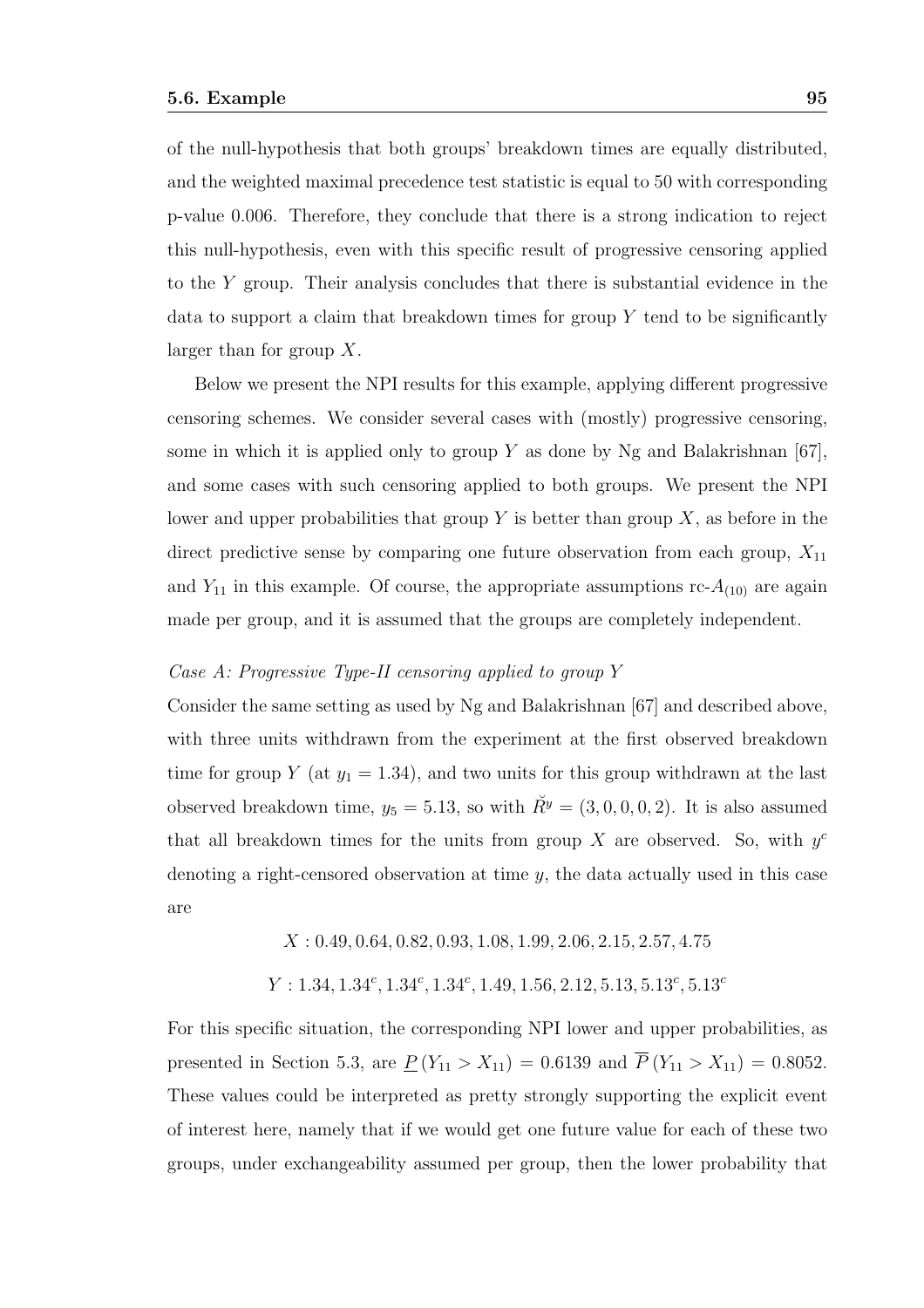$Y_{11}$  would be greater than  $X_{11}$  will be substantially larger than 0.5, which might be interpreted as reflecting a strong indication in favour of this event. This conclusion is in line with the test results by Ng and Balakrishnan [67] for exactly the same case. As this conclusion actually turns out to follow in each of the cases below (this is not necessarily the case in general, of course), it is not repeated nor further discussed there, and the NPI results are just given for illustration without further detailed discussion.

#### Case B: Progressive Type-II censoring applied to groups  $X$  and  $Y$

Suppose that the progressive Type-II censoring scheme is applied to both groups  $X$ and Y, with  $\check{R}^x = (3, 1, 1, 0, 0)$  and  $\check{R}^y = (3, 2, 0, 0, 0)$  and resulting in the following data,

$$
X: 0.49, 0.49^c, 0.49^c, 0.49^c, 0.64, 0.64^c, 0.93, 0.93^c, 2.06, 2.15
$$
  

$$
Y: 1.34, 1.34^c, 1.34^c, 1.34^c, 1.56, 1.56^c, 1.56^c, 2.10, 3.83, 7.21
$$

If we calculate the test statistics proposed by [7, 8, 9], using notation as introduced in Section 5.2, we have  $P_{(3)} = 4$ ,  $P_{(5)} = 5$  and  $T_{(5)} = 70$ . To calculate  $\bar{Q}_{(5)}$ , we need to calculate the Kaplan-Meier estimator of  $F(x_i)$  and  $G(y_j)$  as follows.

$$
\hat{F}(0.49) = 0.10, \hat{F}(0.64) = 0.25, \hat{F}(0.93) = 0.44, \hat{F}(2.06) = 0.72 \text{ and } \hat{F}(2.15) = 1
$$
  

$$
\hat{G}(1.34) = 0.10, \hat{G}(1.56) = 0.25, \hat{G}(2.10) = 0.50, \hat{G}(3.83) = 0.75 \text{ and } \hat{G}(7.21) = 1
$$

Since  $Q_1 = 3$ ,  $Q_2 = 0$ ,  $Q_3 = 1$ ,  $Q_4 = 1$ ,  $Q_5 = 0$  and  $Q_6 = 0$ , then  $\overline{Q}_{(5)} = 5$ . Using the near 5% critical values and the exact level of significance summarized in [7, 8, 9], we do not reject the null hypothesis for  $P_{(3)}$ ,  $P_{(5)}$  and  $\bar{Q}_{(5)}$  at significance level 5%, however we reject the null hypothesis for  $T_{(5)}$  at significance level 5%. The NPI results for the comparison of these two groups of breakdown times are  $\underline{P}(Y_{11} > X_{11}) = 0.5448$  and  $\overline{P}(Y_{11} > X_{11}) = 0.8678$ .

#### Case C: Type-II progressively hybrid censoring applied to groups  $X$  and  $Y$

In this example, a progressive Type-II censoring scheme is applied to groups  $X$  and Y, with  $\check{R}^x = (2, 1, 0, 1, 0, 0)$  and  $\check{R}^y = (1, 2, 0, 3)$ . However, the experiment will be ended at  $T = 2.11$ , making this a Type-II progressively hybrid censoring scheme as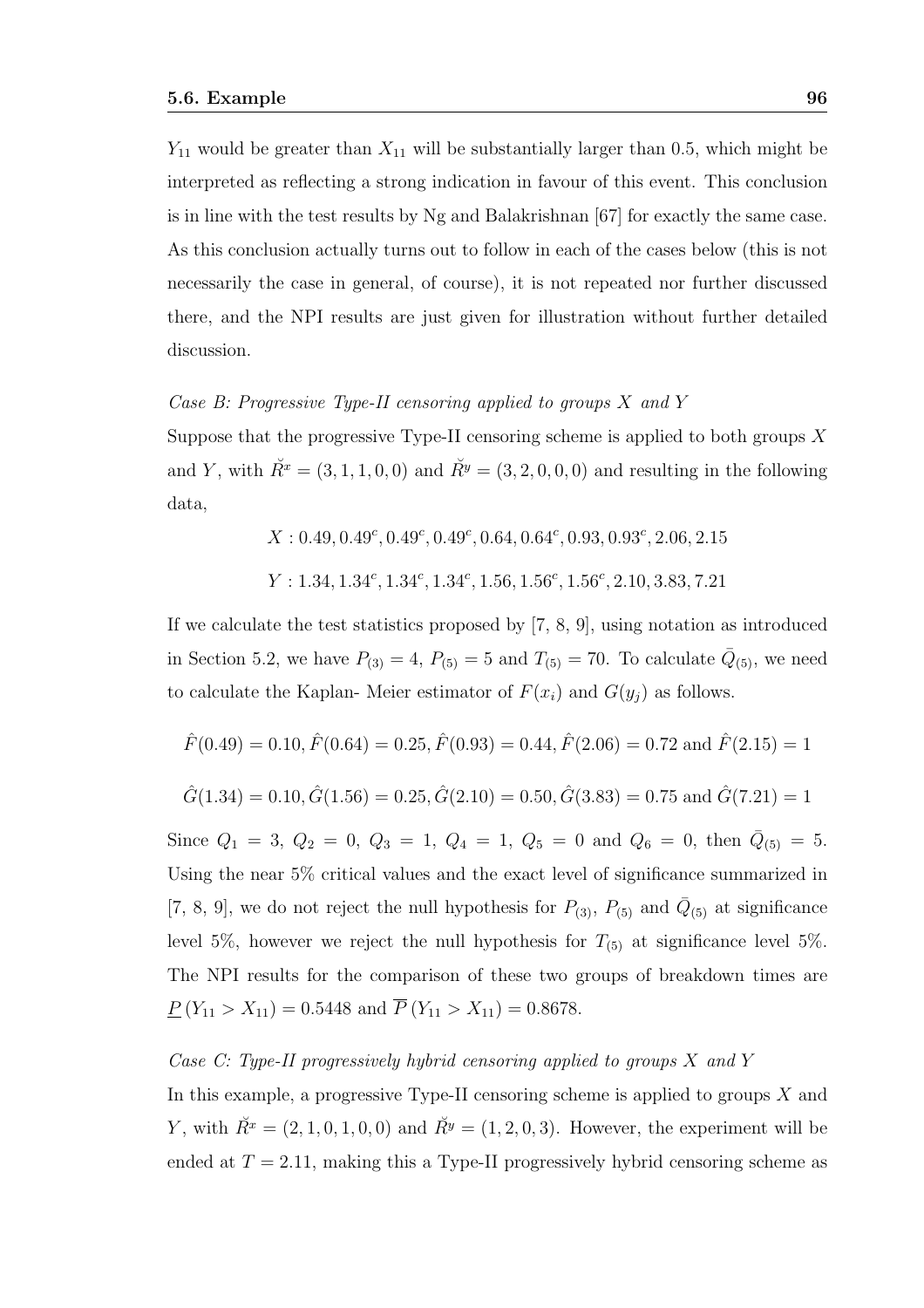discussed in Section 5.2. Suppose that the resulting data from this experiment are as follows,

 $X: 0.49, 0.49^c, 0.49^c, 0.64, 0.64^c, 0.93, 1.99, 1.99^c, 2.06, 2.11^c$ 

$$
Y: 1.34, 1.34^c, 1.49, 1.49^c, 1.49^c, 2.10, 2.11^c, 2.11^c, 2.11^c, 2.11^c
$$

Then the corresponding NPI lower and upper probabilities are  $\underline{P}(Y_{11} > X_{11}) =$ 0.5148 and  $\overline{P}(Y_{11} > X_{11}) = 0.8744$ .

#### Case D: Progressive Type-I censoring applied to group Y

In this case, some units of group Y are removed from the experiment before breakdown, at different times, say at  $T = (T_1, T_2, T_3) = (1.5, 3.5, 5.5)$ . Suppose that one unit is removed at  $T_1 = 1.5$ , three at  $T_2 = 2.5$ , and one at  $T_3 = 5.5$ , and let us assume that this leads to the following data for group  $Y: 1.34, 1.49, 1.5^c, 1.56, 2.10,$  $3.5^c$ ,  $3.5^c$ ,  $3.5^c$ ,  $3.83$  and  $5.5^c$ . We assume that no progressive censoring is applied to group  $X$ . The corresponding NPI lower and upper probabilities for the comparison of groups X and Y are  $\underline{P}(Y_{11} > X_{11}) = 0.6364$  and  $\overline{P}(Y_{11} > X_{11}) = 0.8244$ .

#### Case E: Throw away censoring scheme applied to groups  $X$  and  $Y$

Suppose that the 'throw away scheme', as briefly discussed in Section 5.2, is applied to both groups X and Y, with one unit withdrawn each time, hence  $\check{R}^x$  =  $(1, 1, 1, 1, 1)$  and  $\tilde{R}^y = (1, 1, 1, 1, 1)$ . Suppose further that the actually observed breakdown times (and corresponding right-censoring times) under this scheme are as follows,

 $X: 0.49, 0.49^c, 0.64, 0.64^c, 0.93, 0.93^c, 1.08, 1.08^c, 2.06, 2.06^c$ 

 $Y: 1.34, 1.34^c, 1.56, 1.56^c, 2.10, 2.10^c, 3.83, 3.83^c, 7.21, 7.21^c$ 

Then the corresponding NPI lower and upper probabilities are  $\underline{P}(Y_{11} > X_{11}) =$ 0.5333 and  $\overline{P}(Y_{11} > X_{11}) = 0.9291$ .

#### Case F: Precedence testing

Precedence testing can be considered as a special case of progressive censoring, as briefly explained at the end of Section 5.5, the corresponding NPI results for this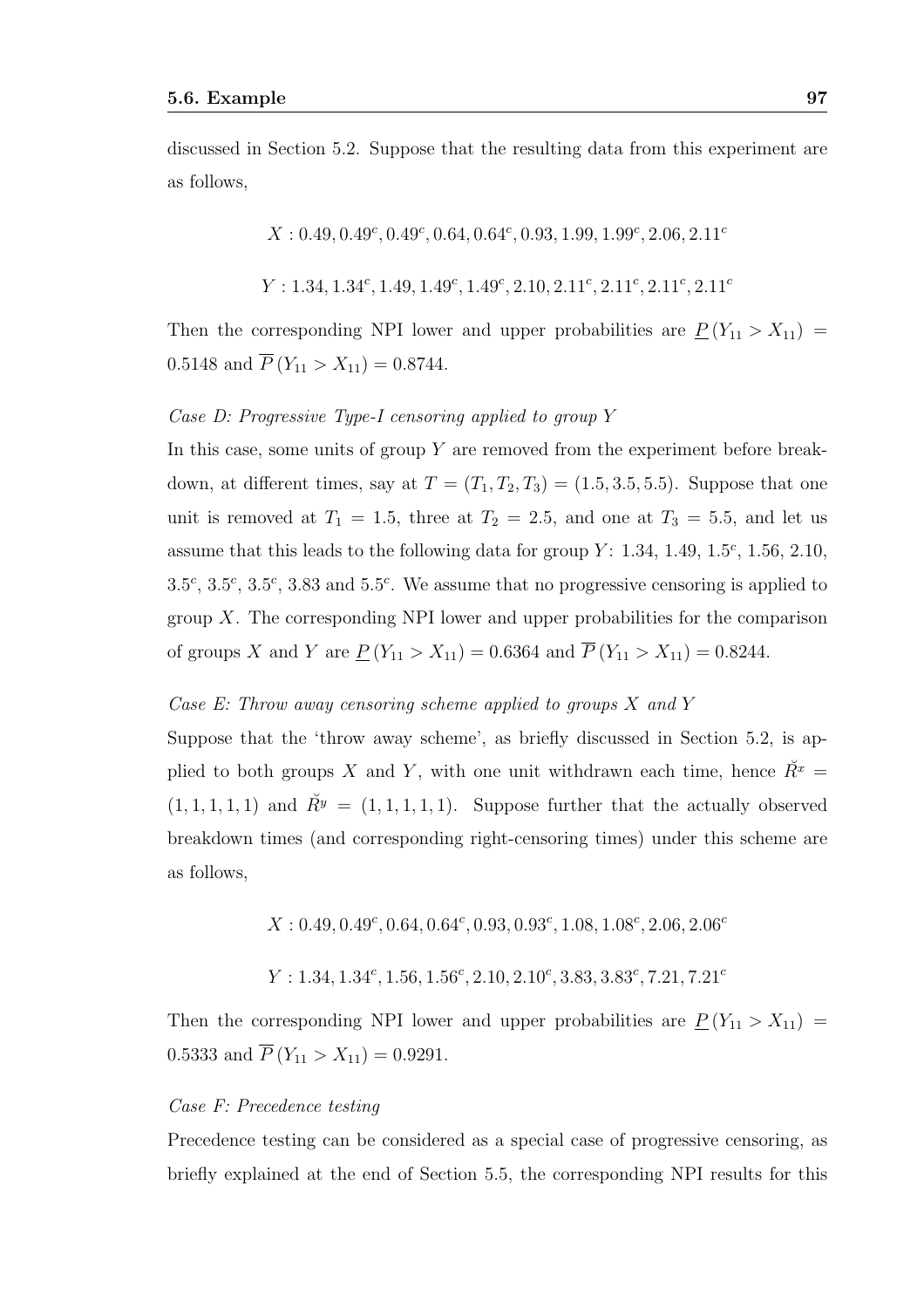approach are presented in Chapter 2. Suppose that the breakdown of insulating fluids experiment is terminated as soon as the fifth breakdown from group  $Y$  is observed, i.e. at time  $y_5 = 2.12$ . Then the breakdown times of five units from group Y are right-censored at that time, together with three units from group  $X$ . Then  $\underline{P}(Y_{11} > X_{11}) = 0.5289$  and  $\overline{P}(Y_{11} > X_{11}) = 0.8264$ .

#### Case G: Complete data

Let us end this example by considering NPI comparison of these two groups of breakdown data using the complete data as presented in Table 5.1, so without any (progressive) censoring scheme applied. NPI for such a comparison of complete data from two groups was already presented by Coolen [19], and is also easily derived from the results in this chapter by obvious choices for the censoring schemes, namely  $R_i^x = R_j^y = 0$  for all i and j, and hence  $r_x = n_x$  and  $r_y = n_y$ . For this situation, the NPI results are  $\underline{P}(Y_{11} > X_{11}) = 0.6364$  and  $\overline{P}(Y_{11} > X_{11}) = 0.8099$ .

### 5.7 Concluding remarks

In this chapter, we introduced NPI for comparison of two groups of lifetime data under several progressive censoring schemes. The NPI method has the attractive feature that it is applicable whether progressive censoring is adopted for one group or for both groups, and also for different censoring schemes. We have restricted attention to two groups, but the methods presented here are quite easily generalized to multiple groups, along the lines of the NPI methods for selection presented in Chapters 3 and 4. Although the ideas for such a generalization are indeed straightforward, deriving analytical expressions of the corresponding NPI lower and upper probabilities becomes somewhat tedious, it is more attractive to develop software routines that perform such calculations for any specific M-functions specified per group, and for any number of groups. In fact one can use the R commands provided in the appendix of this thesis for such purposes since it can be used for comparison of several groups and with different selection events of interest.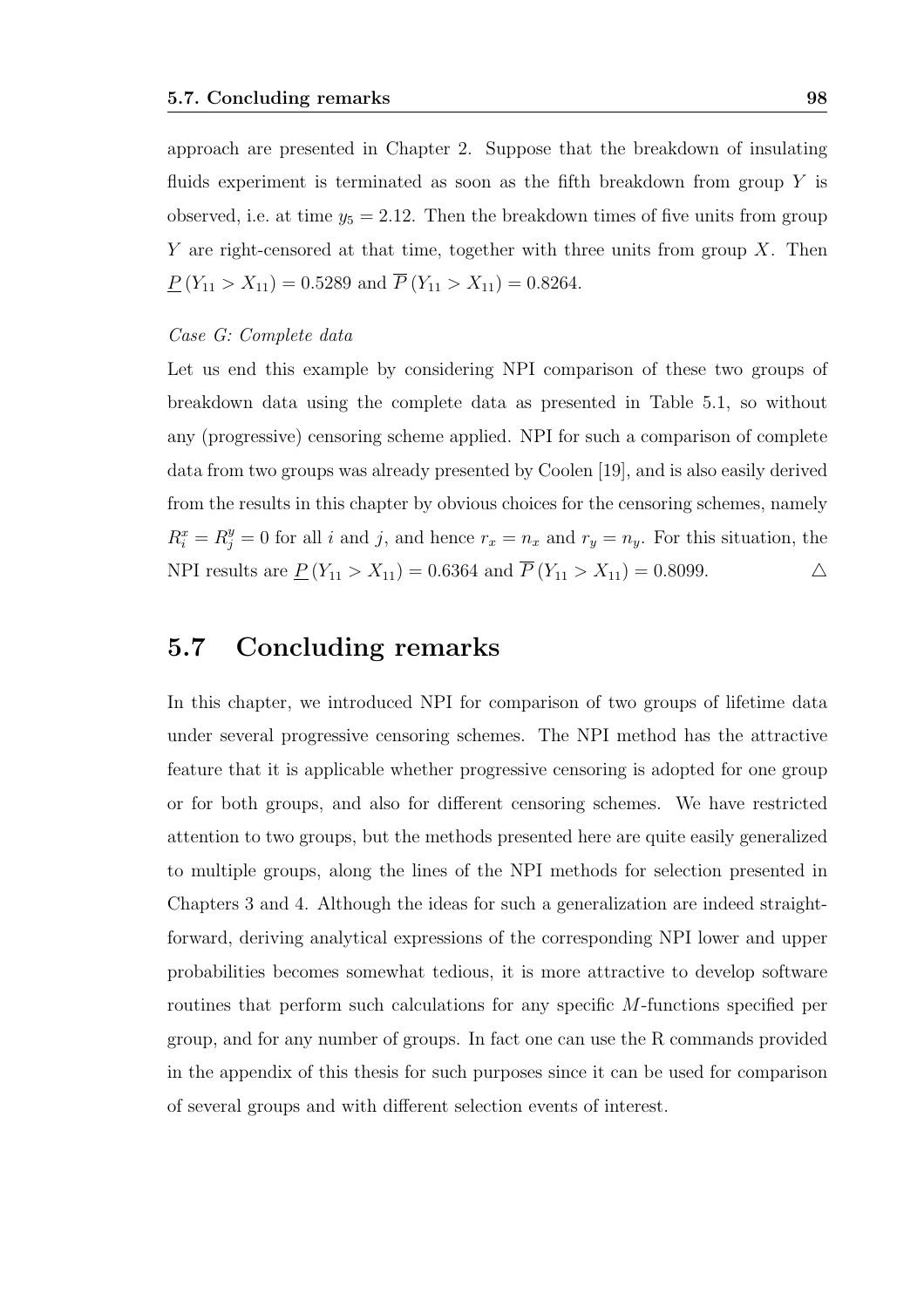# Chapter 6

# Competing Risks

## 6.1 Introduction

In reliability, failure data often correspond to competing risks [13, 71], where several failure modes can cause a unit to fail, and where failure occurs due to the first failure event caused by one of the failure modes. Coolen et al. [23] introduced Nonparametric Predictive Inference (NPI) to some reliability applications, including lower and upper survival functions for a future unit, illustrated with an application with competing risks data. They illustrated the lower and upper marginal survival functions, which are restricted to a single failure mode. In this chapter, the main question considered is which failure mode will cause the next unit to fail, or for example in survival analysis terminology, which disease causes the next individual considered to die. From now on, terminology from reliability will be used, so events considered are failures of units, but the methods proposed are of course more generally applicable.

In this chapter, NPI lower and upper probabilities are presented for the event that a future unit, say unit  $n + 1$ , will fail due to a specific failure mode, based on data consisting of times of failures resulting from competing risks for  $n$  units. It also illustrates the effect of grouping different failure modes together, and some special cases and features are discussed. This approach uses NPI for right-censored data as presented by Coolen and Yan [27], see also Subsection 1.3.2. The use of lower and upper probabilities to quantify uncertainty has gained increasing attention during the last decade, short and detailed overviews of theories and applications in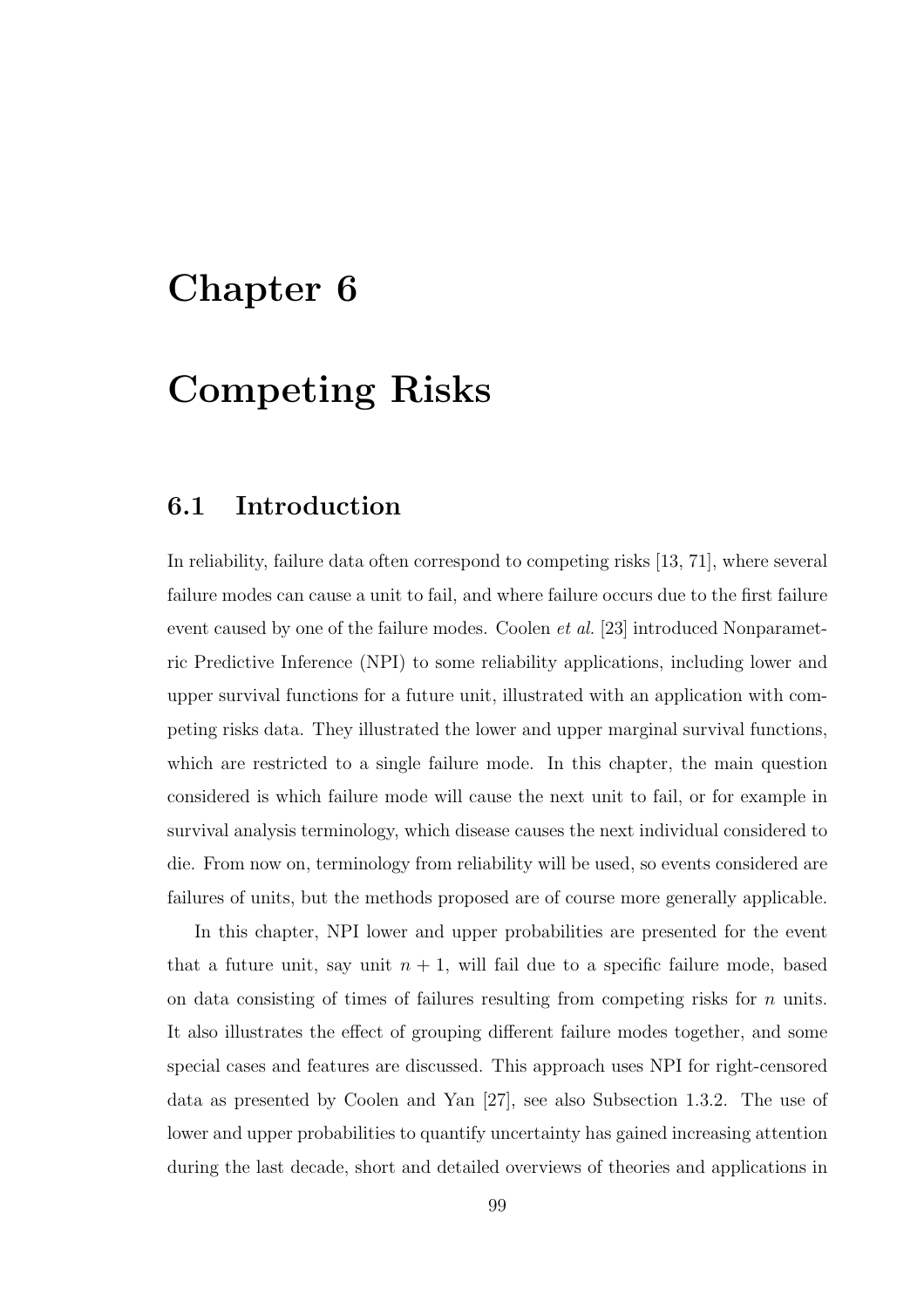reliability, together called 'imprecise reliability', are presented by Coolen and Utkin [24, 74].

Some aspects of competing risks are briefly reviewed in Section 6.2. Section 6.3 presents NPI for the competing risks problem. In Section 6.4 we consider the special case of two failure modes which leads to some interesting results. The NPI method is illustrated by some examples in Section 6.5. NPI can also be applied for different censoring mechanisms, which is illustrated in Section 6.6 for competing risks inferences under progressive censoring. Some concluding remarks are given in Section 6.7.

### 6.2 Competing risks

In competing risks, several failure modes can cause a unit to fail. Throughout this chapter, we assume that each unit cannot fail more than once and it is not used any further once it has failed, and that a failure is caused by a single failure mode which, upon observing a failure, is known with certainty. Tsiatis [73] showed that failure data resulting from such competing risks cannot be used to identify dependence between the failure modes. Effectively, this means that such data can only be used to learn about the marginal distributions, which are the distributions of failure times restricted to single failure modes, for which all failures caused by other failure modes lead to right-censored observations. Throughout this chapter we assume that the failure modes are independent, inclusion of assumed dependence would be an interesting topic for future research, but cannot be learned about from the data as considered here as shown by Tsiatis, and NPI has also not yet been developed to take dependence into account.

In this chapter, we consider competing risks, with  $k$  distinct failure modes that can cause a unit to fail. It is further assumed that such failure observations are obtained for n units. As is common in study of failure data under competing risks, for each unit k random quantities are considered, say  $T_j$  for  $j = 1, \ldots, k$ , where  $T_j$  represents the unit's time to failure under the condition that failure occurs due to failure mode j. These  $T_j$  are assumed to be independent continuous random quantities,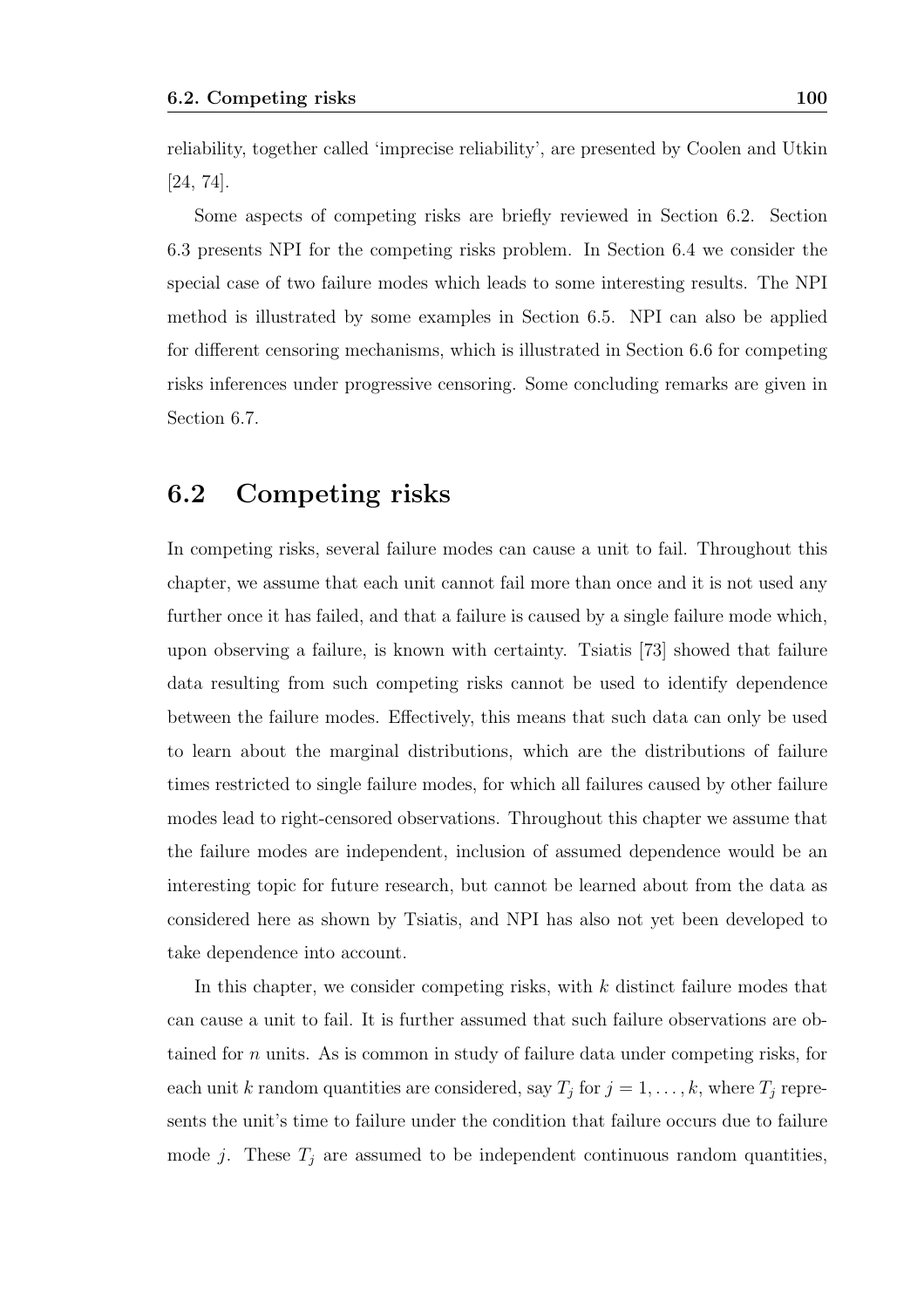which implies the assumption that the failure modes occur independently, and the failure time of the unit is  $T = \min(T_1, \ldots, T_k)$ . Therefore, each unit considered can have one failure time and it will be known with certainty which failure mode caused a failure. Hence, for the  $T_j$  corresponding to the other failure modes, which did not cause the failure of the unit, the unit's observed failure time is a right-censoring time.

In a sample of size n, suppose that there are  $q$   $(q \leq n)$  distinct failure times  $x_1 \leq x_2 \leq \ldots \leq x_q$ . Let  $h_{ij}$  be the number of units that failed due to failure mode *j* at time  $x_i$ , and  $\tilde{n}_{x_i}$  be the number of units at risk at  $x_i$ . Then, the marginal distribution function of  $T_j$ , also called the Cumulative Incidence Function (CIF)[70],  $F_i(t)$ , can be estimated as

$$
\hat{F}_j(t) = \sum_{\text{all } i, x_i \le t} \frac{h_{ij}}{\tilde{n}_{x_i}} \hat{S}(x_{i-1})
$$
\n(6.1)

where  $\hat{S}(t)$  is the Kaplan-Meier (KM) estimator given by (1.7). For the case of comparing two competing risks, i.e. two failure modes only, Kochar et al. [45] discussed several tests from literature to test whether the difference between the two corresponding CIFs is different from zero.

In the competing risks literature (e.g. [30, 70]), one often consider a bivariate random quantity  $(T, C)$ , where C is an indicator which equals 0 if the observation is censored and therefore T is the censoring time, or  $C = j$  where j represents the failure mode that caused the failure, in which case  $T$  is the failure time due to failure mode  $j$  [30]. NPI has not yet been developed for such bivariate random quantities, which is an interesting challenge for future research.

## 6.3 NPI for Competing Risks

For the NPI approach, let the failure time of a future unit be denoted by  $X_{n+1}$ , and let the corresponding notation for the failure time including indication of the actual failure mode, say failure mode j, be  $X_{j,n+1}$  (so  $X_{n+1}$  corresponds to an observation T for unit  $n+1$ , and  $X_{j,n+1}$  to  $T_j$ , according to the notation in the previous section). As the different failure modes are assumed to occur independently, the competing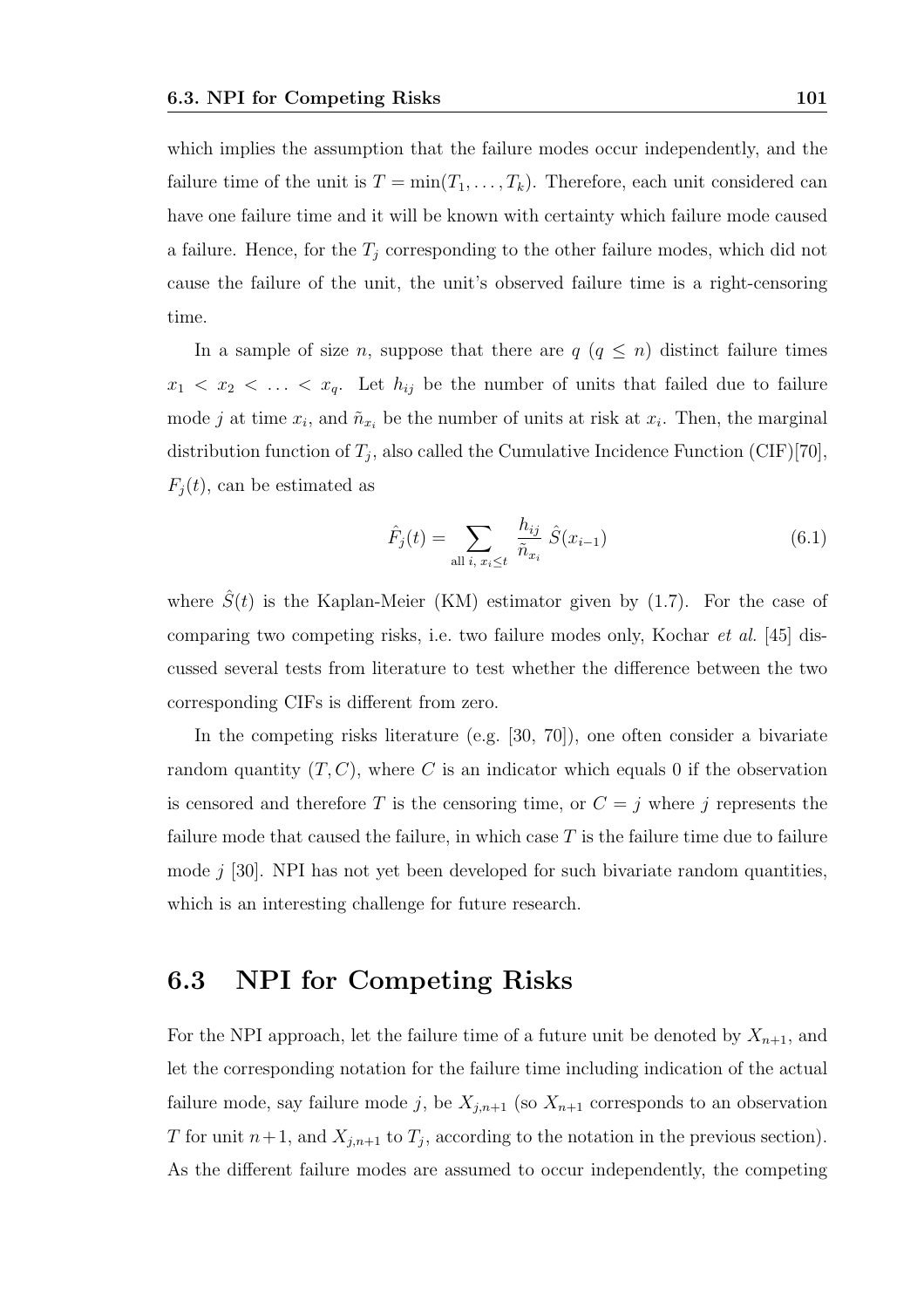risk data per failure mode consist of a number of observed failure times for failures caused by the specific failure mode considered, and right-censoring times for failures caused by other failure modes. Hence  $\text{rc-}A_{(n)}$  can be applied per failure mode j, for inference on  $X_{j,n+1}$ . Let the number of failures caused by failure mode j be  $u_j$ ,  $x_{j,1} < x_{j,2} < \ldots < x_{j,u_j}$ , and let  $v_j (= n - u_j)$  be the number of the right-censored observations,  $c_{j,1} < c_{j,2} < \ldots < c_{j,v_j}$ , corresponding to failure mode j. Again we assume that no ties occur, however we deal with ties as discussed in Subsection 1.3.5. For notational convenience, let  $x_{j,0} = 0$  and  $x_{j,u_j+1} = \infty$ . Suppose further that there are  $s_{j,i_j}$  right-censored observations in the interval  $(x_{j,i_j}, x_{j,i_j+1})$ , denoted by  $c_{j,1}^{i_j} < c_{j,2}^{i_j} < \ldots < c_{j,1}^{i_j}$  $j_{j,s_{j,i_j}}$ , so  $\sum_{i_j=0}^{u_j} s_{j,i_j} = v_j$ . It should be emphasized that it is not assumed that each of the n units in the data set actually has failed. If a unit has not failed then there will be a right-censored observation recorded for this unit for each failure mode, as it is assumed that the unit will then be withdrawn from the study, or the study ends, at some point. The random quantity representing the failure time of the next unit, with all k failure modes considered, is  $X_{n+1} = \min_{1 \le j \le k} X_{j,n+1}$ . Before introducing the NPI lower and upper probabilities for the event of interest, the NPI M-function values for  $X_{j,n+1}$   $(j = 1, \ldots, k)$  following from Definition 1.2, are given below.

**Definition 6.1.** The NPI *M*-functions for  $X_{j,n+1}$   $(j = 1, ..., k)$  are

$$
M^{j}(t^{i_{j}}_{j,i^{*}_{j}},x_{j,i_{j}+1}) = M_{X_{j,n_{j}+1}}(t^{i_{j}}_{j,i^{*}_{j}},x_{j,i_{j}+1}) = \frac{1}{n+1}(\tilde{n}_{t^{i_{j}}_{j,i^{*}_{j}}})^{\delta^{i_{j}-1}_{i^{*}_{j}-1}} \prod_{\{r:c_{j,r} < t^{i_{j}}_{j,i^{*}_{j}}\}} \frac{\tilde{n}_{c_{j,r}}+1}{\tilde{n}_{c_{j,r}}} \tag{6.2}
$$

where  $i_j = 0, 1, \ldots, u_j, i_j^* = 0, 1, \ldots, s_{j,i_j}$  and

$$
\delta_{i_j^*}^{i_j} = \begin{cases} 1 & \text{if } i_j^* = 0 & \text{i.e. } t_{j,0}^{i_j} = x_{j,i_j} \quad \text{(failure time or time 0)}\\ 0 & \text{if } i_j^* = 1, \dots, s_{j,i_j} \quad \text{i.e. } t_{j,i_j^*}^{i_j} = c_{j,i_j^*}^{i_j} \quad \text{(censoring time)} \end{cases}
$$

Again  $\tilde{n}_{c_r}$  and  $\tilde{n}_{t^{i_j}_{j,i^*_j}}$ are the numbers of units in the risk set just prior to times  $c_r$ and  $t_i^{i_j}$  $j_{j,i_j^*}$ , respectively. The corresponding NPI probabilities are

$$
P^{j}(x_{j,i_{j}}, x_{j,i_{j}+1}) = P(X_{j,n_{j}+1} \in (x_{j,i_{j}}, x_{j,i_{j}+1})) = \frac{1}{n+1} \prod_{\{r:c_{j,r} < x_{j,i_{j}+1}\}} \frac{\tilde{n}_{c_{j,r}} + 1}{\tilde{n}_{c_{j,r}}} \tag{6.3}
$$

where  $x_{j,i_j}$  and  $x_{j,i_j+1}$  are two consecutive observed failure times caused by failure mode j (and  $x_{j,0} = 0, x_{j,u_j+1} = \infty$ ).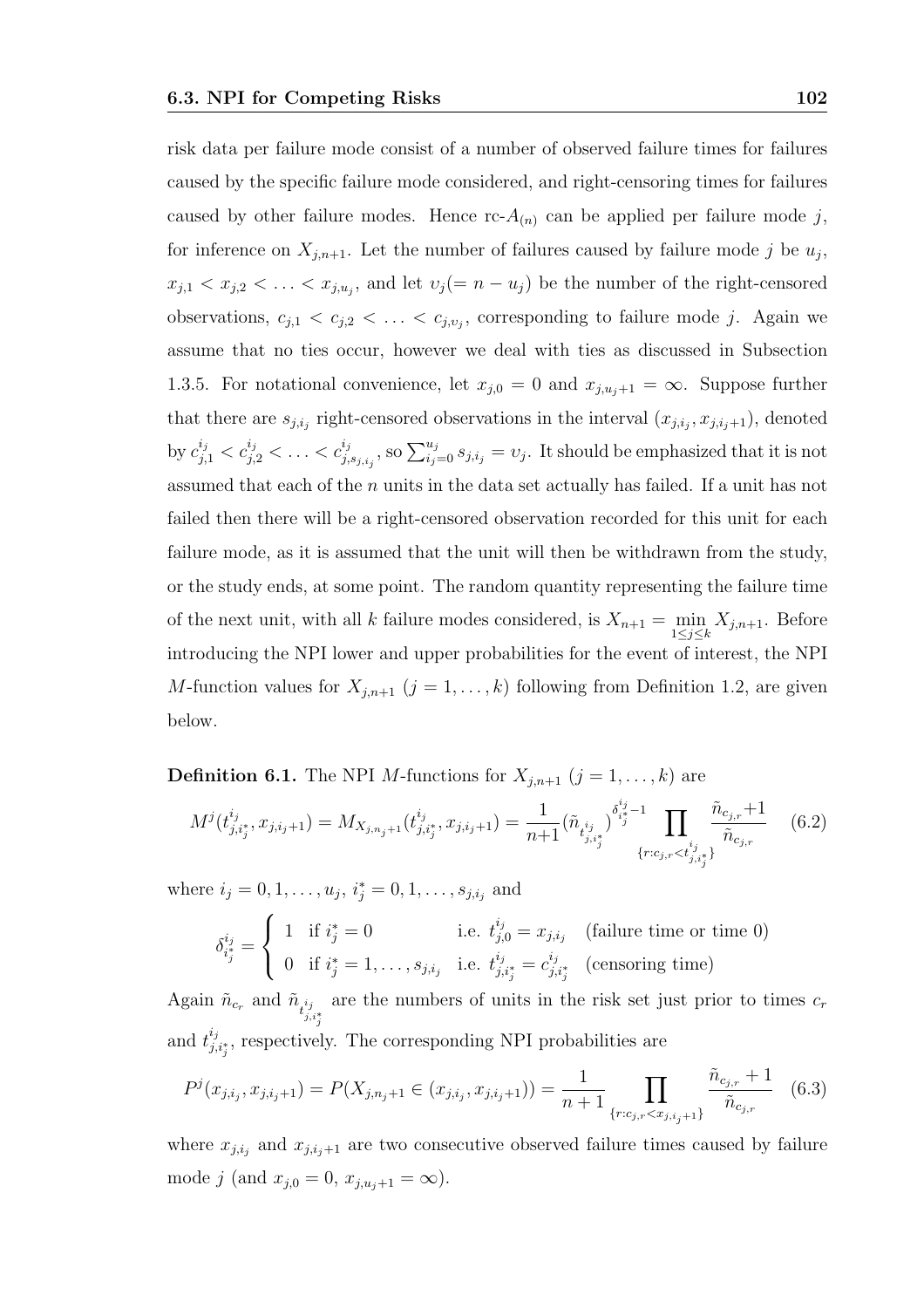In this chapter, the main event of interest is that a single future unit, called the 'next unit', undergoing the same test or process as the  $n$  units for which failure data are available, fails due to a specific failure mode, say mode l. NPI lower and upper probabilities for this event are derived, for each  $l = 1, \ldots, k$ . The following notation is used for these NPI lower and upper probabilities, respectively, for the event of interest.

$$
\underline{P}^{(l)} = \underline{P}\left(X_{l,n+1} = \min_{1 \le j \le k} X_{j,n+1}\right) = \underline{P}\left(X_{l,n+1} < \min_{1 \le j \le k} X_{j,n+1}\right)
$$
\n
$$
\overline{P}^{(l)} = \overline{P}\left(X_{l,n+1} = \min_{1 \le j \le k} X_{j,n+1}\right) = \overline{P}\left(X_{l,n+1} < \min_{1 \le j \le k} X_{j,n+1}\right)
$$

These NPI lower and upper probabilities for the event of interest are presented in the following theorem.

Theorem 6.1. The NPI lower and upper probabilities for the event that the next unit will fail due to failure mode l are

$$
\underline{P}^{(l)} = \sum_{C_l(j, i_j, i_j^*)} \left[ \sum_{i_l=0}^{u_l} \mathbf{1} \{ x_{l, i_l+1} < \min_{1 \le j \le k} \{ t_{j, i_j^*}^{i_j} \} \} P^l(x_{l, i_l}, x_{l, i_l+1}) \right] \prod_{j=1}^k M^j(t_{j, i_j^*}^{i_j}, x_{j, i_j+1}) \tag{6.4}
$$
\n
$$
\overline{P}^{(l)} = \sum_{C_l(j, i_j)} \left[ \sum_{i_l=0}^{u_l} \sum_{i_l^*=0}^{s_{l, i_l}} \mathbf{1} \{ t_{l, i_l^*}^{i_l} < \min_{j \ne l} \{ x_{j, i_j+1} \} M^l(t_{l, i_l^*}^{i_l}, x_{l, i_l+1}) \right] \prod_{j=1}^k P^j(x_{j, i_j}, x_{j, i_j+1}) \tag{6.5}
$$

where  $\sum$  $C_l(j, i_j, i_j^*)$ denotes the sums over all  $i_j^*$  from 0 to  $s_{j,i_j}$  and over all  $i_j$  from 0 to  $u_j$  for  $j = 1, \ldots, k$  but not including  $j = l$ . Similarly,  $\sum$  $C_l(j, i_j)$ denotes the sums over all  $i_j$  from 0 to  $u_j$  for  $j = 1, ..., k$  but not including  $j = l$ .

Proof. The NPI lower and upper probabilities (6.4) and (6.5) are derived as the sharpest bounds, based on the relevant  $\text{rc-}A_{(n)}$  assumptions, for the probability

$$
P = P\left(X_{l,n+1} < \min_{\substack{1 \le j \le k \\ j \ne l}} X_{j,n+1}\right) = \sum_{C_l(j, i_j)} P\left(X_{l,n+1} < \min_{\substack{1 \le j \le k \\ j \ne l}} \{X_{j,n+1}\}, \bigcap_{\substack{j=1 \\ j \ne l}}^k \{X_{j,n+1} \in (x_{j,i_j}, x_{j,i_j+1})\}\right)
$$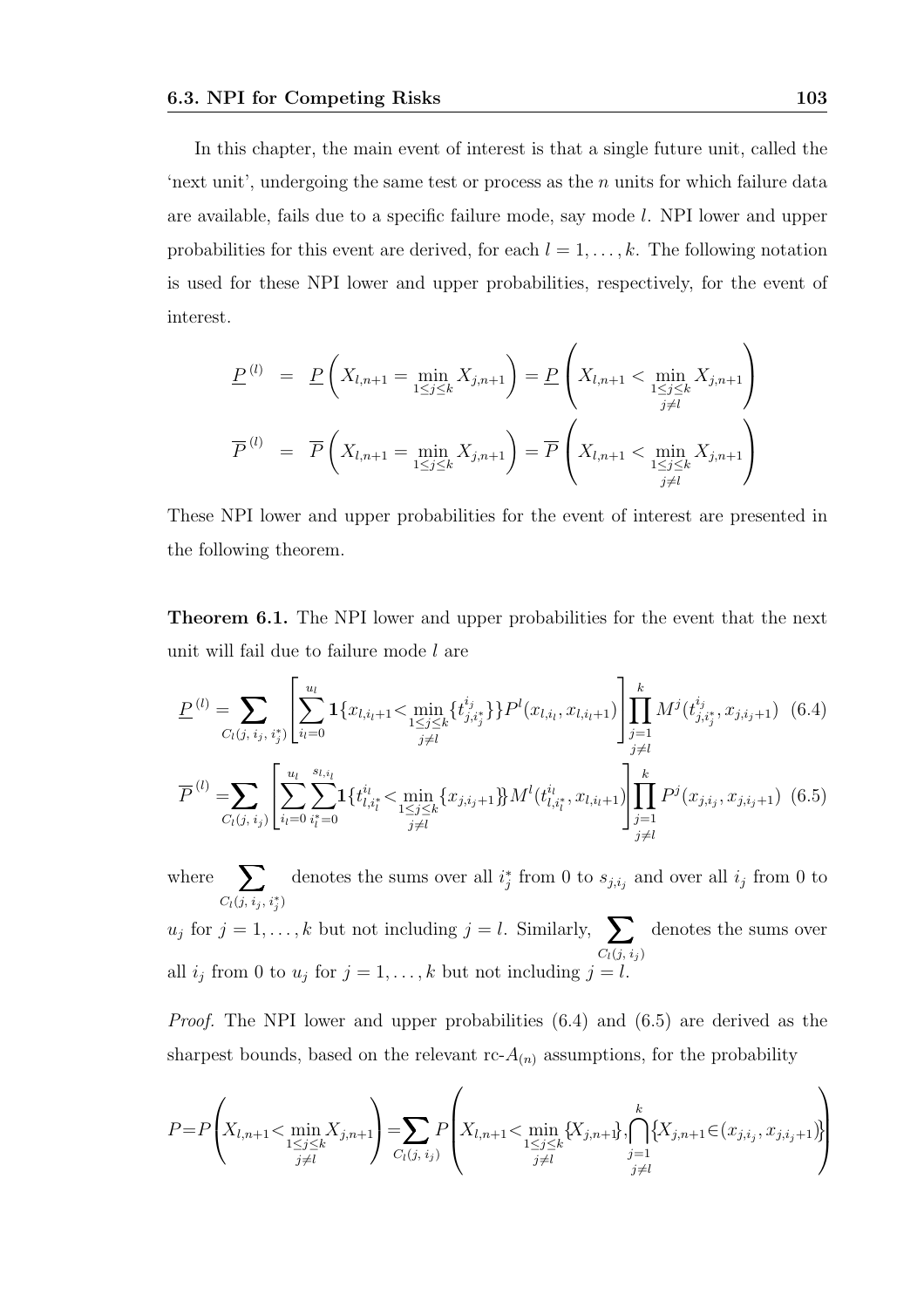First consider the lower probability (6.4), which is derived as the sharpest general lower bound for the above probability P,

$$
P \geq \sum_{C_l(j, i_j, i_j^*)} P\left(X_{l, n+1} < \min_{\substack{1 \leq j \leq k \\ j \neq l}} \{t_{j, i_j^*}^{i_j}\}\right) \cdot \prod_{\substack{j=1 \\ j \neq l}}^k M^j(t_{j, i_j^*}^{i_j}, x_{j, i_j+1})
$$
\n
$$
\geq \sum_{C_l(j, i_j, i_j^*)} \left[\sum_{i_l=0}^{u_l} \mathbf{1}\{x_{l, i_l+1} < \min_{\substack{1 \leq j \leq k \\ j \neq l}} \{t_{j, i_j^*}^{i_j}\}\} P^l(x_{l, i_l}, x_{l, i_l+1})\right] \prod_{\substack{j=1 \\ j \neq l}}^k M^j(t_{j, i_j^*}^{i_j}, x_{j, i_j+1})
$$

The first inequality follows by putting all probability masses for each  $X_{j,n+1}$  (j =  $1, \ldots, k$  and  $j \neq l$ ) assigned to the intervals  $(t_{j,1}^{i,j})$  $(i_{j,i_j^*}, x_{j,i_j+1})$   $(i_j = 0, \ldots, u_j \text{ and } i_j^* =$  $(0, 1, \ldots, s_{j,i_j})$  at the left end points of these intervals, and by using Lemma 1.4 for the nested intervals. The second inequality follows by putting all probability masses for  $X_{l,n+1}$  in each of the intervals  $(t^{i_l}_{l,i_l^*}, x_{l,i_l+1})$   $(i_l = 0, \ldots, u_l \text{ and } i_l^* = 0, 1, \ldots, s_{l,i_l})$ at the right end points of these intervals. The upper probability is obtained in a similar way, but now all probability masses for the random quantities involved are put at the opposite end points of the respective intervals, when compared to the derivation of the lower probability which leads to

$$
P \leq \sum_{C_l(j, i_j)} P\left(X_{l, n+1} < \min_{1 \leq j \leq k} \{x_{j, i_j+1}\}\right) \prod_{\substack{j=1 \ j \neq l}}^k P^j(x_{j, i_j}, x_{j, i_j+1})
$$
\n
$$
\leq \sum_{C_l(j, i_j)} \left[\sum_{i_l=0}^{u_l} \sum_{\substack{i=1 \ i_l \neq l}}^{s_{l, i_l}} \mathbf{1}\{t_{l, i_l^*}^{i_l} < \min_{1 \leq j \leq k} \{x_{j, i_j+1}\}\} M^l(t_{l, i_l^*}^{i_l}, x_{l, i_l+1})\right] \prod_{\substack{j=1 \ j \neq l}}^k P^j(x_{j, i_j}, x_{j, i_j+1})
$$
\n
$$
\square
$$

### 6.4 Two competing risks

Before illustrating and discussing this method in examples in Section 6.5, let us consider the special case of the competing risks problem in which there are only two failure modes (so  $k = 2$ ), say modes l and j, and in which each of the n units considered actually fails due to one of these two failure modes. Therefore, any unit which fails due to failure mode  $l$  leads to a right-censored observation for failure mode  $j$ , and vice versa. In this case, the number of failures due to failure mode  $l$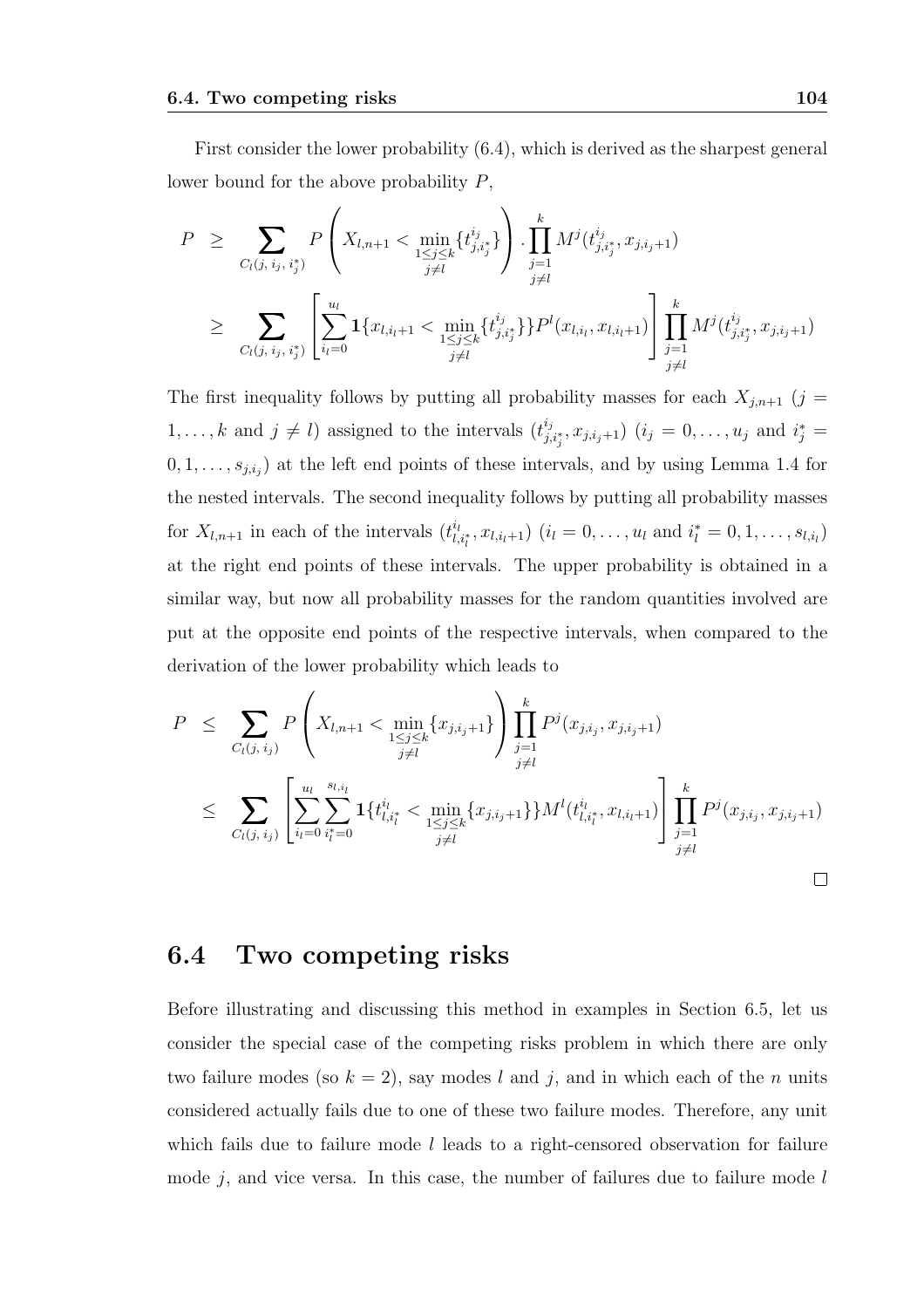$(j)$  is equal to the number of right-censored observations for failure mode j  $(l)$ , so  $v_l = u_j$  and  $v_j = u_l$ . Let  $R_l$   $(R_j)$  be the set of ranks of all ordered failure times due to failure mode  $l(j)$ , so  $R_l \subset \{1, 2, \ldots, n\}$  and  $R_j = \{1, 2, \ldots, n\} \setminus R_l$ . The NPI lower and upper probabilities for this scenario are presented in Theorem 6.2.

**Theorem 6.2.** The NPI lower and upper probabilities  $(6.4)$  and  $(6.5)$  for the event that the next unit will fail due to failure mode  $l$ , in case of only two failure modes,  $l$  and  $j$ , are

$$
\underline{P}^{(l)} = \frac{1}{n+1} \sum_{r_l \in R_l} \frac{\tilde{n}_{x_{l,(r_l)}}}{\tilde{n}_{x_{l,(r_l)}} + 1} = \frac{1}{n+1} \sum_{r_l \in R_l} \frac{n+1-r_l}{n+2-r_l}
$$
(6.6)

$$
\overline{P}^{(l)} = 1 - \frac{1}{n+1} \sum_{r_j \in R_j} \frac{\tilde{n}_{x_{j,(r_j)}}}{\tilde{n}_{x_{j,(r_j)}} + 1} = 1 - \frac{1}{n+1} \sum_{r_j \in R_j} \frac{n+1-r_j}{n+2-r_j} \tag{6.7}
$$

*Proof.* In the case of two competing risks, the NPI lower probability (6.4), i.e.  $\underline{P}^{(l)} =$  $\underline{P}(X_{l,n_l+1} < X_{j,n_j+1}),$  becomes

$$
\underline{P}^{(l)} = \sum_{i_j=0}^{u_j} \sum_{i_j=0}^{s_{j,i_j}} \left\{ \sum_{i_l=0}^{u_l} \mathbf{1} \{ x_{l,i_l+1} < t_{j,i_j}^{i_j} \} P^l(x_{l,i_l}, x_{l,i_l+1}) \right\} M^j(t_{j,i_j}^{i_j}, x_{j,i_j+1}) \tag{6.8}
$$

Above we have assumed that all  $n$  units considered have actually failed due to one of these two failure modes. As any failure of a unit due to failure mode  $l$  leads to a right-censored observation for failure mode  $j$  for that unit, and vice versa, then  $x_{l,(r_i)} = c_{j,(r_i)} (x_{j,(r_j)} = c_{l,(r_j)})$  for  $r_l \in R_l$   $(r_j \in R_j)$ . Let  $\sum$  $C\left(i_j, i_j^*, c_{j, (r_l)}\right)$ denote the sums

over all  $i_j$  from 0 to  $u_j$  and over all  $i_j^*$  from 0 to  $s_{j,i_j}$  such that  $t_{j_i}^{i_j}$  $c_{j,i_j^*} \geq c_{j,(r_l)}$ . Then the NPI lower probability (6.8) can be written as

$$
\underline{P}^{(l)} = \sum_{r_l \in R_l} P^l(x_{l, (r_l-1)}, x_{l, (r_l)}) \sum_{C(i_j, i_j^*, c_{j, (r_l)})} M^j(t_{j, i_j^*}^{i_j}, x_{j, i_j+1})
$$
\n
$$
= \sum_{r_l \in R_l} P^l(x_{l, (r_l-1)}, x_{l, (r_l)}) \underline{S}_{X_{j, n+1}}(c_{j, (r_l)})
$$
\n
$$
= \sum_{r_l \in R_l} \left( \frac{1}{n+1} \prod_{\{r : c_{l,r} < x_{l, (r_l)}\}} \frac{\tilde{n}_{c_{l,r}} + 1}{\tilde{n}_{c_{l,r}}} \right) \left( \frac{1}{n+1} \tilde{n}_{c_{j, (r_l)}} \prod_{\{r : c_{j,r} < c_{j, (r_l)\}}} \frac{\tilde{n}_{c_{j,r}} + 1}{\tilde{n}_{c_{j,r}}} \right)
$$
\n
$$
= \sum_{r_l \in R_l} \left( \frac{1}{n+1} \right)^2 \left( \frac{n+1}{n+2-r_l} \right) (n+1-r_l)
$$
\n
$$
= \frac{1}{n+1} \sum_{r_l \in R_l} \frac{n+1-r_l}{n+2-r_l}.
$$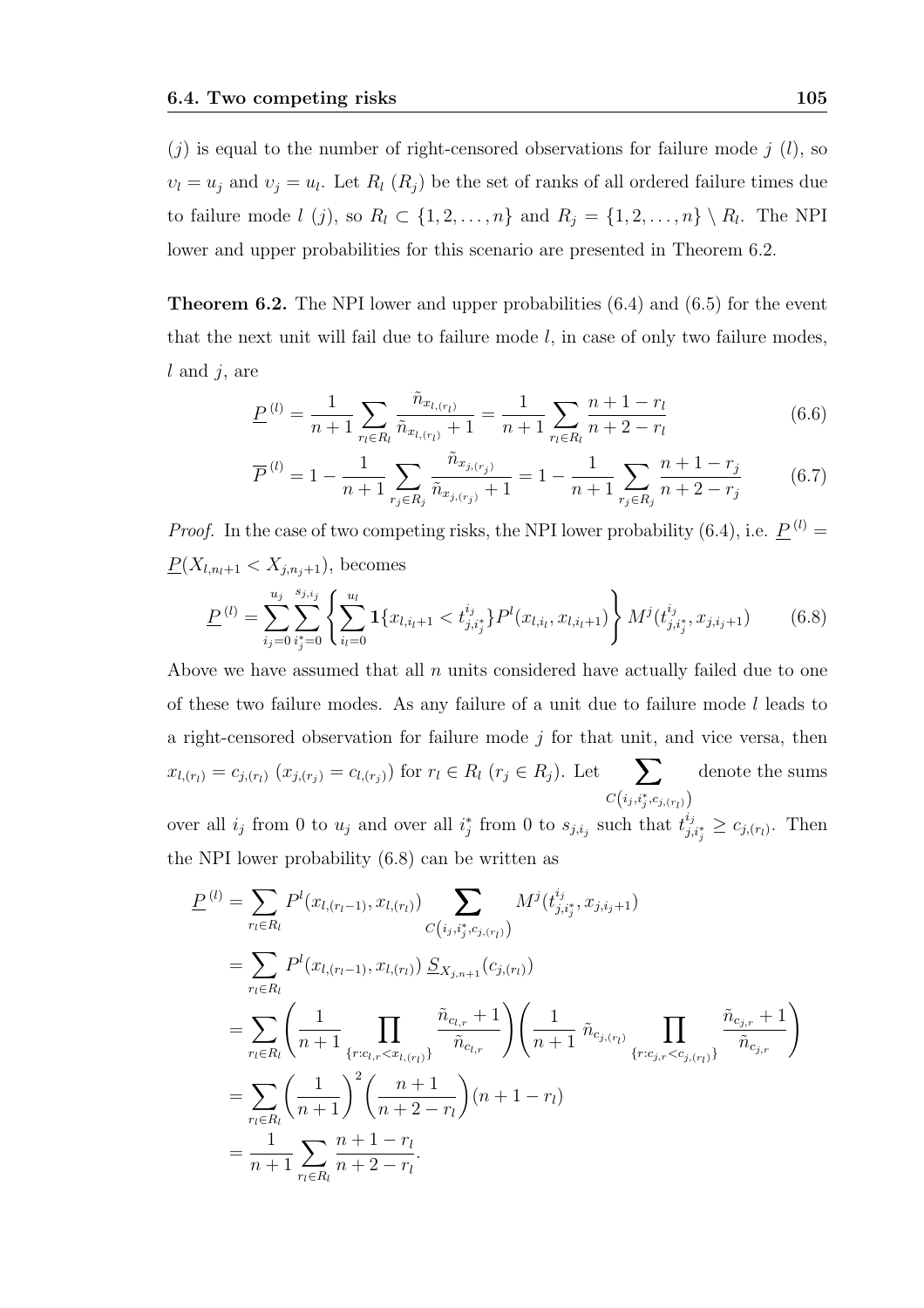The second equality and the second term in the third equality follow immediately from the definition of the lower survival function [23] and its simplest closed-form (1.11) derived in Chapter 1, respectively. The fourth equality in this derivation results from the fact that, with all units assumed to fail due to one of the two failure modes considered, and  $x_{l,(r_l)} = c_{j,(r_l)}$  and  $x_{j,(r_j)} = c_{l,(r_j)}$  for all  $r_l \in R_l$  and  $r_j \in R_j$ , the two product terms combine into a single product over all first  $r_l-1$  observations. This product simplifies to  $\frac{n+1}{n+2-r_l}$ , and  $\tilde{n}_{c_{j,(r_l)}} = n+1-r_l$  completes the justification of the fourth equality.

The corresponding NPI upper probability (6.7) can be derived similarly, but it is easier to do so by use of the conjugacy property,  $\overline{P}^{(l)} = 1 - \underline{P}(X_{l,n_l+1} > X_{j,n_j+1}) =$  $1 - \underline{P}^{(j)}$  where

$$
\underline{P}^{(j)} = \frac{1}{n+1} \sum_{r_j \in R_j} \frac{n+1-r_j}{n+2-r_j}
$$

is of course obtained directly from the above expression for  $\underline{P}^{(l)}$ .

Furthermore, the imprecision for the event considered here, in this special case of competing risks with only two failure modes and all  $n$  units actually having failed, does not depend on the number of failures caused by each failure mode nor on their ordering. This is implied by the following theorem.

Theorem 6.3. The imprecision for the above scenario is equal to

Imprecision = 
$$
\overline{P}^{(l)} - \underline{P}^{(l)} = \frac{1}{n+1} \sum_{i=1}^{n+1} \frac{1}{i}
$$

*Proof.* For this situation with two failure modes and all  $n$  units failing due to one of them, the imprecision is

Imprecision = 
$$
1 - \left\{ \frac{P^{(l)} + P^{(j)}}{n+1} \right\}
$$
  
\n=  $1 - \frac{1}{n+1} \left\{ \sum_{r_l \in R_l} \frac{n+1-r_l}{n+2-r_l} + \sum_{r_j \in R_j} \frac{n+1-r_j}{n+2-r_j} \right\}$   
\n=  $1 - \frac{1}{n+1} \sum_{i=1}^n \frac{n+1-i}{n+2-i}$   
\n=  $\frac{1}{n+1} \left[ 1 + \sum_{i=1}^n \frac{1}{n+2-i} \right] = \frac{1}{n+1} \sum_{i=1}^{n+1} \frac{1}{i}.$ 

The second equality follows directly from Theorem 6.2.

 $\Box$ 

 $\Box$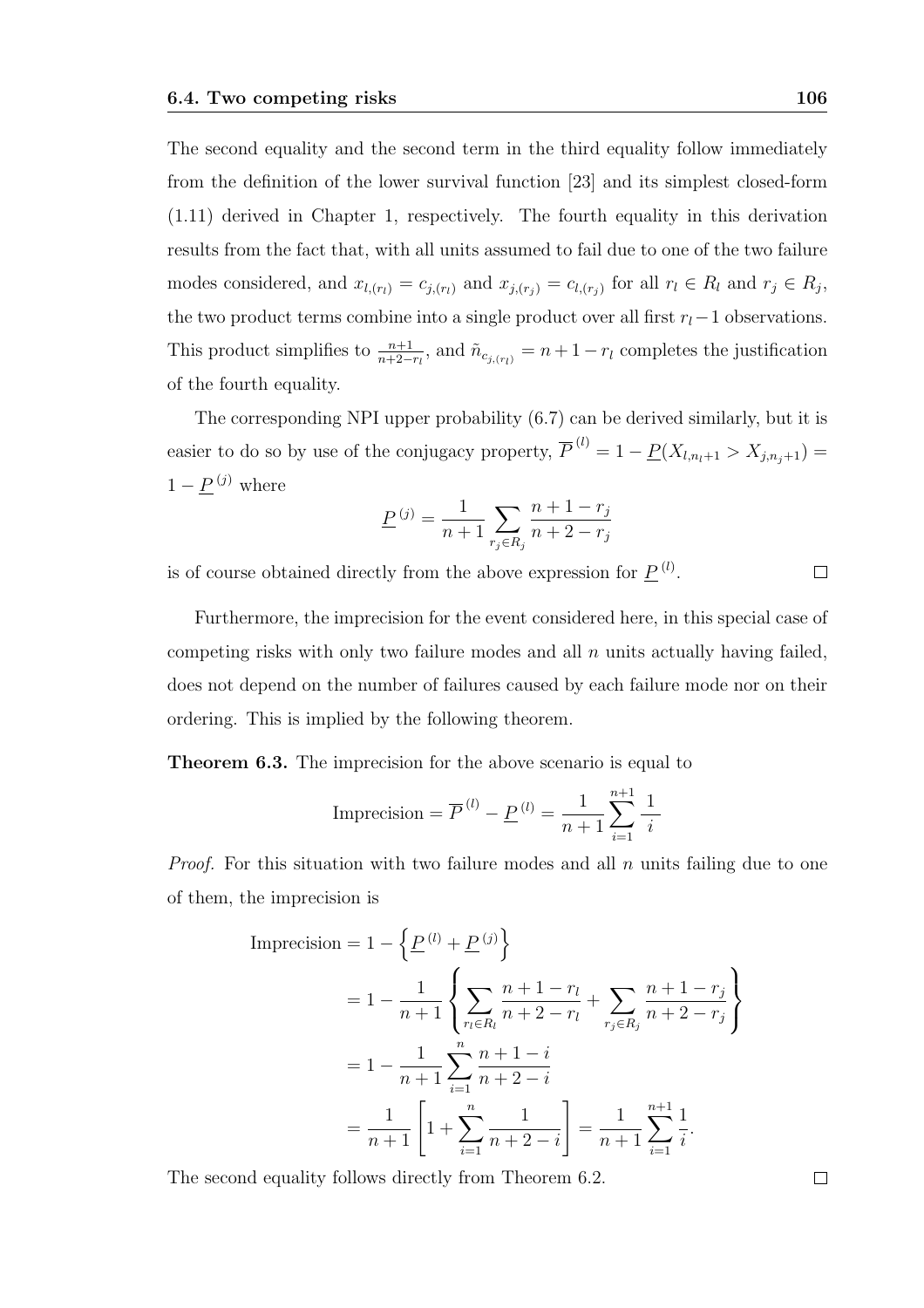It should be emphasized that these attractive properties of the NPI results in the case of two competing risks do not generalize to more than two competing risks, due to the fact that the product terms in the NPI lower and upper probabilities  $(6.4)$  and  $(6.5)$  only disappear for this case with two failure modes and all n units actually having failed.

The formulae (6.6) and (6.7) enable the derivation of some interesting results of the NPI approach in this specific setting, with only two failure modes and all  $n$ units actually having failed. Consider the following two specific scenarios in detail:

 $(A)$  all failures due to failure mode j come first, followed by all failures from failure mode  $l$ , meaning that the  $u_j$  failure times of failures due to mode  $j$  are all smaller than the  $u_l$  failure times of failures due to mode l. In this case, the NPI lower and upper probabilities for the event that the next unit will fail due to failure mode  $l$ are

$$
\underline{P}^{(l), A} = \frac{1}{n+1} \sum_{i=1}^{u_l} \frac{i}{i+1}
$$
 and 
$$
\overline{P}^{(l), A} = 1 - \frac{1}{n+1} \sum_{i=u_l+1}^{n} \frac{i}{i+1}
$$

(B) all failures due to failure mode l come first, followed by all failures from failure mode  $j$ , in which case the NPI lower and upper probabilities for the event of interest are

$$
\underline{P}^{(l), B} = \frac{1}{n+1} \sum_{i=u_j+1}^{n} \frac{i}{i+1}
$$
 and 
$$
\overline{P}^{(l), B} = 1 - \frac{1}{n+1} \sum_{i=1}^{u_j} \frac{i}{i+1}
$$

These NPI lower and upper probabilities follow straightforwardly from the general expressions (6.6) and (6.7) for these two special cases. Because  $\frac{i}{i+1}$  is increasing in i, these results imply that case  $(A)$  leads to the minimal NPI lower and upper probabilities when all possible orderings of  $u_j$  failures due to mode j and  $u_l$  failures due to mode l are considered, while case  $(B)$  leads to the maximal NPI lower and upper probabilities in this setting. More generally, these results imply a nice monotonicity result, namely that the NPI lower and upper probabilities (6.6) and (6.7) increase whenever any failure caused by failure mode  $l$  would move to an earlier place in the ordering. This is illustrated in Example 6.1 in Section 6.5.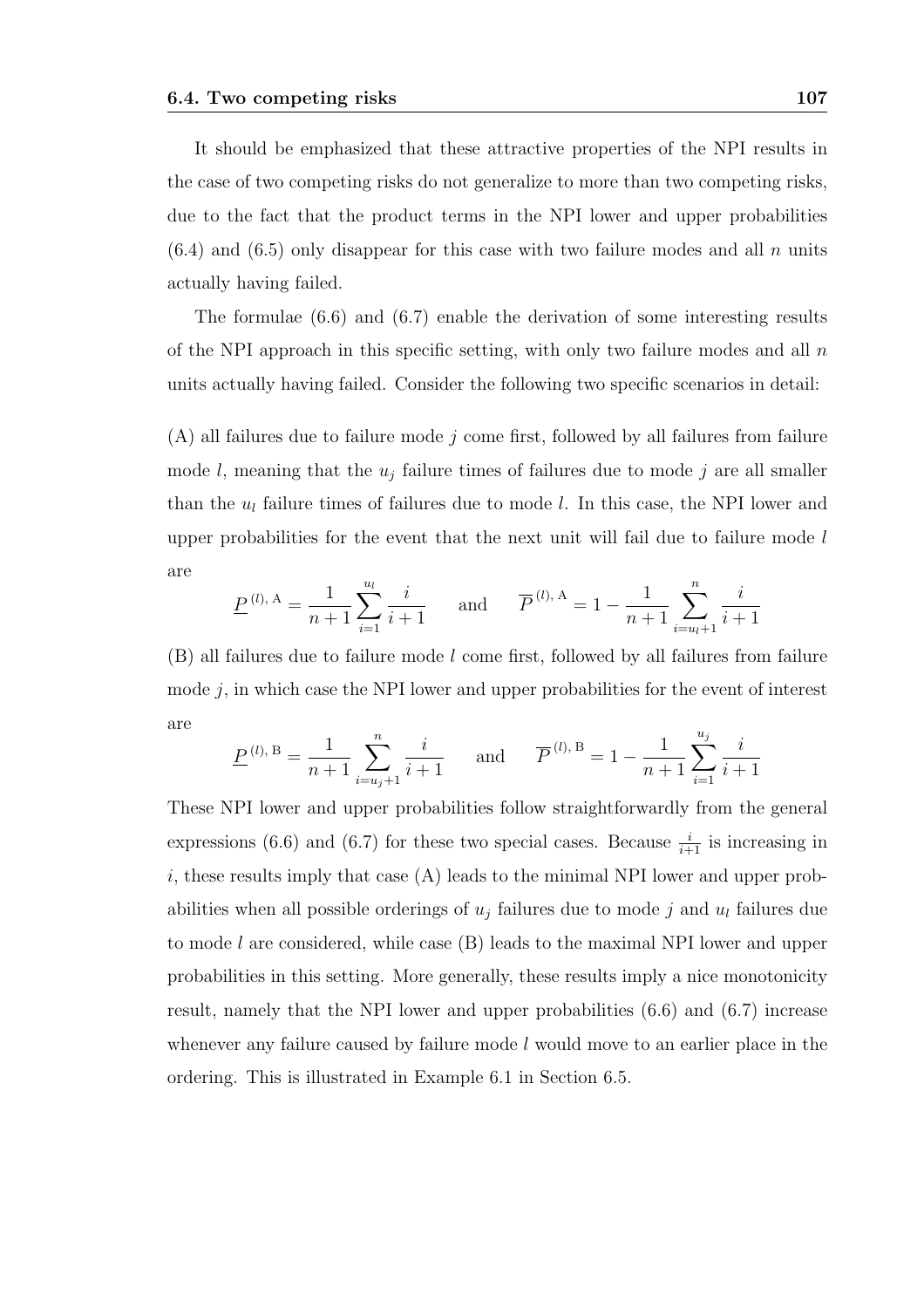#### 6.5 Examples

In this section three examples of NPI for competing risks are presented to illustrate the method and to discuss some of its properties. Example 6.1 is a small example which serves to illustrate the results presented in Section 6.4. Examples 6.2 and 6.3 involve a substantial competing risks data set from the literature, with different groupings of failure modes and also including some units which did not fail at all during the study, hence leading to right-censored observations for each of the failure modes considered. This will illustrate a further important aspect of NPI in this setting, and will also lead to a conjecture.

Example 6.1. Consider an experiment in which five units are subjected to two failure modes, FM1 and FM2, which are competing risks in the manner discussed in this chapter. Suppose that all five units are observed to fail, and that three units fail due to FM1 and two units due to FM2. So the failure times of the three units failing due to FM1 are right-censored observations for FM2, and the failure times of the two units which fail due to FM2 are right-censored observations for FM1. As all five units actually fail during the experiment, no further right-censored observations occur in this example. Suppose that there had actually been a sixth unit in the experiment, and this was randomly selected before the start of the experiment as the unit for which the failure information would not be revealed to us. The method presented in this chapter provides inferences for the event that this sixth unit fails due to FM1 or due to FM2 (instead 'will fail' could be used, if the inferences are interpreted as involving a future unit undergoing the same experiment, both are convenient ways to think about the setting and inferences).

In this NPI approach, the actual failure times of the five units are not important, only their ordering with regard to failure modes is important. Of course, NPI can also be used for inference on the actual failure time of the sixth unit, for example by considering the event that this unit will not fail before a specified time, in which case the failure times of the five units are explicitly used, not only their ordering with regard to the failure modes, this is briefly illustrated for Examples 6.2 and 6.3 at the end of this section. There are 10 possible orderings for the failure modes FM1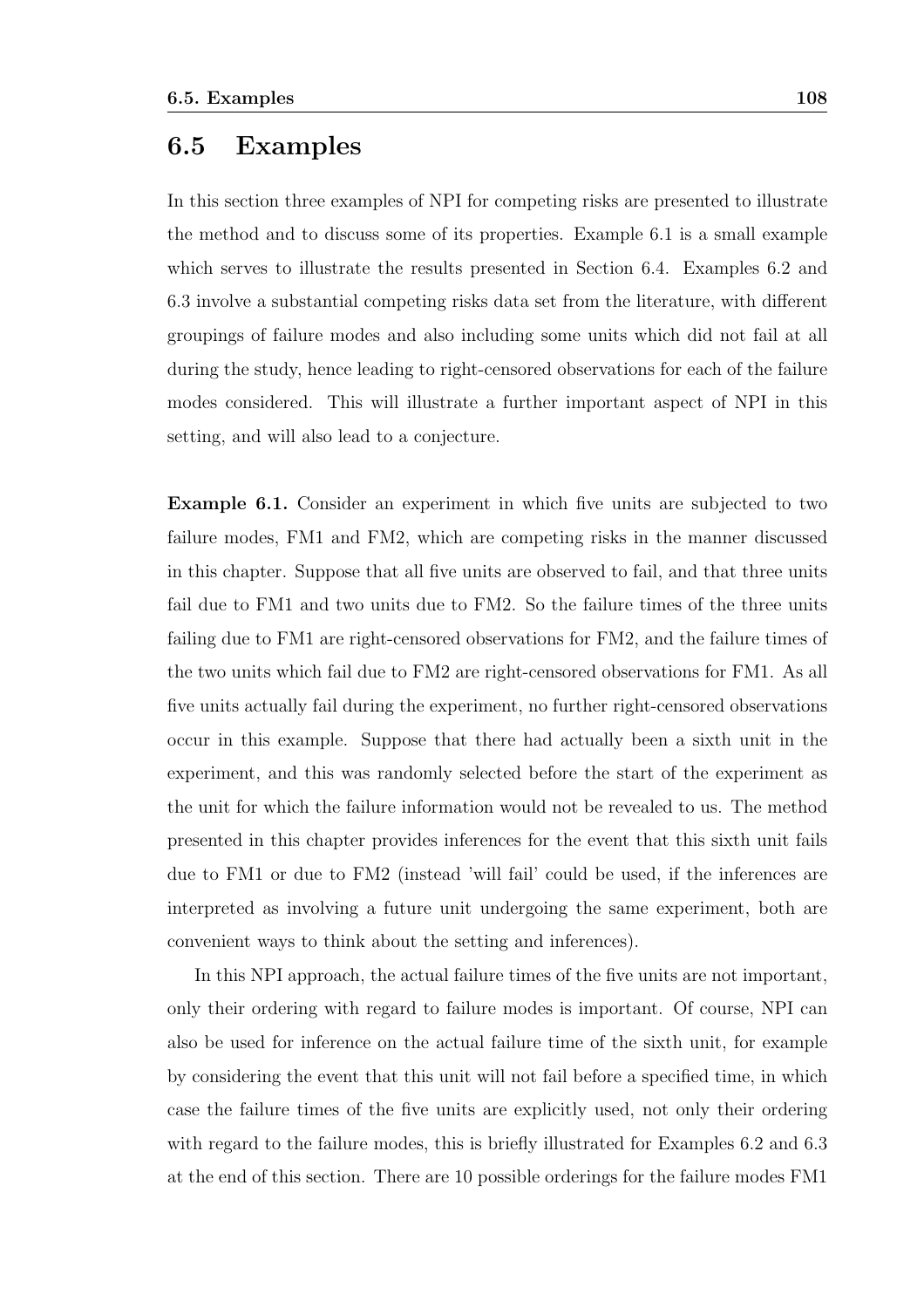and FM2, with three units failing due to FM1 and two due to FM2. The NPI lower and upper probabilities that the sixth unit fails due to FM1, for the ten possible orderings of the two failure modes, are given in Table 6.1.

|                 | FM Orderings   |                |                |                |                | $\underline{P}(X_6^{FM1}$<br>$< X_6^{FM2}$ | $\overline{P}(X_6^{FM1} < X_6^{FM2})$ |
|-----------------|----------------|----------------|----------------|----------------|----------------|--------------------------------------------|---------------------------------------|
| $O_1$           | 1              | -1             | $\mathbf{1}$   | $\overline{2}$ | $\overline{2}$ | 0.3972                                     | 0.8056                                |
| O <sub>2</sub>  | 1              | $\mathbf{1}$   | $\overline{2}$ | $\mathbf{1}$   | $\overline{2}$ | 0.3833                                     | 0.7917                                |
| $O_3$           | 1              | $\mathbf{1}$   | $\overline{2}$ | $\overline{2}$ | 1              | 0.3556                                     | 0.7639                                |
| $O_4$           | 1              | $\overline{2}$ | 1              | $\mathbf{1}$   | $\overline{2}$ | 0.3750                                     | 0.7833                                |
| O <sub>5</sub>  | 1              | $\overline{2}$ | $\mathbf{1}$   | $\overline{2}$ | 1              | 0.3472                                     | 0.7556                                |
| $O_6$           | 1              | $\overline{2}$ | - 2            | $\mathbf{1}$   | 1              | 0.3333                                     | 0.7417                                |
| O <sub>7</sub>  | $\overline{2}$ | $\mathbf{1}$   | $\mathbf{1}$   | $\mathbf{1}$   | $\overline{2}$ | 0.3694                                     | 0.7778                                |
| $O_8$           | $\overline{2}$ | 1              | $\mathbf{1}$   | $\overline{2}$ | 1              | 0.3417                                     | 0.7500                                |
| $O_9$           | 2              | 1              | $\overline{2}$ | 1              | 1              | 0.3278                                     | 0.7361                                |
| ${\cal O}_{10}$ | 2              | $\overline{2}$ | $\mathbf{1}$   | 1              | 1              | 0.3194                                     | 0.7278                                |

Table 6.1: NPI lower and upper probabilities for the sixth unit to fail due to FM1

Consider the ordering  $O_1$ , in which the three failures due to FM1 happen before the two failures caused by FM2, and which corresponds to case (B) discussed in Section 6.4. The NPI lower and upper probabilities for the event that the sixth unit fails due to FM1 are, for this ordering  $O<sub>1</sub>$ , greater than the corresponding lower and upper probabilities for all other orderings of the failure modes. On the other hand, ordering  $O_{10}$ , in which the two failures due to FM2 happen before the three failures caused by FM1, and which corresponds to case (A) in Section 6.4, leads to the minimum lower and upper probabilities, over all orderings, for the event that the sixth unit will fail due to FM1. Table 6.1 also illustrates the monotonicity result mentioned in Section 6.4, namely that the NPI lower and upper probabilities for the next unit to fail due to FM1 increase if any failure caused by FM1 moves to an earlier place in the ordering.

The NPI lower and upper probabilities for the event that the sixth unit fails due to FM2, for the different orderings of the failure modes for the data, follow from those for FM1 reported in Table 6.1 by the conjugacy property  $[1, 76]$ , i.e.

$$
\underline{P}(X_6^{FM2}{<}X_6^{FM1}){=}1{-}\overline{P}(X_6^{FM1}{<}X_6^{FM2}),\ \overline{P}(X_6^{FM2}{<}X_6^{FM1}){=}1{-}\underline{P}(X_6^{FM1}{<}X_6^{FM2}).
$$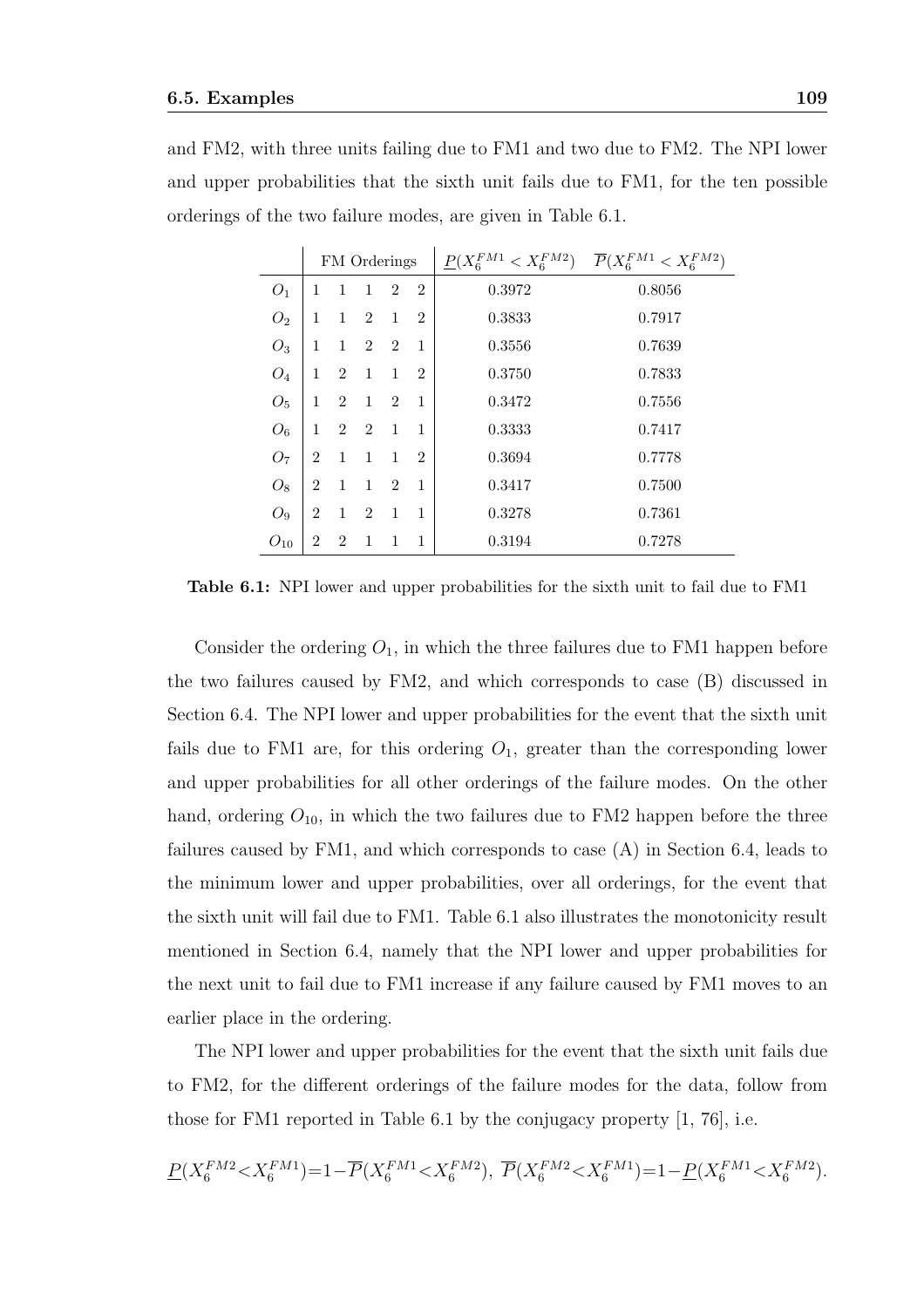Consider, for example, the ordering  $O<sub>5</sub>$ , for which the corresponding NPI lower and upper probabilities that the sixth unit fails due to FM1 are 0.3472 and 0.7556, while for this unit to fail due to FM2 they are 0.2444 and 0.6528. On the basis of these NPI lower and upper probabilities alone, one could conclude that there is a weak indication that failure due to FM1 is more likely than due to FM2, as

$$
\underline{P}(X_6^{FM1} < X_6^{FM2}) = 0.3472 > 0.2444 = \underline{P}(X_6^{FM2} < X_6^{FM1})
$$

and

$$
\overline{P}(X_6^{FM1} < X_6^{FM2}) = 0.7556 > 0.6528 = \overline{P}(X_6^{FM2} < X_6^{FM1})
$$

One could speak about a strong indication for the event that failure of the sixth unit will be caused by FM1 if  $\underline{P}(X_6^{FM1} < X_6^{FM2}) > \overline{P}(X_6^{FM2} < X_6^{FM1})$ , which does not occur for any of the orderings in this example. Finally, the imprecision in this example, for all orderings of the two failure modes, is equal to 0.4084, illustrating the property presented in Theorem 6.3.  $\triangle$ 

Example 6.2. In this example and in Example 6.3, a well-known data set from the literature [48] is used to illustrate some aspects of the NPI method for dealing with competing risks. The data contain information about 36 units of a new model of a small electrical appliance which were tested, and where the lifetime observation per unit consists of the number of completed cycles of use until the unit failed. These data are presented in Table 6.2, which also includes the specific failure mode (FM) that caused the unit to fail. In the study, there were 18 different ways in which an appliance could fail, so 18 failure modes, but to illustrate the NPI method this number is reduce to two (groups of) failure modes in the current example, while grouping into three failure modes is considered in Example 6.3, after which the differences between these examples are discussed. Three units in the test did not fail before the end of the experiment, so for these units right-censored observations (2565, 6367 and 13403) are recorded for all failure modes considered, indicated by '-' for the failure mode in Table 6.2.

The two most frequently occurring failure modes in these data are FM9, which caused 17 units to fail, and FM6 which caused 7 failures. It is considered how likely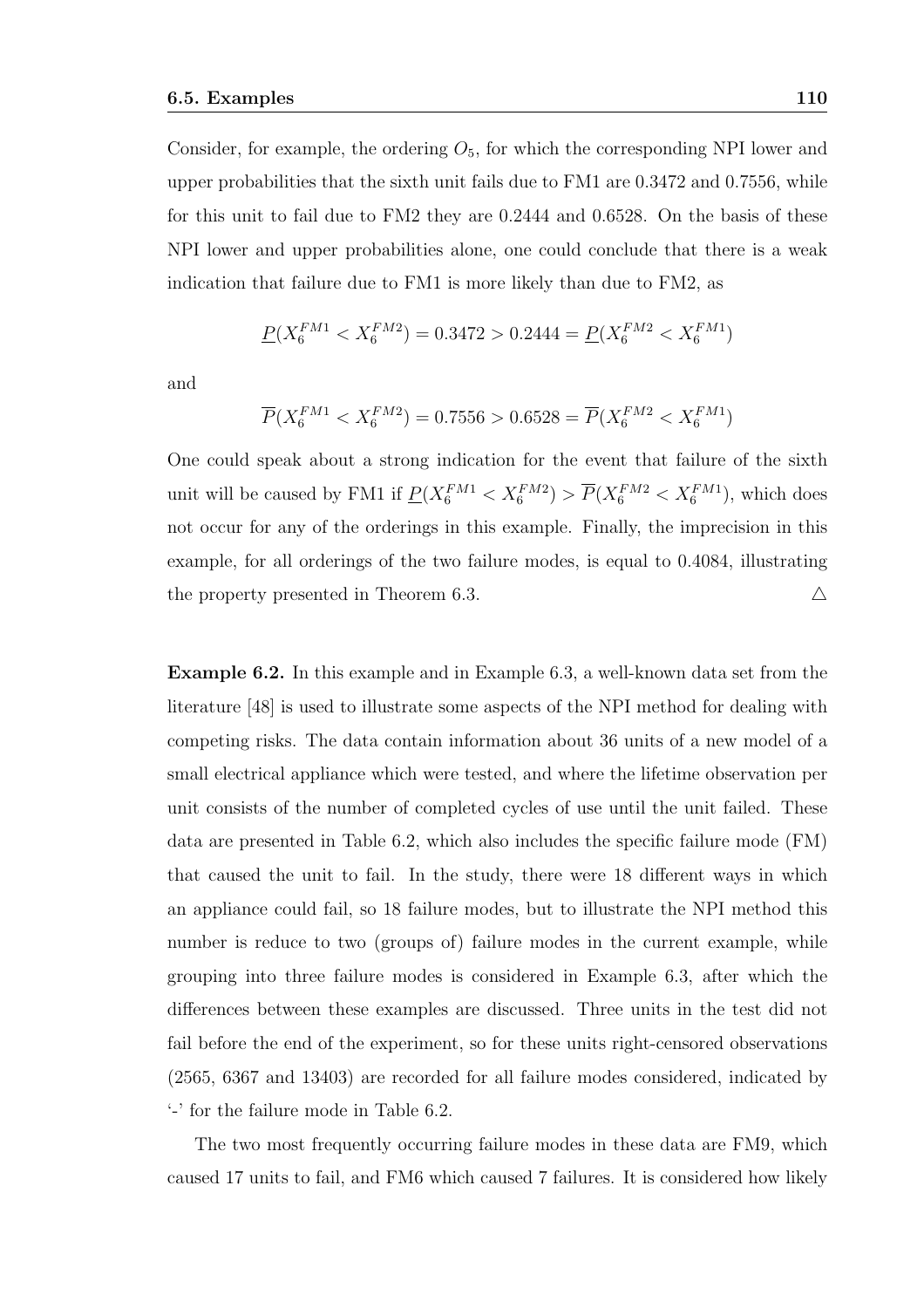| # cycles | FM             | # cycles | FM             | # cycles | FM |
|----------|----------------|----------|----------------|----------|----|
| 11       | 1              | 1990     | 9              | 3034     | 9  |
| 35       | 15             | 2223     | 9              | 3034     | 9  |
| 49       | 15             | 2327     | 6              | 3059     | 6  |
| 170      | 6              | 2400     | 9              | 3112     | 9  |
| 329      | 6              | 2451     | 5              | 3214     | 9  |
| 381      | 6              | 2471     | 9              | 3478     | 9  |
| 708      | 6              | 2551     | 9              | 3504     | 9  |
| 958      | 10             | 2565     |                | 4329     | 9  |
| 1062     | 5              | 2568     | 9              | 6367     |    |
| 1167     | 9              | 2702     | 10             | 6976     | 9  |
| 1594     | $\overline{2}$ | 2761     | 6              | 7846     | 9  |
| 1925     | 9              | 2831     | $\overline{2}$ | 13403    |    |

Table 6.2: Failure data for electrical appliance test

it is that the next unit, say unit 37, would fail due to FM9, assuming it would undergo the same test and its number of completed cycles would be exchangeable with these numbers for the 36 units reported. In this example, all failure modes other than FM9 are grouped together, and these are jointly considered as a single failure mode, which enables illustration of the NPI approach with 2 failure modes, FM9 and, say, 'other failure mode' (OFM). There are still three units that do not fail, and hence for which there are only right-censored observations (RC). For clarity, the data corresponding to this definition of failure modes are presented in Table 6.3.

|                    |  | FM9 1167 1925 1990 2223 2400 2471 2551 2568 3034 3034                                                          |  |  |  |  |
|--------------------|--|----------------------------------------------------------------------------------------------------------------|--|--|--|--|
|                    |  | $\begin{array}{ c c c c c c c c } \hline 3112 & 3214 & 3478 & 3504 & 4329 & 6976 & 7846 \\ \hline \end{array}$ |  |  |  |  |
|                    |  | OFM 11 35 49 170 329 381 708 958 1062 1594                                                                     |  |  |  |  |
|                    |  | 2327 2451 2702 2761 2831 3059                                                                                  |  |  |  |  |
| RC 2565 6367 13403 |  |                                                                                                                |  |  |  |  |

Table 6.3: Failure data for electrical appliance test: FM9, OFM and RC

When the theory for NPI for competing risks data was presented in Section 6.3, it was assumed that there were no ties to avoid notational difficulties. In this example, however, there are tied observations, as two units have failed after 3034 completed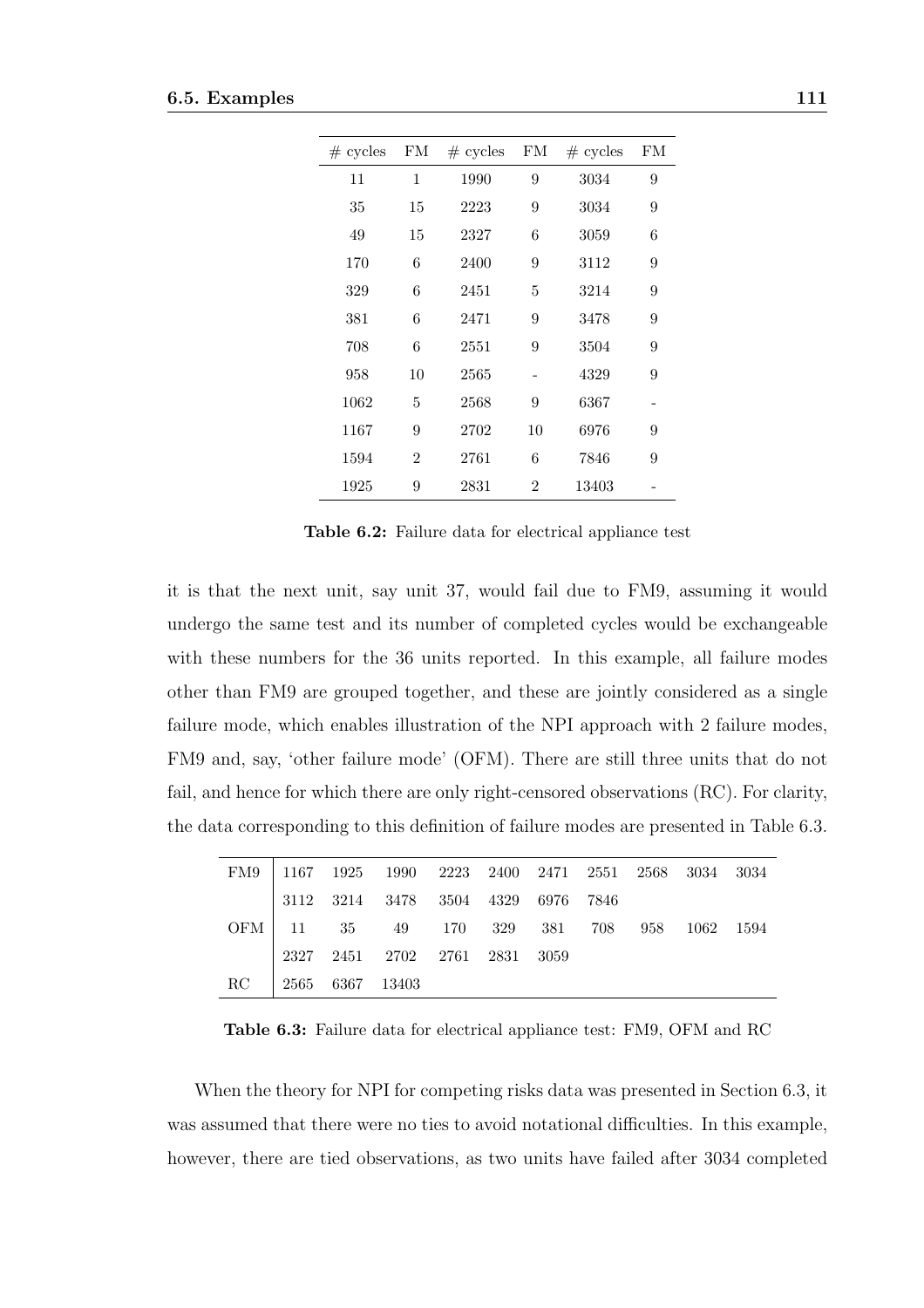cycles, both failed due to FM9. To deal with this, it is assumed that there is a small difference between these values, such that their ordering does not change with regard to observations of units in other groups. It is actually assumed that one of these two units failed after 3035 completed cycles. Implicit in the NPI method for competing risks data is that a failure time observation caused by one failure mode is simultaneously a right-censored observation for all other failure modes. This situation is dealt with in the NPI approach, as is common in many statistical approaches, by assuming that the right-censoring time is just beyond the failure time. The three right-censored observations, for units that were not observed to fail during the experiment, also lead to tied observations for the two failure modes (FM9 and OFM) considered, as for both the right-censoring times coincide. This is also dealt with by assuming that for one of the failure modes this event occurred fractionally later than for the other failure mode, and then the lower and upper probabilities for the event of interest are calculated by considering the minimum and maximum of the lower and upper probabilities, respectively, corresponding to the different possible orderings of these 'un-tied' right-censoring times.

The NPI lower and upper probabilities for the event that unit 37 will fail due to FM9 are

$$
\underline{P}(X^{FM9}_{37} < X^{OFM}_{37}) = 0.4358 \; , \quad \overline{P}(X^{FM9}_{37} < X^{OFM}_{37}) = 0.5804
$$

while the corresponding NPI lower and upper probabilities for unit 37 to fail due to OFM are

$$
\underline{P}(X^{OFM}_{37} < X^{FM9}_{37}) = 0.4196 \; , \quad \overline{P}(X^{OFM}_{37} < X^{FM9}_{37}) = 0.5642
$$

These lower and upper probabilities satisfy the conjugacy property [1, 76], which is due to the fact that, implicit in our method, it is assumed that the experiment on unit 37 would actually continue until it fails, and this is assumed to happen with certainty. On the basis of these NPI lower and upper probabilities, the data could be considered to contain a weak indication that the event that unit 37 will fail due to FM9 is a bit more likely than for it to fail due to another failure mode, with all the other failure modes grouped together as done in this example.  $\triangle$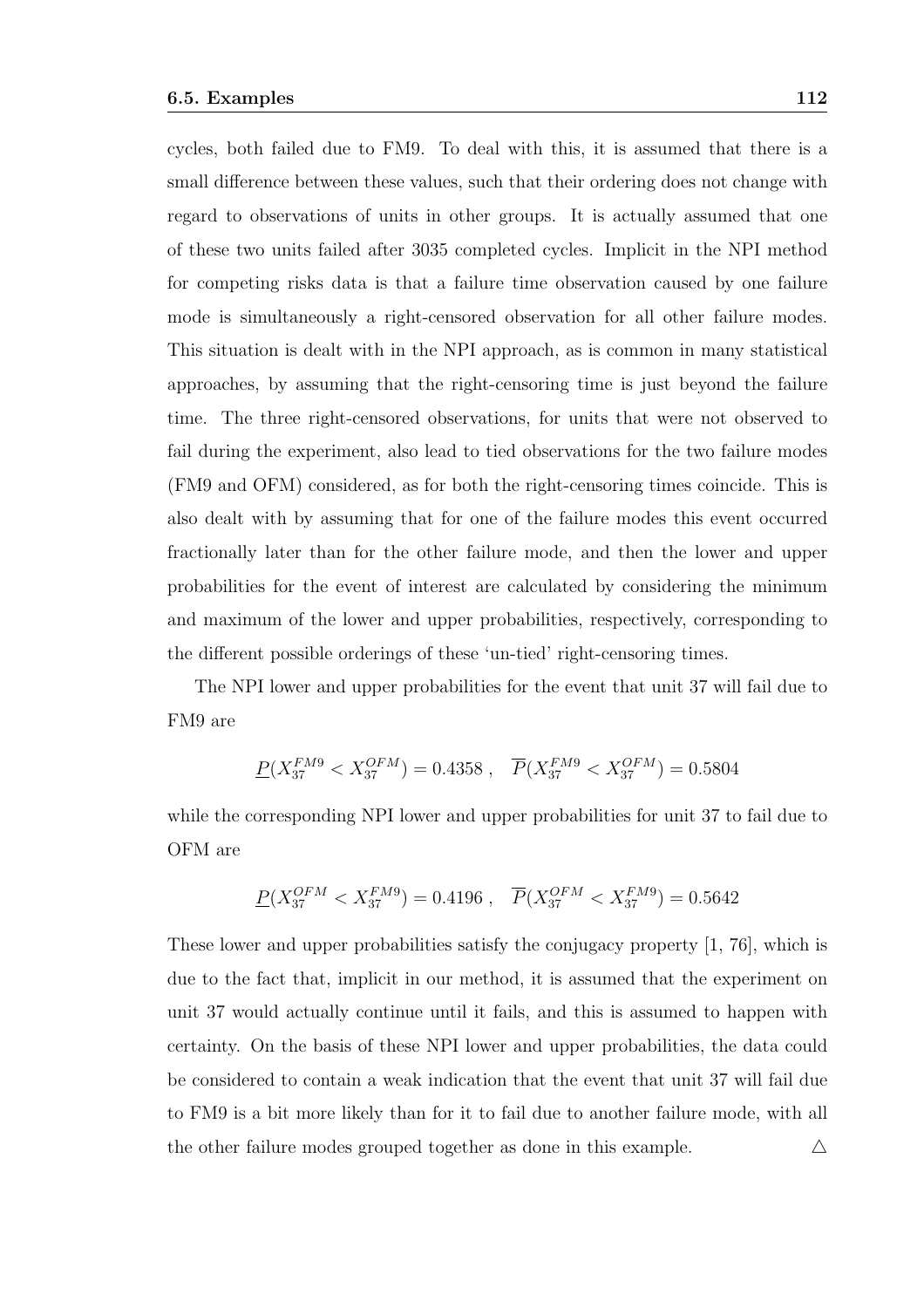Example 6.3. This example uses the same data as Example 6.2, but the failure modes are grouped differently. Both FM9 and FM6 are considered separately, with 17 and 7 units that failed due to them, respectively, and all other failure modes are grouped into one 'other failure mode' (OFM). For clarity, the data used here are given in Table 6.4.

|                    |  | ${\rm FM9} \quad   \ 1167 \quad 1925 \quad \ 1990 \quad \ 2223 \quad \ 2400 \quad \ 2471 \quad \ 2551 \quad \ 2568 \quad \ 3034 \quad \ 3034$ |  |  |  |  |
|--------------------|--|-----------------------------------------------------------------------------------------------------------------------------------------------|--|--|--|--|
|                    |  | $\begin{array}{ r} \hline 3112 & 3214 & 3478 & 3504 & 4329 & 6976 & 7846 \ \hline \end{array}$                                                |  |  |  |  |
|                    |  |                                                                                                                                               |  |  |  |  |
|                    |  | OFM 11 35 49 958 1062 1594 2451 2702 2831                                                                                                     |  |  |  |  |
| RC 2565 6367 13403 |  |                                                                                                                                               |  |  |  |  |

Table 6.4: Failure data for electrical appliance test: FM9, FM6, OFM and RC

The NPI lower and upper probabilities for the event that unit 37 will fail due to FM9, due to FM6 or due to OFM, are

$$
\underline{P}(X_{37}^{FM9} < \min \{X_{37}^{FM6}, X_{37}^{OFM}\}) = 0.3915 \ , \ \overline{P}(X_{37}^{FM9} < \min \{X_{37}^{FM6}, X_{37}^{OFM}\}) = 0.5804
$$
\n
$$
\underline{P}(X_{37}^{FM6} < \min \{X_{37}^{FM9}, X_{37}^{OFM}\}) = 0.1749 \ , \ \overline{P}(X_{37}^{FM6} < \min \{X_{37}^{FM9}, X_{37}^{OFM}\}) = 0.3279
$$
\n
$$
\underline{P}(X_{37}^{OFM} < \min \{X_{37}^{FM6}, X_{37}^{FM9}\}) = 0.2265 \ , \ \overline{P}(X_{37}^{OFM} < \min \{X_{37}^{FM6}, X_{37}^{FM9}\}) = 0.3808
$$
\nSince

Since

$$
\underline{P}\left(X_{37}^{FM9}<\min\left\{X_{37}^{FM6},X_{37}^{OFM}\right\}\right)>\overline{P}\left(X_{37}^{FM6}<\min\left\{X_{37}^{FM9},X_{37}^{OFM}\right\}\right)
$$

one could interpret the data as providing a strong indication that unit 37 is more likely to fail due to FM9 than due to FM6, in this setting with all other failure modes grouped into OFM. For example, if a person were to follow a subjective interpretation of lower and upper probabilities in terms of prices for desirable gambles, in line with Walley [76], then these lower and upper probabilities would imply that, for any price between 0.3279 and 0.3915, this person would be willing both to buy the gamble which pays 1 if unit 37 fails due to FM9 and to sell the gamble which pays 1 if unit 37 fails due to FM6. A quick look at the data may perhaps lead to some surprise that FM6 is not the more likely one to lead to failure, as it has caused relatively many early failures. However, one must not forget that it only caused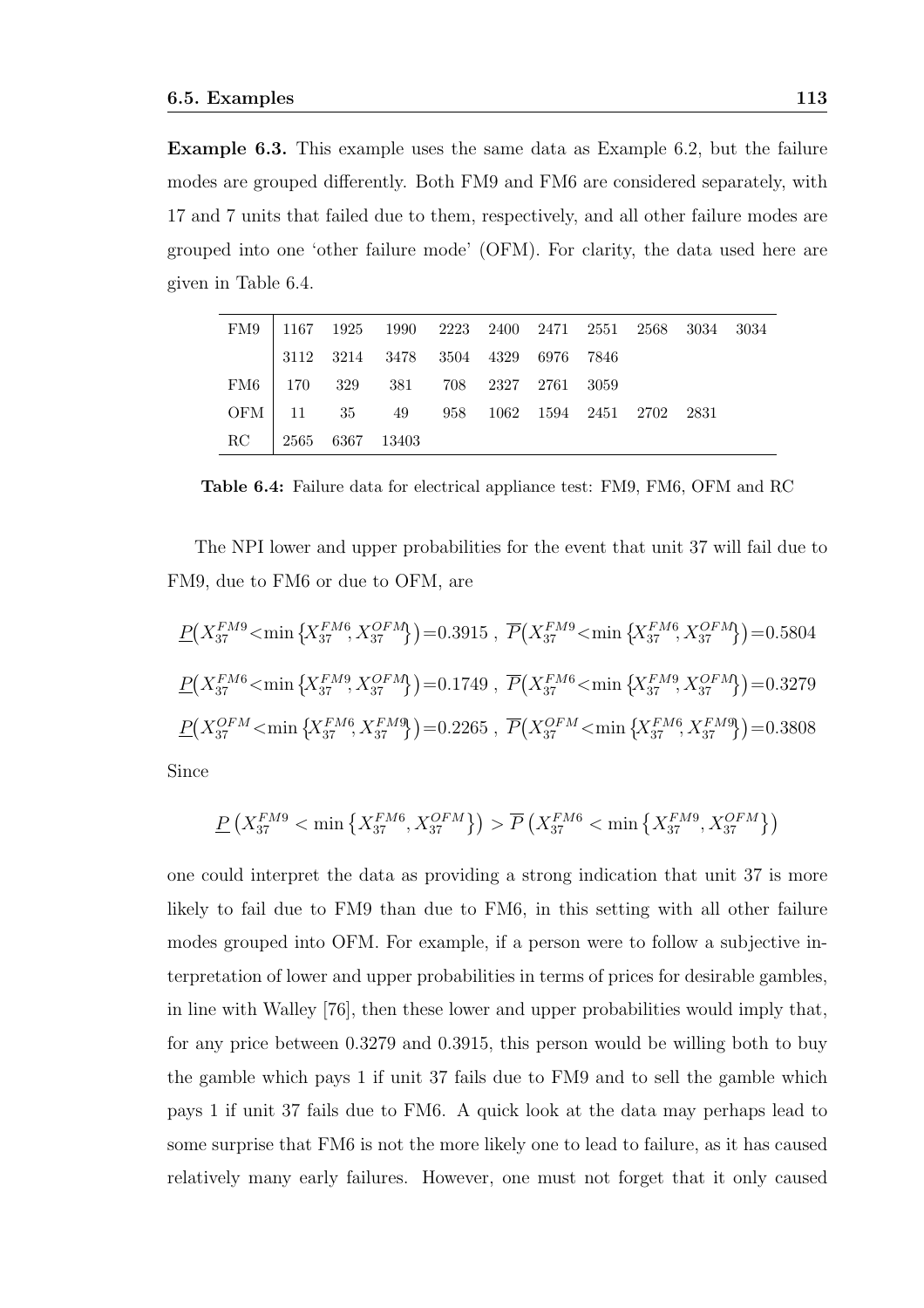failure of 7 out of the 36 units tested, the comparisons would be very different if the data were not competing risks data on the same units but completely independent failure times per group, see Chapter 4. Similarly, a strong indication that unit 37 is more likely to fail due to FM9 than due to OFM can be claimed because

$$
\underline{P}\left(X_{37}^{FM9} < \min\left\{X_{37}^{FM6}, X_{37}^{OFM}\right\}\right) > \overline{P}\left(X_{37}^{OFM} < \min\left\{X_{37}^{FM6}, X_{37}^{FM9}\right\}\right)
$$

It is interesting to compare the results presented in Examples 6.2 and 6.3, as they illustrate some features that are very different in statistics using lower and upper probabilities when compared to methods using precise probabilities. The NPI lower and upper probabilities for the event that unit 37 will fail due to FM9 are [0.4358, 0.5804] in Example 6.2, where all other failure modes are grouped together, and [0.3915, 0.5804] in Example 6.3, where FM6 is taken separately with all further failure modes grouped together. Hence, in the latter case, there is more imprecision in these upper and lower probabilities, while data are represented in more detail. This increase in imprecision, actually the fact that these upper and lower probabilities are nested with more imprecision if data are represented in more detail, is in line with a fundamental principle of NPI proposed and discussed by Coolen and Augustin [22] in the context of multinomial data. This leads to the conjecture that, for such competing risks data, if more failure modes are treated separately instead of grouped together, then lower and upper probabilities for an event that the next unit's failure is caused by a specific failure mode are nested, with imprecision increasing with the number of failure modes used. This conjecture has not been proven generally, due to the complexity of the expressions involved, but we strongly believe it to hold and all examples explored are in line with it.

One could also have considered the question whether or not unit 37 will fail due to FM9 from a basic Bernoulli variables perspective, taking only into account that of 33 observed failures so far (neglecting the 3 units with right-censored lifetimes), 17 failed due to FM9. NPI for Bernoulli random quantities [20] leads to lower probability  $17/34 = 0.5$  and upper probability  $18/34 = 0.5294$  (note also that these bound the empirical probability  $17/33 = 0.5152$ , which lie inside the intervals created by the lower and upper probabilities for this event in Examples 6.2 and 6.3. This is also in line with the observation that a more detailed data representation leads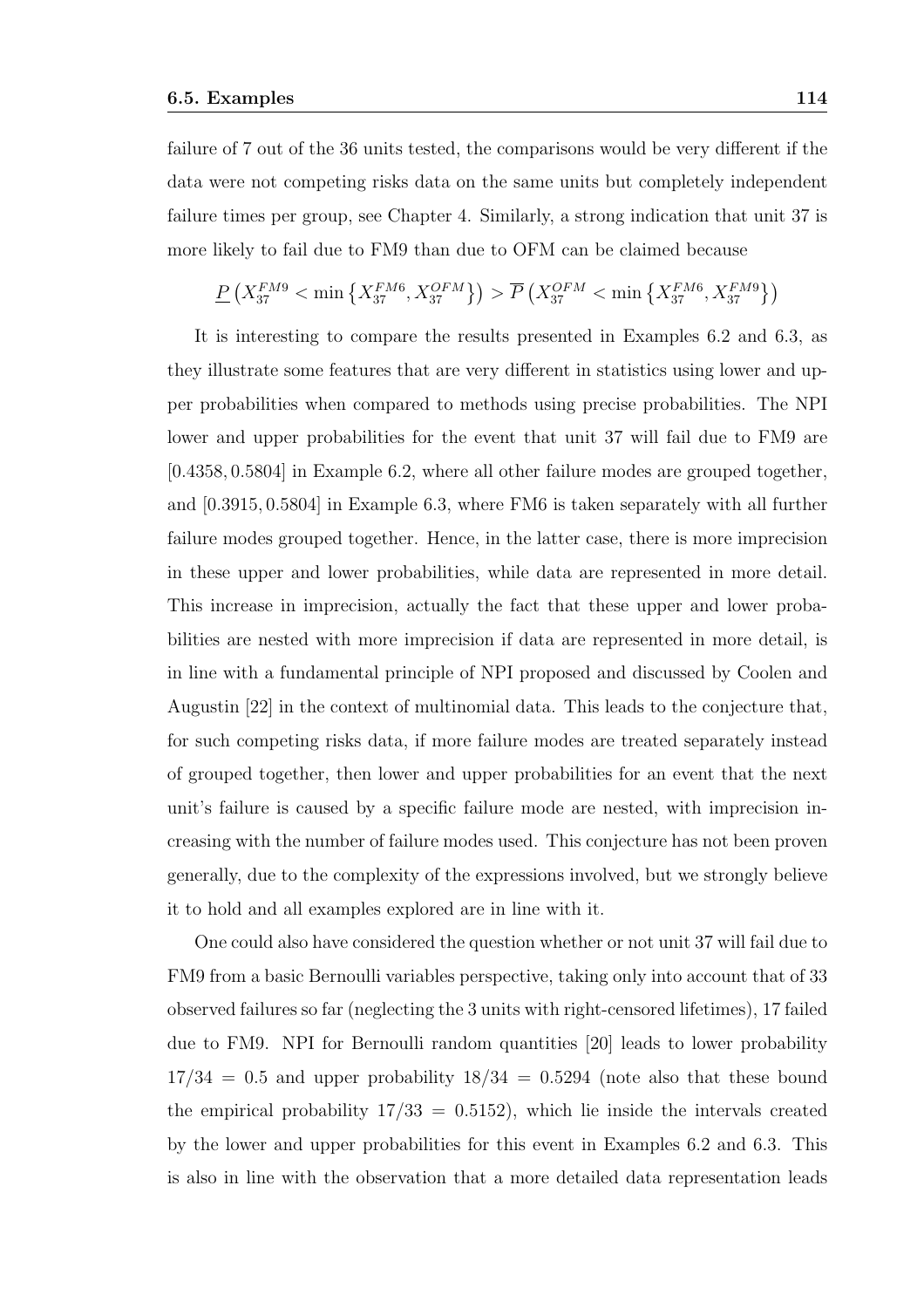

Figure 6.1: NPI lower and upper survival functions for unit 37

to increased imprecision in the NPI approach. This Bernoulli data representation would, of course, not enable any inferences with regard to actual failure time.

The two NPI upper probabilities for the event that unit 37 will fail due to FM9, for the cases with all other failure modes grouped together (Example 6.2) and with FM6 separated (Example 6.3), are both equal to 0.5804. This is a consequence of the fact that this upper probability is realized with the extreme assignments of probability masses in the intervals created by the data in accordance to the lower survival function for FM9 and the upper survival function for the other failure modes. With all failure modes assumed to be independent, the upper survival function for the other failure modes combined is actually the same, whether or not FM6 is considered separately, this was discussed by Coolen et al. [23], who presented individual NPI lower and upper survival functions and also considered the data used in Examples 6.2 and 6.3, but they did not develop the NPI method for multiple comparisons that underlies the NPI method for competing risks presented in this chapter.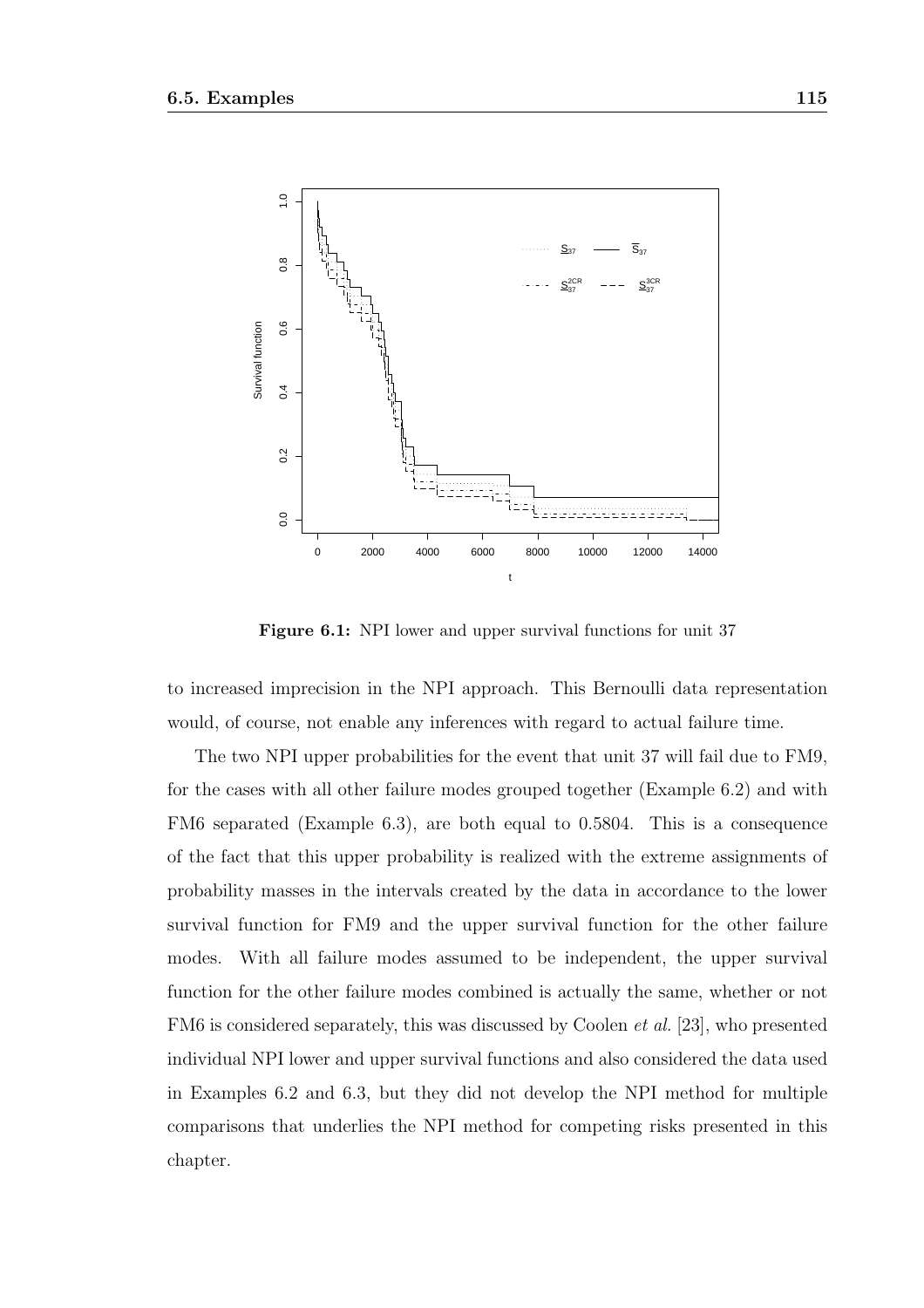To end discussion of Examples 6.2 and 6.3, it is useful to illustrate the NPI lower and upper survival functions that have been mentioned in these examples but which have not yet been presented. We can obtain these lower and upper survival functions using the simplest closed-form (1.11) and (1.12) derived in Chapter 1. Figure 6.1 shows the NPI lower and upper survival functions for unit 37 for three situations, for which the upper survival functions are identical hence only the lower survival functions differ. The lower survival function  $S_{X_{37}}$  results from total neglection of the information on different failure modes, hence just by applying  $\text{rc-}A_{(36)}$  [27] with 33 observed failure times and 3 right-censoring times. The lower survival function  $S_{X_{37}}^{2CR}$  corresponds to the situation with two (groups of) failure modes in Example 6.2, and is derived by multiplying the lower survival functions which are conditional on the given failure modes. Similarly, the lower survival function  $S^{3CR}_{X_{37}}$  corresponds to the situation with three (groups of) failure modes in Example 6.3. These lower and upper survival functions show a similar nested structure, related to the level of detail of the data representation, as was discussed above for the event that FM9 causes the failure of unit 37.

Figure 6.2 shows the NPI lower and upper survival functions for unit 37 conditioned on the specific failure mode, for FM9 and for FM6, corresponding to Example 6.3. For example,  $S_{X_{37}}^{F M 9}$  and  $\overline{S}_{X_{37}}^{F M 9}$  $X_{37}^{1}_{37}$  are based on rc- $A_{(36)}$  applied with the data set with the 17 failure times related to failures caused by FM9 treated as actual failure time observations, and the other 19 observations in the data set as right-censored data, and similar for FM6. This figure nicely illustrates the effect of the relatively many early failures due to FM6, and the fact that there are far fewer failures due to FM6 than due to FM9 is reflected in far greater imprecision (the difference between corresponding upper and lower survival functions) at larger times. Note that, in the NPI approach based on  $\text{rc-}A_{(n)}$ , the lower survival function is always equal to zero beyond the largest observation, no matter if this is an observed failure time or a right-censored observation, while the upper survival function remains positive, this is discussed in more detail by Coolen and Yan [27].  $\triangle$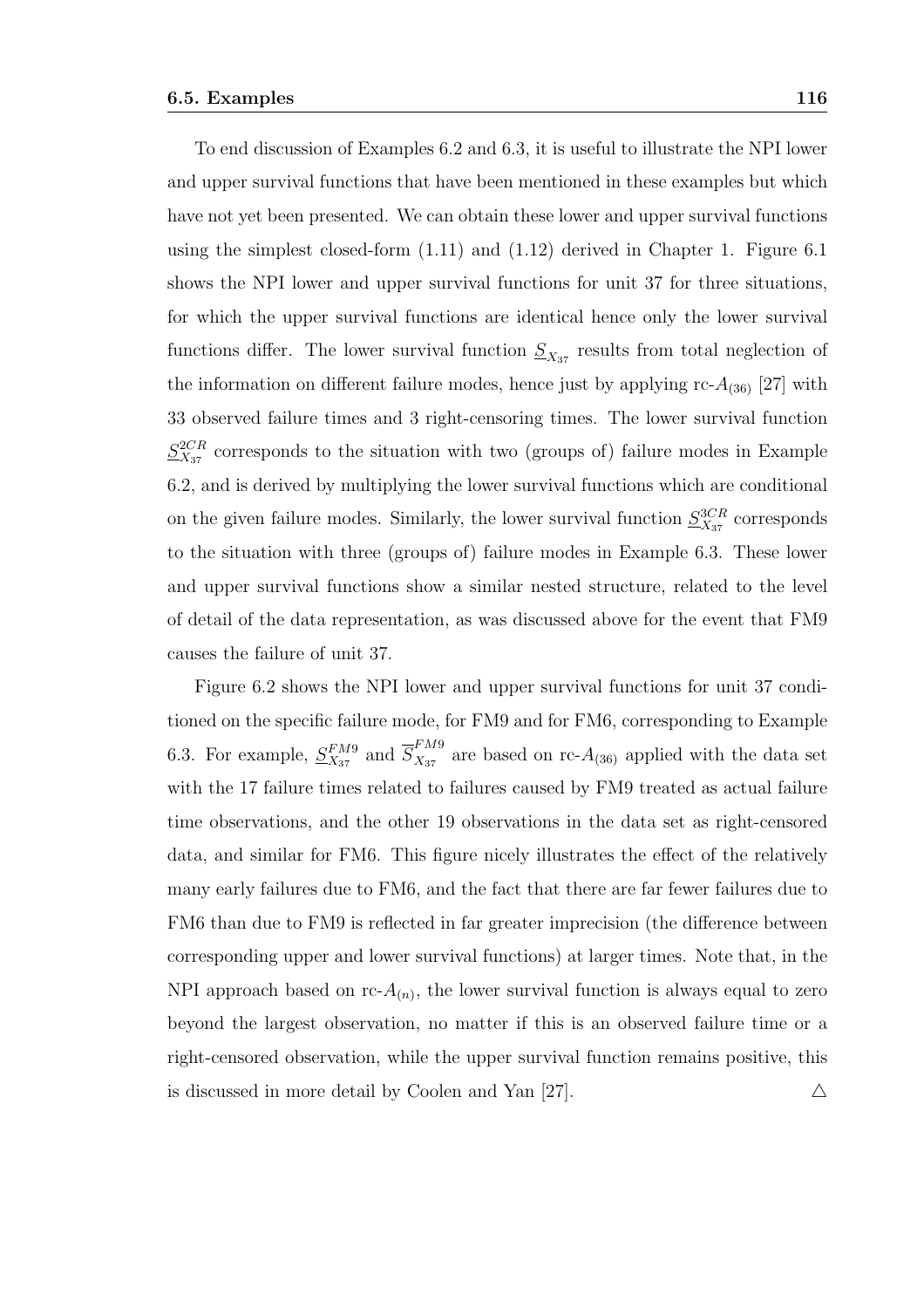

Figure 6.2: NPI lower and upper conditional survival functions for unit 37

# 6.6 Progressive Type-II censoring

In Chapter 5 we introduced NPI for comparing two groups of lifetime data under progressive censoring schemes, with careful discussion of different schemes and comparison to other frequentist approaches for such data. There we did not consider progressive censoring combined with competing risks data, which we briefly discuss in this section, and illustrate in an example which is based on Examples 6.2 and 6.3 in Section 6.5. The progressive censoring scheme considered here is known in the literature as 'progressive Type-II censoring' [3, 47], see also Chapter 5, for other progressive censoring schemes one can follow the same approach, a flexibility which is one of the advantages of NPI when compared to the more established frequentist statistical methods.

In progressive Type-II censoring, at each failure time regardless of the failure cause, some randomly chosen non-failing units may be removed from the experiment. Adding such possible censored data to the competing risks scenario presented in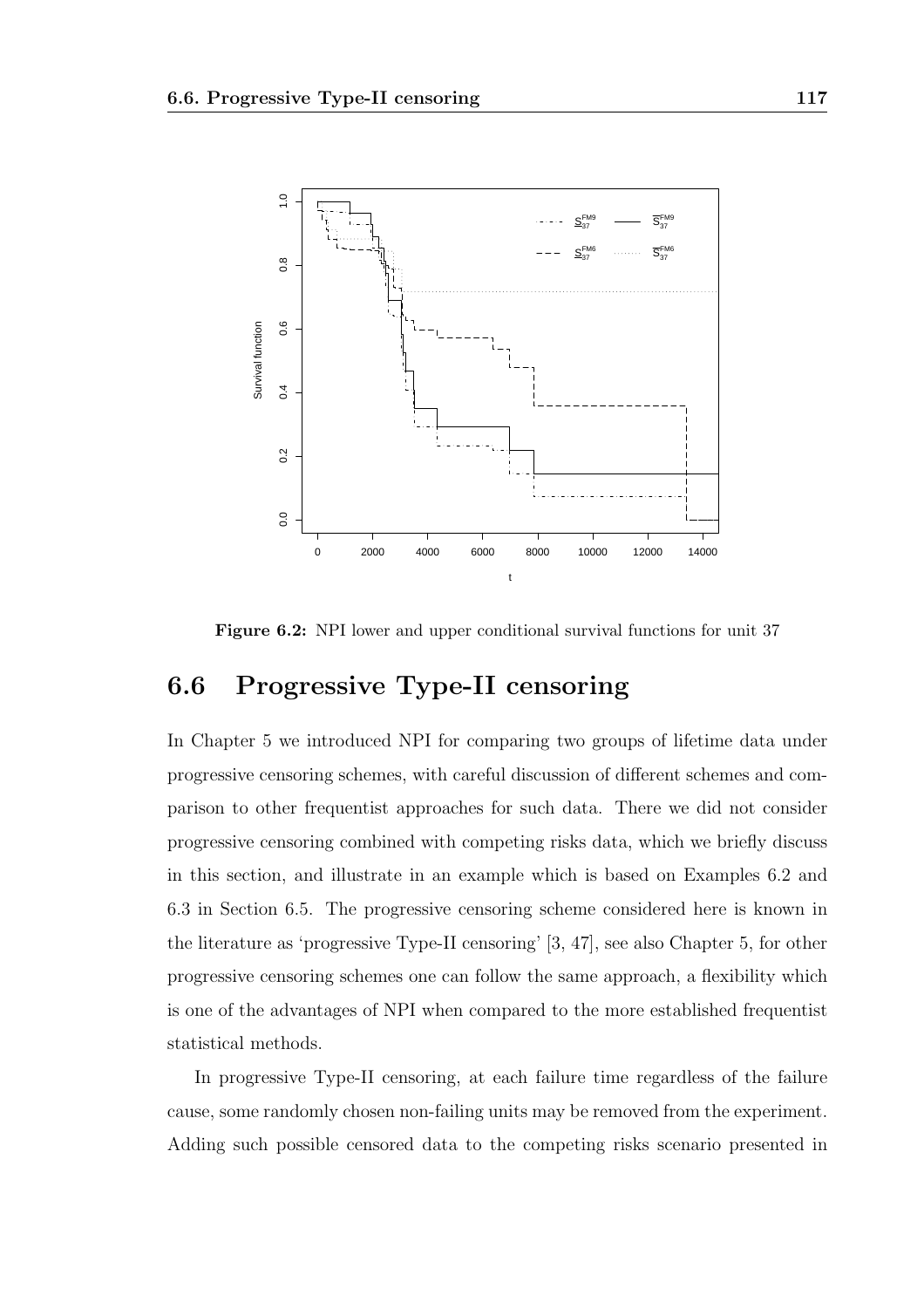this chapter, the competing risks data per failure mode can consist of a number of observed failures caused by the specific failure mode considered, right-censored observations for failures caused by other failure modes, right-censored observations resulting from removing some non-failing units at failure times of other units (due to the progressive censoring scheme), and general right-censored observations due to unknown failure modes or other reasons, as was also allowed earlier in this chapter. The key thing here is that right-censored data of any kind are dealt with in the same manner, per failure mode, in NPI for competing risks, so effectively there is no difference in the way NPI for competing risks data deals with right-censored data of the last two types discussed, which are right-censored observations for all failure modes. In the case of tied observations, we deal with them in the same manner as discussed in Subsection 1.3.5.

Example 6.4. Suppose that, in the tests of the electrical appliances leading to the data in Examples 6.2 and 6.3, it had been decided that, in order to learn more about the physics underlying common failure modes, 3 non-failing units were to be removed from the experiment as soon as the third failure due to the same failure mode occurs, enabling detailed comparison of the condition of the failed units with units that did not yet fail. Assume that the non-failing units withdrawn from the experiment are selected randomly from those still in the study. At time 381, when the third failure caused by FM6 occurs, three non-failing units would be withdrawn, hence leading to three right-censored observations at that time. Assume that the unit which in the original data (Table 6.2) failed at time 1990 due to FM9 was one of the three withdrawn at time 381, and that the unit failing at time 2223 is the third one failing due to FM9. Then a further three units are withdrawn at that moment to enable detailed study of the processes underlying FM9 through comparison with non-failed units. Suppose that this process leads to the data presented in Table 6.5, where as before right-censoring times are indicated by  $\cdot$  for failure mode.

If, in analogy to Example 6.2, all failure modes other than FM9 are grouped together and jointly considered as one failure mode OFM, then the NPI lower and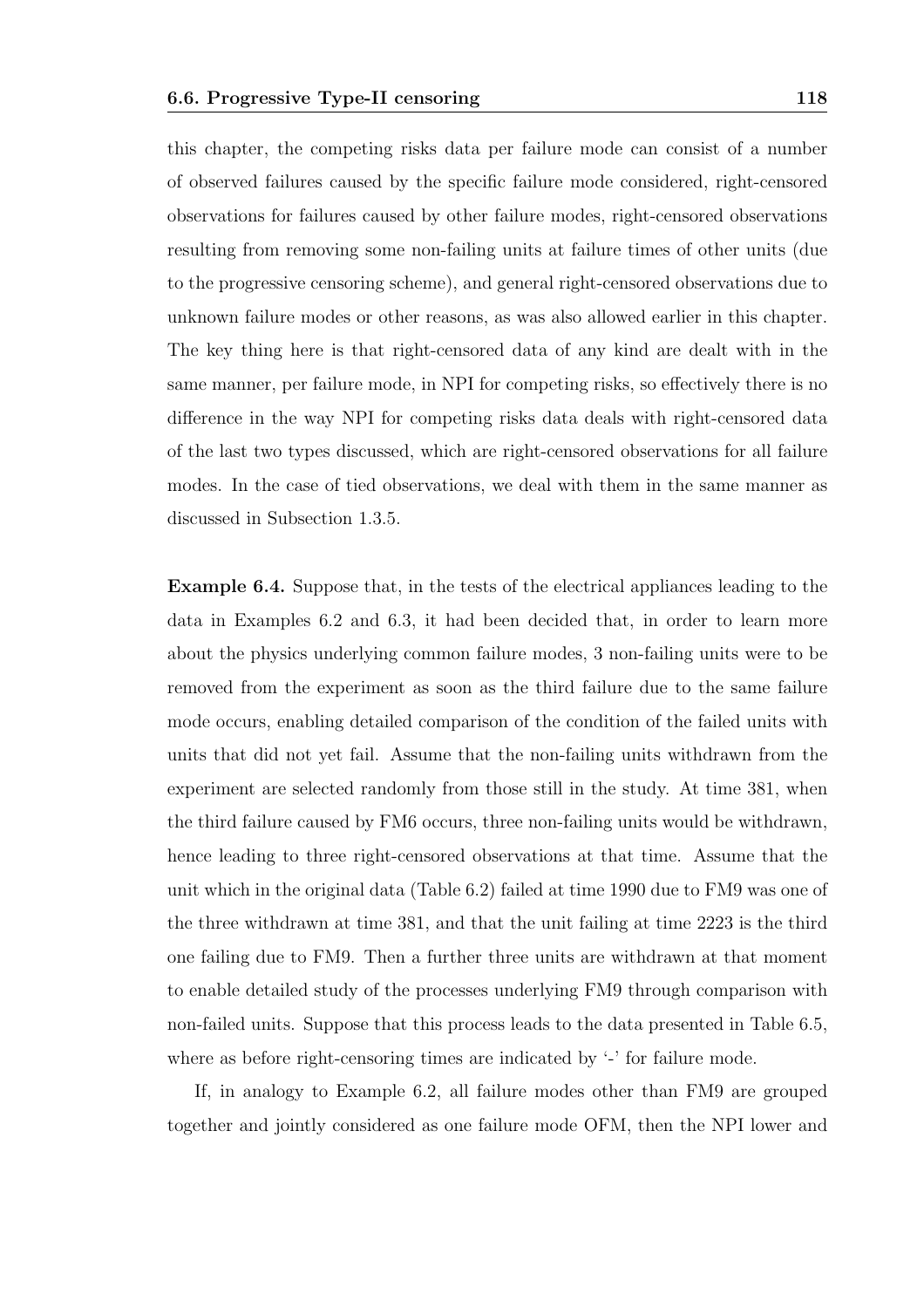| # cycles | FM | # cycles | FM             | # cycles | FM             |
|----------|----|----------|----------------|----------|----------------|
| 11       | 1  | 1167     | 9              | 2568     | 9              |
| 35       | 15 | 1594     | $\overline{2}$ | 2761     | 6              |
| 49       | 15 | 1925     | 9              | 2831     | $\overline{2}$ |
| 170      | 6  | 2223     | 9              | 3034     | 9              |
| 329      | 6  | 2223     |                | 3034     | 9              |
| 381      | 6  | 2223     |                | 3112     | 9              |
| 381      |    | 2223     |                | 3214     | 9              |
| 381      |    | 2327     | 6              | 3504     | 9              |
| 381      |    | 2400     | 9              | 4329     | 9              |
| 708      | 6  | 2471     | 9              | 6976     | 9              |
| 958      | 10 | 2551     | 9              | 7846     | 9              |
| 1062     | 5  | 2565     |                | 13403    |                |

Table 6.5: Failure data for electrical appliance test under progressive censoring

upper probabilities for the event that unit 37 will fail due to FM9 are

$$
\underline{P}(X_{37}^{FM9} < X_{37}^{OFM}) = 0.4658 \; , \quad \overline{P}(X_{37}^{FM9} < X_{37}^{OFM}) = 0.6258
$$

Note that these NPI lower and upper probabilities are not nested when compared to those in Example 6.2, which is due to the fact that now the information per failure mode is really different. If, as in Example 6.3, failure modes FM9 and FM6 are considered separately, with all the other failure modes grouped as OFM, then the resulting NPI lower and upper probabilities for the events that unit 37 will fail due to FM9, due to FM6 or due to OFM, are

$$
\underline{P}(X_{37}^{FM9} < \min\left\{X_{37}^{FM6}, X_{37}^{OFM}\right\}) = 0.4109 \ , \ \overline{P}(X_{37}^{FM6} < \min\left\{X_{37}^{FM6}, X_{37}^{OFM}\right\}) = 0.6258
$$
\n
$$
\underline{P}(X_{37}^{FM6} < \min\left\{X_{37}^{FM9}, X_{37}^{OFM}\right\}) = 0.1668 \ , \ \overline{P}(X_{37}^{FM6} < \min\left\{X_{37}^{FM9}, X_{37}^{OFM}\right\}) = 0.3349
$$
\n
$$
\underline{P}(X_{37}^{OFM} < \min\left\{X_{37}^{FM6}, X_{37}^{FM9}\right\}) = 0.1906 \ , \ \overline{P}(X_{37}^{OFM} < \min\left\{X_{37}^{FM6}, X_{37}^{FM9}\right\}) = 0.3593
$$

These NPI lower and upper probabilities are again not nested in a specific general way with the NPI lower and upper probabilities in Example 6.3. However, they show the same nested behaviour as discussed in Example 6.3 with regard to the NPI lower and upper probabilities for the event  $X_{37}^{FM9} < X_{37}^{OFM}$  in this setting with OFM including FM6.  $\triangle$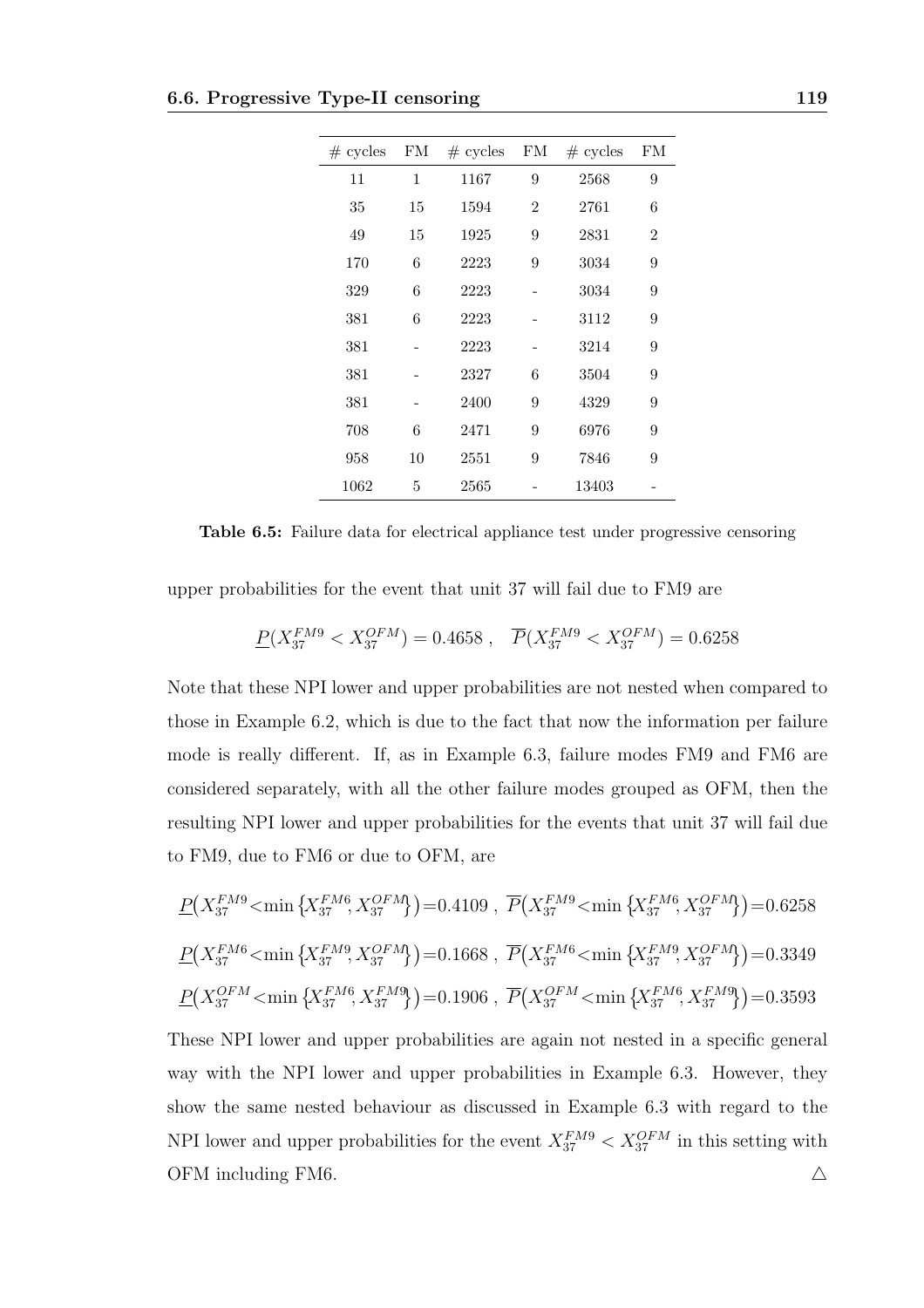## 6.7 Concluding remarks

In this chapter, NPI for competing risks has been presented, with focus on the event that the next unit will fail due to a specific failure mode. Some specific properties and special cases are discussed and illustrated via examples in Section 6.5. As such, NPI is widely applicable and it is usually straightforward to implement different censoring scenarios, as briefly discussed and illustrated in Section 6.6 for a specific progressive censoring scheme. Developing NPI to take into account the dependence between failure modes could be an interesting and challenging topic for future research.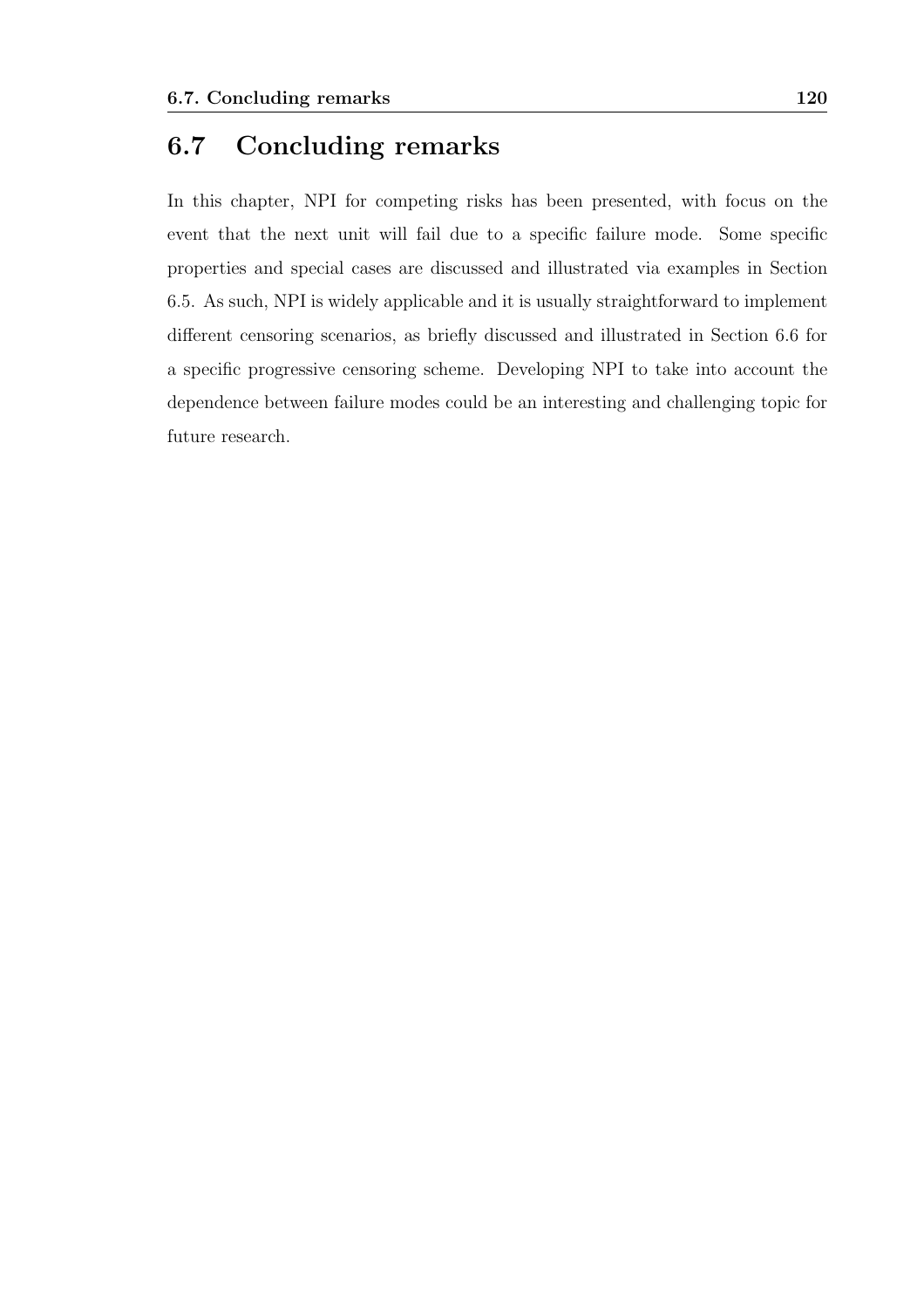# Chapter 7

# Comparison with terminated tails

### 7.1 Introduction

There are many situations in statistical practice where the information available consists of precise measurements of real-valued data only within a specific range, with in addition the numbers of observations to the left and to the right of this range available. This can be due to many reasons related to experimental design or some problems with regard to data collection. For example, a lifetime experiment may be ended before all units have failed in order to save costs and time, see Chapters 2 and 3, or very small measurements may not be available in risk analyses due to limits of detection of the measurement method. It may also be the case that complete data are available, but that the statistician choses to disregard the precise values of very small or very large observations, often called 'outliers', due to doubt about the collection or recording of the data. A further possibility is that only a part of the data range is considered relevant for the inference, as may occur for medical diagnostics tests.

Coolen and Yan [27] presented the assumption  $\text{rc-}A_{(n)}$  which is suitable for rightcensored data, see also Subsection 1.3.2. As part of the justification of  $\text{rc-}A_{(n)}$ , Coolen and Yan [27] introduced and justified what they called the assumption  $\tilde{A}_{(n)}$ , which follows from  $A_{(n)}$  and was suitable for data with the upper tail terminated. In Section 7.3, we will use this assumption, together with similar arguments for lower tail termination, to derive the assumption related to  $A_{(n)}$  that is suitable and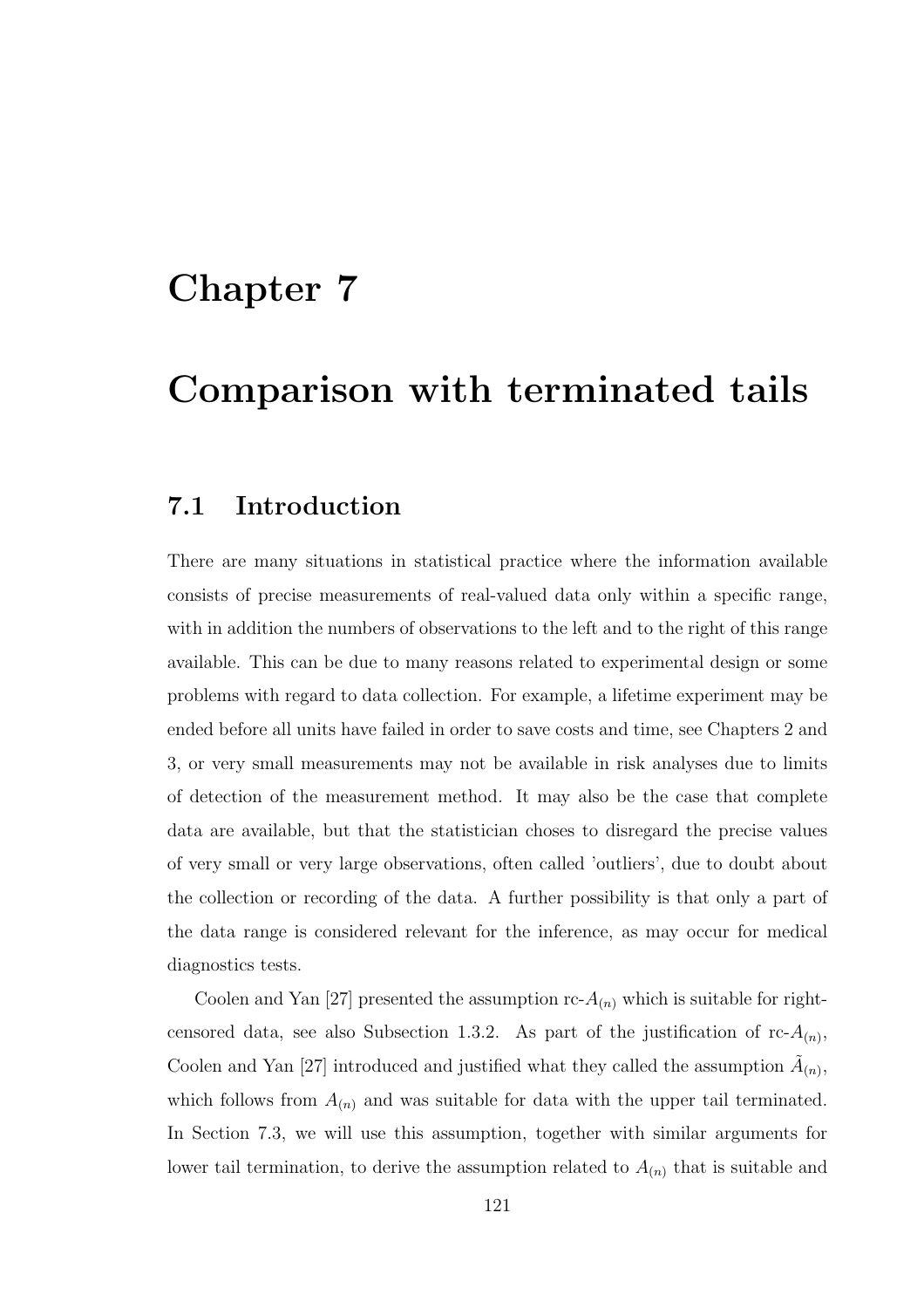appropriate for the kind of data considered in this chapter. The assumption rc- $A_{(n)}$  is suitable for data sets with multiple right-censored observations at different time points. We do not combine terminated tails with such further right-censorings within the non-terminated part of the data, doing so would not cause difficulties but it adds little to the presentation of the main ideas and results in this chapter. An obvious solution is to develop a software package (e.g. in R) to enable calculation of the NPI lower and upper probabilities for such a scenario. The R commands for comparing two groups, provided in the appendix of this thesis, can be used as a starting point.

For the problem considered in this chapter, namely Nonparametric Predictive Inference (NPI) for comparison of two groups of real-valued data with terminated tails, we consider the two groups to be completely independent and apply the suitable  $A_{(n)}$  assumption per group, as the basis of our inference. We present NPI lower and upper probabilities for the event that the value of a future observation from one group is less than the value of a future observation from the other group.

In Section 7.2, two classical tests are briefly reviewed. The specific details of NPI for real-valued data with terminated tails are presented in Section 7.3, followed by the general results for pairwise comparison with such data in Section 7.4. Some special cases are discussed in Section 7.5, and an example is provided, in Section 7.6, to illustrate the theory presented in this chapter. Some concluding remarks are made in Section 7.7.

## 7.2 Classical methods

There are several robust techniques in the literature for comparing two independent groups. In this section we briefly review two methods for such comparison, following [37, 80] in definitions and notation. The so-called Yuen-Welch test [82] is based on comparing the corresponding sample trimmed means of the two groups, it tests the null hypothesis that the two groups have equal trimmed means. Suppose  $n_x$ and  $n_y$  are the numbers of observations from group X and Y, respectively. Let  $\gamma$ be the amount of trimming from both tails, then the remaining observations from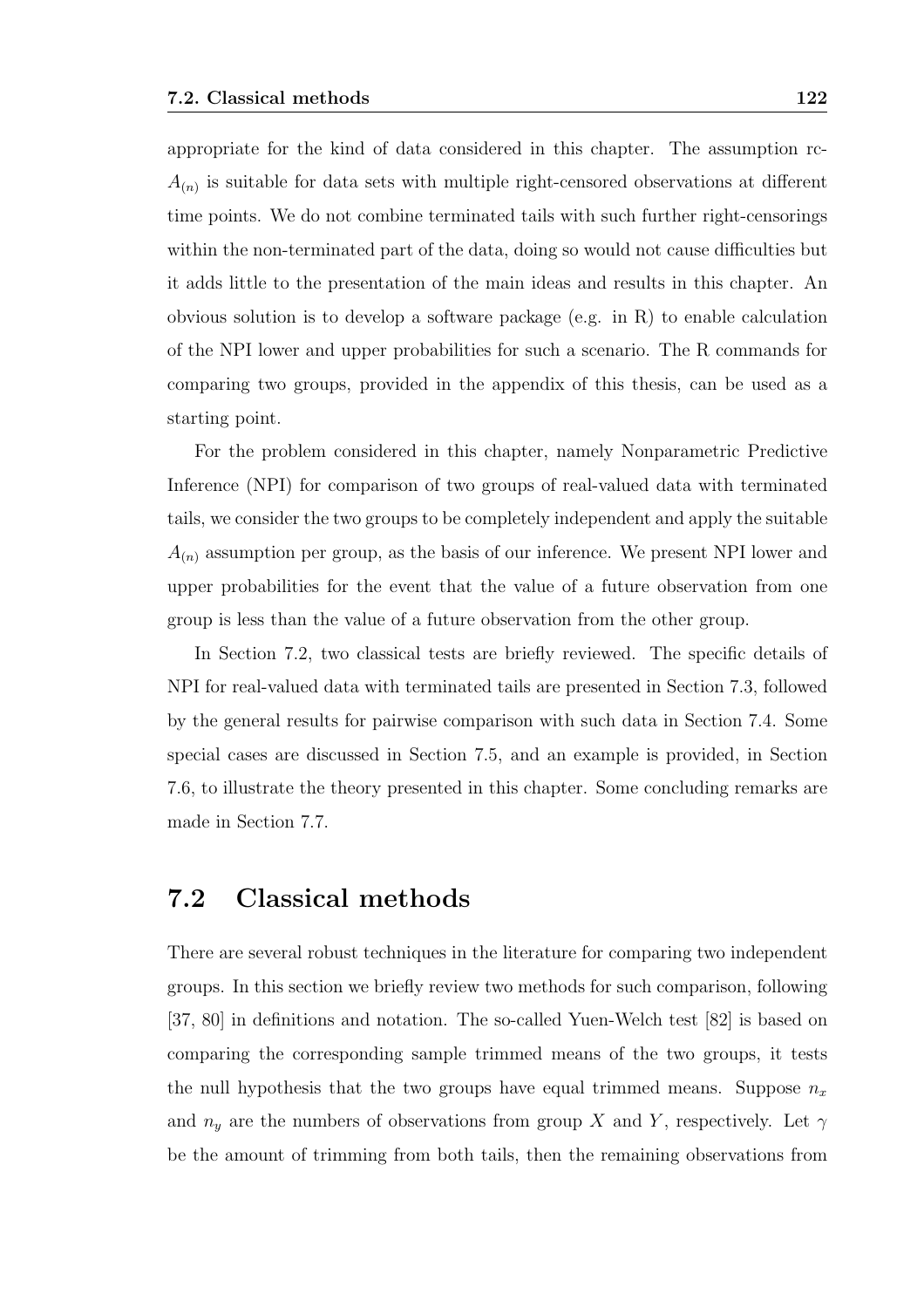both groups are  $h_x = n_x - 2 \lfloor \gamma n_x \rfloor$  and  $h_y = n_y - 2 \lfloor \gamma n_y \rfloor$ , where  $\lfloor a \rfloor$  is the largest integer not greater than a. The trimmed means, calculated from these remaining observations, are denoted by  $\bar{x}_t$  and  $\bar{y}_t$ . The Yuen-Welch test statistic is

$$
T_{\gamma} = \frac{\bar{x}_t - \bar{y}_t}{\sqrt{d_x + d_y}}
$$

where  $d_x = (n_x - 1)s_{w_x}^2/h_x(h_x - 1)$  and  $d_y = (n_y - 1)s_{w_y}^2/h_y(h_y - 1)$ . The quantities  $s_{w_x}^2$  and  $s_{w_y}^2$  are the Winsorized sample variances, calculated from the sample where the trimmed observations from the left (right) tail are given the same value as the smallest (largest) observation from the non-trimmed observations. Under the null hypothesis, this test statistic  $T_{\gamma}$  has approximately a t-distribution with the following degrees of freedom,

$$
\hat{v}_{T_{\gamma}} = (d_x + d_y)^2 \left( \frac{d_x^2}{h_x - 1} + \frac{d_y^2}{h_y - 1} \right)^{-1}
$$

One may want to compare the two groups by testing the null hypothesis that  $P(X \le Y) = 0.5$ . The well known Wilcoxon-Mann-Whitney test [51] can be used for this setting. In the case of unequal variances and with ties occurring, one may use the modified version of the Wilcoxon-Mann-Whitney test proposed by Brunner and Munzel [14], in which for tied observations the midranks (the average of their ranks) are used. Let  $M_x^i$   $(i = 1, ..., n_x)$  and  $M_y^j$   $(j = 1, ..., n_y)$  be the midranks of X and Y within the pooled sample, let  $\bar{M}_x$  and  $\bar{M}_y$  be the corresponding means of these midranks, and let  $V_x^i$  and  $V_y^j$  be the midranks of X and Y within each sample. Then the Brunner-Munzel test statistic is

$$
B = (\bar{M}_y - \bar{M}_x)/(n_x + n_y)\sqrt{s_{b_x}^2/n_x n_y^2 + s_{b_y}^2/n_x^2 n_y}
$$

where

$$
s_{b_x}^2\!=\!\frac{1}{n_x\!-\!1}\sum_{i=1}^{n_x}\!\left(\!M_x^i\!-\!V_x^i\!-\!\bar{M_x}+\frac{n_x\!+\!1}{2}\!\right)^{\!2},\; s_{b_y}^2\!=\!\frac{1}{n_y\!-\!1}\sum_{j=1}^{n_y}\!\left(\!M_y^j\!-\!V_y^j\!-\!\bar{M_y}+\frac{n_y\!+\!1}{2}\!\right)^{\!2}
$$

The distribution of  $B$  is approximately a t-distribution with the following degrees of freedom,

$$
\hat{v}_B = \left(\frac{s_{b_x}^2}{n_y} + \frac{s_{b_y}^2}{n_x}\right)^2 \left(\frac{s_{b_x}^4}{n_y^2(n_x - 1)} + \frac{s_{b_y}^4}{n_x^2(n_y - 1)}\right)^{-1}
$$

For more details and for R commands functions, which can be used in calculation, we refer to [80].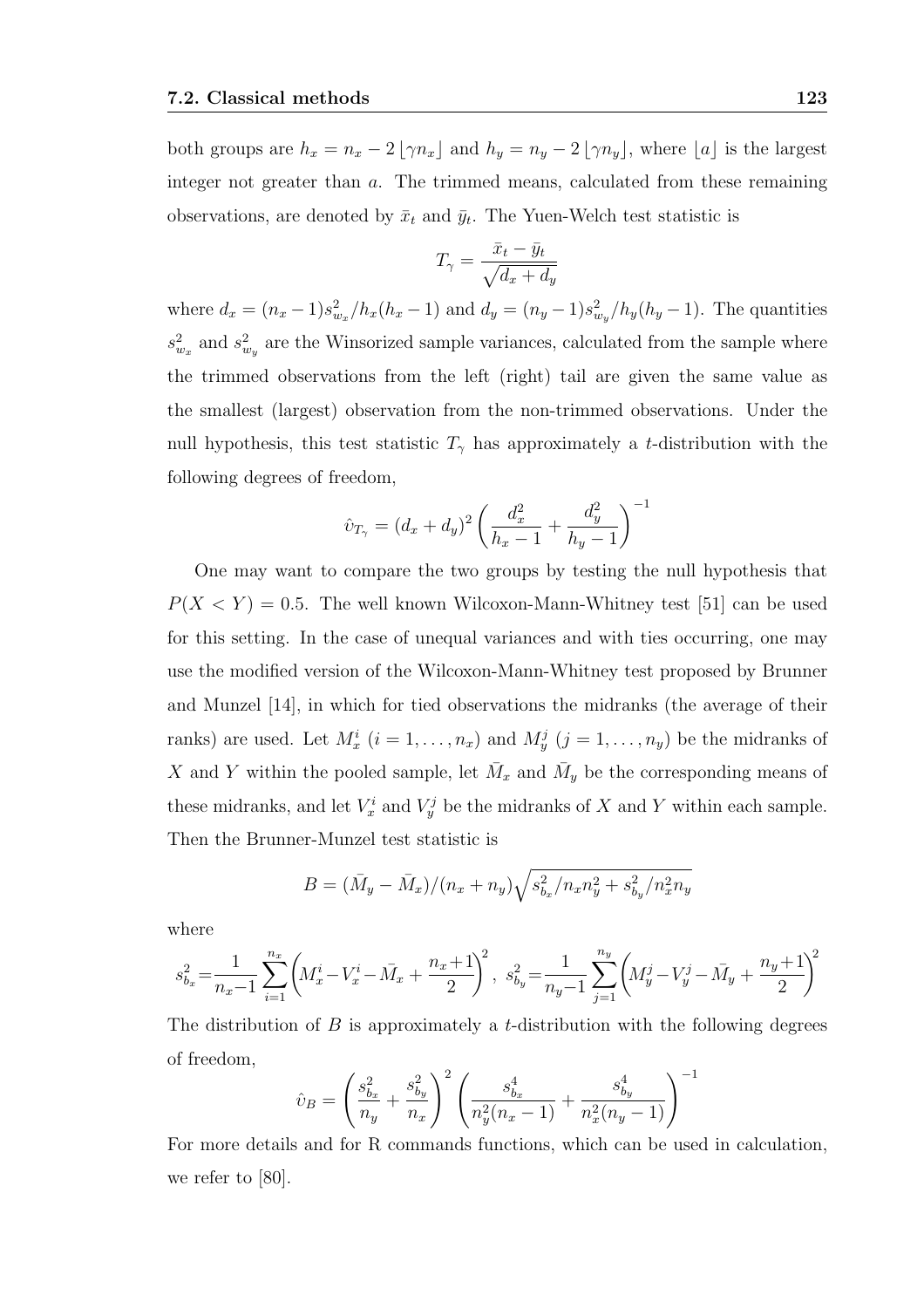### 7.3 NPI with terminated tails

To present NPI for data with terminated tails we need to introduce some notation. Suppose we have cut points  $L < U$  for group X. These cut points divide the n observations into three parts, where observations which are less than L are not observed but their number is known, say  $l = #\{x_i | x_i \le L, i = 1, ..., n\}$ , and similarly for observations greater than U, with  $u = \#\{x_i | x_i > U, i = 1, \ldots, n\}$ . The observations between  $L$  and  $U$  (inclusive) are fully available and their number is  $r = #\{x_i | L \le x_i \le U, i = 1, \ldots, n\}$ , so  $l + r + u = n$ . Throughout this chapter, it is assumed that the values of  $L$  and  $U$  do not hold any further information about the observations in the tails. We should emphasize that when we terminate the data via the two cut points, we do not remove the observations totally from the comparison but we only delete any information about the actual position or location of the terminated observations. So all information that we use about the observations on the left (right) of  $L(U)$  is that their observed values are less (greater) than  $L(U)$ . We denote the  $r$  observations between these cut points by

$$
-\infty < L \leq x_{(1)} < x_{(2)} < \ldots < x_{(r)} \leq U < \infty
$$

where  $x_{(i)}$  is actually the  $(l + i)$ th ordered observation of the whole data set. The data structure is illustrated in Figure 7.1.



Figure 7.1: Data structure with terminated tails

For ease of notation, let  $x_{(0)} = -\infty$  and  $x_{(r+1)} = \infty$ , of course these can be set at any other known bounds for the range of possible values for the observations, for example  $x_{(0)}$  is set to zero when the inferences involve lifetimes. We should emphasize here that  $x_{(r+1)}$  is not the first observation to the right of U. Again, we present the results assuming no ties in the data, but the method deals easily with ties as discussed in Subsection 1.3.5. To avoid a further complication, we assume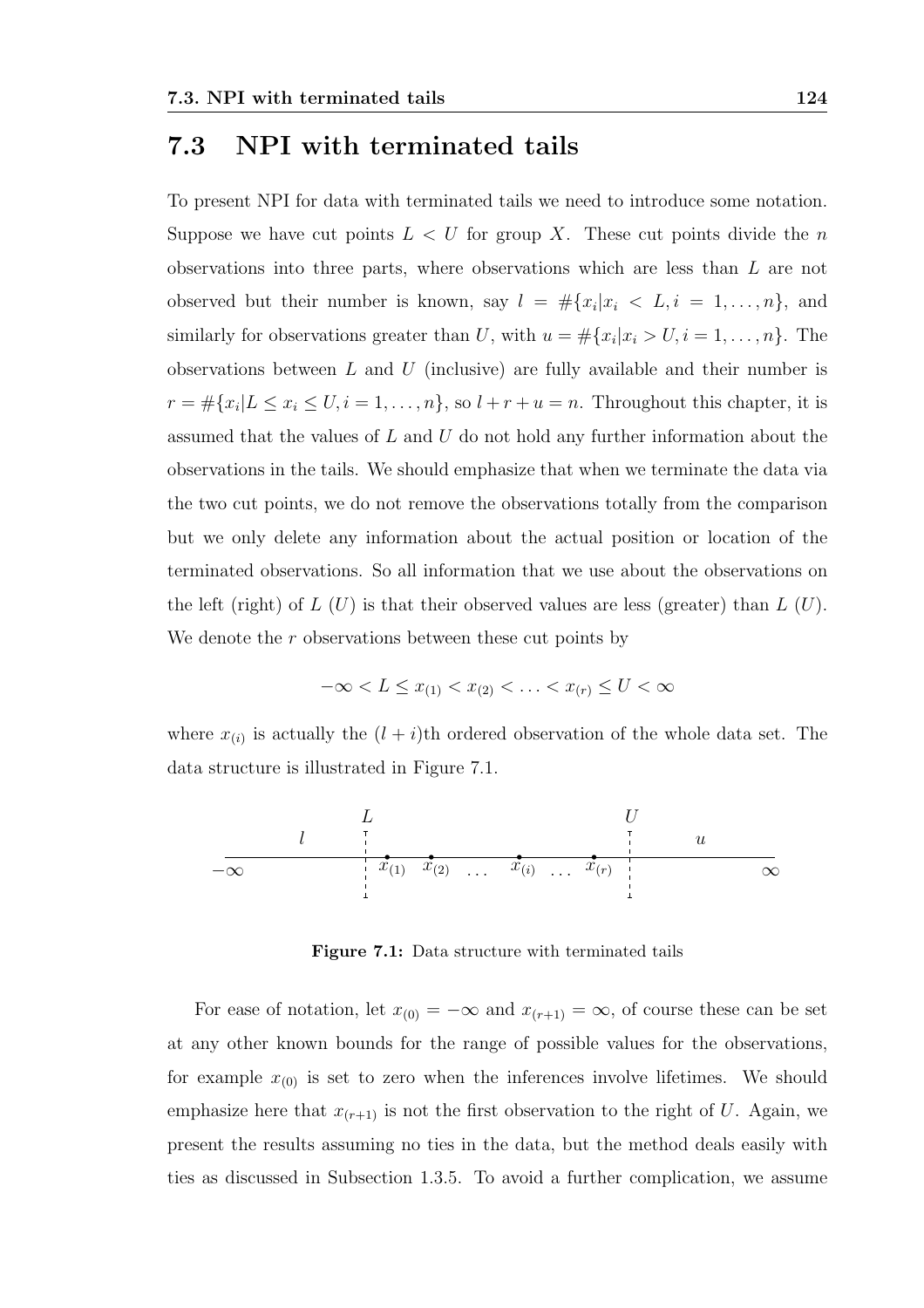throughout this chapter that there are observations in the interval  $[L, U]$ , so  $r > 0$ . The following theorem gives an assumption directly related to  $A_{(n)}$ , and indeed implied by  $A_{(n)}$  taking the specific nature of the reported data into account.

**Theorem 7.1** (The assumption  $A_{(n)}^{tt}$ ). The assumption  $A_{(n)}^{tt}$  is that the probability distribution for a real-valued random quantity  $X_{n+1}$ , on the basis of the data terminated at two cut points  $L$  and  $U$  as described above, is partially specified by the following M-function values:

$$
M_{X_{n+1}}(x_{(i)}, x_{(i+1)}) = \frac{1}{n+1} , i = 0, 1, ..., r
$$
  

$$
M_{X_{n+1}}(-\infty, L) = \frac{l}{n+1} \quad \text{and} \quad M_{X_{n+1}}(U, \infty) = \frac{u}{n+1}.
$$

*Proof.* The justification of  $A_{(n)}^{tt}$  is similar to the justification of  $\tilde{A}_{(n)}$  given by Coolen and Yan [26], but that assumption is only for termination of the upper tail of data, which they then build upon to enable dealing with general right-censored data. Suppose that we actually had all  $n$  observations, and were interested in inference on  $X_{n+1}$ . Then  $A_{(n)}$  would assign probability mass  $1/(n+1)$  for  $X_{n+1}$  to each interval of the partition of the real-line created by the data. With l observations left of L, yet without any further assumptions on where these observations are, it is clear that a probability mass of  $l/(n+1)$  has to be constrained to  $(-\infty, L)$ . In addition, there is a probability mass  $1/(n+1)$  between the largest observation to the left of L and  $x_{(1)}$ , the smallest observation in the interval [L, U]. Again, without any further assumptions, this probability mass can only be assigned to  $(-\infty, x_{(1)})$ , or, of course,  $(x_{(0)}, x_{(1)})$  if another lower limit,  $x_{(0)}$ , of the range of possible values for  $X_{n+1}$  is known. The arguments for the assignment of probability masses at the upper tail are identical. For the intervals  $(x_{(i)}, x_{(i+1)}), i = 1, \ldots, r-1$ , which are within  $[L, U],$ this assignment is fully in line with the regular assumption  $A_{(n)}$ .  $\Box$ 

The cut points  $L$  and  $U$  can arise from practical aspects of the experiments or data collection, or they can be chosen by the statistical analyst, for example to guard against influence of outliers which may be due to measurement or recording errors. It is crucial that they do not hold information on the observations in the tails, apart from this there are no restrictions on how they are chosen. For example,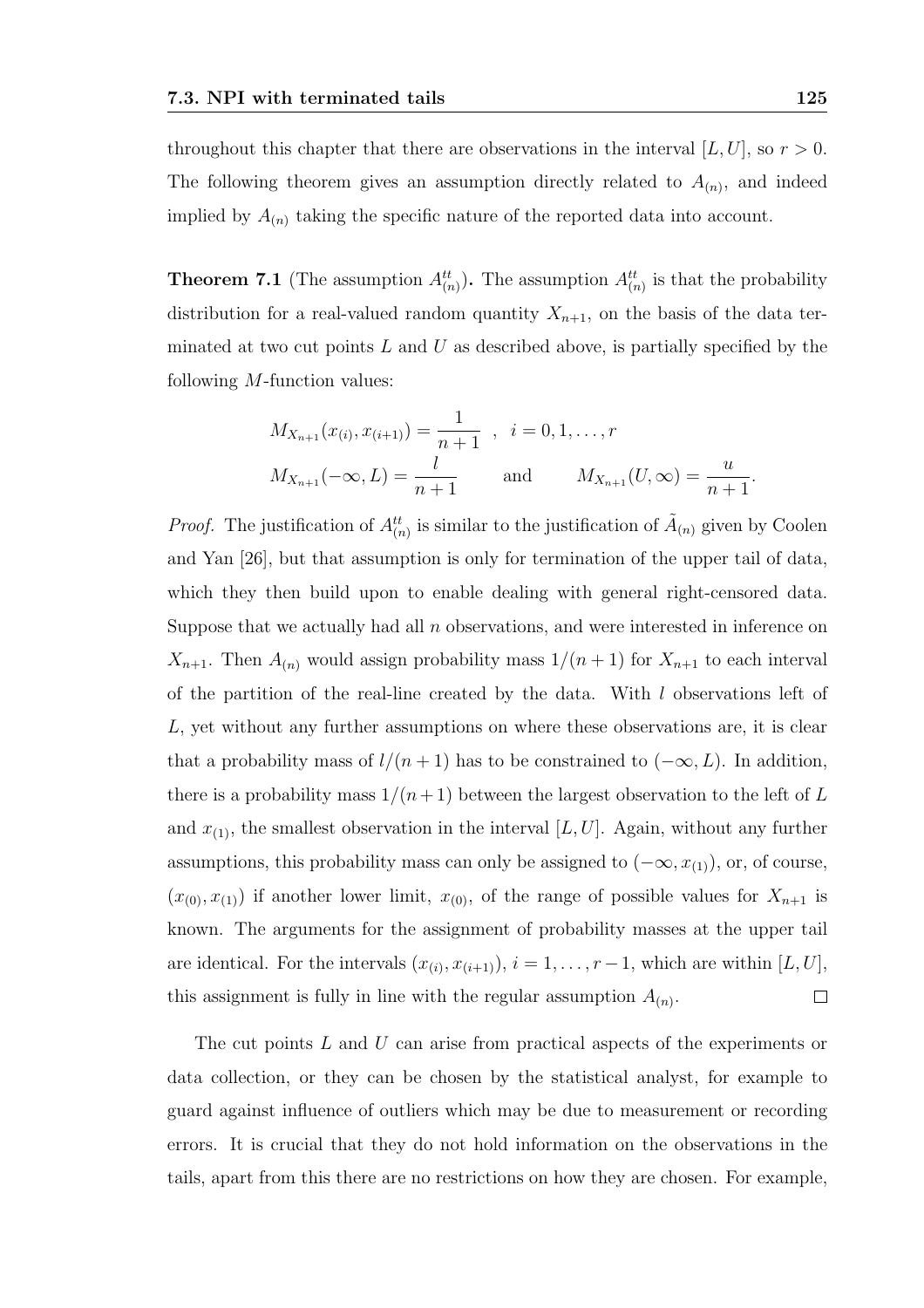they could be chosen to terminate the data by a certain percentage from either a single tail or from both tails. One could argue that any combination of cut points together with explicitly observed values between the cut points may contain some information about data in the tails, for example related to extreme value theory in statistics [32], but this would always result from additional assumptions, as is always the case with such extrapolation. In NPI, we typically try to minimize additional assumptions, hence we make no assumptions about location of observations in the terminated tails at all. It should be emphasized that, although by terminating the tails of the data we are focusing on only a part of the real-line, this is only for as far as the data are concerned. The inferences for the future observation  $X_{n+1}$ are explicitly over the whole real-line (or known part of that, e.g. the non-negative values for lifetimes).

### 7.4 Comparing two groups with terminated tails

Suppose that  $X_1, \ldots, X_{n_x}, X_{n_x+1}$  are exchangeable real-valued random quantities from group X and  $Y_1, \ldots, Y_{n_y}, Y_{n_y+1}$  are exchangeable real-valued random quantities from group  $Y$ , with complete independence of the two groups. We use similar notation as in the previous section, adding an index to indicate the specific group. Let  $L_x < U_x$  be the cut points for group X and  $L_y < U_y$  for group Y. For each group, these cut points divide the data per group into three parts. For group  $X$  $(Y)$ , there are  $l_x$   $(l_y)$  observations which are only known to be less than  $L_x$   $(L_y)$ ,  $u_x (u_y)$  which are only known to be greater than  $U_x (U_y)$ , while the  $r_x (r_y)$  ordered observations between the cut points are fully known and denoted by

$$
-\infty < L_x \le x_{(1)} < x_{(2)} < \ldots < x_{(r_x)} \le U_x < \infty
$$
\n
$$
-\infty < L_y \le y_{(1)} < y_{(2)} < \ldots < y_{(r_y)} \le U_y < \infty
$$

Let  $x_{(0)} = y_{(0)} = -\infty$  and  $x_{(r_x+1)} = y_{(r_y+1)} = \infty$ .

The NPI method for comparison of groups  $X$  and  $Y$  is explicitly in terms of future observations  $X_{n_x+1}$  and  $Y_{n_y+1}$ , for which we assume  $A_{(n_x)}^{tt}$  and  $A_{(n_y)}^{tt}$ , respectively, so their M-function values follow from Theorem 7.1. The NPI comparison of these two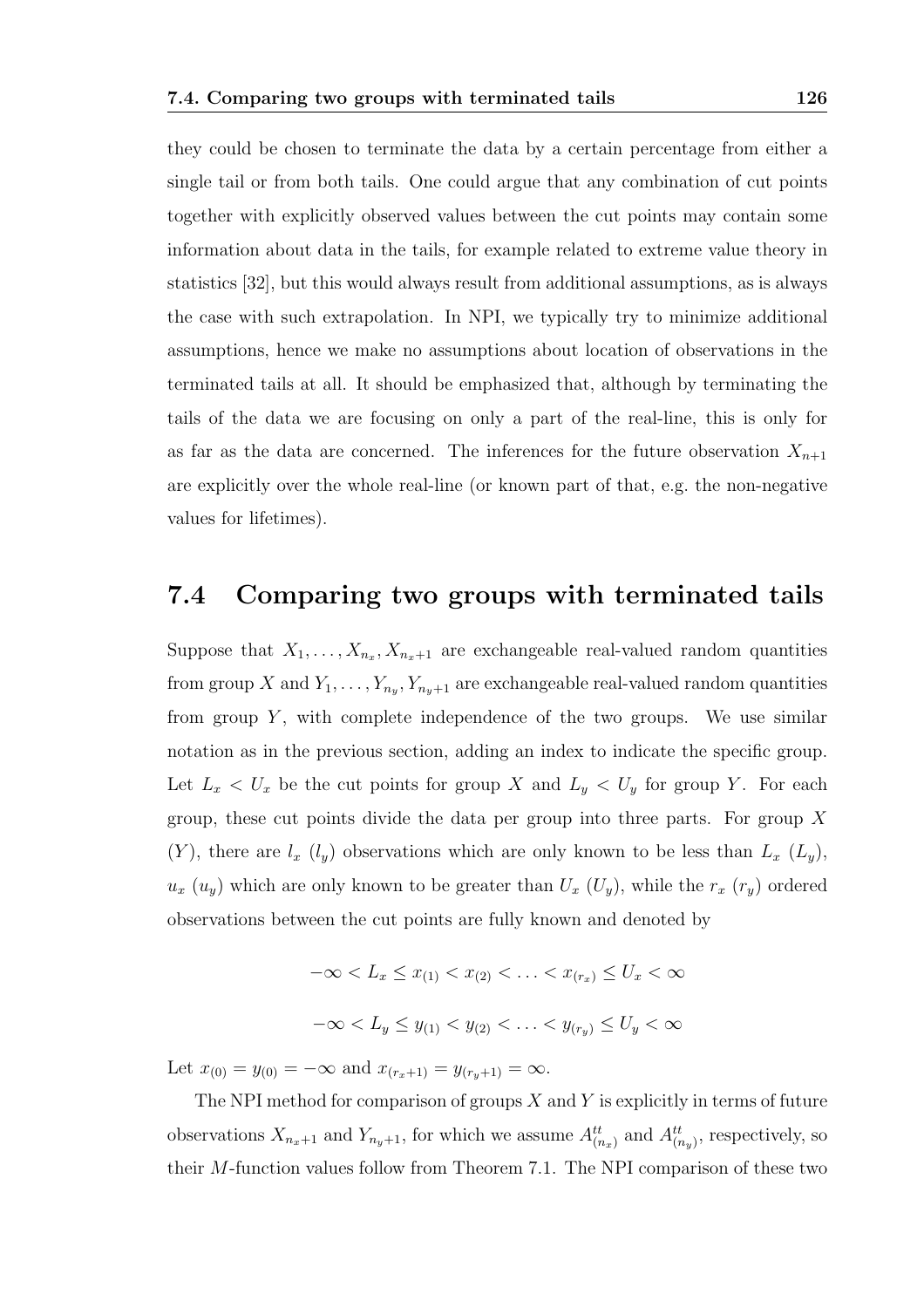groups is based on the sharpest bounds for the probability for the event  $X_{n_x+1}$  <  $Y_{n_y+1}$  that are in agreement with these M-function values, without making any further assumptions. These bounds are lower and upper probabilities [1, 76, 79], denoted by  $\underline{P} = \underline{P}(X_{n_x+1} < Y_{n_y+1})$  and  $\overline{P} = \overline{P}(X_{n_x+1} < Y_{n_y+1})$ , respectively. These NPI lower and upper probabilities are given in Theorem 7.2.

Theorem 7.2. Based on data with terminated tails as discussed above, the NPI lower and upper probabilities for the event  $X_{n_x+1} < Y_{n_y+1}$  are

$$
\underline{P} = A \left[ \sum_{j=1}^{r_y} \left\{ l_x \mathbf{1} \{ L_x < y_{(j)} \} + \sum_{i=1}^{r_x} \mathbf{1} \{ x_{(i)} < y_{(j)} \} \right\} + u_y \left\{ l_x \mathbf{1} \{ L_x < U_y \} + \sum_{i=1}^{r_x} \mathbf{1} \{ x_{(i)} < U_y \} \right\} \right] \tag{7.1}
$$
\n
$$
\overline{P} = A \left[ \sum_{i=1}^{r_y} \left\{ u_x \mathbf{1} \{ U_x < y_{(j)} \} + \sum_{i=1}^{r_x} \mathbf{1} \{ x_{(i)} < y_{(j)} \} \right\} + l_y \left\{ u_x \mathbf{1} \{ U_x < L_y \} + l_y \{ u_x \mathbf{1} \{ U_x < L_y \} \right\} \right]
$$

$$
A\left[\sum_{j=1}^{r_x} \left\{u_x \mathbf{1}\{U_x < y_{(j)}\} + \sum_{i=1}^{r_x} \mathbf{1}\{x_{(i)} < y_{(j)}\}\right\} + l_y \left\{u_x \mathbf{1}\{U_x < L_y\} + \sum_{i=1}^{r_x} \mathbf{1}\{x_{(i)} < L_y\}\right\} + (l_x + 1)(l_y + r_y) + (u_y + 1)(n_x + 1)\right] \tag{7.2}
$$

where  $A = ((n_x + 1)(n_y + 1))^{-1}$ .

*Proof.* The M-function values for  $X_{n_x+1}$  and  $Y_{n_y+1}$ , based on the assumptions  $A_{(n_x)}^{tt}$ and  $A_{(n_y)}^{tt}$ , respectively, together with the  $n_x(n_y)$  observations for group X  $(Y)$ , are, according to Theorem 7.1,

$$
M_{X_{n_x+1}}(x_{(i)}, x_{(i+1)}) = \frac{1}{n_x+1} , i = 0, 1, ..., r_x
$$
  
\n
$$
M_{X_{n_x+1}}(-\infty, L_x) = \frac{l_x}{n_x+1} \quad \text{and} \quad M_{X_{n_x+1}}(U_x, \infty) = \frac{u_x}{n_x+1}
$$
  
\n
$$
M_{Y_{n_y+1}}(y_{(j)}, y_{(j+1)}) = \frac{1}{n_y+1} , j = 0, 1, ..., r_y
$$
  
\n
$$
M_{Y_{n_y+1}}(-\infty, L_y) = \frac{l_y}{n_y+1} \quad \text{and} \quad M_{Y_{n_y+1}}(U_y, \infty) = \frac{u_y}{n_y+1}
$$

The probability for the event  $X_{n_x+1} < Y_{n_y+1}$ , i.e.  $P = P(X_{n_x+1} < Y_{n_y+1})$ , can be written as

$$
P = P\left(X_{n_x+1} < Y_{n_y+1}, Y_{n_y+1} \in (-\infty, L_y)\right) + P\left(X_{n_x+1} < Y_{n_y+1}, Y_{n_y+1} \in (U_y, \infty)\right) + \sum_{j=0}^{r_y} P\left(X_{n_x+1} < Y_{n_y+1}, Y_{n_y+1} \in (y_{(j)}, y_{(j+1)})\right)
$$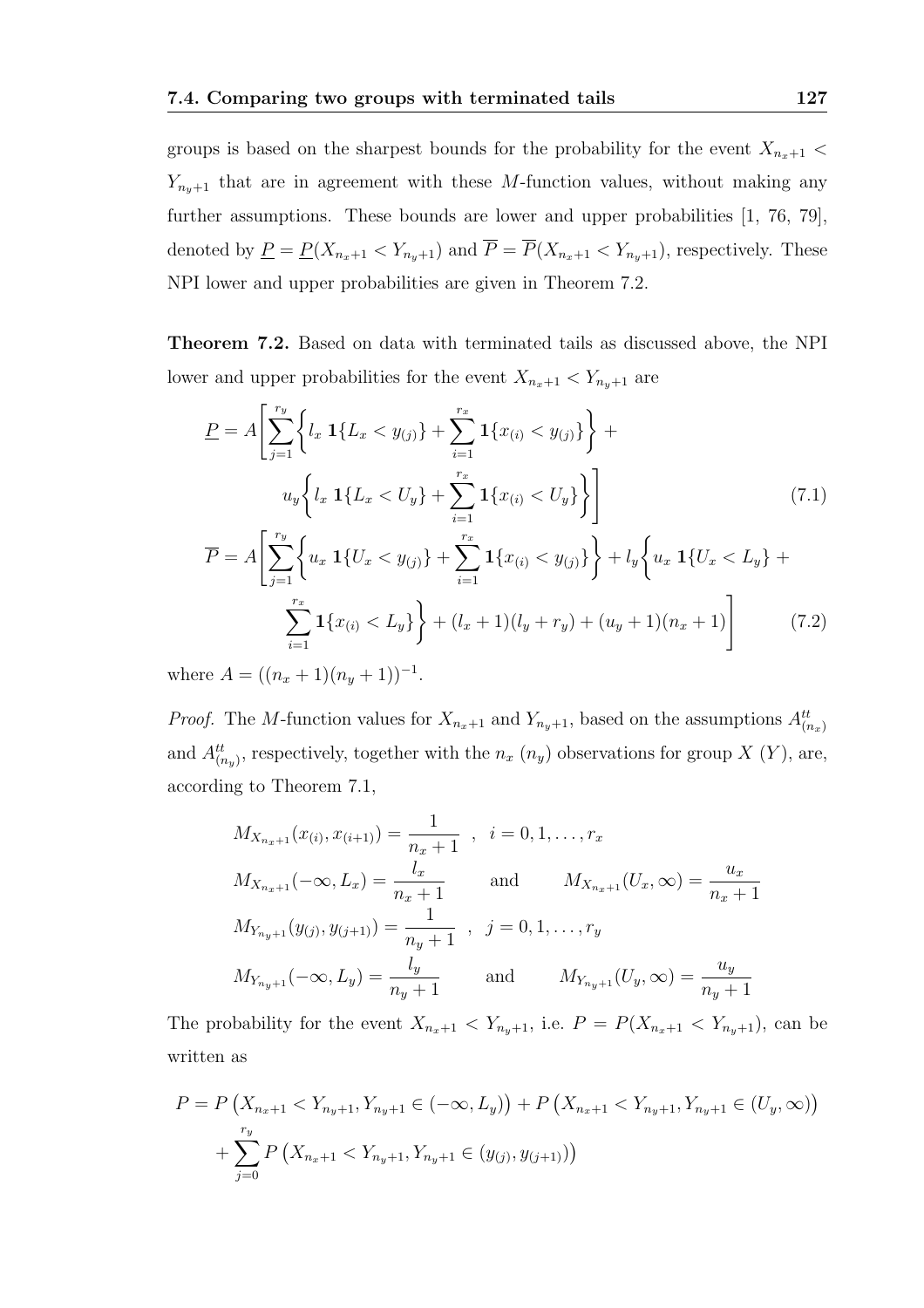The NPI lower probability for the event  $X_{n_x+1} < Y_{n_y+1}$  is obtained as follows:

$$
P \ge P(X_{n_x+1} < -\infty) \frac{l_y}{n_y+1} + \sum_{j=0}^{r_y} P(X_{n_x+1} < y_{(j)}) \frac{1}{n_y+1} + P(X_{n_x+1} < U_y) \frac{u_y}{n_y+1}
$$
\n
$$
\ge A \left[ \sum_{j=0}^{r_y} \left\{ l_x \mathbf{1} \{ L_x < y_{(j)} \} + \sum_{i=0}^{r_x} \mathbf{1} \{ x_{(i+1)} < y_{(j)} \} + u_x \mathbf{1} \{ \infty < y_{(j)} \} \right\} + u_y \left\{ l_x \mathbf{1} \{ L_x < U_y \} + \sum_{i=0}^{r_x} \mathbf{1} \{ x_{(i+1)} < U_y \} + u_x \mathbf{1} \{ \infty < U_y \} \right\} \right]
$$
\n
$$
= A \left[ \sum_{j=1}^{r_y} \left\{ l_x \mathbf{1} \{ L_x < y_{(j)} \} + \sum_{i=1}^{r_x} \mathbf{1} \{ x_{(i)} < y_{(j)} \} \right\} + u_y \left\{ l_x \mathbf{1} \{ L_x < U_y \} + \sum_{i=1}^{r_x} \mathbf{1} \{ x_{(i)} < U_y \} \right\} \right]
$$

The first inequality follows by putting all probability masses for  $Y_{n_y+1}$  corresponding to the intervals  $(-\infty, L_y)$ ,  $(y_{(j)}, y_{(j+1)})$   $(j = 0, \ldots, r_y)$  and  $(U_y, \infty)$  to the left end points of these intervals, and by using Lemma 1.4 for the nested intervals. The second inequality follows by putting all probability masses for  $X_{n_x+1}$  corresponding to the intervals  $(-\infty, L_x)$ ,  $(x_{(i)}, x_{(i+1)})$   $(i = 0, \ldots, r_x)$  and  $(U_x, \infty)$  to the right end points of these intervals. The upper probability is obtained in a similar way, but now all M-function masses for the random quantities involved are put at the opposite end points of the respective intervals, which leads to

$$
P \le P(X_{n_x+1} < L_y) \frac{l_y}{n_y+1} + \sum_{j=0}^{r_y} P(X_{n_x+1} < y_{(j+1)}) \frac{1}{n_y+1} + P(X_{n_x+1} < \infty) \frac{u_y}{n_y+1}
$$
\n
$$
= P(X_{n_x+1} < L_y) \frac{l_y}{n_y+1} + \sum_{j=1}^{r_y} P(X_{n_x+1} < y_{(j)}) \frac{1}{n_y+1} + \frac{u_y+1}{n_y+1}
$$
\n
$$
\le A \left[ l_y \left\{ l_x \ 1\{-\infty < L_y \} + \sum_{i=0}^{r_x} 1\{x_{(i)} < L_y \} + u_x \ 1\{U_x < L_y \} \right\} + \sum_{j=1}^{r_y} \left\{ l_x \ 1\{-\infty < y_{(j)} \} + \sum_{i=0}^{r_x} 1\{x_{(i)} < y_{(j)} \} + u_x \ 1\{U_x < y_{(j)} \} \right\} + (u_y+1)(n_x+1)
$$
\n
$$
= A \left[ l_y \left\{ \sum_{i=1}^{r_x} 1\{x_{(i)} < L_y \} + u_x \ 1\{U_x < L_y \} \right\} + \sum_{j=1}^{r_y} \left\{ \sum_{i=1}^{r_x} 1\{x_{(i)} < y_{(j)} \} + u_x \ 1\{U_x < y_{(j)} \} \right\} + (l_x+1)(l_y+r_y) + (u_y+1)(n_x+1) \right]
$$

It is straightforward to show that these NPI lower and upper probabilities satisfy the conjugacy property. These NPI lower and upper probabilities are the most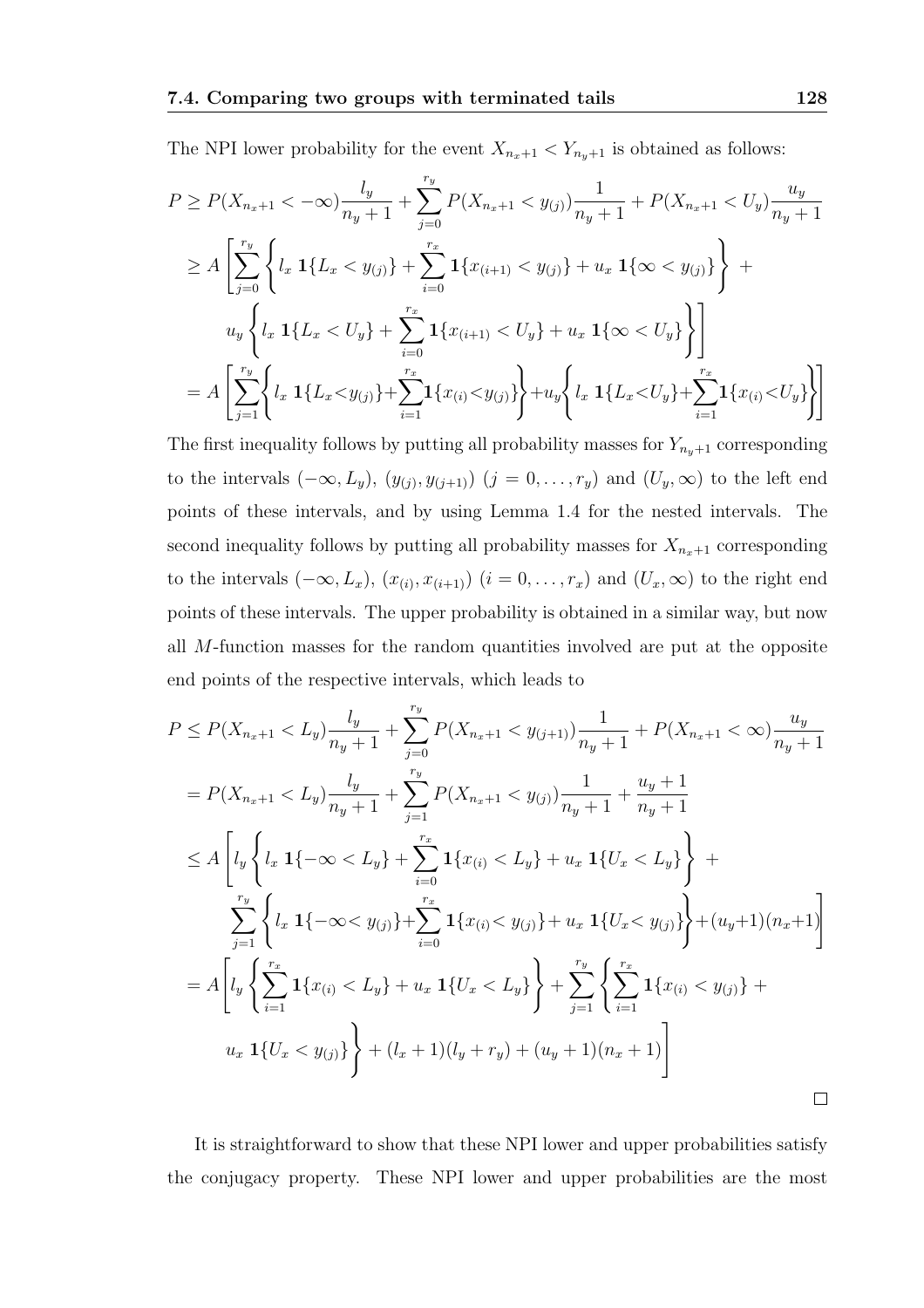conservative lower and upper bounds that correspond to all possible orderings of the data in the terminated tails. Hence, if  $L_x$  or  $L_y$  increases, or  $U_x$  or  $U_y$  decreases, the number of data in the terminated tails can increase (it cannot decrease), which could lead to decrease (but not increase) of the lower probability (7.1) and to increase (but not decrease) of the upper probability (7.2).

#### 7.5 Special cases

An advantage of presenting the general result of this chapter, in Section 7.4, is that many important inferential problems are special cases of such comparisons with terminated tails, hence the NPI comparison methods for such special cases follow immediately from Theorem 7.2. In this section, we briefly discuss four special cases.

#### 1. Equal lower and upper tails termination.

If  $L_x = L_y = L$  and  $U_x = U_y = U$ , then the NPI lower probability (7.1) and upper probability (7.2) are

$$
\underline{P} = A \left[ \sum_{j=1}^{r_y} \sum_{i=1}^{r_x} \mathbf{1} \{ x_{(i)} < y_{(j)} \} + l_x(r_y + u_y) + r_x u_y \right]
$$
\n
$$
\overline{P} = A \left[ \sum_{j=1}^{r_y} \sum_{i=1}^{r_x} \mathbf{1} \{ x_{(i)} < y_{(j)} \} + (l_x + 1)(l_y + r_y) + (u_y + 1)(n_x + 1) \right]
$$

This situation enables a straightforward analysis of the numbers of observations in the two groups for which the exact information could be deleted by terminating the tails, whilst still achieving  $P > 0.5$ , which might be interpreted as a strong indication that  $X_{n_x+1} < Y_{n_y+1}$ . Such a study can be relevant from the perspective of robust inference, this is briefly discussed in Section 7.7. Suppose that  $n_x = n_y = n$ , and that the data within the interval  $[L, U]$  are maximally supportive for the event  $X_{n_x+1} < Y_{n_y+1}$ , meaning that the corresponding NPI lower and upper probabilities  $\underline{P}$  and  $\overline{P}$  are maximal over all possible configurations of the data for groups X and Y over this interval. It is easily seen and verified that this holds if all  $x_i$ 's in [L, U] are less than all  $y_j$ 's in this interval. For this situation,  $P > 0.5$  if and only if  $(n-u_x)(n-l_y) > 0.5(n+1)^2$ . For example, this implies that for  $n = 20$  observations from each group, one could have  $\underline{P} > 0.5$  if  $l_y = 5$  and  $u_x = 5$ , if the  $x_i$ 's in the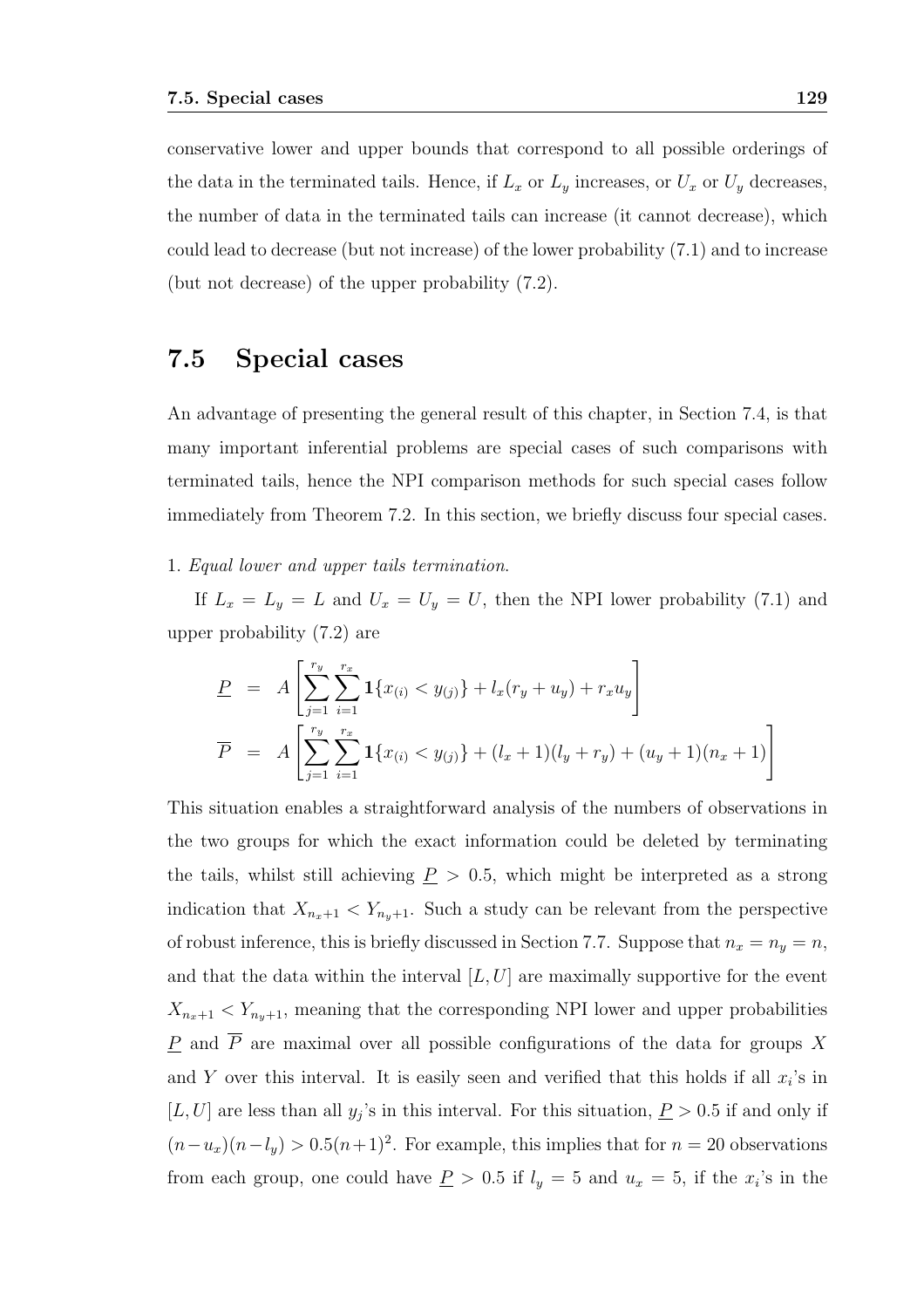interval  $[L, U]$  were all less than the  $y_j$ 's in that interval, but if either  $l_y$  or  $u_x$  were greater than 5, this would not be possible anymore. A further special case of interest is if the tails were cut off in this manner, with also  $u_x = l_y = c$ . Then the above necessary and sufficient condition for  $P > 0.5$  to be possible (for the maximally supportive data) reduces to  $c < (1 - \sqrt{0.5})n - \sqrt{0.5} = c(n)$ . Although this is only a rather weak result, it does provide some insight into the amount of data that can be cut in the manner studied in this chapter, in order to still possibly get a strong result for the comparison of the two groups. Stated differently, if the tails termination leads to the exact information for more observations to be discarded than  $c(n)$  from both tails of both groups, then a strong indication of preference for one group over the other  $(P > 0.5)$  cannot follow anymore within the NPI framework. Of course, in most situations the data within the interval  $[L, U]$  will not be maximally supportive for the event  $X_{n_x+1} < Y_{n_y+1}$  in the way considered here, and generally the number of observations that can be deleted by terminating the tails without affecting the inference of interest must be separately studied for each specific data set.

#### 2. No lower tails termination, equal upper tails termination.

If there is no lower tail termination for both groups, so  $L_x = L_y = -\infty$  and hence  $l_x = l_y = 0$ , while the upper cut points for both groups are equal,  $U_x = U_y = U$ , so with  $u_x = n_x - r_x$  and  $u_y = n_y - r_y$ , then the NPI lower and upper probabilities (7.1) and (7.2) are coincide with those obtained in Chapter 2 (Theorem 2.2) for the application of NPI for the comparison of two groups based on precedence testing.

#### 3. No upper tails termination, equal lower tails termination.

If there is no upper tail termination for both groups, so  $U_x = U_y = \infty$  and  $u_x = u_y = 0$ , while the lower cut points for both groups are equal,  $L_x = L_y = L$ , so with  $l_x = n_x - r_x$  and  $l_y = n_y - r_y$ , then the NPI lower and upper probabilities (7.1) and (7.2) are

$$
\underline{P} = A \left[ \sum_{j=1}^{r_y} \sum_{i=1}^{r_x} \mathbf{1} \{ x_{(i)} < y_{(j)} \} + r_y \, l_x \right]
$$
\n
$$
\overline{P} = A \left[ \sum_{j=1}^{r_y} \sum_{i=1}^{r_x} \mathbf{1} \{ x_{(i)} < y_{(j)} \} + (l_x + 1) n_y + (n_x + 1) \right]
$$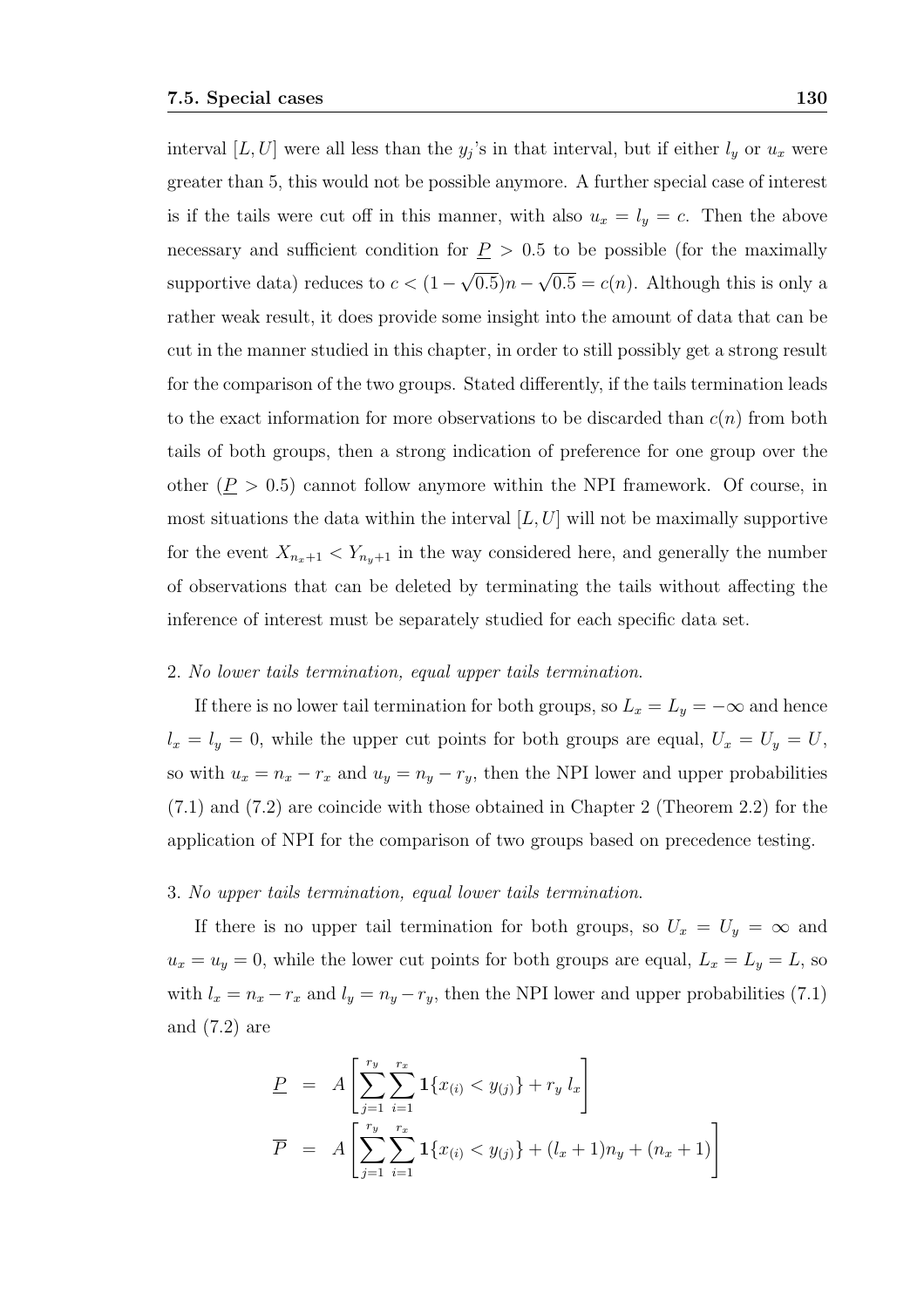This case is important in situations where exact values in the lower tails cannot be determined, which particularly occurs if measurement equipment has a lower limit of detection. For example, this frequently occurs in risk assessment with regard to, for example, food safety and environmental impact of chemicals, where small traces of chemicals may not be detectable but should still be considered, in particular in situations of exposure to multiple chemicals. A first study into the use of NPI in such risk assessments, focusing on a basic exposure model and also considering combination of NPI for some random quantities with Bayesian methods for others, has recently been presented by Montgomery [62].

#### 4. Tails termination for one group.

Suppose that the lower and upper tails are terminated for one group, say  $X$ , whilst for the other group,  $Y$ , tails are not terminated so all observations from group Y are available and  $L_y = -\infty$ ,  $U_y = \infty$ ,  $l_y = u_y = 0$  and  $r_y = n_y$ . Then the NPI lower and upper probabilities (7.1) and (7.2) are

$$
\underline{P} = A \left[ \sum_{j=1}^{n_y} \sum_{i=1}^{r_x} \mathbf{1} \{ x_{(i)} < y_{(j)} \} + l_x \sum_{j=1}^{n_y} \mathbf{1} \{ L_x < y_{(j)} \} \right]
$$
\n
$$
\overline{P} = A \left[ \sum_{j=1}^{n_y} \sum_{i=1}^{r_x} \mathbf{1} \{ x_{(i)} < y_{(j)} \} + u_x \sum_{j=1}^{n_y} \mathbf{1} \{ U_x < y_{(j)} \} + n_y (l_x + 1) + (n_x + 1) \right]
$$

Moreover, if for group X only the lower tail is terminated, so  $U_x = \infty$ ,  $u_x = 0$  and  $l_x = n_x - r_x$ , then these NPI lower and upper probabilities become

$$
\underline{P} = A \left[ \sum_{j=1}^{n_y} \sum_{i=1}^{r_x} \mathbf{1} \{ x_{(i)} < y_{(j)} \} + (n_x - r_x) \sum_{j=1}^{n_y} \mathbf{1} \{ L_x < y_{(j)} \} \right]
$$
\n
$$
\overline{P} = A \left[ \sum_{j=1}^{n_y} \sum_{i=1}^{r_x} \mathbf{1} \{ x_{(i)} < y_{(j)} \} + n_y (n_x - r_x + 1) + (n_x + 1) \right]
$$

An important example from medical statistics where this case occurs is inference involving a partial area under the Receiver Operating Characteristic (ROC) curve, which is used to evaluate the accuracy of a diagnostic test which yields ordinal or continuous test results [34, 69]. The ROC curve can also be used to compare the accuracy of two or more continuous diagnostic tests. The use of ROC curves for diagnostic tests can also be considered within the NPI framework, where focus on a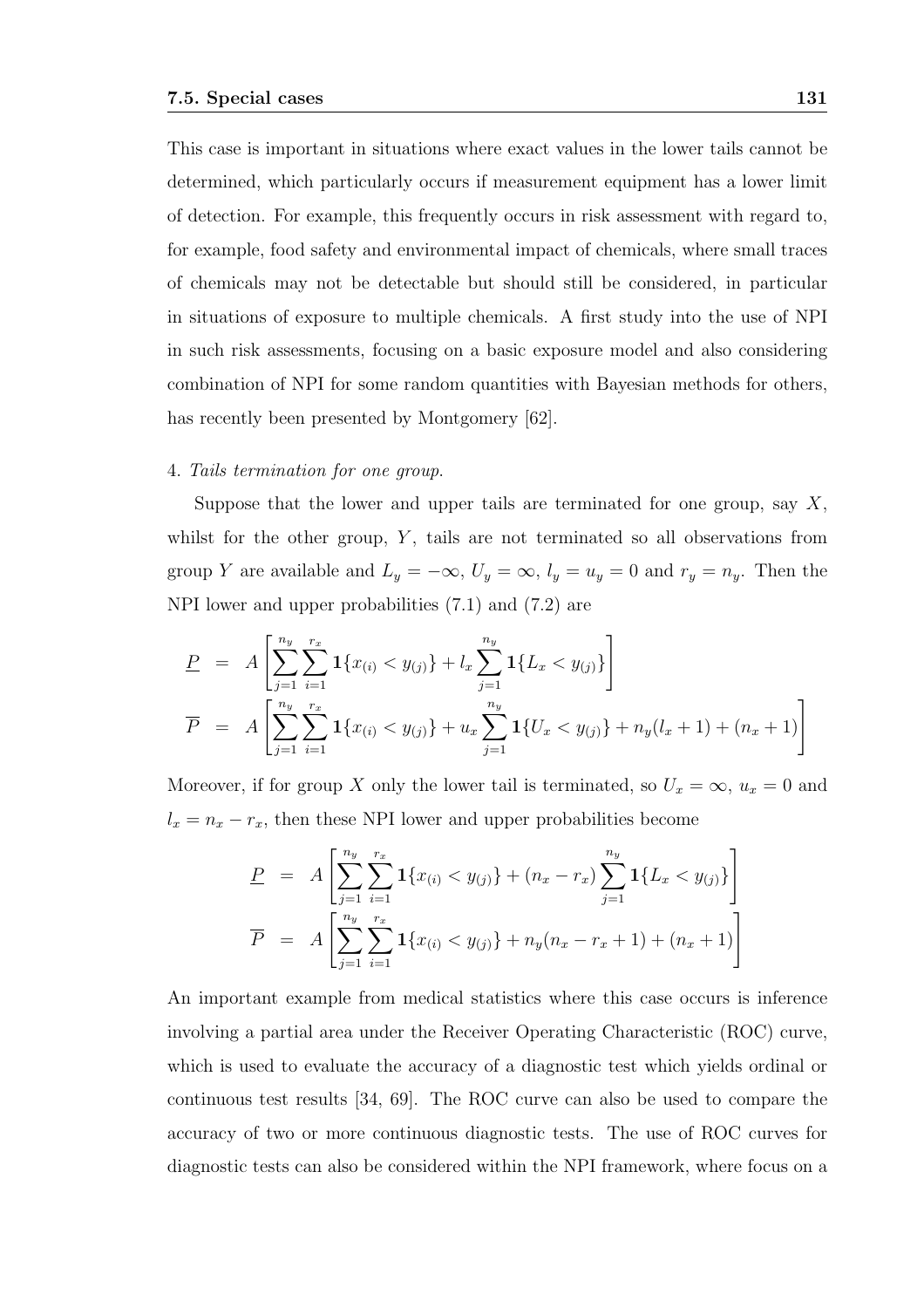partial area under the ROC curve relates to the methods in this chapter with tails termination for one group. Work on this topic is ongoing and we aim to present the results soon elsewhere.

To end this section, it is worth mentioning the situation without tails termination, so with complete data for both groups, as presented by Coolen [19]. This is also a, rather trivial, special case of the general results presented in this chapter, with  $L_x = L_y = -\infty$ ,  $U_x = U_y = \infty$ ,  $l_x = u_x = l_y = u_y = 0$ ,  $r_x = n_x$  and  $r_y = n_y$ , for which the NPI lower and upper probabilities (7.1) and (7.2) are reduced to the formulae (1.1) and (1.2), in Chapter 1, respectively.

#### 7.6 Example

The following example is used to illustrate the presented NPI approach for comparison of two groups with terminated tails and to discuss the special cases mentioned above.

Example 7.1. We consider a data set used by Nelson [64, p.462], which gives the breakdown times of units from 6 different groups. In this example, only the first two groups are used to illustrate the NPI method for pairwise comparison with tails termination. The data for these groups are presented in Table 7.1 and Figure 7.2. Both groups consist of 10 observations, so  $n_x = n_y = 10$ . The first unit of group X has a reported breakdown time of 0.00, we interpret this as a very small but positive breakdown time.

|  |  |  |  |  | X 0.00 0.18 0.55 0.66 0.71 1.30 1.63 2.17 2.75 10.60 |
|--|--|--|--|--|------------------------------------------------------|
|  |  |  |  |  | Y 0.31 0.66 1.54 1.70 1.82 1.89 2.17 2.24 4.03 9.99  |

**Table 7.1:** Breakdown times of units from groups  $X$  and  $Y$ 

Figure 7.2 shows that there are 4 observations (1 in group  $X$ , 3 in group  $Y$ ) which may be considered as outliers, using the established rule-of-thumb to highlight observations as possible outliers if they are more than 1.5 times the interquartile range below (above) the first (third) quartile of the data. The NPI approach presented in this chapter considers the lower and upper probabilities for the event that the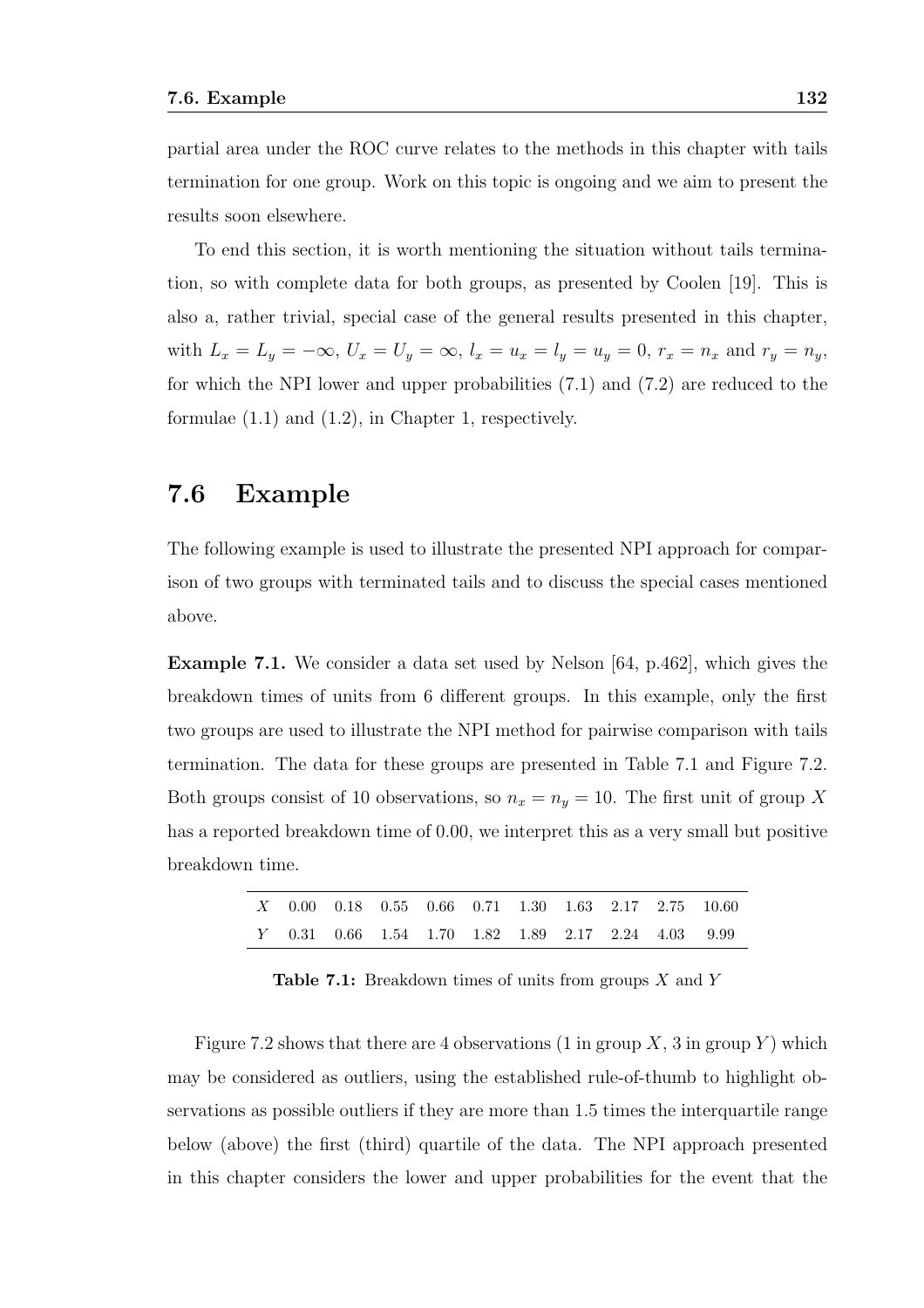

**Figure 7.2:** Breakdown times of units from groups  $X$  and  $Y$ 

breakdown time of a future unit from group  $X$ , say  $X_{11}$ , is less than the breakdown time  $Y_{11}$  of a future unit from group Y. For both groups the inferences are based on the assumption  $A_{(10)}^{tt}$  in combination with the respective data per group, and of course the breakdown times are non-negative.

If we consider the complete data without any tails termination, then the NPI lower and upper probabilities [19] are

$$
\underline{P}(X_{11} < Y_{11}) = 0.5372, \quad \overline{P}(X_{11} < Y_{11}) = 0.7273
$$

If one instead considers the event  $Y_{11} < X_{11}$ , then the NPI lower and upper probabilities are

$$
\underline{P}(Y_{11} < X_{11}) = 0.2727, \quad \overline{P}(Y_{11} < X_{11}) = 0.4628
$$

which is in line with the conjugacy property for lower and upper probabilities [76]. The fact that  $P(X_{11} < Y_{11}) > 0.5$  can be interpreted as a strong indication that group Y is better, in the sense of leading to longer breakdown times, than group  $X$ . This data set contains two pairs of tied observations, at 0.66 and 2.17. To deal with this, we follow the argument mentioned in Subsection 1.3.5.

Let us consider termination of these data by setting cut points  $L_y = 0.5, U_y = 9$ and  $U_x = 10$ , so we terminate one observation from the upper tail from each group and one observation from the lower tail from group  $Y$ . This just means that for these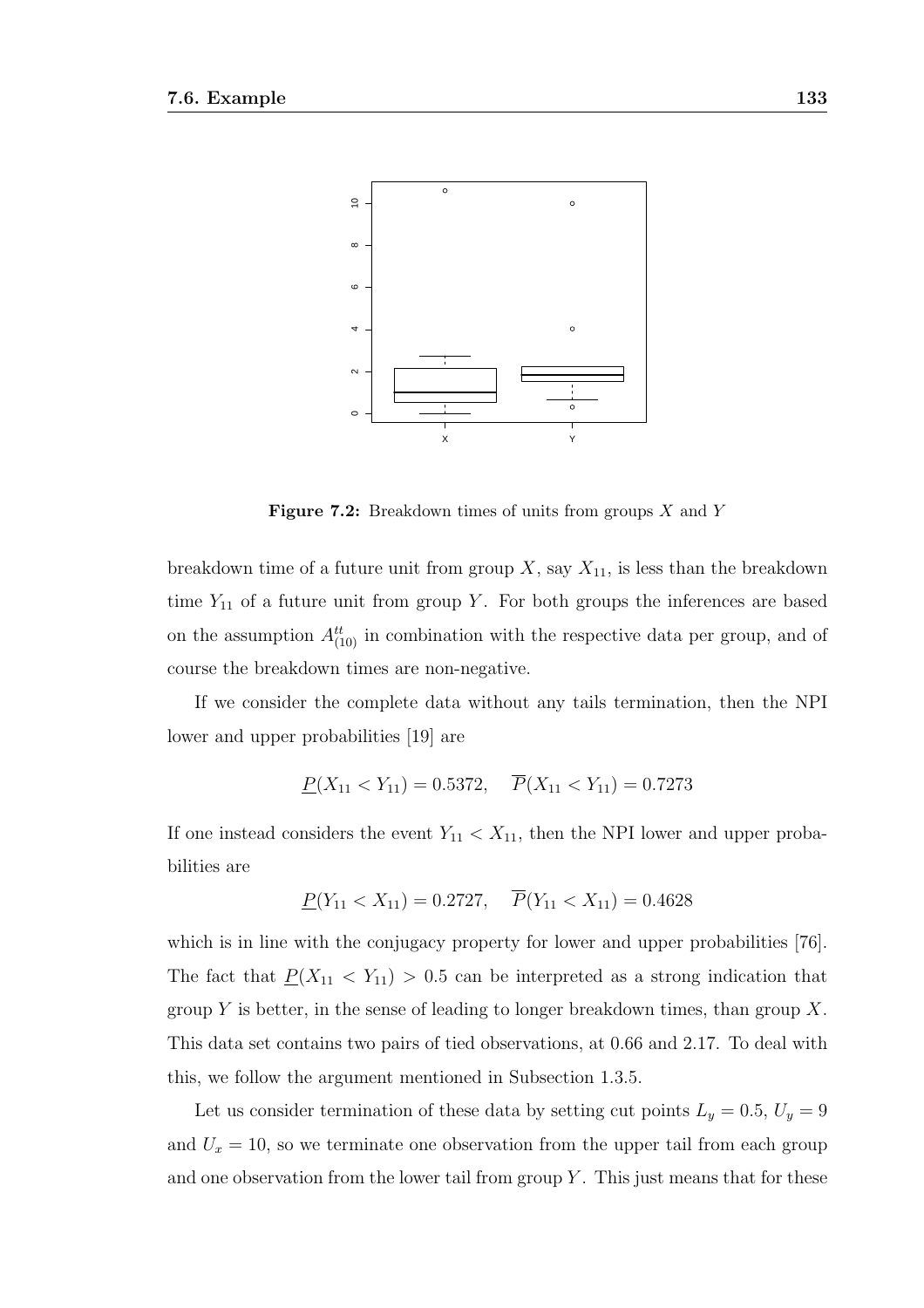observations the exact value is not taken into account, which might have happened if indeed the measurements in these tails were not available, or for example if one would have severe doubts about the accuracy of observations in these tails. The corresponding NPI lower and upper probabilities are

$$
\underline{P}(X_{11} < Y_{11}) = 0.5207, \quad \overline{P}(X_{11} < Y_{11}) = 0.7355
$$

Now suppose that we want to exclude the effect of the 4 possible outliers as discussed above, which can for example be achieved by cut points  $L_y = 0.5, U_y = 4$ and  $U_x = 10$ , This leads to NPI lower and upper probabilities

$$
\underline{P}(X_{11} < Y_{11}) = 0.5207, \quad \overline{P}(X_{11} < Y_{11}) = 0.7438
$$

Compared to the situation discussed above with  $U_y = 9$  and the other cut points the same, one more observation is now terminated from the upper tail of group  $Y$ . The effect of this is that the NPI lower probability for the event  $X_{11} < Y_{11}$  remains the same, but the NPI upper probability increases, so the imprecision  $(\overline{P} - P)$  increases due to more observations being terminated. Again, there is a strong indication that group Y is better than group  $X$ .

If all units were put simultaneously on the lifetime experiment and this is terminated at time 4, so  $U_y = U_x = 4$  with no termination of the lower tails, then for all units with observations greater than 4 the actual observations would not have been available, instead we would only have right-censored observations at time 4 for these units. The corresponding NPI lower and upper probabilities are

$$
\underline{P}(X_{11} < Y_{11}) = 0.5372, \quad \overline{P}(X_{11} < Y_{11}) = 0.7438
$$

This lower probability exceeds 0.5, hence one may reach the same conclusion as discussed above for the case that the experiment had not been terminated. By terminating the experiment at time 4, 3 units have not broken down and could possibly be used for other purposes, and, possibly more importantly, reducing the time of the experiment may lead to cost savings. Actually, we could have ended the experiment earlier while still getting the lower probability greater than 0.5 (and this could not decrease by running the experiment longer), as e.g. ending the experiment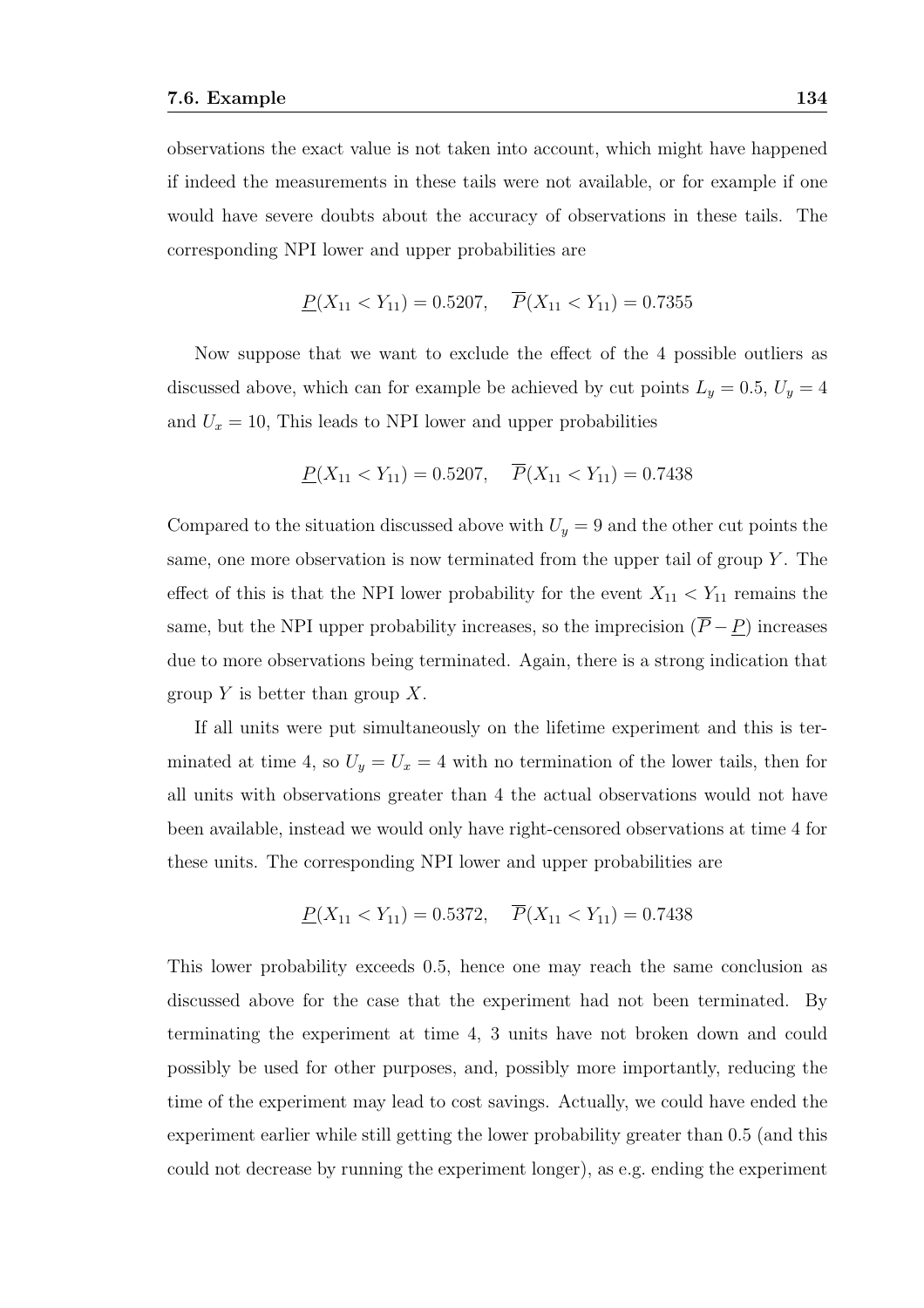at time 2.18, so with  $U_y = U_x = 2.18$ , would lead to 5 units not having broken down and NPI lower and upper probabilities

$$
\underline{P}(X_{11} < Y_{11}) = 0.5207, \quad \overline{P}(X_{11} < Y_{11}) = 0.7603
$$

If the experiment had been ended before time 2.17, the NPI lower probability for the event  $X_{11} < Y_{11}$  would be less than 0.5. For example, with  $U_y = U_x = 2.16$  the NPI lower and upper probabilities are

$$
\underline{P}(X_{11} < Y_{11}) = 0.4959, \quad \overline{P}(X_{11} < Y_{11}) = 0.7769
$$

If we terminate both tails of the data at the same cut points for both groups, for example with  $L_y = L_x = 0.5$  and  $U_y = U_x = 4$ , then two units would have been terminated from the lower tail of group  $X$  and one unit from its upper tail, while for group  $Y$  one unit would have been terminated from its lower tail and two units from its upper tail. Then the corresponding NPI lower and upper probabilities are

$$
\underline{P}(X_{11} < Y_{11}) = 0.5207, \quad \overline{P}(X_{11} < Y_{11}) = 0.7438
$$

These discussed cases illustrate that, as discussed at the end of Section 7.4, the NPI lower (upper) probability is maximal (minimal) when all observations are exactly included in the comparison, while deleting some of the exact information leads to increased imprecision. This example also makes clear that varying the cut points may have no, or only a very small effect on the actual inference. Clearly, the lower and upper probabilities considered can only change if a change in cut point is such that it leads to more or fewer observations in the terminated tails. For example, for any specific cut point  $U_x$  between 2.75 and 10.60 in this example it does not matter that the actual largest observation of group  $X$  was 10.60, the inferences would have been the same if it were any larger value.

Before ending this example it is interesting to report some results of the classical methods presented in Section 7.2. For the Yuen-Welch test,  $T_{0.20} = 1.67$  and  $T_{0.10} =$ 1.24 with corresponding p-values 0.141 and 0.235, respectively, so at 5% significance level we do not reject the null hypothesis that the trimmed means of the two groups are equal. The same conclusion is obtained from the Brunner-Munzel test where  $B = 1.21$  and the p-value is 0.244.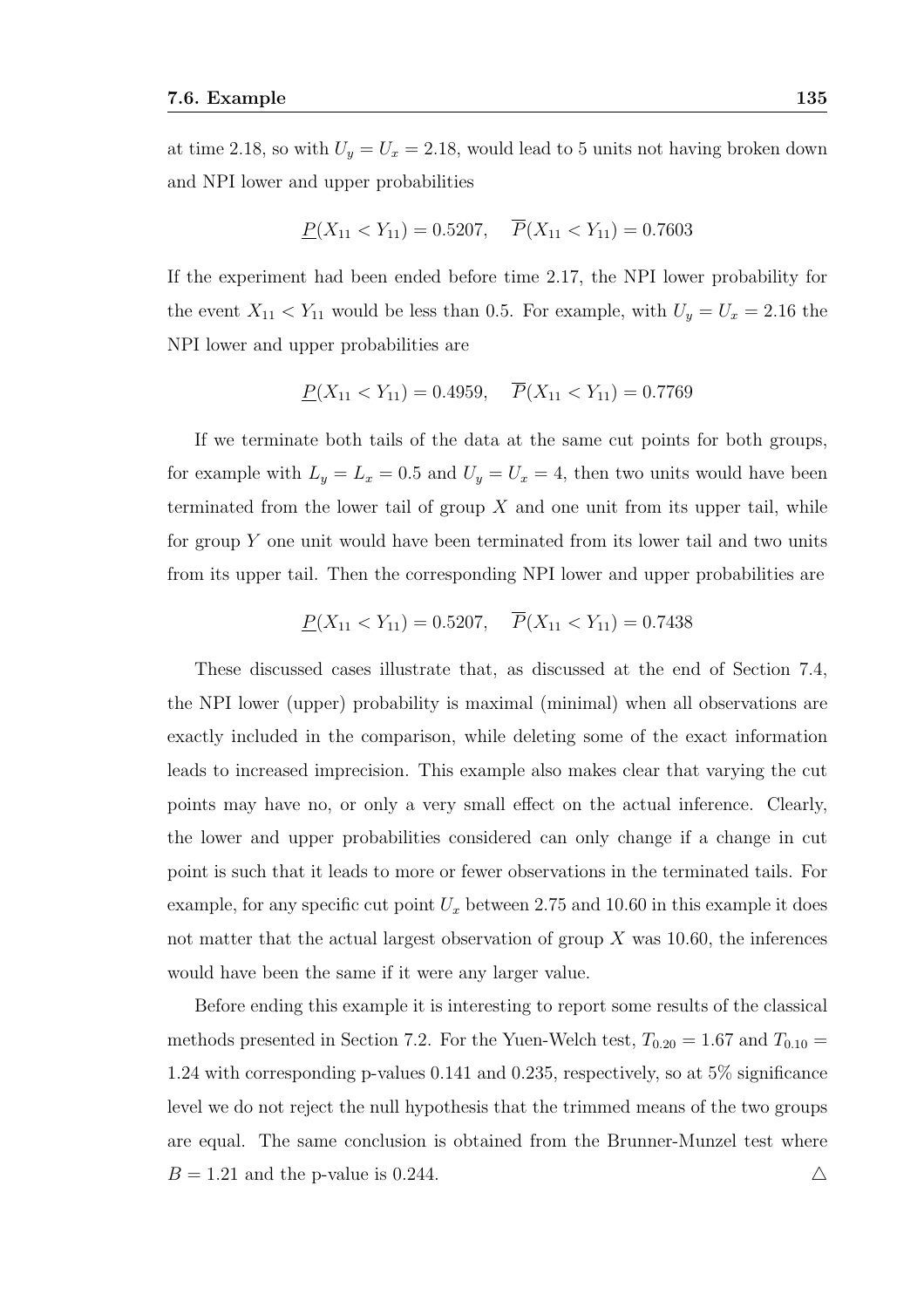#### 7.7 Concluding remarks

In this chapter we have introduced NPI for comparison of two groups of real-valued data with tails termination, which brings together a number of important applications of statistics. The main contribution of this chapter is in simultaneously dealing with possible termination of the lower and upper tails, which was not considered from the NPI perspective before, and which enables several important special cases to be brought together as shown in Section 7.5. We have kept presentation relatively basic, there are several generalizations which are important for statistical practice, and which are relatively straightforward but which require far more complicated notation. For example, the NPI approach presented here can quite easily be generalized to comparison of more than two groups, and it is also conceptually easy to deal with further right-censored observations within the data by using the more general M-functions following from rc- $A_{(n)}$  [27].

The problem considered in this chapter could be considered as a special case of pairwise comparison based on interval-censored data, such that each observation is only known to belong to an interval (which may be a single point or open-ended). The NPI approach for this general problem is not straightforward, and provides an exciting challenge for future research. The main problem is that the assumption  $rc-A_{(n)}$  does not have a straightforward generalization to deal with finite upper bounds for the interval-censored data nor for dealing with (partially) overlapping intervals corresponding to different observations. One could derive bounds for the probabilities of interest by assuming that the data for one group are as large as possible and for the other group as small as possible, and then apply the method of Coolen [19] for such specifically assumed data, but that would lead to wide bounds as it would neglect the exchangeability of censored data with other observations from the same group.

There are interesting links between NPI and methods from the robust statistics literature (see e.g. [10, 39, 43]). The NPI method for pairwise comparisons for realvalued data presented in this chapter only takes the ranks of the non-terminated observations into account, and as such it is insensitive to outliers even without tails being terminated. By terminating the tails, the focus shifts explicitly to the informa-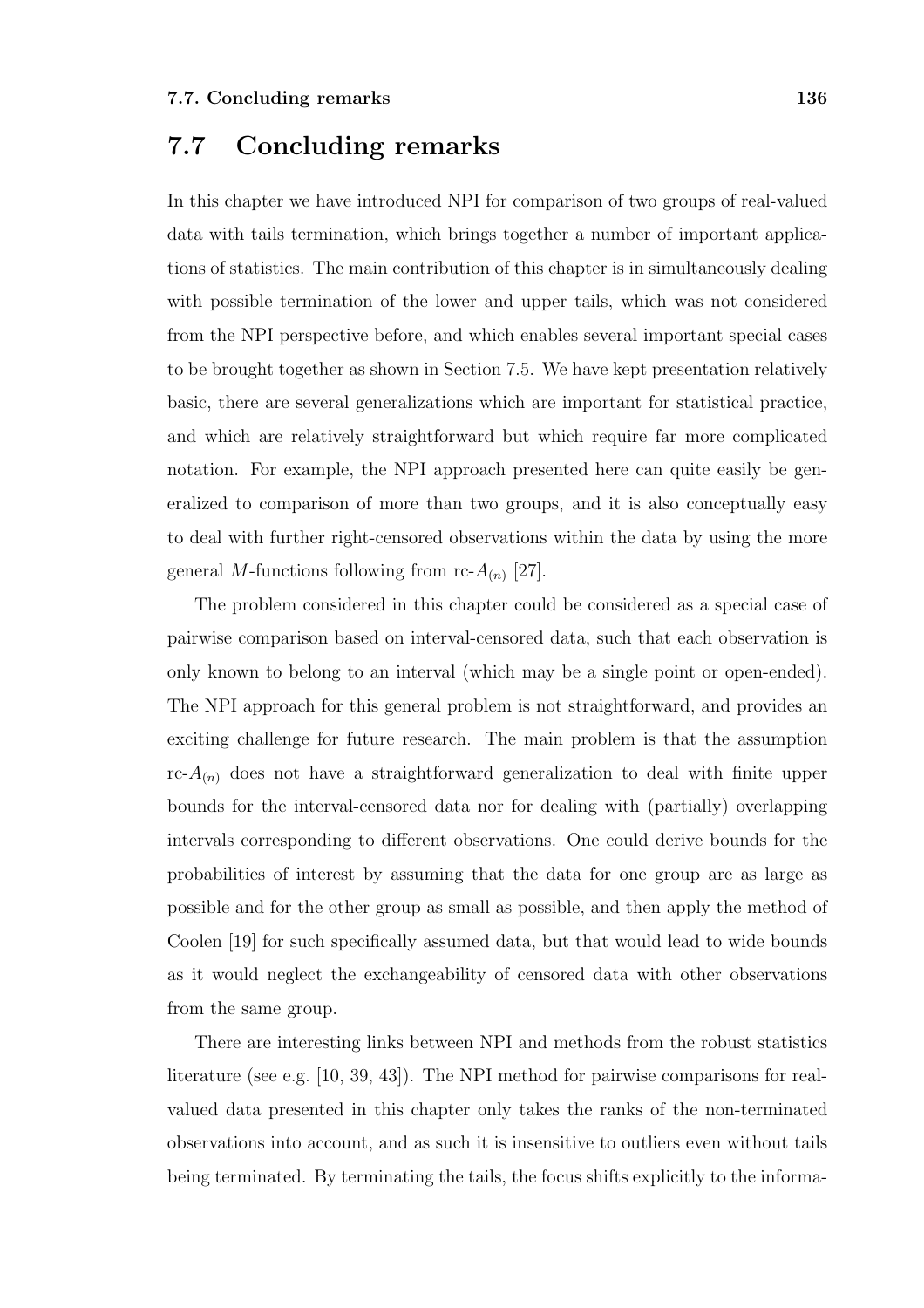tion in the non-terminated part of the data, which has some conceptual similarities to robust statistics procedures such as trimmed means. However, our method does not disregard the fact that there are observations in the terminated tails and it takes the numbers of such observations into account, making such tails termination different from truncation of the tails, which refers to situations where such numbers are not available. As illustrated in Example 7.1, one can study how many observations can be in the terminated tails in order to still get similar inferences, in particular we considered the NPI lower probability for the event of interest to still exceed 0.5.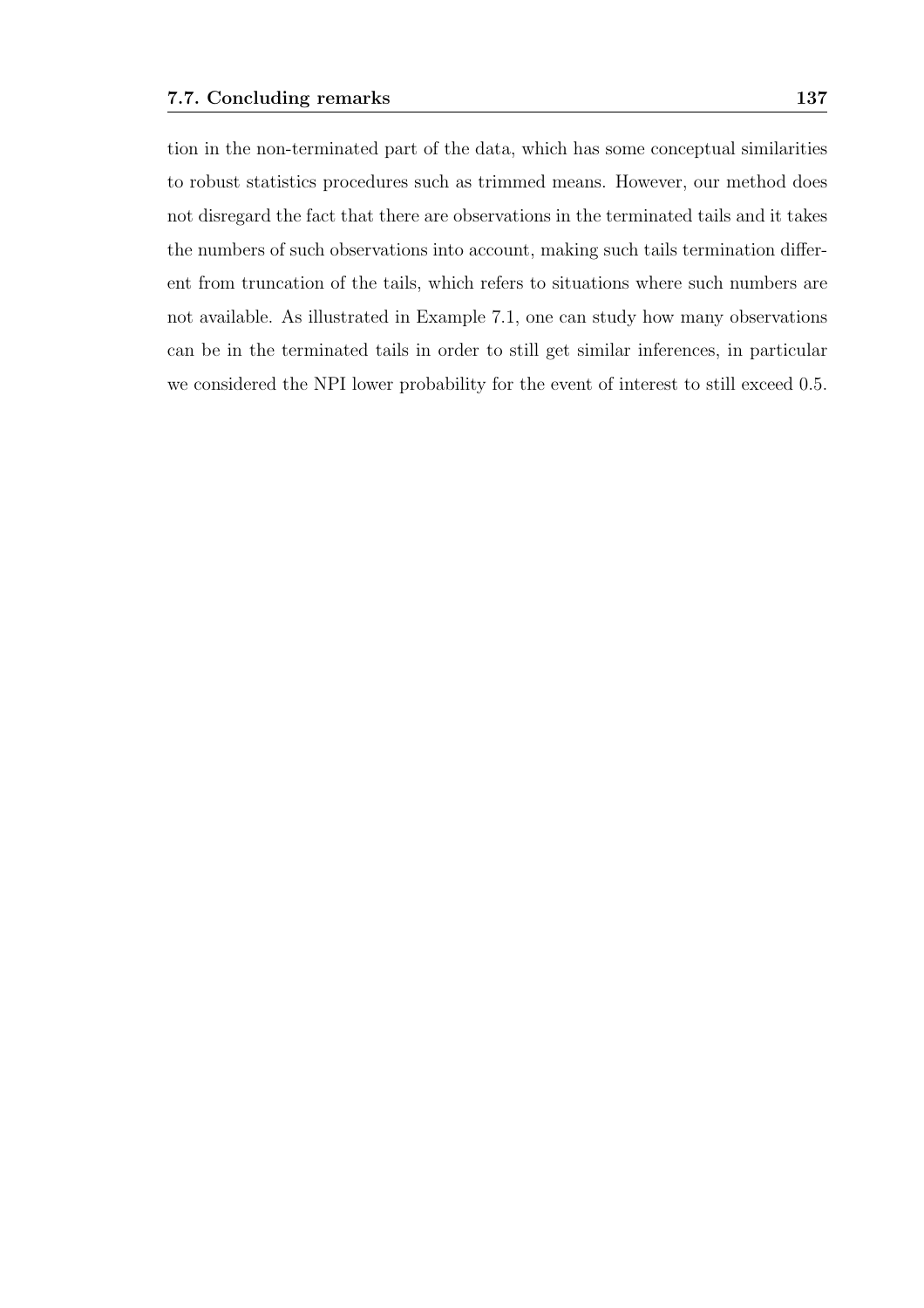#### Chapter 8

### Conclusions

In this thesis we have presented Nonparametric Predictive Inference (NPI) for several comparisons problems. We introduced NPI for comparison of multiple groups of data including right-censored observations. Different right-censoring schemes discussed are early termination of an experiment, progressive censoring and competing risks. Several selection events of interest are considered including selecting the best group, the subset of best groups, and the subset including the best group. We also discussed the situation when only a part of the data range is considered relevant for the inference, with in addition the numbers of observations to the left and to the right of this range available. In the appendix, we have included the R commands that have been used for calculating NPI lower and upper probabilities for different multiple comparison problems.

NPI is a fully nonparametric statistical approach, which explicitly does not use any information or assumptions about the random quantities of interest other than the relevant  $A_{(n)}$  or rc- $A_{(n)}$  assumptions per group. These inferences have a frequentist justification, but explicitly use the available data and do not require the use of counterfactual data (i.e. data that could have occurred, under a specific experimental set-up, but which did not occur), which for example happens in many frequentist methods for hypothesis testing.

Our method has the advantage that the comparison is not based on testing the hypothesis of equality of the distributions, which, although a well established approach in classical statistics, is a somewhat surprising starting point as the reasons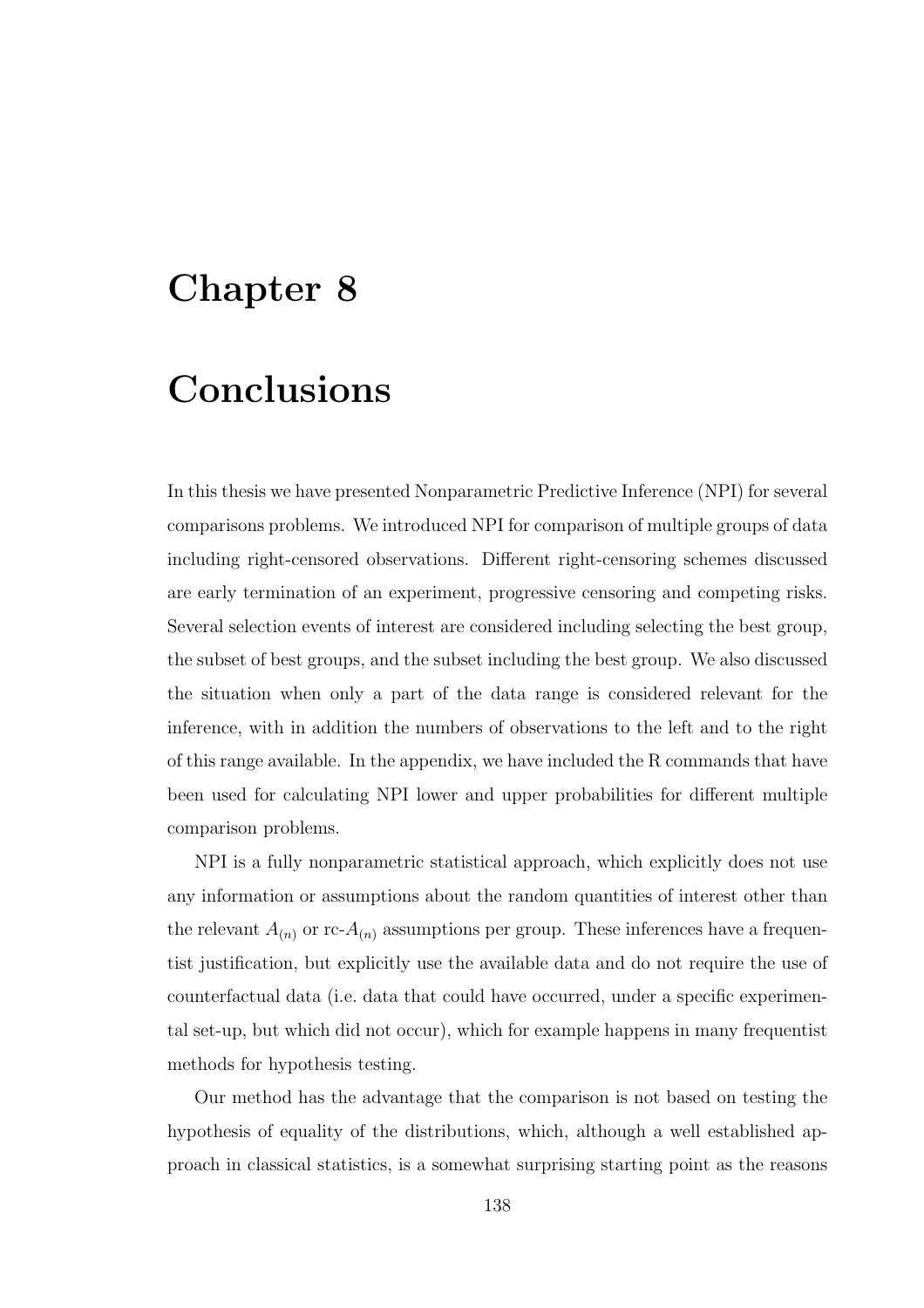for making a comparison of different groups may make it very unlikely that observations from all groups would actually have identical distributions. In addition, in both cases of rejection or not of such a hypothesis, it is not clear what such a conclusion implies for the next future observation. Application of our method leads to lower and upper probabilities for certain events of interest, which enables conservative decisions by basing these on the worst possible situation for the event of interest.

A further advantage is related to the similar general advantage of statistical methods that adhere to the likelihood principle, for which stopping rules tend not to affect the inferences, and is a direct consequence of the fact that no hypotheses are being tested, hence no counterfactual data play any role. Of course, one must be happy to accept the assumptions, related to exchangeability, underlying NPI. In addition, one does not have to restrict attention to specific censoring schemes as presented in this thesis, as censoring can take place at any time without causing problems for the NPI approach, as long as the censoring mechanism is independent of the lifetime random quantities, and as long as one can reasonably assume complete independence of the groups being compared.

As for any new statistical method, it is important to consider how it can be applied. Of course, the assumption  $A_{(n)}$  per group is crucial, if for example the data or knowledge about underlying processes are such that one does not consider the exchangeability assumption, implicit to  $A_{(n)}$ , to be appropriate, then this method should not be applied. All classical nonparametric methods in such applications tend to agree with this exchangeability assumption, but require additional assumptions (e.g. similarities in the probability distribution functions corresponding to different groups). One may well think that, in most applications, there is knowledge about the process and groups considered that can or should be taken into account, which NPI does not take on board. However, in all cases NPI can be considered to be a 'baseline method', it provides inferences without further assumptions or information, and this enables, for example, useful study of the outcomes of other statistical methods. If other methods lead to conclusions which differ substantially from those following from the NPI approach, then this will be due to the assumptions underlying the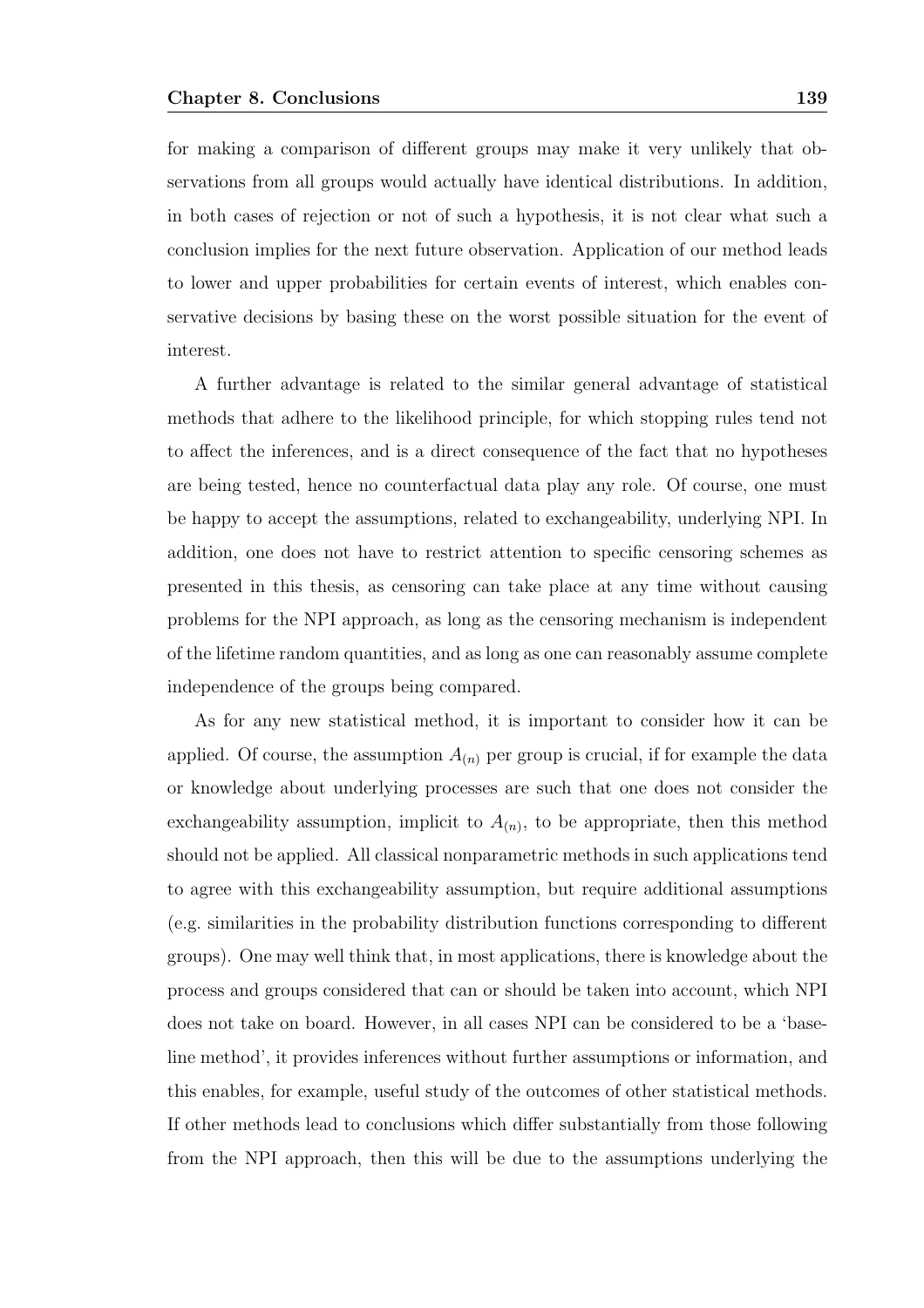other method, which may often not have been made under complete awareness but more for mathematical convenience. Also, it is important to be aware of the fact that problems which appear to be identical are often formulated in substantially different manners in different statistical methods, with each method affected by specific features of the data. As such, we would strongly recommend the use of several statistical methods for a problem of interest, followed by careful study of the resulting inferences. If these all point in the same direction, then one can have great confidence in the inferences, but if not the value of such an extensive study may well be even greater, as detailed understanding of the different outcomes is likely to provide more insight in the data and the actual inferential problem, as well as in the different methods used.

The results presented in this thesis show how NPI can be applied to a variety of problems which have been considered in the literature, mostly from classical frequentist perspective and which are of great relevance in many applications. Most of these problems involve multiple comparisons, and generally NPI provides exciting opportunities for such problems via explicit focus on the next future observation per group.

In addition to applications to a wider variety of problems, there are many research challenges for the further development of NPI. These include the option to base inferences on more than one future observation per group, which is conceptually easy although one must not forget to take account of the fact that these future observations are inter-dependent. An interesting challenge is the requirement to formulate appropriate predictive events of interest for a variety of inferential problems, which in this thesis was a rather straightforward comparison of the single next observations per group. Often, however, such predictive inferences may be more in line with intuition than established statistical methods such as hypothesis testing. More generally, development of NPI for multivariate situations, including data with covariates, is a key challenge that promises exciting research opportunities, the results of which are strongly needed to enhance wide applicability of NPI.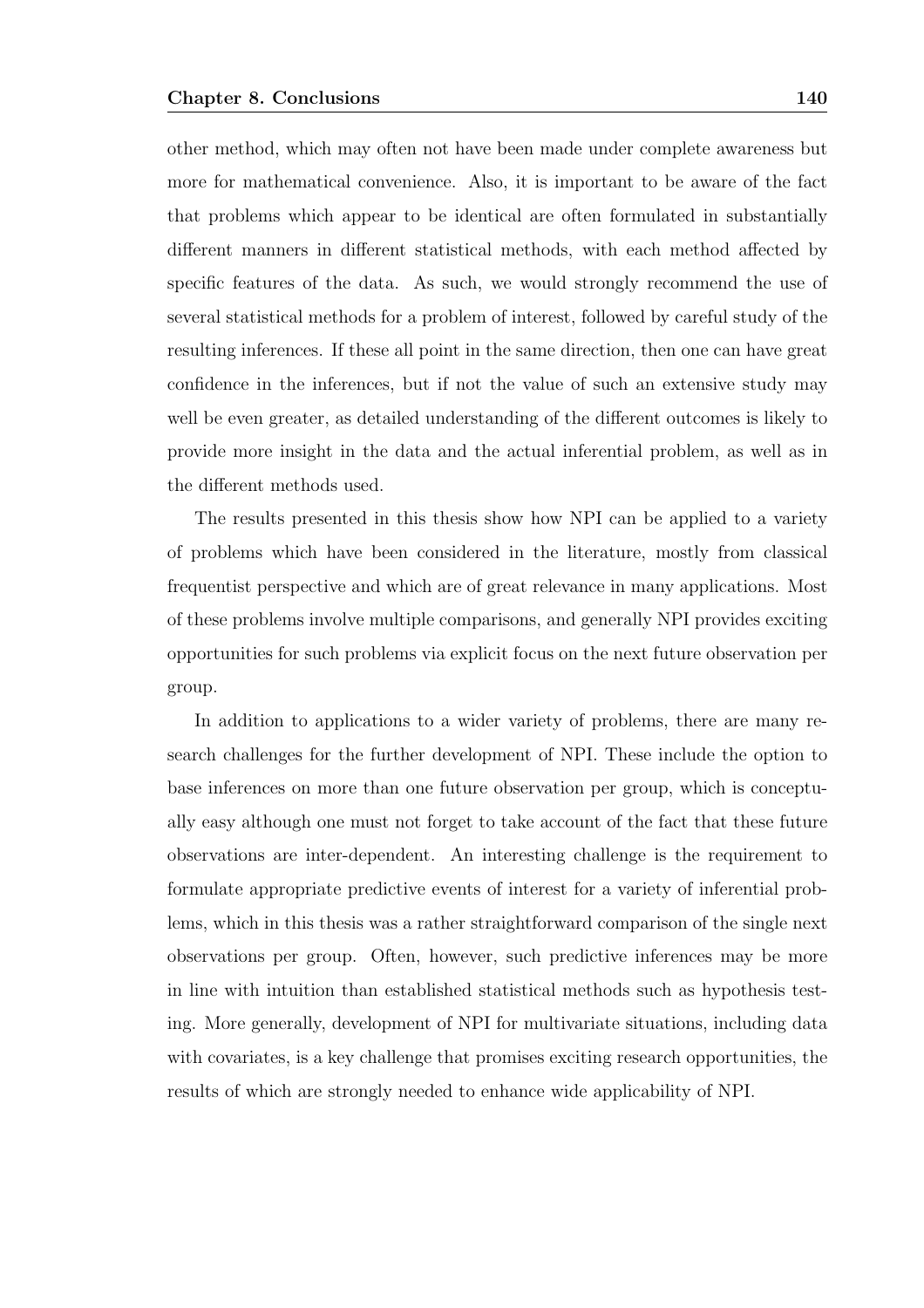## Appendix A

# An illustrative example of rc- $A_{(n)}$

The following example is provided to illustrate the assumption  $rc-A_{(n)}$ , the full theory is presented by Coolen and Yan [27].

First, suppose we have  $n = 5$  observations which create 6 intervals, and all 5 observations are failure times. Then the assumption  $A_{(5)}$  implies that the next observation  $X_6$  will fall in any one of these intervals with probability  $1/6$ .

Now suppose that one of these observations is right-censored at time  $c$ , so we have 4 failure times, then  $A_{(5)}$  cannot be used directly but we can use rc- $A_{(5)}$ , which is explained in detail in Figure A.1. As first step, shown in Figure  $A.1(a)$ , the probability masses for the intervals created by the 4 failure times are equal to 1/6. There is also a probability mass 1/6 spread over the interval  $(c, \infty)$  since all we know, without making any further assumptions, that the lifetime of this observation will be at any point beyond c (see  $\tilde{A}_{(n)}$  assumption in [27, p. 32]). We assume non-informative censoring, which means that the residual lifetime of this censored observation is independent of the censoring process. Therefore, one can apply  $A_{(2)}$  but with the starting point shifted from 0 to the censoring time c, see Figure A.1(b) (see shifted- $\tilde{A}_{(n)}$  assumption in [27, p. 33]). This gives 3 equally likely possibilities for the actual lifetime of the censored observation, say  $x_c$ , see Figures A.1(b.1-b.3). In the case of Figure A.1(b.1), for example, this censored observation falls somewhere between  $(c, x_3)$ , so the probability mass for  $X_6$  that was assigned to the interval  $(x_2, x_3)$  (in Figures A.1(a-b)) would now be reassigned to the interval  $(x_2, x_c)$  instead. Moreover, the probability mass that was carried forward by the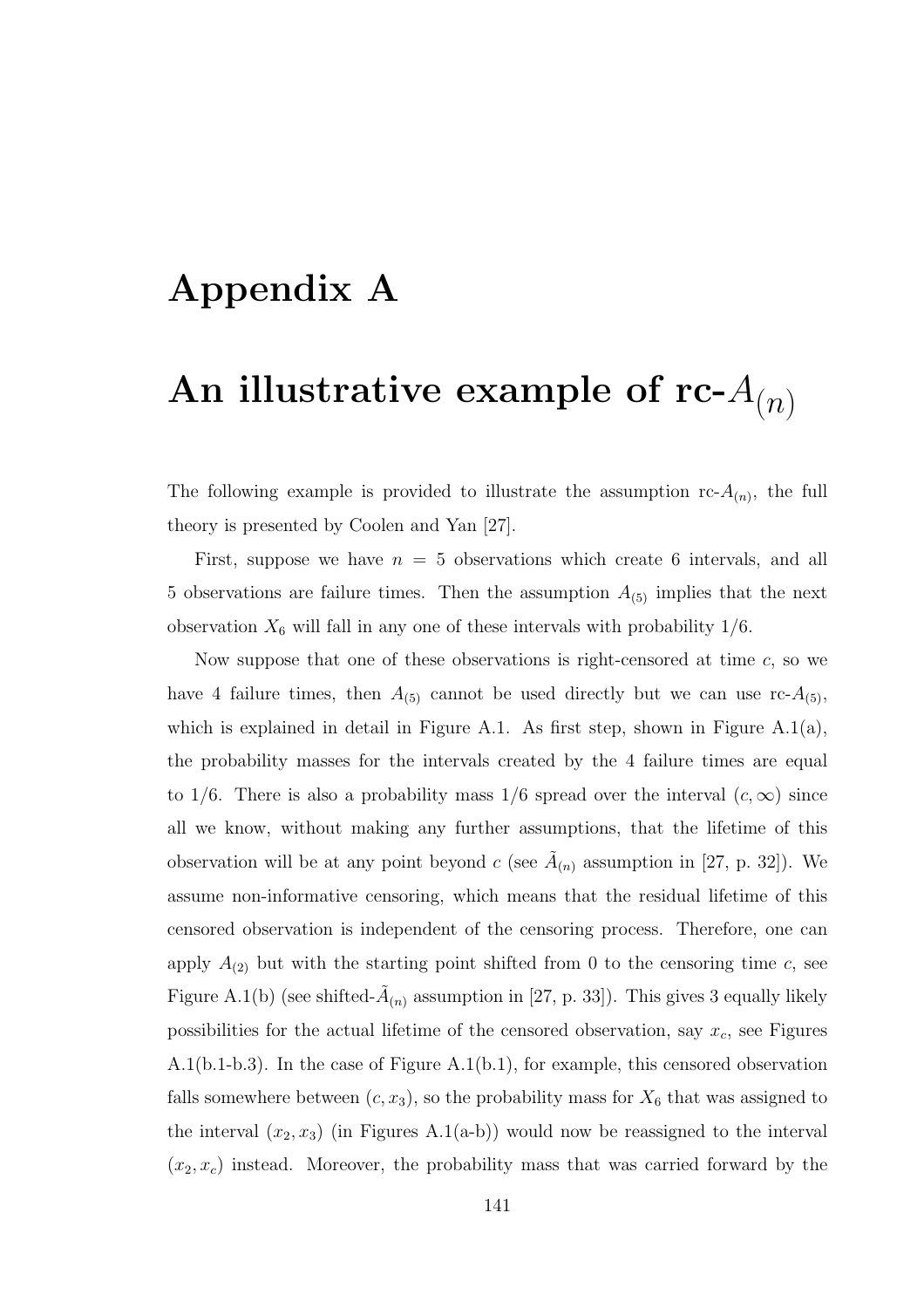censored observation, c, would now be assigned to the interval  $(x_c, x_3)$ . Without further assumptions,  $x_c$  is in  $(c, x_3)$  with probability 1/3, so a probability mass equal to  $1/18$  will be assigned for  $X_6$  to belong to the interval  $(c, x_3)$ . For the case where the censored observation falls between  $(x_3, x_4)$ , Figure A.1(b.2), or between  $(x_4, \infty)$ , Figure A.1(b.3), the explanation is the same. So the rc- $A_{(5)}$  assumption results by combining these probabilities per interval as shown in Figure A.1(c).



**Figure A.1:**  $\text{rc-}A_{(5)}$  with one censored observation

Let us now consider the case with two censored observations and 3 failures. Using the same first argument as above (i.e. the  $\tilde{A}_{(5)}$  assumption) leads to Figure A.2(a). That is each censored observation carries forward probability mass 1/6.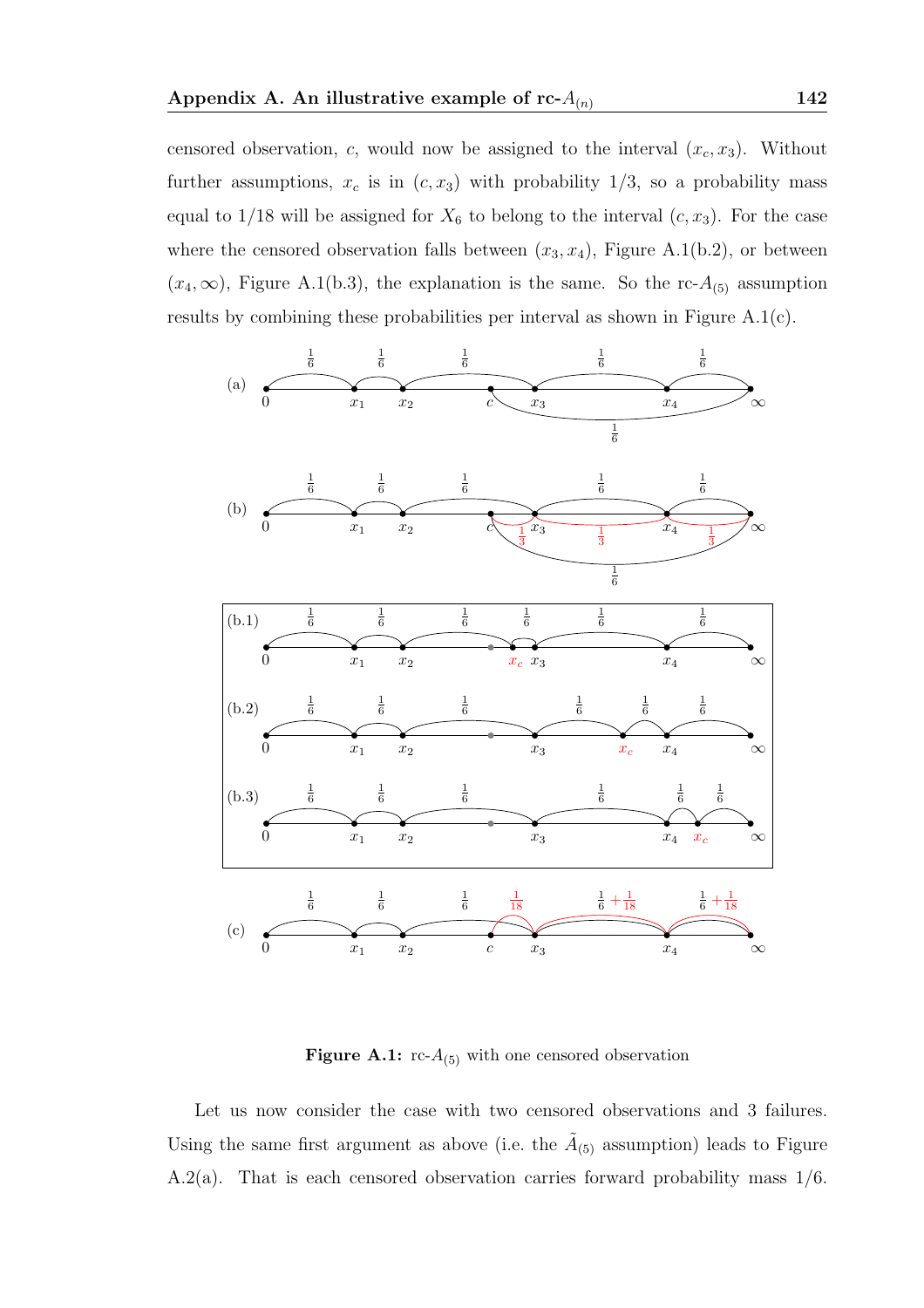

Figure A.2:  $rc-A_{(5)}$  with two censored observations

Again by applying the shifted- $\tilde{A}_{(5)}$  assumption, the probability mass corresponding to the first censored observation,  $c_1$ , is divided equally to the intervals to the right of  $c_1$ . And since there is another censored observation,  $c_2$ , and all we know about the lifetime corresponding to this censored observation is that it will be at any time beyond  $c_2$ , then this probability mass resulting from  $c_1$  will be assigned to the interval  $(c_2, \infty)$ , see Figure A.2(b). Now there is a total probability mass  $1/6+1/18$ assigned to the interval  $(c_2, \infty)$ . Again by applying the shifted- $\tilde{A}_{(5)}$  assumption, this probability mass will be divided equally to the sub-intervals in  $(c_2, \infty)$ , see Figure A.2(c). Then by using the same argument as above (i.e. Figure A.1), the rc- $A_{(5)}$ assumption results by combining these mass probabilities per interval as shown in Figure A.2(d). This can also be interpreted along the same lines as the probability redistribution algorithm for right-censored data as introduced by Efron [35] and also discussed by Coolen and Yan [27].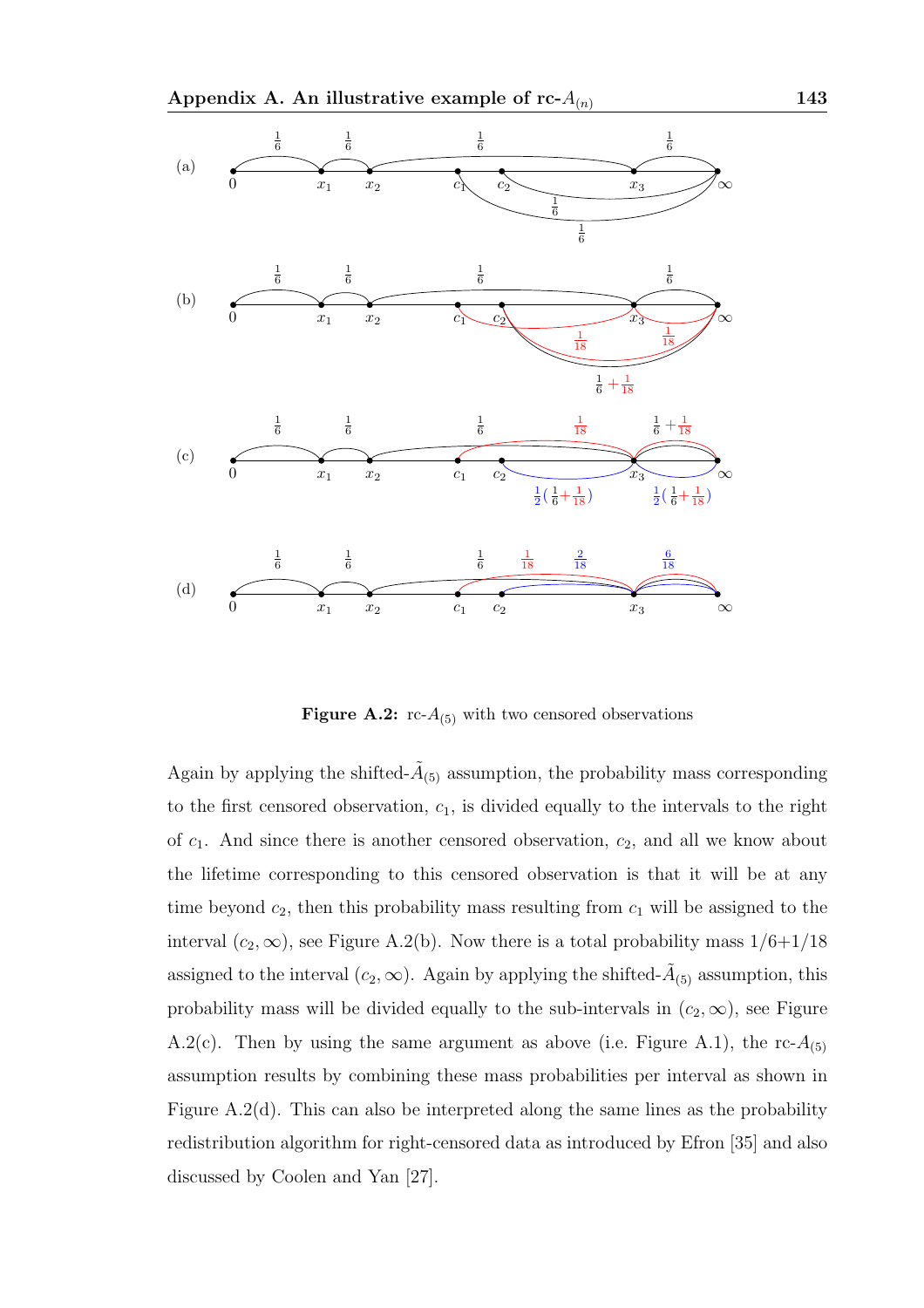## Appendix B

#### R programs

#### B.1 NPI for multiple comparison of lifetime data

```
# NPI for comparing several groups (complete data, right censoring, precedence,
# progressive, competing risks).
# Data consist of a list of groups, X11, X22,..., each of them is a matrix where
# the first column is the lifetime and the second column is the state of this
# observation;1 if failure & 0 if censored.
# S is the set of best group(s) or that includes the best group, e.g. S<-c(1,2,3).
# The length of S is three groups however one can easily extended, i.e. repeat
# the related commands.
# data<-list(X11,X22, ...)
best.select <-
function (data, S)
{
    k <- length(data)
    jk \leftarrow 1:k
    NS <- jk[-S]
    ls <- length(S)
    lns <- length(NS)
    X.c \le function(X) { # to get the censored data
        ifelse(length(X[X[, 2] == 0, ]) > 2, x1 <- X[X[, 2] ==
            0, ][, 1], x1 \leftarrow X[X[, 2] == 0, ][1]return(x1)
    }
```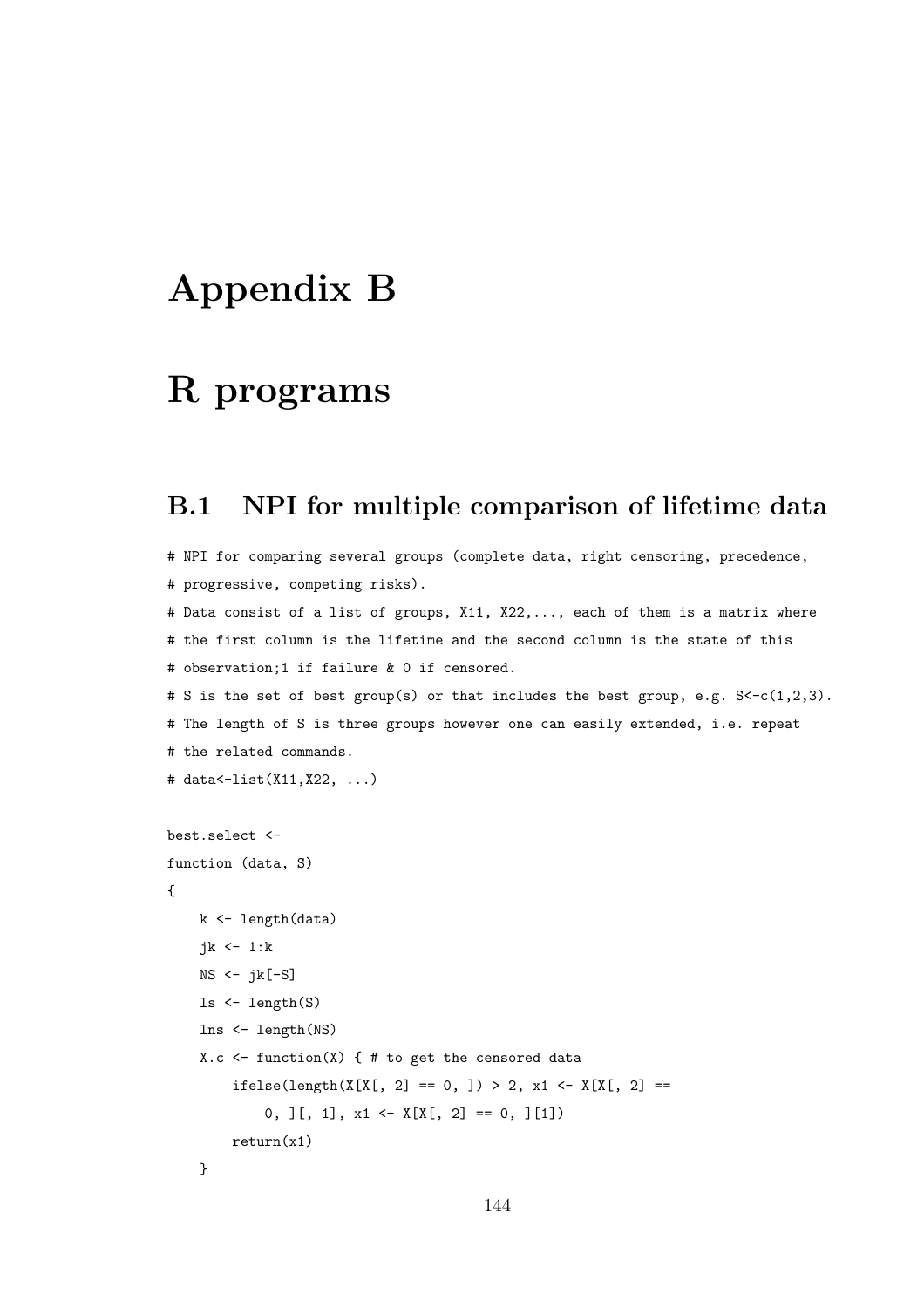```
X.u \leftarrow function(X) { # to get the failure data
    ifelse(sum(X[, 2] == 1) == 1, x1 <- X[X[, 2] == 1, ][1],
        x1 \leftarrow X[X[, 2] == 1, ][, 1])return(x1)
}
Xu1 \leftarrow function(X) { # all censored, no failure occurs
    ifelse(sum(X[, 2] == 1) == 0, Y <- Inf, Y <- c(X.u(X),
         Inf))
    return(Y)
}
Xt0 \leftarrow function(X) {
    Y \leftarrow c(0, X[, 1])return(Y)
}
data0 <- lapply(data, Xt0) # add zero to the lifetime t0
data.u <- lapply(data, Xu1) # to get failure data
m2 <- function(data) { # create all possible values
    XX < - NULL.
    for (i1 in 1:length(data[[1]])) {
        for (i2 in 1:length(data[[2]])) {
             XX \leftarrow \text{rbind}(XX, \text{c(data}[[1]][i1], \text{data}[[2]][i2]))}
    }
    return(XX)
}
m3 <- function(data) {
    XX <- NULL
    for (ii in 1:length(data[[1]])) {
        for (i2 in 1:length(data[[2]])) {
             for (i3 in 1:length(data[[3]])) {
               XX \leftarrow rbind(XX, c(data[[1]][i1], data[[2]][i2],data[[3]][i3]))
             }
         }
    }
    return(XX)
}
```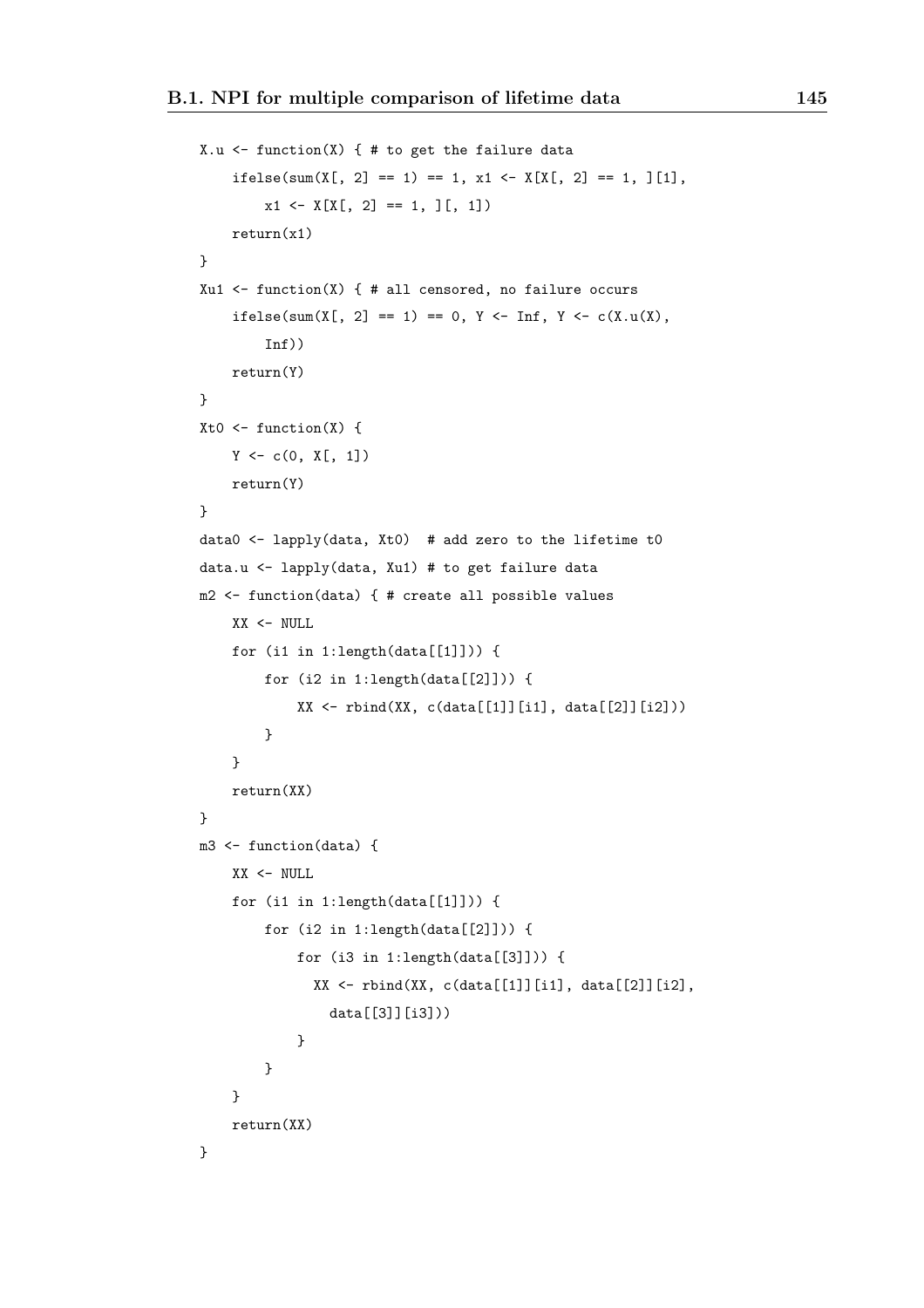```
# calculate the product terms to use later for Mfun and prob
cond \leq function(X, y) {
    P1 <- NULL
    n \leftarrow \text{nrow}(X)Xc \leftarrow X.c(X)ncc \le function(X, cr) { # calculate the term in the product term
         (sum(X[, 1] > = cr) + 1)/sum(X[, 1] > = cr)}
    cr.obs \leftarrow Xc[Xc \leftarrow y]n.cr.obs <- length(cr.obs) # calculate the condition under the product term
    ifelse(n.cr.obs == 0 | sum(X[, 2] == 0) == 0, P1 <- 1,
         for (j in 1:n.cr.obs) {
              P1[j] \leftarrow \text{ncc}(X, cr.obs[j])})
    P3 \leftarrow \text{prod}(P1)/(n + 1)return(P3)
}
# calculate Mfun and prob
Mfun \le function(X) {
    Y \leftarrow \text{rbind}(c(0, 1), X)ny \leftarrow nrow(Y)Mu <- NULL
    for (i in 1:ny) {
         Mu[i] \leftarrow (sum(X[, 1]) \geq Y[, 1][i]) \cap (Y[, 2][i] -
              1) * cond(X, Y[, 1][i])
    }
    return(Mu)
}
Prob \leq function(X) {
    Y \leftarrow Xu1(X)ny <- length(Y)
    P4 <- NULL
    for (i in 1:ny) {
         P4[i] \leftarrow cond(X, Y[i])}
    return(P4)
}
```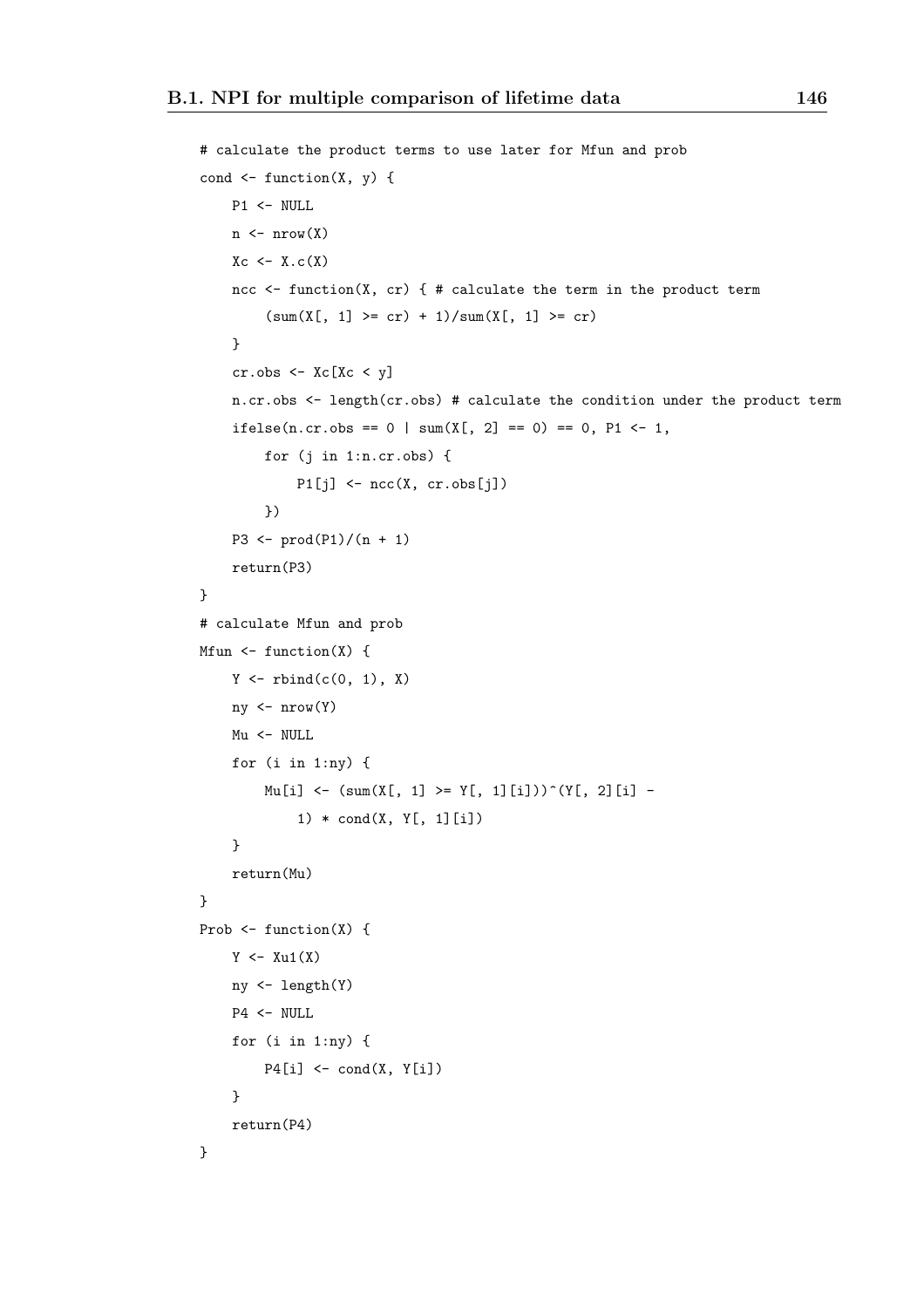```
# To calculate X<Y times M-function or Prob
fun1 <- function(X, Y, MP) {
    d <- matrix(0, length(X), length(Y))
    for (i in 1:length(Y)) {
        for (j \in i:length(X)) {
             d[j, i] \leftarrow \text{sum}(X[j] \le Y[i])}
    }
    d1 <- MP %*% d
    return(d1)
}
MM <- lapply(data, Mfun)
PP <- lapply(data, Prob)
# m=1
if (1s == 1)XL <- unlist(data0[S])
if (1s == 1)XU <- unlist(data.u[S])
if (ls == 1)MMS <- unlist(MM[S])
if (1s == 1)PPS <- unlist(PP[S])
# m=2
if (1s == 2)XL \leftarrow m2(data0[S])if (1s == 2)XU \leftarrow m2(data.u[S])if (1s == 2)MMS < - m2(MM[<sub>S</sub>])if (1s == 2)PPS <- m2(PP[S])
# m=3
if (ls == 3)
    XL \leftarrow m3(data0[S])if (1s == 3)XU <- m3(data.u[S])
if (1s == 3)
```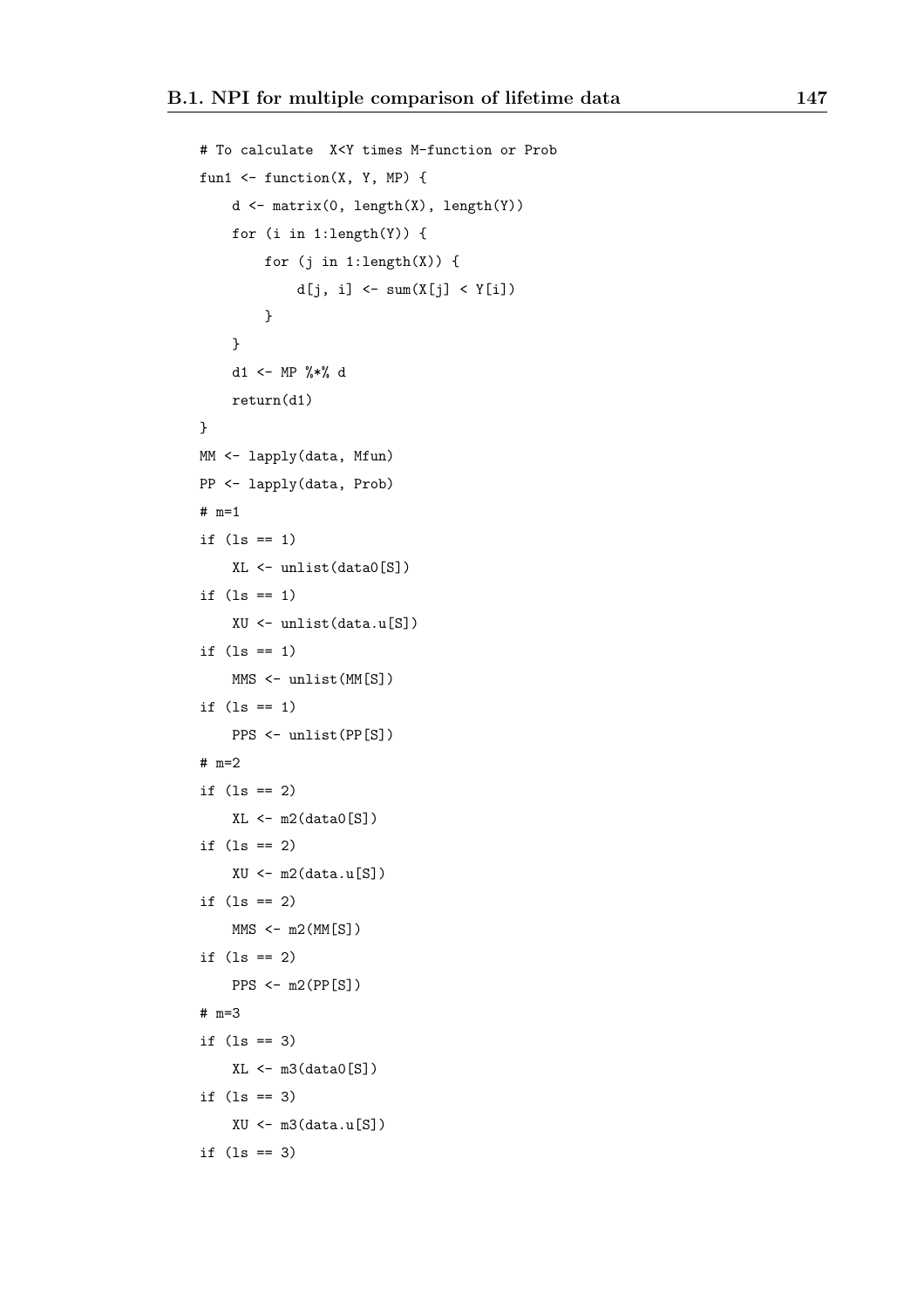```
MMS <- m3(MM[S])
    if (ls == 3)
        PPS <- m3(PP[S])
    ifelse(ls == 1, prod.M <- MMS, prod.M <- apply(MMS, 1, prod))
    ifelse(ls == 1, prod.P <- PPS, prod.P <- apply(PPS, 1, prod))
    # compute the minmum in subset best case
    ifelse(ls == 1, Min.XL \leftarrow XL, Min.XL \leftarrow apply(XL, 1, min))
    ifelse(ls == 1, Min.XU \leftarrow XU, Min.XU \leftarrow apply(XU, 1, min))
    # compute the maximum in subset include the best case
    ifelse(ls > 1, Max.XL \leq apply(XL, 1, max), Max.XL \leq XL)
    ifelse(1s > 1, Max.XU < - apply(XU, 1, max), Max.XU < -XU)# Select the best groups & the subset include the best
    Lprob \leq function(y) {
        s1 <- NULL
        ifelse(lns == 1, s1 <- fun1(unlist(data.u[NS]), y, unlist(PP[NS])),
            for (j in 1:lns) {
                 s1 \leftarrow \text{rbind}(s1, \text{ fun1}(data.u[NS][[i]], y, PP[NS][[i]]))})
        ifelse(lns > 1, Z <- sum(apply(s1, 2, prod) * prod.M),
             Z \leftarrow \text{sum}(\text{s1} * \text{prod.M})return(Z)
    }
    Uprob \leq function(y) {
        s2 <- NULL
        ifelse(lns == 1, s2 <- fun1(unlist(data0[NS]), y, unlist(MM[NS])),
            for (j in 1:lns) {
                 s2 <- rbind(s2, fun1(data)[NS][[j]], y, MM[NS][[j]]))})
        ifelse(lns > 1, Z <- sum(apply(s2, 2, prod) * prod.P),
             Z \leftarrow \text{sum}(s2 * \text{prod.P})return(Z)
    }
    print(c("Lprob.best", "Uprob.best", "Lprob.include", "Uprob.include"))
    return(round(c(Lprob(Min.XL), Uprob(Min.XU), Lprob(Max.XL),
        Uprob(Max.XU)), 4))
### END ###
```
}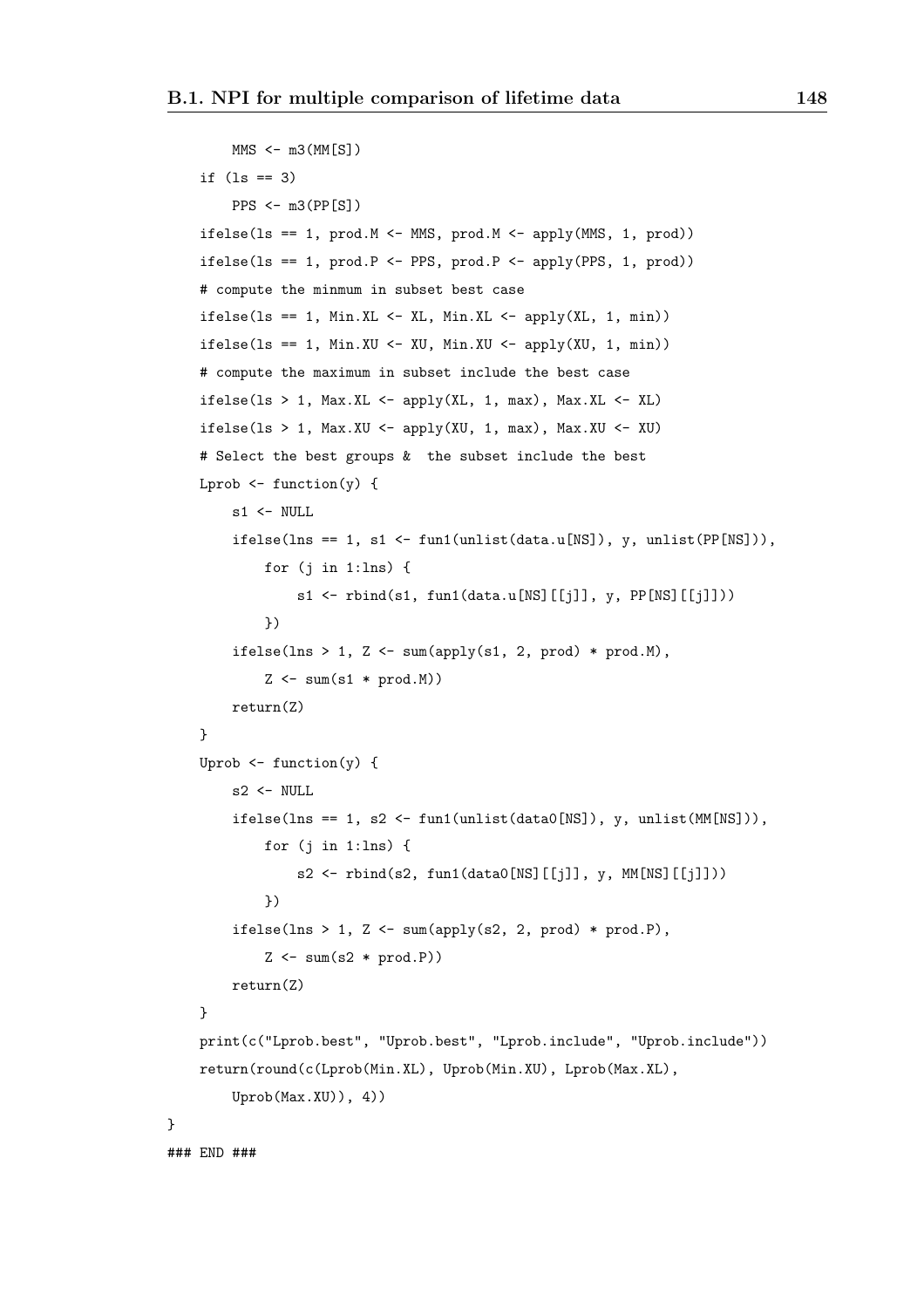# B.2 NPI for comparing two groups with terminated tails

# NPI for comparing two groups, Terminated tails (Y is the best group)

```
ttfun <-
function (X, Y, Lx, Ux, Ly, Uy)
{ # Data & choose the cut points
    nx \leftarrow length(X)ny <- length(Y)
     nly \leftarrow sum(Y < Ly)nuy \leftarrow sum(Y > Uy)nry \leftarrow sum(Y \gt Ly & Y \lt Uy)
     nlx \leq sum(X \leq Lx)nux \le sum(X > U_X)nrx \leq sum(X \geq L_X \& X \leq U_X)Yr \leftarrow Y[Y \rightleftharpoons Ly & Y \leftarrow Uy]Xr \leftarrow X[X \rangle = Lx \& X \leftarrow UxMlx \leftarrow nlx/(nx + 1)Mrx \leftarrow rep(1, nrx)/(nx + 1)Mux \leftarrow \frac{aux}{(nx + 1)}Mly \leftarrow nly/(ny + 1)Mry \leftarrow rep(1, nry)/(ny + 1)
     Muy \leftarrow nuy/(ny + 1)
     fun1 <- function(X, Y, MP) { # To calculate X<Y times M-function
          d \leftarrow \text{matrix}(0, \text{length}(X), \text{length}(Y))for (i in 1:length(Y)) {
               for (i in 1:length(X)) {
                    d[j, i] \leftarrow \text{sum}(X[j] \le Y[i])}
          }
          d1 <- MP %*% d
          return(d1)
     }
     # Lower and Upper prob. that Y is the best
     YU \leftarrow c(Yr, Uy)XL \leftarrow c(Lx, Xr)
```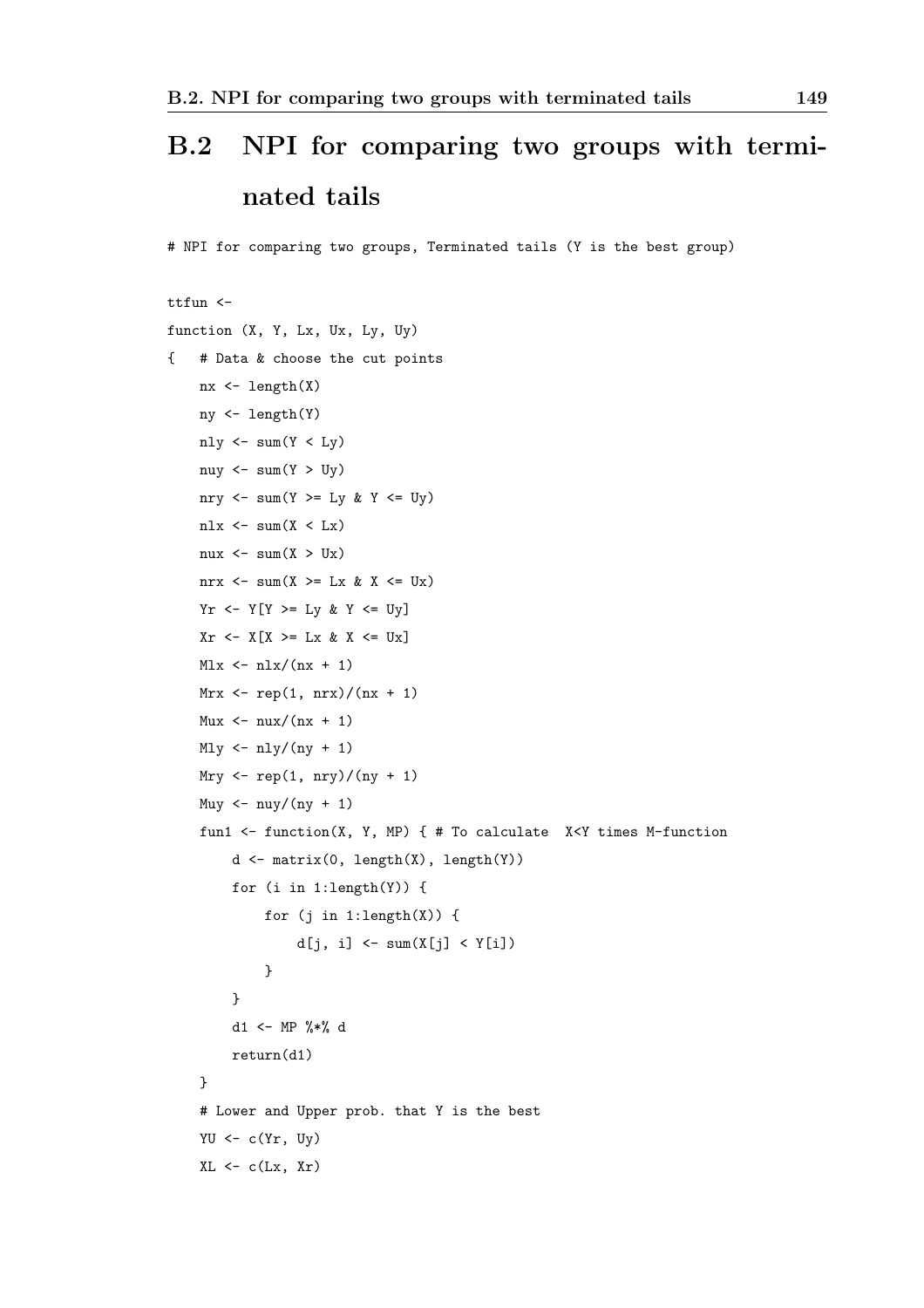```
YL <- c(Ly, Yr)XU \leftarrow c(Xr, Ux)Lprob \leq sum(fun1(XL, YU, c(Mlx, Mrx)) * c(Mry, Muy))
    Uprob \leq sum(fun1(XU, YL, c(Mrx, Mux)) * c(Mly, Mry)) + ((nx +
        1) * (ny + 1))^(-1) * ((nlx + 1) * (nly + nry) + (nuy +
        1) * (nx + 1))
    return(round(c(Lprob, Uprob), 4))
}
### END ###
```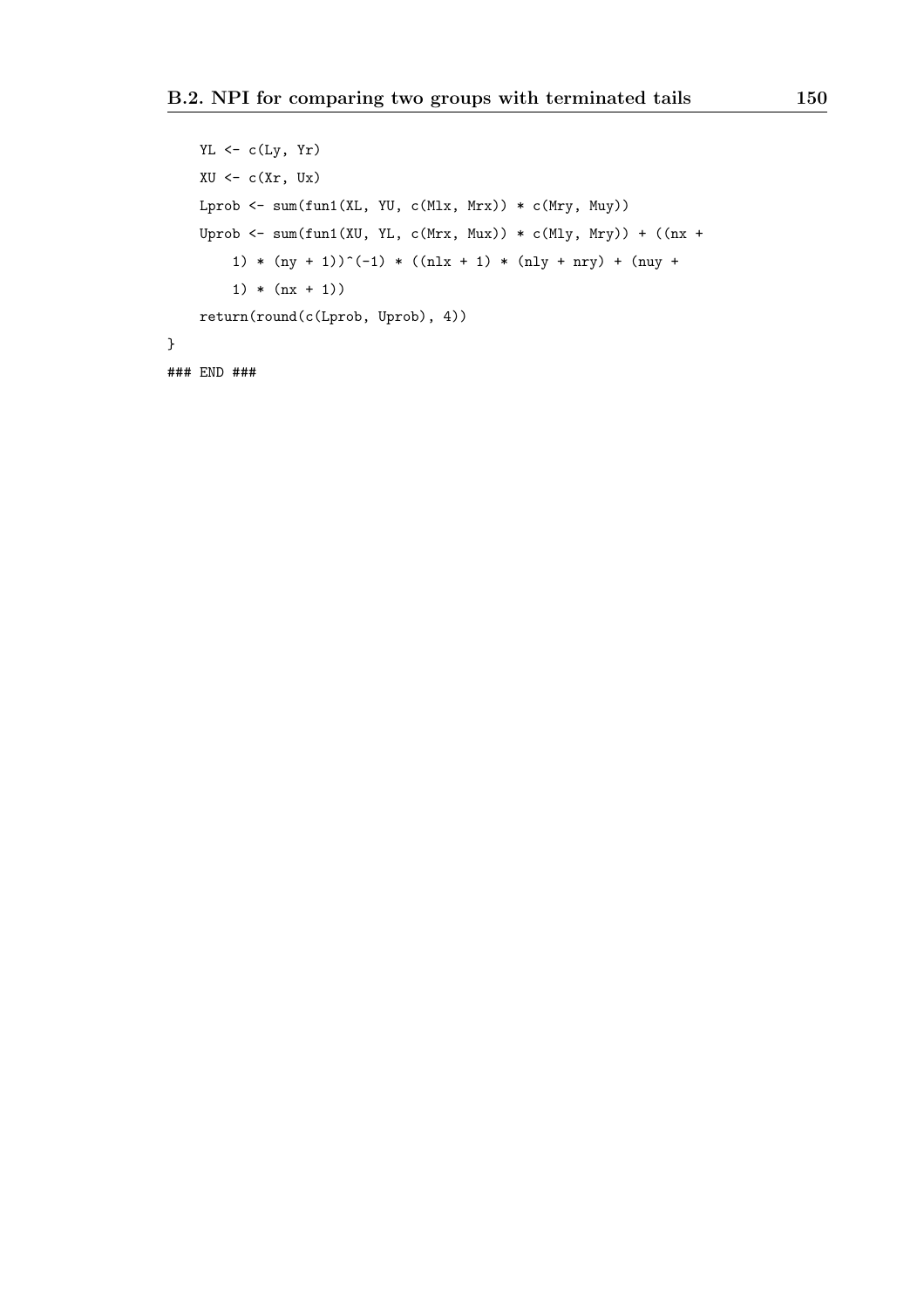## Bibliography

- [1] Augustin T. and Coolen F.P.A. (2004). Nonparametric predictive inference and interval probability. Journal of Statistical Planning and Inference, 124(2), 251–272.
- [2] Bairamov I. and Eryilmaz S. (2006). Spacings, exceedances and concomitants in progressive type II censoring scheme. Journal of Statistical Planning and Inference, 136(3), 527–536.
- [3] Balakrishnan N. and Aggarwala R. (2000). Progressive Censoring: Theory, Methods, and Applications. Boston: Birkha.
- [4] Balakrishnan N. and Frattina R. (2000). Precedence test and maximal precedence test. In Recent Advances in Reliability Theory: Methodology, Practice and Inference, (Editors) N. Limnios and M. Nikulin, pp. 355–378.
- [5] Balakrishnan N. and Ng H.K.T. (2006). Precedence-Type Tests and Applications. Hoboken, N.J.: Wiley.
- [6] Balakrishnan N., Ng H.K.T. and Panchapakesan S. (2006). A nonparametric procedure based on early failures for selecting the best population using a test for equality. Journal of Statistical Planning and Inference, 136(7), 2087–2111.
- [7] Balakrishnan N., Tripathi R.C. and Kannan N. (2008). On the joint distribution of placement statistics under progressive censoring and applications to precedence test. Journal of Statistical Planning and Inference, 138(5), 1314–1324.
- [8] Balakrishnan N., Tripathi R.C., Kannan N. and Ng H.K.T. (2008). Precedence-type Test based on Progressively Censored Samples. Working Papers 0054, College of Business, University of Texas at San Antonio.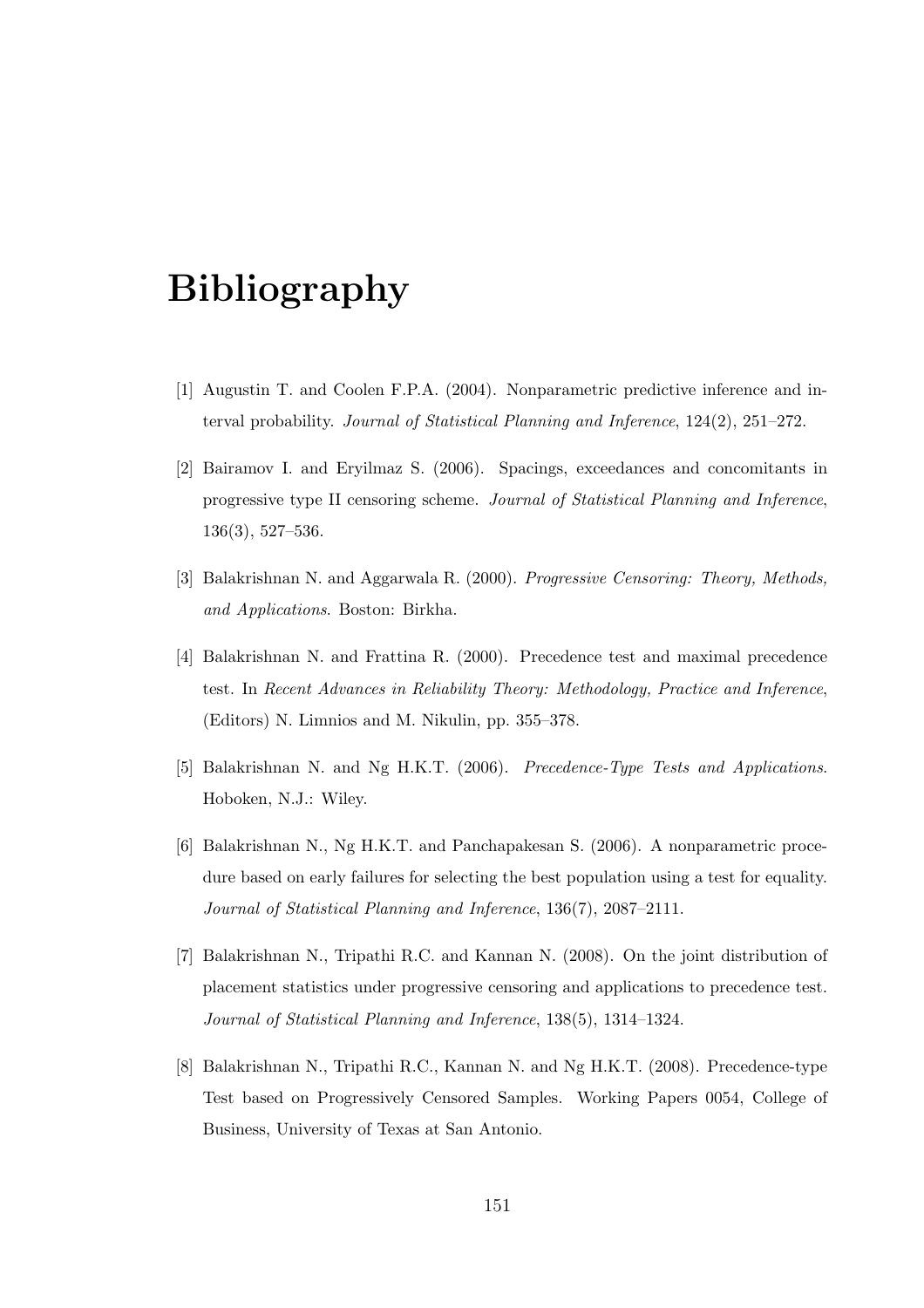- [9] Balakrishnan N., Tripathi R.C., Kannan N. and Ng H.K.T. (2010). Some nonparametric precedence-type tests based on progressively censored samples and evaluation of power. Journal of Statistical Planning and Inference, 140(2), 559–573.
- [10] Barnett V. and Lewis T. (1994). Outliers in Statistical Data. Chichester: Wiley, 3 edition.
- [11] Bechhofer R.E. (1954). A single-sample multiple decision procedure for ranking means of normal populations with known variances. Annals of Mathematical Statistics, 25(1), 16–39.
- [12] Bechhofer R.E., Santner T.J. and Goldsman D.M. (1995). Design and Analysis of Experiments for Statistical Selection, Screening and Multiple Comparisons. New York: Wiley.
- [13] Bedford T., Alkali B. and Burnham R. (2008). Competing risks in reliability. In Encyclopedia of Quantitative Risk Analysis and Assessment, (Editors) E.L. Melnick and B.S. Everitt, pp. 307–312. Chichester: Wiley.
- [14] Brunner E. and Munzel U. (2000). The nonparametric Behrens-Fisher problem: Asymptotic theory and a small-sample approximation. *Biometrical Journal*,  $42(1)$ , 17–25.
- [15] Chakraborti S. and Desu M.M. (1990). Quantile tests for comparing several treatments with a control under unequal right-censoring. *Biometrical Journal*,  $32(6)$ , 697–706.
- [16] Chakraborti S. and van der Laan P. (1997). An overview of precedence-type tests for censored data. Biometrical Journal, 39(1), 99–116.
- [17] Cohen A. and Clifford J. (1963). Progressively censored samples in life testing. Technometrics, 5(3), 327–339.
- [18] Cohen A.C. (1966). Query 18: Life testing and early failure. Technometrics, 8(3), 539–545.
- [19] Coolen F.P.A. (1996). Comparing two populations based on low stochastic structure assumptions. Statistics  $\mathcal{B}$  Probability Letters, 29(4), 297–305.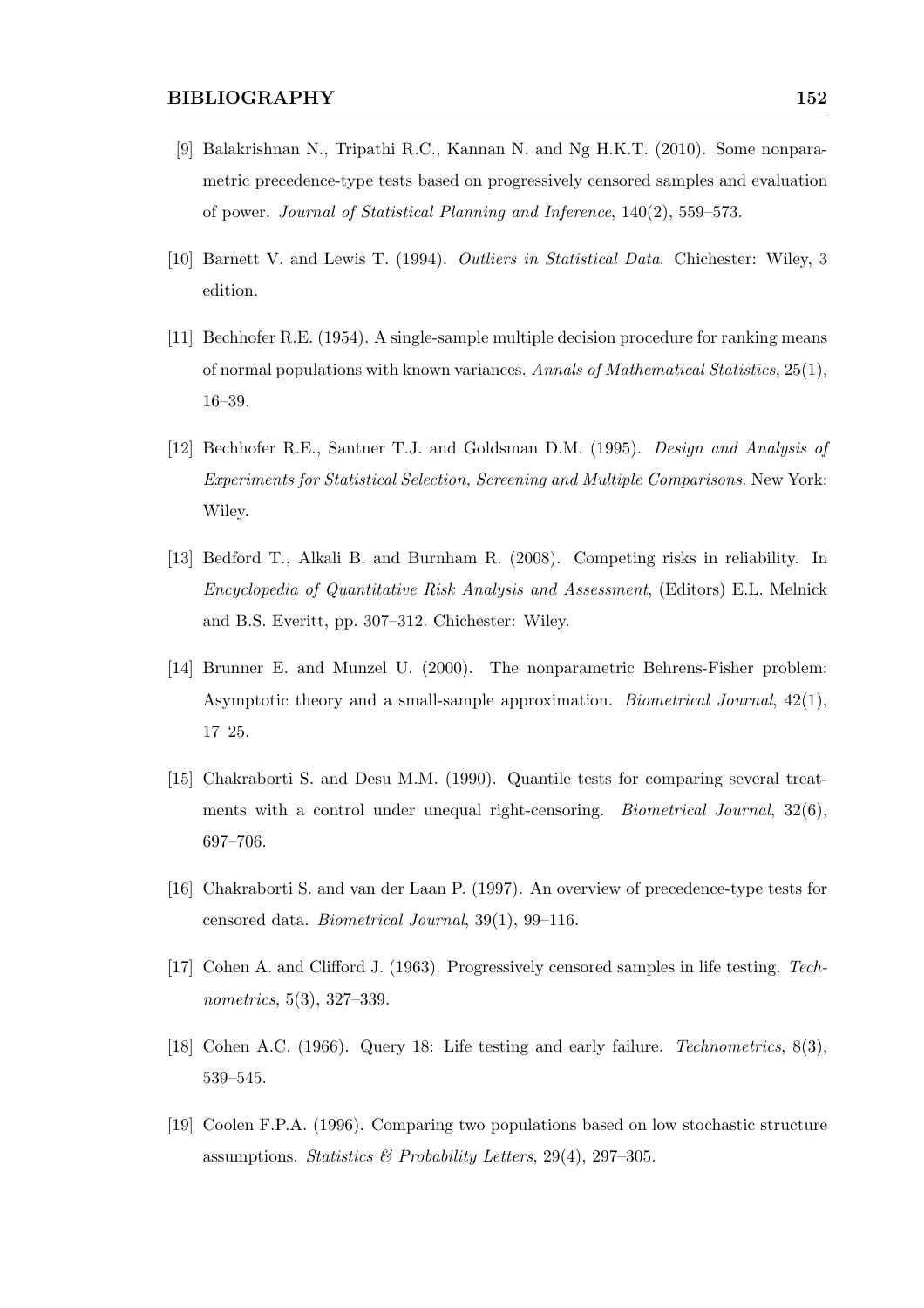- [20] Coolen F.P.A. (1998). Low structure imprecise predictive inference for Bayes' problem. Statistics & Probability Letters, 36(4), 349–357.
- [21] Coolen F.P.A. (2006). On nonparametric predictive inference and objective Bayesianism. Journal of Logic, Language and Information, 15(1-2), 21–47.
- [22] Coolen F.P.A. and Augustin T. (2009). A nonparametric predictive alternative to the Imprecise Dirichlet Model: the case of a known number of categories. International Journal of Approximate Reasoning, 50(2), 217–230.
- [23] Coolen F.P.A., Coolen-Schrijner P. and Yan K.J. (2002). Nonparametric predictive inference in reliability. Reliability Engineering & System Safety, 78(2), 185–193.
- [24] Coolen F.P.A. and Utkin L.V. (2008). Imprecise reliability. In Encyclopedia of Quantitative Risk Analysis and Assessment, (Editors) B.S. Everitt and E.L. Melnick, pp. 875–881. Chichester: Wiley.
- [25] Coolen F.P.A. and van der Laan P. (2001). Imprecise predictive selection based on low structure assumptions. Journal of Statistical Planning and Inference, 98(1-2), 259–277.
- [26] Coolen F.P.A. and Yan K.J. (2003). Comparing two groups of lifetime data. In ISIPTA'03: Proceedings of the Third International Symposium on Imprecise Probabilities and their Applications, (Editors) J.M. Bernard, T. Seidenfeld and M. Zaffalon, pp. 148–161.
- [27] Coolen F.P.A. and Yan K.J. (2004). Nonparametric predictive inference with rightcensored data. Journal of Statistical Planning and Inference, 126(1), 25–54.
- [28] Coolen-Schrijner P., Maturi T.A. and Coolen F.P.A. (2007). Nonparametric predictive precedence testing for two groups. In Proceedings of the 5th Mathematical Methods in Reliability. Glasgow, United Kingdom.
- [29] Coolen-Schrijner P., Maturi T.A. and Coolen F.P.A. (2009). Nonparametric predictive precedence testing for two groups. Journal of Statistical Theory and Practice, 3(1), 273–287. Also published in: P. Coolen-Schrijner, F.P.A. Coolen, M.C. Troffaes, T. Augustin and S. Gupta (Eds.) (2009), Imprecision in Statistical Theory and Practice, pp. 91-105. Greensboro (NC) USA: Grace Scientific Publishing LLC.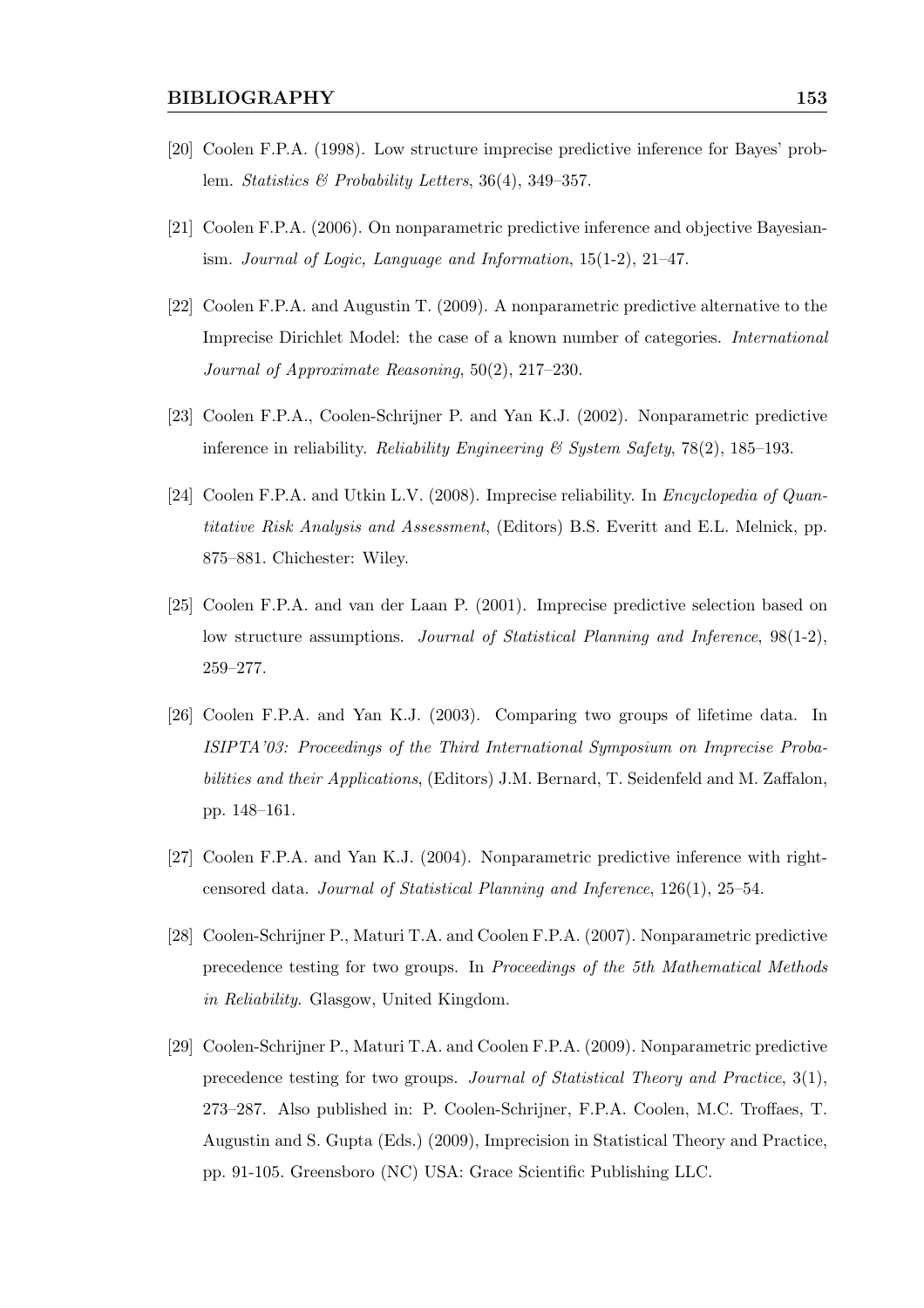- [30] Crowder M.J. (2001). Classical Competing Risks. London: Chapman & Hall.
- [31] De Finetti B. (1974). Theory of Probability: A Critical Introductory Treatment. London: Wiley.
- [32] De Haan L. and Ferreira A. (2006). Extreme Value Theory: An Introduction. New York: Springer.
- [33] Desu M.M. and Raghavarao D. (2004). Nonparametric Statistical Methods for Complete and Censored Data. Boca Raton: Chapman & Hall.
- [34] Dodd L.E. and Pepe M.S. (2003). Partial AUC estimation and regression. *Biometrics*, 59(3), 614–623.
- [35] Efron B. (1967). The two sample problem with censored data. In Proceedings of the Fifth Berkeley Symposium on Mathematical Statistics and Probability, volume 4, pp. 831–853. New York: Prentice-Hall.
- [36] Epstein B. (1955). Comparison of some non-parametric tests against normal alternatives with an application to life testing. Journal of the American Statistical Association, 50(271), 894–900.
- [37] Fagerland M.W. and Sandvik L. (2009). Performance of five two-sample location tests for skewed distributions with unequal variances. Contemporary Clinical Trials, 30(5), 490–496.
- [38] Gupta S.S. (1965). On some multiple decision (selection and ranking) rules. Technometrics, 7(2), 225–245.
- [39] Hampel F.R., Ronchetti E.M., Rousseeuw P.J. and Stahel W.A. (1986). Robust Statistics. New York: Wiley.
- [40] Hill B.M. (1968). Posterior distribution of percentiles: Bayes' theorem for sampling from a population. Journal of the American Statistical Association, 63(322), 677–691.
- [41] Hill B.M. (1988). De Finetti's theorem, induction, and  $A_n$ , or Bayesian nonparametric predictive inference (with discussion). In Bayesian Statistics 3, (Editors) J.M. Bernando, M.H. DeGroot, D.V. Lindley and A. Smith, pp. 211–241. Oxford University Press.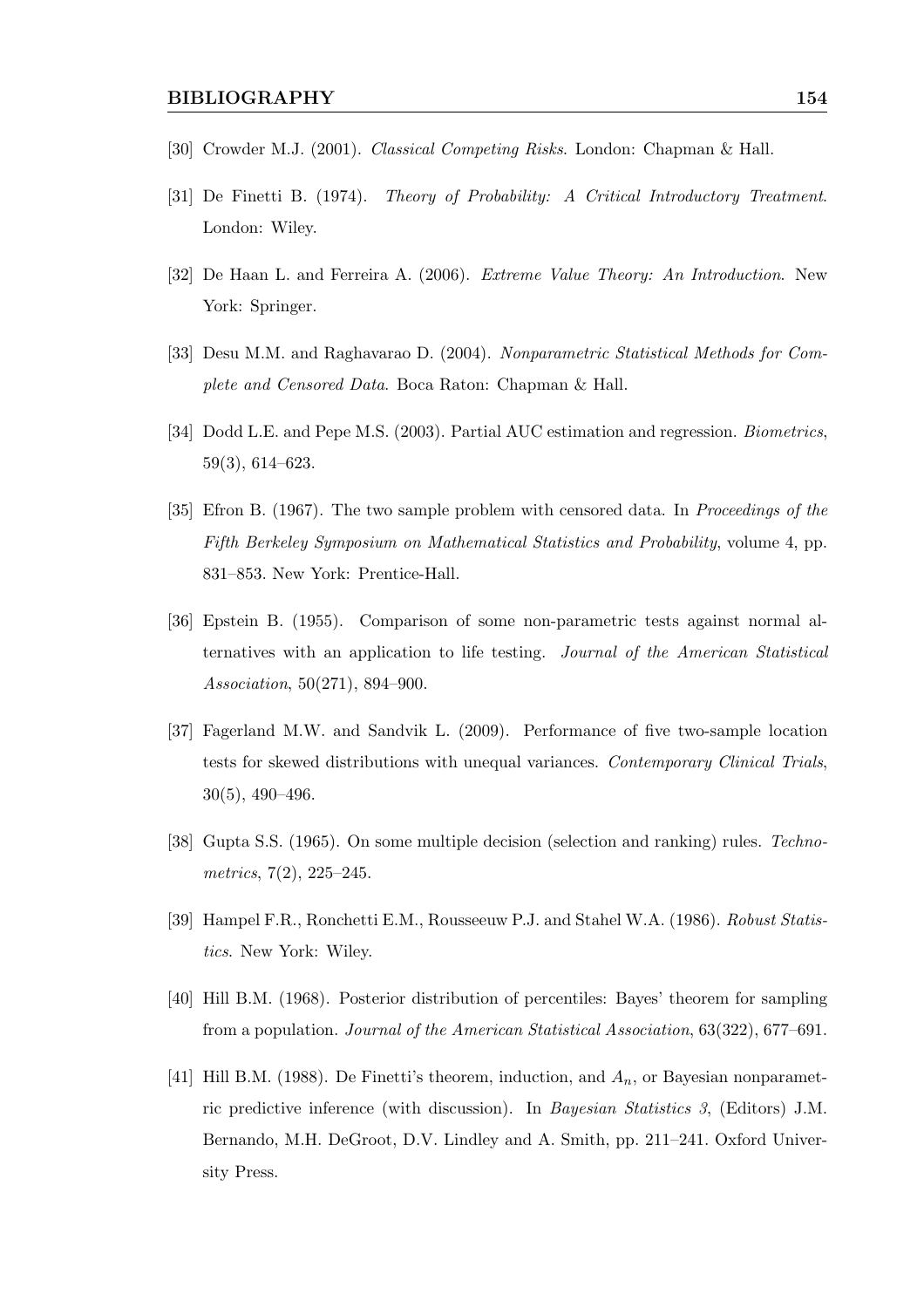- [42] Hill B.M. (1993). Parametric models for  $A_n$ : Splitting processes and mixtures. Journal of the Royal Statistical Society. Series B (Methodological), 55(2), 423–433.
- [43] Huber P.J. (1981). Robust Statistics. New York: Wiley.
- [44] Kaplan E.L. and Meier P. (1958). Nonparametric estimation from incomplete observations. Journal of the American Statistical Association, 53(282), 457–481.
- [45] Kochar S.C., Lam K.F. and Yip P.S.F. (2002). Generalized supremum tests for the equality of cause specific hazard rates. Lifetime Data Analysis, 8(3), 277–288.
- [46] Kundu D. and Joarder A. (2006). Analysis of Type-II progressively hybrid censored data. Computational Statistics & Data Analysis,  $50(10)$ ,  $2509 - 2528$ .
- [47] Kundu D., Kannan N. and Balakrishnan N. (2004). Analysis of progressively censored competing risks data. In Handbook of Statistics 23: Advances in Survival Analysis, (Editors) N. Balakrishnan and C.R. Rao, pp. 331–348. Amsterdam: Elsevier.
- [48] Lawless J.F. (2003). Statistical Models and Methods for Lifetime Data. Hoboken, N.J.: Wiley.
- [49] Lee E.T. and Desu M.M. (1972). A computer program for comparing K samples with right-censored data. Computer Programs in Biomedicine, 2(4), 315–321.
- [50] Lehmann E.L. (1975). Nonparametrics: Statistical Methods Based on Ranks. San Francisco: Holden-Day.
- [51] Mann H.B. and Whitney D.R. (1947). On a test of whether one of two random variables is stochastically larger than the other. The Annals of Mathematical Statistics, 18(1), 50–60.
- [52] Maturi T.A., Coolen-Schrijner P. and Coolen F.P.A. (2008). Early termination of experiments in nonparametric predictive comparisons. In Proceedings International Workshop on Applied Probability. Compiegne, France.
- [53] Maturi T.A., Coolen-Schrijner P. and Coolen F.P.A. (2008). Lifetime comparisons with early termination of experiments. In *Proceedings International Seminar on Non*parametric Inference, (Editors) J.C. Pardo-Fernandez and J. de Una-Alvarez, pp. 127–130. Vigo, Spain.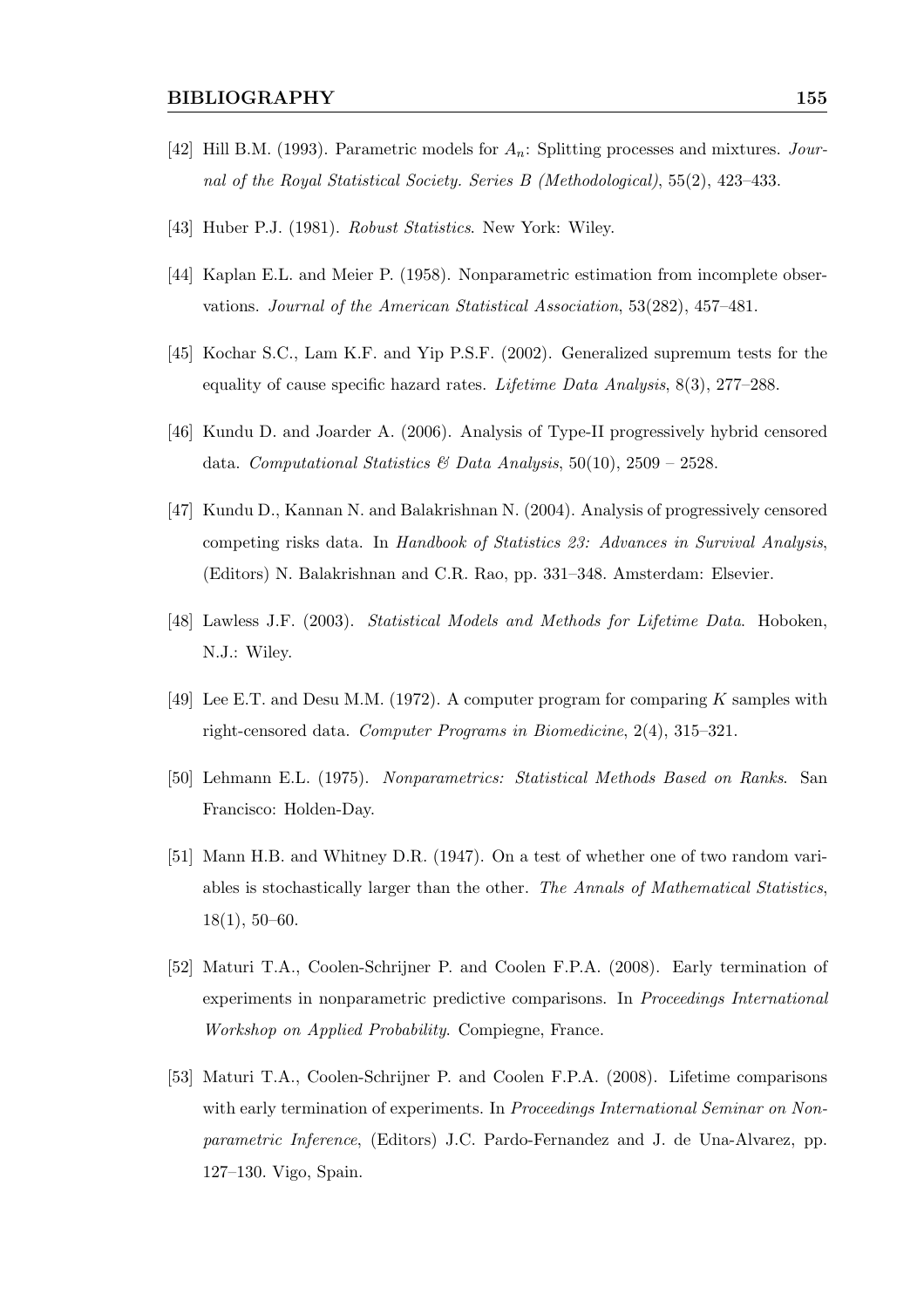- [54] Maturi T.A., Coolen-Schrijner P. and Coolen F.P.A. (2009). Nonparametric predictive multiple comparisons with censored data and competing risks. In *ISIPTA'09*: Proceedings 6th International Symposium on Imprecise Probability: Theories and Applications, pp. 307–316. Durham, United Kingdom.
- [55] Maturi T.A., Coolen-Schrijner P. and Coolen F.P.A. (2009). Nonparametric predictive pairwise comparison for real-valued data with terminated tails. International Journal of Approximate Reasoning, 51(1), 141–150.
- [56] Maturi T.A., Coolen-Schrijner P. and Coolen F.P.A. (2009). On nonparametric predictive inference for competing risks. In *Proceedings of the 18th Advances in Risk and* Reliability Technology Symposium, (Editor) L. Bartlett, pp. 196–211. Loughborough, United Kingdom.
- [57] Maturi T.A., Coolen-Schrijner P. and Coolen F.P.A. (2010). Nonparametric predictive comparison of lifetime data under progressive censoring. Journal of Statistical Planning and Inference,  $140(2)$ ,  $515-525$ .
- [58] Maturi T.A., Coolen-Schrijner P. and Coolen F.P.A. (2010). Nonparametric predictive comparison of lifetime data with early termination of experiments. In submission.
- [59] Maturi T.A., Coolen-Schrijner P. and Coolen F.P.A. (2010). Nonparametric predictive inference for competing risks. Journal of Risk and Reliability, 224(1), 11–26.
- [60] Maturi T.A., Coolen-Schrijner P. and Coolen F.P.A. (2010). Nonparametric predictive selection with early experiment termination. In submission.
- [61] Montanari G.C. and Cacciari M. (1988). Progressively-censored aging tests on xlpeinsulated cable models. IEEE Transactions on Electrical Insulation, 23(3), 365–372.
- [62] Montgomery V. (2009). New Statistical Methods in Risk Assessment by Probability Bounds. Ph.D. thesis, Durham University, Durham, UK. Available from www.npistatistics.com.
- [63] Nelson L.S. (1963). Tables for a precedence life test. Technometrics, 5(4), 491–499.
- [64] Nelson W. (1982). Applied Life Data Analysis. New York: Wiley.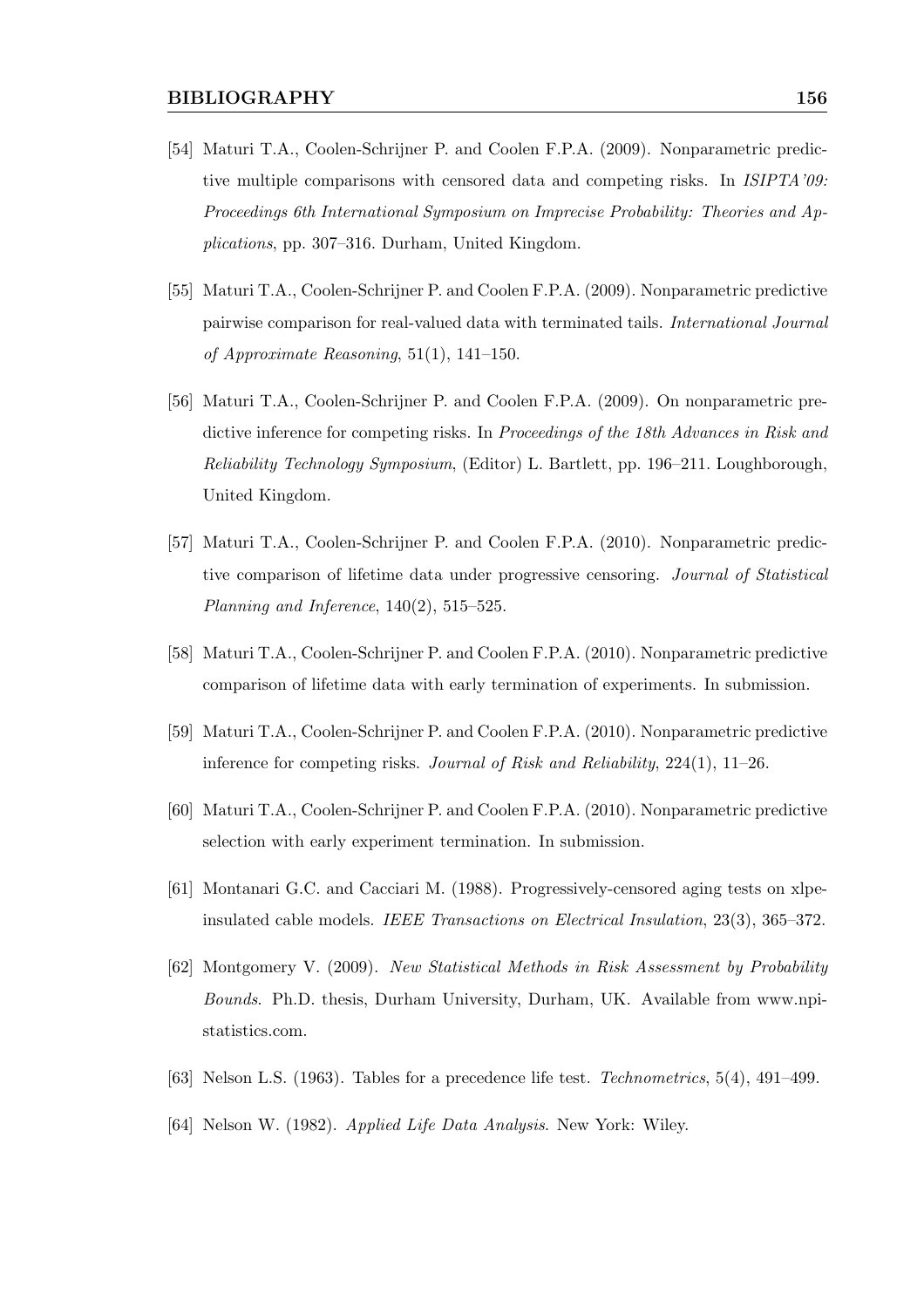- [65] Nelson W.B. (1972). Graphical analysis of accelerated life test data with the inverse power law model. IEEE Transactions on Reliability, 21, 2–11.
- [66] Ng H.K.T. and Balakrishnan N. (2004). Wilcoxon-type rank-sum precedence tests. Australia and New Zealand Journal of Statistics, 46, 631–648.
- [67] Ng H.K.T. and Balakrishnan N. (2005). Weighted precedence and maximal precedence tests and an extension to progressive censoring. Journal of Statistical Planning and Inference, 135(1), 197–221.
- [68] Ng H.K.T., Balakrishnan N. and Panchapakesan S. (2007). Selecting the best population using a test for equality based on minimal Wilcoxon rank-sum precedence statistic. Methodology and Computing in Applied Probability, 9(2), 263–305.
- [69] Pepe M.S. (2003). The Statistical Evaluation of Medical Tests for Classification and Prediction. Oxford: Oxford University Press.
- [70] Pintilie M. (2006). Competing Risks: A Practical Perspective. Chichester: Wiley.
- [71] Ray M.R. (2008). Competing risks. In Encyclopedia of Quantitative Risk Analysis and Assessment, (Editors) E.L. Melnick and B.S. Everitt, pp. 301–307. Chichester: Wiley.
- [72] Shafer G. (1976). A Mathematical Theory of Evidence. Princeton (US): Princeton University Press.
- [73] Tsiatis A. (1975). A nonidentifiability aspect of the problem of competing risks. In Proceedings of the National Academy of Sciences of the United States of America, 72, pp. 20–22.
- [74] Utkin L.V. and Coolen F.P.A. (2007). Imprecise reliability: An introductory overview. In Computational Intelligence in Reliability Engineering, Volume 2: New Metaheuristics, Neural and Fuzzy Techniques in Reliability, (Editor) G. Levitin, pp. 261–306. New York: Springer.
- [75] Verheijen J.H.M., Coolen F.P.A. and van der Laan P. (1997). Combining two classical approaches for statistical selection. Communications in Statistics: Theory and Methods, 26(6), 1291–1312.